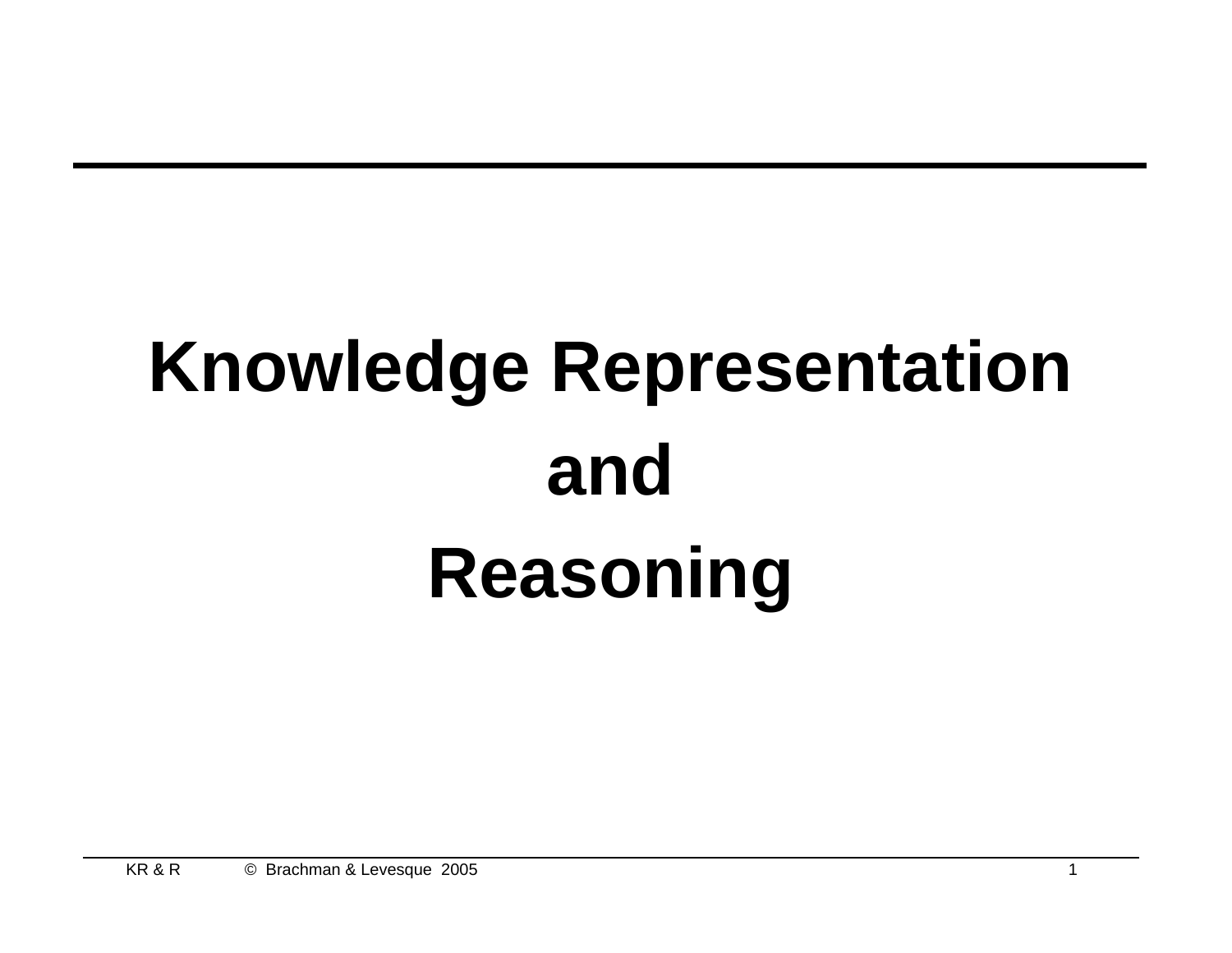### from the book of the same name by Ronald J. Brachman and Hector J. Levesque

Morgan Kaufmann Publishers, San Francisco, CA, 2004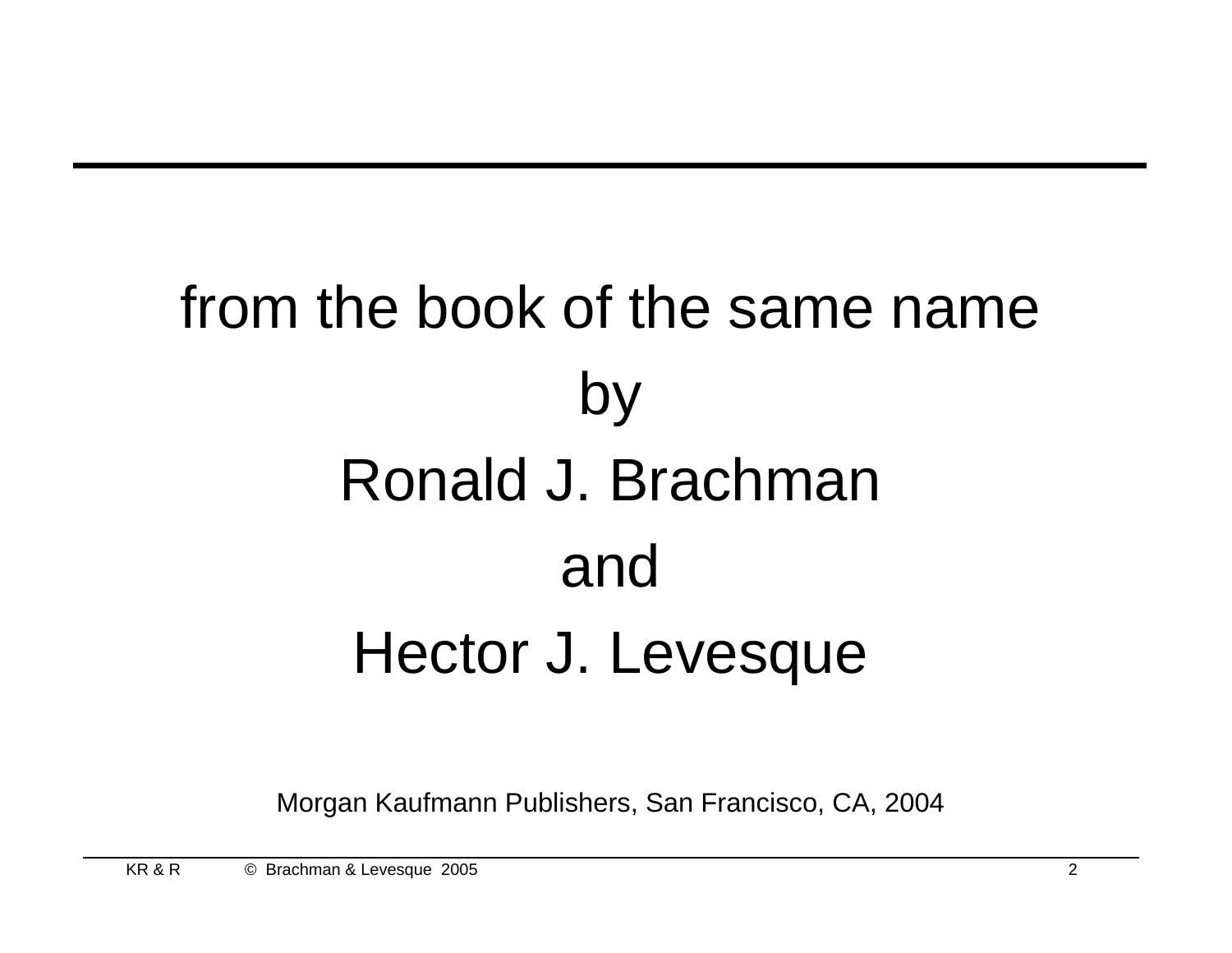# Introduction

1.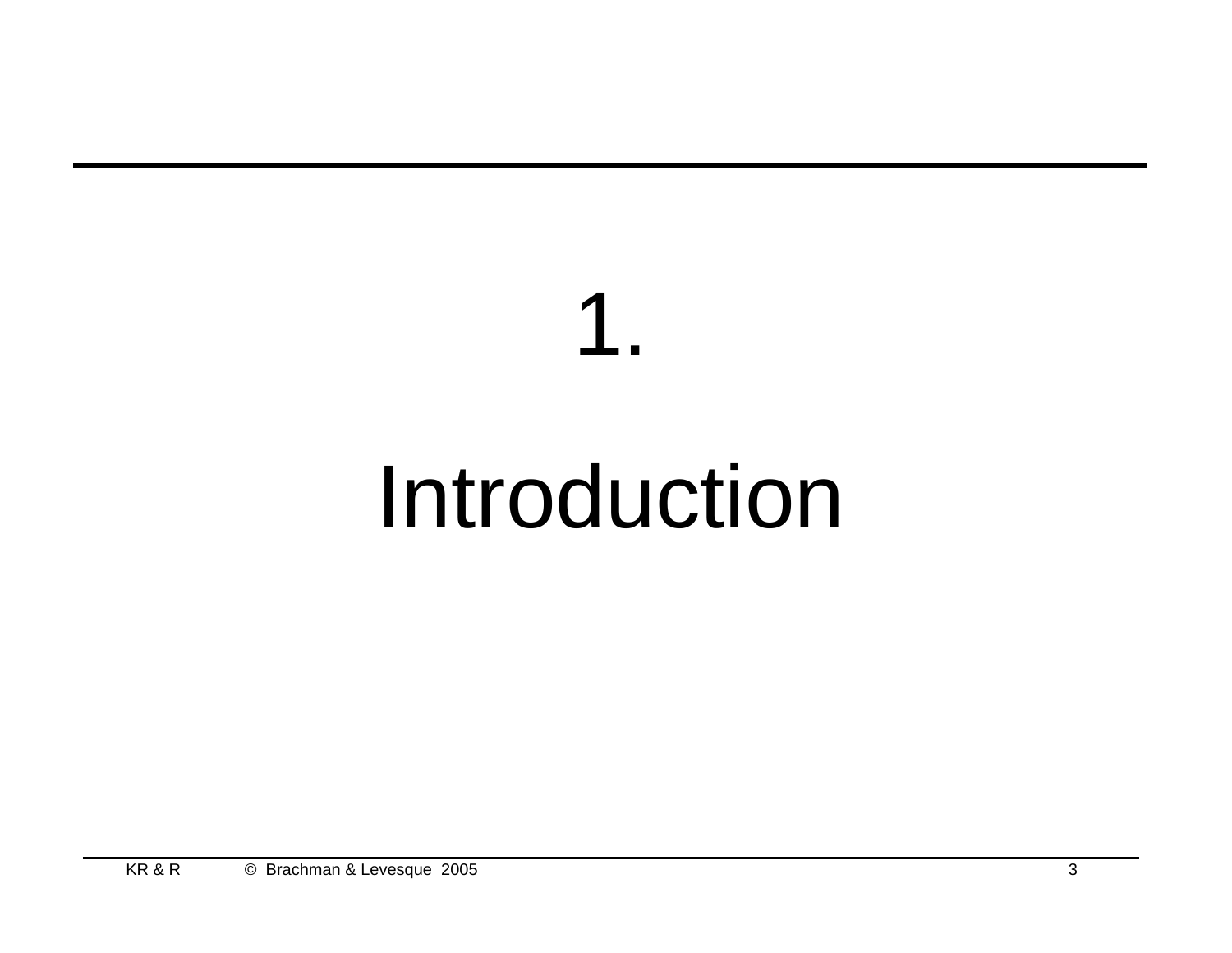Easier question: how do we talk about it?

We say "John knows that ..." and fill the blank with a proposition

– can be true / false, right / wrong

Contrast: "John fears that ..."

– same content, different attitude

Other forms of knowledge:

- know how, who, what, when, ...
- sensorimotor: typing, riding a bicycle
- affective: deep understanding

Belief: not necessarily true and/or held for appropriate reasons and weaker yet: "John suspects that ..."

Here: no distinction  $\left\{\begin{array}{c} \text{the main idea} \\ \text{the main idea} \end{array}\right\}$  taking the world to be one way and not another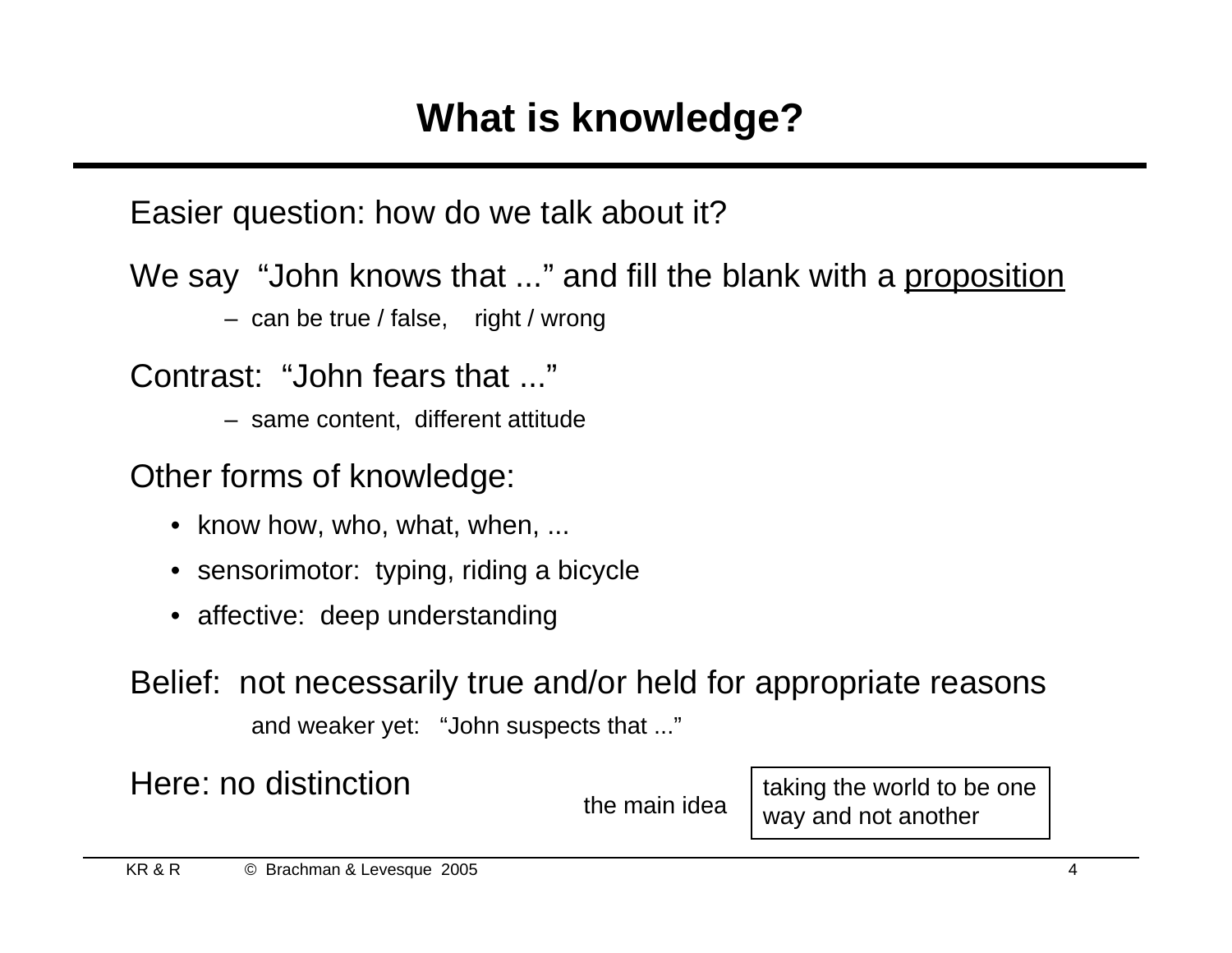### **What is representation?**

Symbols standing for things in the world



Knowledge representation:

symbolic encoding of propositions believed (by some agent)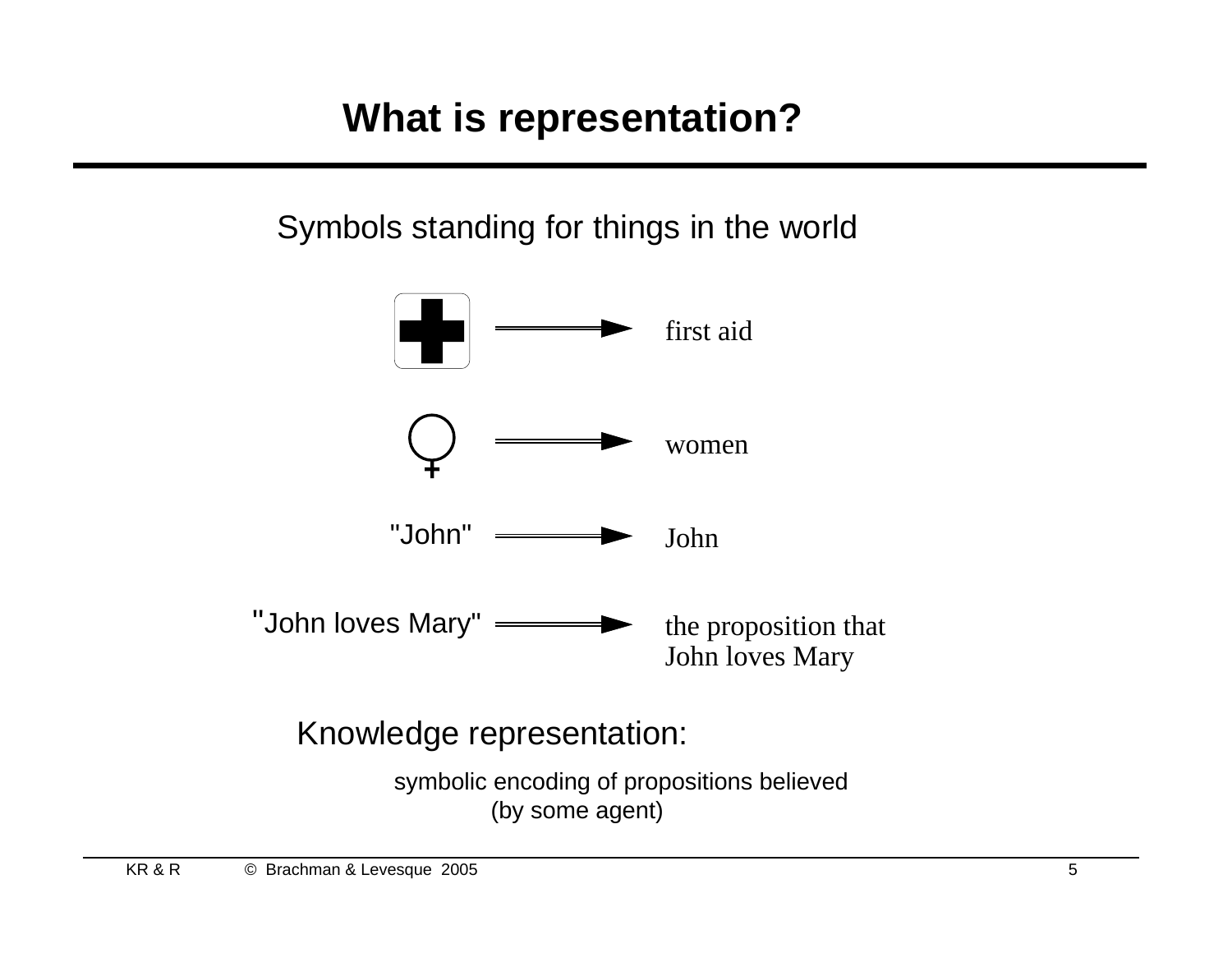Manipulation of symbols encoding propositions to produce representations of new propositions

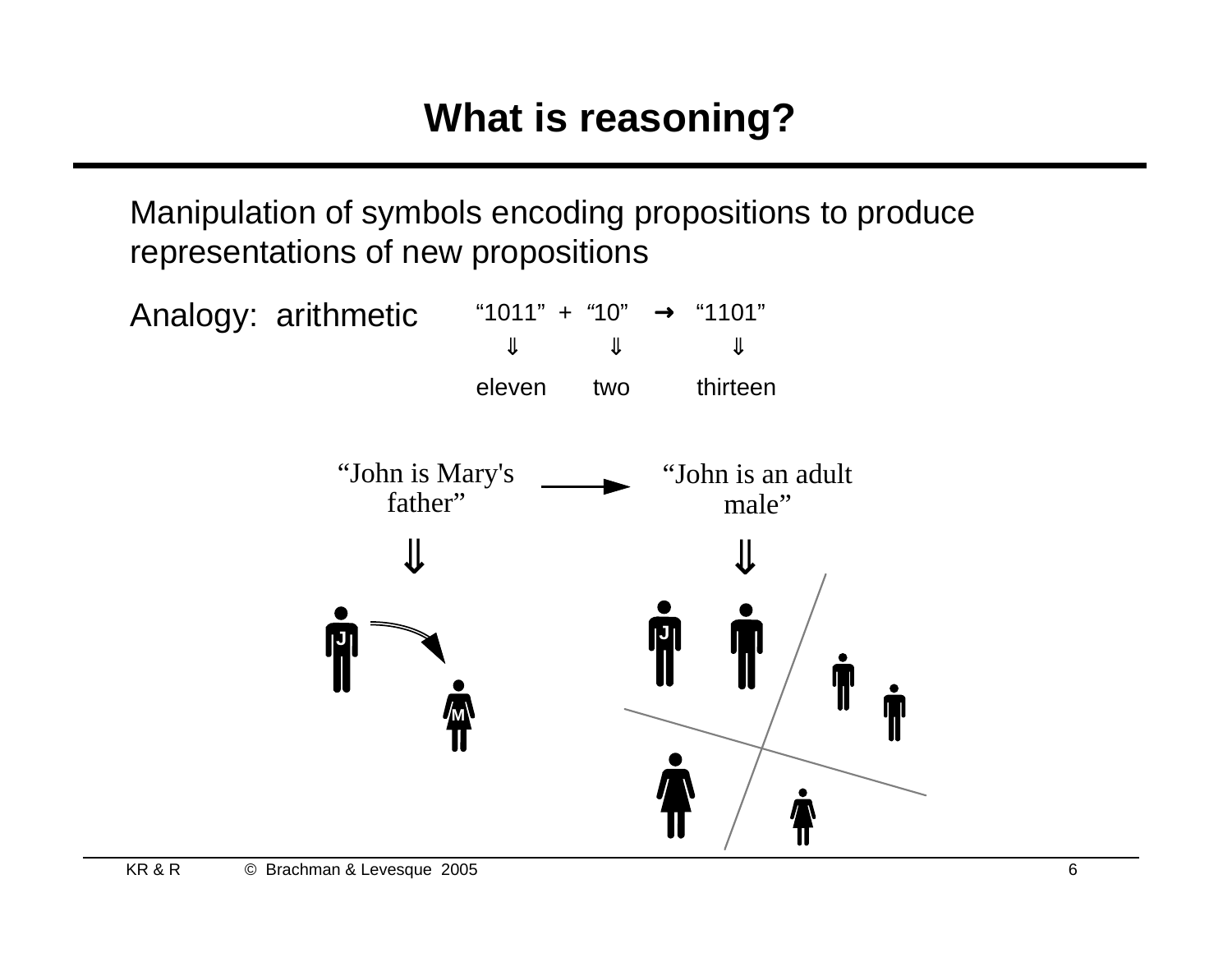For sufficiently complex systems, it is sometimes useful to describe systems in terms of beliefs, goals, fears, intentions

e.g. in a game-playing program

"because it believed its queen was in danger, but wanted to still control the center of the board."

more useful than description about actual techniques used for deciding how to move

"because evaluation procedure P using minimax returned a value of +7 for this position

= taking an intentional stance (Dan Dennett)

Is KR just a convenient way of talking about complex systems?

- sometimes anthropomorphizing is inappropriate
	- e.g. thermostats
- can also be very misleading!

fooling users into thinking a system knows more than it does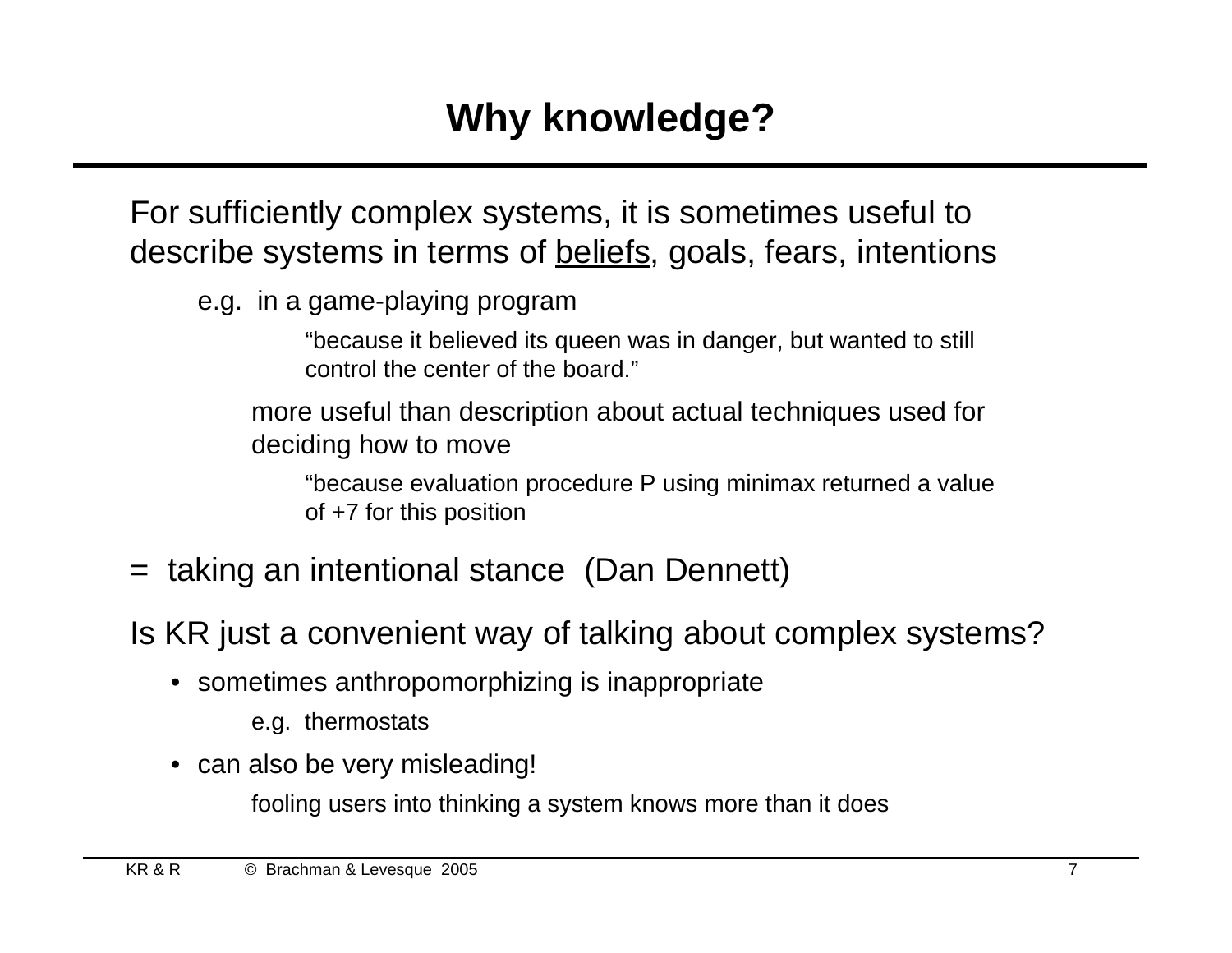### Note: intentional stance says nothing about what is or is not represented symbolically

e.g. in game playing, perhaps the board position is represented, but the goal of getting a knight out early is not

### KR Hypothesis: (Brian Smith)

"Any mechanically embodied intelligent process will be comprised of structural ingredients that a) we as external observers naturally take to represent a propositional account of the knowledge that the overall process exhibits, and b) independent of such external semantic attribution, play a formal but causal and essential role in engendering the behaviour that manifests that knowledge."

### Two issues: existence of structures that

- we can interpret propositionally
- determine how the system behaves

Knowledge-based system: one designed this way!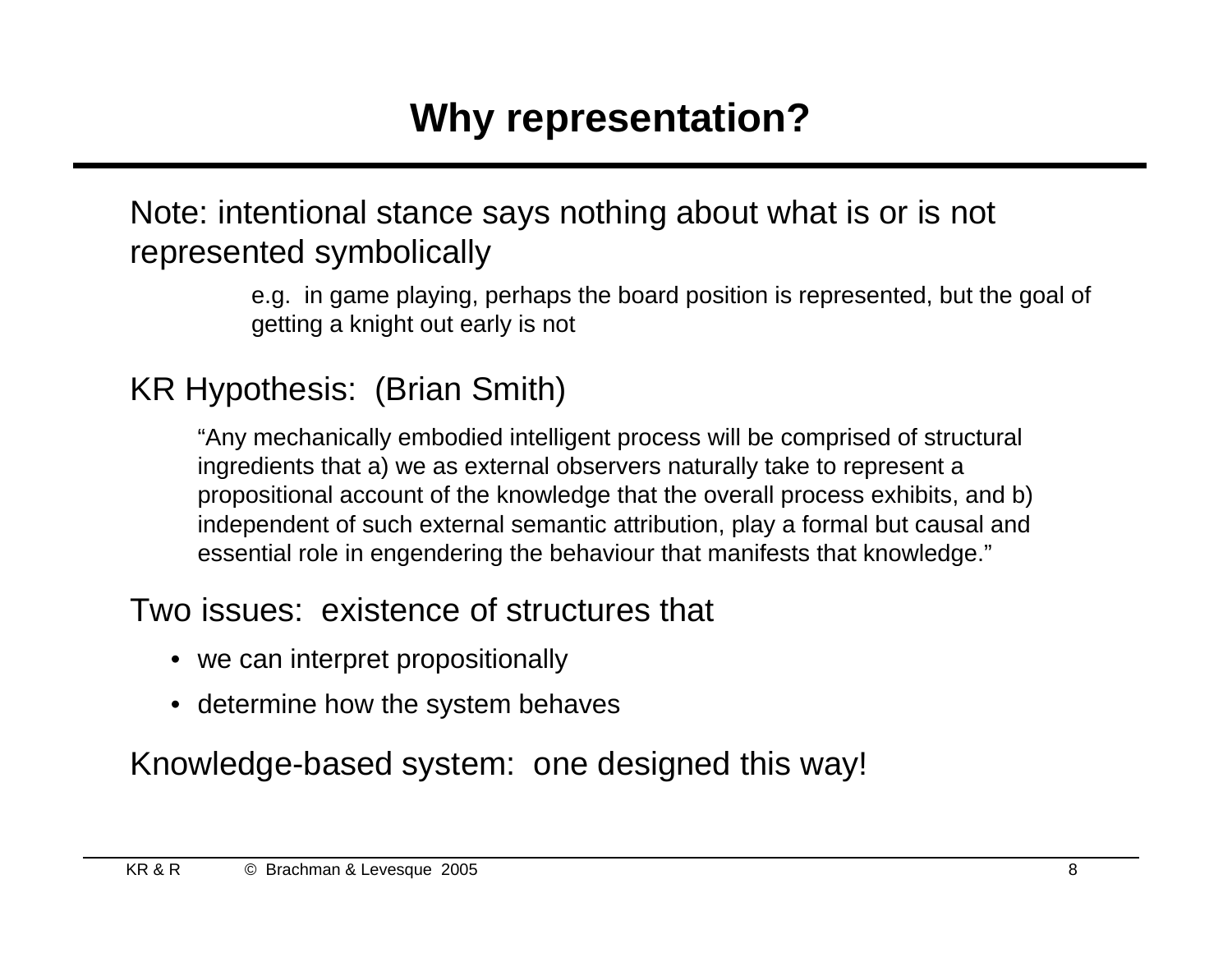### **Two examples**

| Example 1 | $printColor(snow) :- !$ , write("It's white.").<br>$printColor(qrass) :- !$ , write("It's green.").<br>$printColor(sky) :- !$ , write("It's yellow.").<br>$printColor(X) :- write("Beats me."$ ). |
|-----------|---------------------------------------------------------------------------------------------------------------------------------------------------------------------------------------------------|
|           | $printColor(X) :- colour(X,Y), !$ ,<br>$write("It's"), write(Y), write("")$ .<br>$printColor(X) :- write("Beats me."$ ).                                                                          |
| Example 2 | colour(snow, white).<br>colour(sky, yellow).<br>$\text{colour}(X, Y) \text{ :-} \text{madeof}(X, Z), \text{colour}(Z, Y).$<br>madeof (grass, vegetation).<br>colour(vegetation, green).           |

Both systems can be described intentionally.

Only the 2nd has a separate collection of symbolic structures à la KR Hypothesis

its knowledge base (or KB)

∴ a small knowledge-based system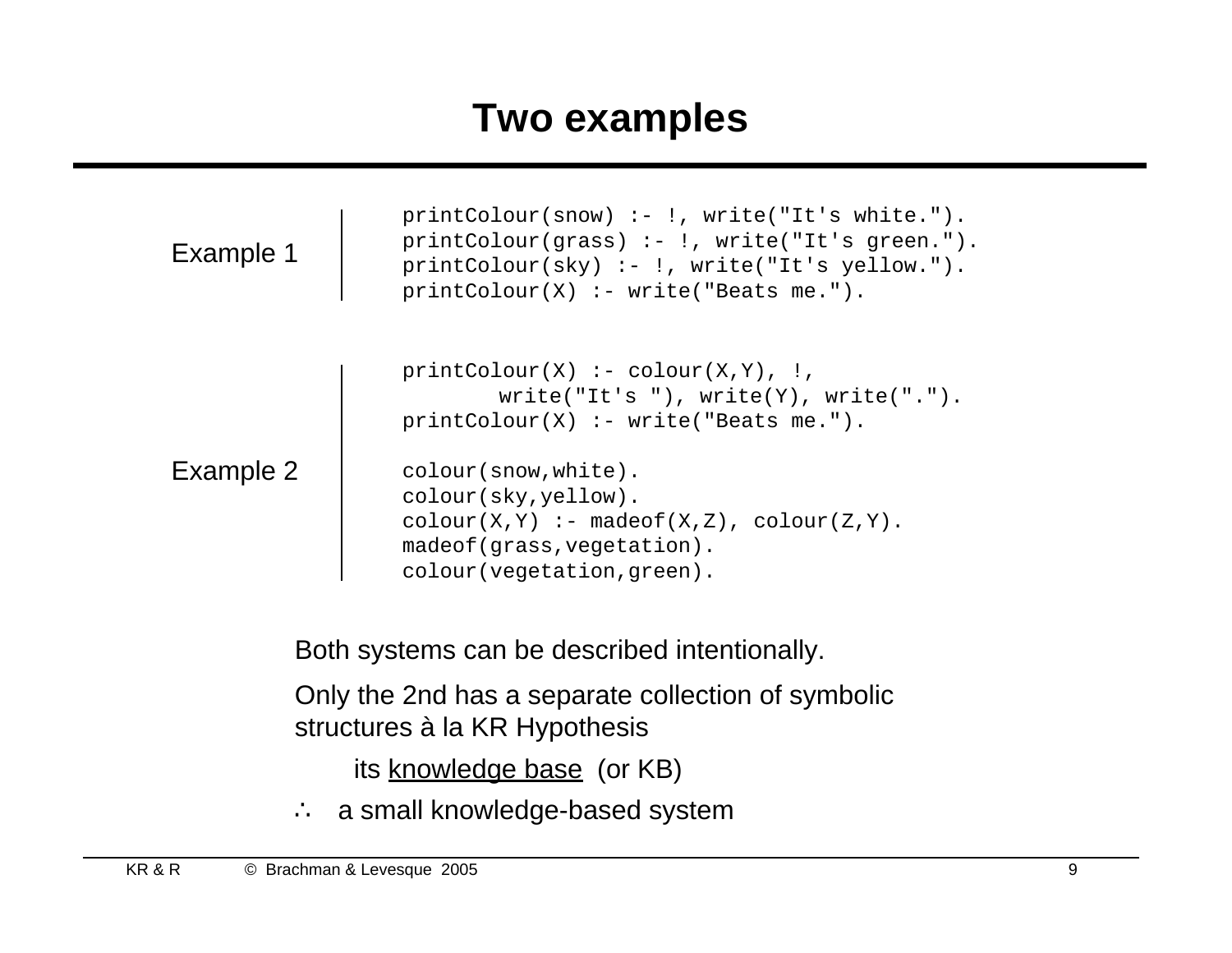### Much of AI involves building systems that are knowledge-based

ability derives in part from reasoning over explicitly represented knowledge

- language understanding,
- planning,
- diagnosis,
- "expert systems", etc.

### Some, to a certain extent

game-playing, vision, etc.

### Some, to a much lesser extent

speech, motor control, etc.

### Current research question:

how much of intelligent behaviour is knowledge-based?

### Challenges: connectionism, others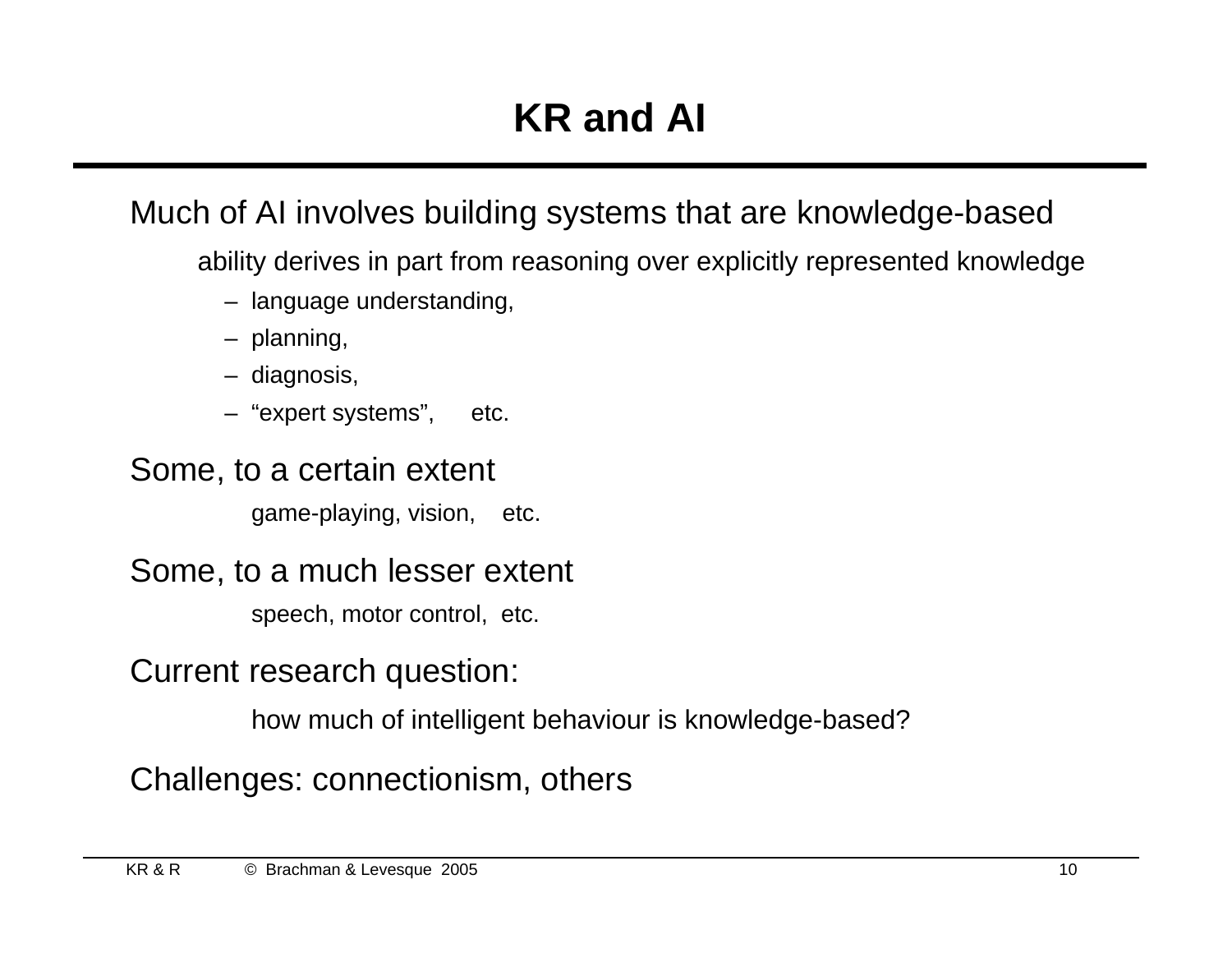Why not "compile out" knowledge into specialized procedures?

• distribute KB to procedures that need it

(as in Example 1)

• almost always achieves better performance

### No need to think. Just do it!

- riding a bike
- driving a car
- playing chess?
- doing math?
- staying alive??

### Skills (Hubert Dreyfus)

- novices think; experts react
- compare to current "expert systems":
	- knowledge-based !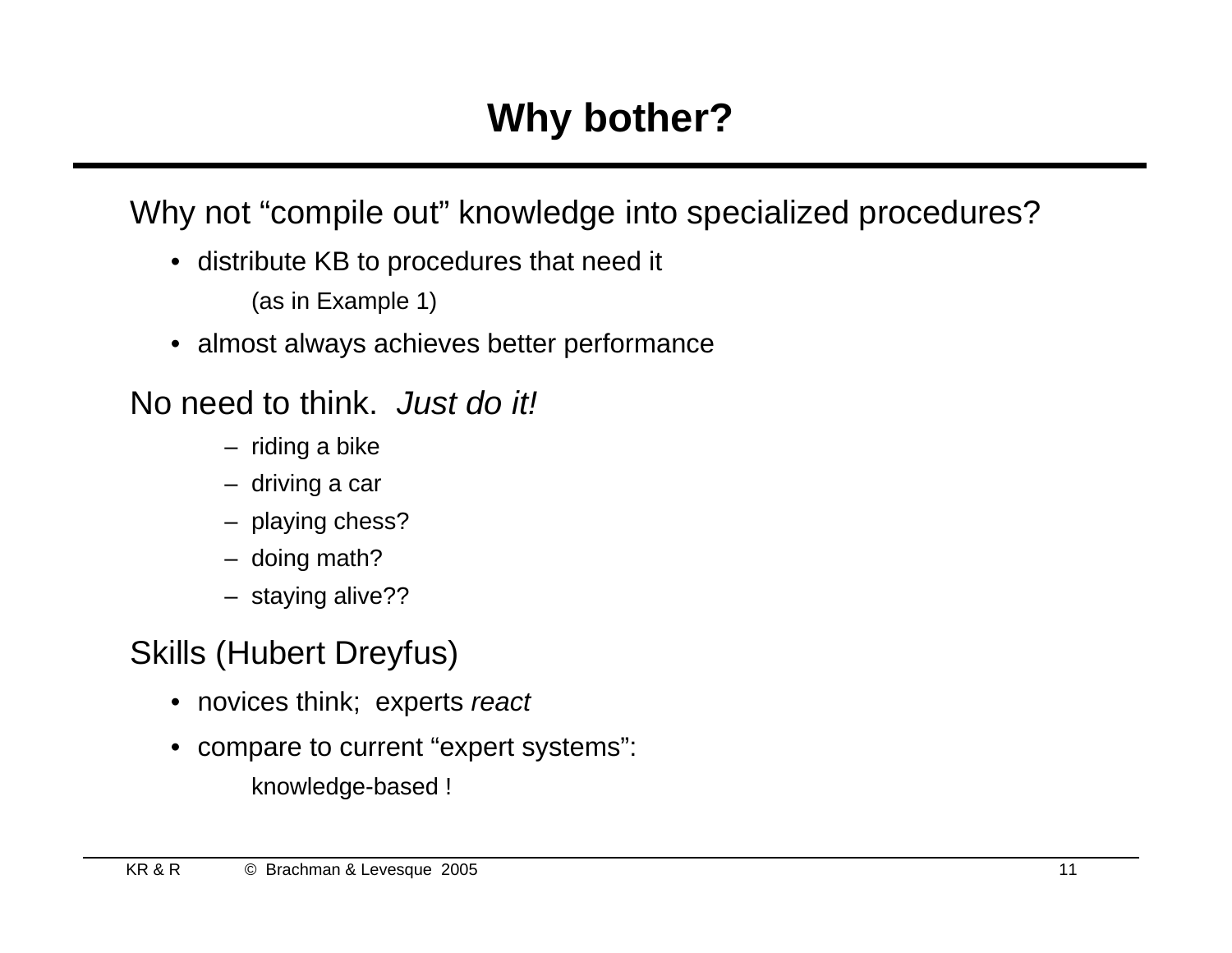### Knowledge-based system most suitable for open-ended tasks

can structurally isolate reasons for particular behaviour

Good for

- explanation and justification
	- "Because grass is a form of vegetation."
- informability: debugging the KB
	- "No the sky is not yellow. It's blue."
- extensibility: new relations
	- "Canaries are yellow."
- extensibility: new applications
	- returning a list of all the white things
	- painting pictures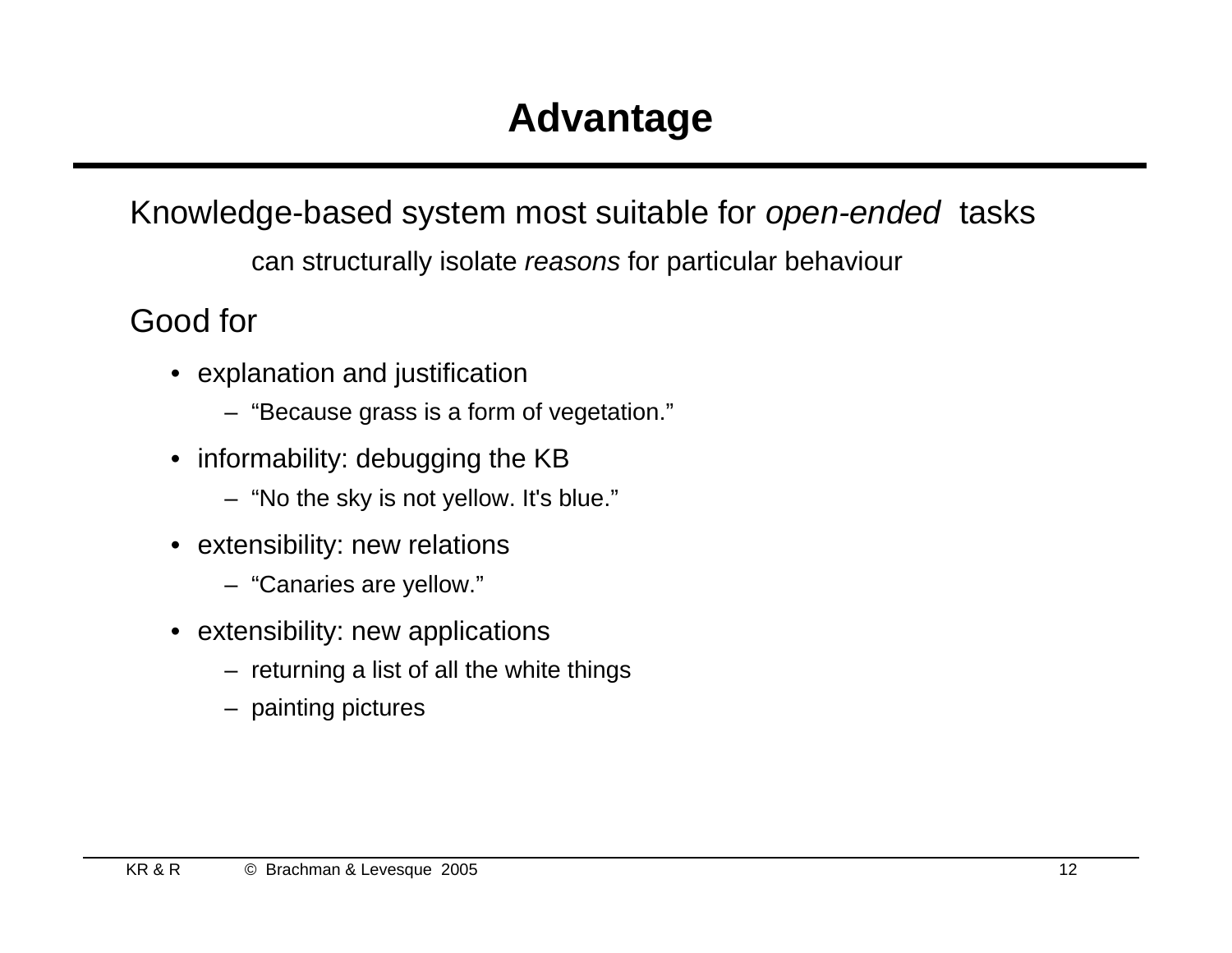### **Cognitive penetrability**

### Hallmark of knowledge-based system:

the ability to be told facts about the world and adjust our behaviour correspondingly

for example: read a book about canaries or rare coins

### Cognitive penetrability (Zenon Pylyshyn)

actions that are conditioned by what is currently believed

an example:

we normally leave the room if we hear a fire alarm we do not leave the room on hearing a fire alarm if we believe that the alarm is being tested / tampered can come to this belief in very many ways so this action is cognitively penetrable

a non-example:

blinking reflex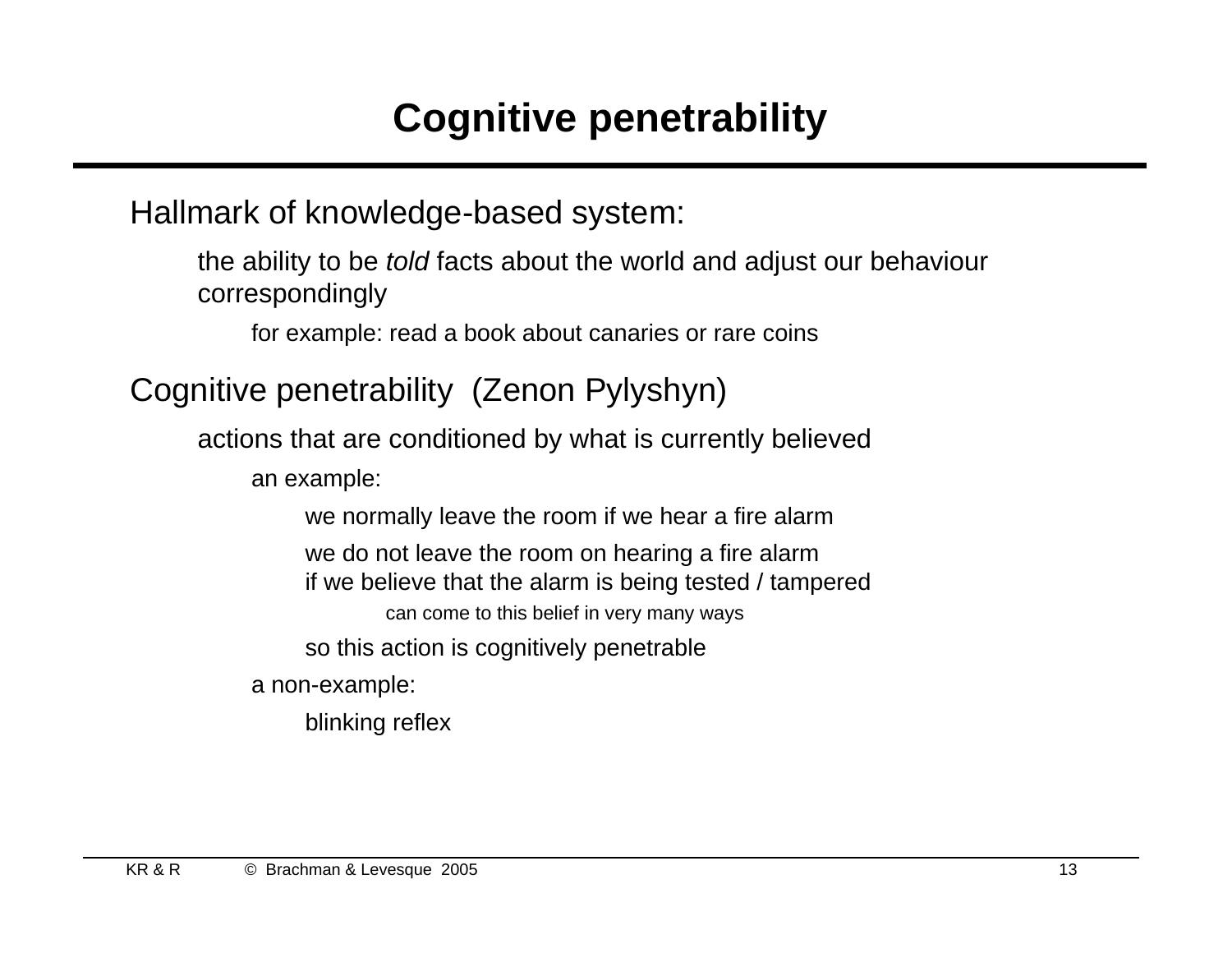### **Why reasoning?**

### Want knowledge to affect action

- not do action *A* if sentence *P* is in KB
- but do action *A* if world believed in satisfies *P*

#### Difference:

*P* may not be *explicitly* represented Need to apply what is known in general to the particulars of a given situation

Example:

"Patient *x* is allergic to medication *m*."

"Anybody allergic to medication *m* is also allergic to *m*'."

Is it OK to prescribe *m*' for *x* ?

Usually need more than just DB-style retrieval of facts in the KB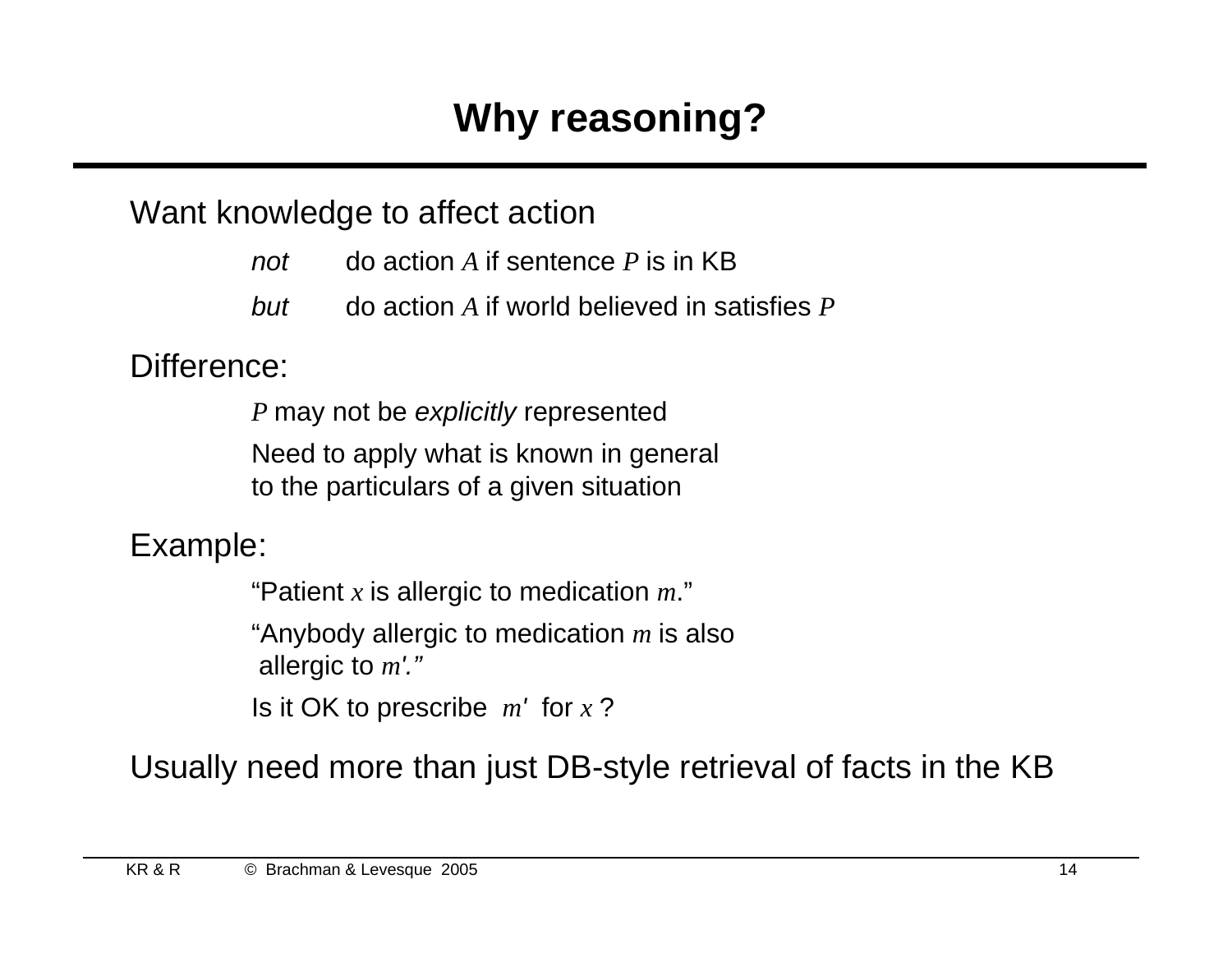Sentences  $P_1, P_2, ..., P_n$  entail sentence *P* iff the truth of *P* is implicit in the truth of  $P_1$ ,  $P_2$ , ...,  $P_n$ .

> If the world is such that it satisfies the  $P_i$  then it must also satisfy  $P$ . Applies to a variety of languages (languages with truth theories)

Inference: the process of calculating entailments

- sound: get only entailments
- complete: get all entailments

Sometimes want unsound / incomplete reasoning

for reasons to be discussed later

Logic: study of entailment relations

- languages
- truth conditions
- rules of inference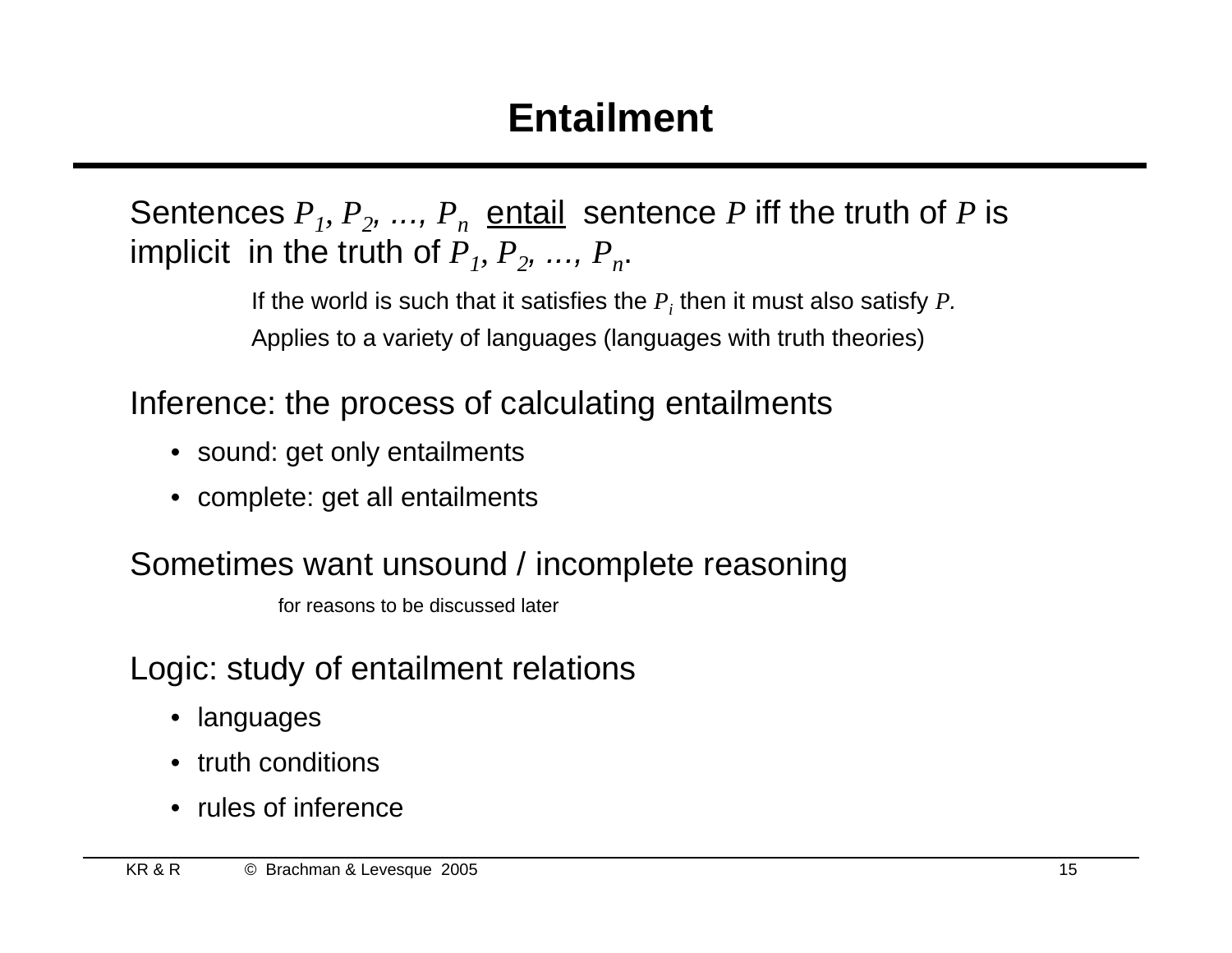### **Using logic**

### No universal language / semantics

- Why not English?
- Different tasks / worlds
- Different ways to carve up the world

### No universal reasoning scheme

- Geared to language
- Sometimes want "extralogical" reasoning

### Start with first-order predicate calculus (FOL)

- invented by philosopher Frege for the formalization of mathematics
- but will consider subsets / supersets and very different looking representation languages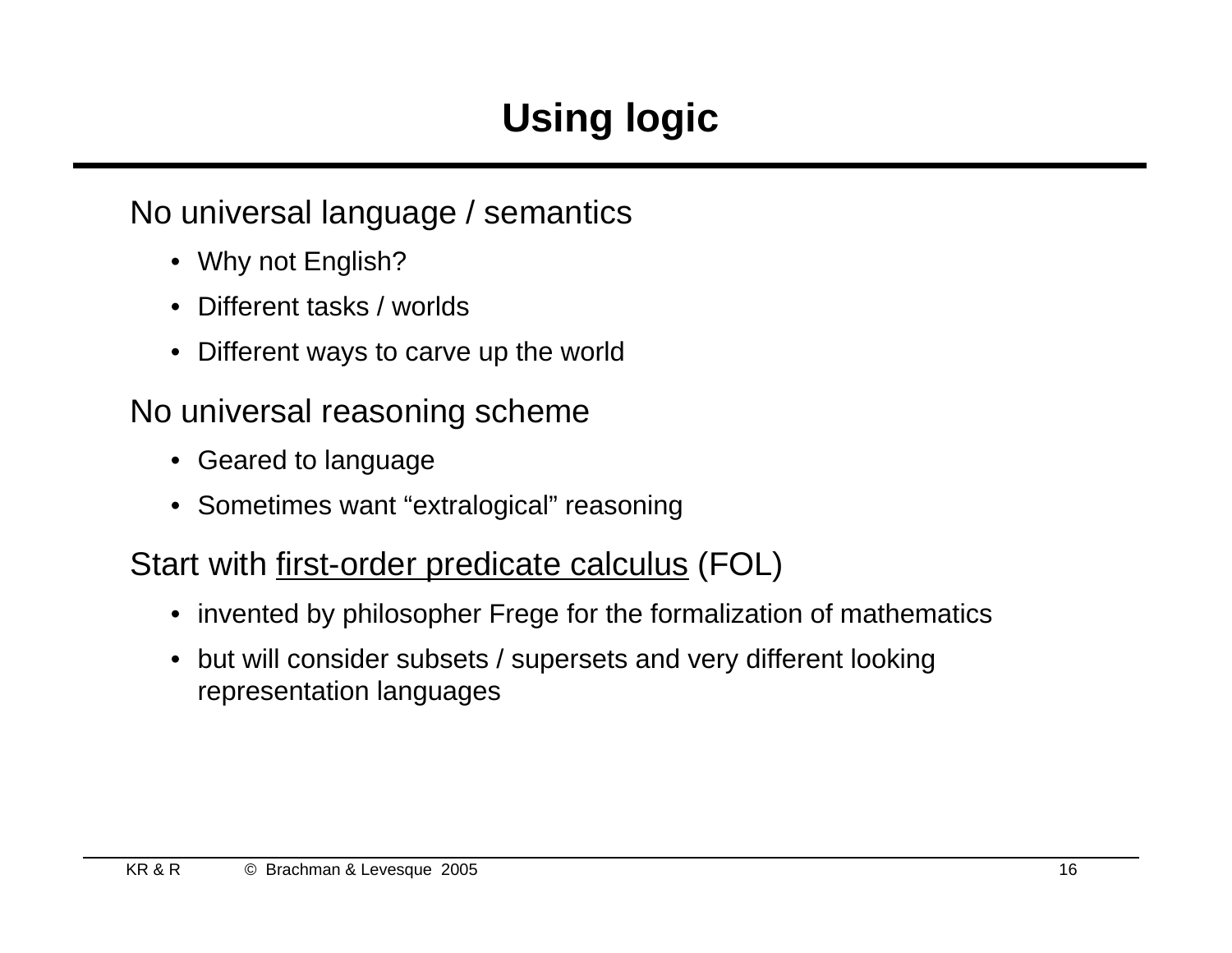Allen Newell's analysis:

- Knowledge level: deals with language, entailment
- Symbol level: deals with representation, inference

Picking a logic has issues at each level

• Knowledge level:

expressive adequacy, theoretical complexity, ...

• Symbol level:

architectures, data structures, algorithmic complexity, ...

### Next: we begin with FOL at the knowledge level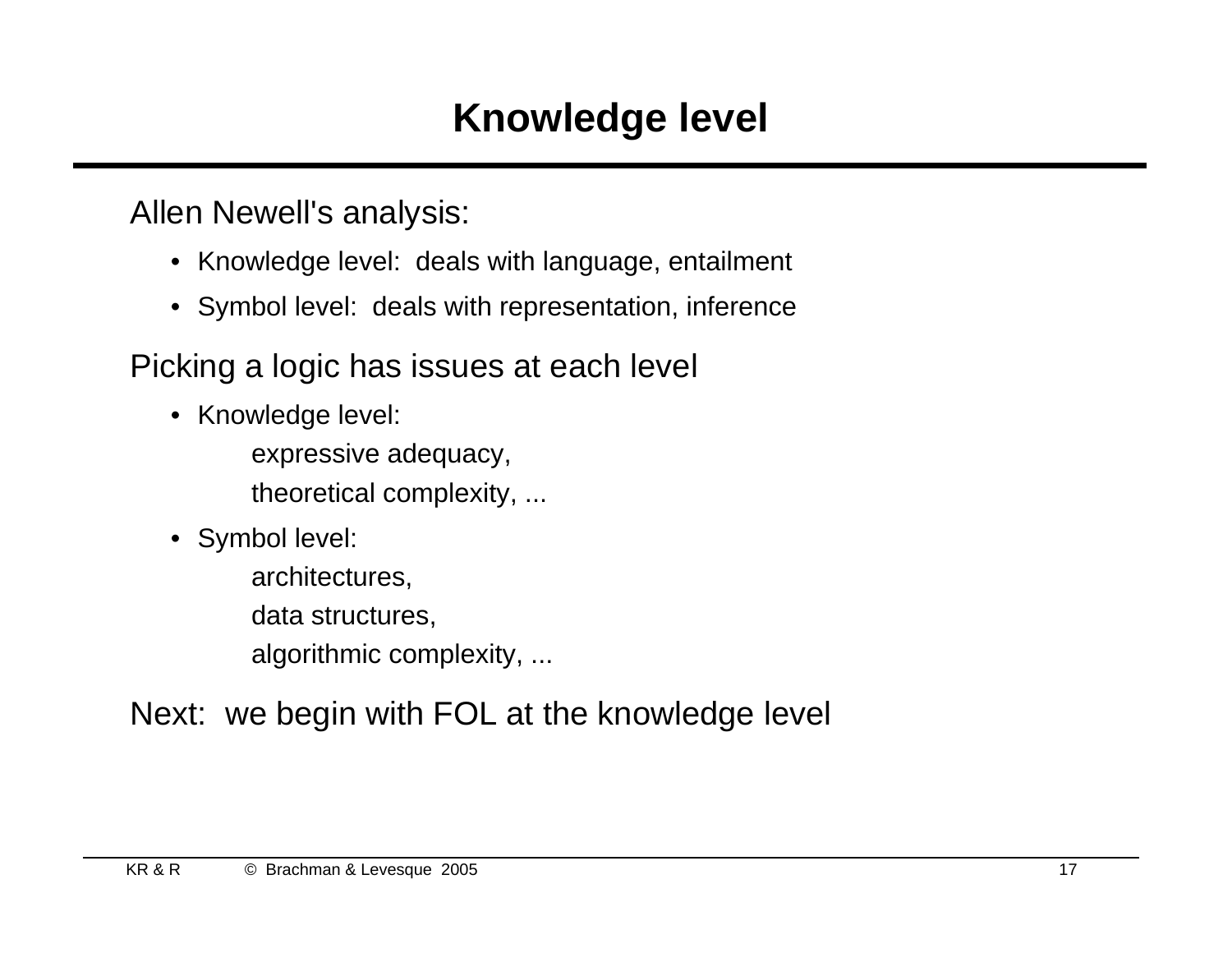## 2. The Language of First-order Logic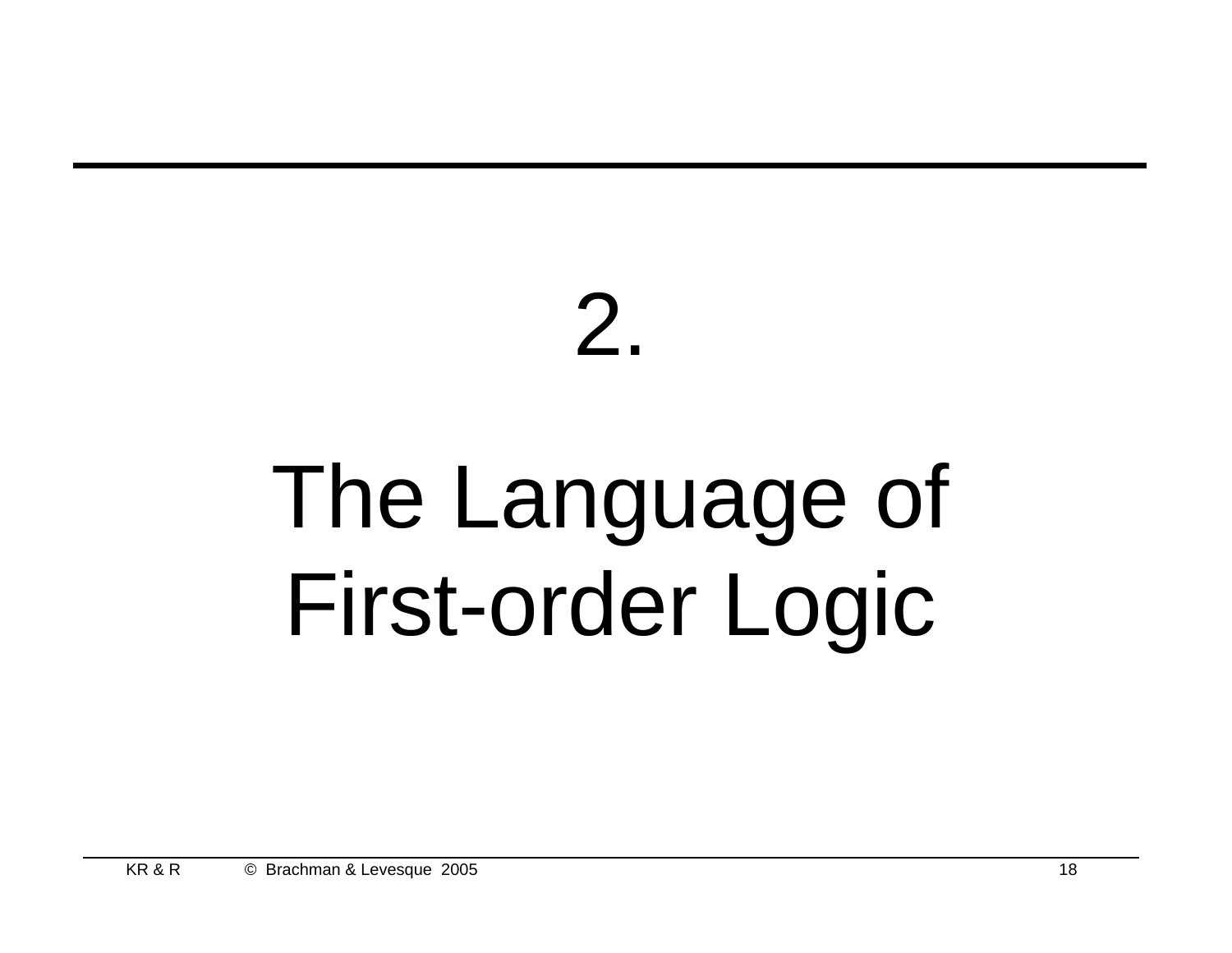### Before building system

before there can be learning, reasoning, planning, explanation ...

need to be able to express knowledge

### Want a precise declarative language

• declarative: believe  $P =$  hold P to be true

cannot believe P without some sense of what it would mean for the world to satisfy P

• precise: need to know exactly

what strings of symbols count as sentences what it means for a sentence to be true (but without having to specify which ones are true)

### Here: language of first-order logic

again: not the only choice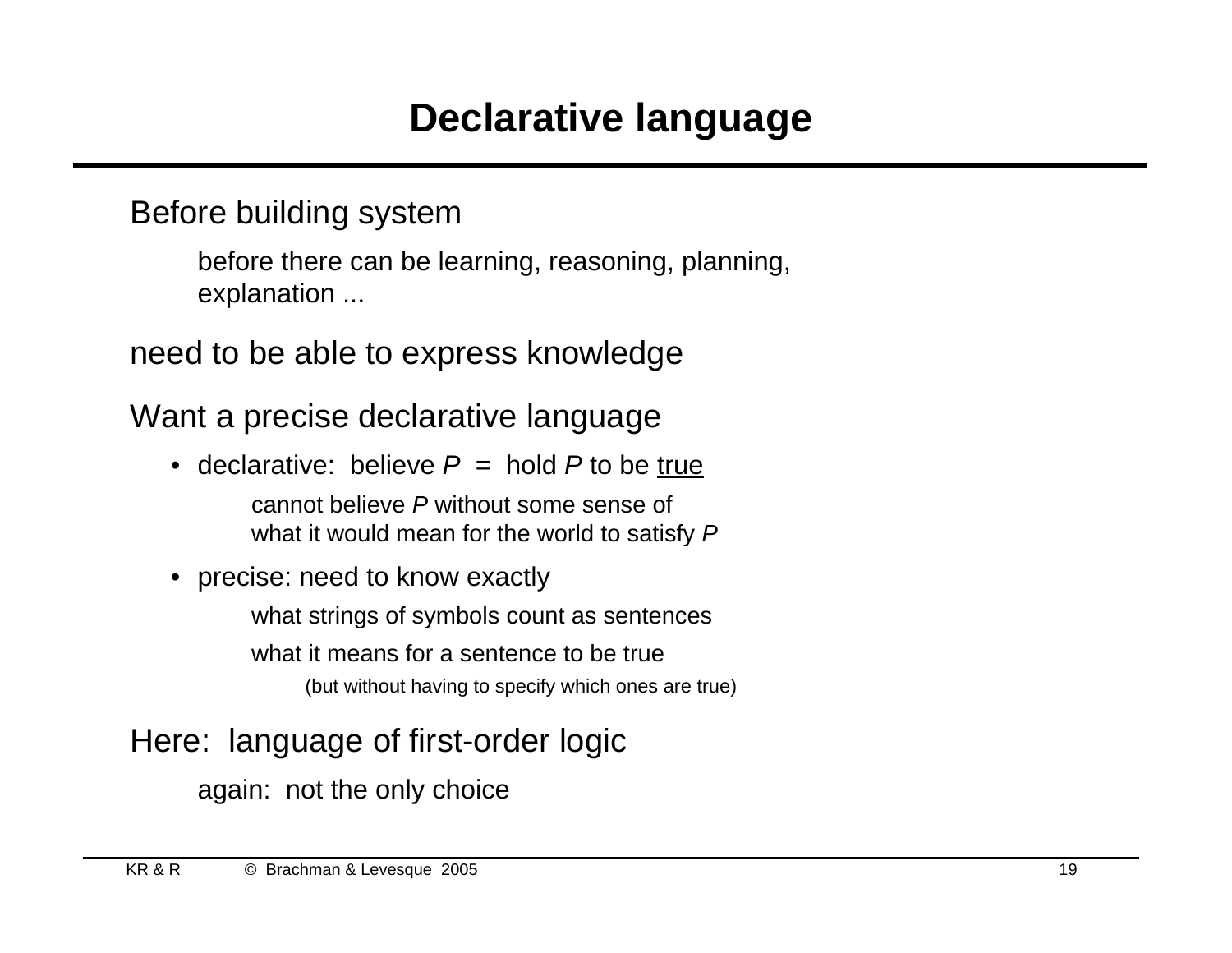### **Alphabet**

### Logical symbols:

- Punctuation: (, ), .
- Connectives: ¬, ∧, ∨, ∀, ∃, =
- Variables: *x*, *x*<sub>1</sub>, *x*<sub>2</sub>, ..., *x'*, *x''*, ..., *y*, ..., *z*, ... Fixed meaning and use

like keywords in a programming language

### Non-logical symbols

- 
- Function symbols (like bestFriendOf)

Domain-dependent meaning and use like identifiers in a programming language

Have arity: number of arguments

arity 0 predicates: propositional symbols

arity 0 functions: constant symbols

Assume infinite supply of every arity

KR & R © Brachman & Levesque 2005 20

• Predicate symbols (like Dog) **Note**: not treating = as a predicate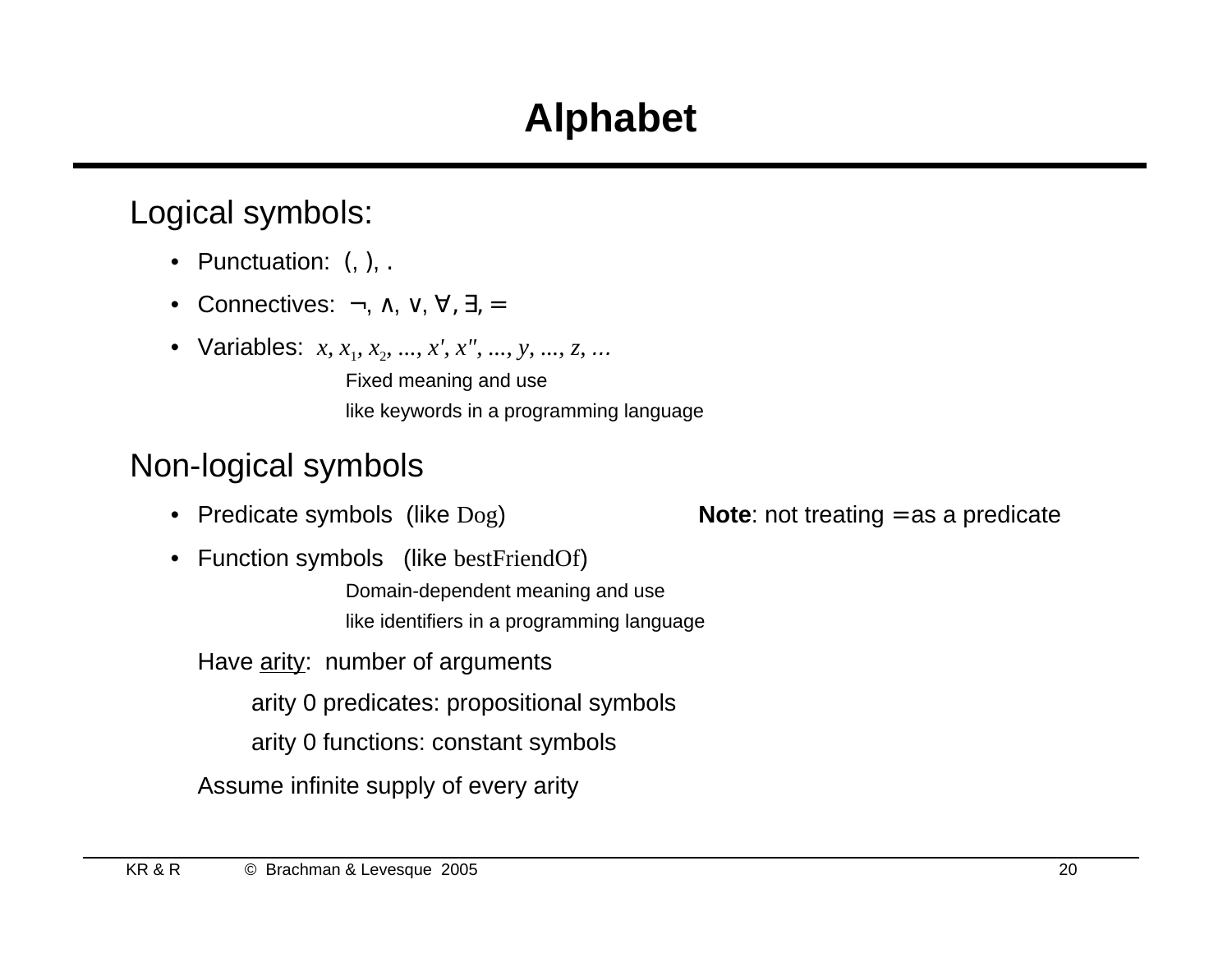### Terms

- 1. Every variable is a term.
- 2. If  $t_1$ ,  $t_2$ , ...,  $t_n$  are terms and  $f$  is a function of arity  $n$ , then  $f(t_1, t_2, ..., t_n)$  is a term.

Atomic wffs (well-formed formula)

1. If  $t_1$ ,  $t_2$ , ...,  $t_n$  are terms and *P* is a predicate of arity *n*, then  $P(t_1, t_2, ..., t_n)$  is an atomic wff.

2. If  $t_1$  and  $t_2$  are terms, then  $(t_1=t_2)$  is an atomic wff.

### **Wffs**

- 1. Every atomic wff is a wff.
- 2. If  $\alpha$  and  $\beta$  are wffs, and  $\nu$  is a variable, then  $\neg \alpha$ ,  $(\alpha \land \beta)$ ,  $(\alpha \lor \beta)$ ,  $\exists \nu \alpha$ ,  $\forall \nu \alpha$ are wffs.

### The propositional subset: no terms, no quantifiers

Atomic wffs: only predicates of 0-arity:  $(p \land \neg (q \lor r))$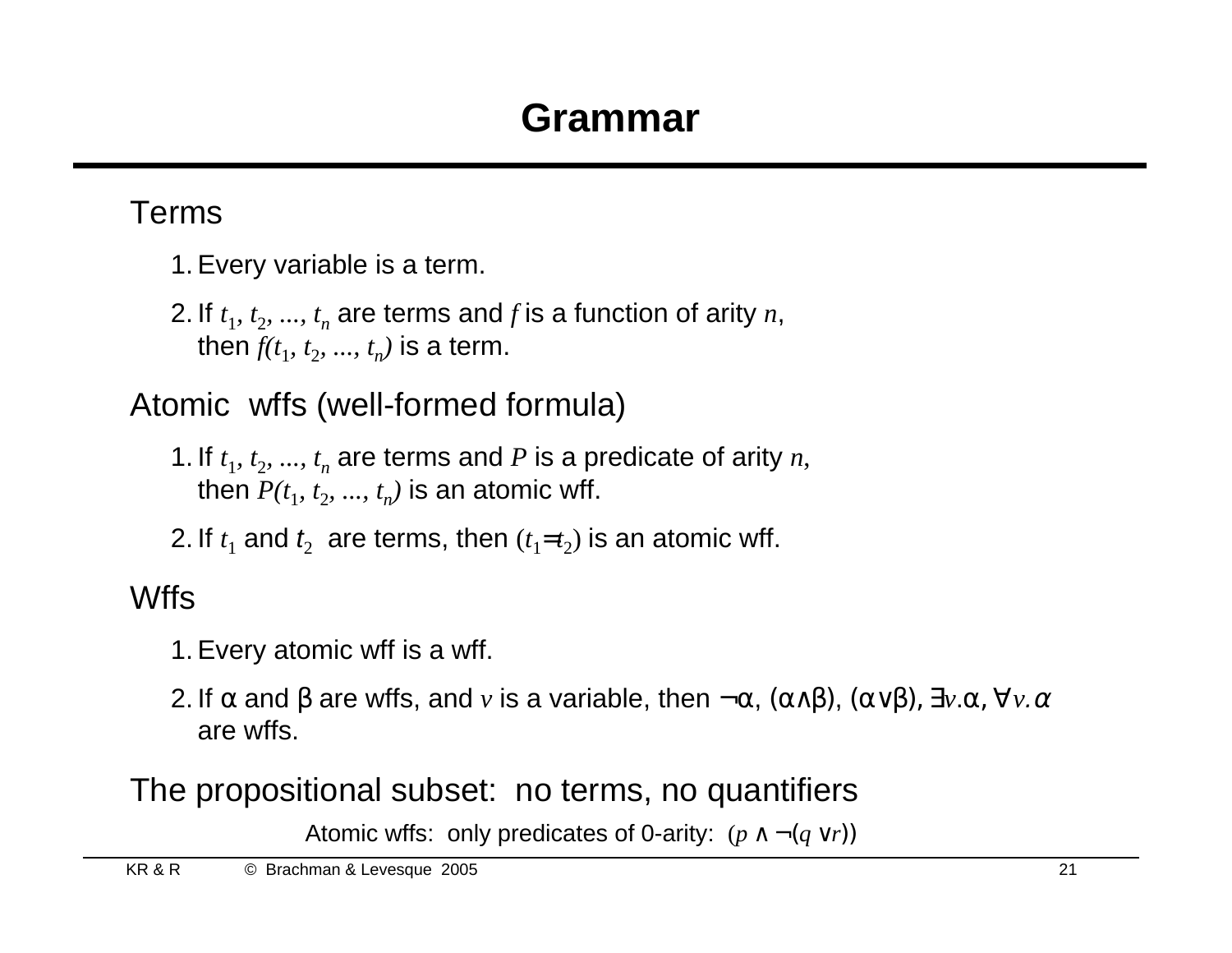Occasionally add or omit (,), .

Use  $[,]$  and  $\{,\}$  also.

Abbreviations:

(α ⊃ β) for  $(¬α ∨ β)$ 

safer to read as disjunction than as "if ... then ..."

 $(\alpha \equiv \beta)$  for  $((\alpha \supset \beta) \wedge (\beta \supset \alpha))$ 

Non-logical symbols:

• Predicates: mixed case capitalized

Person, Happy, OlderThan

• Functions (and constants): mixed case uncapitalized

fatherOf, successor, johnSmith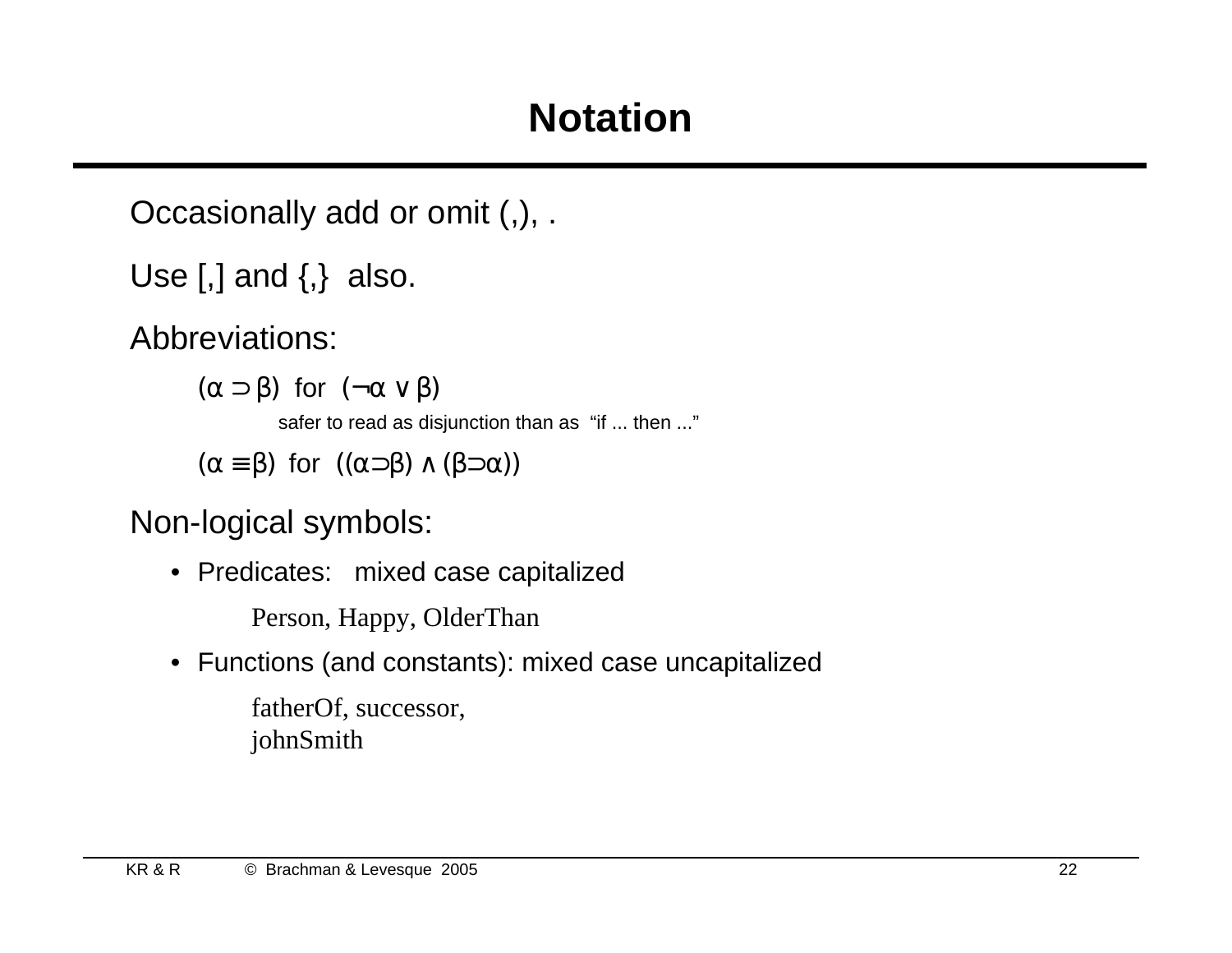Like variables in programming languages, the variables in FOL have a scope determined by the quantifiers



A sentence: wff with no free variables (closed)

Substitution:

α[*v/t*] means α with all free occurrences of the *v* replaced by term *t*

Note: written  $\alpha_t^v$  elsewhere (and in book) *t*

Also:  $\alpha[t_1,...,t_n]$  means  $\alpha[v_1/t_1,...,v_n/t_n]$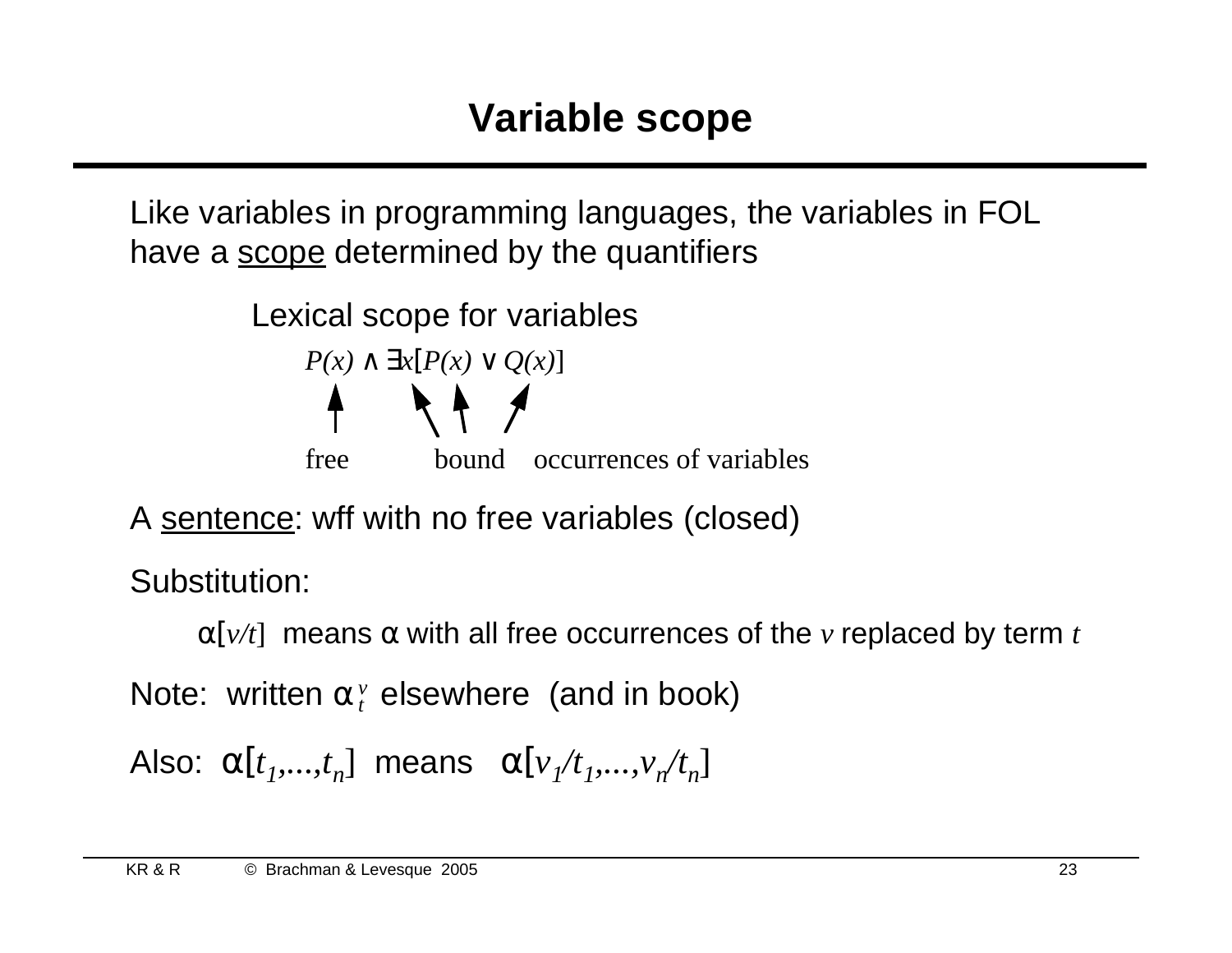How to interpret sentences?

- what do sentences claim about the world?
- what does believing one amount to?

Without answers, cannot use sentences to represent knowledge

### Problem:

cannot fully specify interpretation of sentences because non-logical symbols reach outside the language

### So:

make clear dependence of interpretation on non-logical symbols

### Logical interpretation:

specification of how to understand predicate and function symbols

Can be complex!

DemocraticCountry, IsABetterJudgeOfCharacterThan, favouriteIceCreamFlavourOf, puddleOfWater27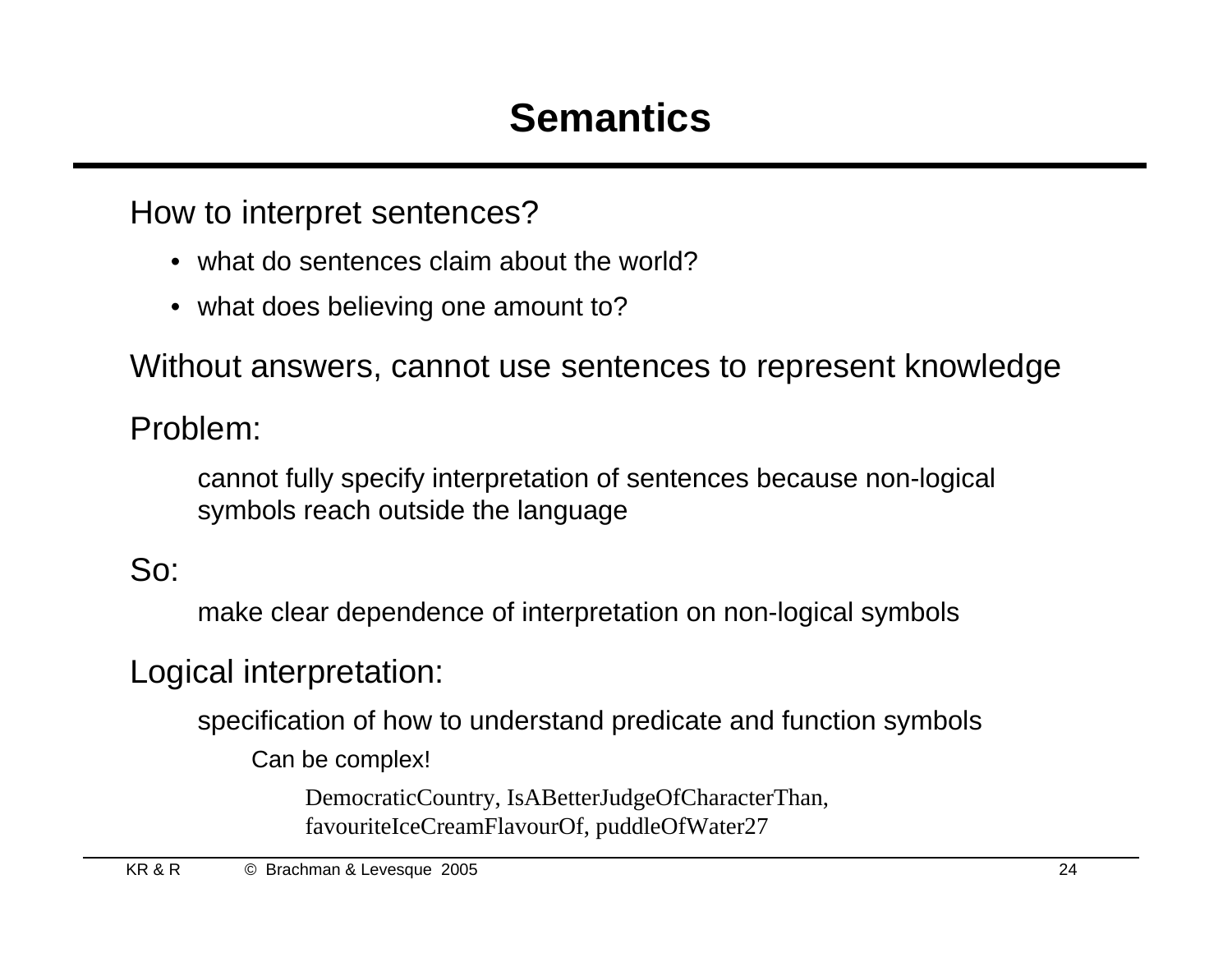There are objects.

some satisfy predicate *P*; some do not

### Each interpretation settles extension of *P*.

borderline cases ruled in separate interpretations

Each interpretation assigns to function *f* a mapping from objects to objects.

functions always well-defined and single-valued

### The FOL assumption:

this is all you need to know about the non-logical symbols to understand which sentences of FOL are true or false

In other words, given a specification of

- » what objects there are
- » which of them satisfy *P*
- » what mapping is denoted by *f*

it will be possible to say which sentences of FOL are true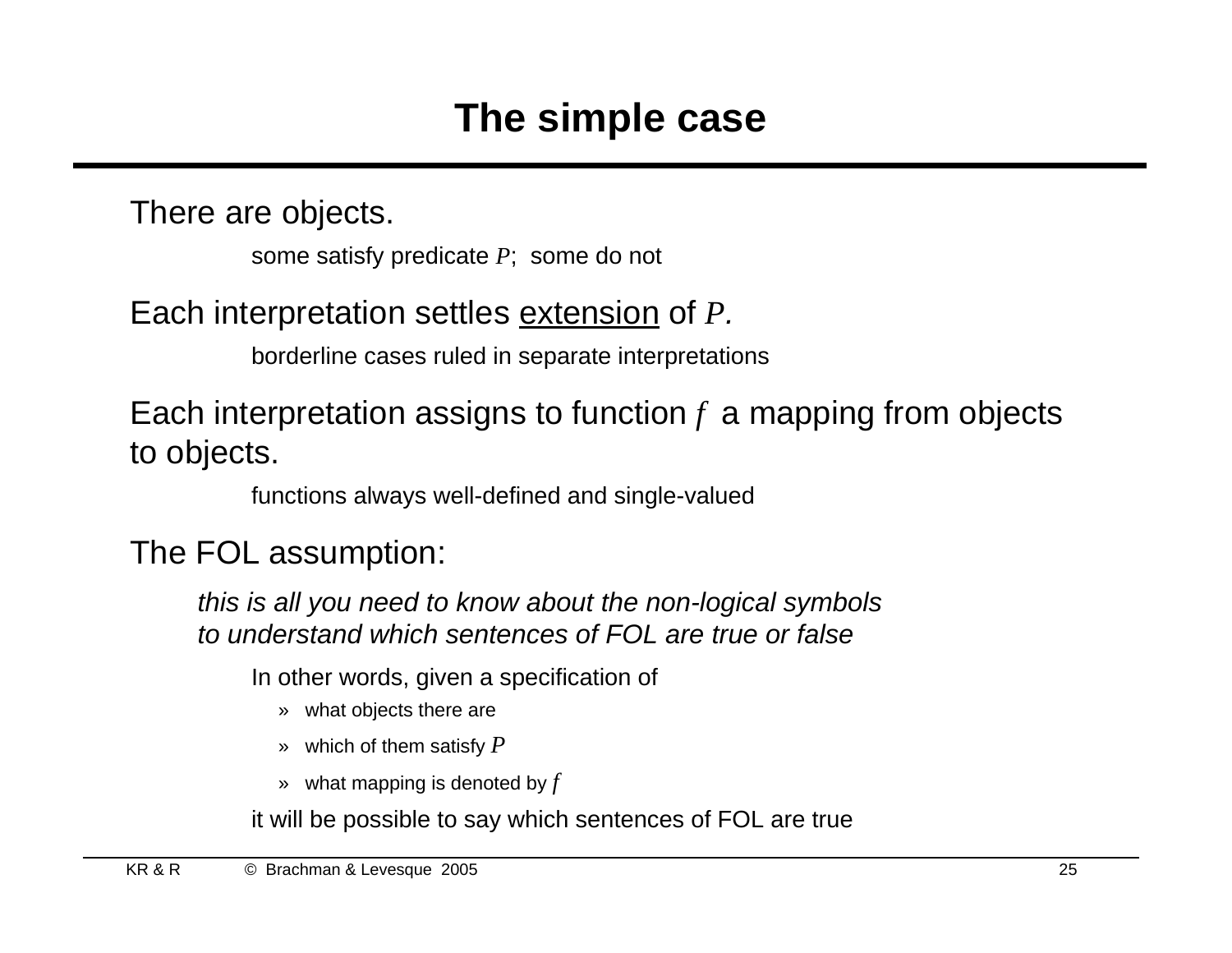### **Interpretations**

Two parts:  $\mathcal{S} = \langle D, I \rangle$ 

### $D$  is the domain of discourse

can be any non-empty set

not just formal / mathematical objects

e.g. people, tables, numbers, sentences, unicorns, chunks of peanut butter, situations, the universe

### I is an interpretation mapping

If *P* is a predicate symbol of arity *n*,

 $I[P] \subset D \times D \times ... \times D$ 

an n-ary relation over D

for propositional symbols,

 $I[p] = \{\}$  or  $I[p] = \{\langle\rangle\}$ 

In propositional case, convenient to assume

 $\mathcal{I} = I \in [prop.$  symbols  $\rightarrow$  {true, false}]

If *f* is a function symbol of arity *n*,

 $I[f] \in [D \times D \times ... \times D \rightarrow D]$ 

an n-ary function over D

for constants,  $I[c] \in D$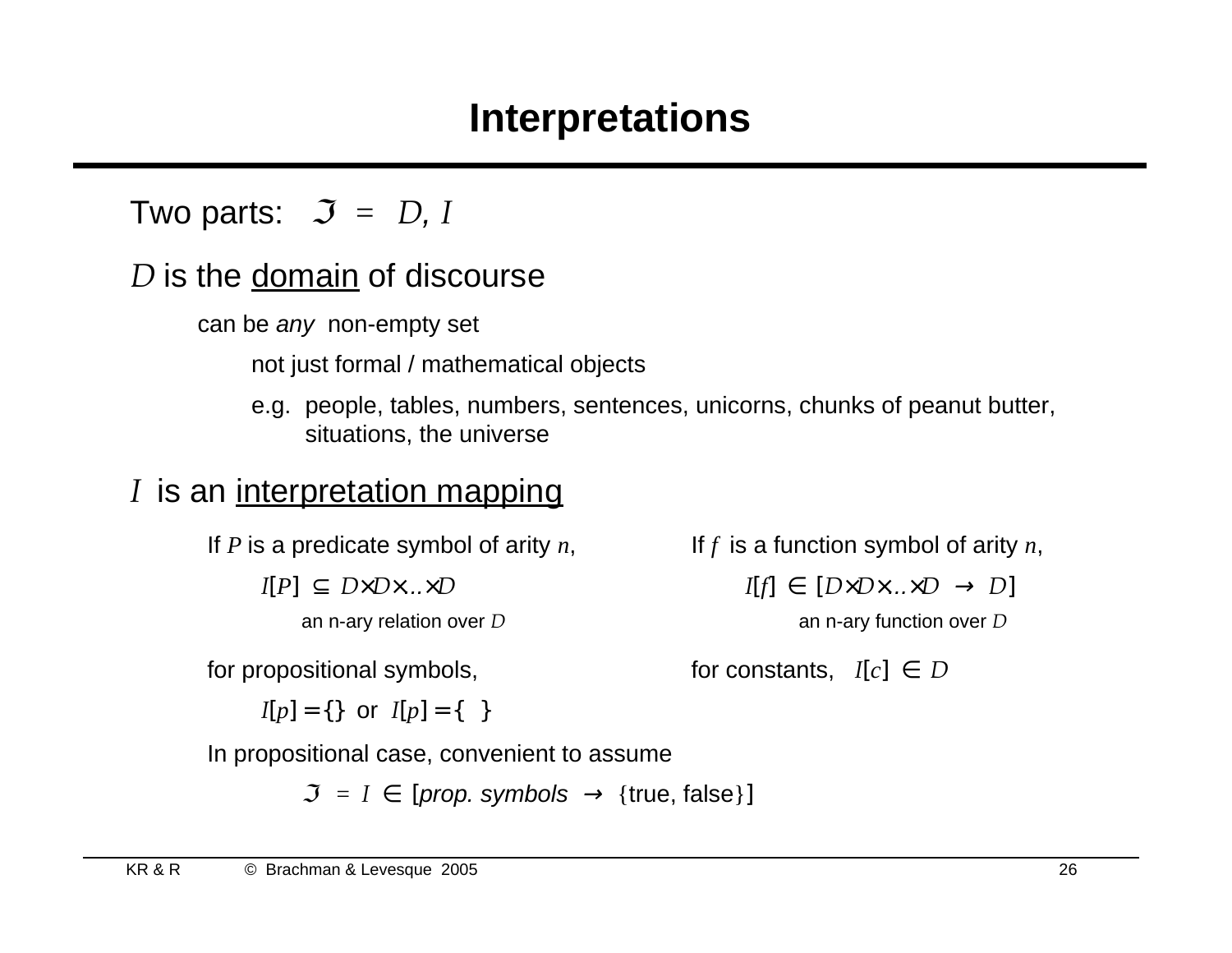In terms of interpretation  $\mathcal{I}$ , terms will denote elements of the domain D.

```
will write element as ||t||_{\mathcal{F}}
```
For terms with variables, the denotation depends on the values of variables

```
will write as ||t||_{\mathcal{I},\mu}
```
where  $\mu \in$  [*Variables*  $\rightarrow$  *D*], called a variable assignment

Rules of interpretation:

1. 
$$
||v||_{\mathcal{S},\mu} = \mu(v)
$$
.  
\n2.  $||f(t_1, t_2, ..., t_n)||_{\mathcal{S},\mu} = H(d_1, d_2, ..., d_n)$   
\nwhere  $H = I[f]$   
\nand  $d_i = ||t_i||_{\mathcal{S},\mu}$ , recursively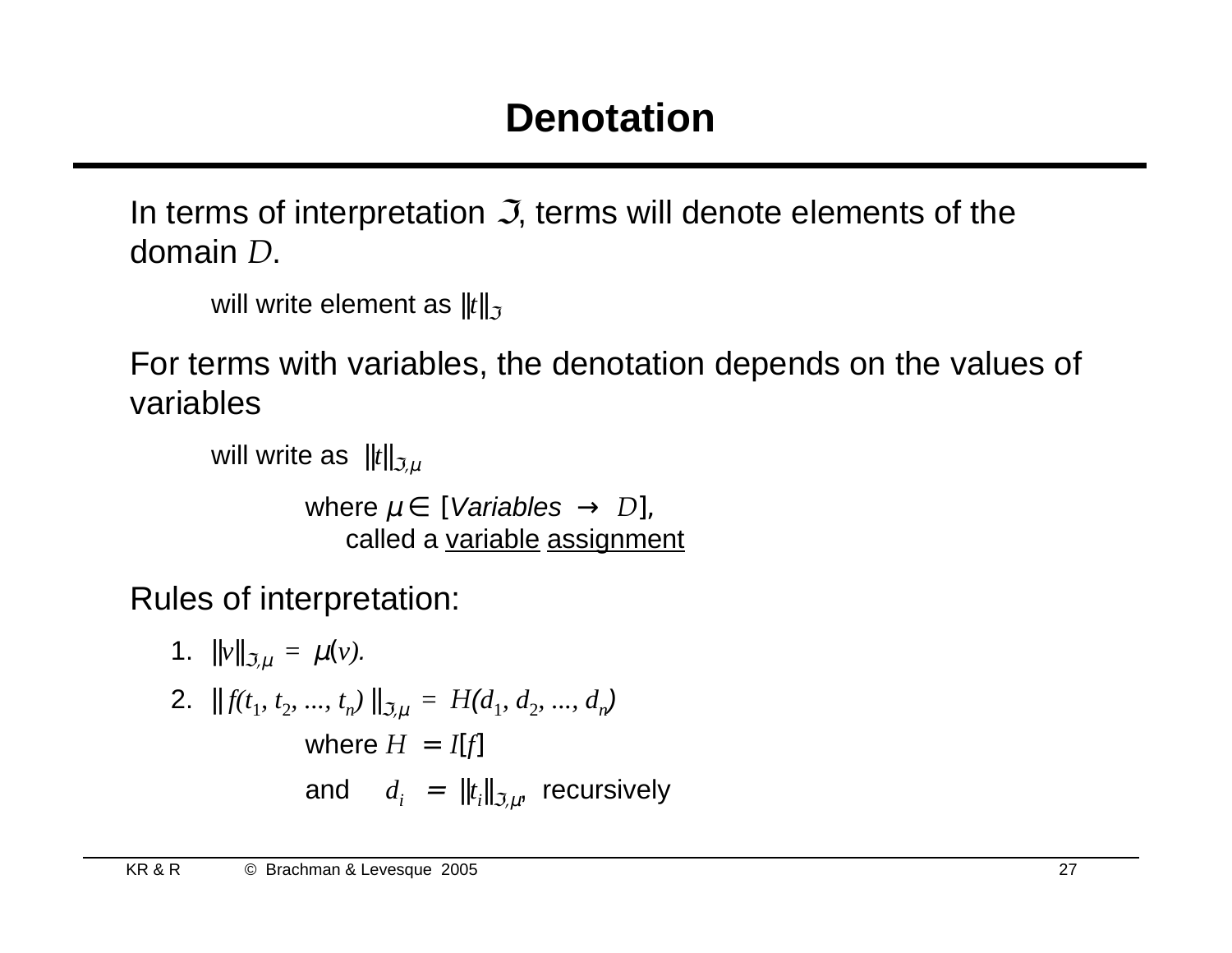In terms of an interpretation  $\mathcal{I}$ , sentences of FOL will be either true or false.

Formulas with free variables will be true for some values of the free variables and false for others.

Notation:

will write as  $\mathfrak{I}, \mu \models \alpha$  " $\alpha$  is satisfied by  $\mathfrak I$  and  $\mu$ "

where  $\mu \in [Variables \rightarrow D]$ , as before

or  $\mathfrak{I} \models \alpha$ , when  $\alpha$  is a sentence

" $\alpha$  is true under interpretation  $\mathcal{S}$ "

or  $\mathcal{I} = S$ , when S is a set of sentences

"the elements of S are true under interpretation  $\mathcal{F}$ "

And now the definition...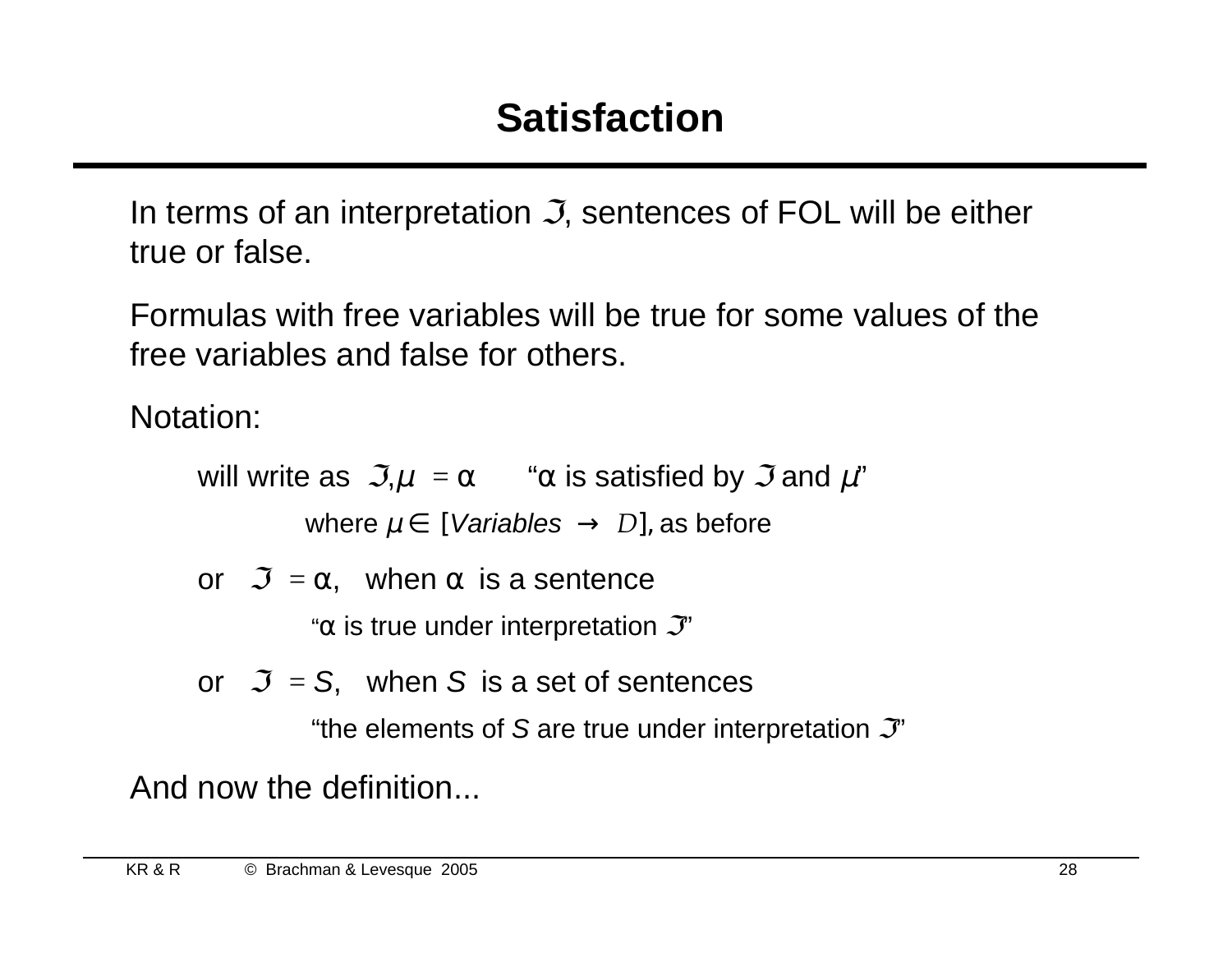### **Rules of interpretation**

\n- \n
$$
\mathcal{S}, \mu \models P(t_1, t_2, \ldots, t_n)
$$
 iff  $\langle d_1, d_2, \ldots, d_n \rangle \in R$  where  $R = I[P]$  and  $d_i = ||t_i||_{\mathcal{S}, \mu}$  as on denotation slide.\n
\n- \n $\mathcal{S}, \mu \models (t_1 = t_2)$  iff  $||t_1||_{\mathcal{S}, \mu}$  is the same as  $||t_2||_{\mathcal{S}, \mu}$ .\n
\n- \n $\mathcal{S}, \mu \models \neg \alpha$  iff  $\mathcal{S}, \mu \models \alpha$  and  $\mathcal{S}, \mu \models \beta$ .\n
\n- \n $\mathcal{S}, \mu \models (\alpha \land \beta)$  iff  $\mathcal{S}, \mu \models \alpha$  and  $\mathcal{S}, \mu \models \beta$ .\n
\n- \n $\mathcal{S}, \mu \models (\alpha \lor \beta)$  iff  $\mathcal{S}, \mu \models \alpha$  or  $\mathcal{S}, \mu \models \beta$ .\n
\n- \n $\mathcal{S}, \mu \models \exists v\alpha$  iff for some  $d \in D$ ,  $\mathcal{S}, \mu\{d;v\} \models \alpha$ .\n
\n- \n $\mathcal{S}, \mu \models \forall v\alpha$  iff for all  $d \in D$ ,  $\mathcal{S}, \mu\{d;v\} \models \alpha$  where  $\mu\{d;v\}$  is just like  $\mu$ , except that  $\mu(v) = d$ .\n
\n

For propositional subset:

 $\mathcal{F} = p$  iff  $I[p] \neq \{\}$  and the rest as above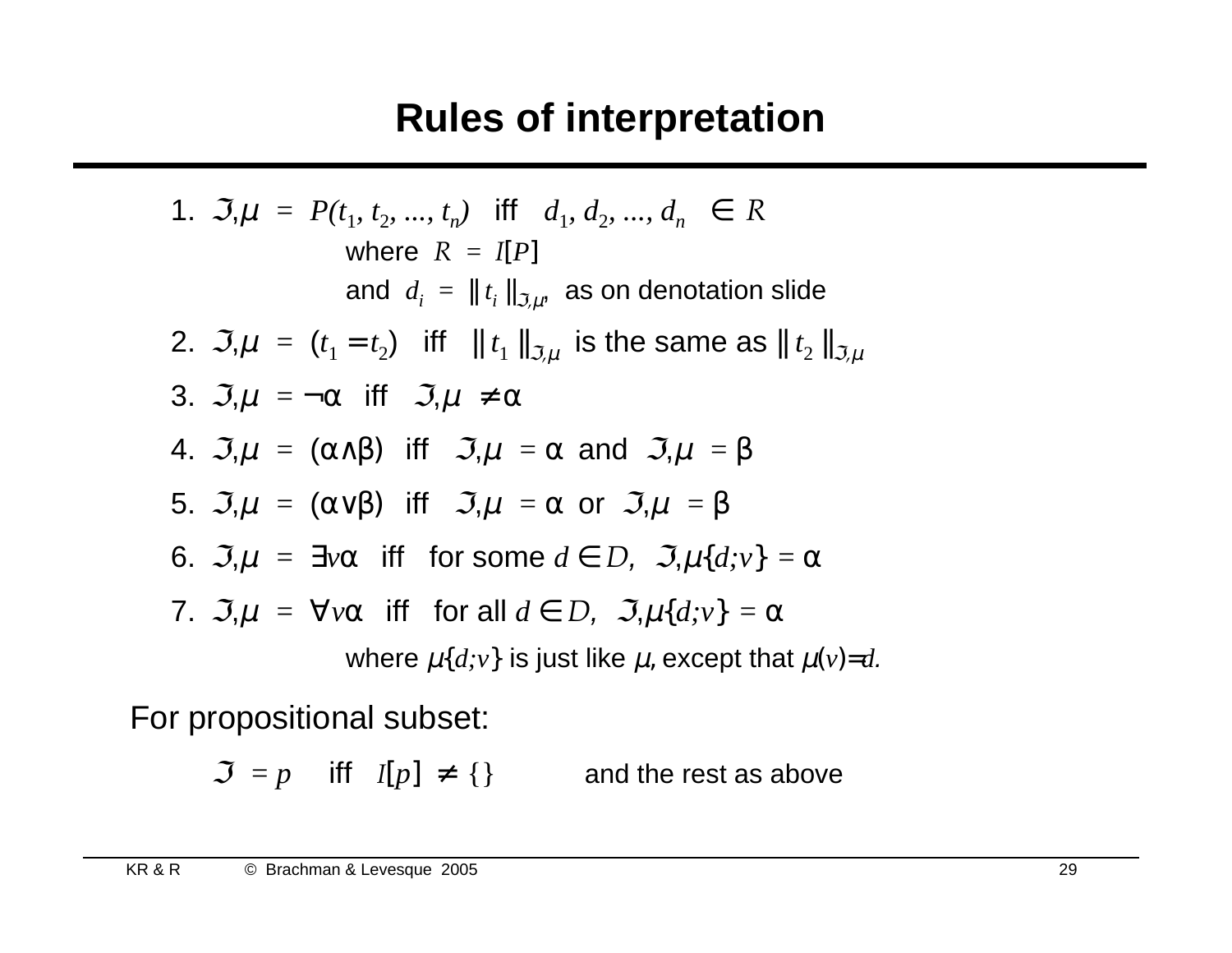Semantic rules of interpretation tell us how to understand all wffs in terms of specification for non-logical symbols.

But some connections among sentences are independent of the non-logical symbols involved.

e.g. If  $\alpha$  is true under  $\Im$ , then so is  $\neg(\beta \land \neg \alpha)$ , no matter what  $\mathfrak I$  is, why  $\alpha$  is true, what  $\beta$  is, ...

$$
S \models \alpha
$$
 iff for every  $\Im$ , if  $\Im \models S$  then  $\Im \models \alpha$ .

Say that S entails  $\alpha$  or  $\alpha$  is a logical consequence of S: In other words: for no  $\mathcal{I}$ ,  $\mathcal{I}$  =  $S \cup \{\neg \alpha\}$ .  $S \cup \{\neg \alpha\}$  is unsatisfiable

Special case when S is empty:  $= \alpha$  iff for every  $\mathcal{I}$ ,  $\mathcal{I} = \alpha$ . Say that  $\alpha$  is valid.

Note: {
$$
\alpha_1
$$
,  $\alpha_2$ , ...,  $\alpha_n$ } |=  $\alpha$  iff |=  $(\alpha_1 \wedge \alpha_2 \wedge ... \wedge \alpha_n)$   $\supset \alpha$   
finite entailment reduces to validity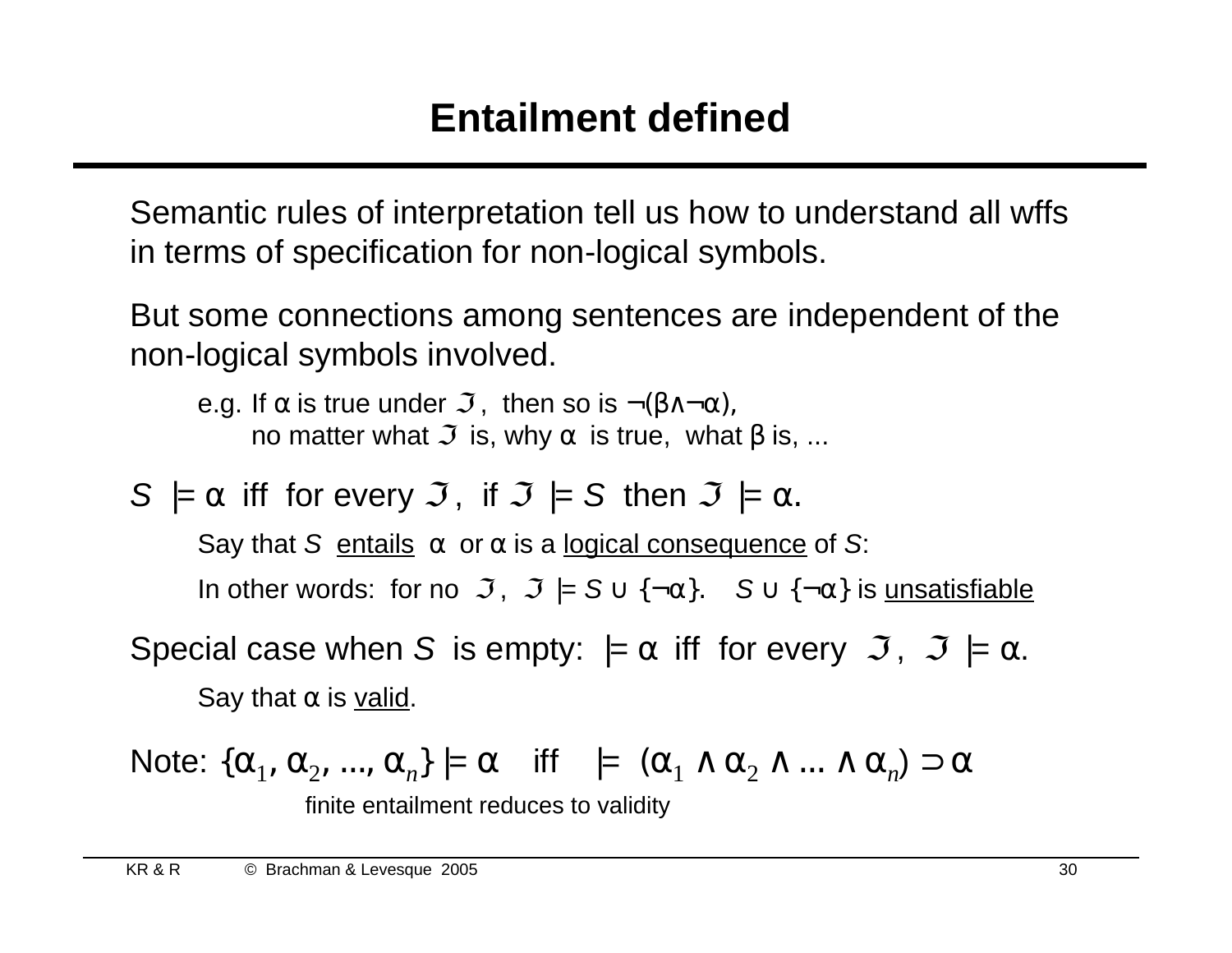We do not have access to user-intended interpretation of nonlogical symbols

But, with entailment, we know that if S is true in the intended interpretation, then so is  $\alpha$ .

If the user's view has the world satisfying S, then it must also satisfy  $\alpha$ .

There may be other sentences true also; but  $\alpha$  is logically guaranteed.

So what about ordinary reasoning?

```
Dog(fido) \mathbb{R} Mammal(fido) ??
```
Not entailment!

There are logical interpretations where  $I[Dog] \not\subset I[Mammal]$ 

Key idea

include such connections explicitly in S

 $\forall x$ [Dog(*x*) ⊃ Mammal(*x*)]

Get:  $S \cup \{Dog(fido)\}$   $\models$  Mammal(fido)

of KR:  $\left| \begin{array}{ccc} 0 & \sqrt{1-\frac{1}{2}} & \sqrt{1-\frac{1}{2}} & \sqrt{1-\frac{1}{2}} & \sqrt{1-\frac{1}{2}} & \sqrt{1-\frac{1}{2}} & \sqrt{1-\frac{1}{2}} & \sqrt{1-\frac{1}{2}} & \sqrt{1-\frac{1}{2}} & \sqrt{1-\frac{1}{2}} & \sqrt{1-\frac{1}{2}} & \sqrt{1-\frac{1}{2}} & \sqrt{1-\frac{1}{2}} & \sqrt{1-\frac{1}{2}} & \sqrt{1-\frac{1}{2}} & \sqrt{1-\frac{1}{2}} & \sqrt{1-\frac{1}{2}} & \sqrt{1-\frac{1$ details...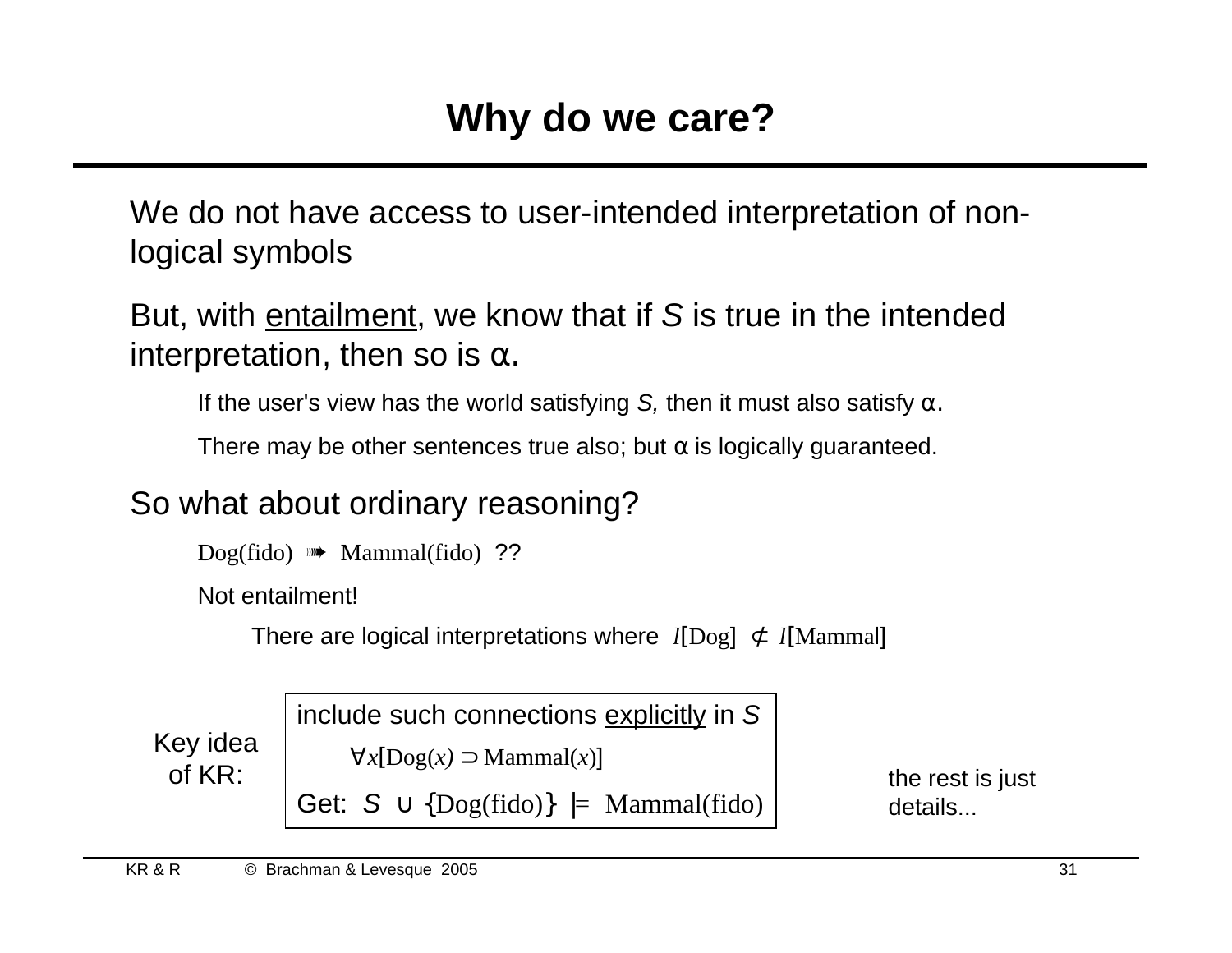KB is set of sentences

explicit statement of sentences believed (including any assumed connections among non-logical symbols)

KB  $|=\alpha$   $\alpha$  is a further consequence of what is believed

- explicit knowledge: KB
- implicit knowledge:  $\{\alpha \mid KB \models \alpha\}$

Often non trivial: explicit ➠ implicit

Example:

Three blocks stacked.

Top one is green.

Bottom one is not green.



Is there a green block directly on top of a non-green block?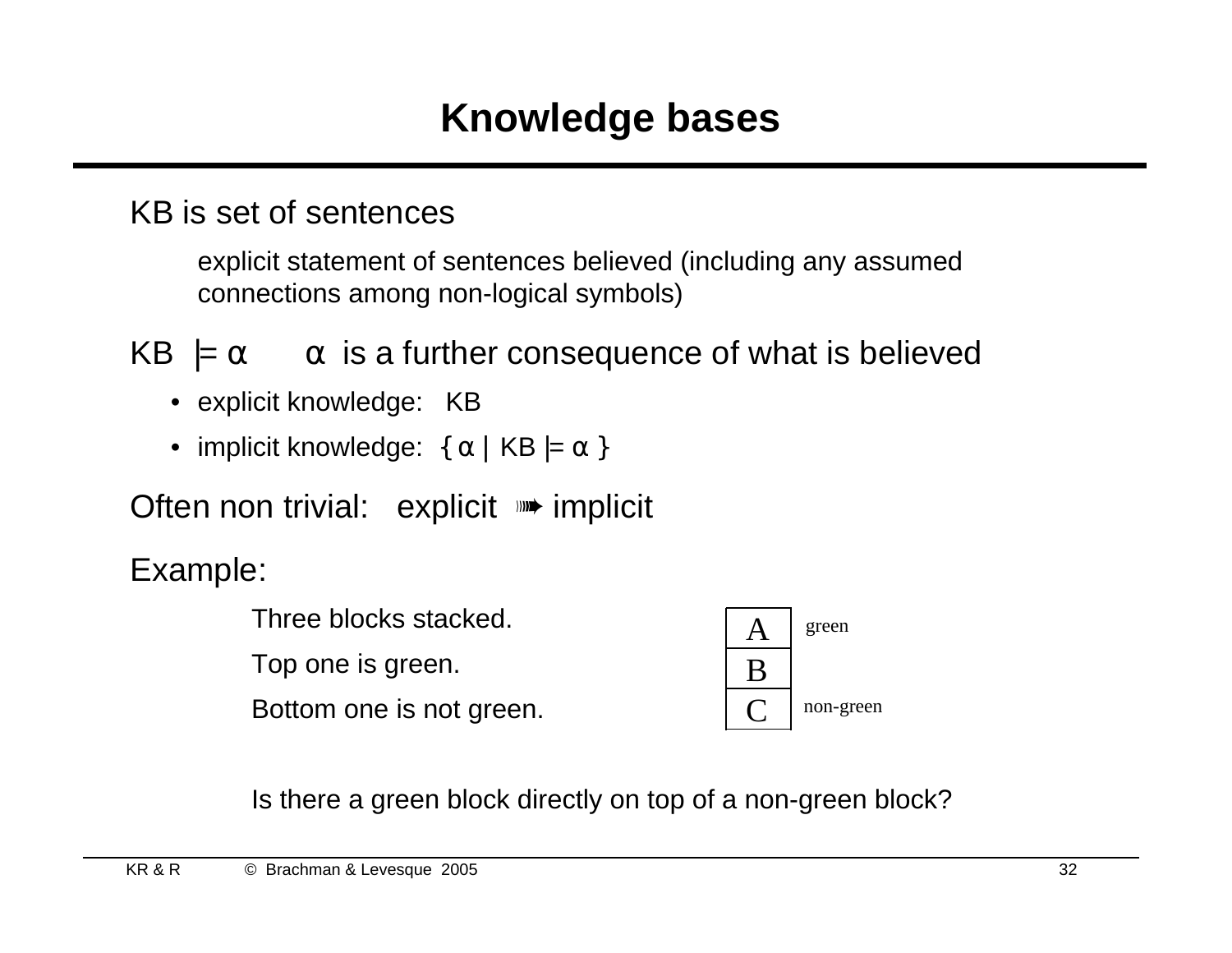$S = \{On(a,b), On(b,c), Green(a), \neg Green(c)\}\$ all that is required

 $\alpha = \exists x \exists y$ [Green(*x*)  $\land \neg$ Green(*y*)  $\land$  On(*x*, *y*)]

Claim:  $S \models \alpha$ 

#### Proof:

Let  $\mathcal{I}$  be any interpretation such that  $\mathcal{I} = S$ .

Case 1:  $\mathcal{I}$   $\models$  Green(b). Case 2:  $\mathcal{I} \not\models$  Green(b). ∴  $\mathcal{I}$   $\models$  Green(b)  $\land$  ¬Green(c)  $\land$  On(b,c). ∴  $\mathcal{I}$   $\models$   $\neg$  Green(b) ∴  $\mathcal{I} = \alpha$  ∴  $\mathcal{I} = \text{Green}(a) \land \neg \text{Green}(b) \land \text{On}(a,b)$ .  $\therefore$   $\Im \models \alpha$ 

Either way, for any  $\mathcal{I}$ , if  $\mathcal{I} = S$  then  $\mathcal{I} = \alpha$ .

So 
$$
S \models \alpha
$$
. QED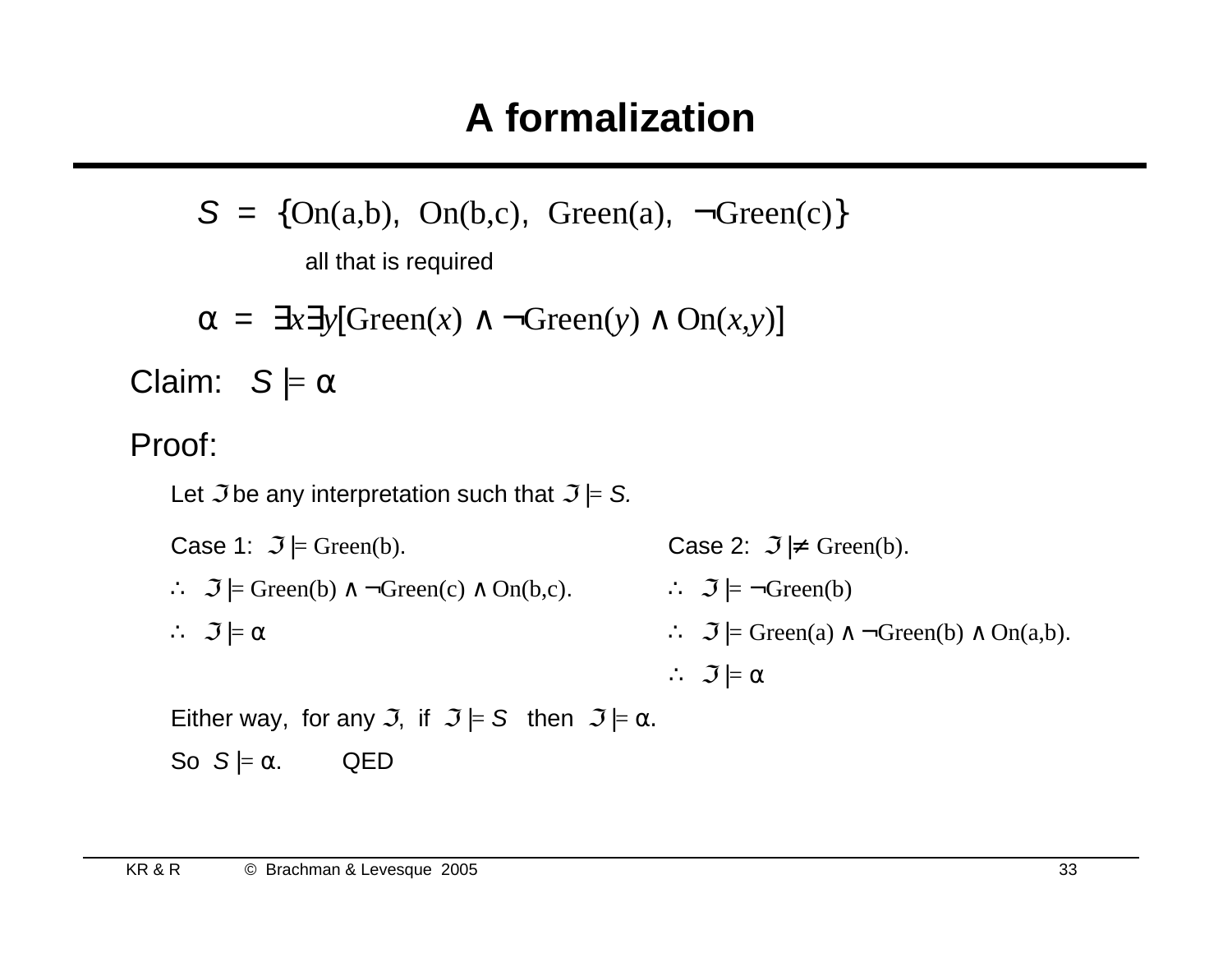Start with (large) KB representing what is explicitly known

e.g. what the system has been told or has learned

Want to influence behaviour based on what is *implicit* in the KB (or as close as possible)

Requires reasoning

deductive inference:

process of calculating entailments of KB

i.e given KB and any  $\alpha$ , determine if KB  $= \alpha$ 

Process is sound if whenever it produces  $\alpha$ , then KB  $= \alpha$ 

does not allow for plausible assumptions that may be true in the intended interpretation

Process is complete if whenever KB  $|=\alpha$ , it produces  $\alpha$ 

does not allow for process to miss some  $\alpha$  or be unable to determine the status of  $\alpha$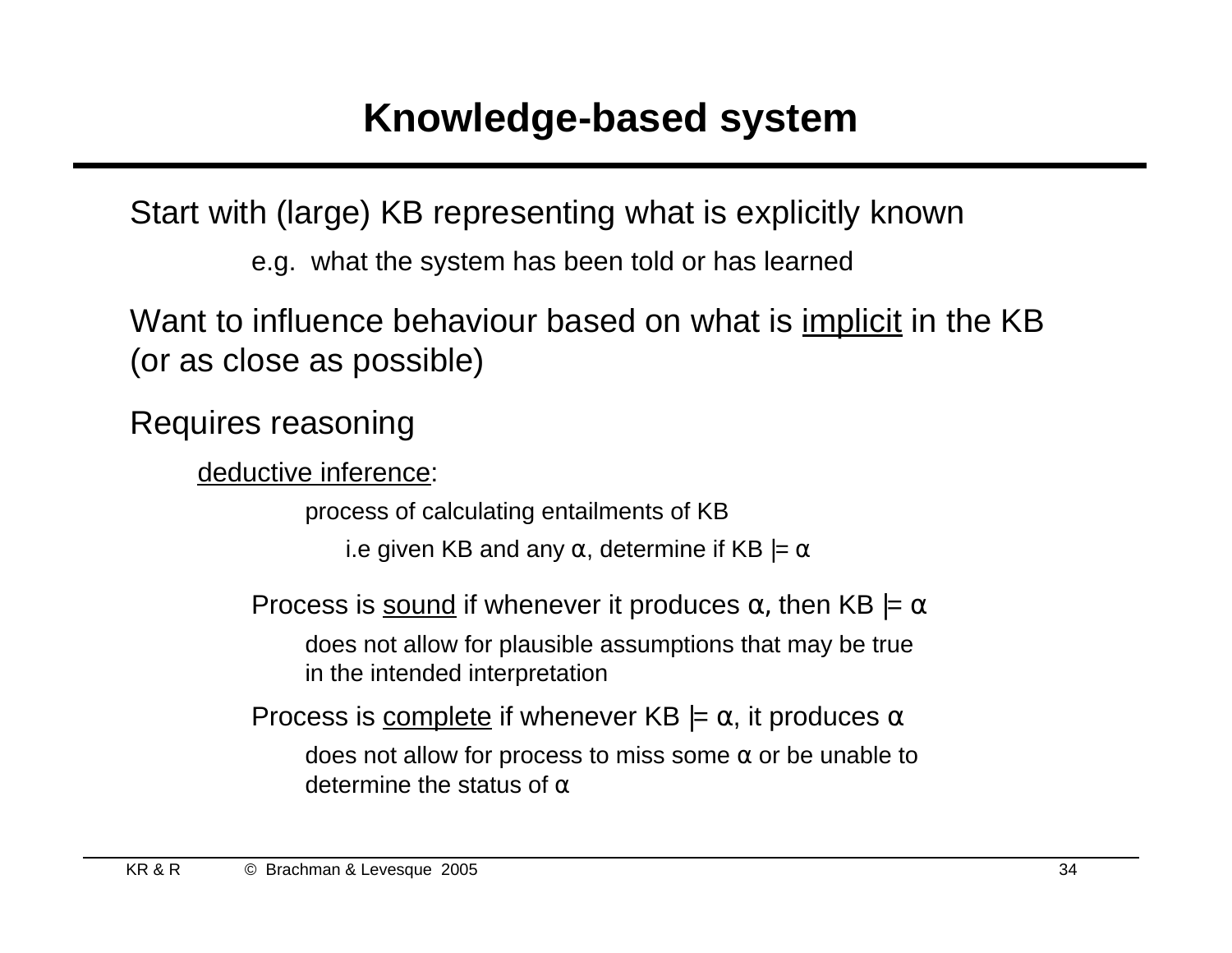## 3. Expressing Knowledge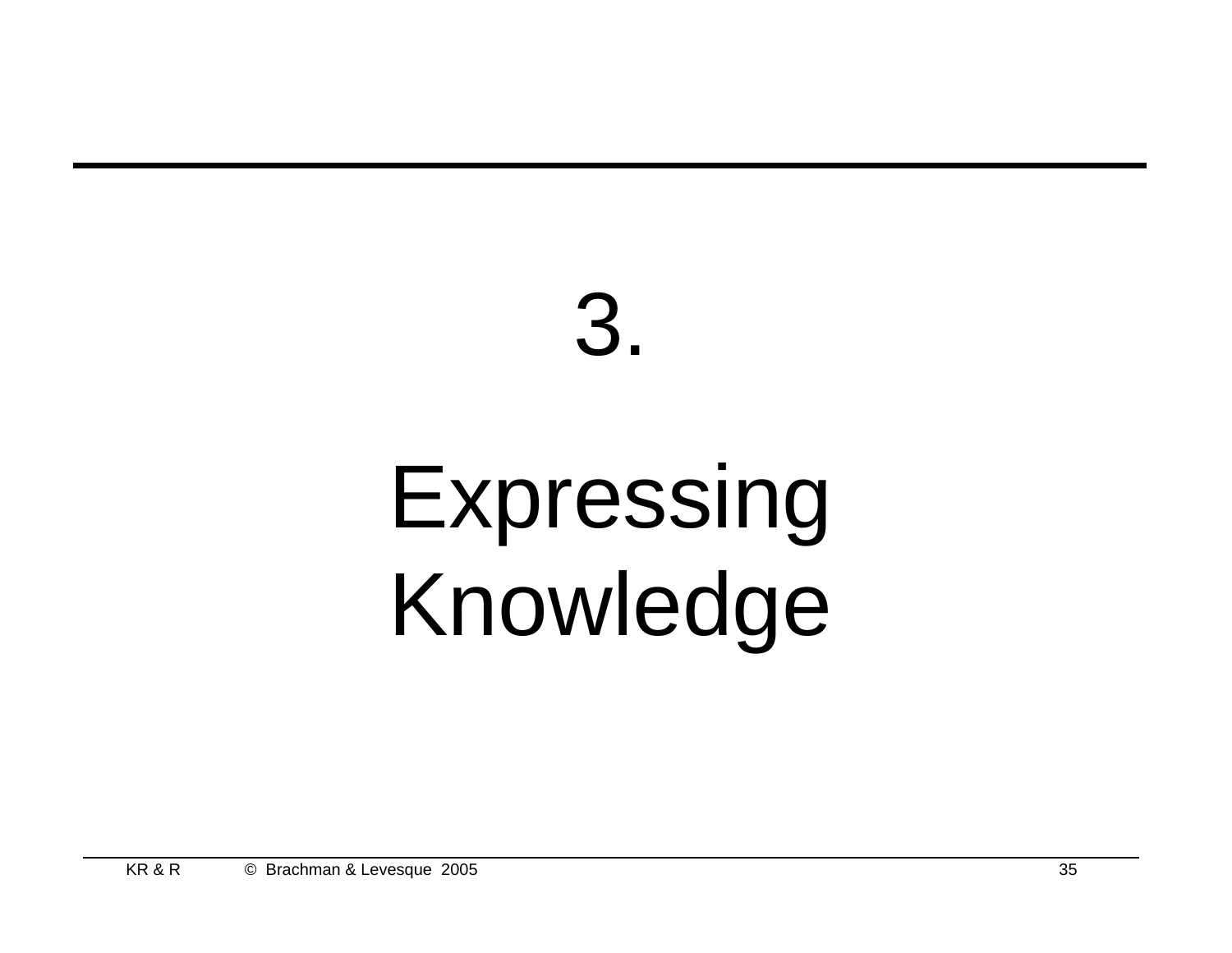### KR is first and foremost about knowledge

meaning and entailment

find individuals and properties, then encode facts sufficient for entailments

Before implementing, need to understand clearly

- what is to be computed?
- why and where inference is necessary?

Example domain: soap-opera world

people, places, companies, marriages, divorces, hanky-panky, deaths, kidnappings, crimes, ...

### Task: KB with appropriate entailments

- what vocabulary?
- what facts to represent?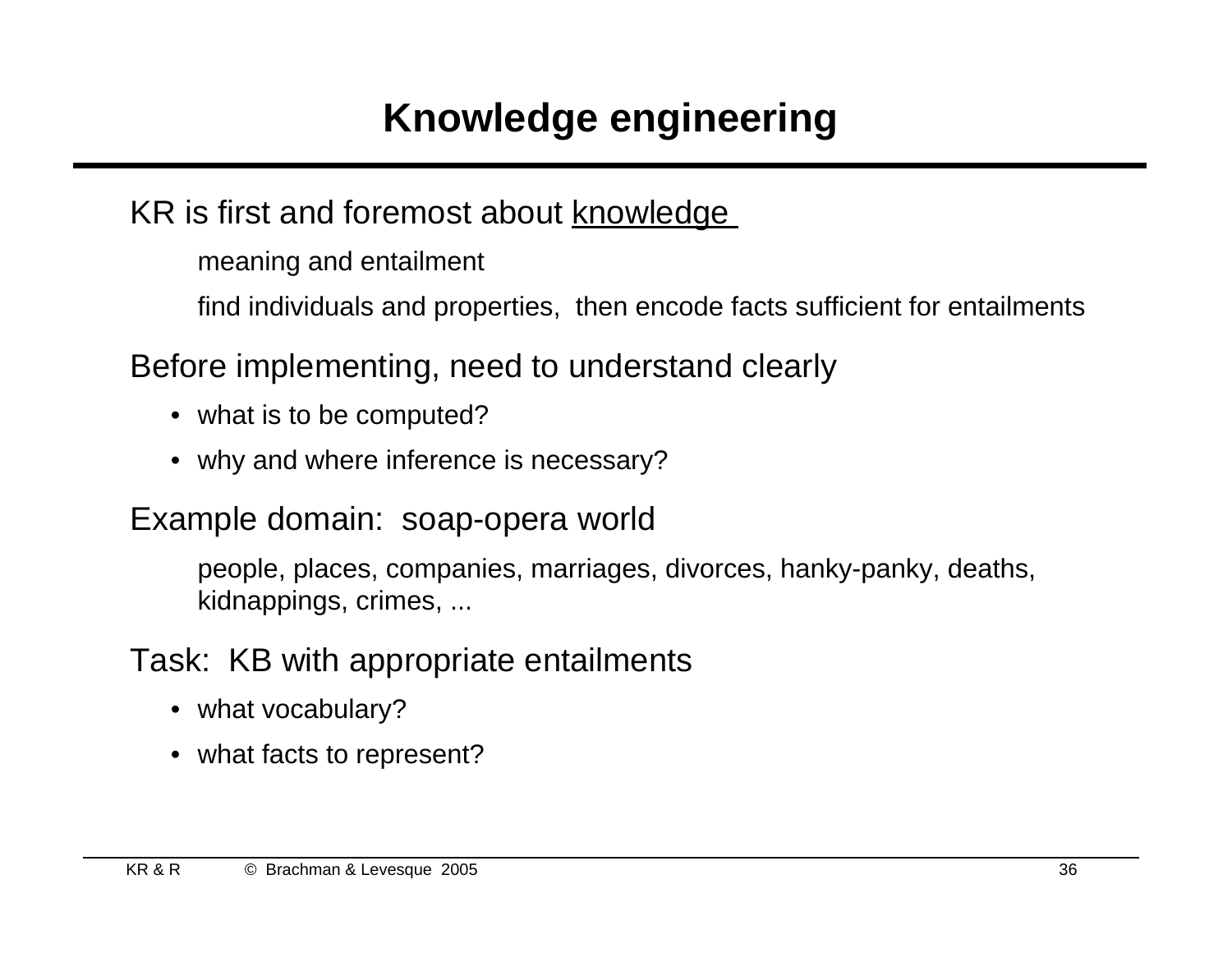#### Domain-dependent predicates and functions

main question: what are the individuals? here: people, places, companies, ...

## named individuals

john, sleezyTown, faultyInsuranceCorp, fic, johnQsmith, ...

#### basic types

Person, Place, Man, Woman, ...

#### attributes

Rich, Beautiful, Unscrupulous, ...

#### relationships

LivesAt, MarriedTo, DaughterOf, HadAnAffairWith, Blackmails, ...

#### functions

fatherOf, ceoOf, bestFriendOf, ...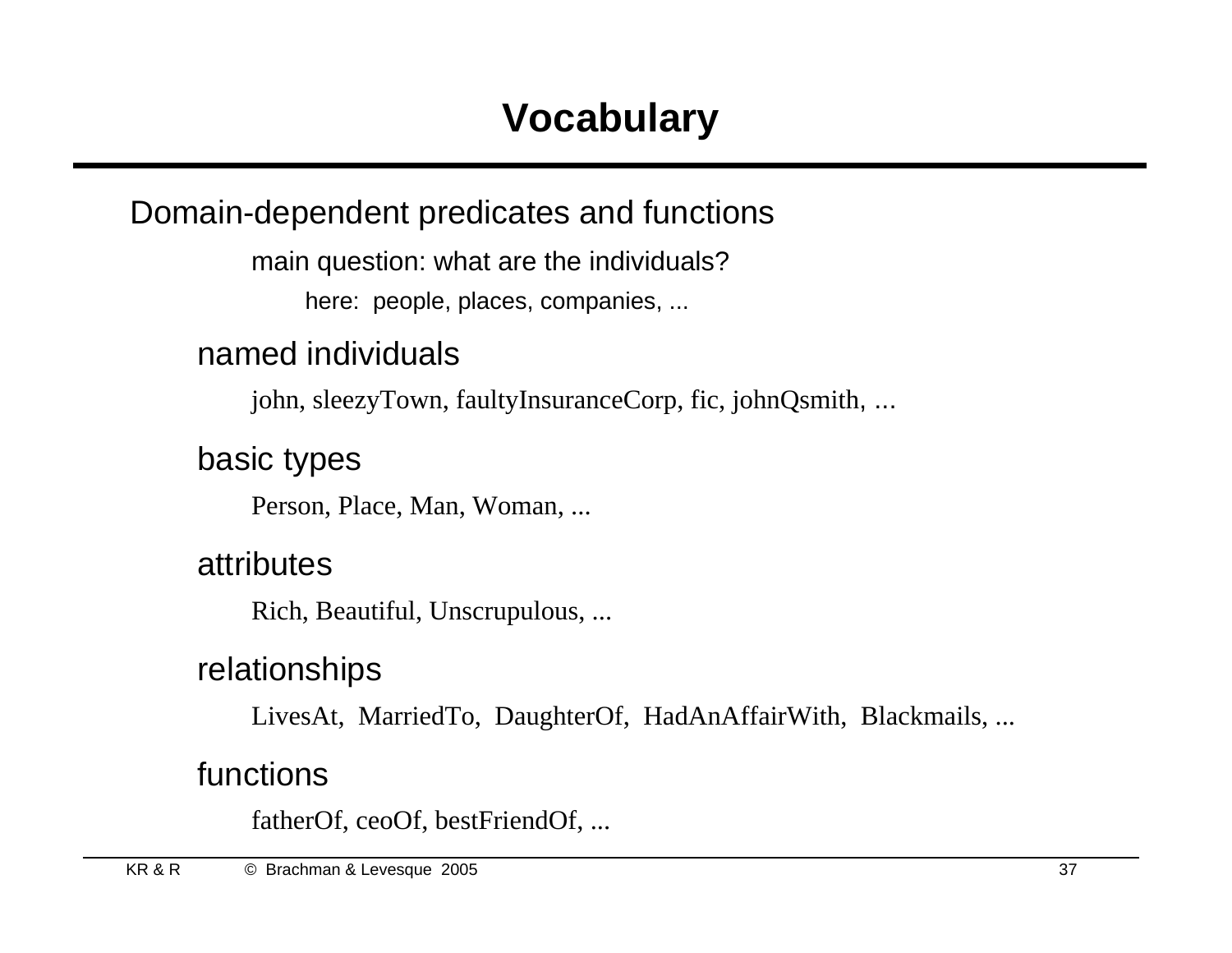#### Usually atomic sentences and negations

type facts

Man(john),

Woman(jane),

Company(faultyInsuranceCorp)

## property facts

Rich(john),

¬HappilyMarried(jim),

WorksFor(jim,fic)

## equality facts

 $john = ceoOf(fic),$ 

fic = faultyInsuranceCorp,

 $bestFriendOf(jim) = john$ 

## Like a simple database (can store in a table)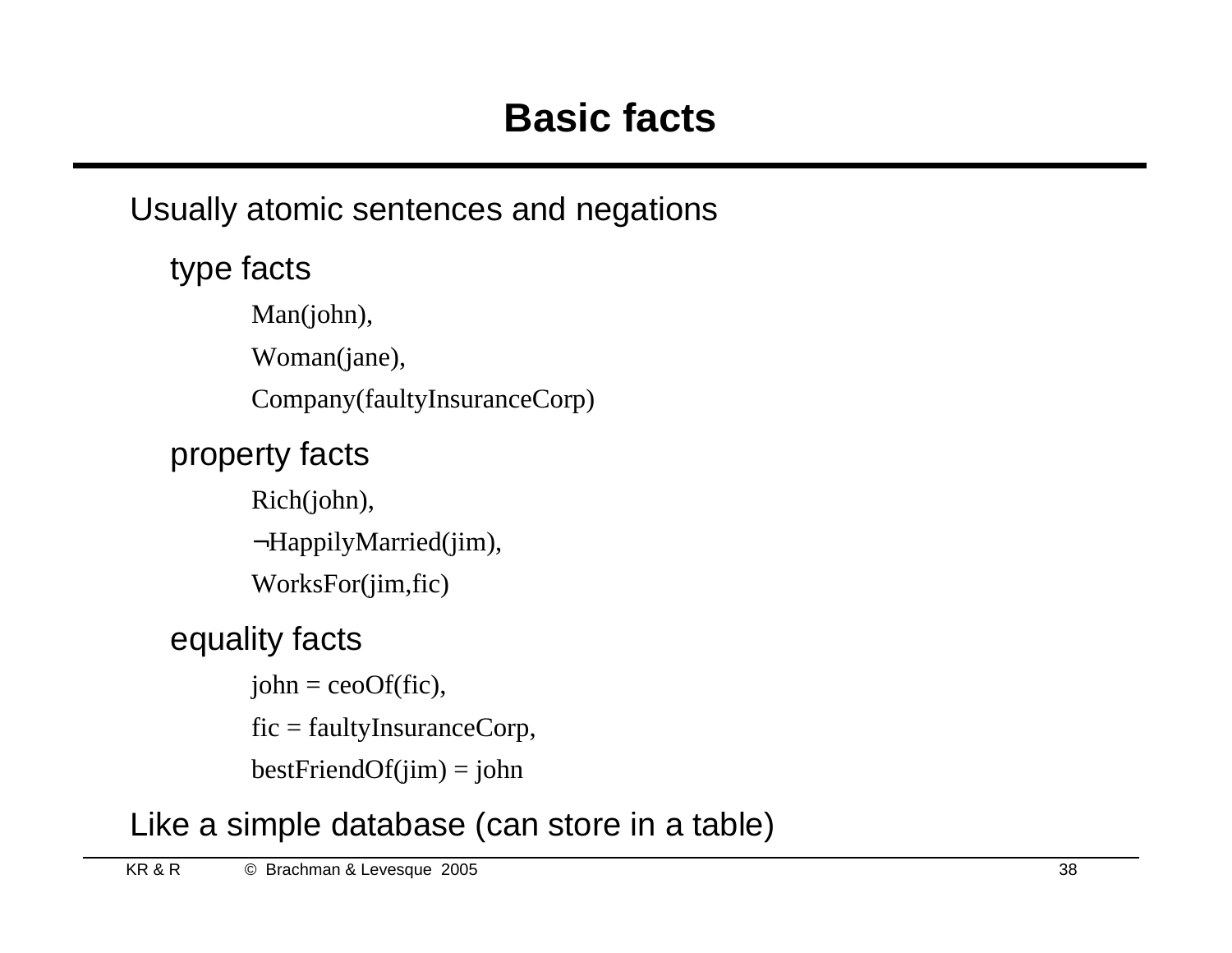# **Complex facts**

#### Universal abbreviations

∀*y*[Woman(*y*) ∧ *y* ≠ jane ⊃ Loves(*y*,john)] ∀*y*[Rich(*y*) ∧ Man(*y*) ⊃ Loves(*y*,jane)] ∀*x*∀*y*[Loves(*x,y*) ⊃ ¬Blackmails(*x,y*)] Incomplete knowledge Loves(jane,john) ∨ Loves(jane,jim) which?  $\exists x$ [Adult(*x*) ∧ Blackmails(*x*,john)] who? possible to express without quantifiers cannot write down a more complete version

#### Closure axioms

∀*x*[Person(*x*) ⊃ *x*=jane ∨ *x*=john ∨ *x*=jim ...] ∀*x*∀*y*[MarriedTo(*x,y*) ⊃ ... ]

 $\forall x$ [ *x*=fic ∨ *x*=jane ∨ *x*=john ∨ *x*=jim ...]

limit the domain of discourse

also useful to have jane  $\neq$  john ...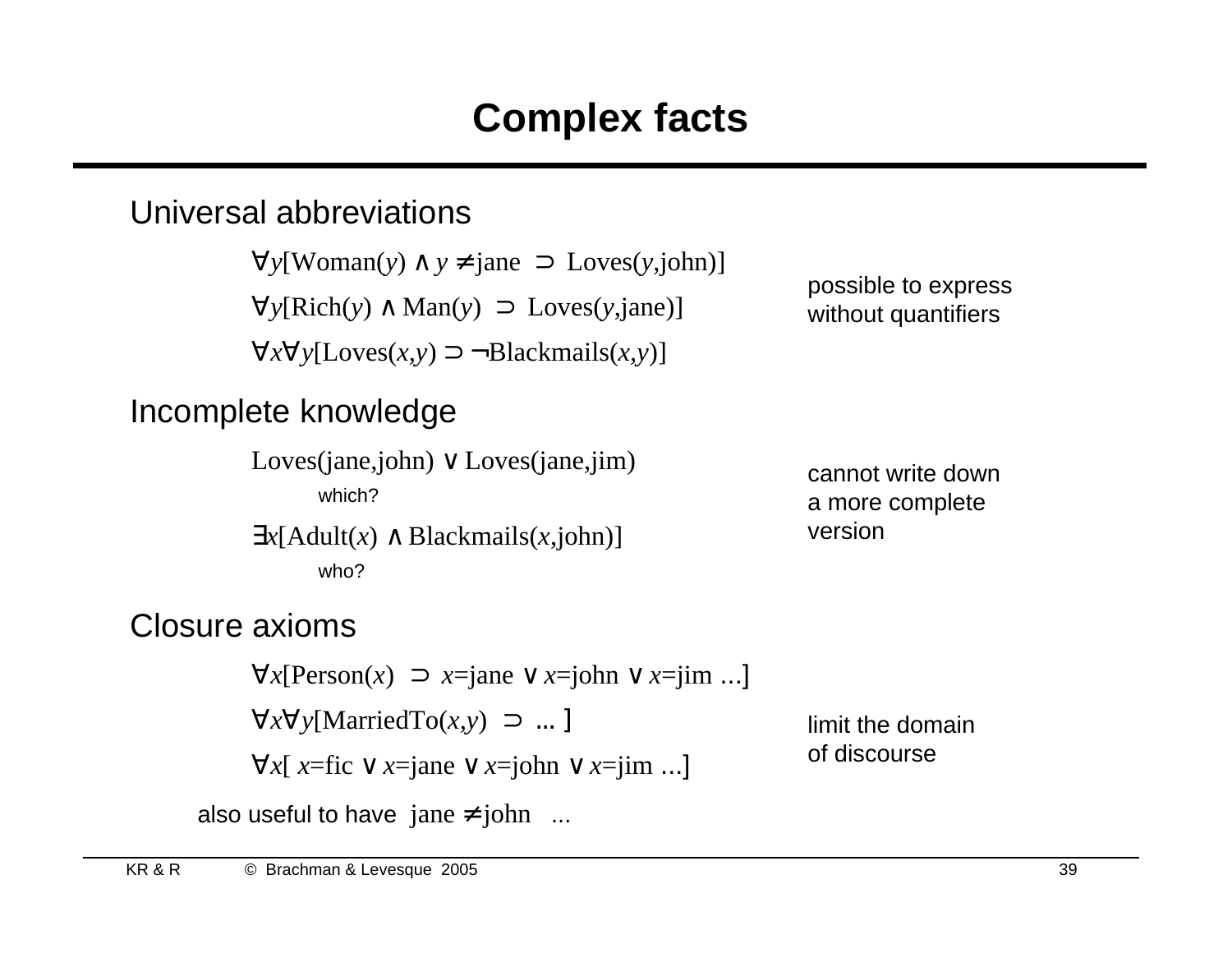General relationships among predicates. For example:

| disjoint | $\forall x$ [Man(x) $\supset \neg W$ oman(x)]                                                                                     |
|----------|-----------------------------------------------------------------------------------------------------------------------------------|
| subtype  | $\forall x$ [Senator(x) $\supset$ Legislator(x)]                                                                                  |
|          | exhaustive $\forall x$ [Adult(x) $\Rightarrow$ Man(x) $\lor$ Woman(x)]                                                            |
|          | <b>Symmetry</b> $\forall x \forall y$ [MarriedTo(x,y) $\Rightarrow$ MarriedTo(y,x)]                                               |
| inverse  | $\forall x \forall y$ [ChildOf(x,y) $\supset$ ParentOf(y,x)]                                                                      |
|          | type restriction $\forall x \forall y$ [MarriedTo(x,y) $\supset$<br>Person(x) $\land$ Person(y) $\land$ OppSex(x,y)]<br>sometimes |

Usually universally quantified conditionals or biconditionals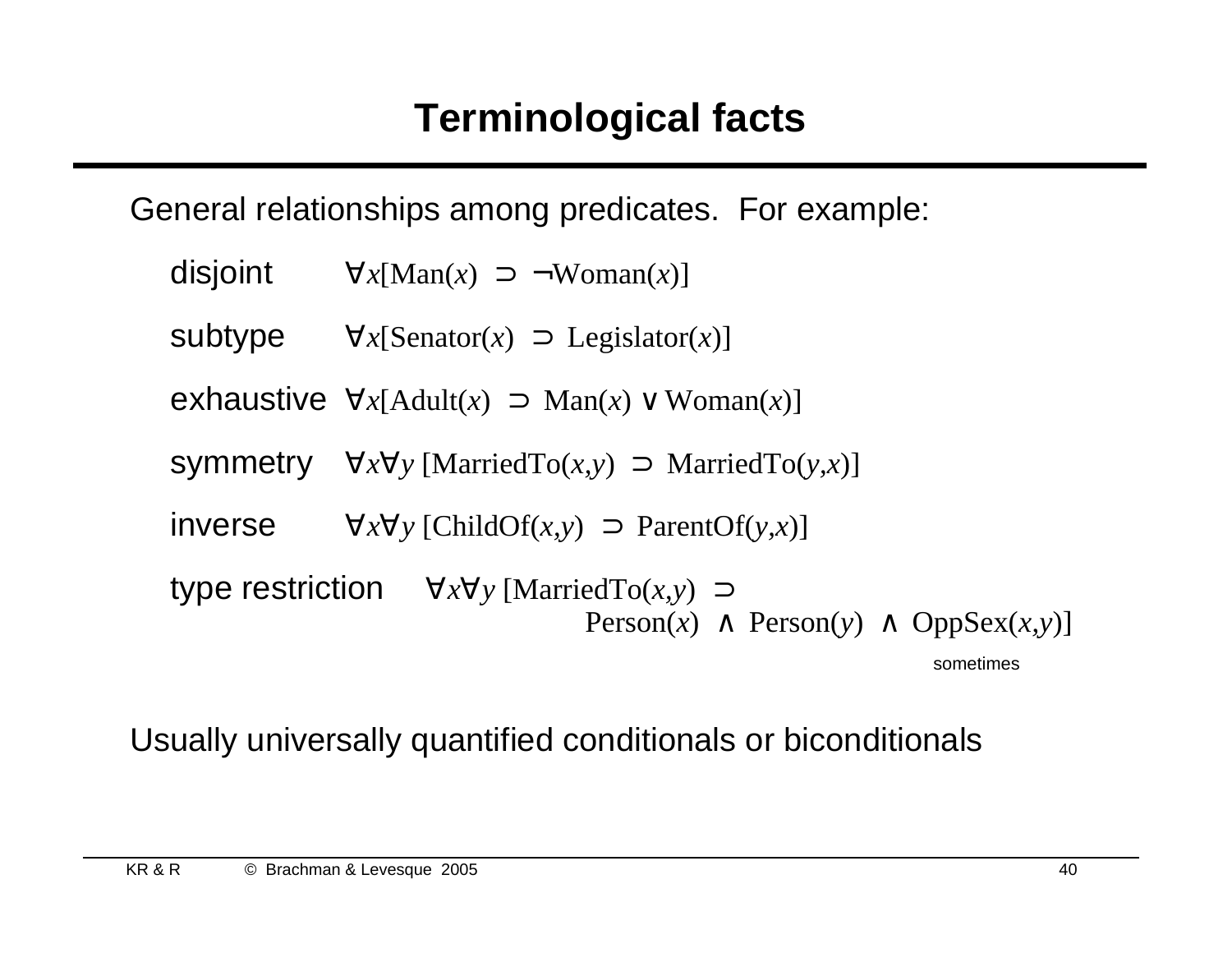```
Is there a company whose CEO loves Jane?
```

```
\exists x [Company(x) \land Loves(ceoOf(x),jane)] ??
Suppose \mathcal{I} \models KB.
     Then \mathcal{I} \models Rich(john), Man(john),
            and \mathcal{F} = \forall y[Rich(y) ∧ Man(y) \supset Loves(y,jane)]
            so \mathcal{I} = Loves(john,jane).
     Also \mathcal{I} = john = ceoOf(fic),
            so \mathcal{I} = Loves( ceoOf(fic),jane).
     Finally \mathcal{I} = Company(faultyInsuranceCorp),
            and \mathcal{I} |= fic = faultyInsuranceCorp,
            so \mathcal{I} \models Company(fic).
     Thus, \mathcal{I} |= Company(fic) \wedge Loves( ceoOf(fic),jane),
and so
```
<sup>ℑ</sup>|= ∃*x* [Company(*x*) ∧ Loves(ceoOf(*x*),jane)].

Can extract identity of company from this proof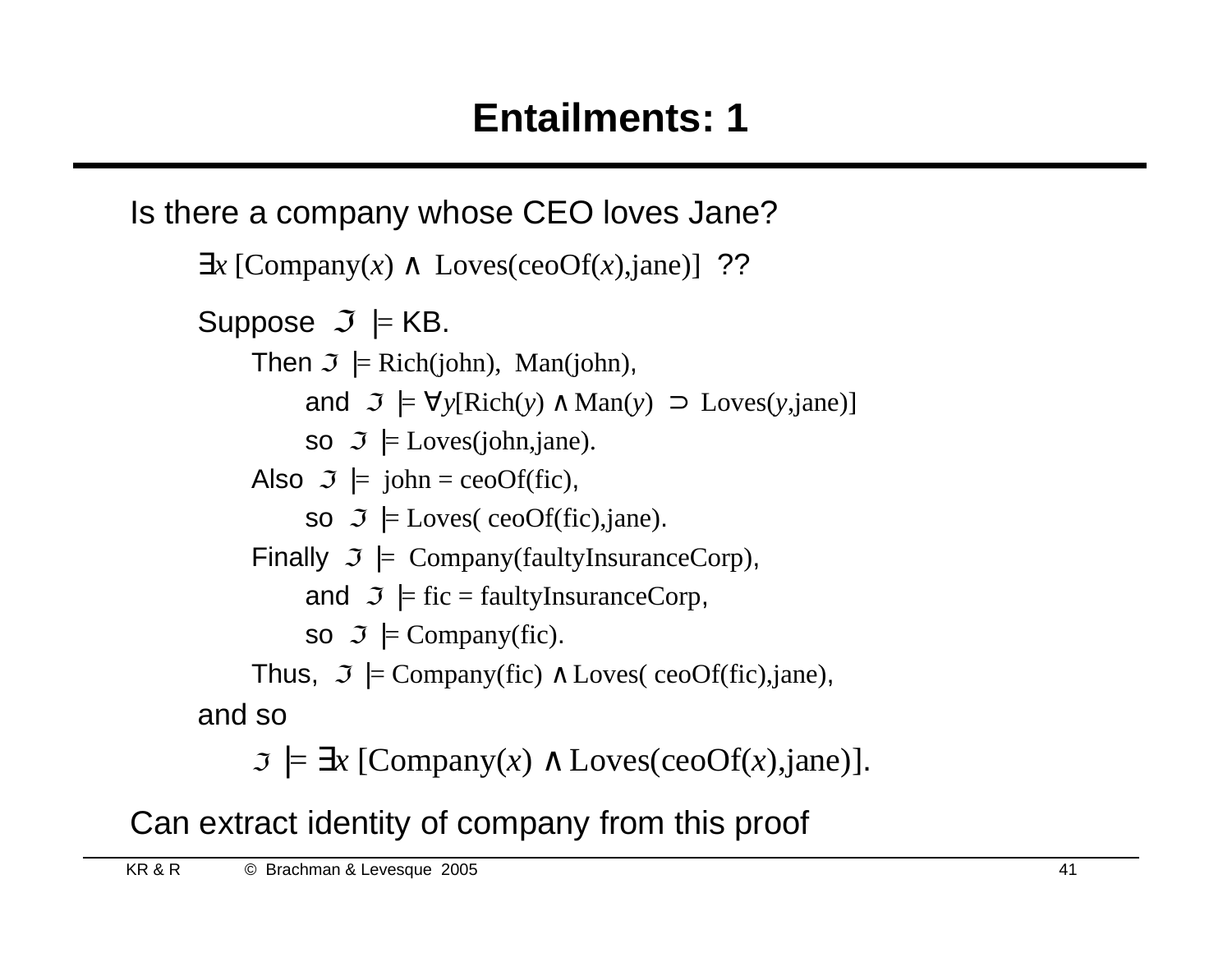If no man is blackmailing John, then is he being blackmailed by somebody he loves?

∀*x*[Man(*x*) ⊃ ¬Blackmails(*x,*john)] ⊃ ∃*y*[Loves(john,*y*) ∧ Blackmails(*y*,john)] ??

Note:  $KB \models (\alpha \supset \beta)$  iff  $KB \cup {\alpha} \models \beta$ 

Let:  $\mathcal{F}$  |= KB ∪ { $\forall x$ [Man(*x*) ⊃ ¬Blackmails(*x*, john)]}

Show:  $\Im$   $|=\exists y$ [Loves(john,*y*)  $\land$  Blackmails(*y*,john)

```
Then: \forall y[Rich(y) ∧ Man(y) ⊃ Loves(y,jane)] and Rich(john) ∧ Man(john)
so Loves(john,jane)!
```
But:  $\forall y$ [Woman(*y*) ∧ *y* ≠ jane ⊃ Loves(*y*,john)] and  $\forall x \forall y$ [Loves(*x,y*) ⊃ ¬Blackmails(*x,y*)] so  $\forall y$ [Woman(*y*)  $\land$   $y \neq$  jane  $\supset \neg \text{Blackmails}(y, john)$ ] and Blackmails(jane, john)!! Finally: Loves(john,jane)  $\land$  Blackmails(jane,john) so: ∃*y*[Loves(john,*y*) ∧ Blackmails(*y*,john)]

Have:  $\exists x$ [Adult(*x*) ∧ Blackmails(*x*,john)] and  $\forall x$ [Adult(*x*) ⊃ Man(*x*) ∨ Woman(*x*)] so  $\exists x$ [Woman(*x*) ∧ Blackmails(*x*,john)].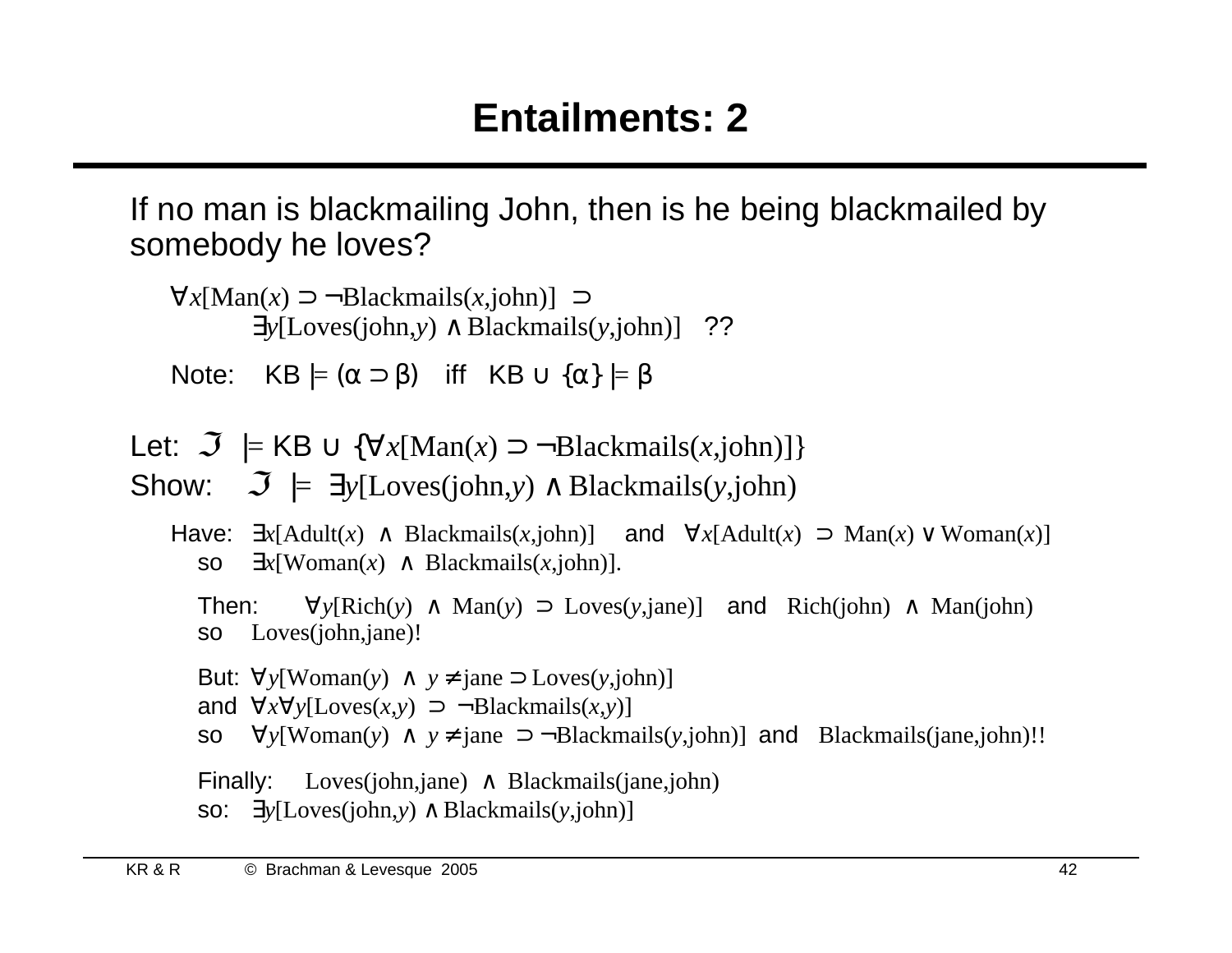# **What individuals?**

#### Sometimes useful to reduce n-ary predicates to 1-place predicates and 1-place functions

- involves reifying properties: new individuals
- typical of description logics / frame languages (later)

#### Flexibility in terms of arity:

Purchases(john,sears,bike) or Purchases(john,sears,bike,feb14) or Purchases(john,sears,bike,feb14,\$100)

Instead: introduce purchase objects

Purchase(*p*)  $\land$  agent(*p*)=john  $\land$  obj(*p*)=bike  $\land$  source(*p*)=sears  $\land$  ...

allows purchase to be described at various levels of detail

Complex relationships: MarriedTo(x,y) vs. ReMarriedTo(x,y) vs. ...

Instead define marital status in terms of existence of marriage and divorce events.

```
Marriage(m) \land husband(m)=x \land wife(m)=y \land date(m)=... \land...
```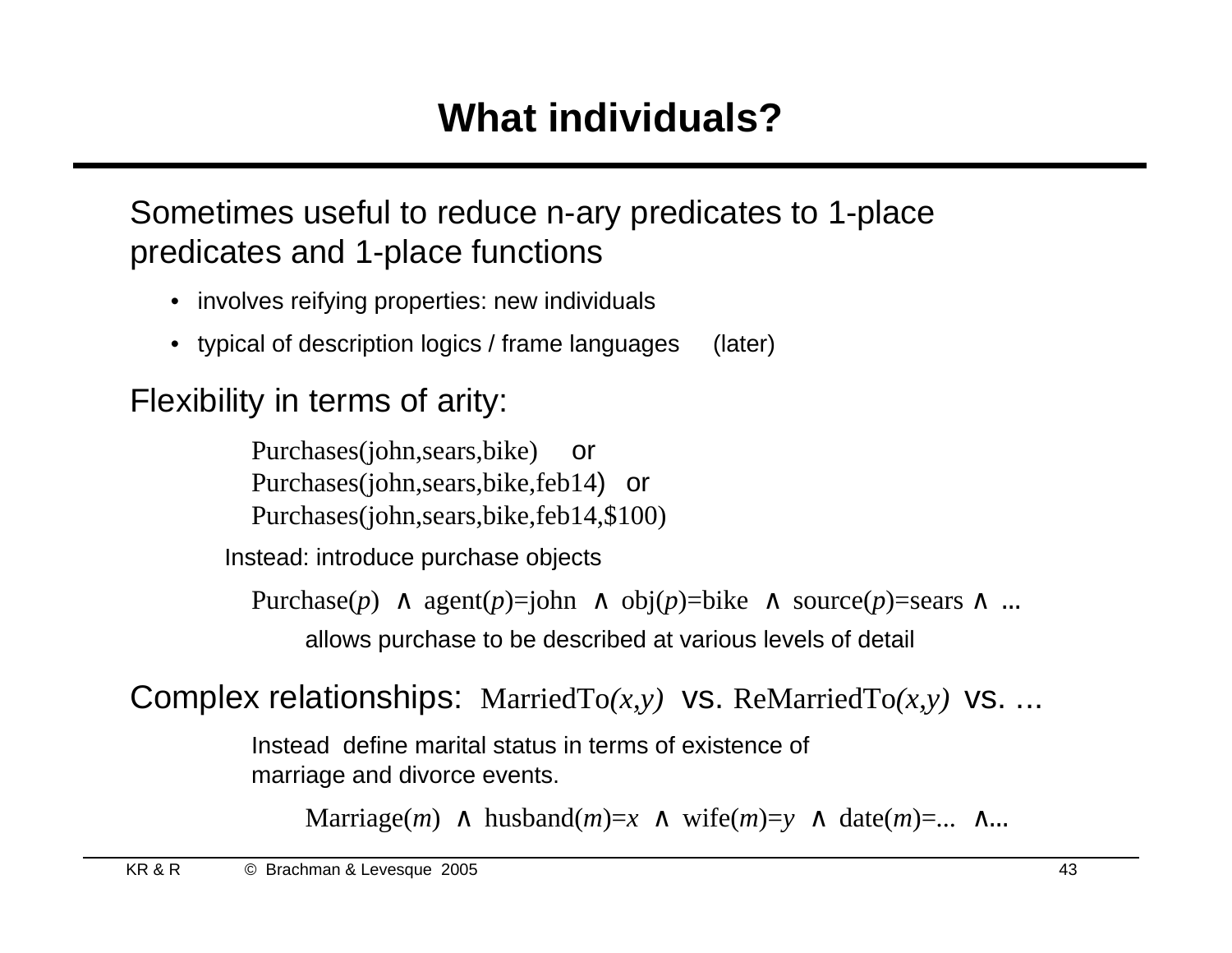Also need individuals for numbers, dates, times, addresses, etc.

objects about which we ask wh-questions

Quantities as individuals

 $age(suzzy) = 14$ age-in-years(suzy)  $= 14$ age-in-months(suzy) =  $168$ 

perhaps better to have an object for "the age of Suzy", whose value in years is 14

 $years(age(suzzy)) = 14$ months( $x$ ) = 12\*years( $x$ ) centimeters( $x$ ) = 100\*meters( $x$ )

#### Similarly with locations and times

instead of time(*m*)="Jan 5 2006 4:47:03EST" can use

time $(m)=t \land \text{year}(t)=2006 \land ...$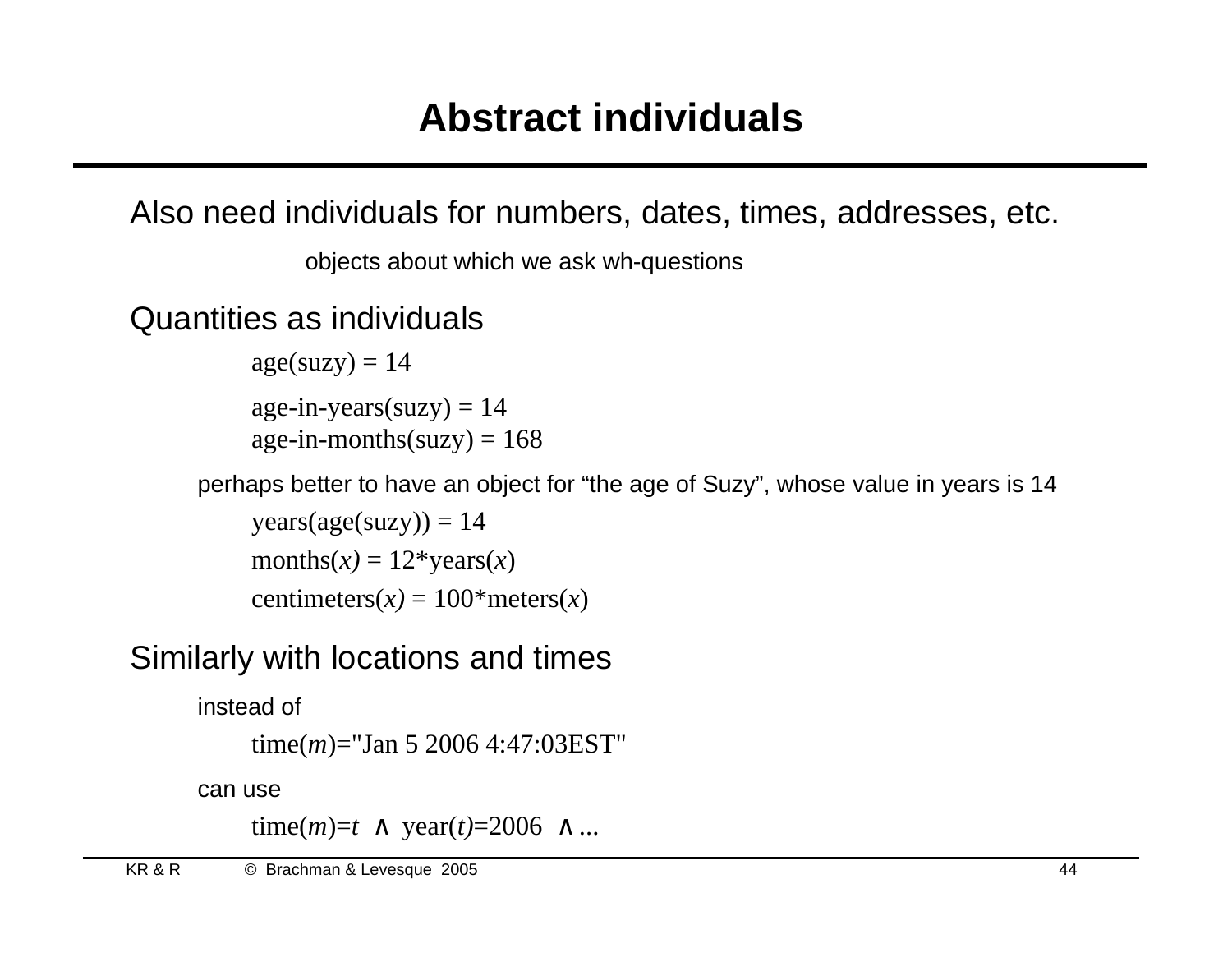#### Statistical / probabilistic facts

- Half of the companies are located on the East Side.
- Most of the employees are restless.
- Almost none of the employees are completely trustworthy,

## Default / prototypical facts

- Company presidents typically have secretaries intercepting their phone calls.
- Cars have four wheels.
- Companies generally do not allow employees that work together to be married.

## Intentional facts

- John believes that Henry is trying to blackmail him.
- Jane does not want Jim to think that she loves John.

## Others ...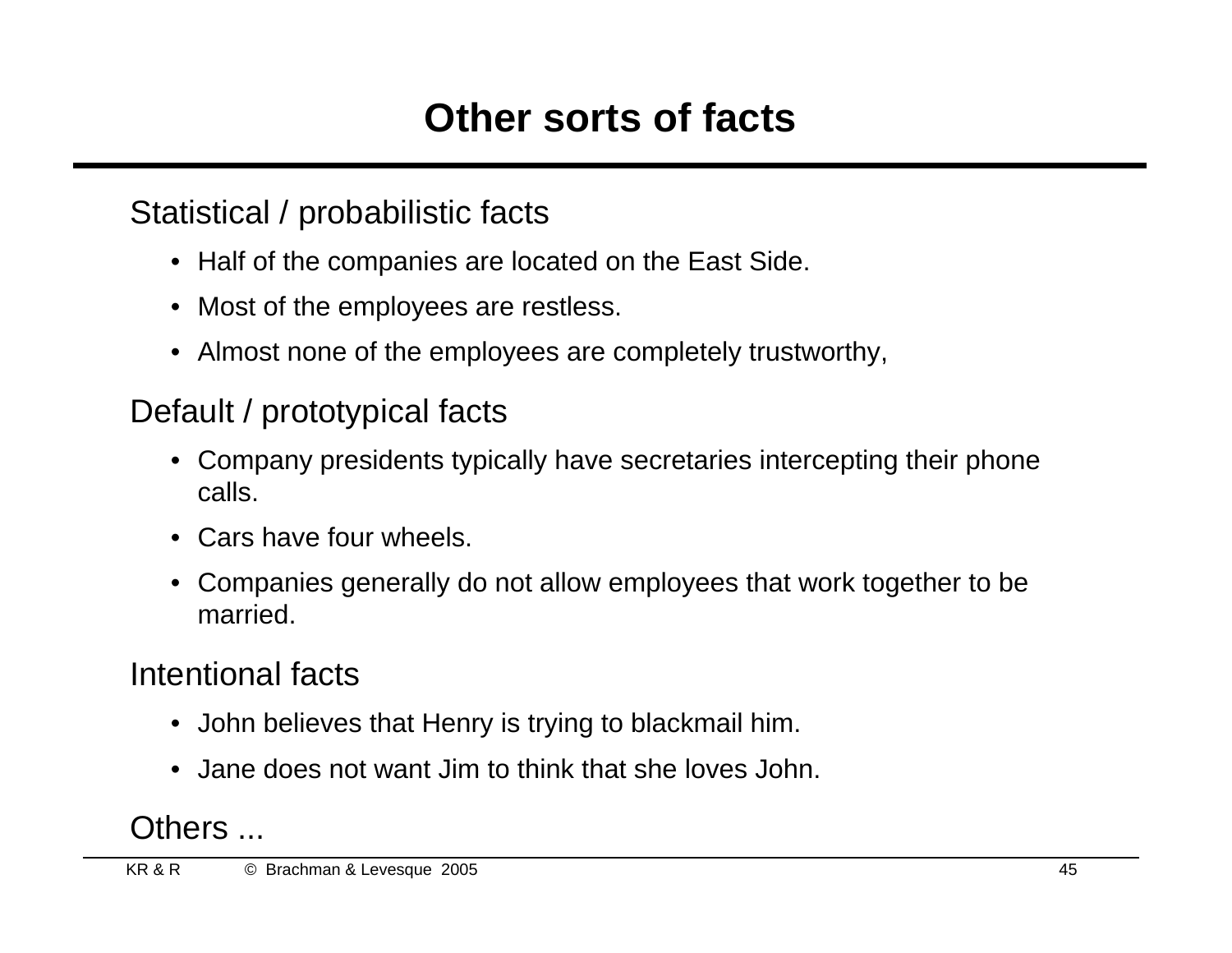

# Resolution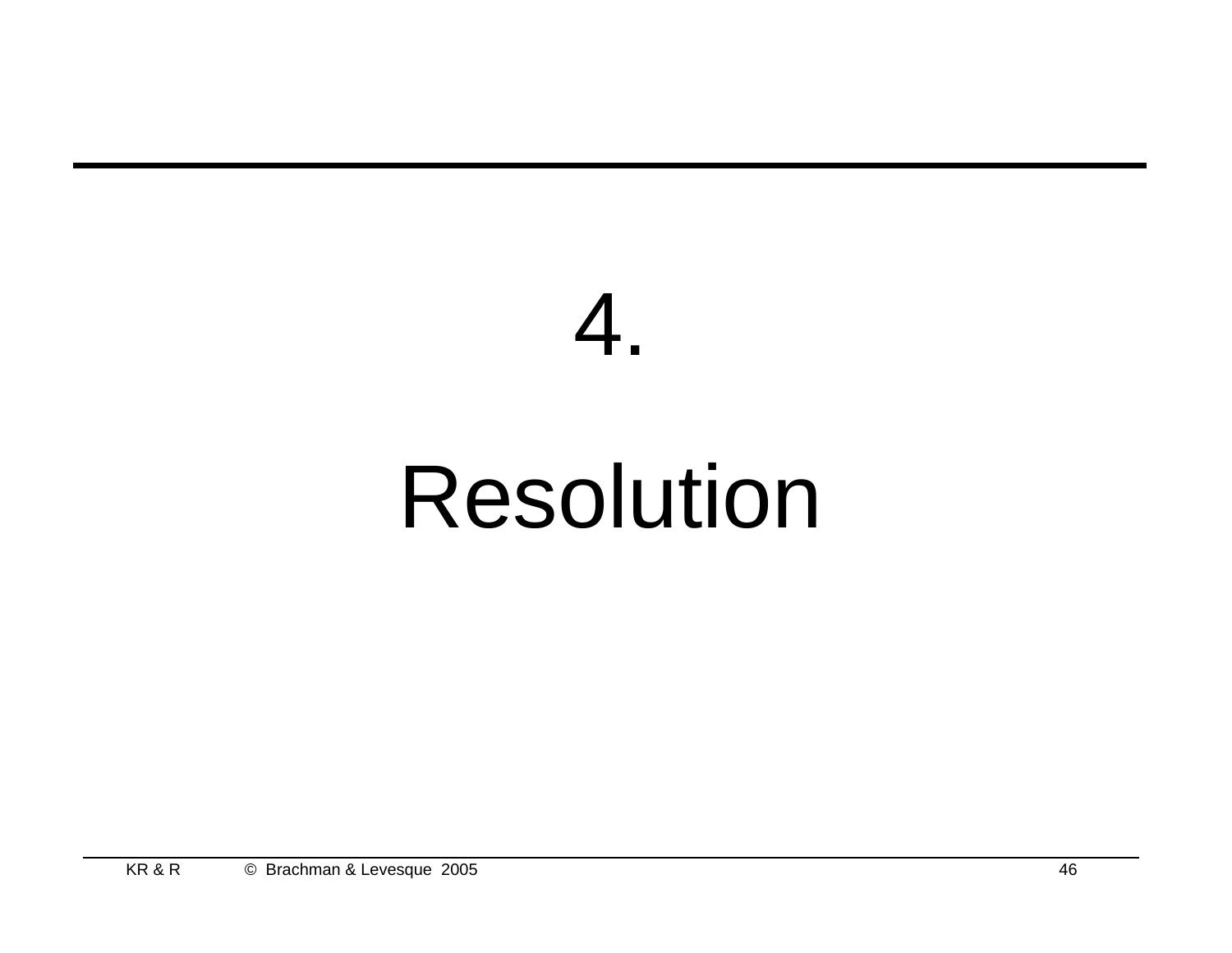Deductive reasoning in language as close as possible to full FOL

$$
\neg,\ \wedge,\ \vee,\ \exists,\forall
$$

Knowledge Level:

```
given KB, \alpha, determine if KB = \alpha.
```
or given an open  $\alpha[x_1, x_2, ... x_n]$ , find  $t_1, t_2, ... t_n$  such that KB  $\models \alpha[t_1, t_2, ... t_n]$ 

When KB is finite  $\{\alpha_{1},\,\alpha_{2},\,...,\,\alpha_{k}\}$ 

 $KB \models \alpha$ iff  $|=[(\alpha_1 \wedge \alpha_2 \wedge ... \wedge \alpha_k) \supset \alpha]$ iff KB  $\cup$  {¬α} is unsatisfiable iff  $KB \cup \{\neg \alpha\}$  |= FALSE where FALSE is something like ∃*x.(x*≠*x)*

So want a procedure to test for validity, or satisfiability, or for entailing FALSE.

Will now consider such a procedure (first without quantifiers)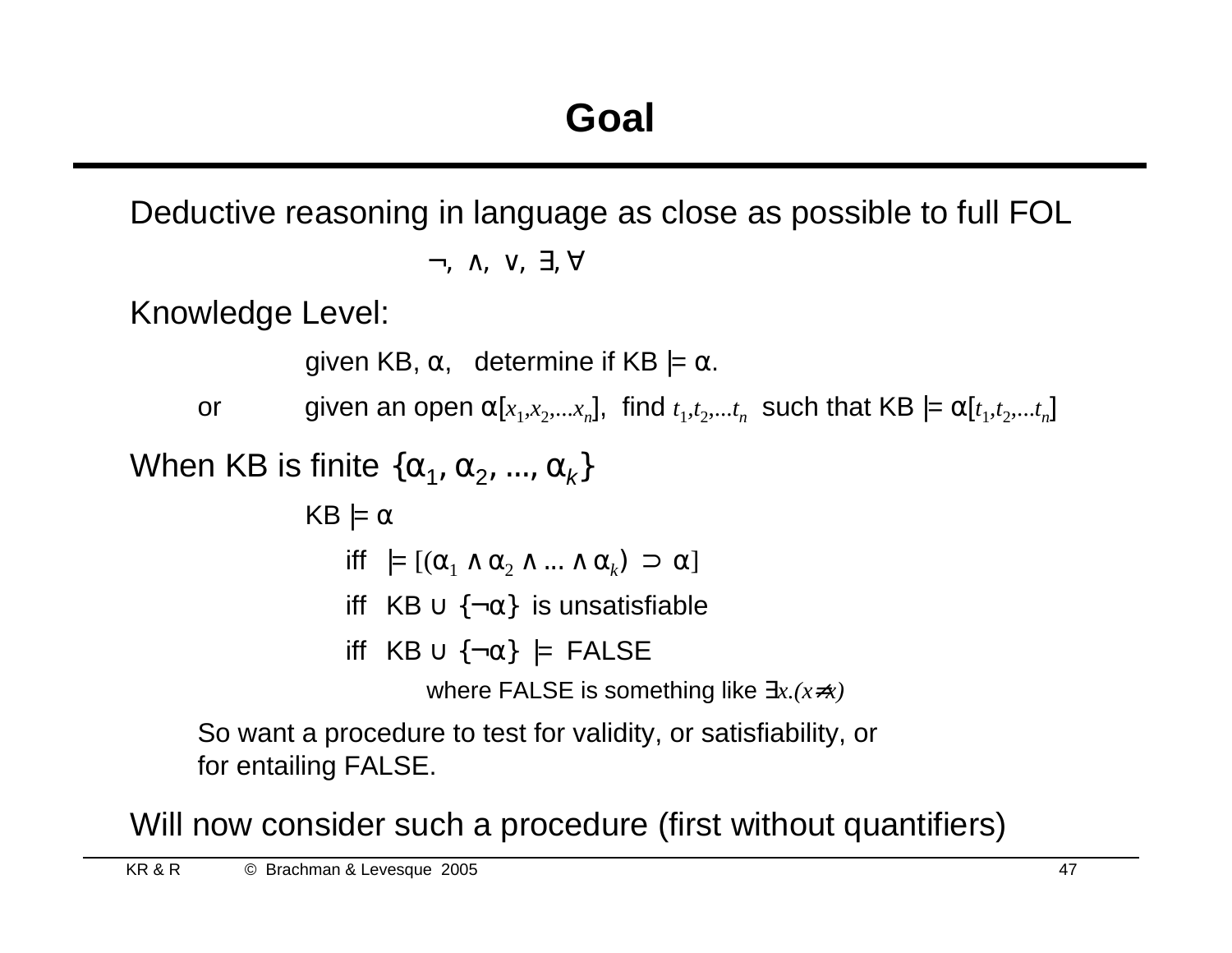# **Clausal representation**

Formula  $=$  set of clauses

 $Clause = set of literals$ 

Literal  $=$  atomic sentence or its negation

positive literal and negative literal

Notation:

If  $\rho$  is a literal, then  $\overline{\rho}$  is its complement

 $\overline{p} \Rightarrow \neg p \qquad \overline{\neg p} \Rightarrow p$ 

To distinguish clauses from formulas:

[ and ] for clauses:  $[p, \overline{r}, s]$  { and } for formulas: {  $[p, \overline{r}, s]$ ,  $[p, r, s]$ ,  $[\overline{p}]$  }

[] is the empty clause {} is the empty formula

So { } is different from {[] }!

#### Interpretation:

| Formula understood as conjunction of clauses | $\{[p, \neg q], [r], [s]\}\$          | $\Box$       |
|----------------------------------------------|---------------------------------------|--------------|
| Clause understood as disjunction of literals | represents                            | represents   |
| Literals understood normally                 | $((p \vee \neg q) \wedge r \wedge s)$ | <b>FALSE</b> |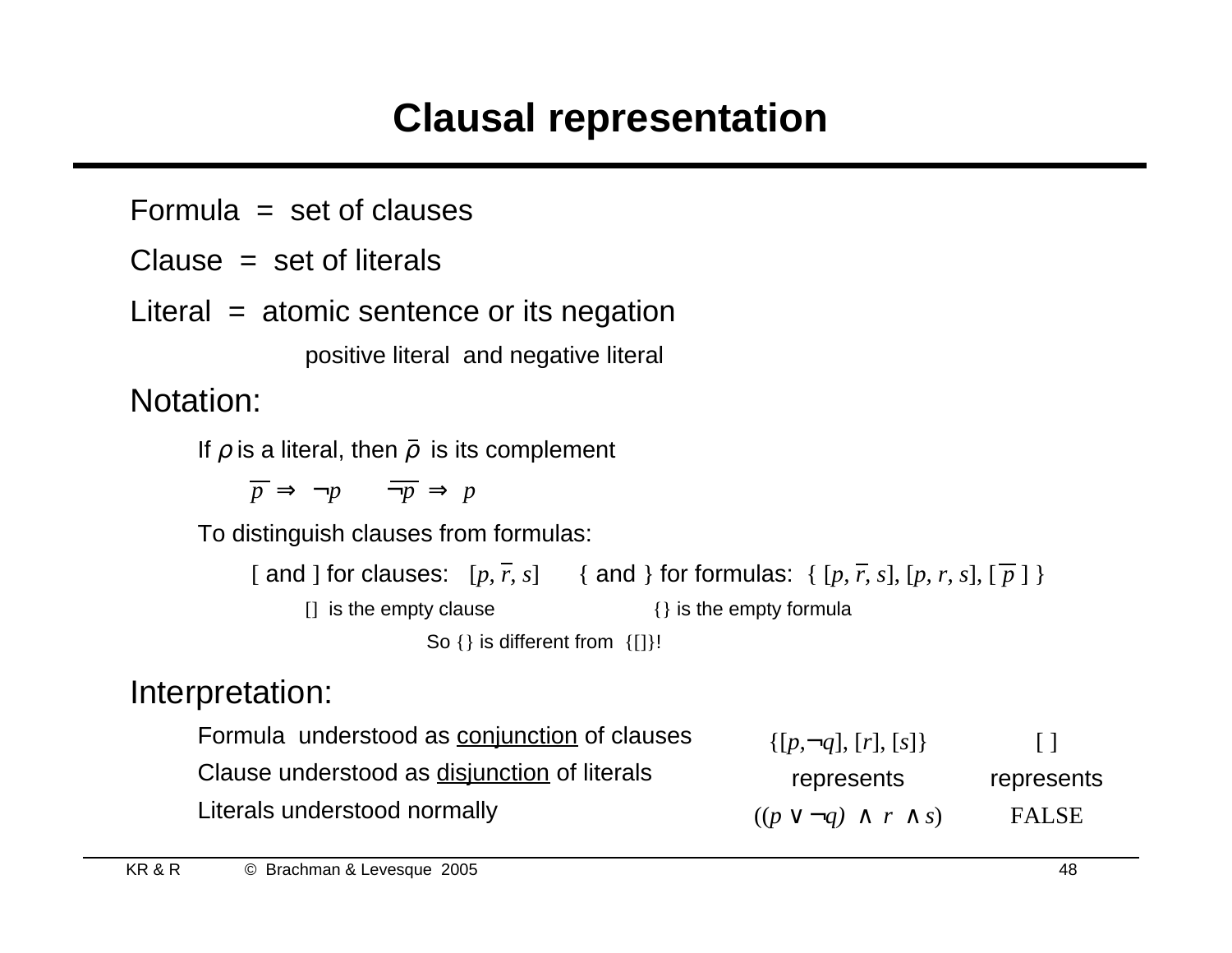Every propositional wff  $\alpha$  can be converted into a formula  $\alpha'$  in Conjunctive Normal Form (CNF) in such a way that  $|=\alpha \equiv \alpha'$ .

- 1. eliminate  $\supset$  and  $\equiv$  using  $(\alpha \supset \beta) \Rightarrow (\neg \alpha \vee \beta)$  etc.
- 2. push  $\neg$  inward using  $\neg(\alpha \wedge \beta) \rightarrow (\neg \alpha \vee \neg \beta)$  etc.
- 3. distribute  $\vee$  over  $\wedge$  using  $((\alpha \wedge \beta) \vee \gamma) \rightarrow ((\alpha \vee \gamma) \wedge (\beta \vee \gamma))$
- 4. collect terms using  $(\alpha \vee \alpha) \rightarrow \alpha$  etc.

Result is a conjunction of disjunction of literals.

an analogous procedure produces DNF, a disjunction of conjunction of literals

We can identify CNF wffs with clausal formulas

 $(p \lor \neg q \lor r) \land (s \lor \neg r) \Rightarrow \{ [p, \neg q, r], [s, \neg r] \}$ 

So: given a finite KB, to find out if  $KB \models \alpha$ , it will be sufficient to

- 1. put  $(KB \wedge \neg \alpha)$  into CNF, as above
- 2. determine the satisfiability of the clauses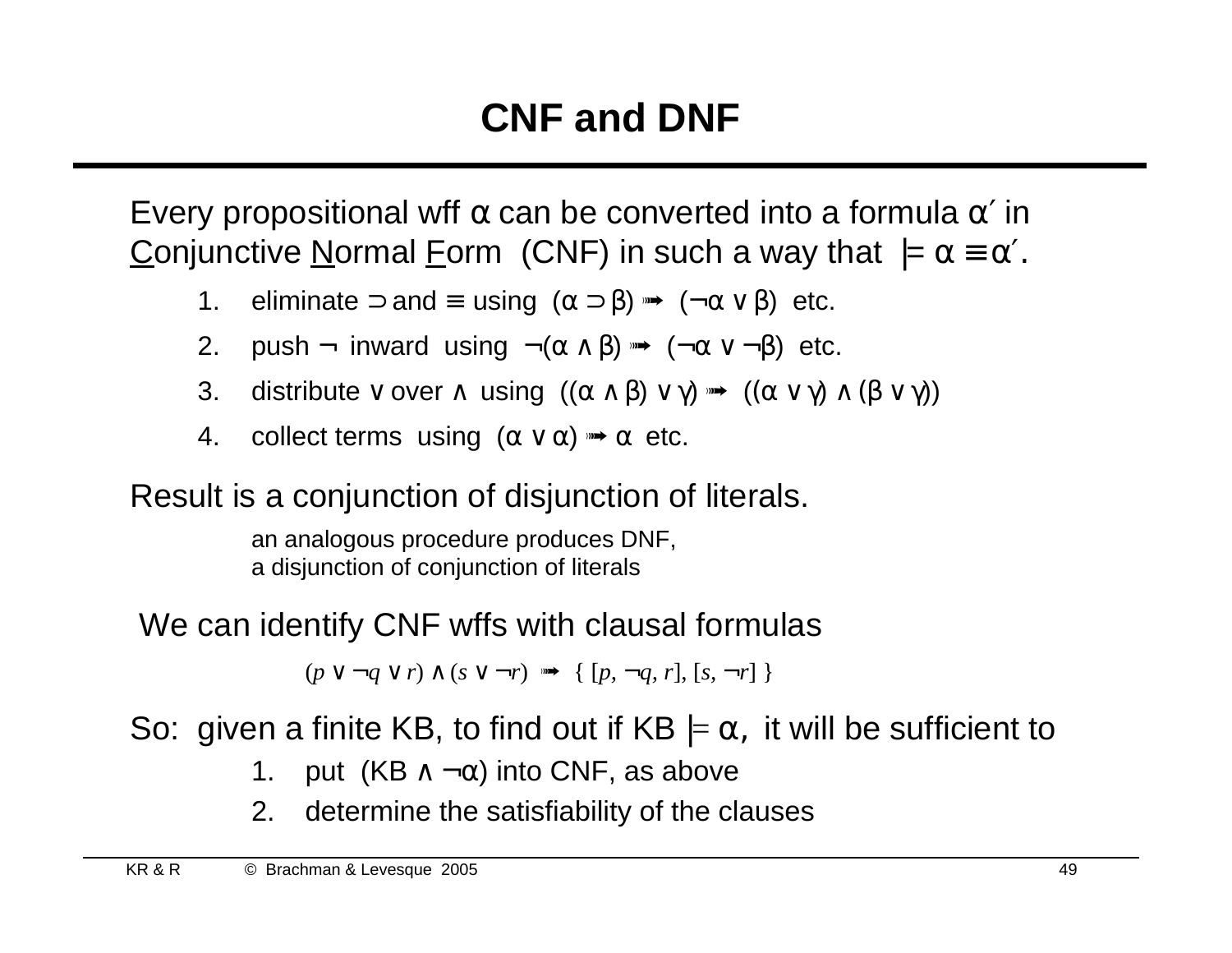# **Resolution rule of inference**

Given two clauses, infer a new clause:

From clause  $\{p\} \cup C_1$ , , and  $\{\neg p\} \cup C_2$ , infer clause  $C_1 \cup C_2$ .

 $C_1 \cup C_2$  is called a resolvent of input clauses with respect to  $p$ .

Example:

```
clauses [w, r, q] and [w, s, \neg r] have [w, q, s] as resolvent wrt r.
```
Special Case:

[*p*] and  $\lbrack -p \rbrack$  resolve to [] (the  $C_1$  and  $C_2$  are empty)

A derivation of a clause *c* from a set S of clauses is a sequence  $c_1, c_2, ..., c_n$  of clauses, where  $c_n = c$ , and for each  $c_i$ , either

1.  $c_i \in S$ , or

2. *c<sup>i</sup>* is a resolvent of two earlier clauses in the derivation

Write:  $S \rightarrow c$  if there is a derivation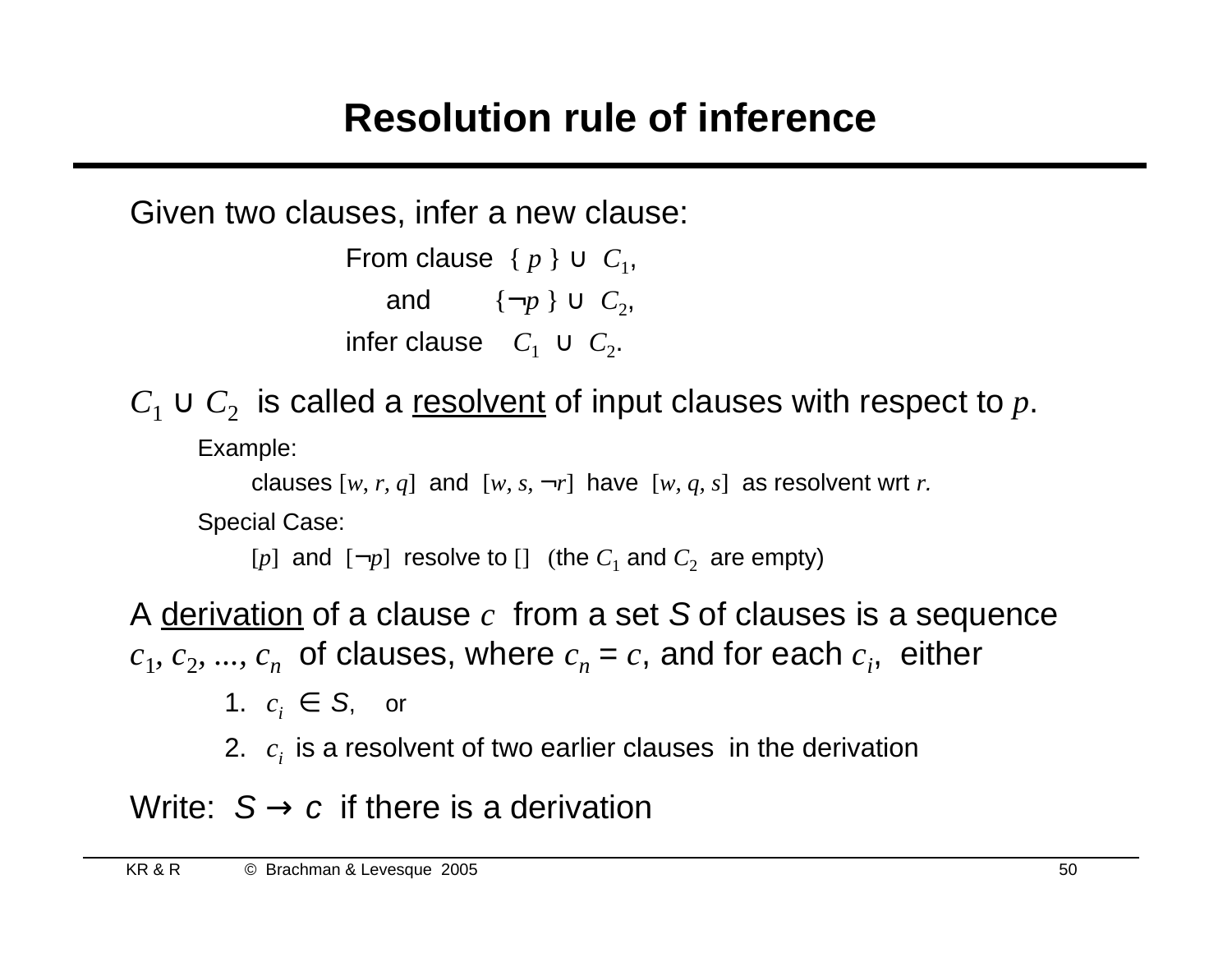Resolution is a symbol-level rule of inference, but has a connection to knowledge-level logical interpretations

Claim: Resolvent is **entailed** by input clauses.

```
Suppose \mathcal{F} = (p \vee \alpha) and \mathcal{F} = (\neg p \vee \beta)Case 1: \mathcal{I} = pthen \mathcal{F} |= \beta, so \mathcal{F} |= (\alpha \vee \beta).
        Case 2: \mathcal{I} \not\models pthen \Im |=\alpha, so \Im |=(\alpha \vee \beta).
Either way, \Im |=(\alpha \vee \beta).
So: \{(p \vee \alpha), \ (\neg p \vee \beta)\}\models (\alpha \vee \beta).
```
Special case:

 $[p]$  and  $[\neg p]$  resolve to  $[$ ], so  $\{ [p], [\neg p] \}$   $\models$  FALSE that is:  $\{[p], [\neg p]\}$  is unsatisfiable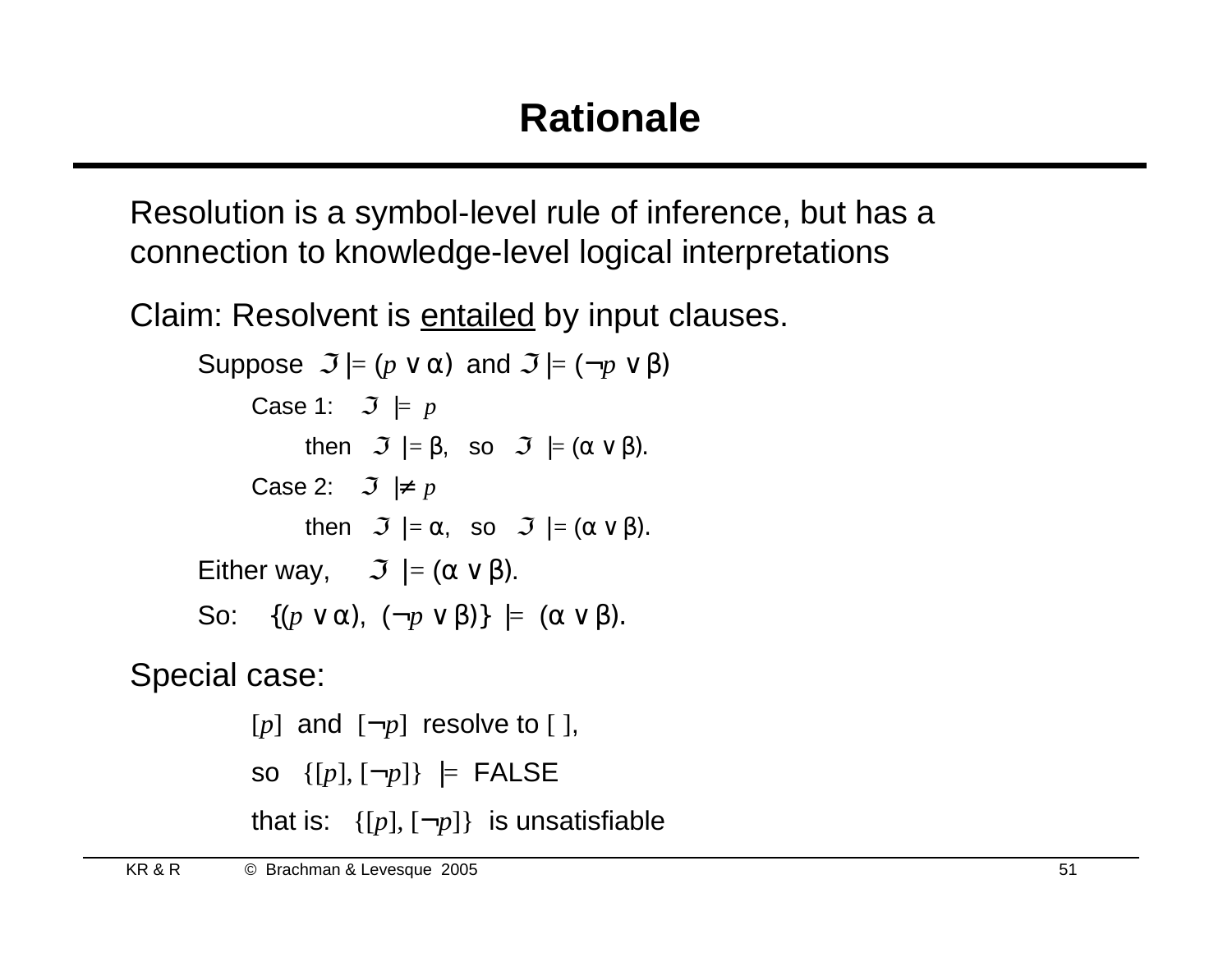Can extend the previous argument to derivations:

```
If S \rightarrow c then S \models c
```
Proof: by induction on the length of the derivation. Show (by looking at the two cases) that  $S \models c_i$ .

#### But the converse does not hold in general

Can have  $S \models c$  without having  $S \rightarrow c$ .

Example:  $\{[\neg p]\}$  =  $[\neg p, \neg q]$  i.e.  $\neg p$  =  $(\neg p \lor \neg q)$ but no derivation

## However.... Resolution is refutation complete!

**Theorem:**  $S \rightarrow \begin{bmatrix} \end{bmatrix}$  iff  $S \models \begin{bmatrix} \end{bmatrix}$ 

sound and complete when restricted to []

```
Result will carry over to quantified clauses (later)
```
#### So for any set S of clauses: S is unsatisfiable iff  $S \rightarrow \Box$ .

Provides method for determining satisfiability: search all derivations for []. So provides a method for determining all entailments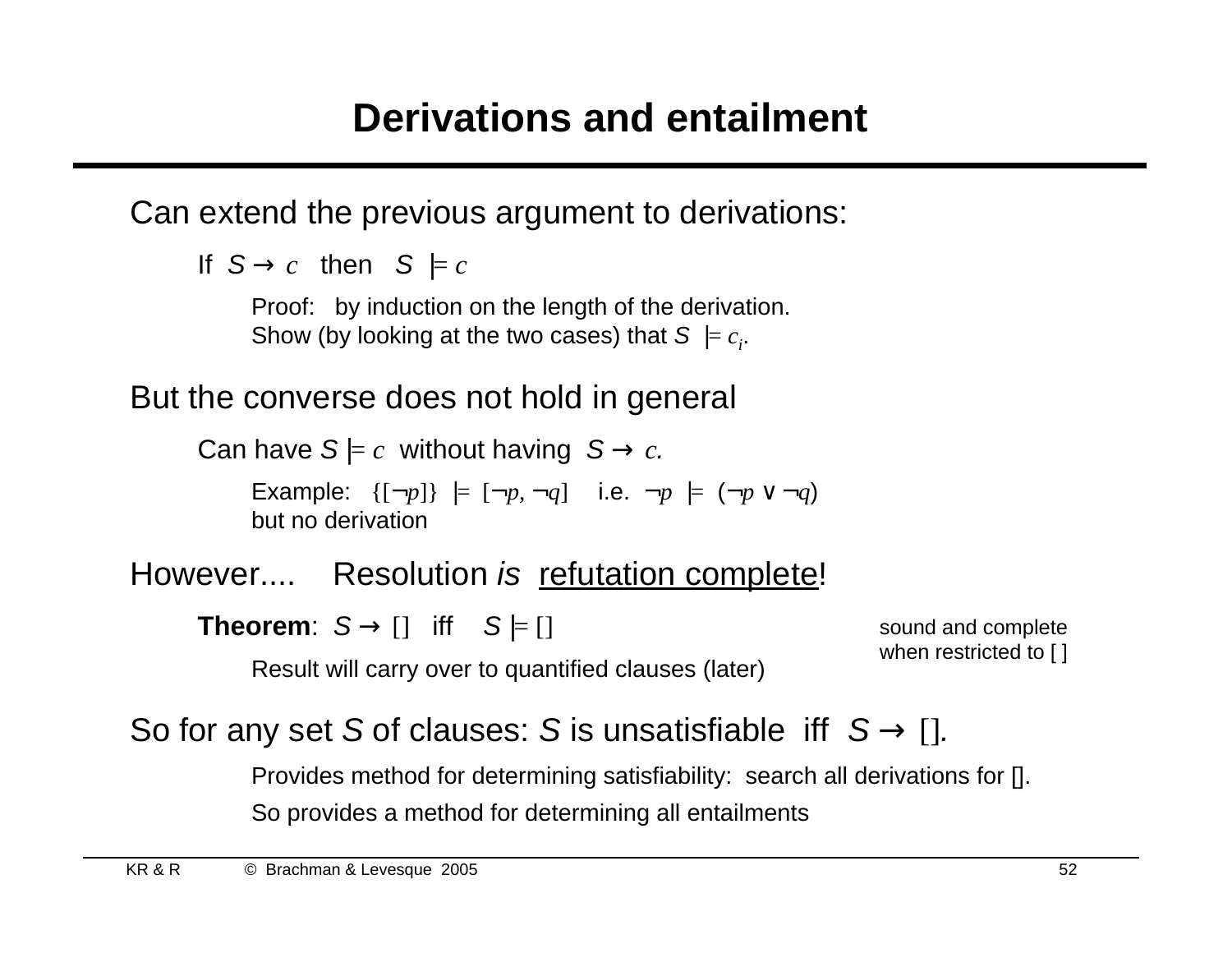# **A procedure for entailment**

To determine if KB  $= \alpha$ ,

- put KB,  $\neg \alpha$  into CNF to get S, as before
- check if  $S \rightarrow \{$ ].

If  $KB = \{\}$ , then we are testing the validity of  $\alpha$ 

Non-deterministic procedure

1. Check if [] is in S.

If yes, then return **UNSATISFIABLE**

2. Check if there are two clauses in S such that they resolve to produce a clause that is not already in S. If no, then return **SATISFIABLE**

3. Add the new clause to S and go to 1.

Note: need only convert KB to CNF once

- can handle multiple queries with same KB
- after addition of new fact  $\alpha$ , can simply add new clauses  $\alpha'$  to KB

# So: good idea to keep KB in CNF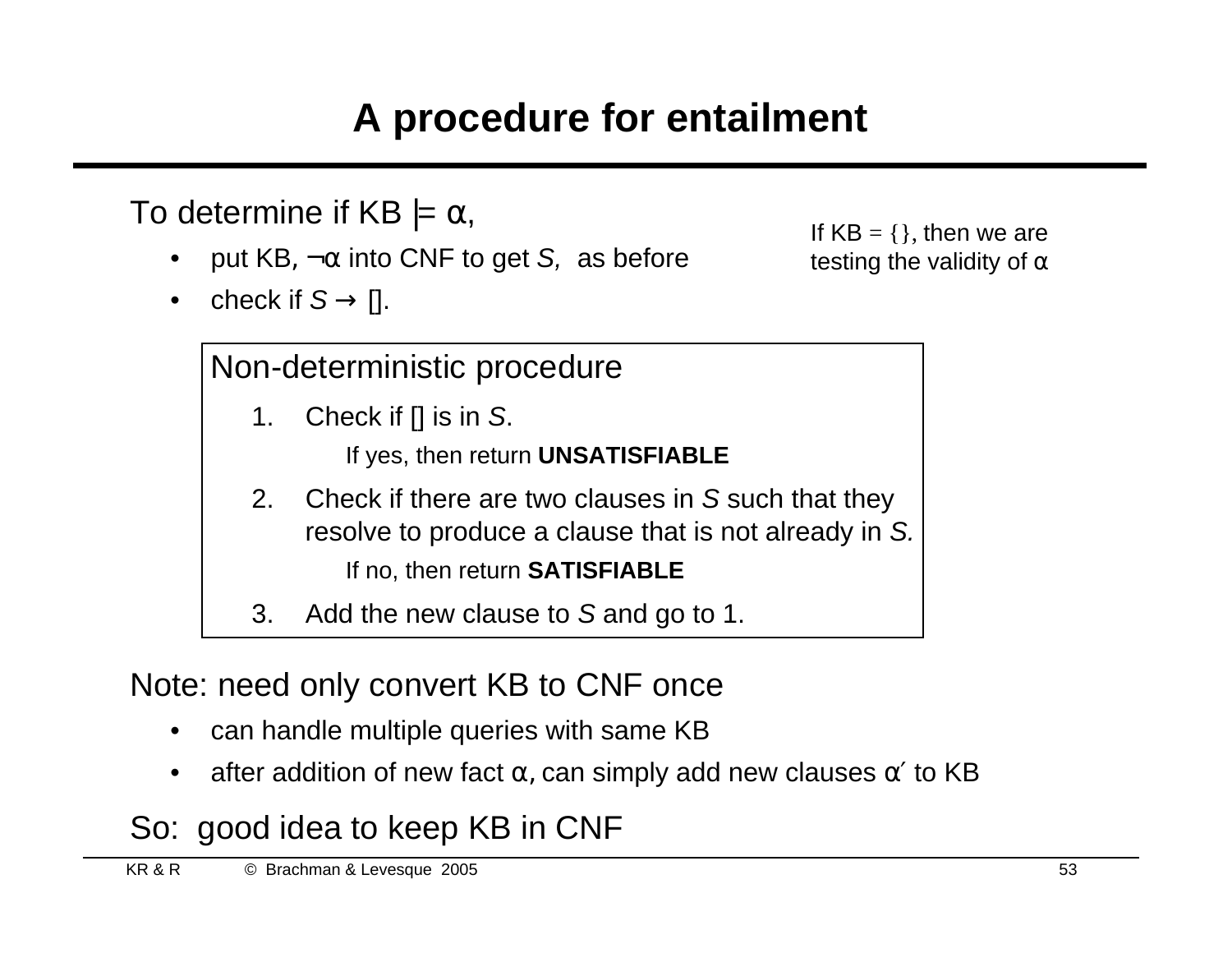# **Example 1**

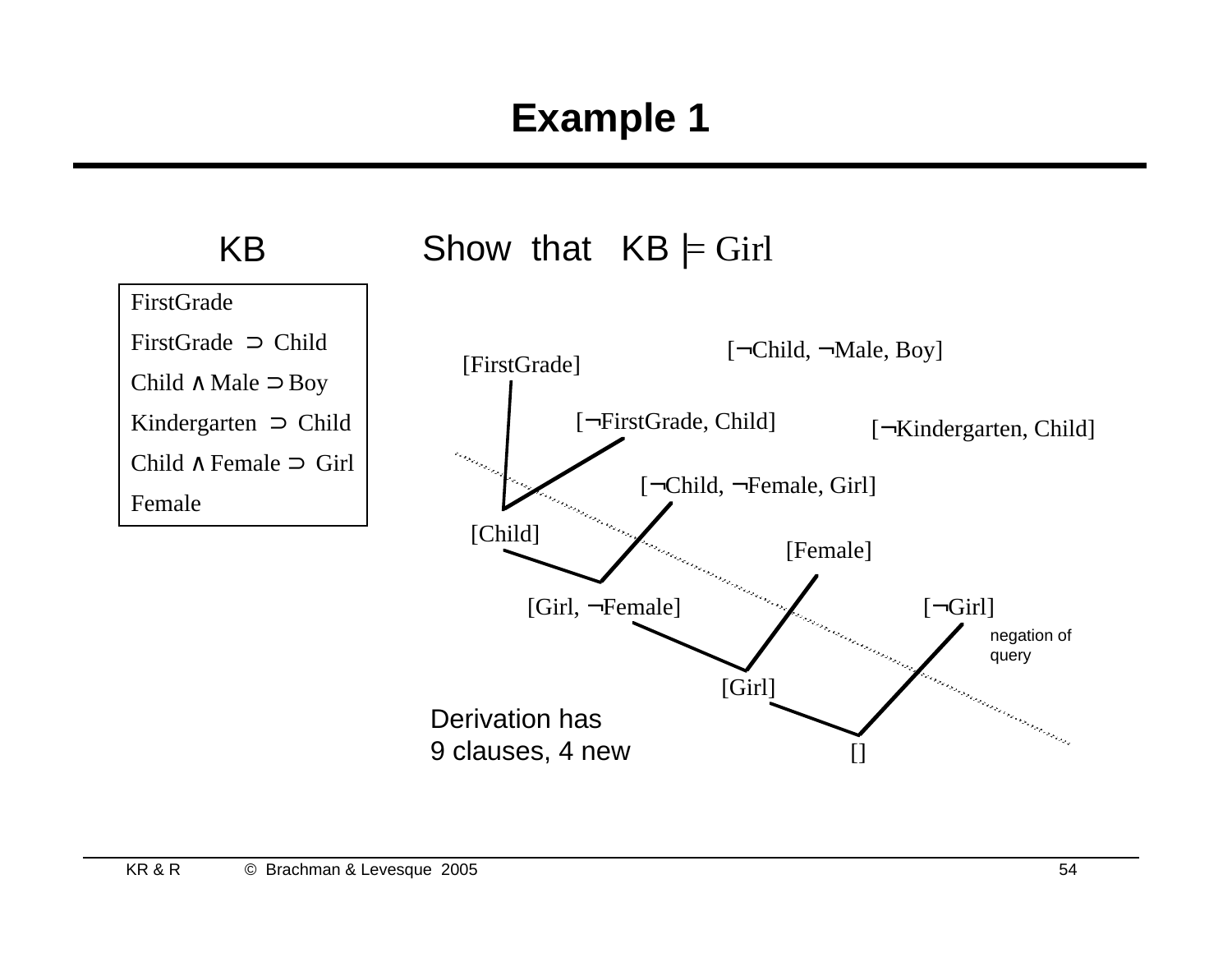# **Example 2**

KB

#### Show  $KB \models$  Mail



#### Similarly  $KB \not\models$  Rain

Can enumerate all resolvents given ¬Rain, and [] will not be generated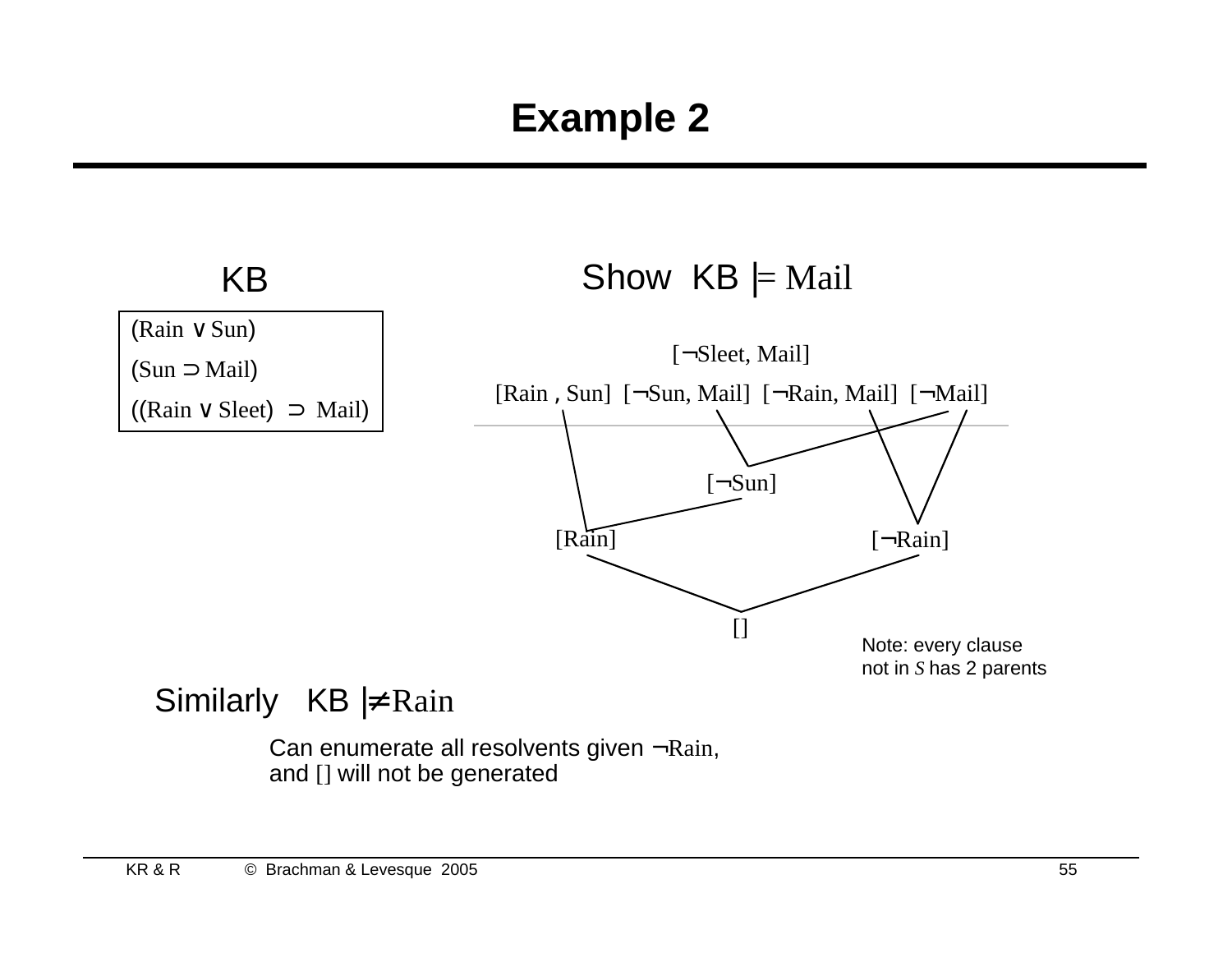Clausal form as before, but atom is  $P(t_1, t_2, ..., t_n)$ , where  $t_i$  may contain variables

Interpretation as before, but variables are understood universally

```
Example: \{ [P(x), \neg R(a,f(b,x))], [Q(x,y)] \}
```
interpreted as

∀*x*∀*y*{[*R(a,f(b,x))* ⊃ *P(x)*] ∧ *Q(x,y)*}

Substitutions:  $θ = {v_1/t_1, v_2/t_2, ..., v_n/t_n}$ 

Notation: If  $\rho$  is a literal and  $\theta$  is a substitution, then  $\rho\theta$  is the result of the substitution (and similarly, *c*θ where *c* is a clause)

> Example:  $\theta = \{x/a, y/g(x,b,z)\}$  $P(x, z, f(x, y)) \theta = P(a, z, f(a, g(x, b, z)))$

A literal is ground if it contains no variables.

A literal  $\rho$  is an <u>instance</u> of  $\rho'$ , if for some  $\theta$ ,  $\rho = \rho' \theta$ .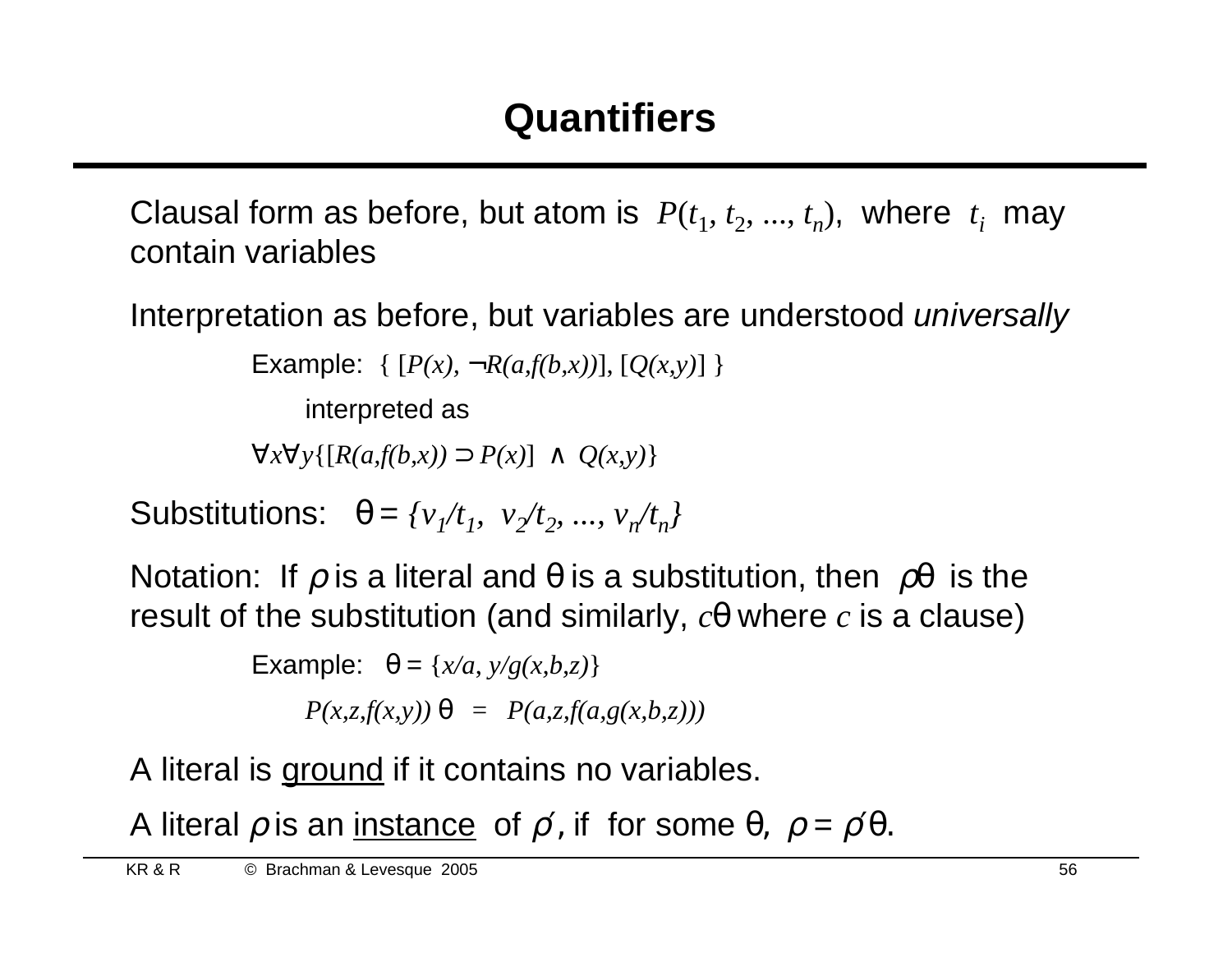Resolution will generalize to handling variables But to convert wffs to CNF, we need three additional steps:  $Ignore = for now$ 

1. eliminate ⊃ and ≡

2. push  $\neg$  inward using also  $\neg \forall x.\alpha \rightarrow \exists x.\neg \alpha$  etc.

3. standardize variables: each quantifier gets its own variable

e.g.  $\exists x [P(x)] \land Q(x) \rightarrow \exists z [P(z)] \land Q(x)$  where *z* is a new variable

4. eliminate all existentials (discussed later)

5. move universals to the front using  $(\forall x \alpha) \wedge \beta \rightarrow \forall x (\alpha \wedge \beta)$ 

where β does not use *x*

6. distribute ∨ over ∧

7. collect terms

Get universally quantified conjunction of disjunction of literals

then drop all the quantifiers...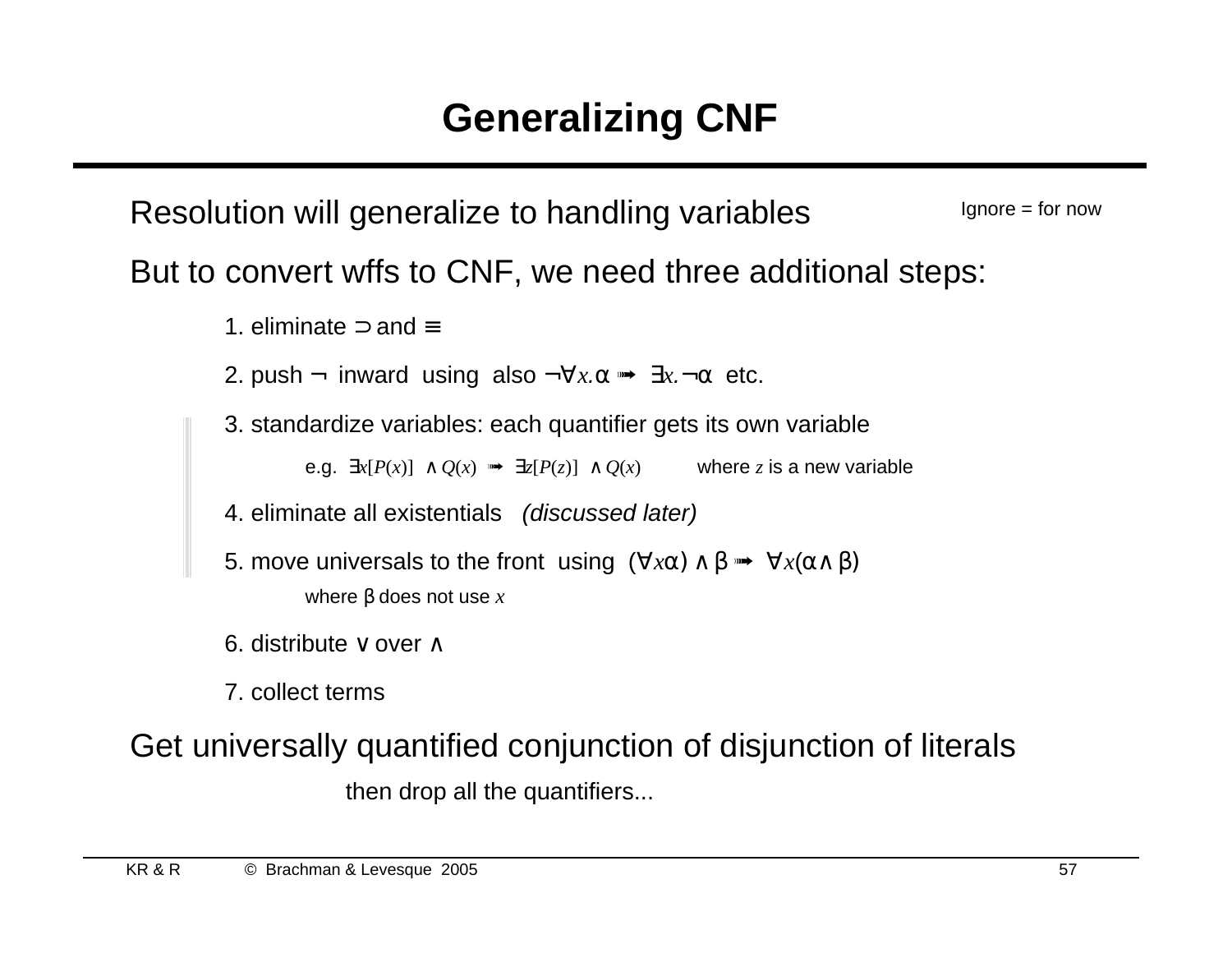Main idea: a literal (with variables) stands for all its instances; so allow all such inferences

So given  $[P(x,a), \neg Q(x)]$  and  $[\neg P(b,y), \neg R(b,f(y))]$ , want to infer  $\lceil \neg Q(b), \neg R(b,f(a)) \rceil$  among others since  $[P(x,a), \neg Q(x)]$  has  $[P(b,a), \neg Q(b)]$  and  $[\neg P(b, y), \neg R(b, f(y))]$  has  $[\neg P(b, a), \neg R(b, f(a))]$ 

Resolution:

Given clauses:  $\{\rho_1\} \cup C_1$  and  $\{\overline{\rho}_2\} \cup C_2$ .

Rename variables, so that distinct in two clauses.

For any θ such that  $\rho_1 \theta = \rho_2 \theta$ , can infer  $(C_1 \cup C_2) \theta$ .

We say that  $\rho_1$  <u>unifies</u> with  $\rho_2$  and that θ is a <u>unifier</u> of the two literals

Resolution derivation: as before

## **Theorem:**  $S \rightarrow \begin{bmatrix} 1 \\ 1 \end{bmatrix}$  iff  $S \models \begin{bmatrix} 1 \\ 1 \end{bmatrix}$  iff S is unsatisfiable

Note: There are pathological examples where a slightly more general definition of Resolution is required. We ignore them for now...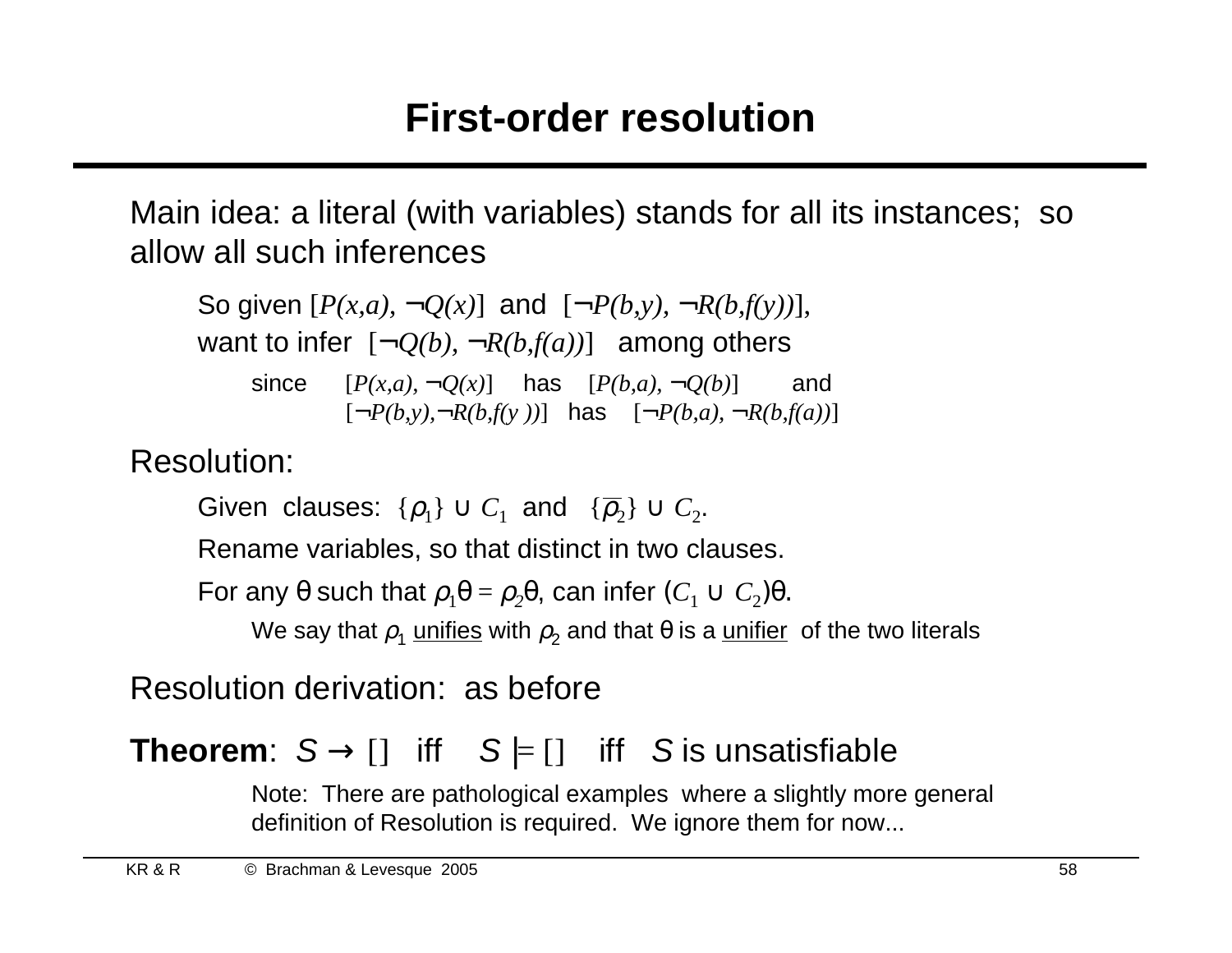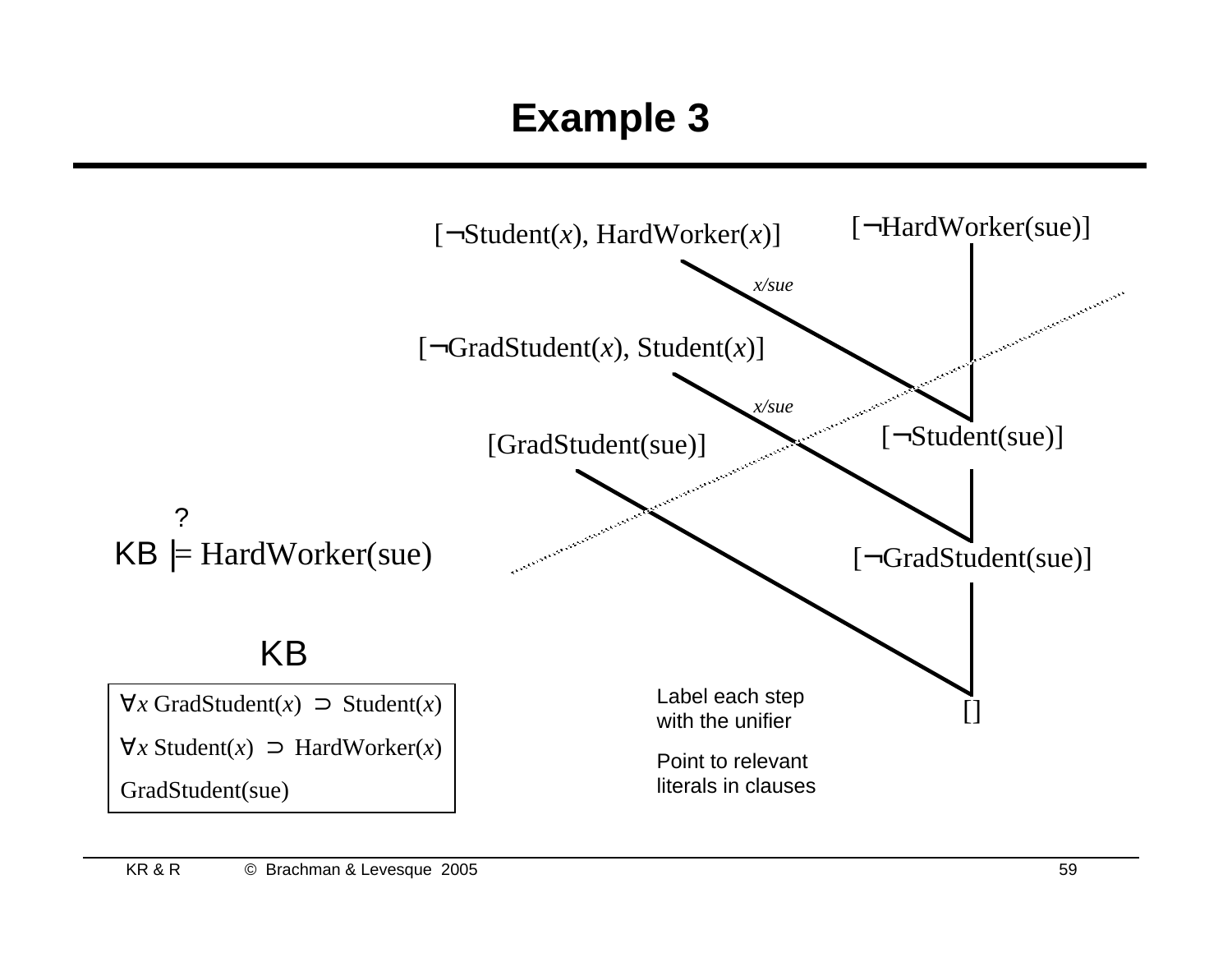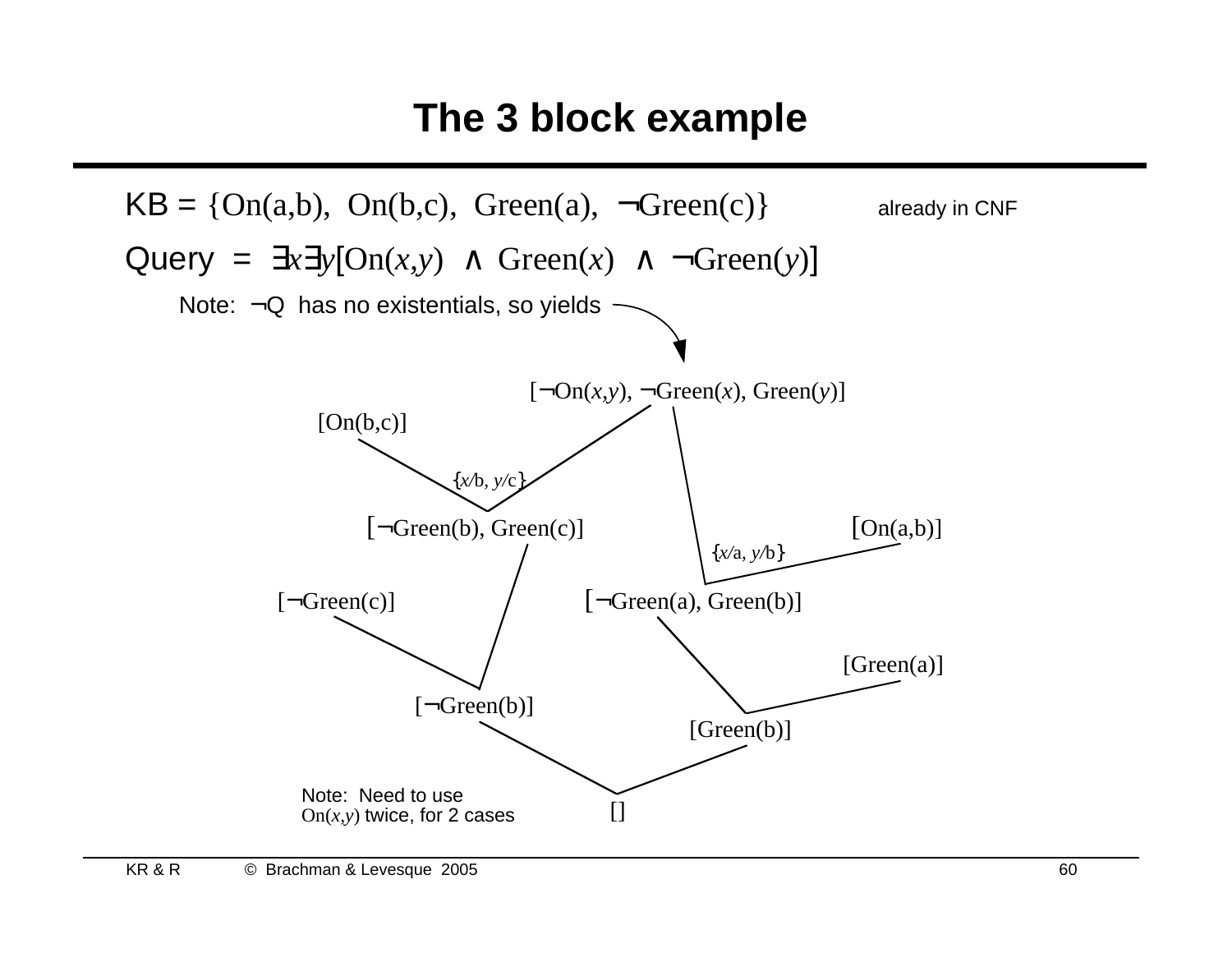# **Arithmetic**

- KB: Plus(zero,*x*,*x*) Plus( $x, y, z$ )  $\supset$  Plus(succ( $x$ ), $y$ , succ( $z$ ))
- Q: ∃*u* Plus(2,3,*u*)

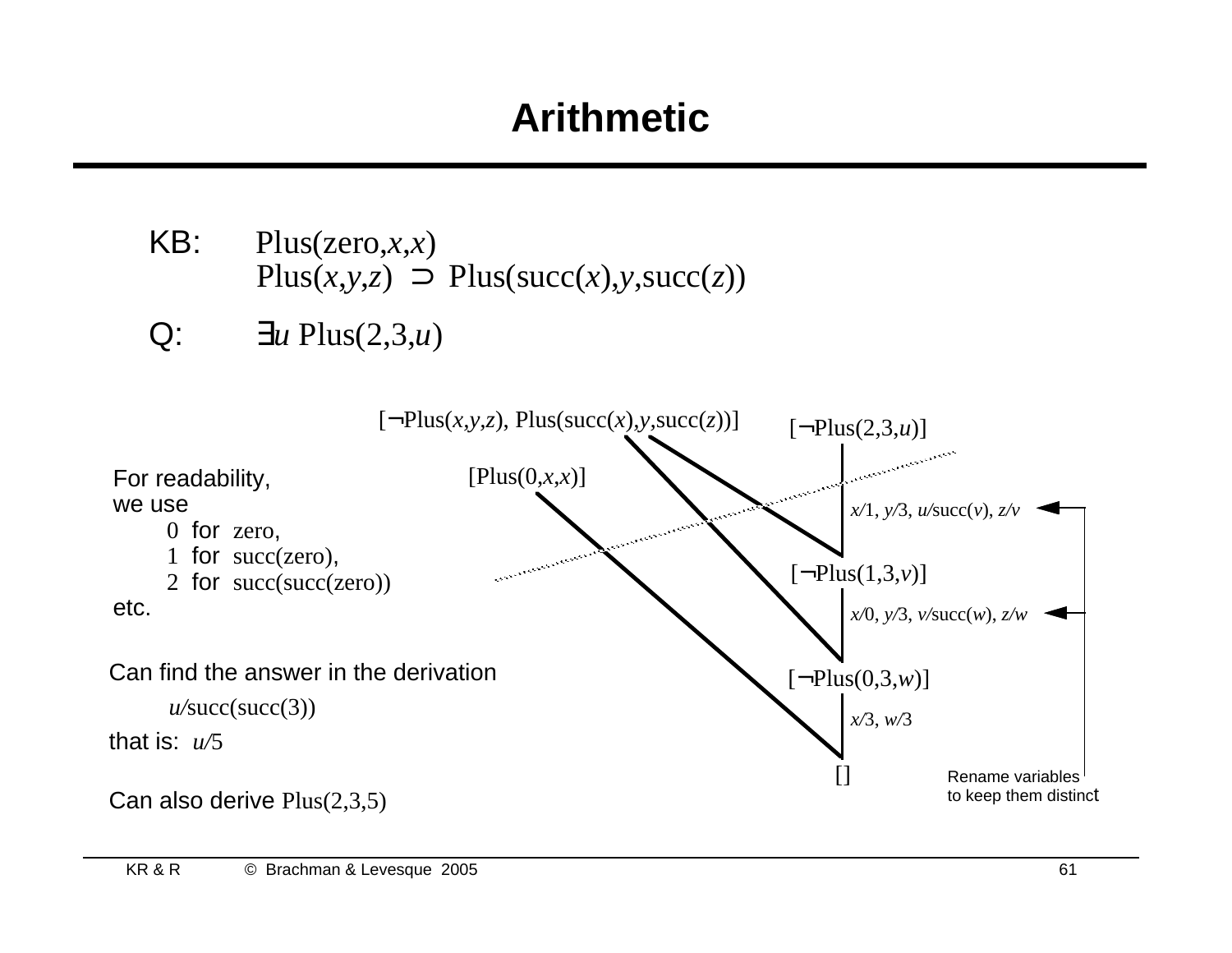In full FOL, we have the possibility of deriving ∃*xP*(*x*) without being able to derive *P*(*t*) for any *t*.

e.g. the three-blocks problem

 $\exists x \exists y [On(x, y) \land Green(x) \land \neg Green(y)]$ 

but cannot derive which block is which

#### Solution: answer-extraction process

• replace query  $\exists x P(x)$  by  $\exists x [P(x) \land \neg A(x)]$ 

where *A* is a new predicate symbol called the answer predicate

- instead of deriving  $\lceil \cdot \rceil$ , derive any clause containing just the answer predicate
- can always convert to and from a derivation of []

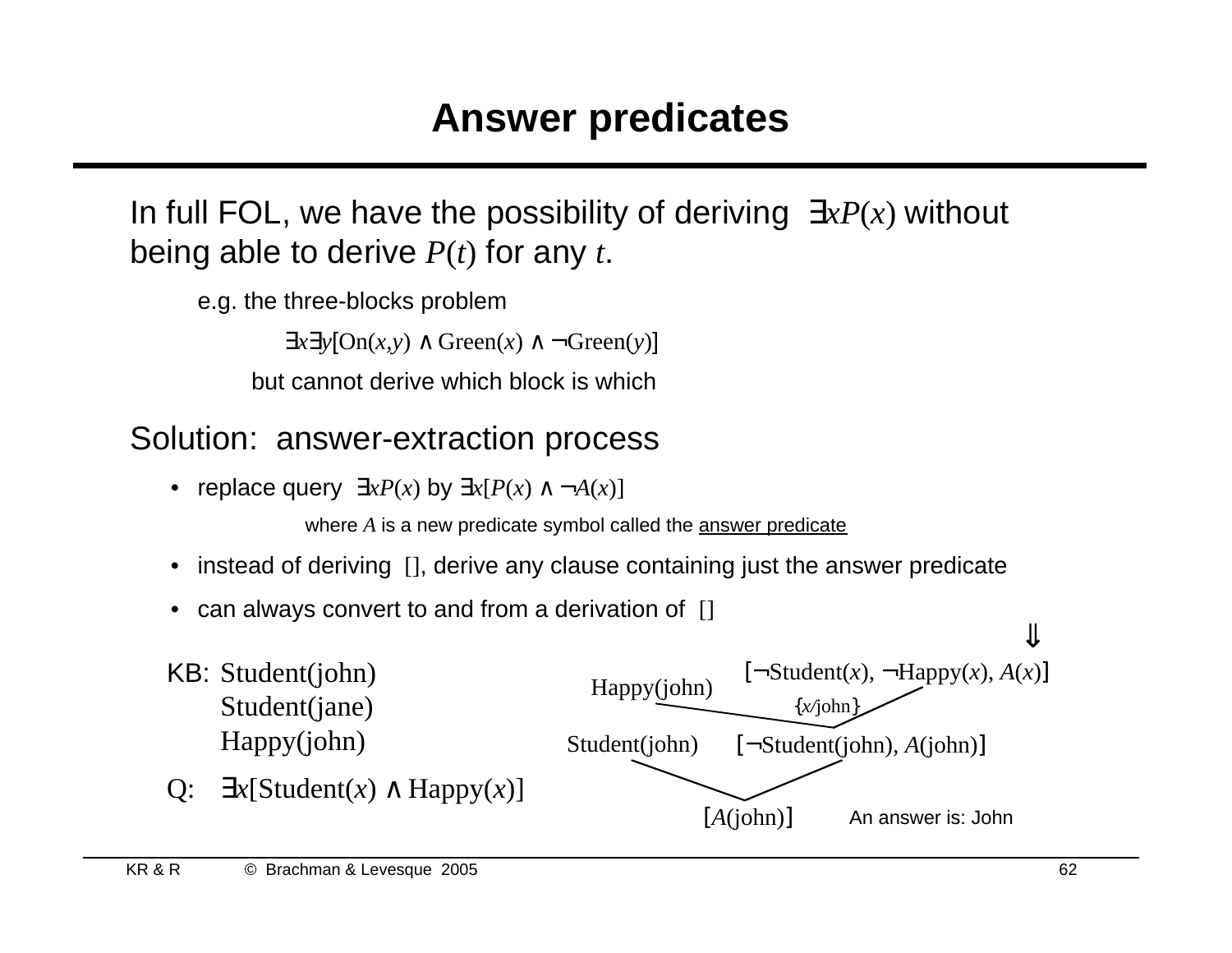# **Disjunctive answers**



• need to watch for Skolem symbols... (next)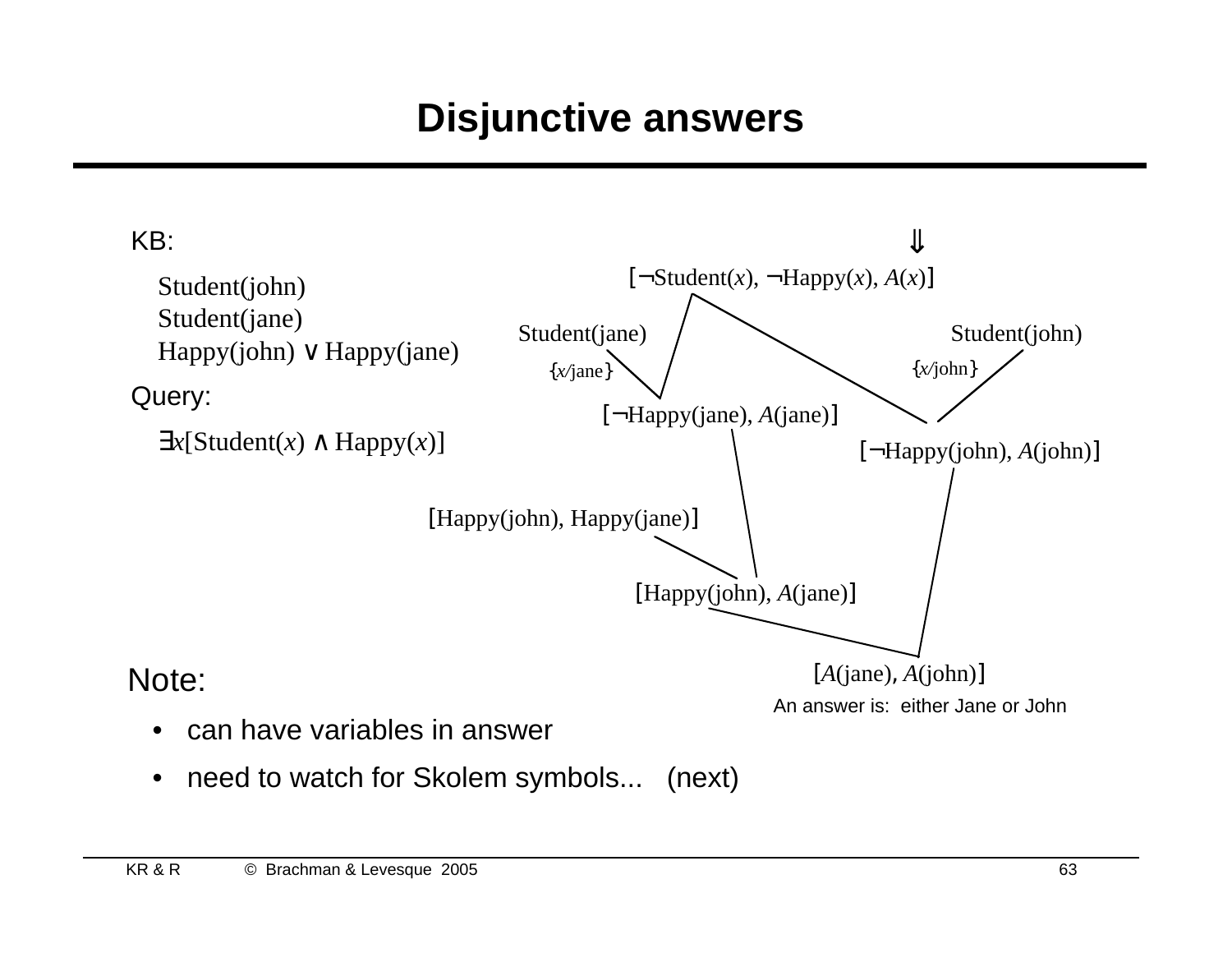So far, converting wff to CNF ignored existentials

e.g. ∃*x*∀*y*∃*zP(x,y,z)*

Idea: names for individuals claimed to exist, called Skolem constant and function symbols

> there exists an *x*, call it *a* for each *y*, there is a *z*, call it  $f(y)$

> > get ∀*yP*(*a,y,f(y)*)

So replace  $\forall x_1(...\forall x_2(...\forall x_n(...\exists y[... y ...] ...)...). ...)$ by  $\forall x_1(\dots \forall x_2(\dots \forall x_n(\dots \dots \dots f(x_1, x_2, \dots, x_n) \dots) \dots).$ 

*f* is a new function symbol that appears nowhere else

Skolemization does not preserve equivalence

e.g. |≠ ∃*xP*(*x*) ≡ *P*(*a*)

But it does preserve satisfiability

 $\alpha$  is satisfiable iff  $\alpha'$  is satisfiable (where  $\alpha'$  is the result of Skolemization) sufficient for resolution!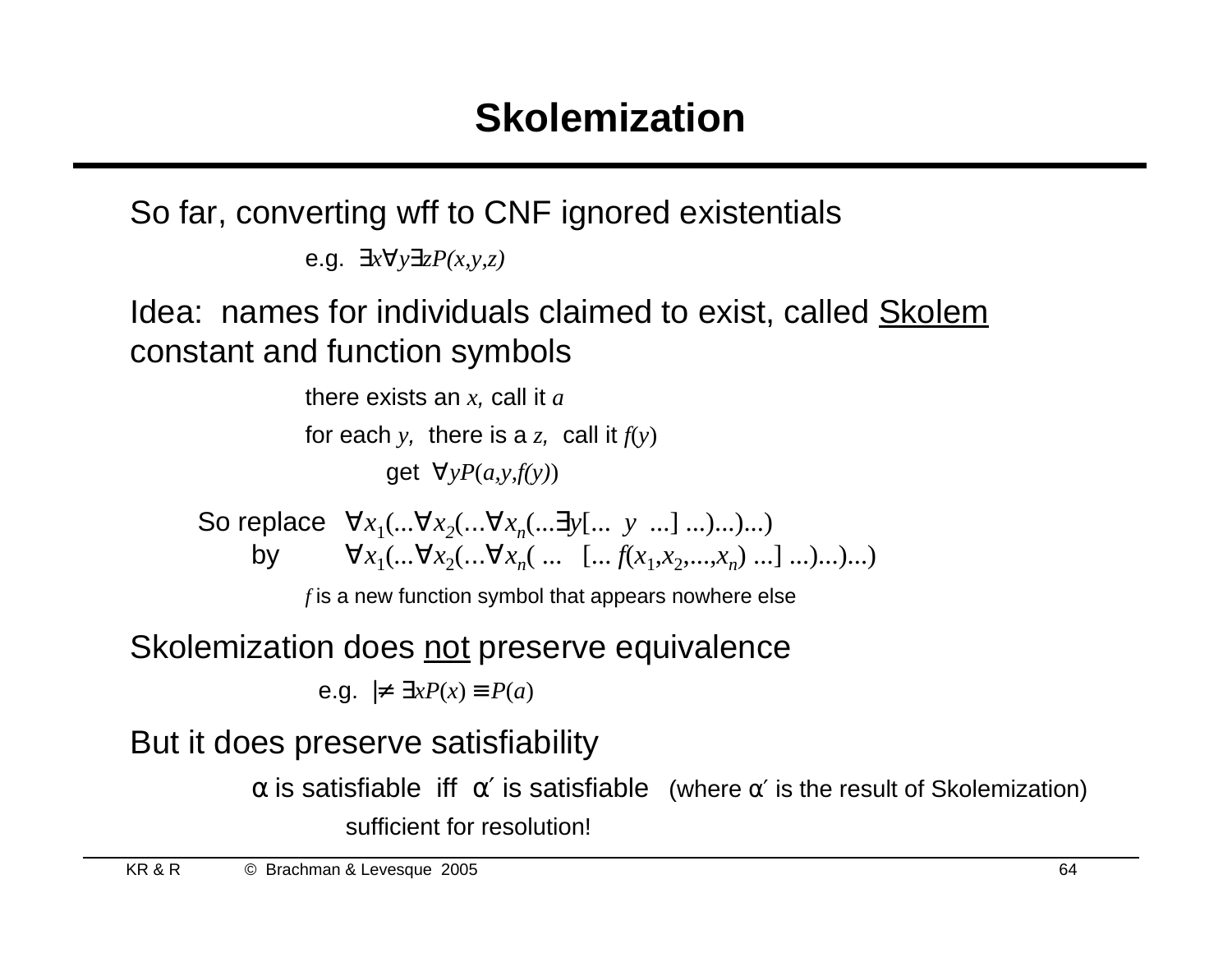Show that  $\exists x \forall y R(x, y) \models \forall y \exists x R(x, y)$ show {∃*x*∀*yR*(*x,y*), ¬∀*y*∃*xR*(*x,y*)} unsatisfiable  $\exists x \forall y R(x,y) \implies \forall y R(a,y)$  $\neg \forall y \exists x R(x, y) \implies \exists y \forall x \neg R(x, y) \implies \forall x \neg R(x, b)$ then  $\{ [R(a,y)], [\neg R(x,b)] \} \rightarrow []$  with  $\{x/a, y/b\}.$ Show that  $\forall y \exists x R(x, y) \neq \exists x \forall y R(x, y)$ show  $\{\forall y \exists x R(x, y), \neg \exists x \forall y R(x, y)\}$  satisfiable  $\forall v \exists x R(x, v) \implies \forall v R(f(v), v)$  $\forall x \exists y \forall y R(x, y) \implies \forall x \exists y \neg R(x, y) \implies \forall x \neg R(x, g(x))$ then get {  $[R(f(y),y)]$ ,  $[-R(x,g(x))]$ } where the two literals do not unify Note: important to get dependence of variables correct

 $R(f(y), y)$  vs.  $R(a, y)$  in the above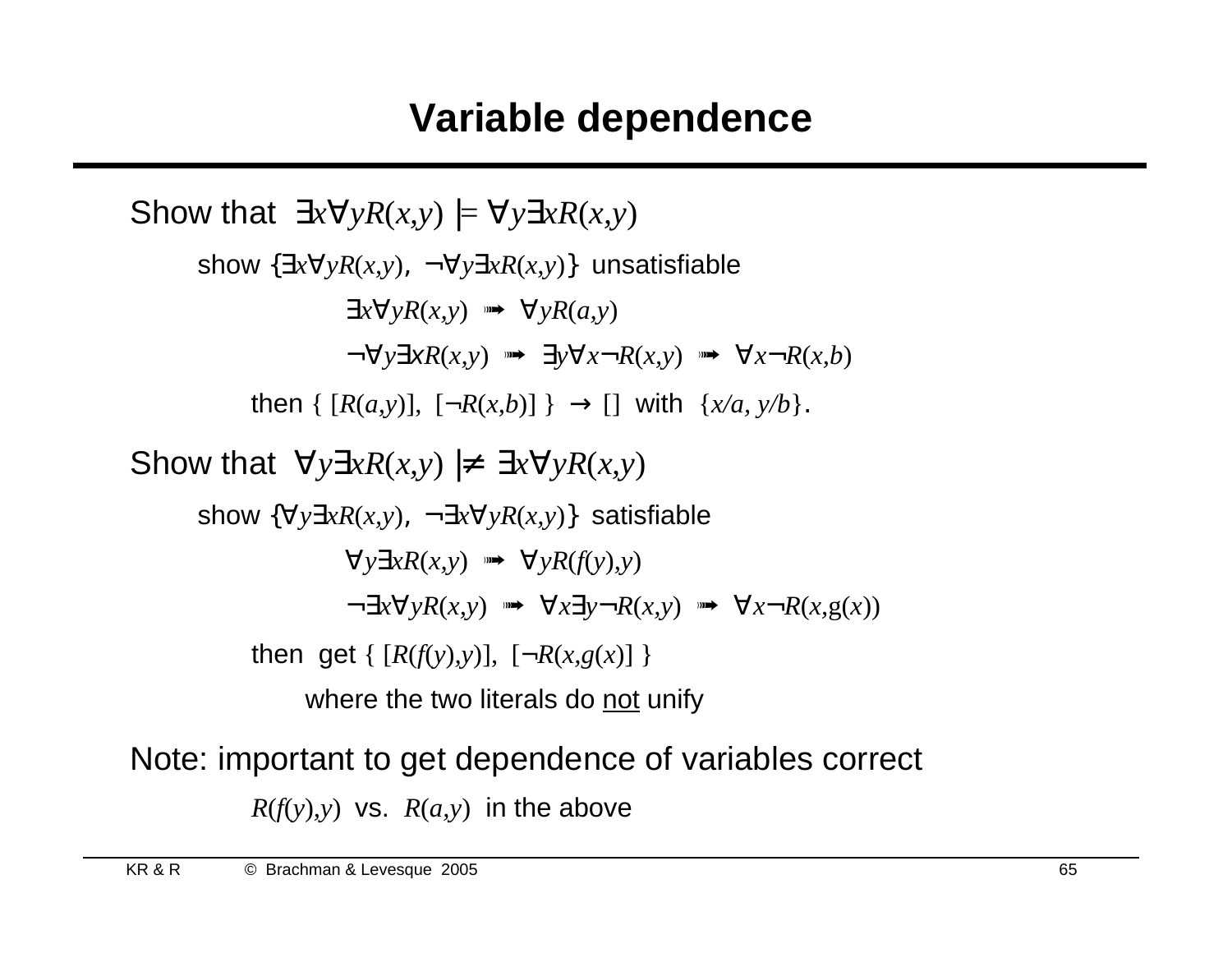

#### Infinite branch of resolvents

cannot use a simple depth-first procedure to search for []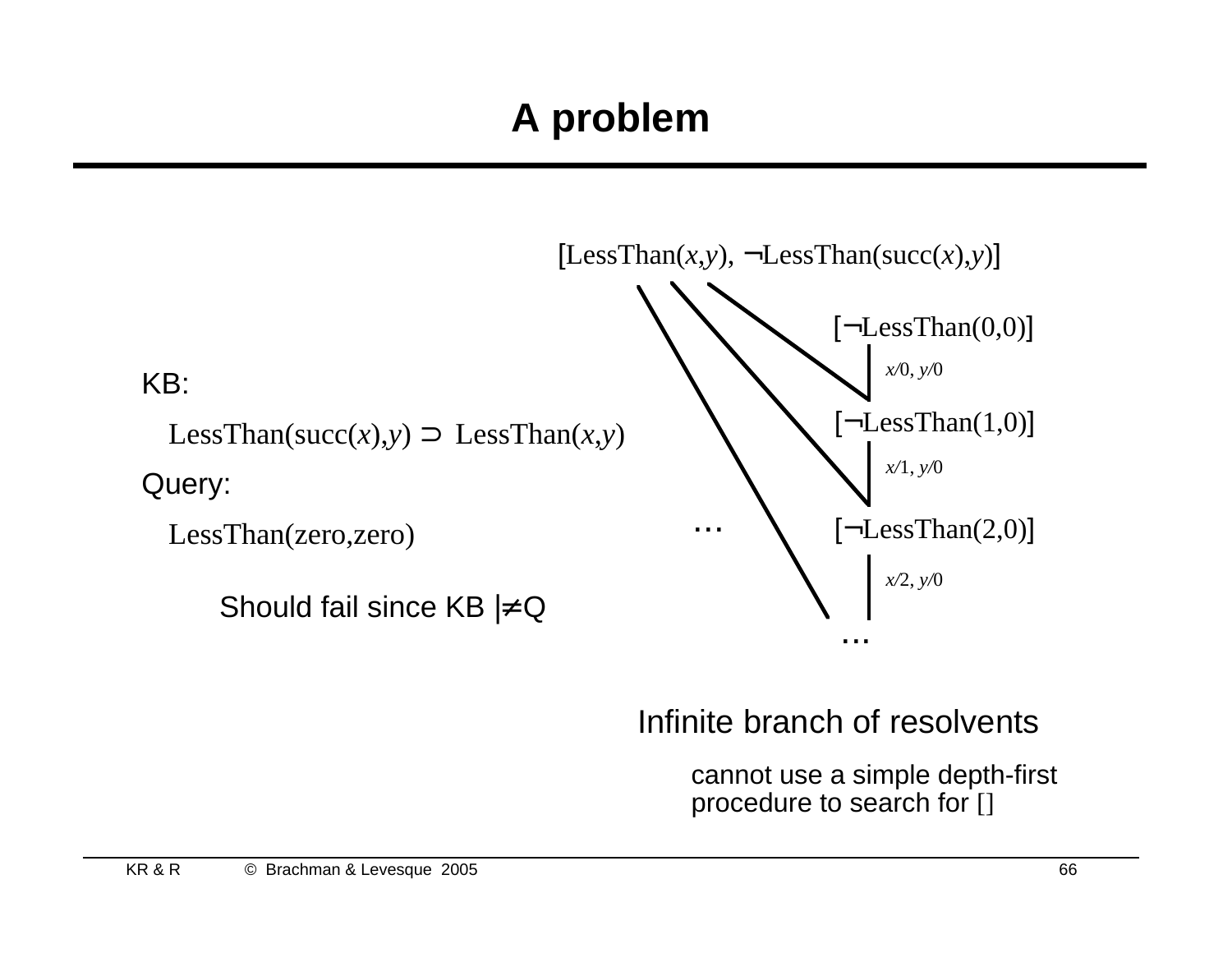Is there a way to detect when this happens?

#### No! FOL is very powerful

can be used as a full programming language

just as there is no way to detect in general when a program is looping

#### There can be no procedure that does this:

Proc[Clauses] =

If Clauses are unsatisfiable then return YES else return NO

#### However: Resolution is complete

some branch will contain [], for unsatisfiable clauses

#### So breadth-first search guaranteed to find []

search may not terminate on satisfiable clauses

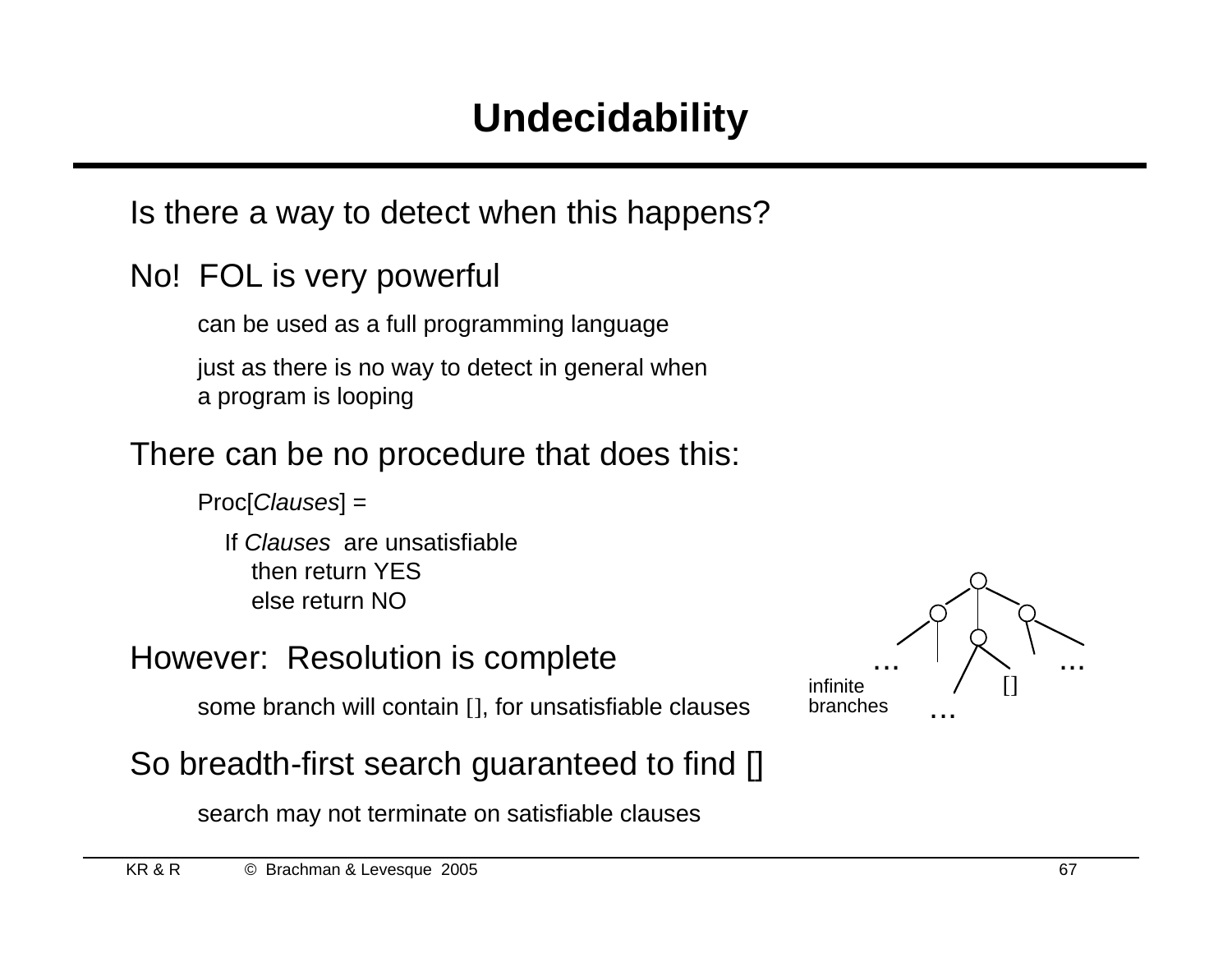In general, no way to guarantee efficiency, or even termination later: put control into users' hands

One thing that can be done:

reduce redundancy in search, by keeping search as general as possible

Example

...,  $P(g(x), f(x),z)$ ]  $[\neg P(y,f(w),a), \dots]$ 

unified by

$$
\theta_1 = \{x/b, y/g(b), z/a, w/b\} \text{ gives } P(g(b), f(b), a)
$$

and by

 $\theta_2 = \{x/f(z), y/g(f(z)), z/a, w/f(z)\}\$ gives  $P(g(f(z)), f(f(z)), a)$ .

Might not be able to derive the empty clause from clauses having overly specific substitutions

wastes time in search!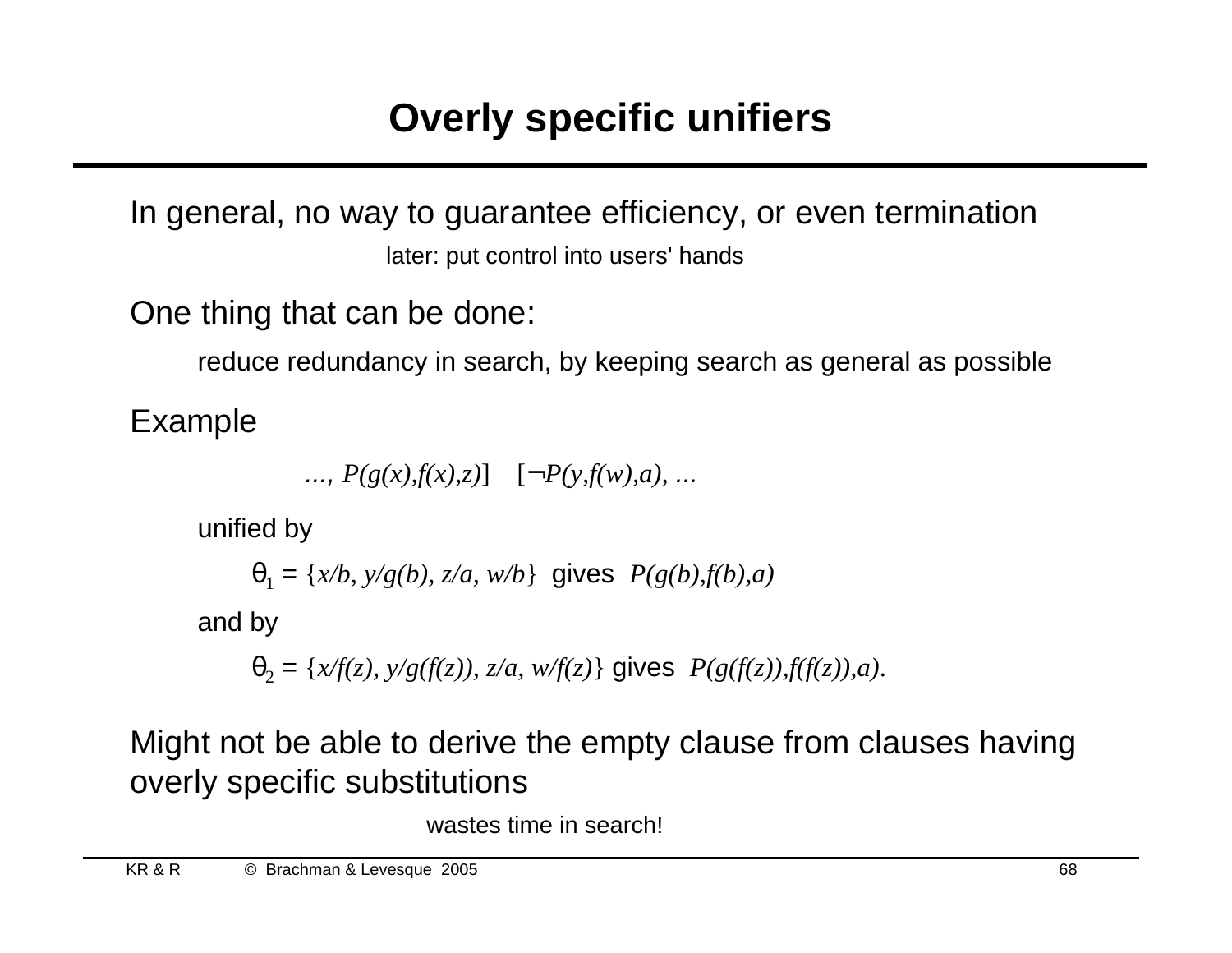θ is a <u>most general unifier</u> (MGU) of literals  $\rho_1$  and  $\rho_2^{\phantom{\dag}}$  iff

- 1.  $\theta$  unifies  $\rho_1$  and  $\rho_2$
- 2. for any other unifier  $\theta'$ , there is a another substitution  $\theta^*$ such that  $\theta' = \theta \theta^*$

Note: composition  $θθ*$  requires applying  $θ*$  to terms in  $θ$ 

for previous example, an MGU is

 $\theta = \{x/w, v/g(w), z/a\}$ 

for which

$$
\theta_1 = \theta \{ w/b \}
$$

 $\theta_2 = \theta \{ w/f(z) \}$ 

**Theorem**: Can limit search to most general unifiers only without loss of completeness (with certain caveats)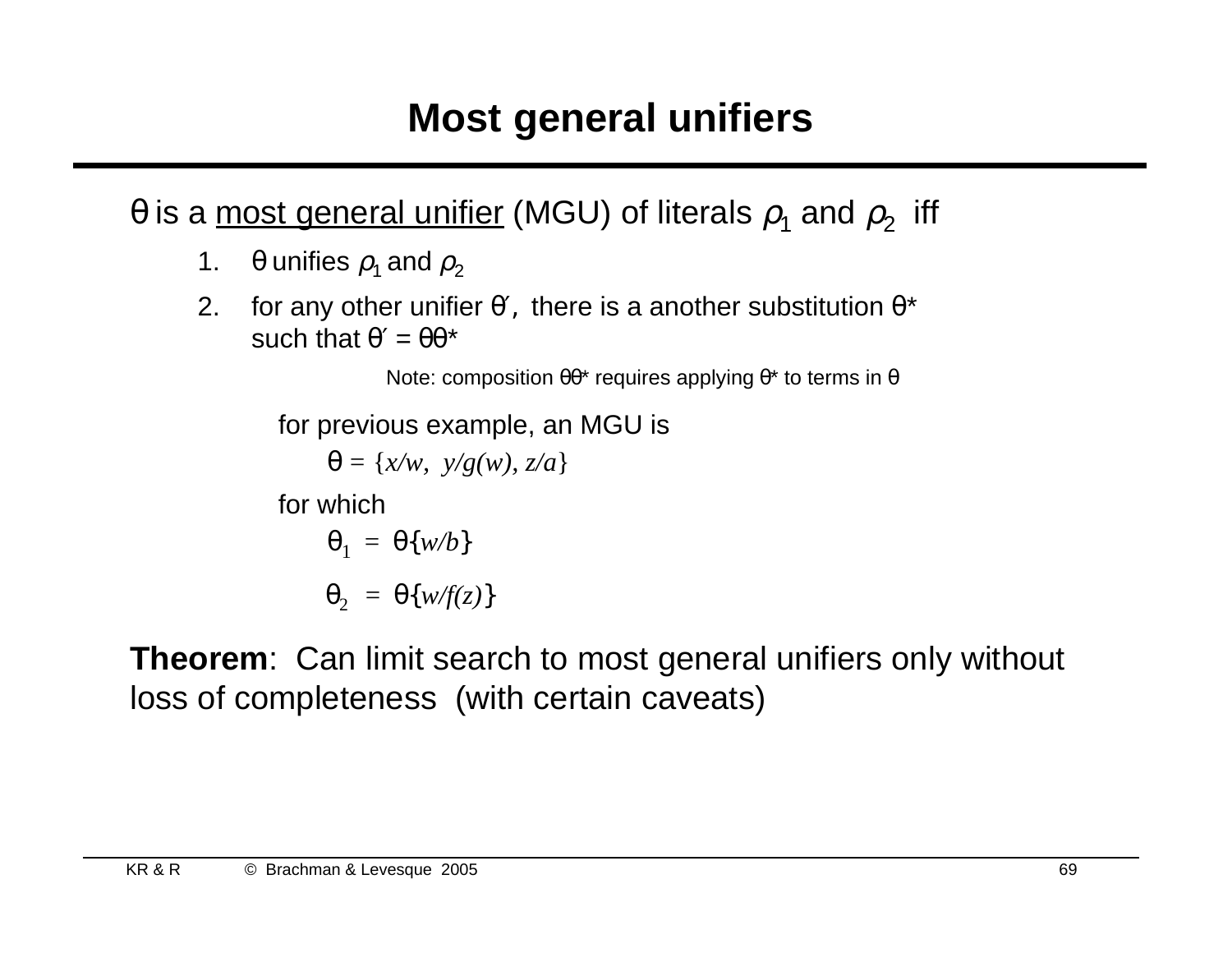

- 3. Find a variable  $v \in DS$ , and a term  $t \in DS$  not containing  $v$ . If not, fail.
- 4.  $\theta := \theta \{v/t\}$
- 5. Go to 2

Note: there is a better *linear* algorithm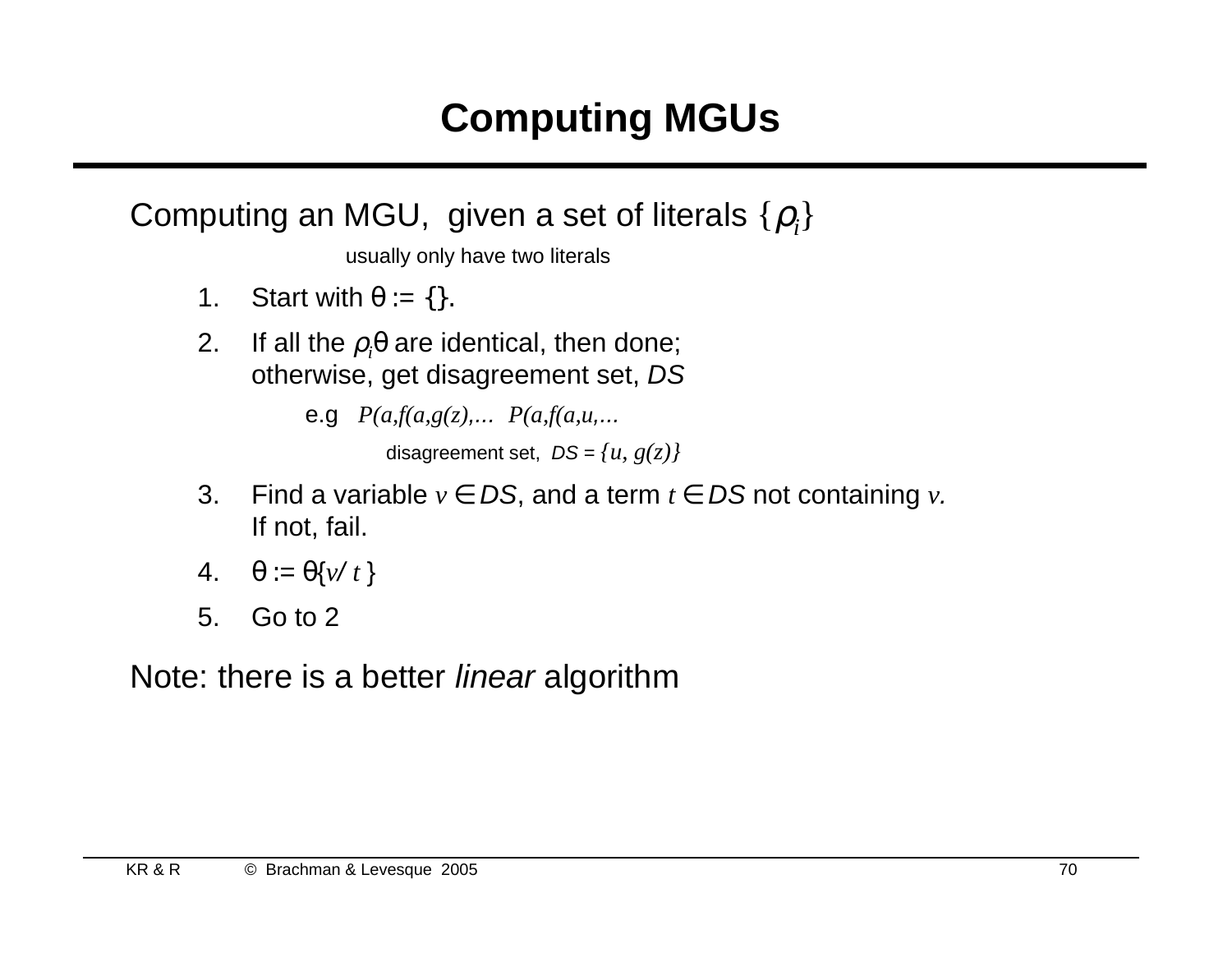#### Some 1st-order cases can be handled by converting them to a propositional form

Given a set of clauses S

• the Herbrand universe of S is the set of all terms formed using only the function symbols in S (at least one)

e.g., if S uses (unary) *f*, and *c*, *d*,  $U = \{c, d, f(c), f(d), f(f(c)), f(f(d))\}$ ,  $f(f(f(c)))$ , ...}

• the Herbrand base of S is the set of all  $c\theta$  such that  $c \in S$  and  $\theta$  replaces the variables in *c* by terms from the Herbrand universe

#### Theorem: S is satisfiable iff Herbrand base is

(applies to Horn clauses also)

Herbrand base has no variables, and so is essentially propositional, though usually infinite

• finite, when Herbrand universe is finite

can use propositional methods (guaranteed to terminate)

• sometimes other "type" restrictions can be used to keep the Herbrand base finite include  $f(t)$  only if  $t$  is the correct type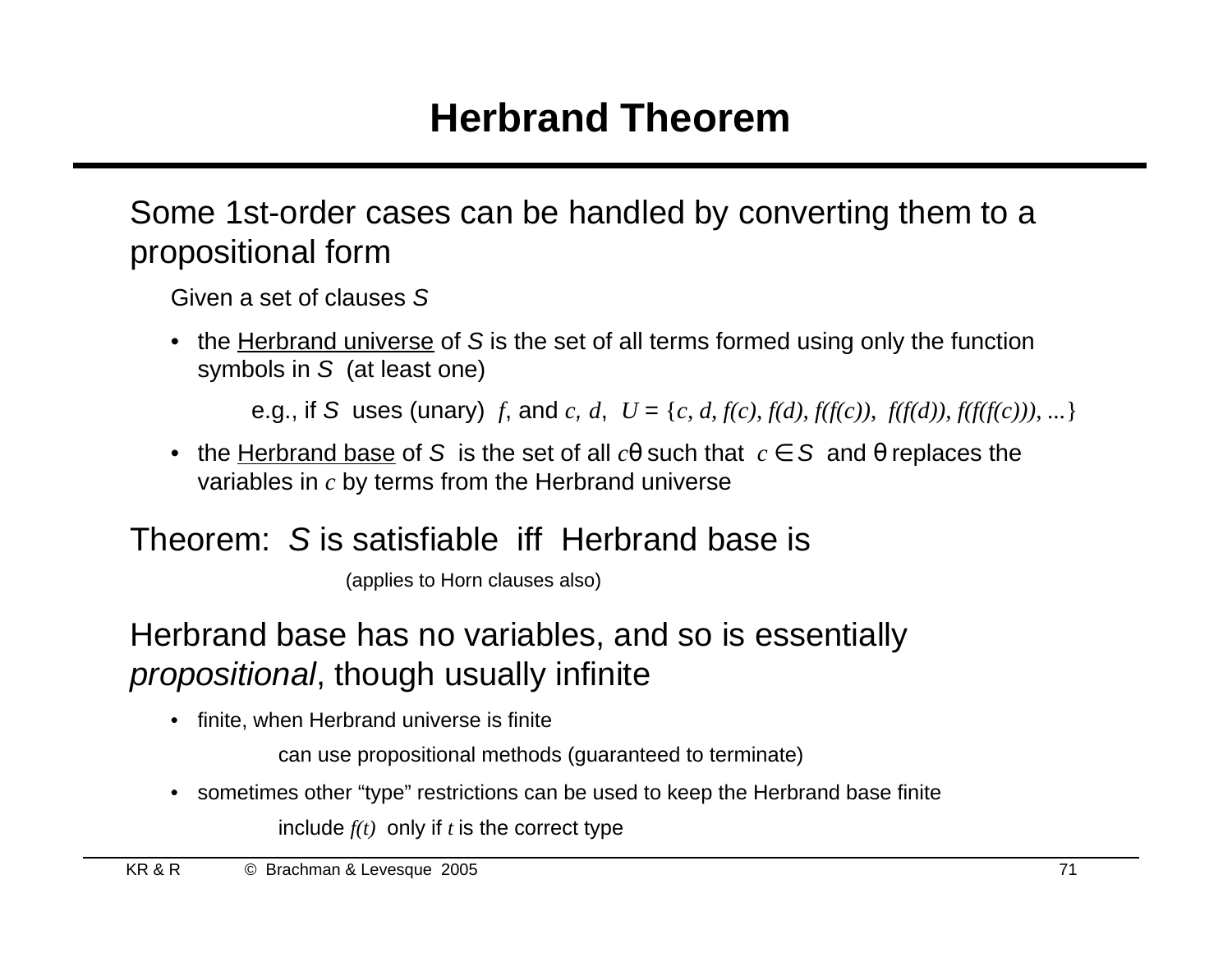First-order resolution is not guaranteed to terminate.

#### What can be said about the propositional case?

Shown by Haken in 1985 that there are unsatisfiable clauses  $\{c_1, c_2, ..., c_n\}$ such that the *shortest* derivation of [] contains on the order of 2<sup>n</sup> clauses

Even if we could always find a derivation immediately, the most clever search procedure will still require exponential time on some problems

## Problem just with resolution?

Probably not.

Determining if a set of clauses is satisfiable was shown by Cook in 1972 to be NP-complete

No easier than an extremely large variety of computational tasks

Roughly: any search task where what is searched for can be verified in polynomial time can be recast as a satisfiability problem

- » satisfiability
- » does graph of cities allow for a full tour of size  $\leq k$  miles?
- » can N queens be put on an N×N chessboard all safely? and many, many more....

Satisfiability is believed by most people to be unsolvable in polynomial time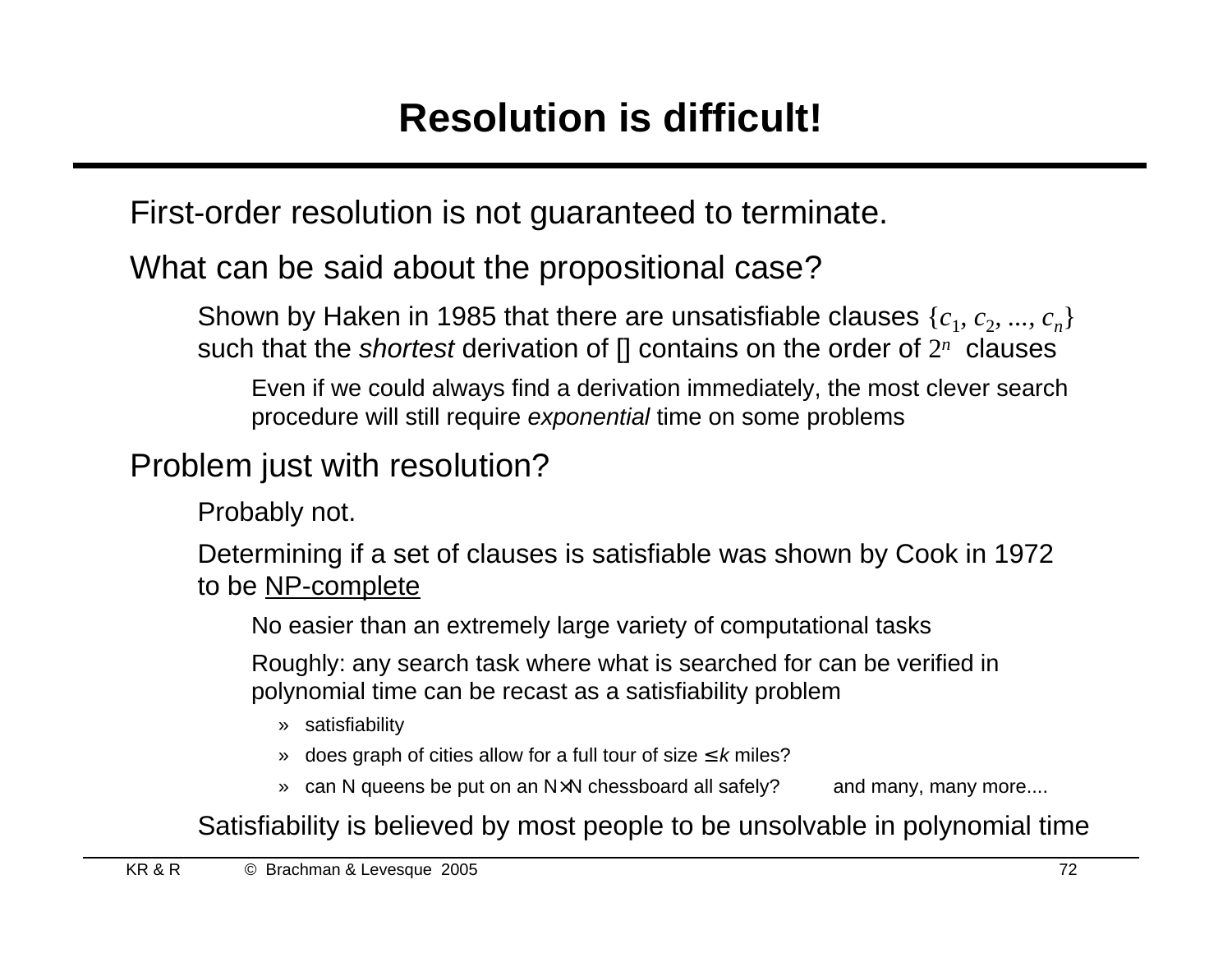In the propositional case, procedures have been proposed for determining the satisfiability of a set of clauses that appear to work much better in practice than Resolution.

The most popular is called DP (or DPLL) based on ideas by Davis, Putnam, Loveland and Logemann. (See book for details.)

These procedures are called **SAT solvers** as they are mostly used to find a satisfying interpretation for clauses that are satisfiable. related to constraint satisfaction programs (CSP)

Typically they have the property that if they *fail* to find a satisfying interpretation, a Resolution derivation of [ ] can be reconstructed from a trace of their execution.

so worst-case exponential behaviour, via Haken's theorem!

One interesting counter-example to this is the procedure GSAT, which has different limitations. (Again, see the book.)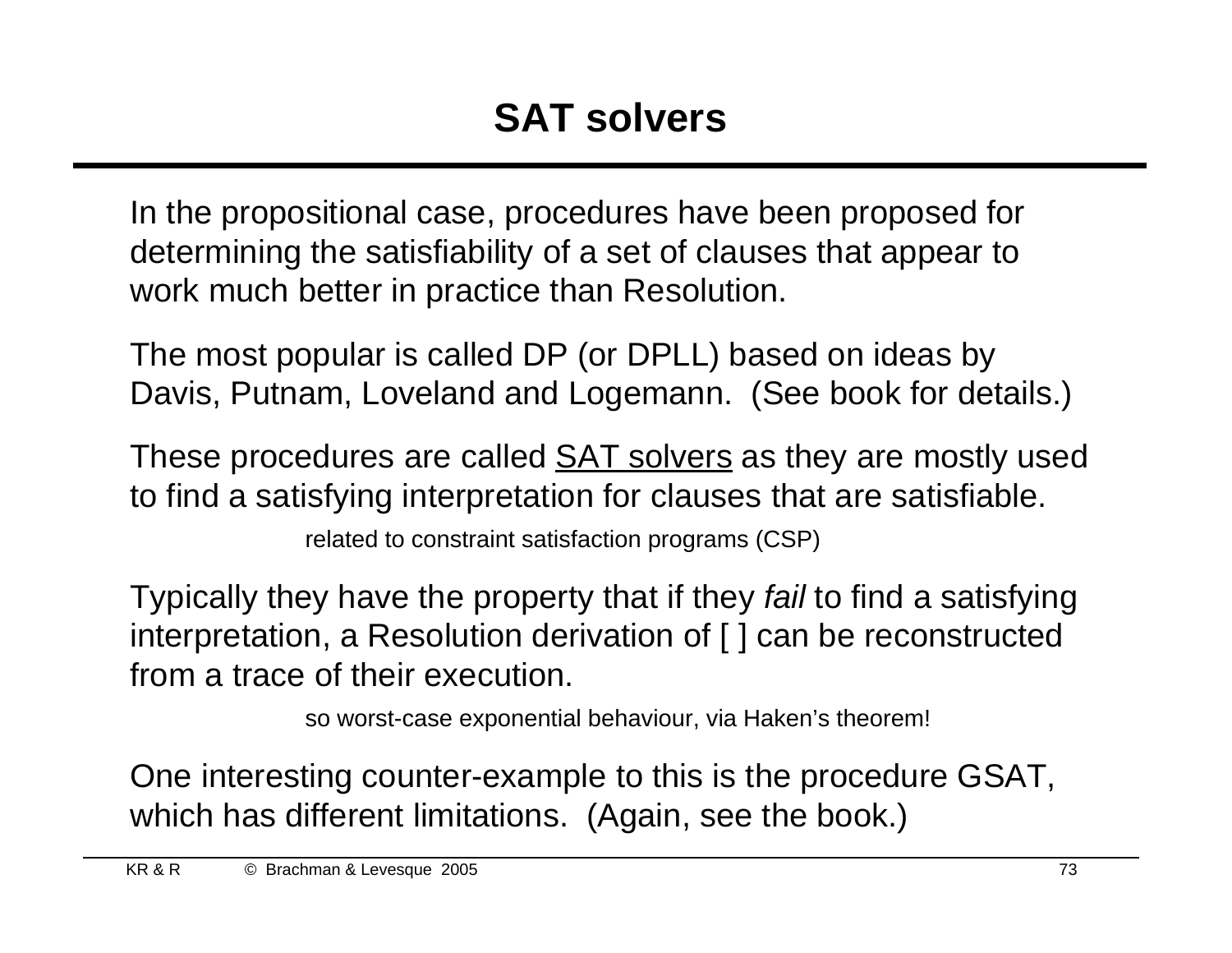Problem: want to produce entailments of KB as needed for immediate action

full theorem-proving may be too difficult for KR!

need to consider other options ...

- giving control to user e.g. procedural representations (later)
- less expressive languages e.g. Horn clauses (and a major theme later)

In some applications, it is reasonable to wait

e.g. mathematical theorem proving, where we care about specific formulas

Best to hope for in general: reduce redundancy

main example: MGU, as before

but many other strategies (as we will see)

ATP: automated theorem proving

- area of AI that studies strategies for automatically proving difficult theorems
- main application: mathematics,but relevance also to KR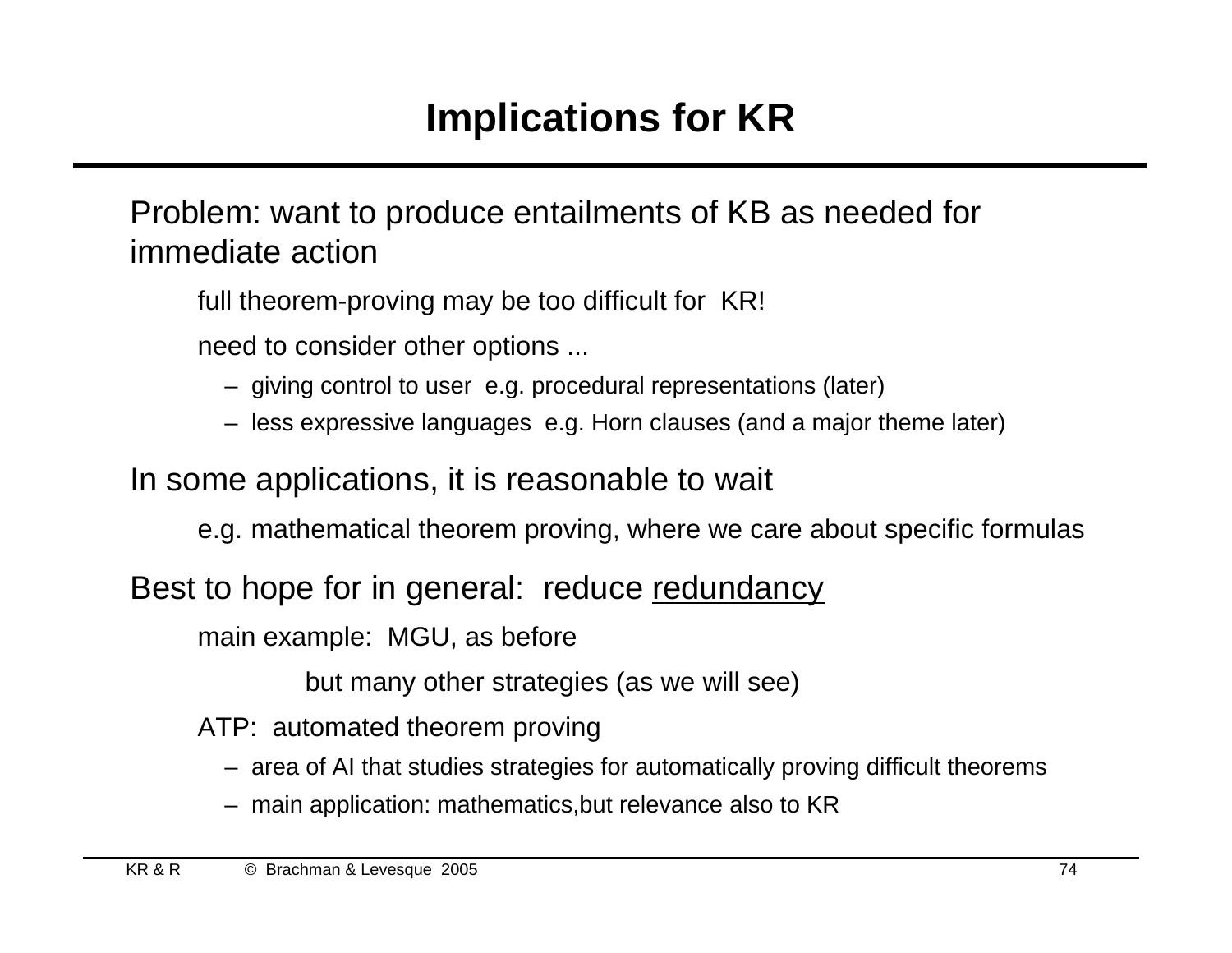### 1. Clause elimination

• pure clause

contains literal  $\rho$  such that  $\rho$  does not appear in any other clause clause cannot lead to []

• tautology

clause with a literal and its negation any path to [] can bypass tautology

• subsumed clause

a clause such that one with a subset of its literals is already present path to [] need only pass through short clause can be generalized to allow substitutions

## 2. Ordering strategies

many possible ways to order search, but best and simplest is

• unit preference

prefer to resolve unit clauses first

Why? Given unit clause and another clause, resolvent is a smaller one  $\rightarrow$  []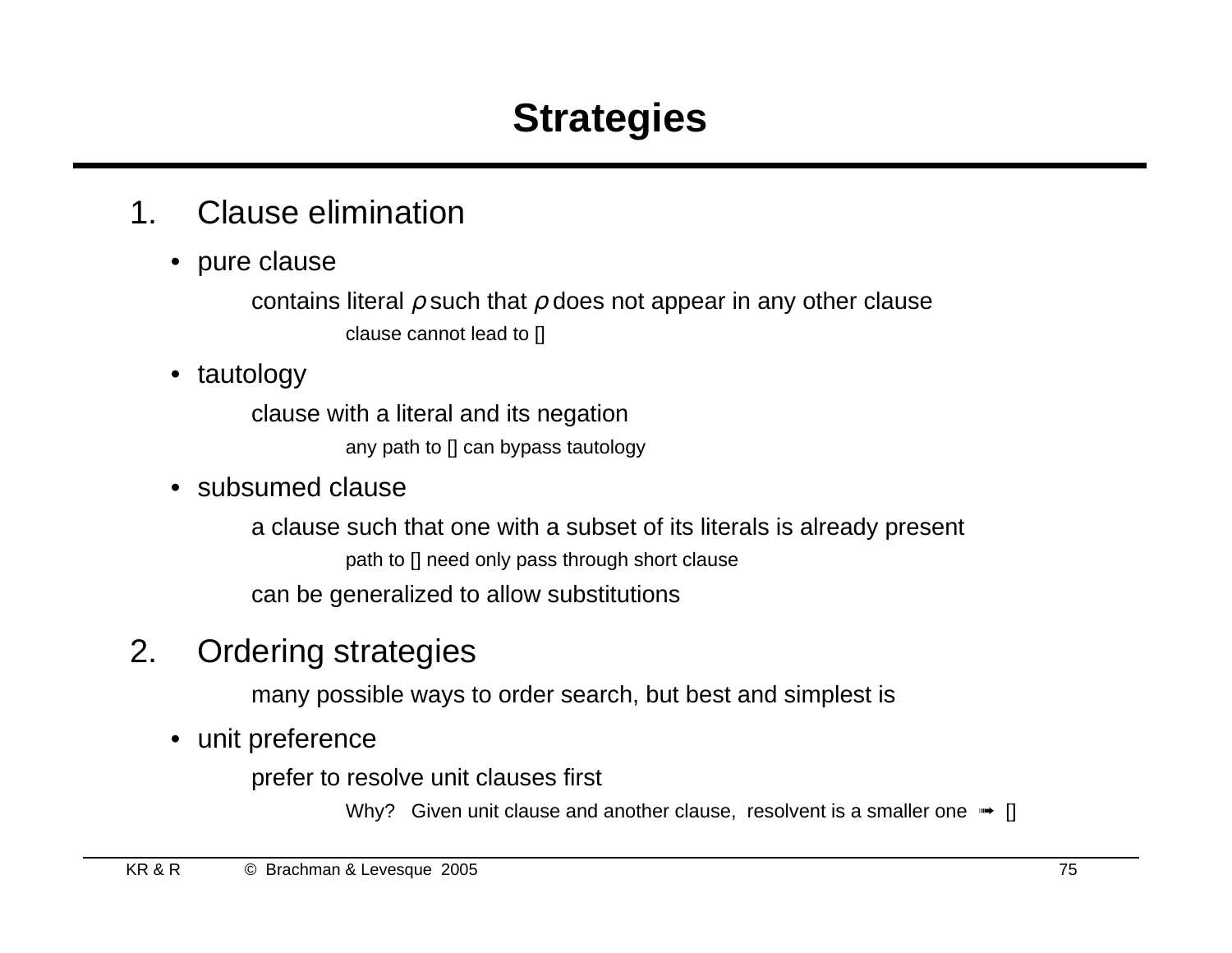### 3. Set of support

KB is usually satisfiable, so not very useful to resolve among clauses with only ancestors in KB

contradiction arises from interaction with  $\neg Q$ 

always resolve with at least one clause that has an ancestor in  $\neg Q$ 

preserves completeness (sometimes)

## 4. Connection graph

pre-compute all possible unifications

build a graph with edges between any two unifiable literals of opposite polarity

label edge with MGU

Resolution procedure:

repeatedly: select link compute resolvent inherit links from parents after substitution

Resolution as search: find sequence of links  $L_1, L_2, ...$  producing []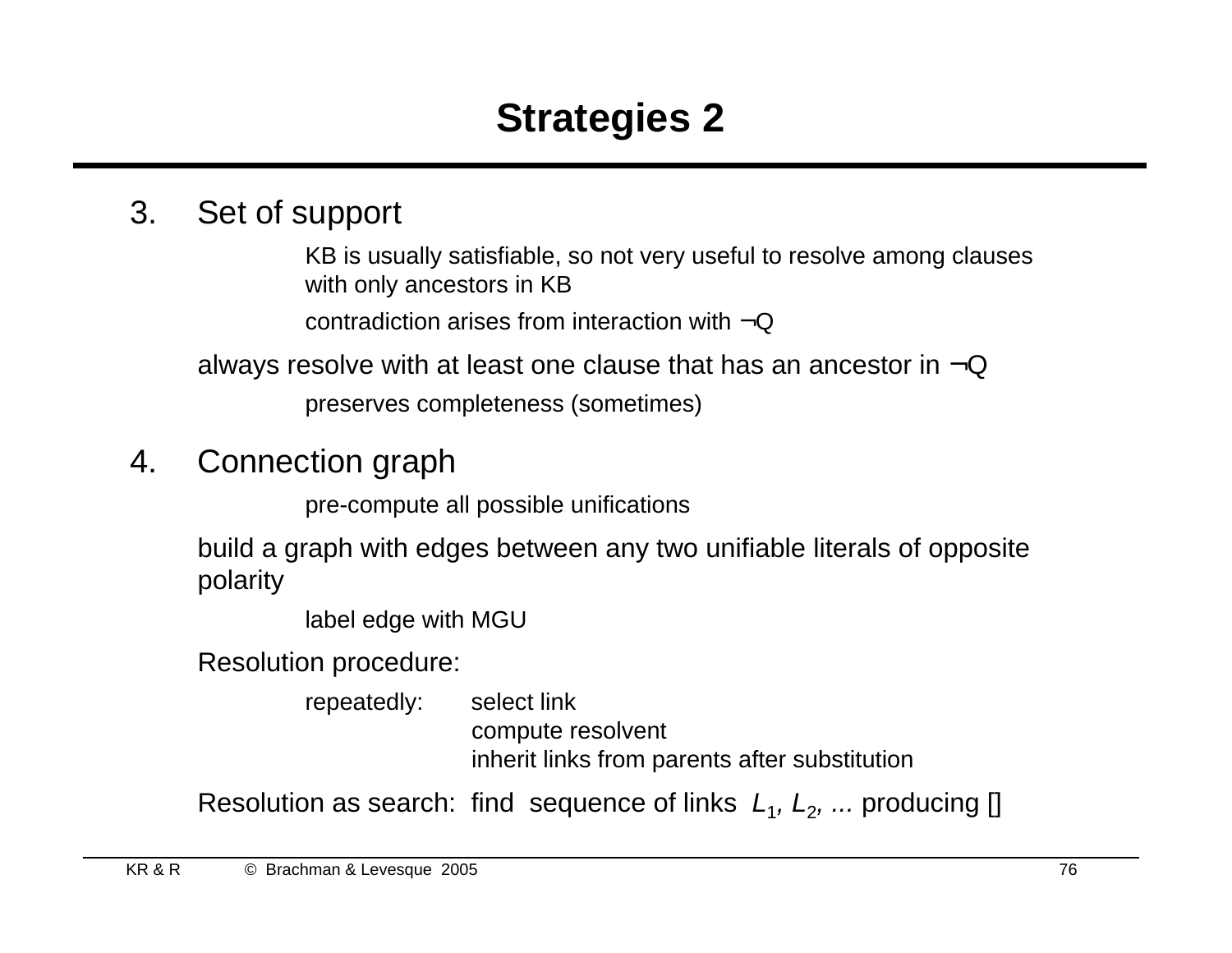#### 5. Special treatment for equality

instead of using axioms for = relexitivity, symmetry, transitivity, substitution of equals for equals use new inference rule: paramodulation

```
\mathsf{from} \; \lbrace (t\text{=}s) \rbrace \cup C_1 \; \; \text{ and } \{ P( ... \; t' ... ) \} \cup C_2 \; \;where t\theta = f\theta
```
 $infer$  {*P*(... *s* ...)}θ ∪  $C_1$ θ ∪  $C_2$ θ.

collapses many resolution steps into one see also: theory resolution (later)

6. Sorted logic

terms get sorts:

*x*: Male mother: [Person  $\rightarrow$  Female]

keep taxonomy of sorts

only unify *P*(*s*) with *P*(*t*) when sorts are compatible

assumes only "meaningful" paths will lead to []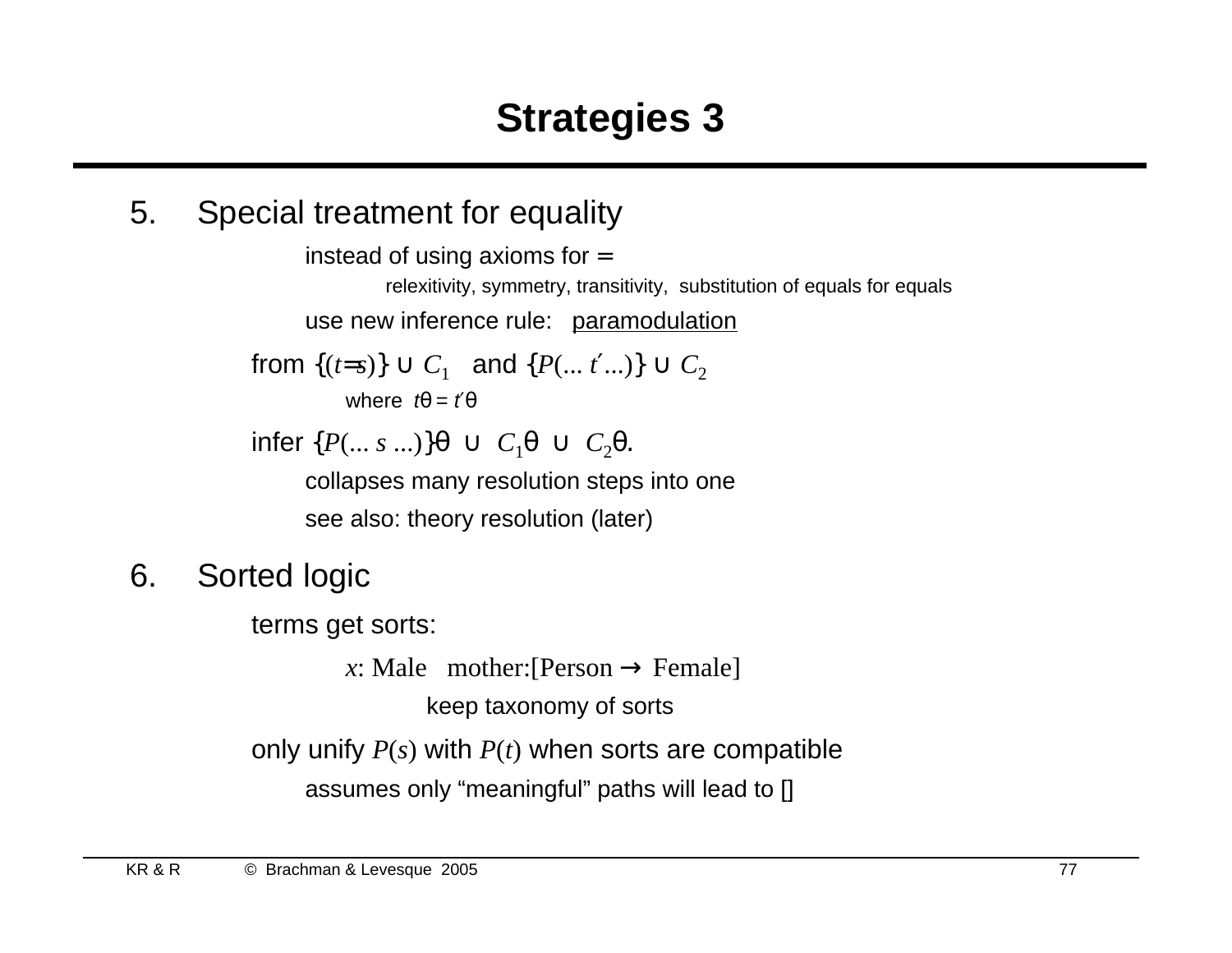### 7. Directional connectives

given  $[\neg p, q]$ , can interpret as either

from  $p$ , infer  $q$  (forward) to prove  $q$ , prove  $p$  (backward) procedural reading of ⊃

In 1st case: would only resolve  $[\neg p, q]$  with  $[p, \dots]$  producing  $[q, \dots]$ 

In 2nd case: would only resolve  $[\neg p, q]$  with  $[\neg q, \dots]$  producing  $[\neg p, \dots]$ 

### Intended application:

forward: Battleship $(x)$   $\supset$  Gray $(x)$ 

do not want to try to prove something is gray by trying to prove that it is a battleship

backward:  $Person(x) \supset Has(x, spleen)$ 

do not want to conclude the spleen property for each individual inferred to be a person

This is the starting point for the procedural representations (later)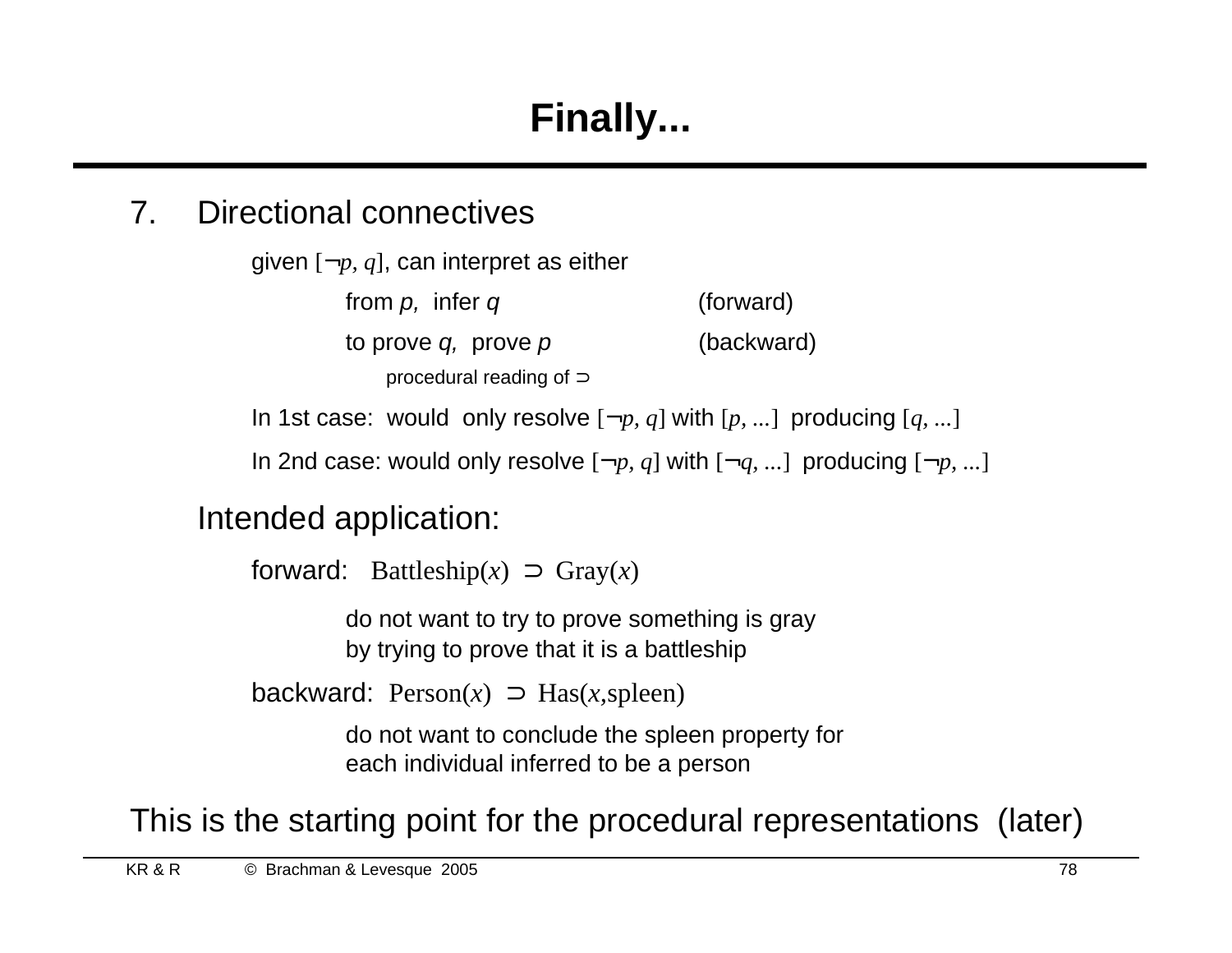# 5. Reasoning with Horn Clauses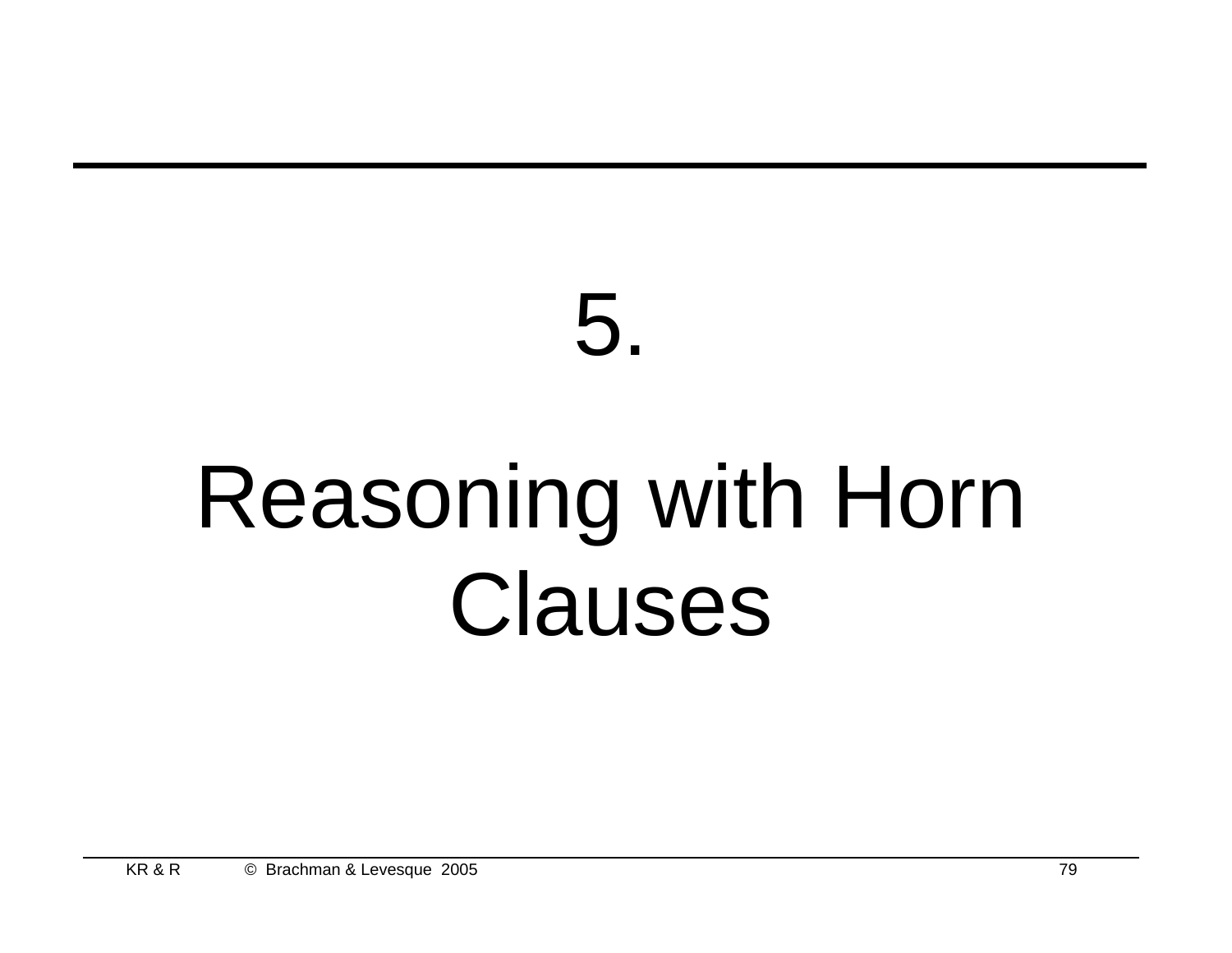Clauses are used two ways:

- as disjunctions: (rain ∨ sleet)
- as implications:  $(\neg \text{child} \lor \neg \text{male} \lor \text{boy})$

Here focus on 2nd use

Horn clause = at most one +ve literal in clause

• positive / definite clause  $=$  exactly one +ve literal

e.g. [¬*p<sup>1</sup> ,* ¬*p<sup>2</sup> , ...,* ¬*p<sup>n</sup> , q*]

• negative clause  $=$  no  $+ve$  literals

e.g. [*¬p*<sub>*i*</sub>, *¬p*<sub>2</sub>, ..., *¬p*<sub>*n*</sub>] and also [ ]

Note:  $[\neg p_1, \neg p_2, ..., \neg p_n, q]$  is a representation for *(*→ $p_1$  ∨ → $p_2$  ∨ ... ∨ → $p_n$  ∨ *q*) or *[*( $p_1$  ∧  $p_2$  ∧ ... ∧  $p_n$ ) ⊃ *q*] so can read as:  $\quad$  If  $\,p_{\,I}$  and  $\,p_{\,2}$  and  $\,$  ... and  $\,p_{\,n}^{\,}$  then  $q$ and write as:  $p_1 \wedge p_2 \wedge ... \wedge p_n \Rightarrow q$  or  $q \Leftarrow p_1 \wedge p_2 \wedge ... \wedge p_n$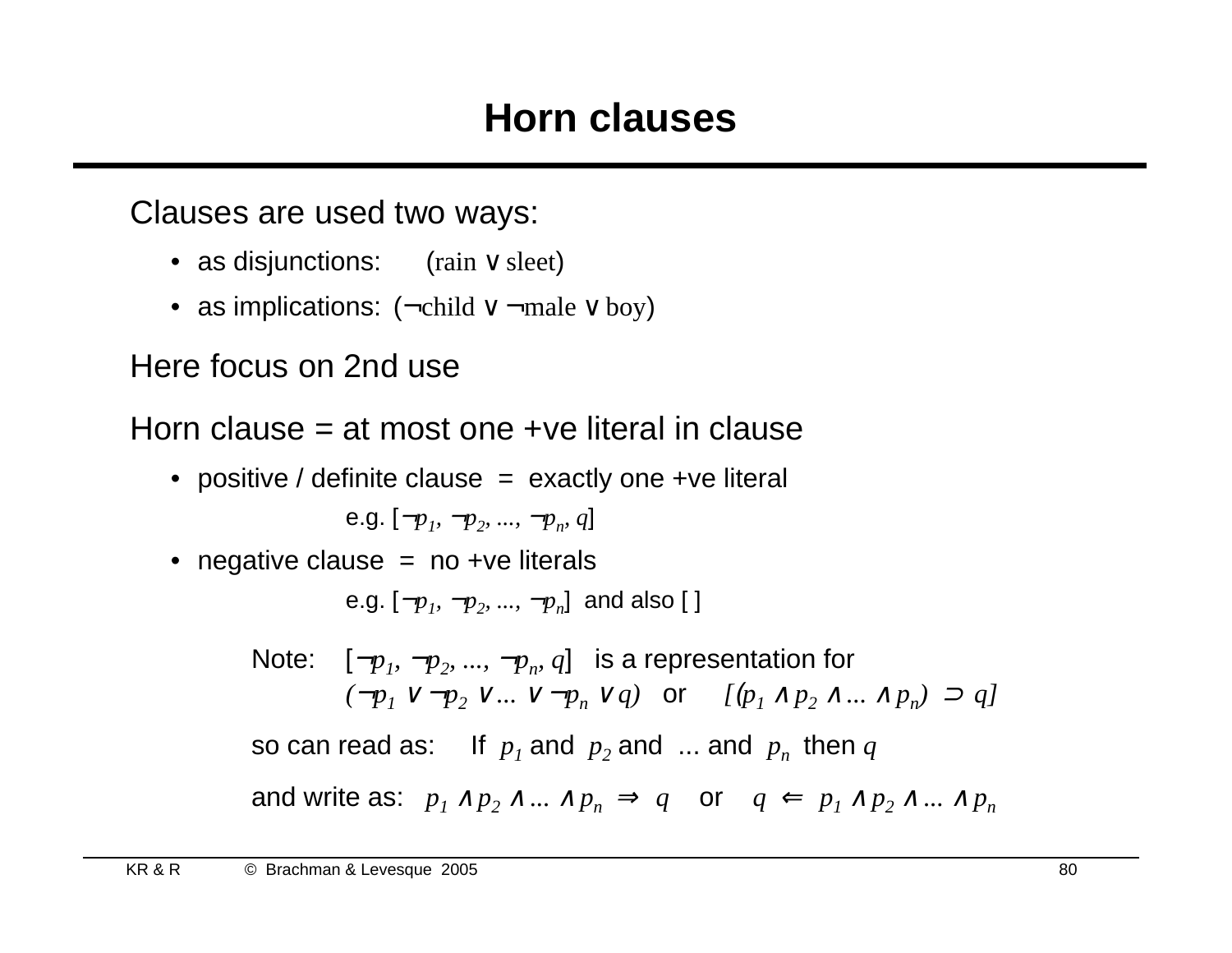## **Resolution with Horn clauses**

Only two possibilities:



It is possible to rearrange derivations of negative clauses so that all new derived clauses are negative

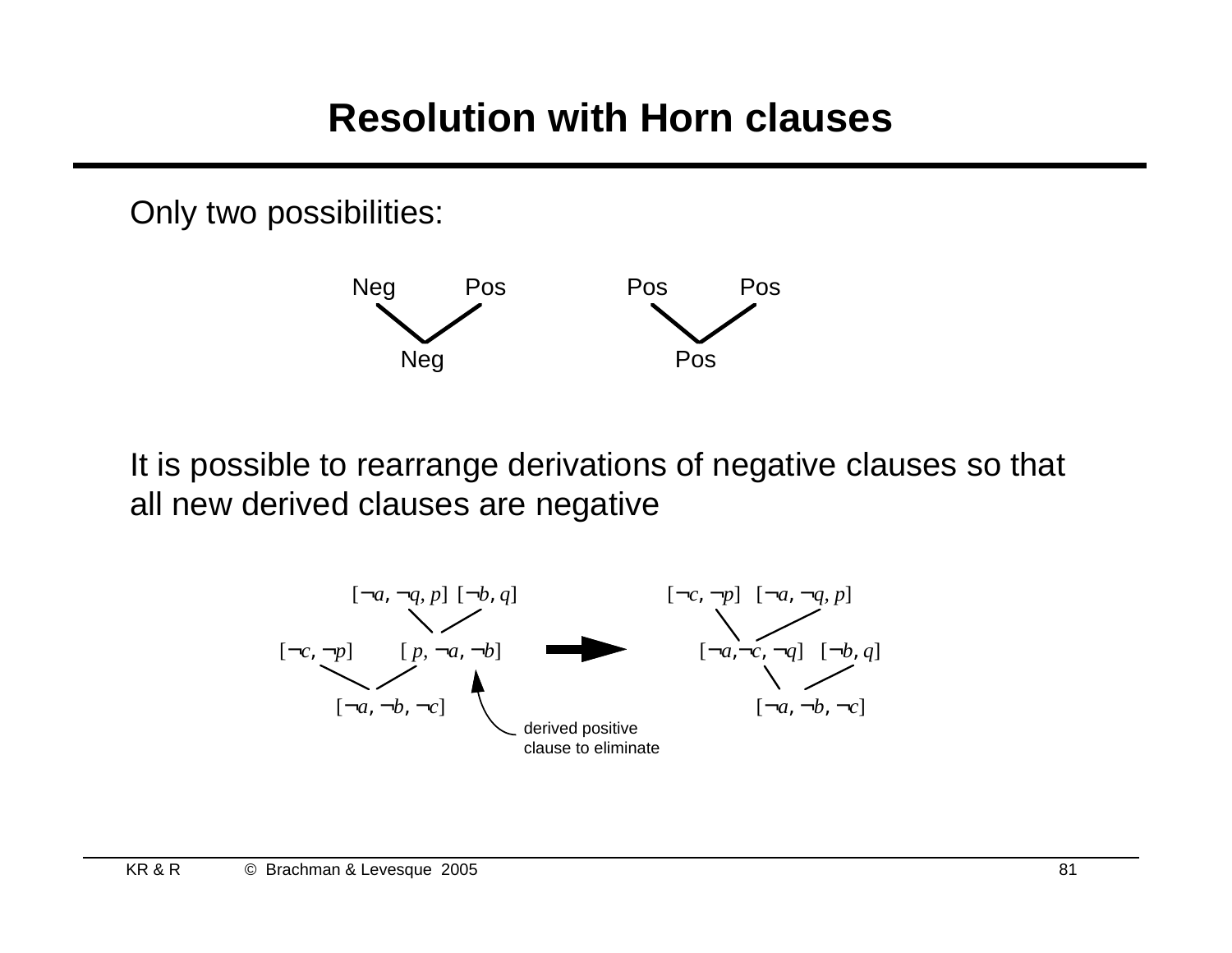# **Further restricting resolution**

Can also change derivations such that each derived clause is a resolvent of the previous derived one (negative) and some positive clause in the original set of clauses

- Since each derived clause is negative, one parent must be positive (and so from original set) and one parent must be negative.
- Chain backwards from the final negative clause until both parents are from the original set of clauses
- Eliminate all other clauses not on this direct path

### This is a recurring pattern in derivations

- See previously:
	- example 1, example 3, arithmetic example
- But not:
	- example 2, the 3 block example

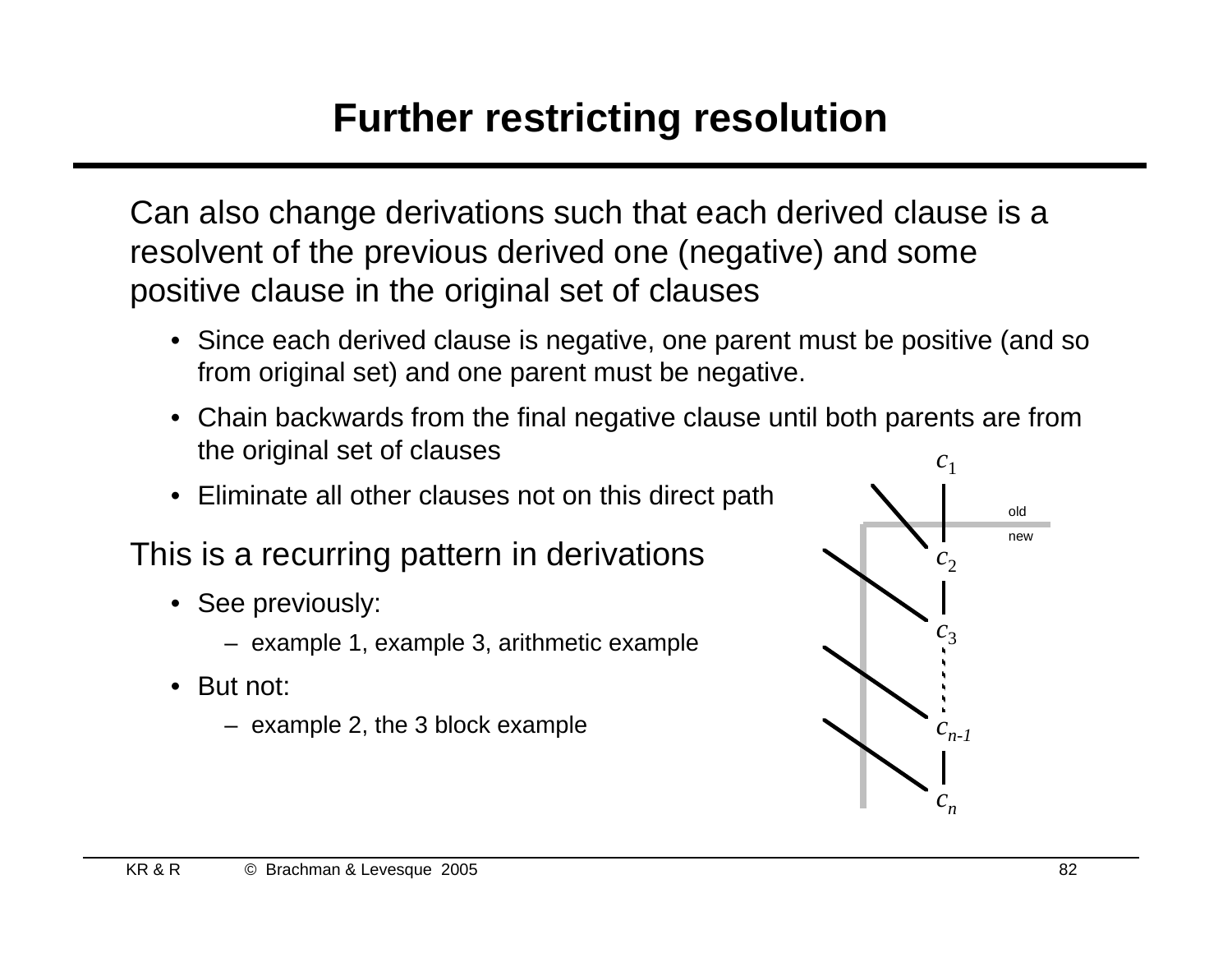An SLD-derivation of a clause *c* from a set of clauses S is a sequence of clause  $c_1, c_2, ... c_n$  such that  $c_n$  =  $c$ , and

- 1.  $c_1 \in S$
- 2.  $c_{i+1}$  is a resolvent of  $c_i$  and a clause in S
- Write:  $S \stackrel{\textnormal{\tiny SLD}}{\rightarrow} c$ SLD means S(elected) literals L(inear) form D(efinite) clauses

Note: SLD derivation is just a special form of derivation and where we leave out the elements of  $S$  (except  $c_I$ )

In general, cannot restrict ourselves to just using SLD-Resolution

Proof: 
$$
S = \{ [p, q], [p, \neg q], [\neg p, q], [\neg p, \neg q] \}
$$
. Then  $S \to []$ .

Need to resolve some [  $\rho$  ] and [  $\bar{\rho}$  ] to get [ ]. But S does not contain any unit clauses.

So will need to derive both [ $\rho$ ] and [ $\overline{\rho}$ ] and then resolve them together.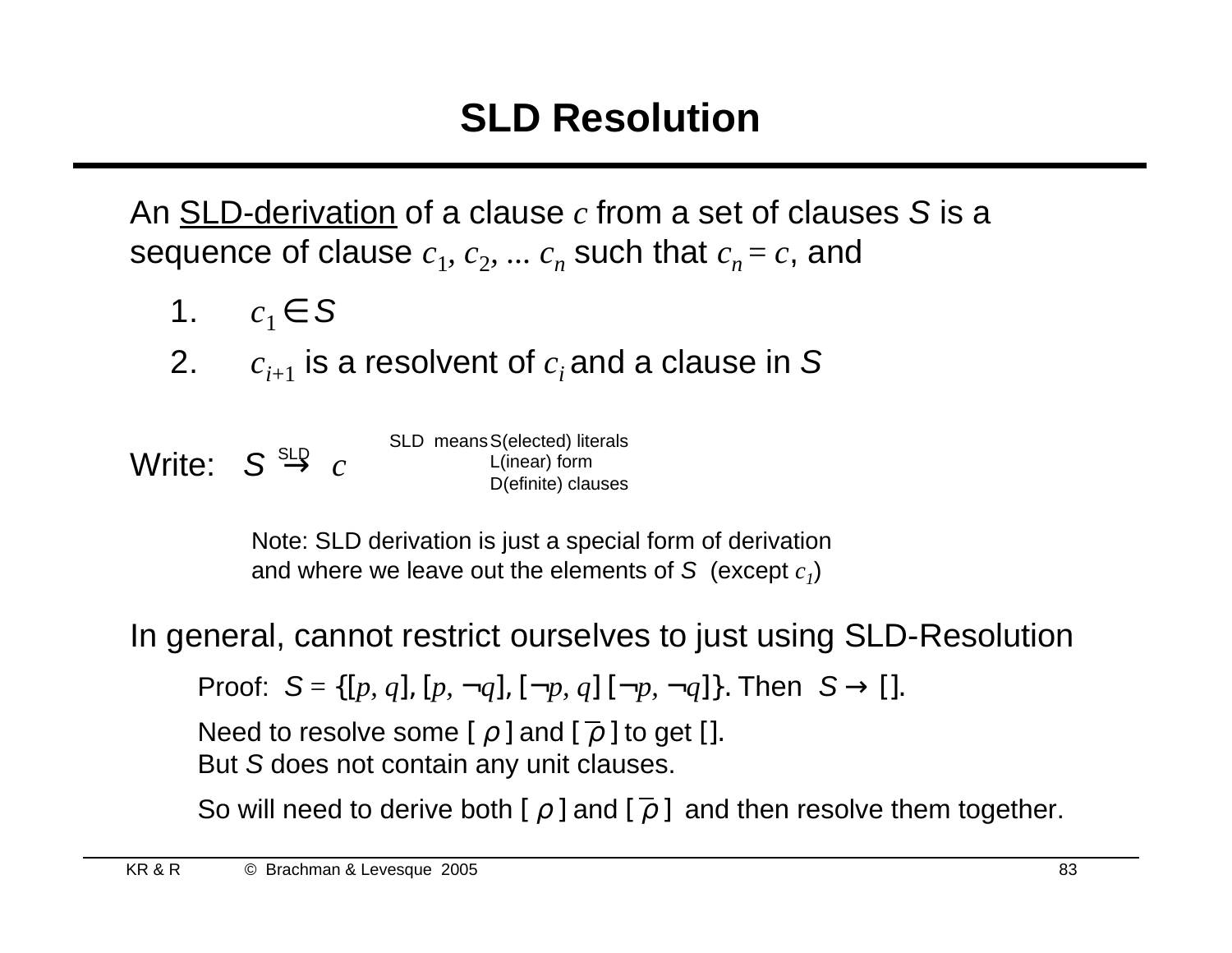However, for Horn clauses, we can restrict ourselves to SLD-Resolution

**Theorem**: SLD-Resolution is refutation complete for Horn clauses:  $H \rightarrow []$  iff  $H \stackrel{\text{\tiny{SLD}}}{\rightarrow} []$ 

So: His unsatisfiable iff  $H \stackrel{\text{SLD}}{\rightarrow} []$ 

This will considerably simplify the search for derivations

Note: in Horn version of SLD-Resolution, each clause in the  $c_1, c_2, ..., c_n$ , will be negative

So clauses H must contain at least one negative clause, *c<sup>1</sup>* and this will be the only negative clause of H used.

Typical case:

- KB is a collection of positive Horn clauses
- Negation of query is the negative clause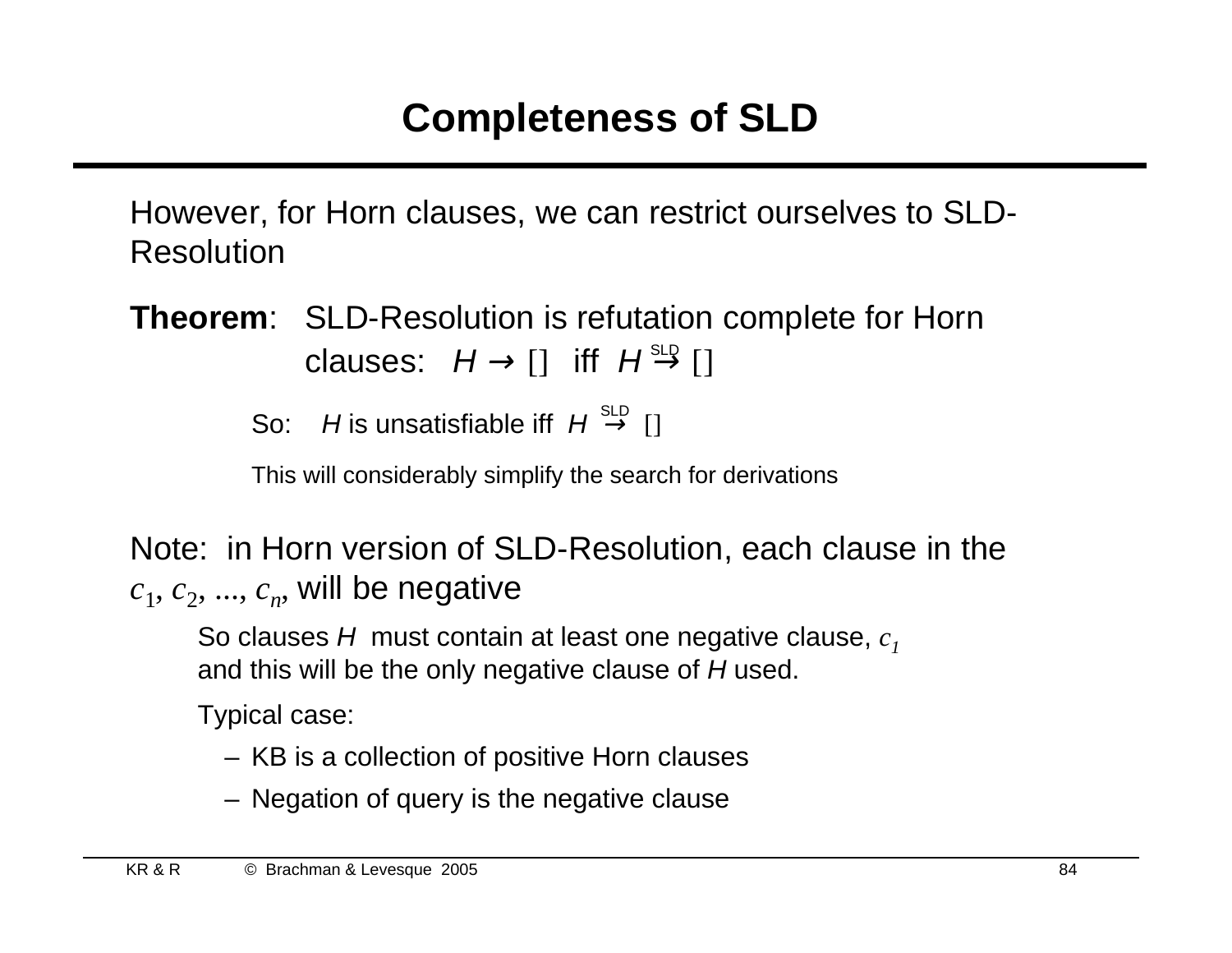# **Example 1 (again)**

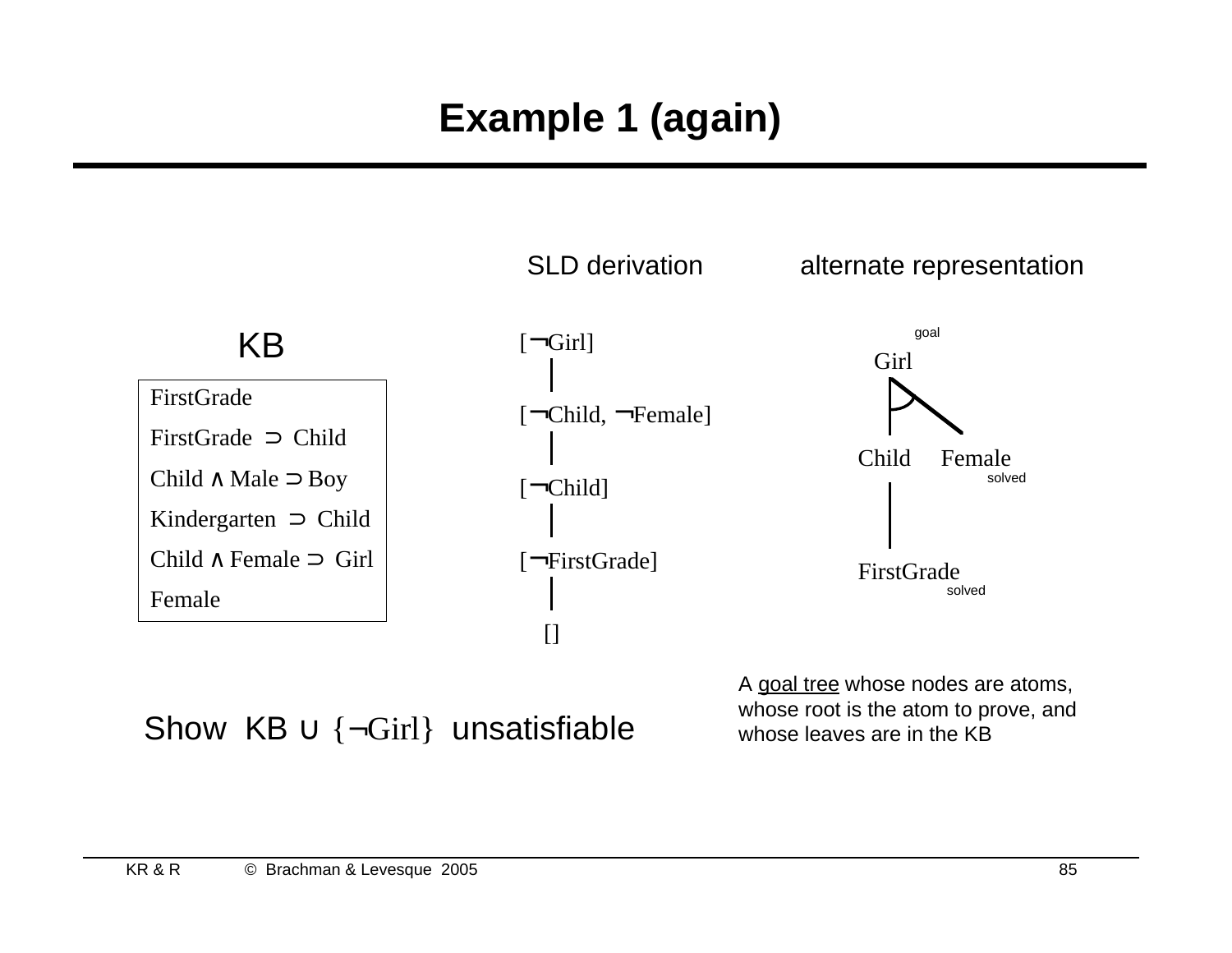Horn clauses form the basis of Prolog

```
Append(nil,y,y)
Append(x, y, z) \Rightarrow Append(\text{cons}(w, x), y, \text{cons}(w, z))
```
What is the result of appending  $[c]$  to the list  $[a,b]$ ?

```
Append(cons(a,cons(b,nil)), cons(c,nil), u)
                                                Append(cons(b,nil), cons(c,nil), u′)
                                                Append(nil, cons(c,nil), u′′)
                                                            solved:
u′′ / cons(c,nil)
                                                                  u / cons(a,u′)
                                                                  u′ / cons(b,u′′)
                                               So goal succeeds with u = \cos(a, \cos(b, \cos(c, \mathrm{nil})))that is: Append([a b],[c],[a b c])
                                                                                                   goal
With SLD derivation, can 
always extract answer from proof 
           H \models \exists x \alpha(x)iff 
     for some term t, H \models \alpha(t)Different answers can be found 
by finding other derivations
```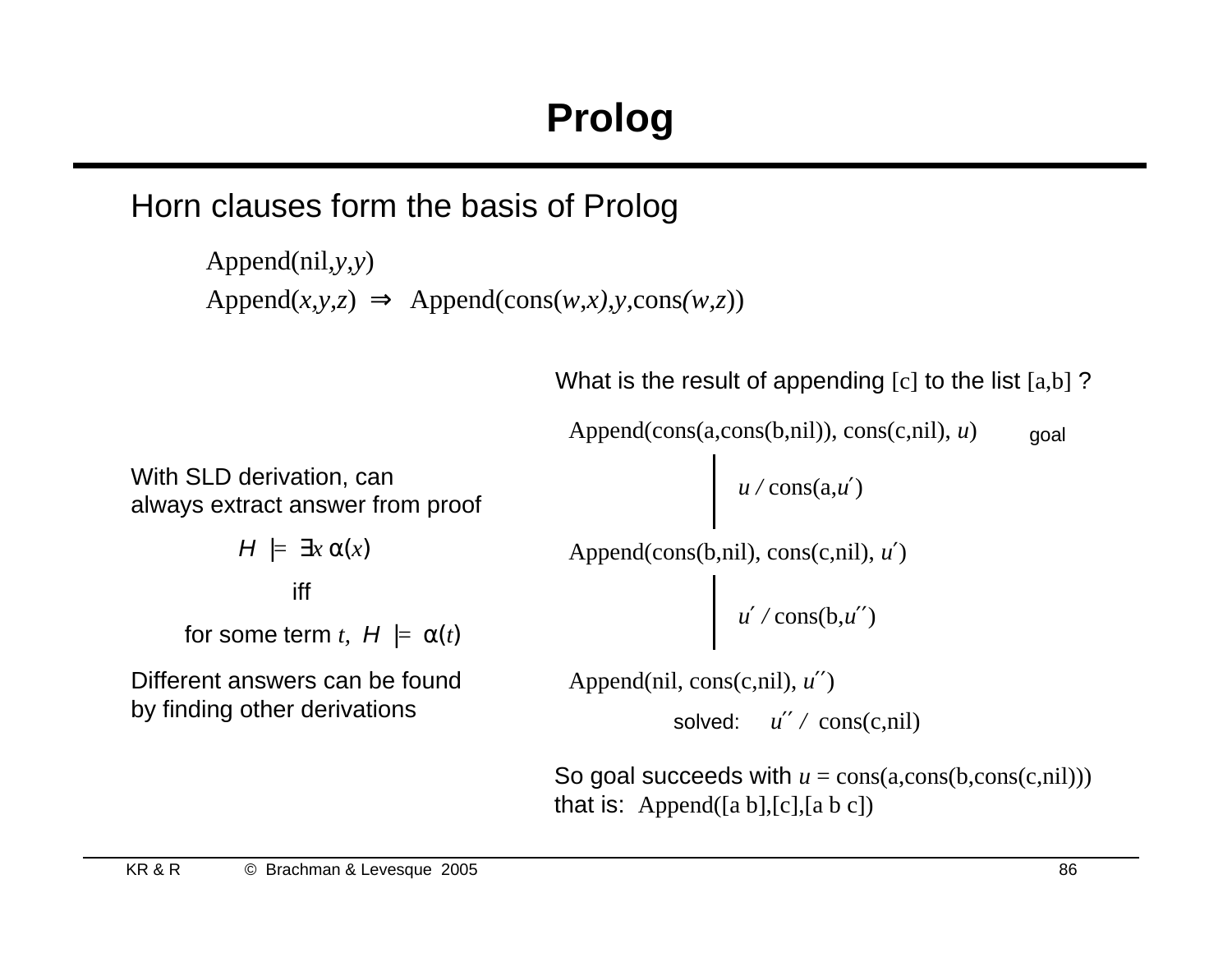# **Back-chaining procedure**

Solve[
$$
q_1, q_2, ..., q_n
$$
] =  $l^*$  to establish conjunction of  $q_i$  \*/  
\nIf  $n=0$  then return **YES**;  $l^*$  empty clause detected \*/  
\nFor each  $d \in KB$  do  
\nIf  $d = [q_1, \neg p_1, \neg p_2, ..., \neg p_m]$   $l^*$  match first  $q^*$ /  
\nand  $l^*$  replace  $q$  by -ve lists \*/  
\nSolve[ $p_1, p_2, ..., p_m, q_2, ..., q_n$ ]  $l^*$  recursively \*/  
\nthen return **YES**  
\nend for;  $l^*$  can't find a clause to eliminate  $q^*$ /  
\nReturn **NO**

### Depth-first, left-right, back-chaining

- depth-first because attempt  $p_i$  before trying  $q_i$
- left-right because try  $q_i$  in order, 1,2, 3, ...
- back-chaining because search from goal *q* to facts in KB *p*

## This is the execution strategy of Prolog

First-order case requires unification etc.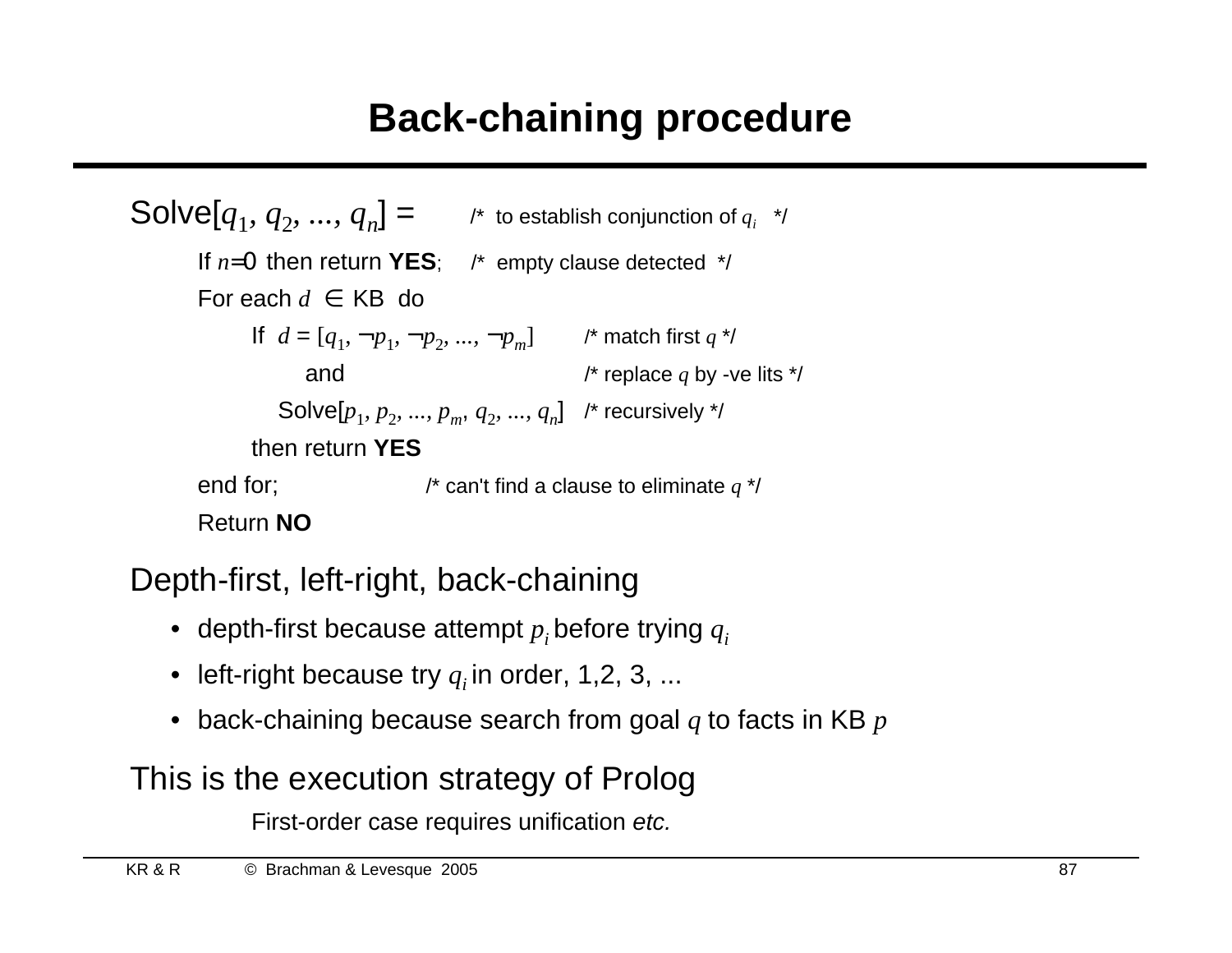## **Problems with back-chaining**

Can go into infinite loop

tautologous clause:  $[p, \neg p]$  (corresponds to Prolog program with  $p : p$ ).

Previous back-chaining algorithm is inefficient

Example: Consider 2*n* atoms,  $p_0$ , ...,  $p_{n-1}$ ,  $q_0$ , ...,  $q_{n-1}$  and  $4n-4$  clauses  $(p_{i-1} \Rightarrow p_i)$ ,  $(q_{i-1} \Rightarrow p_i)$ ,  $(p_{i-1} \Rightarrow q_i)$ ,  $(q_{i-1} \Rightarrow q_i)$ . With goal  $p_k$  the execution tree is like this



Is this problem inherent in Horn clauses?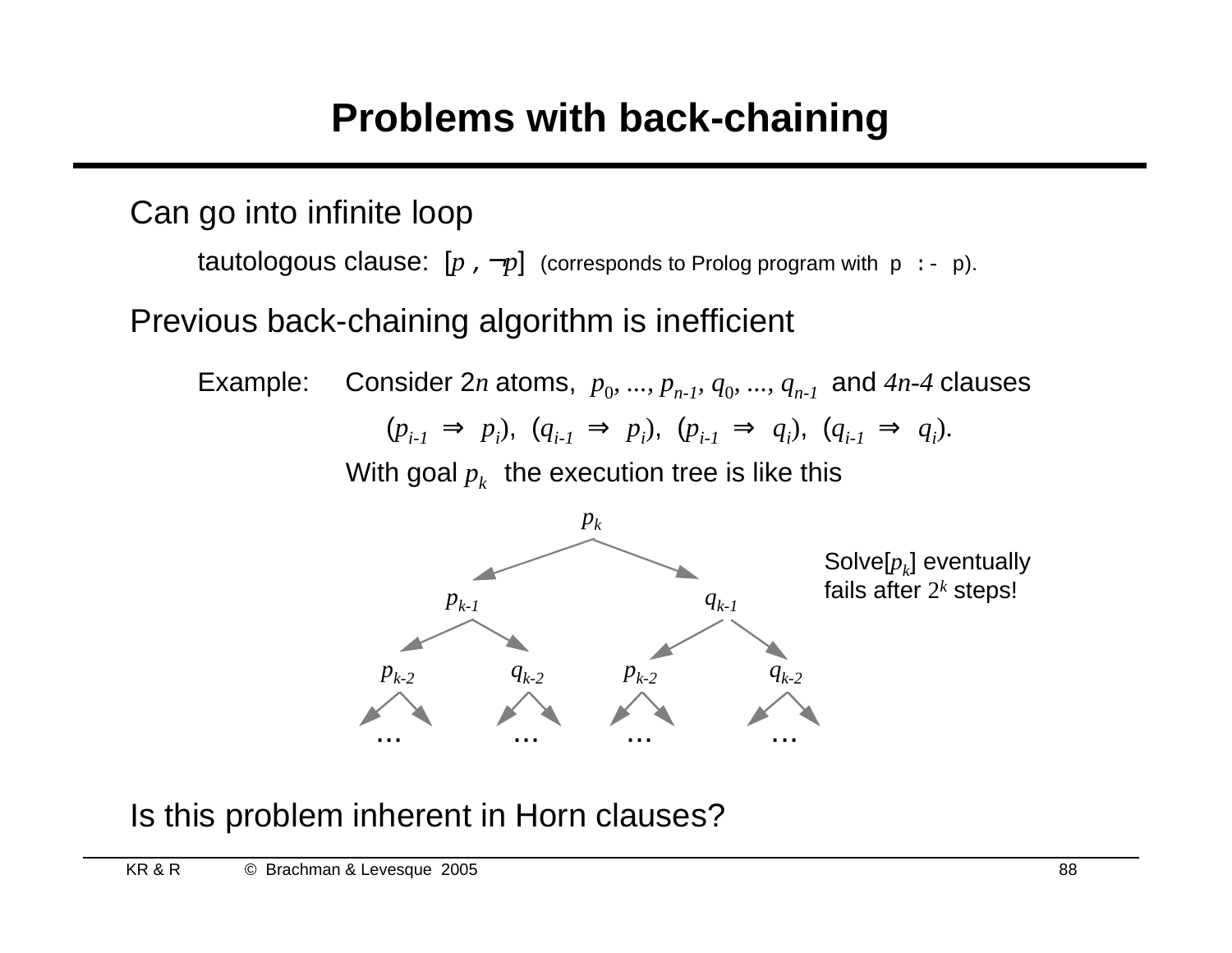

main idea: mark atoms as solved

| 1. If $q$ is marked as solved, then return YES                 |                                    |  |  |
|----------------------------------------------------------------|------------------------------------|--|--|
| 2. Is there a $\{p_1, \neg p_2, , \neg p_n\} \in KB$ such that |                                    |  |  |
| $p_2, , p_n$ are marked as solved, but the                     |                                    |  |  |
| positive lit $p_1$ is not marked as solved?                    |                                    |  |  |
| return NO<br>no:                                               |                                    |  |  |
| yes:                                                           | mark $p_1$ as solved, and go to 1. |  |  |

#### FirstGrade example:

Marks: FirstGrade, Child, Female, Girl then done!

Note: FirstGrade gets marked since all the negative atoms in the clause (none) are marked

Observe:

- only letters in KB can be marked, so at most a linear number of iterations
- not goal-directed, so not always desirable
- a similar procedure with better data structures will run in *linear* time overall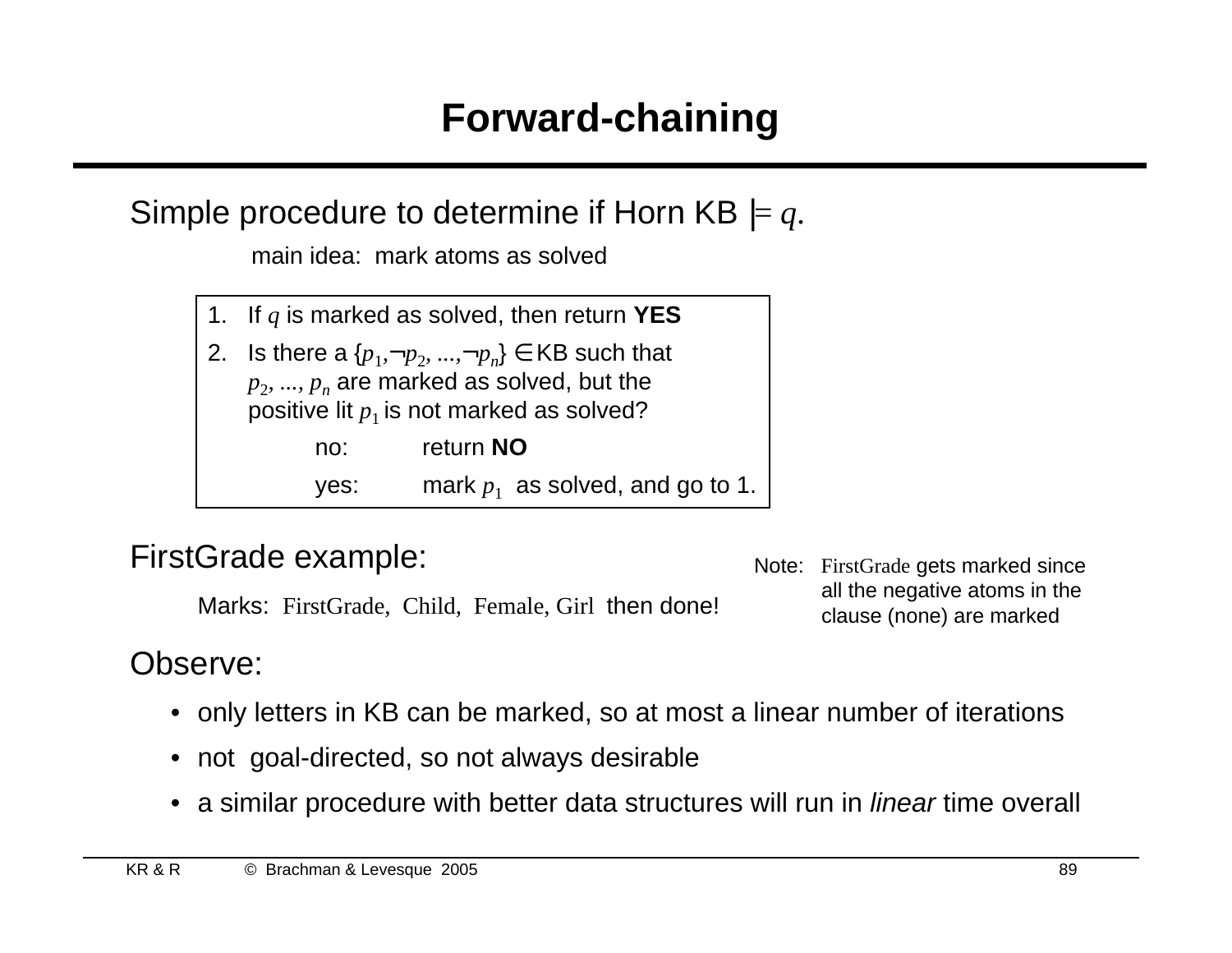Even with just Horn clauses, in the first-order case we still have the possibility of generating an infinite branch of resolvents.



As with non-Horn clauses, the best that we can do is to give control of the deduction to the user

> to some extent this is what is done in Prolog, but we will see more in "Procedural Control"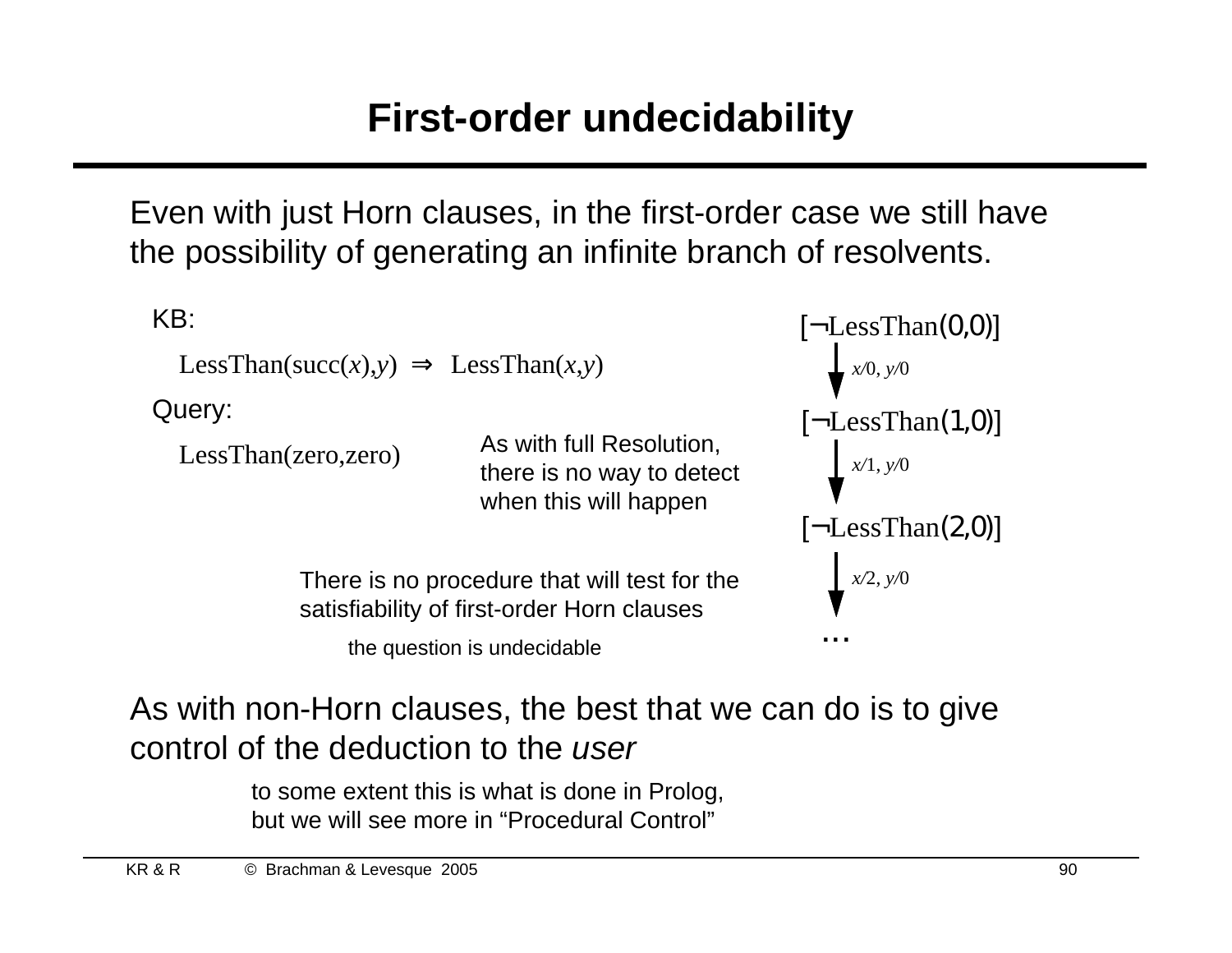# 6. Procedural Control of Reasoning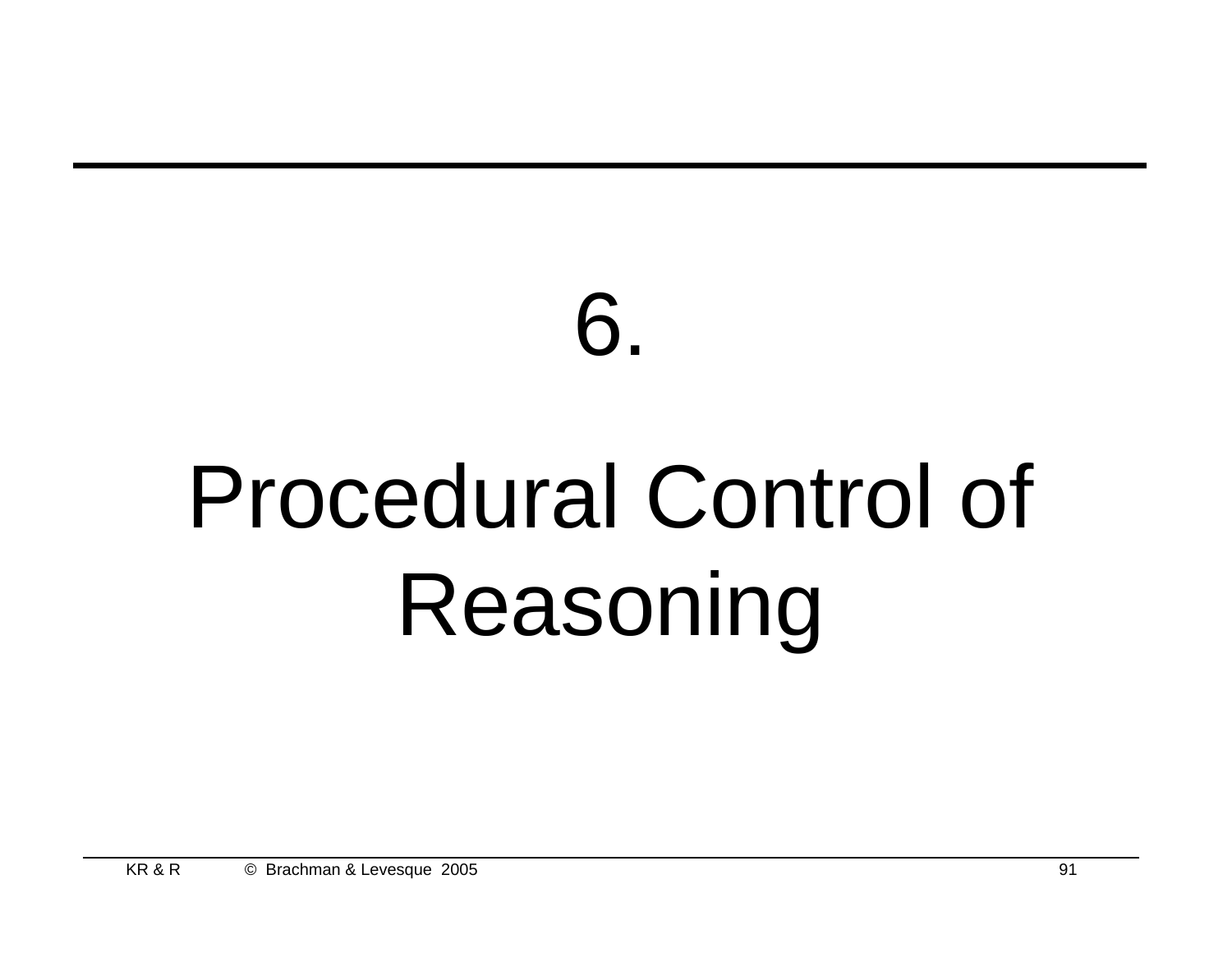Theorem proving (like resolution) is a general domainindependent method of reasoning

Does not require the user to know how knowledge will be used

will try all logically permissible uses

Sometimes we have ideas about how to use knowledge, how to search for derivations

do not want to use arbitrary or stupid order

Want to communicate to theorem-proving procedure some guidance based on properties of the domain

- perhaps specific method to use
- perhaps merely method to avoid

Example: directional connectives

In general: control of reasoning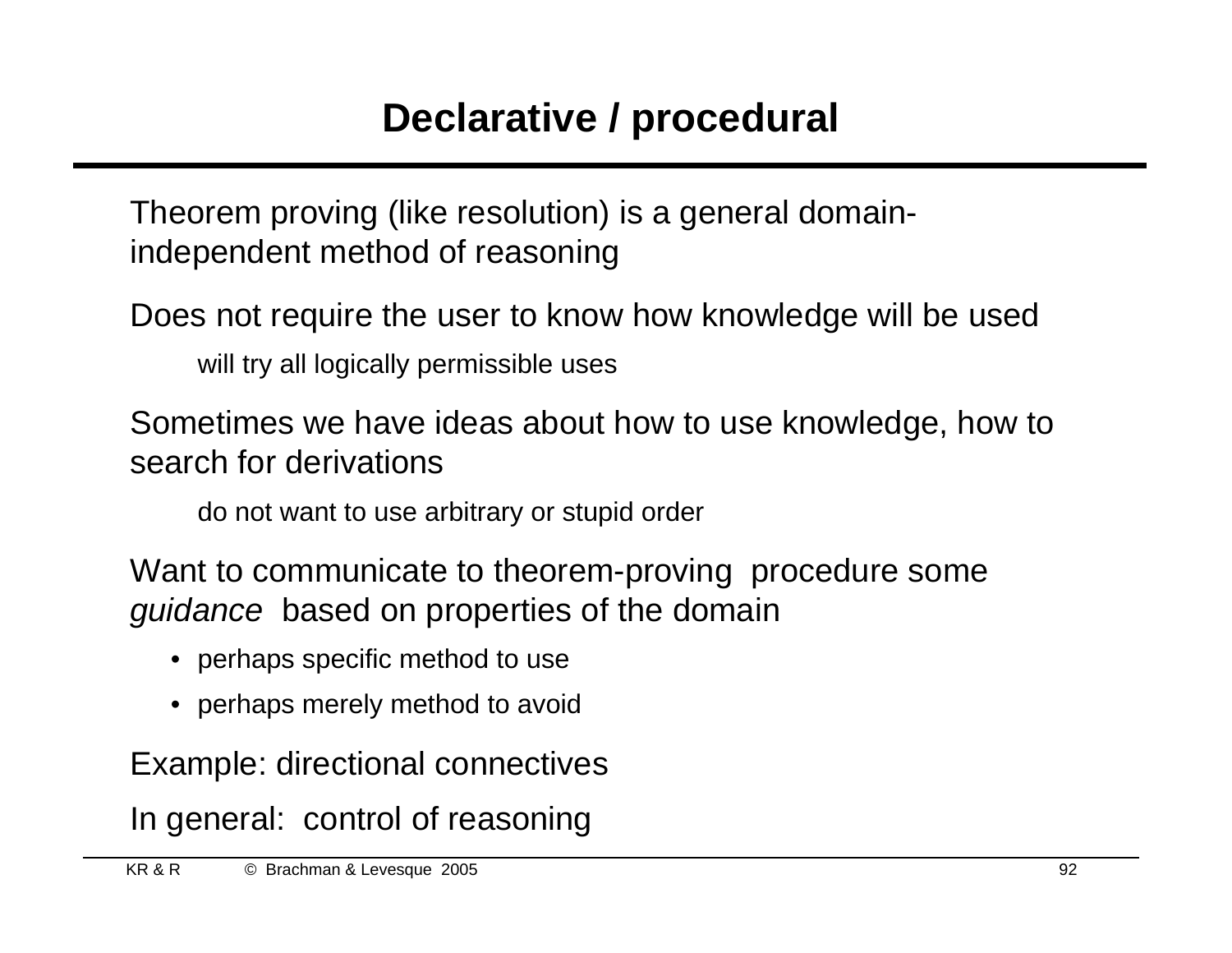Can often separate (Horn) clauses into two components:

### Example:

...

...

MotherOf(jane,billy) FatherOf(john,billy) FatherOf(sam, john)

```
ParentOf(x, y) \leftarrow MotherOf(x, y)ParentOf(x, y) \leftarrow FatherOf(x, y)ChildOf(x, y) \leftarrow ParentOf(y, x)AncestorOf(x, y) \Leftarrow ...
```
a database of facts

- basic facts of the domain
- usually ground atomic wffs

collection of rules

- extends the predicate vocabulary
- usually universally quantified conditionals

### Both retrieved by unification matching

Control issue: how to use the rules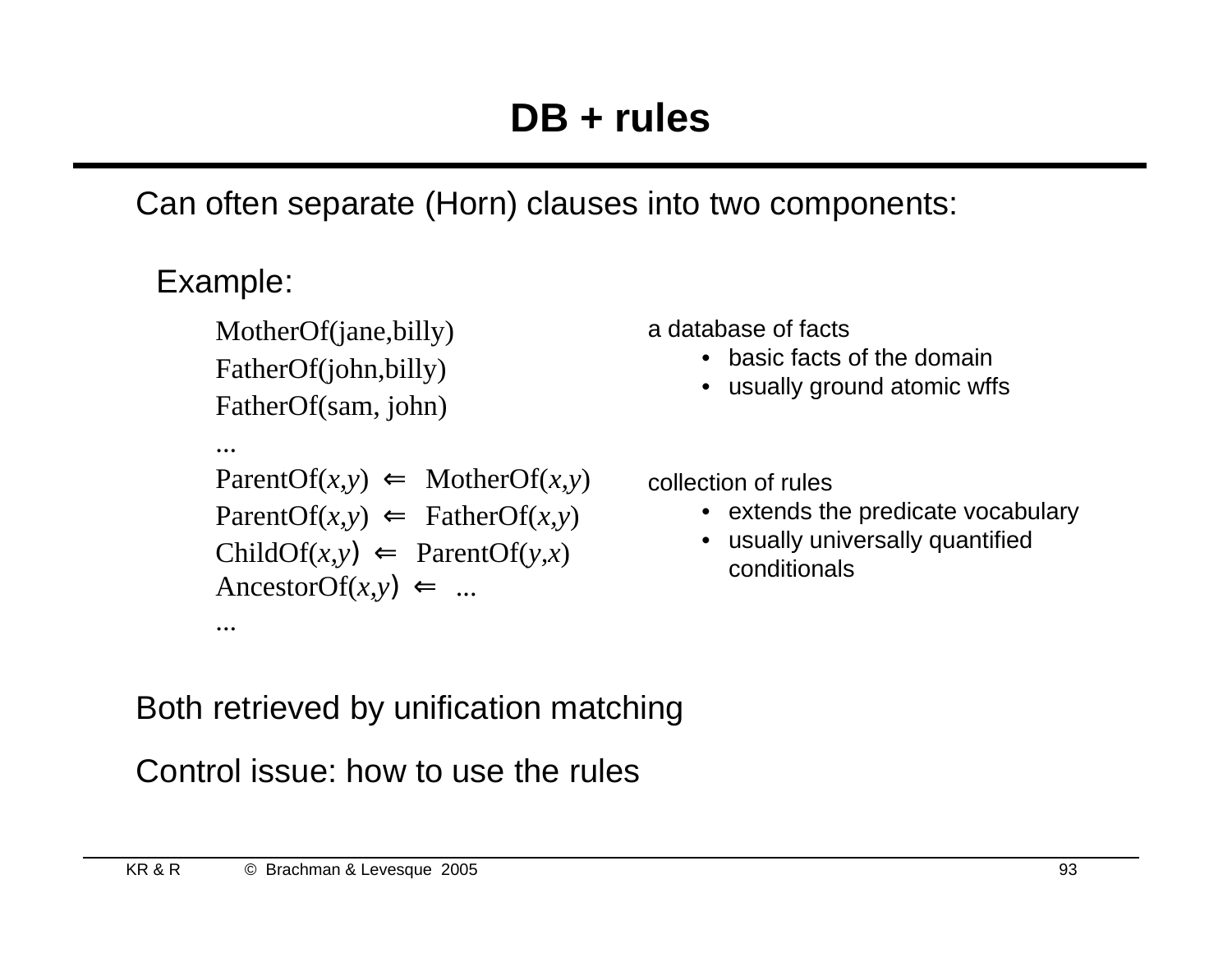Consider AncestorOf in terms of ParentOf

Three logically equivalent versions:

- 3. AncestorOf $(x,y) \Leftarrow$  ParentOf $(x,y)$ 2. AncestorOf( $x, y$ )  $\Leftarrow$  ParentOf( $x, y$ ) AncestorOf( $x, y$ )  $\Leftarrow$  ParentOf( $z, y$ )  $\land$  AncestorOf( $x, z$ ) 1. AncestorOf( $x, y$ )  $\Leftarrow$  ParentOf( $x, y$ ) AncestorOf( $x, y$ )  $\Leftarrow$  ParentOf( $x, z$ )  $\land$  AncestorOf( $z, y$ )
	- AncestorOf( $x, y$ )  $\Leftarrow$  AncestorOf( $x, z$ )  $\land$  AncestorOf( $z, y$ )

Back-chaining goal of AncestorOf(sam,sue) will ultimately reduce to set of Parent $Of(-,+)$  goals

- 1. get ParentOf(sam,*z*): find child of Sam searching downwards
- 2. get ParentOf(*z*,sue): find parent of Sue searching upwards
- 3. get  $ParentOf(-,-):$  find parent relations searching in both directions

Search strategies are not equivalent

if more than 2 children per parent, (2) is best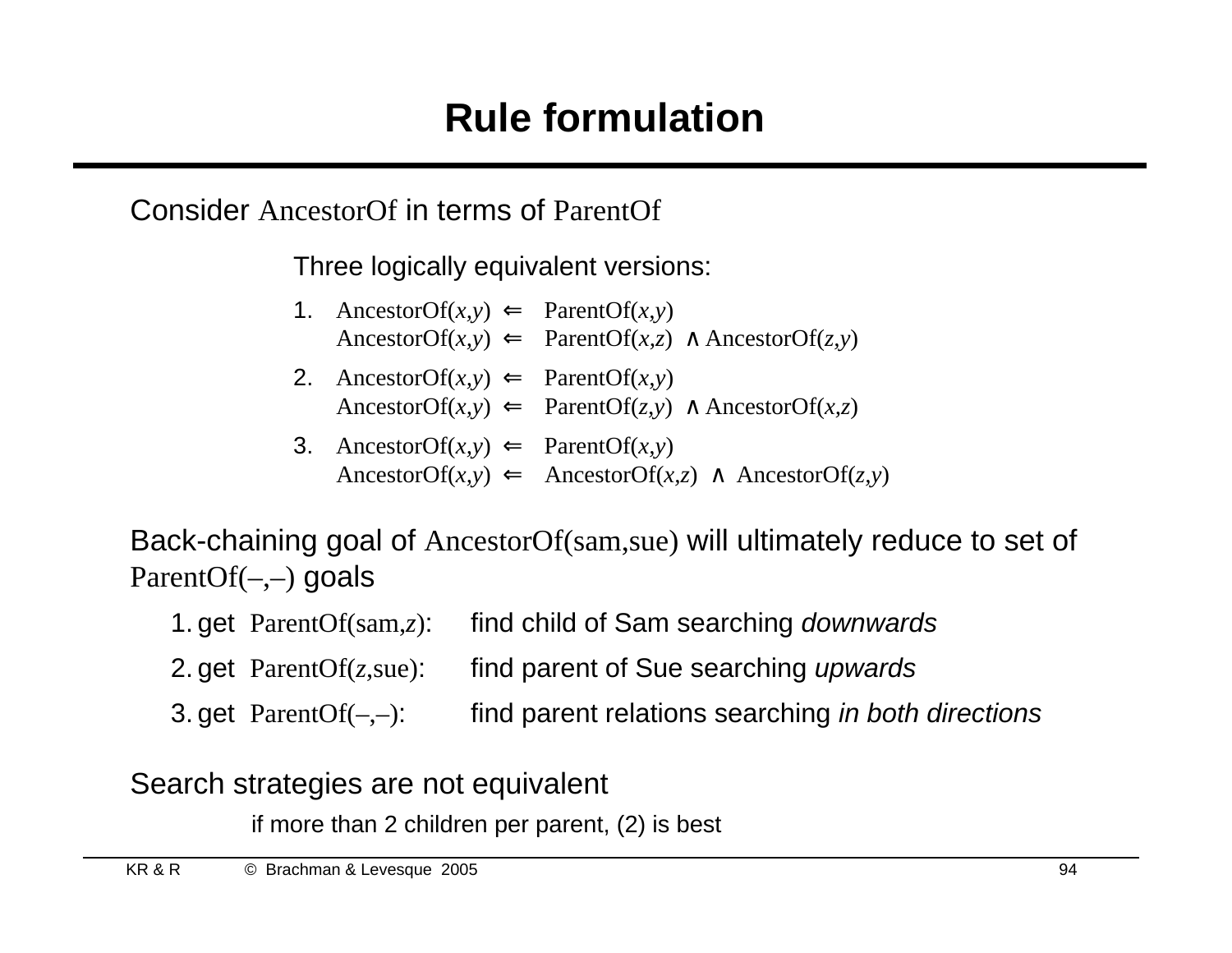## **Algorithm design**

```
Example: Fibonacci numbers
                1, 1, 2, 3, 5, 8, 13, 21, ...
Version 1:
      Fibo(0, 1)Fibo(1, 1)Fibo(s(s(n)), x) \leftarrow Fibo(n, y) \wedge Fibo(s(n), z) \wedge Plus(y, z, x)
```
## Requires exponential number of Plus subgoals

```
Version 2:
       Fibo(n, x) \Leftarrow F(n, 1, 0, x)F(0, c, p, c)
       F(s(n), c, p, x) \leftarrow Plus(p, c, s) \wedge F(n, s, c, x)
```
## Requires only linear number of Plus subgoals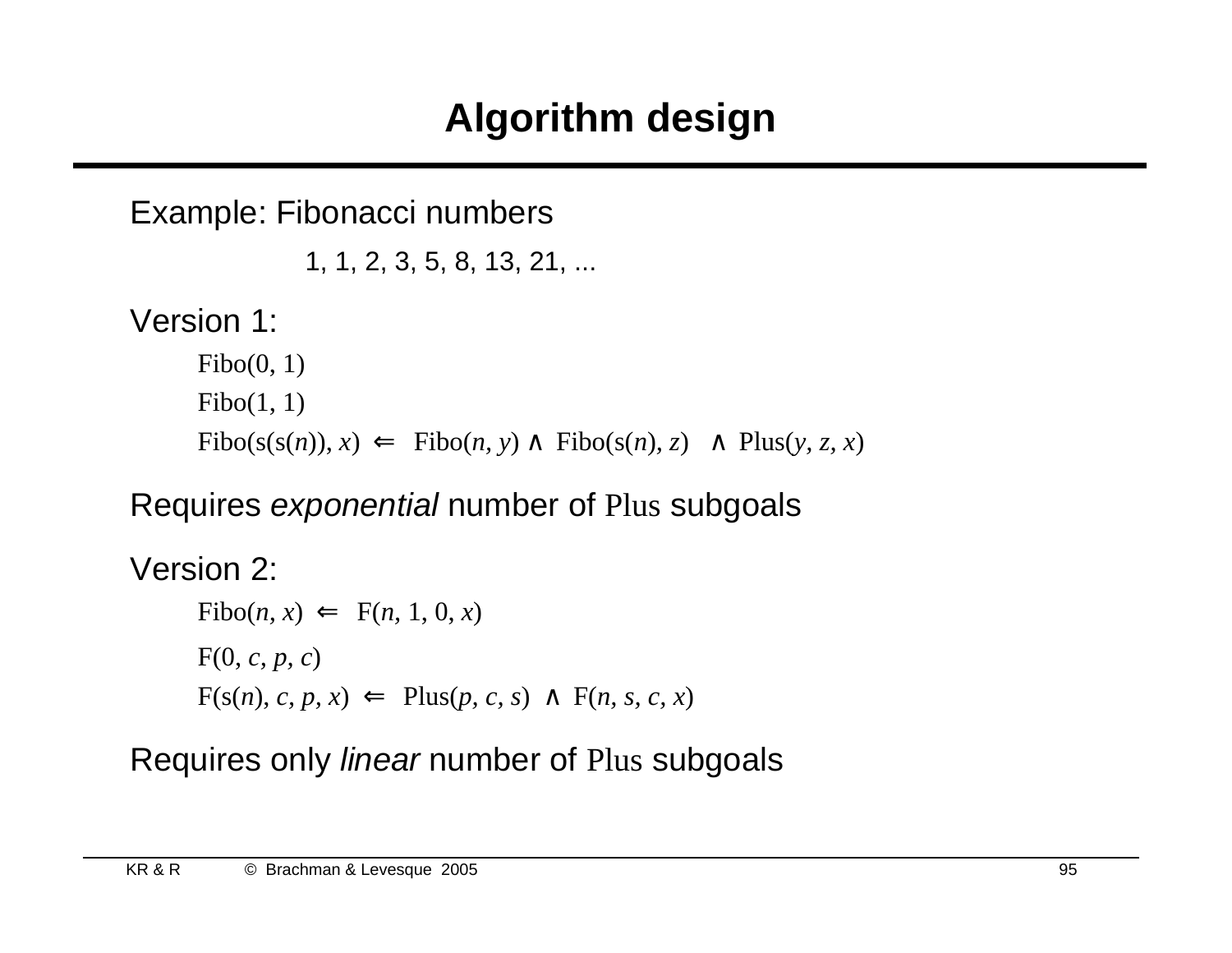Example:

AmericanCousinOf( $x, y$ )  $\Leftarrow$  American( $x$ )  $\land$  CousinOf( $x, y$ )

In back-chaining, can try to solve either subgoal first

Not much difference for AmericanCousinOf(fred, sally), but big difference for AmericanCousinOf(*x*, sally)

1. find an American and then check to see if she is a cousin of Sally

2. find a cousin of Sally and then check to see if she is an American

So want to be able to order goals

better to generate cousins and test for American

In Prolog: order clauses, and literals in them

Notation:  $G := G_1, G_2, ..., G_n$  stands for  $G \n\Leftarrow G_1 \wedge G_2 \wedge \ldots \wedge G_n$ but goals are attempted in presented order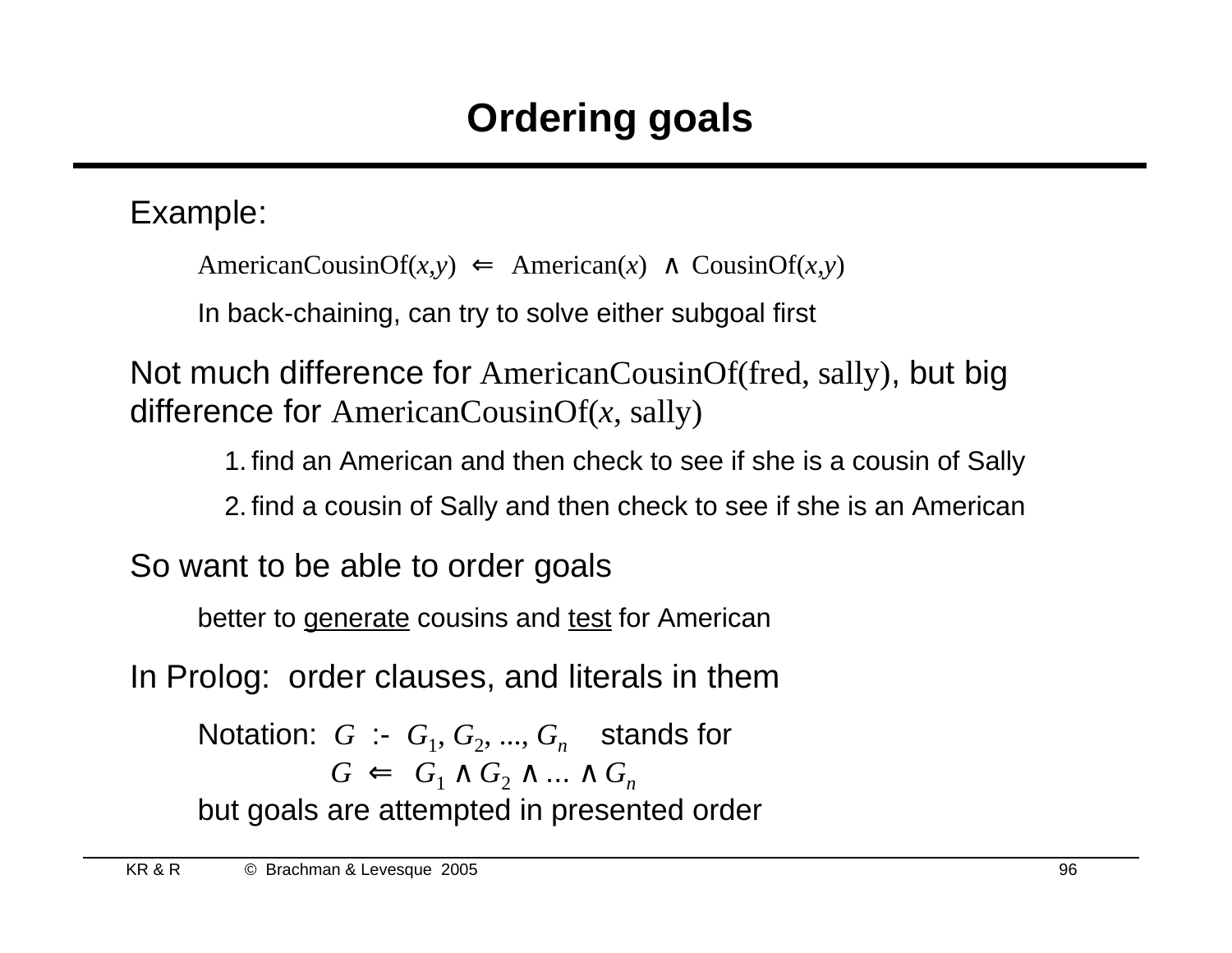Need to allow for backtracking in goals

AmericanCousinOf(*x,y*) :- CousinOf(*x,y*), American(*x*)

for goal AmericanCousinOf(*x,*sally), may need to try to solve the goal  $American(x)$  for many values of x

But sometimes, given clause of the form

 $G - T$ , S

goal  $T$  is needed only as a test for the applicability of subgoal  $S$ 

- if T succeeds, commit to S as the *only* way of achieving goal G.
- if S fails, then G is considered to have failed
	- do not look for other ways of solving  $T$
	- do not look for other clauses with G as head

In Prolog: use of cut symbol

Notation: G :- T<sub>1</sub>, T<sub>2</sub>, ..., T<sub>m</sub>, !, G<sub>1</sub>, G<sub>2</sub>, ..., G<sub>n</sub>

attempt goals in order, but if all  $\,mathcal{T}_i$  succeed, then commit to  $\boldsymbol{G}_i$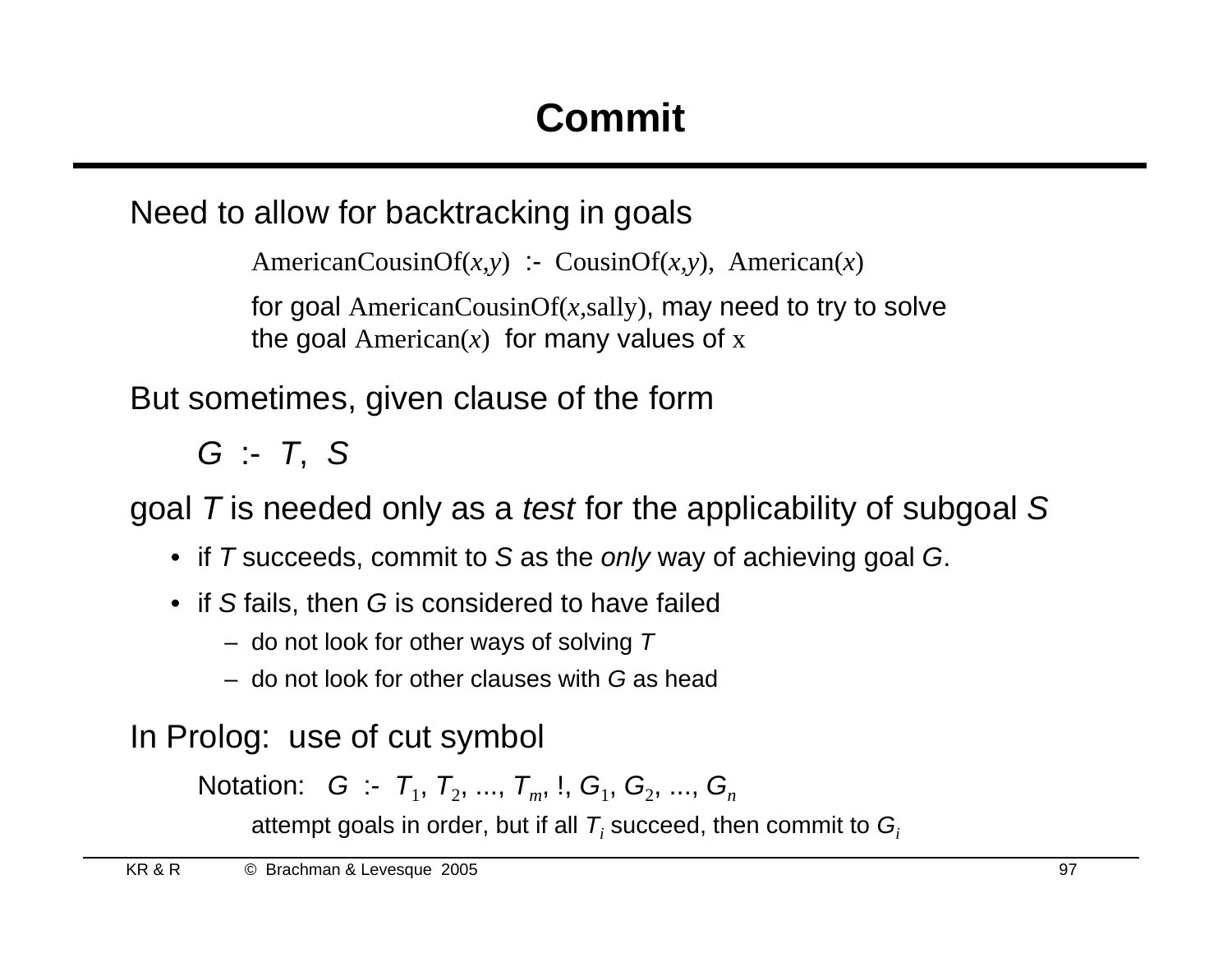Sometimes inconvenient to separate clauses in terms of unification:

 $G(zero, -)$  :- method 1  $G(succ(n), -)$  :- method 2

For example, may split based on computed property:

Expt $(a, n, x)$  : Even $(n)$ , ... (what to do when *n* is even) Expt $(a, n, x)$  :- Even $(s(n))$ , ... (what to do when *n* is odd) want: check for even numbers only once

Solution: use ! to do if-then-else

*G* :- *P*, !, *Q*. *G* :- *R*.

To achieve *G*: if *P* then use *Q* else use *R*

### Example:

Expt(*a, n, x*) :-  $n = 0, 1, x = 1$ . Expt $(a, n, x)$  :- Even $(n)$ , !, (for even *n*) Expt $(a, n, x)$  :- (for odd *n*)

Note: it would be correct to write

Expt(*a*, 0, *x*) :- !,  $x = 1$ .

but not

Expt $(a, 0, 1)$  :-!.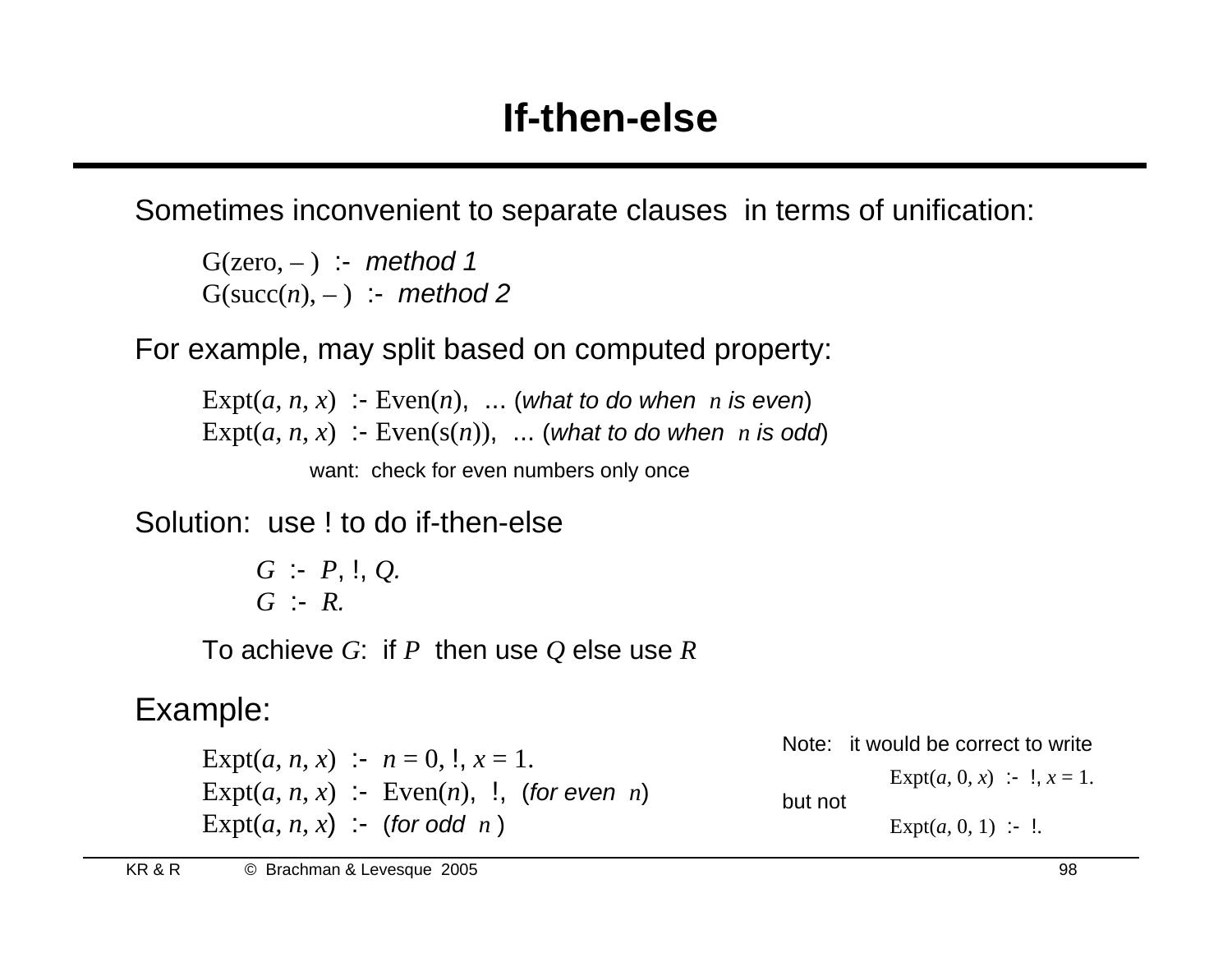# **Controlling backtracking**

Consider solving a goal like



So goal should really be: AncestorOf(jane,billy), !, Male(jane)

Similarly:

 $M$ ember(*x*,*l*)  $\Leftarrow$  FirstElement(*x*,*l*)  $Member(x, l) \leftarrow Rest(l, l') \wedge Member(x, l')$ 

| If only to be used for testing, want   | On failure, do not try                               |  |
|----------------------------------------|------------------------------------------------------|--|
| Member(x,l) :- FirstElement(x,l), !, . | to find another $x$ later<br>in the rest of the list |  |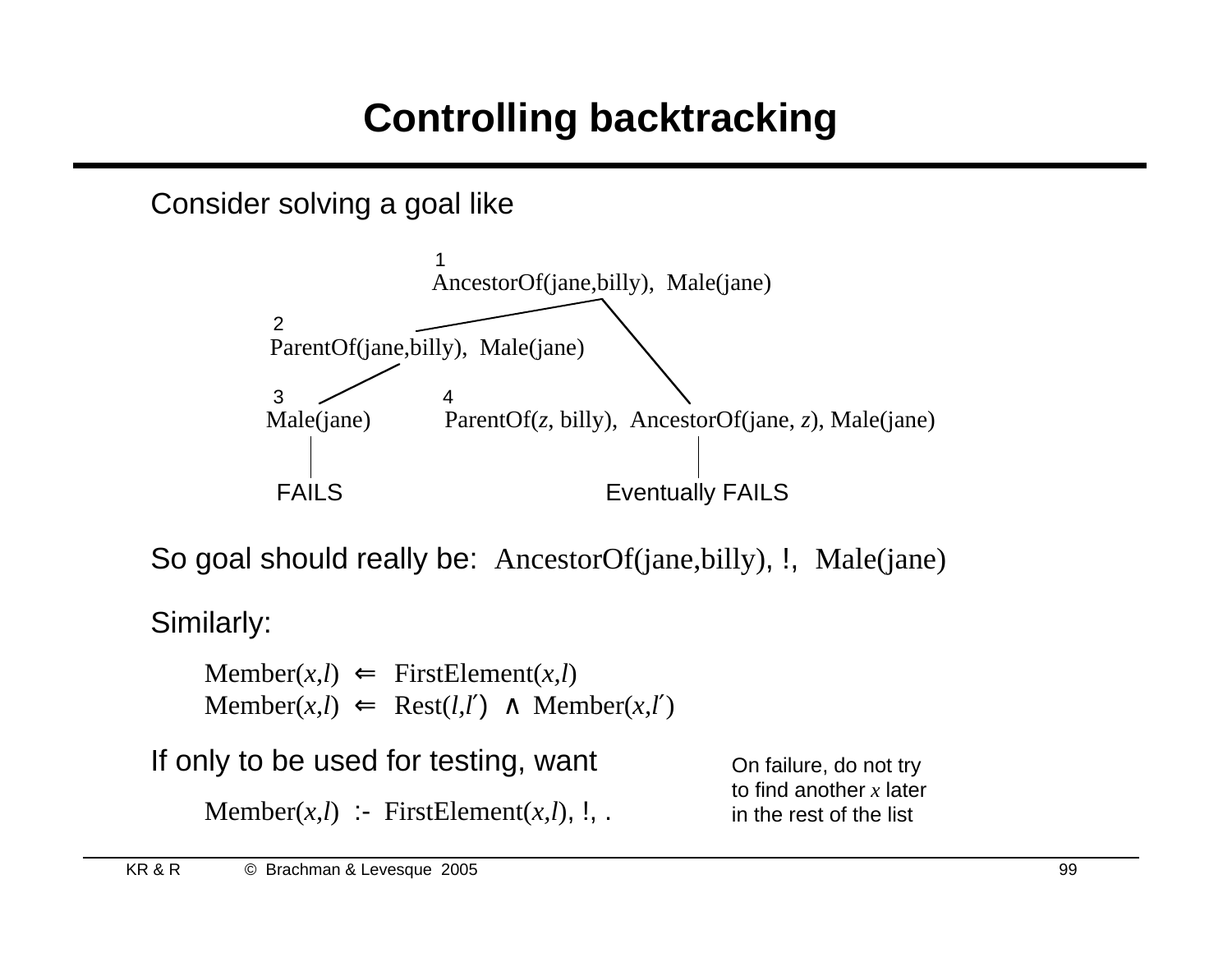Procedurally: we can distinguish between the following:

```
can solve goal \neg G vs. cannot solve goal G
```
Use **not**(G) to mean the goal that succeeds if G fails, and fails if G succeeds

Roughly:  $not(G)$ :  $G$ ,  $I$ , fail.  $\hspace{1.6cm}$  /\* fail if G succeeds  $\hspace{0.1cm}$  / **not**(G).  $\qquad \qquad$  /\* otherwise succeed \*/

Only terminates when failure is finite (no more resolvents)

```
Useful when DB + rules is complete
```

```
NoChildren(x) :- not(ParentOf(x, y))
```
or when method already exists for complement

```
Composite(n) :- n > 1, not(PrimeNum(n))
```
Declaratively: same reading as  $\neg$ , but not when *new* variables in G

[**not**(ParentOf(*x,y*)) ⊃ NoChildren(*x*)] ✔

vs. [¬ParentOf(*x,y*) ⊃ NoChildren(*x*)] ✘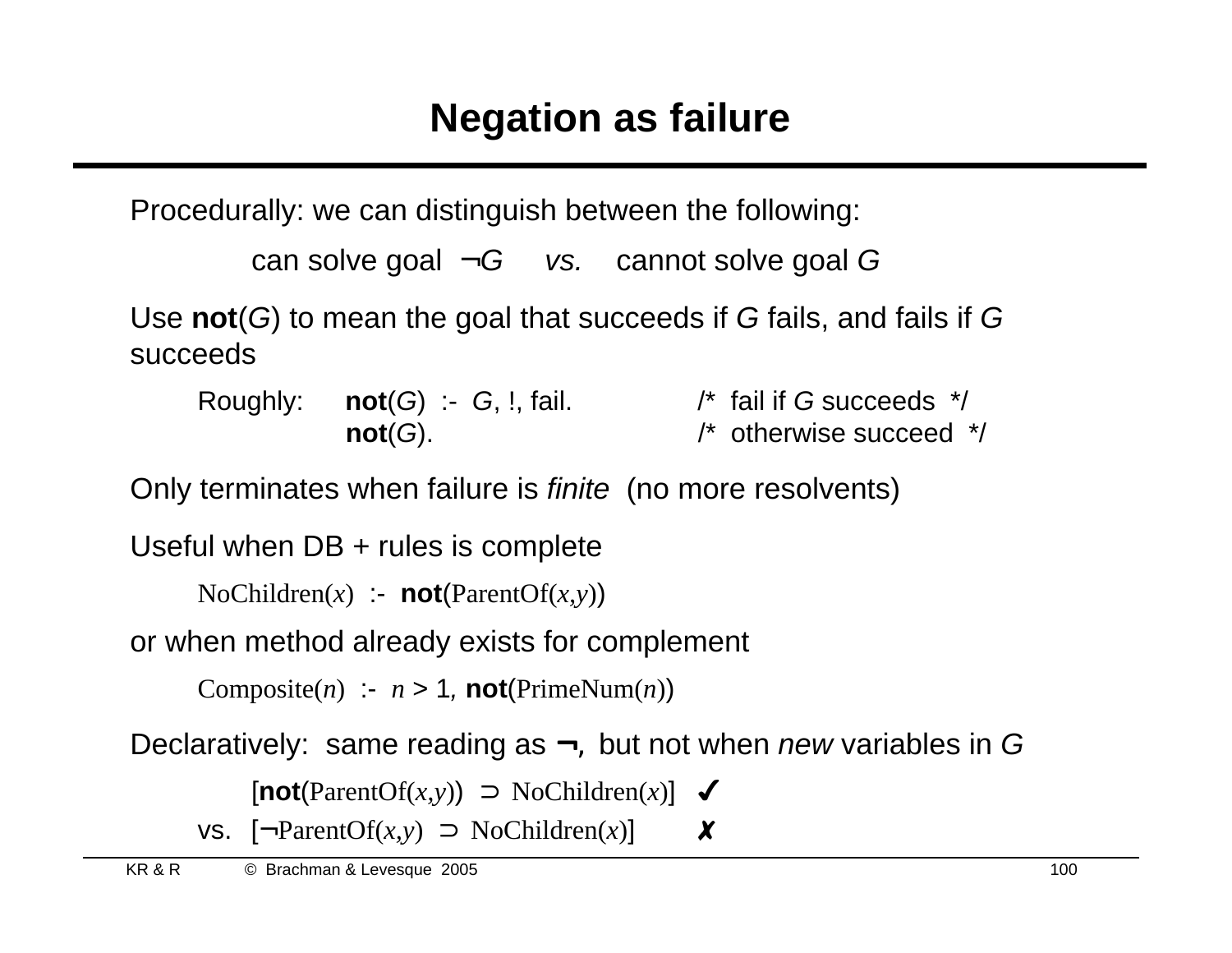Sometimes useful to think of DB as a snapshot of the world that can be changed dynamically

```
assertions and deletions to the DB
```
then useful to consider 3 procedural interpretations for rules like

 $ParentOf(x, y) \leftarrow MotherOf(x, y)$ 

1. If-needed: Whenever have a goal matching ParentOf(*x,y*), can solve it by solving MotherOf(*x,y*)

ordinary back-chaining, as in Prolog

2. If-added: Whenever something matching MotherOf(*x,y*) is added to the DB, also add ParentOf(*x,y*)

forward-chaining

3. If-removed: Whenever something matching ParentOf(*x,y*) is removed from the DB, also remove MotherOf(*x,y*), if this was the reason keeping track of dependencies in DB

### Interpretations (2) and (3) suggest demons

procedures that monitor DB and fire when certain conditions are met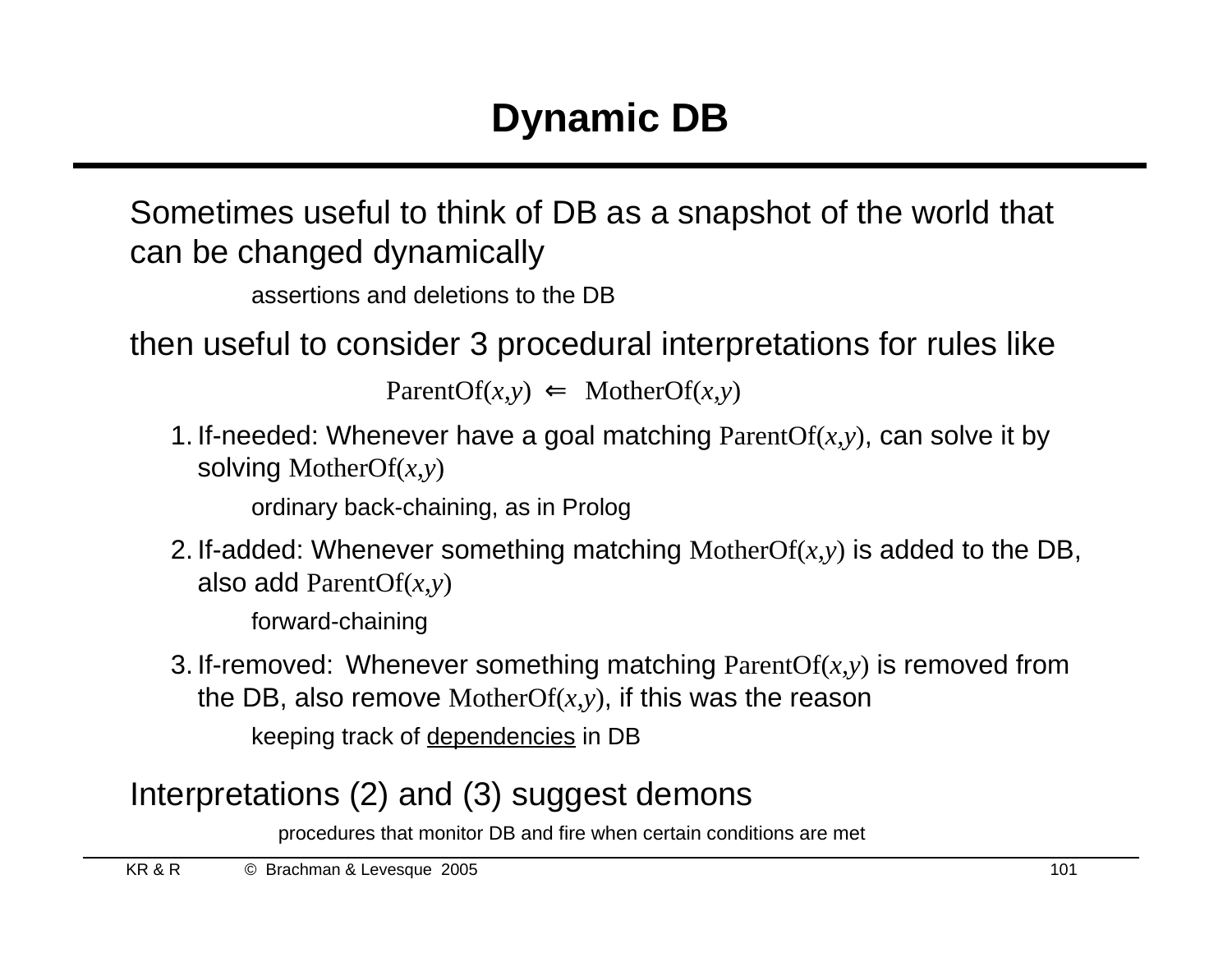# **The Planner language**

Main ideas:

- 1. DB of facts
	- (Mother susan john) (Person john)
- 2. If-needed, if-added, if-removed procedures consisting of
	- body: program to execute
	- pattern for invocation **(**Mother *x y***)**
- 3.Each program statement can succeed or fail
	- **(goal** *p***)**, **(assert** *p***)**, **(erase** *p***)**,
	- **(and** *s ... s***)**, statements with backtracking
	- **(not** *s***)**, negation as failure
	- **(for** *p s***)**, do *s* for every way *p* succeeds
	- **(finalize** *s***)**, like cut
	- a lot more, including all of Lisp

```
examples: (proc if-needed (cleartable)
```
**(for** (on *x* table)

Shift from proving conditions to making conditions hold!

```
(and (erase (on x table)) (goal (putaway x)))))
```
**(proc if-removed**  $($ on  $x$   $y$  $)$  **(print**  $x$   $"$  is no longer on  $"$   $y$  $)$ )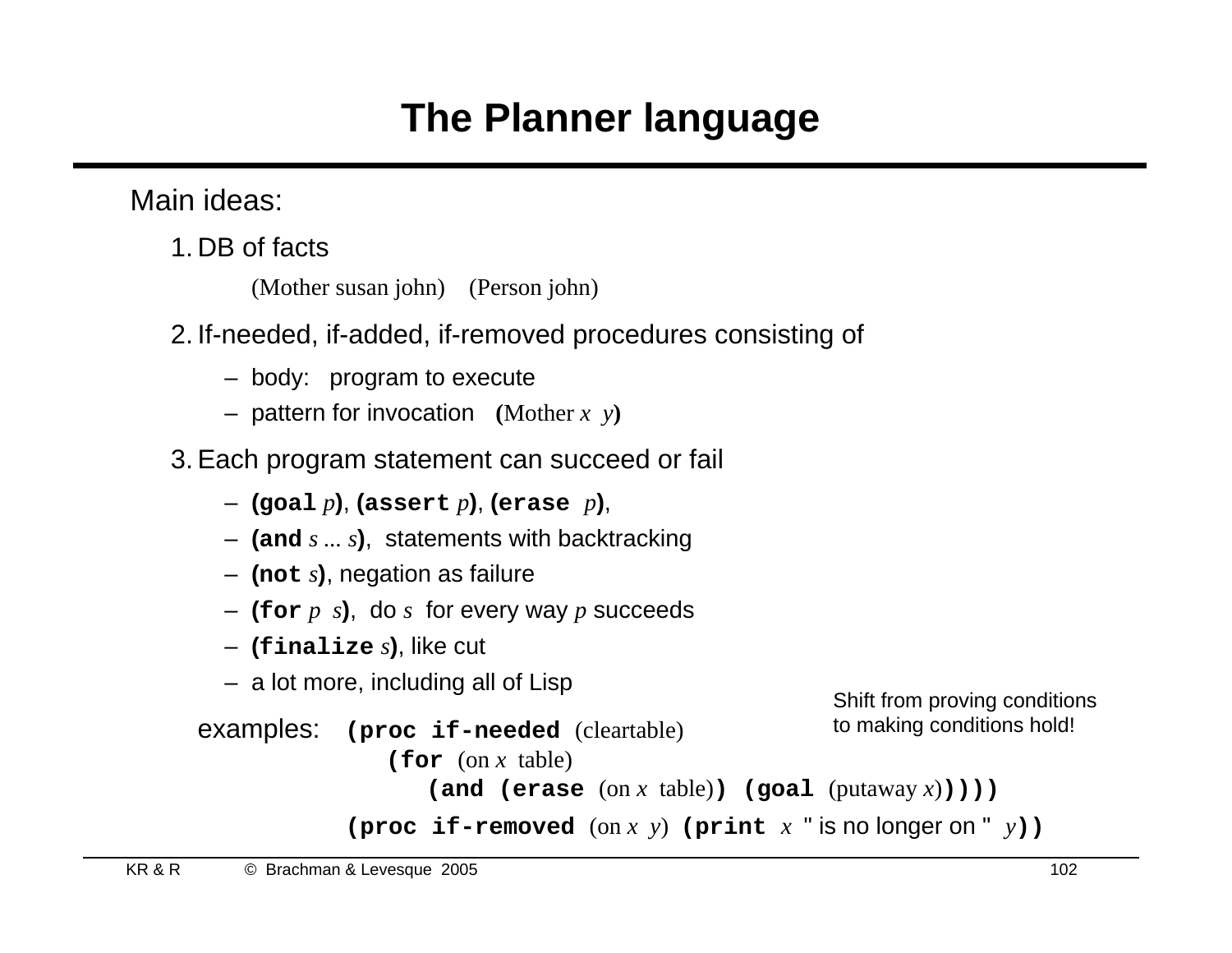# Rules in Production Systems

7.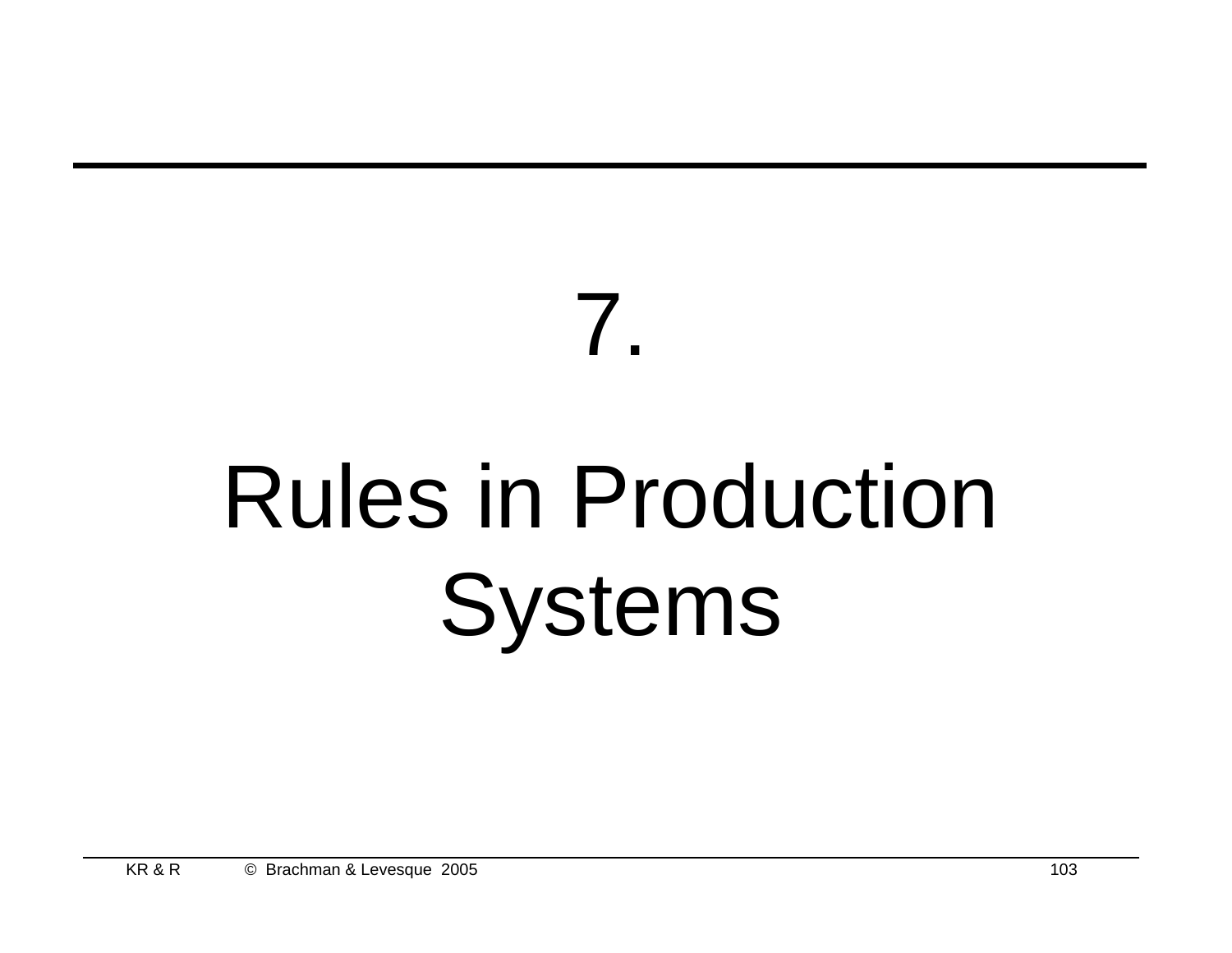A conditional like  $P \Rightarrow Q$  can be understood as transforming

- assertions of *P* to assertions of *Q*
- goals of *Q* to goals of *P*

Can represent the two cases explicitly:

and then distinguish between

- 1. goal vs. data directed reasoning 2. forward vs. backward-chaining
	- goal: from *Q* towards *P –* forward: along the ⇒
	-

Possible to have

- **(proc if-added (mygoal** *Q***)** ... **(mygoal** *P***))**
- **(proc if-needed (myassert** *P***)**... **(myassert** *Q***))**

How to do data-directed reasoning in Prolog

Now: a formalism with forward-chaining

KR & R © Brachman & Levesque 2005 104

 $(a$ **ssert**  $P) \Rightarrow (a$ **ssert**  $Q)$  $(q$ oal  $Q) \Rightarrow (q$ oal  $P)$ 

- -
- data: from *P* towards *Q –* backward: against the ⇒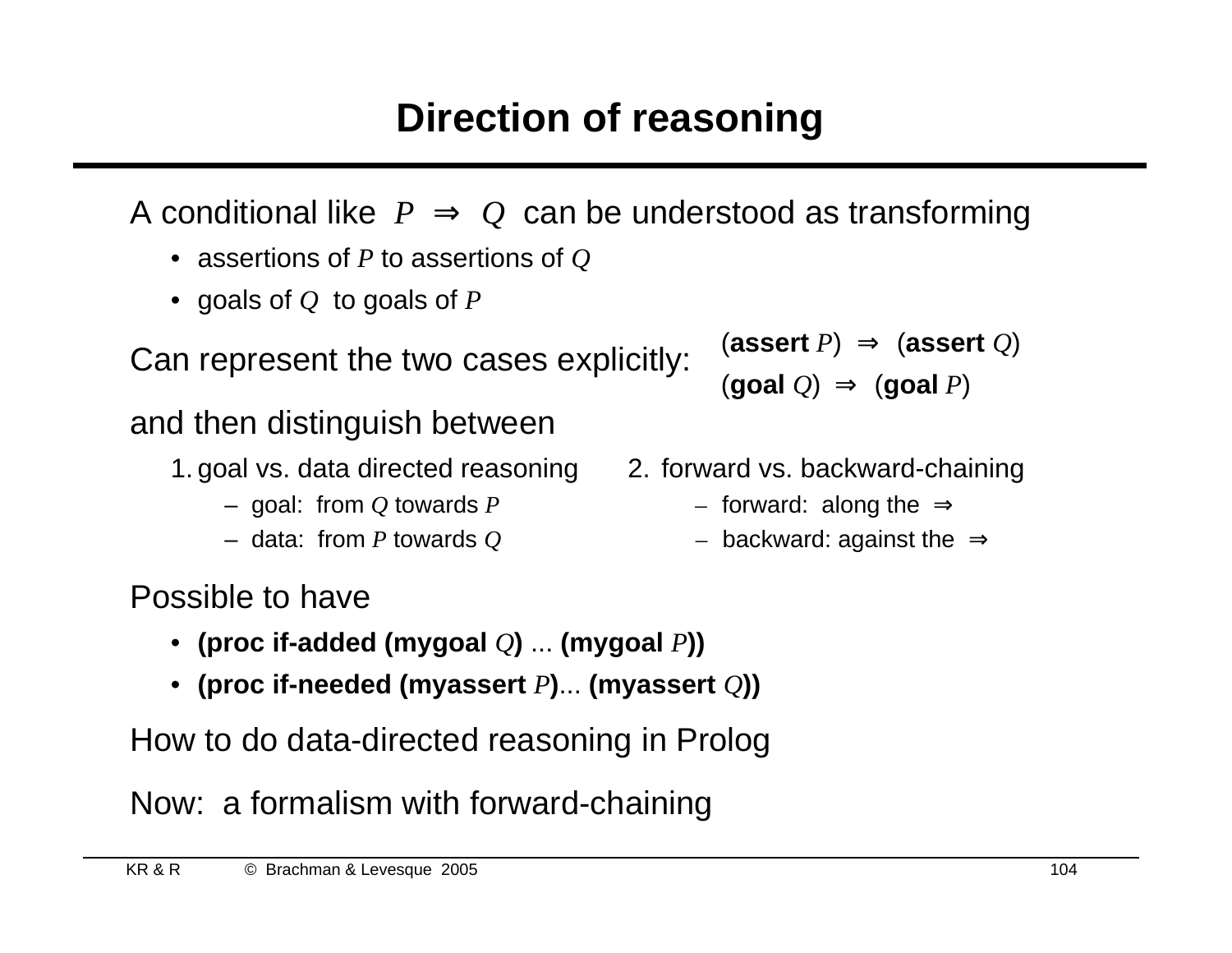Idea: working memory + production rule set Working memory: like DB, but volatile Production rule: **IF** *conditions* **THEN** *actions* condition: tests on WM action: changes to WM

Basic operation: cycle of

1. recognize

find conflict set: rules whose conditions are satisfied by current WM

2. resolve

determine which of the rules will fire

3. act

perform required changes to WM

## Stop when no rules fire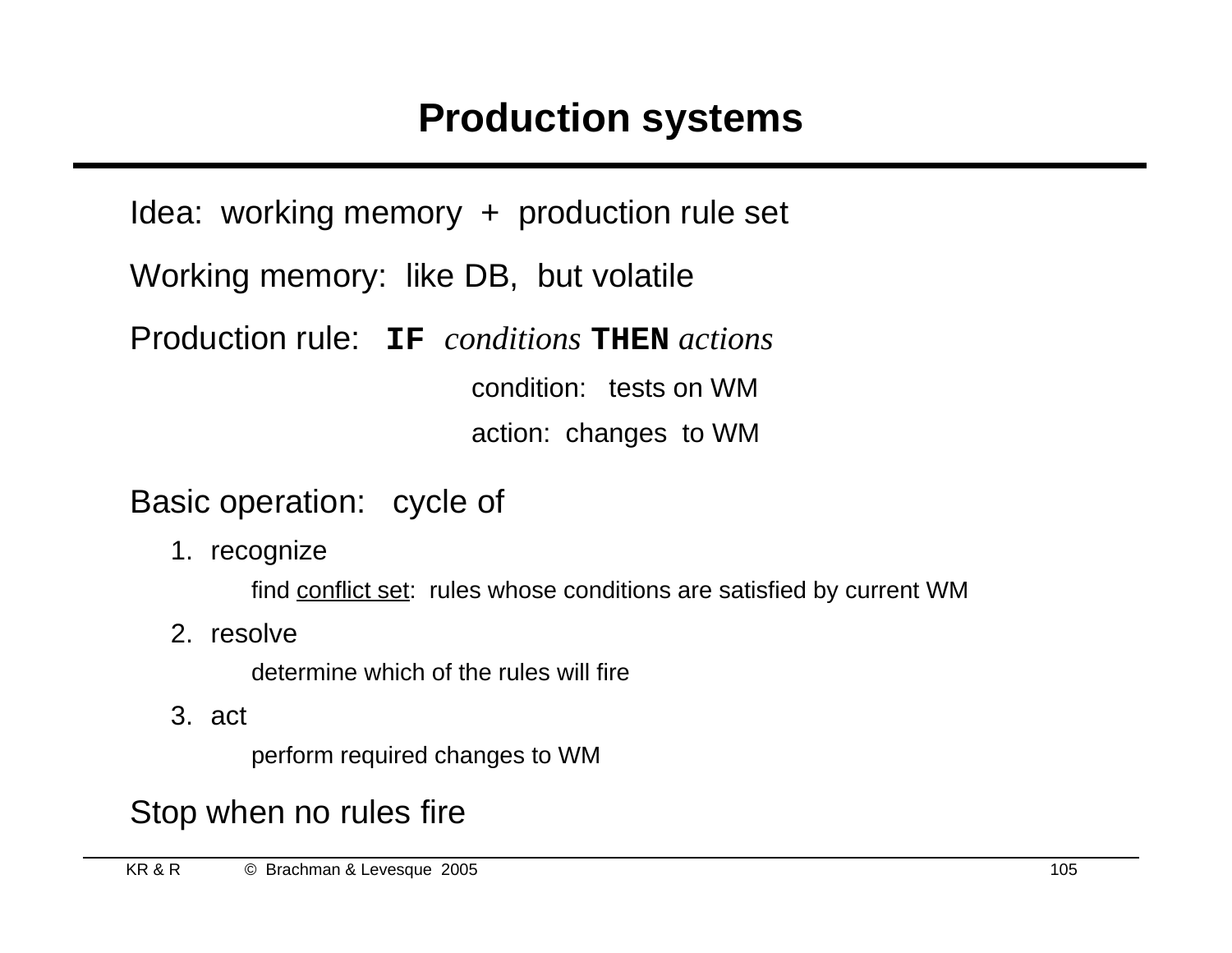Set of working memory elements (WME)

Each WME is of the form (*type attr*<sub>1</sub> val<sub>1</sub> attr<sub>2</sub> val<sub>2</sub> ... attr<sub>n</sub> val<sub>n</sub>) where *type*, *attr<sup>i</sup>* , *val<sup>i</sup>* are all atoms

Examples: (person age 27 home Toronto) (goal task openDoor importance 5) (student name JohnSmith dept CS)

Understood as  $\exists x [type(x) \land attr_1(x)=val_1 \land ... \land attr_n(x)=val_n]$ 

- individual is not explicitly named
- order of attributes is not significant

Can handle n-ary relations as usual

(myAssertion relation OlderThan firstArg John secondArg Mary)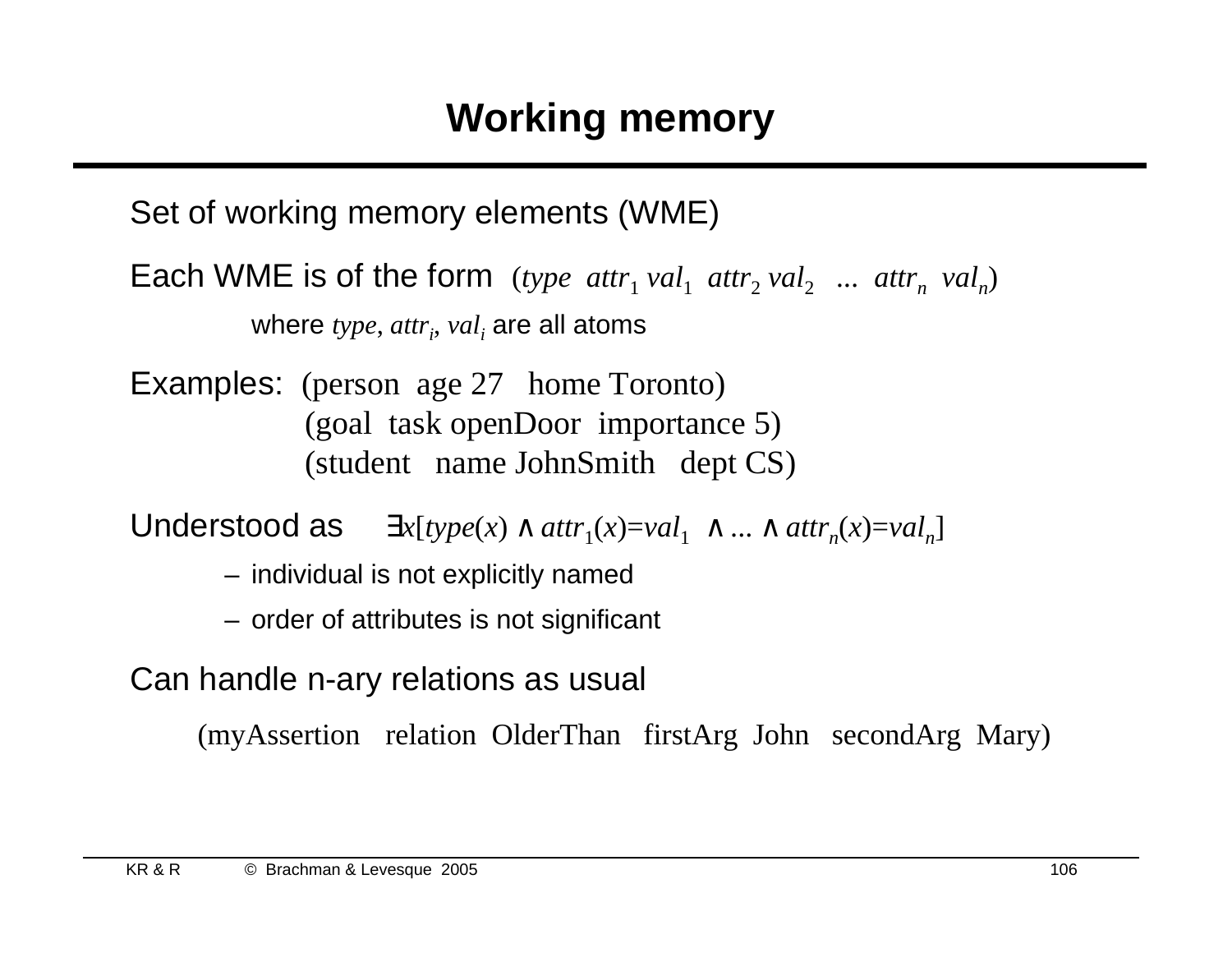Conditions: tested conjunctively

```
a condition is p or -p, where p is a pattern of the form
```
 $(type \text{ attr}_1 \text{ spec}_1 \dots \text{ attr}_k \text{ spec}_k)$ 

where each specification must be one of

Examples:

```
(person age [n+4] occupation x)
- (person age {< 23 ∧ > 6})
```
- an atom
- an expression within [ ]
- a variable
- a test, within  $\{\}$
- the  $\land$ ,  $\lor$ ,  $\neg$  of a specification

### A rule is applicable if there are values of the variables to satisfy all the conditions

- for a pattern, need WME of the correct type and for each *attr* in pattern, *val* must match *spec*
- for **-***p*, there must be no WME that matches *p* ∴ negation as failure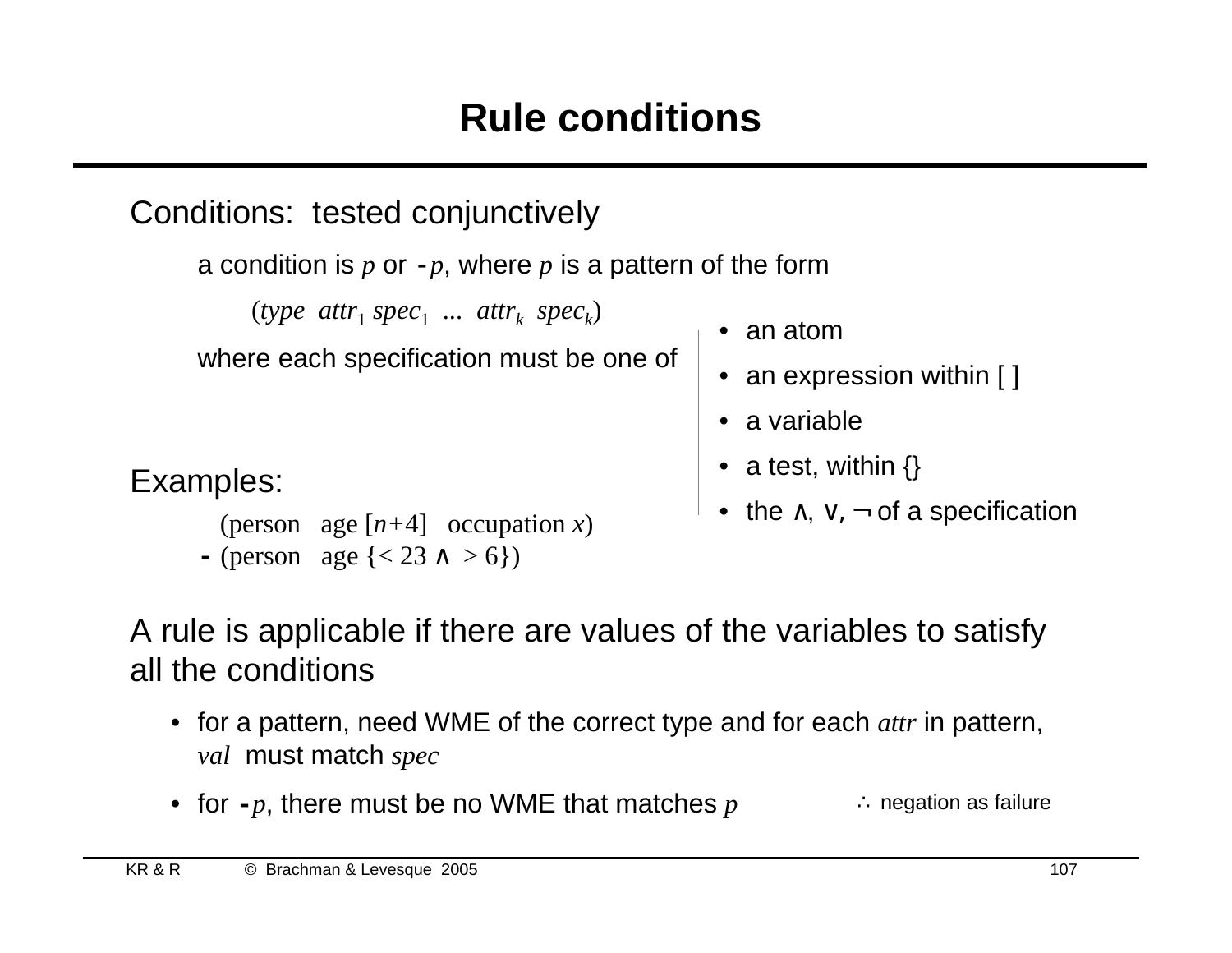### Actions: performed sequentially

An action is of the form

- **ADD** *pattern*
- **REMOVE** *index*
- **MODIFY** i*ndex* (*attr spec*)

where

– index *i* refers to the WME that matched *i*-th pattern (inapplicable to **-***p*)

– variables and expressions refer to values obtained in the matching

Examples:

**IF** (Student name *x*) **THEN ADD** (Person name *x*) ordinary forward chaining **IF** (Person age *x*) (Birthday) **THEN REMOVE 2 MODIFY** 1 (age  $[x+1]$ ) database update

**IF** (starting)

**THEN REMOVE 1**

**ADD** (phase val 1) control information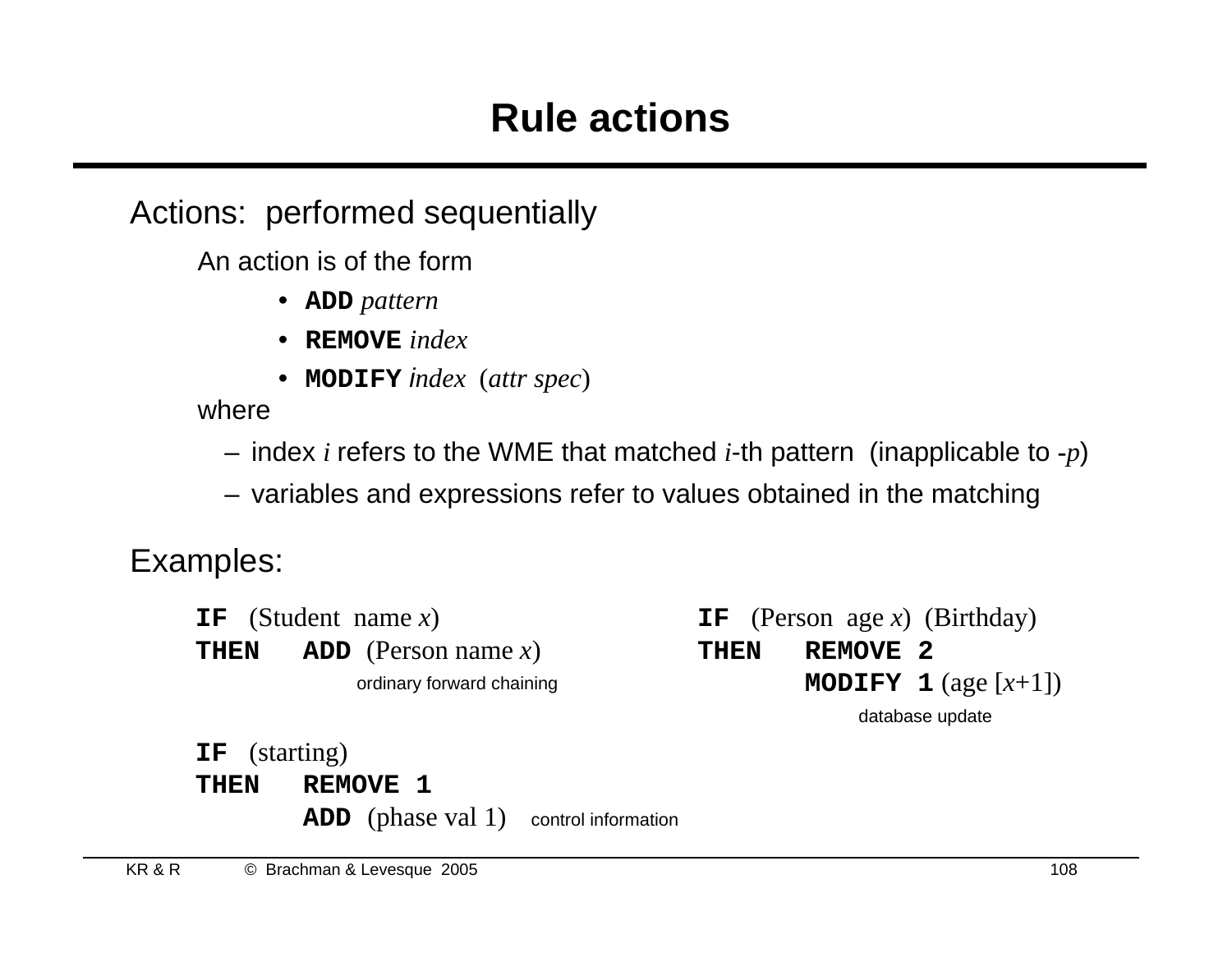Placing bricks in order of size

largest in place 1, next in place 2, etc.

Initial working memory

(counter index 1) (brick name A size 10 place heap) (brick name B size 30 place heap) (brick name C size 20 place heap)

#### Production rules:

| <b>IF</b> (brick place heap name <i>n</i> size <i>s</i> )<br>-(brick place heap size $\{ > s \}$ )<br>-(brick place hand)<br><b>THEN MODIFY 1</b> (place hand) | put the largest<br>brick in your hand        |
|----------------------------------------------------------------------------------------------------------------------------------------------------------------|----------------------------------------------|
| <b>IF</b> (brick place hand) (counter index $i$ )<br>THEN MODIFY 1 (place $i$ )<br><b>MODIFY 2</b> (index $[i+1]$ )                                            | put a brick in your<br>hand at the next spot |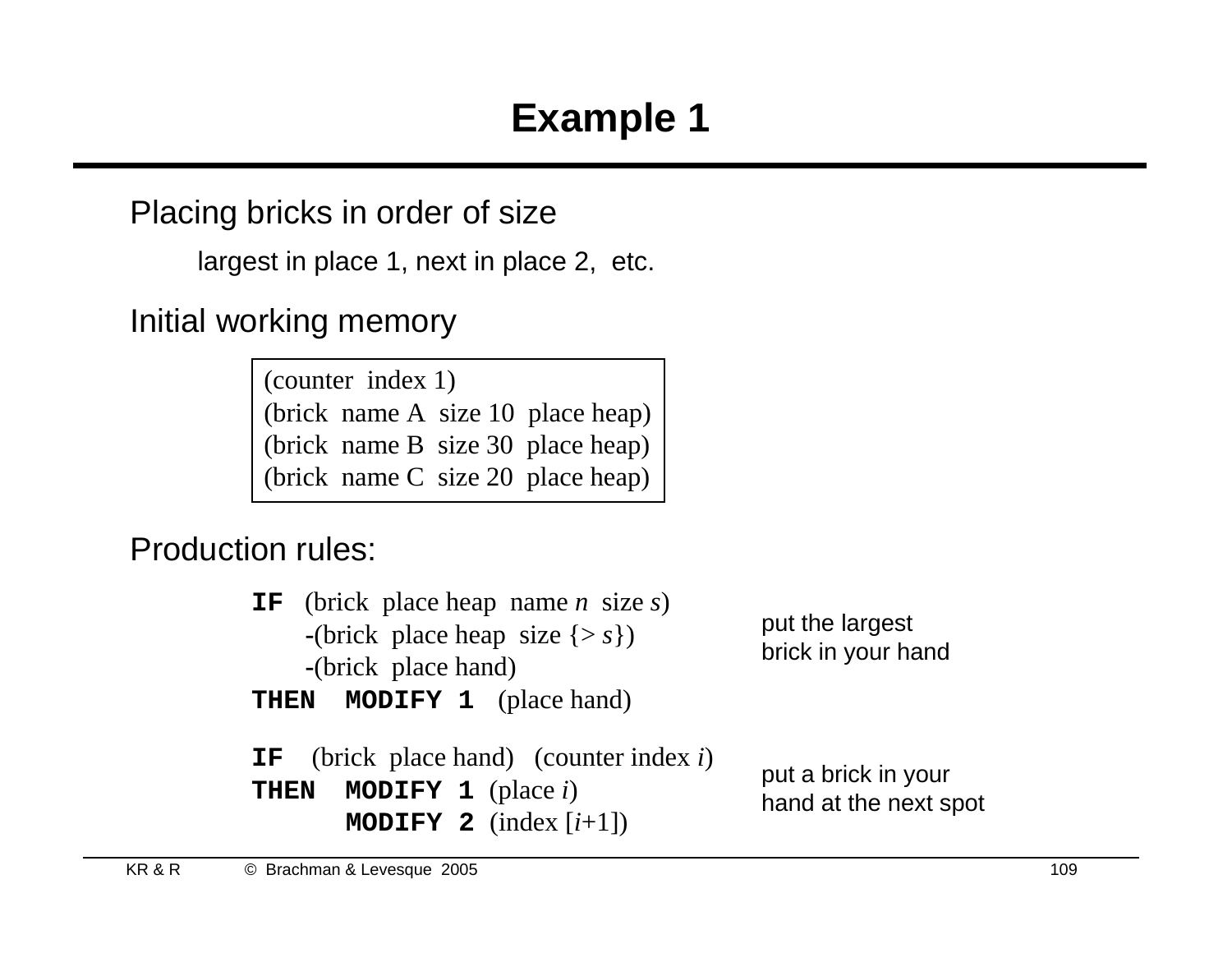Only one rule can fire at a time, so no conflict resolution is required

The following modifications to WM

- 1. (brick name B size 30 place hand)
- 2. (brick name B size 30 place 1) (counter index 2)
- 3. (brick name C size 20 place hand)
- 4. (brick name C size 20 place 2) (counter index 3)
- 5. (brick name A size 10 place hand)
- 6. (brick name A size 10 place 3) (counter index 4)

So the final working memory is

(counter index 4) (brick name A size 10 place 3) (brick name B size 30 place 1) (brick name C size 20 place 2)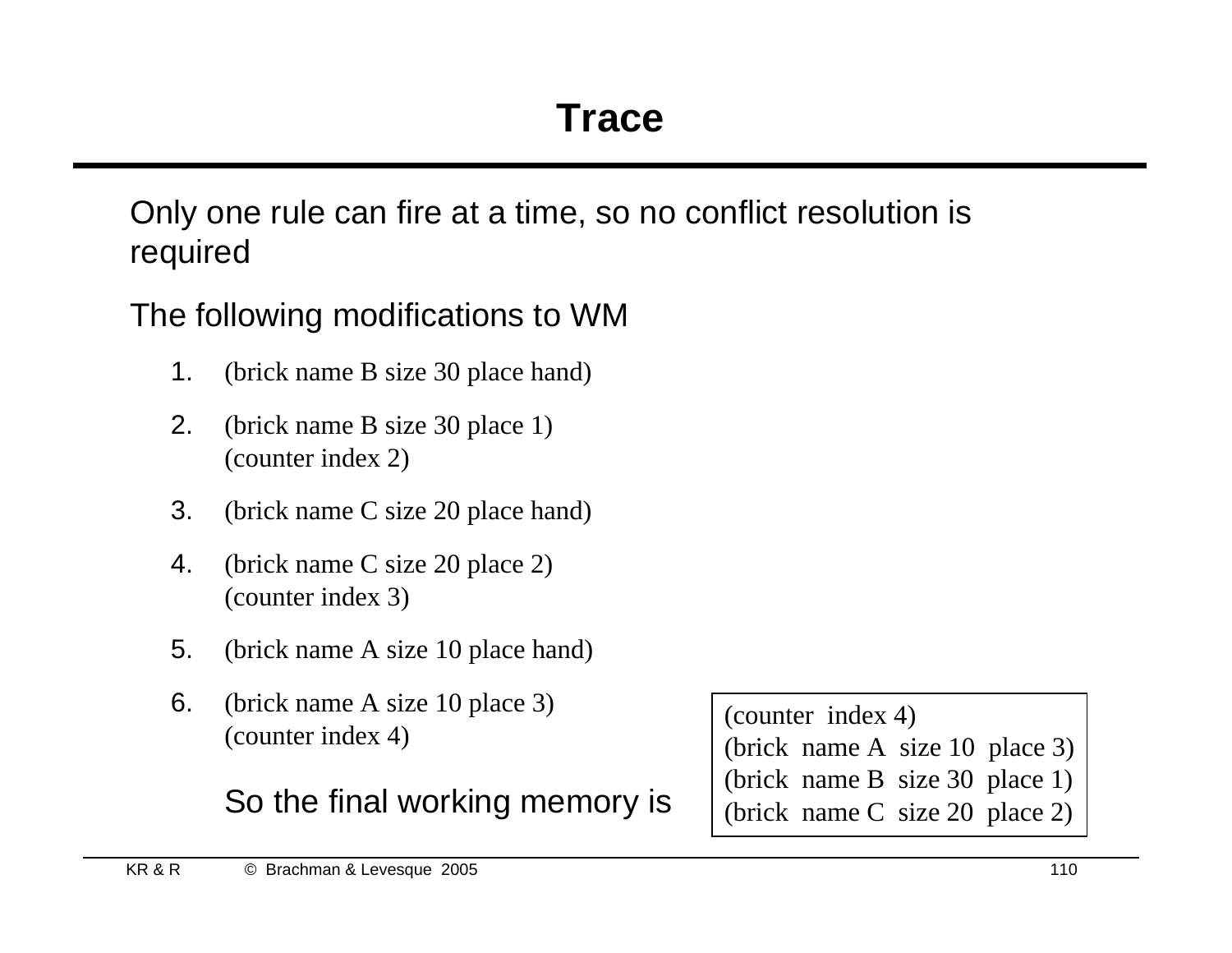How many days are there in a year?

Start with: (want-days year *n*)

End with: (has-days days *m*)

- 1. **IF** (want-days year *n*)
	- **THEN REMOVE 1**

**ADD** (year mod4 [*n mod* 4] mod100 [*n mod* 100] mod400 [*n mod* 400])

- 2. **IF** (year mod400 0) **THEN REMOVE 1 ADD** (has-days days 366)
- 3. **IF** (year mod 100 0 mod 400 { $\neq 0$ }) **THEN REMOVE 1 ADD** (has-days days 365)
- 4. **IF** (year mod4 0 mod100 { $\neq$  0}) **THEN REMOVE 1 ADD** (has-days days 366)
- 5. **IF** (year mod $(4 \neq 0)$ ) **THEN REMOVE 1 ADD** (has-days days 365)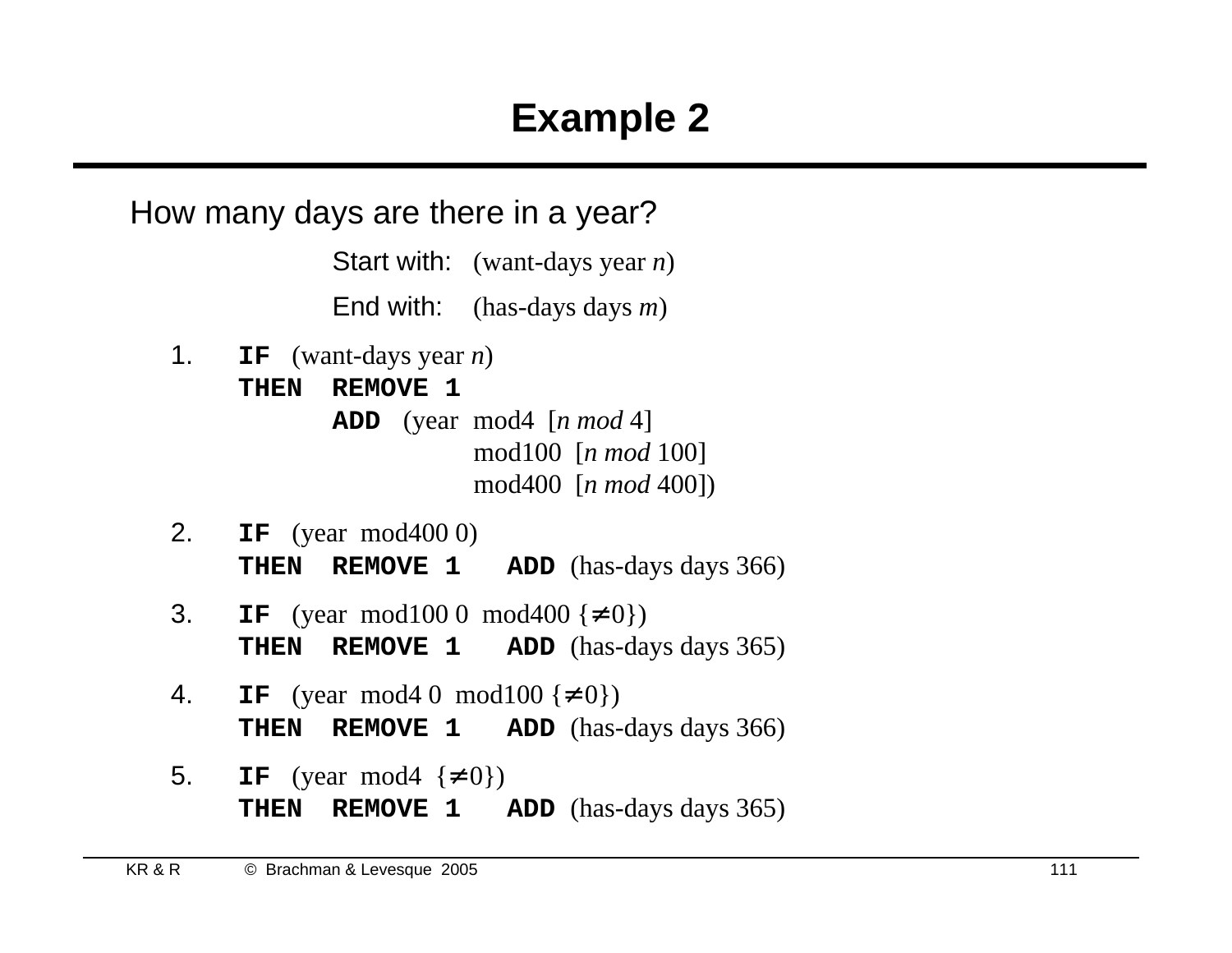- 1. Psychological modeling
	- **IF** (goal is get-unit-digit) (minuend unit *d*) (subtrahend unit  $\{ > d \}$ )
	- **THEN REMOVE 1 ADD** (goal is borrow-from-tens)

fine-grained modeling of symbol manipulation performed by people during problem solving

#### 2. Expert systems

rules used by experts in a problem area to perform complex tasks (examples later)

#### Claimed advantages:

- modularity: each rule acts independently of the others
- fine-grained control: no complex goal or control stack
- transparency: can recast rules in English to provide explanation of behaviour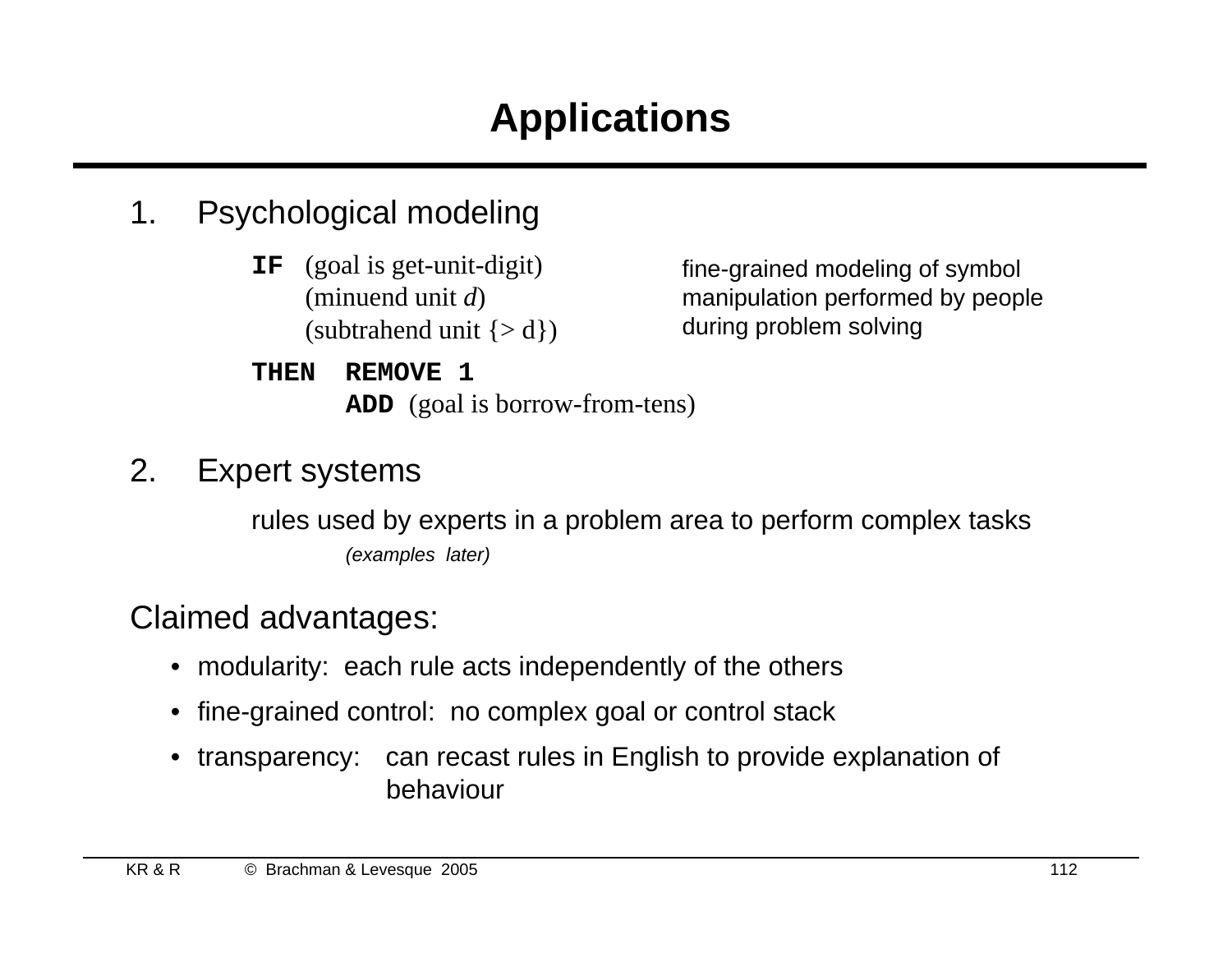System developed at Stanford to aid physicians in treating bacterial infections

Approximately 500 rules for recognizing about 100 causes of infection

**IF**

the type of *x* is primary bacteremia

the suspected entry point of *x* is the gastrointestinal tract

the site of the culture of *x* is one of the sterile sites

**THEN**

there is evidence that *x* is bacteroides

+

other more static data structures (not in WM)

- lists of organisms
- clinical parameters

#### Certainty factors

numbers from 0 to 1 attached to conclusions to rank order alternatives

AND – take min OR – take max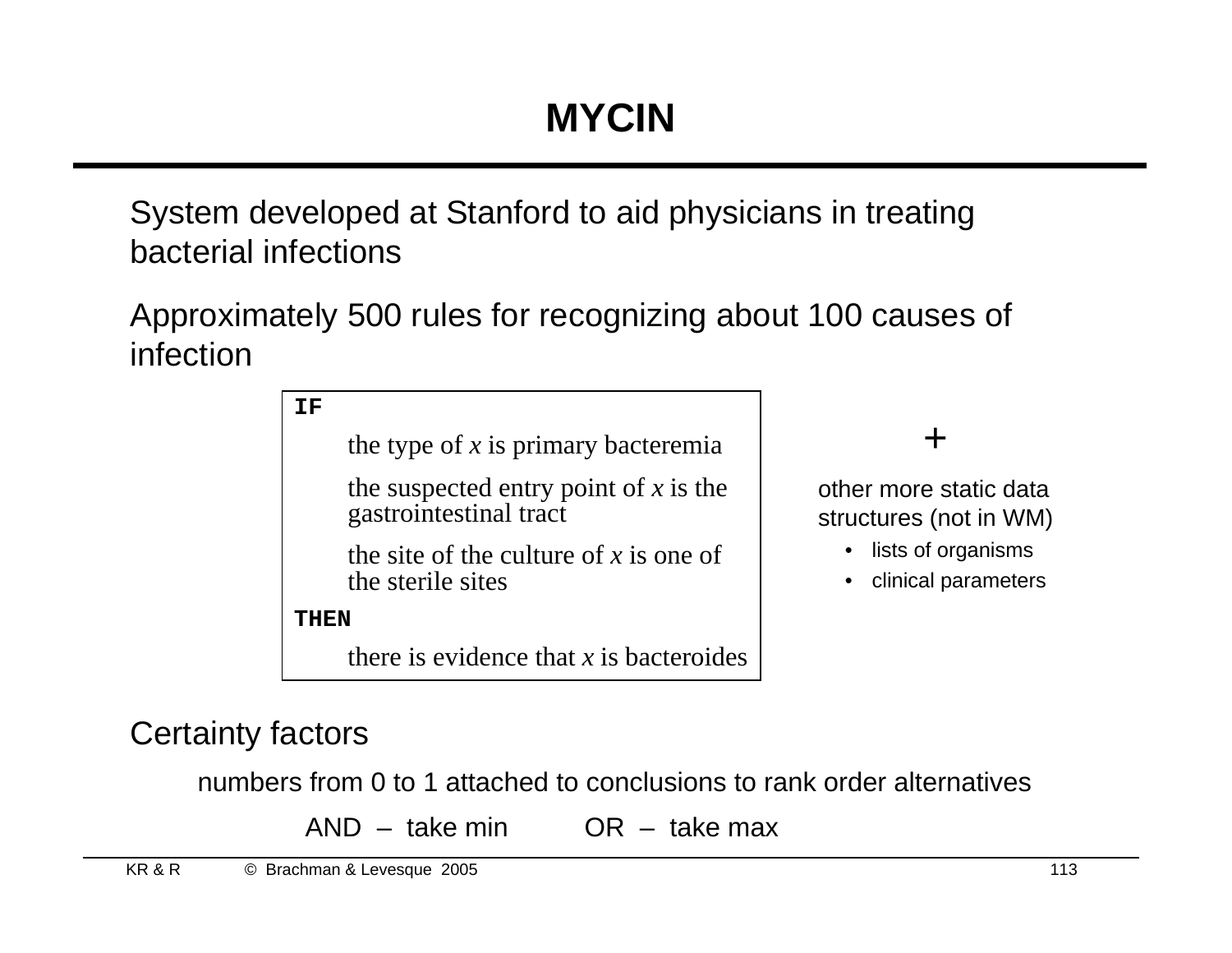System developed at CMU (as R1) and used extensively at DEC (now owned by Compaq) to configure early Vax computers

Nearly 10,000 rules for several hundred component types

Major stimulus for commercial interest in rule-based expert systems ☆

**IF**

the context is doing layout and assigning a power supply an sbi module of any type has been put in a cabinet the position of the sbi module is known there is space available for the power supply there is no available power supply the voltage and the frequency of the components are known **THEN** add an appropriate power supply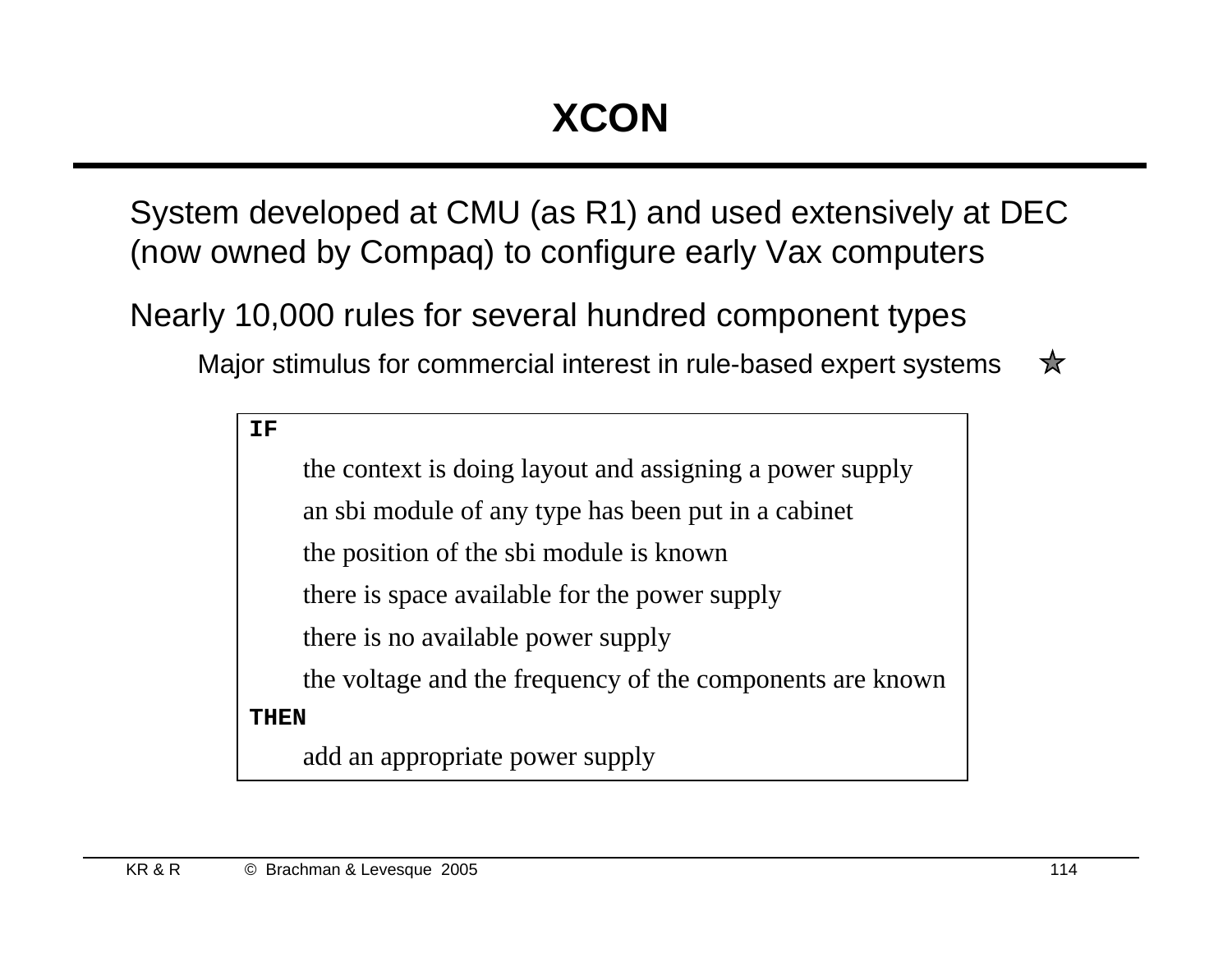#### XCON and others use rules of the form

**IF** the current context is  $x$ **THEN** deactivate *x* activate context *y*

organized to fire when no other rules apply

#### Useful for grouping rules

**IF** (control phase 1) **AND** ... **THEN** ...

**...**

**IF** (control phase 1) **AND** ... **THEN** ... **MODIFY 1** (phase 2) ...

Allows emulation of control structures. But still difficult for complex control

**IF** (control phase 2) **AND** ... **THEN** ...

```
...
IF (control phase 2) AND ... 
THEN ... MODIFY 1 (phase 3) ...
```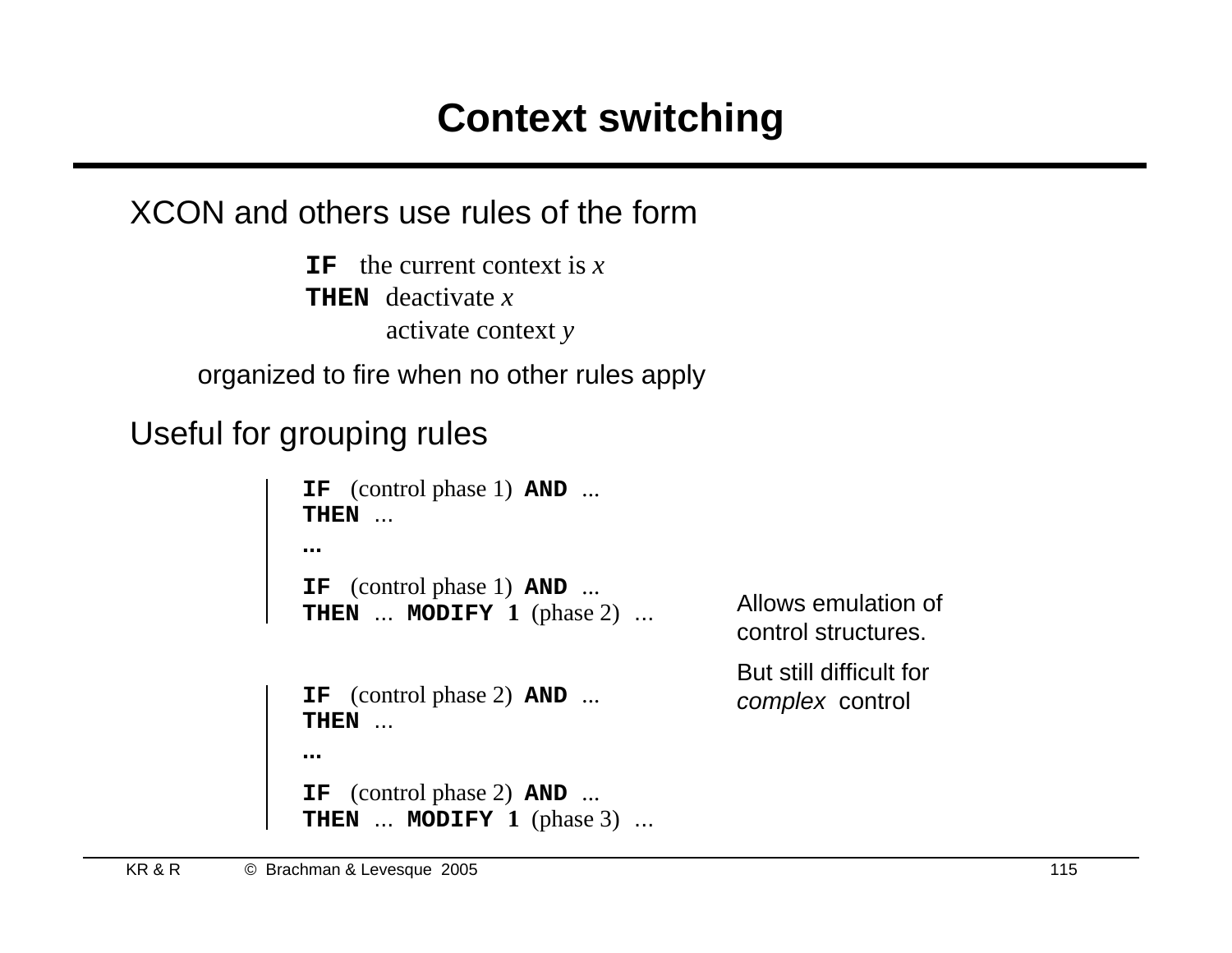Sometimes with data-directed reasoning, we want to fire all applicable rules

With goal-directed reasoning, we may want a single rule to fire

- arbitrary
- first rule in order of presentation (as in Prolog)
- specificity, as in

**IF** (bird) **THEN ADD** (can-fly) **IF** (bird weight  $\{>100\}$ ) **THEN ADD** (cannot-fly) **IF** (bird) (penguin) **THEN ADD** (cannot-fly)

- recency
	- fire on rule that uses most recent WME
	- fire on least recently used rule
- refractoriness
	- never use same rule for same value of variables (called rule instance)
	- only use a rule/WME pair once (will need a "refresh" otherwise)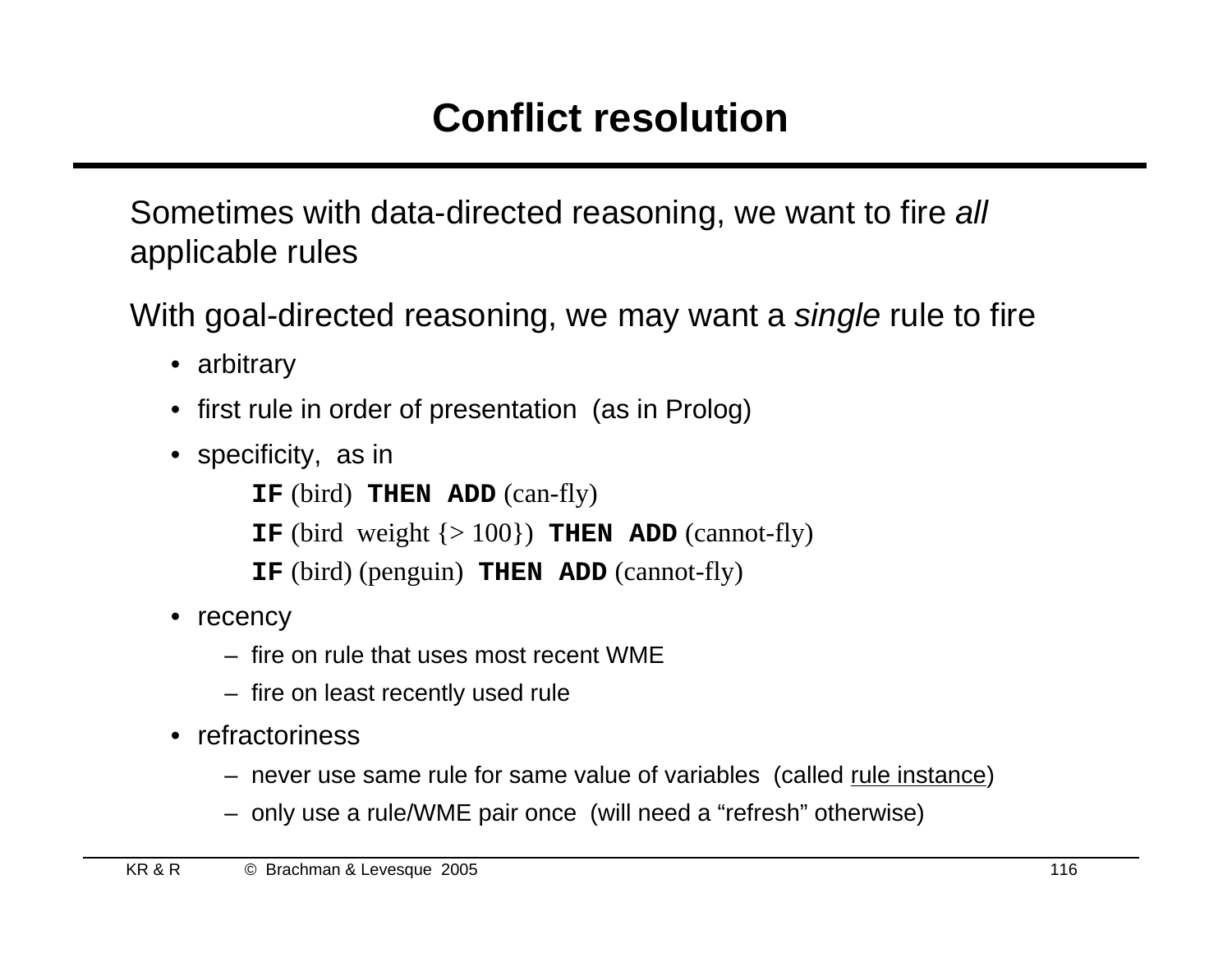# **Conflict combinations**

#### OPS5:

- 1. discard rule instances that have already been used
- 2. order remaining instances in terms of recency of WME matching 1st condition (and then of 2nd condition, etc.)
- 3. if still no single rule, order rules by number of conditions
- 4. select arbitrarily among those remaining

#### SOAR:

system that attempts to find a way to move from a start state to a goal state by applying productions

> selecting what rule to fire ≡ deciding what to do next

if unable to decide, SOAR sets up the selection as a new (meta-)goal to solve, and the process iterates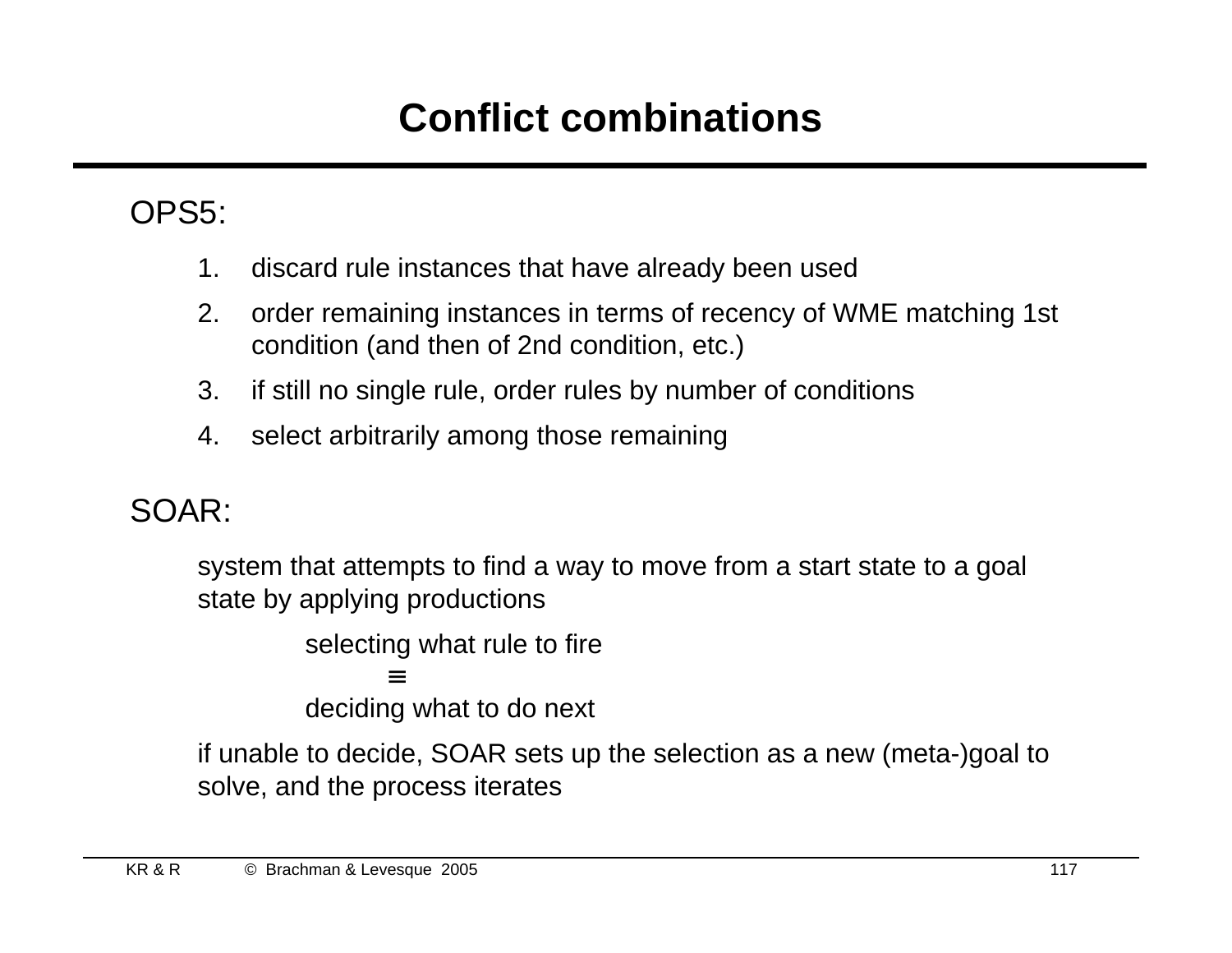Early systems spent 90% of their time matching, even with indexing and hashing.

- But: WM is modified only slightly on each cycle
	- many rules share conditions
- So: • incrementally pass WME through network of tests
	- tokens that make it through satisfy all conditions and produce conflict set
	- can calculate new conflict set in terms of old one and change to WM

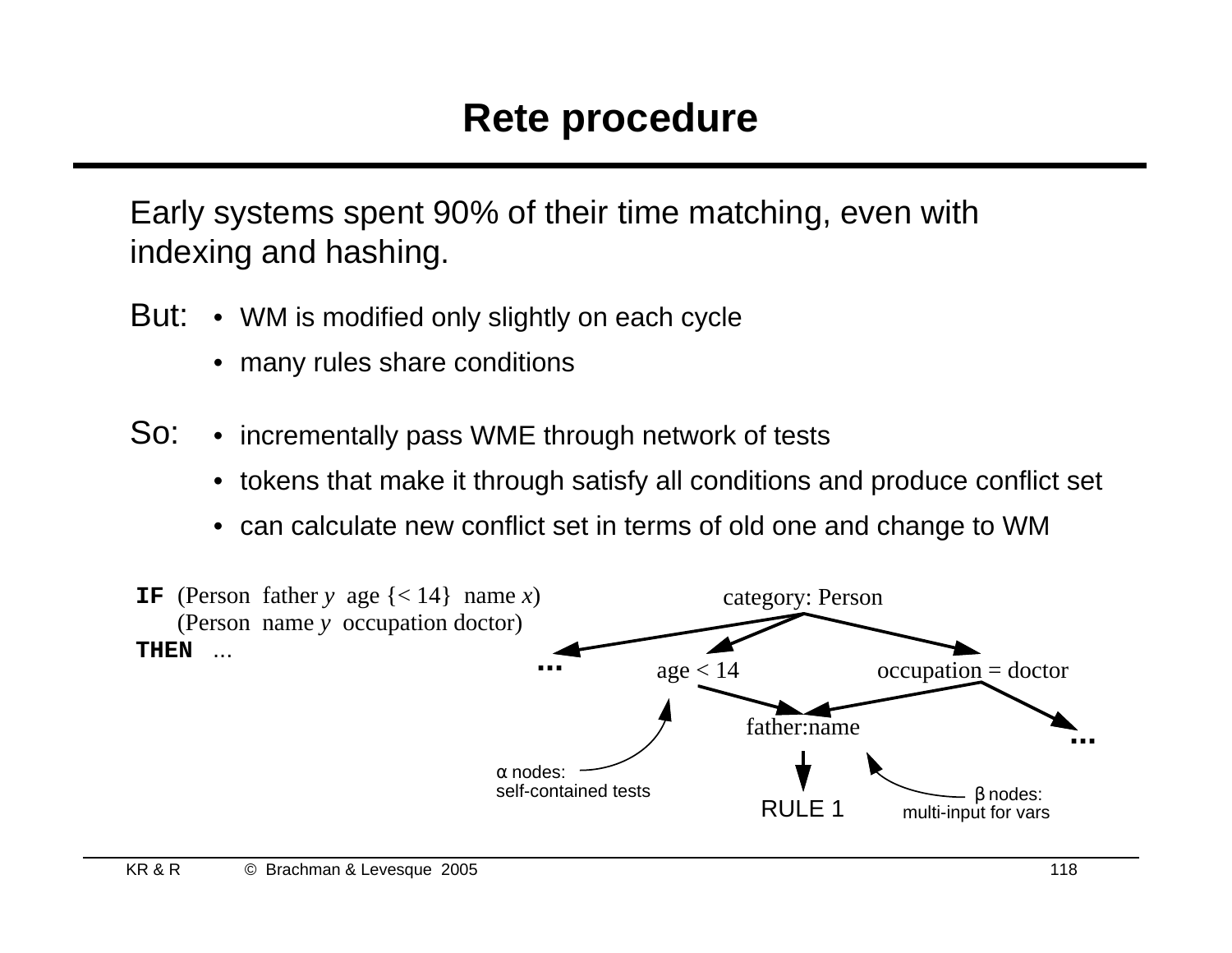# 8. Object-Oriented Representation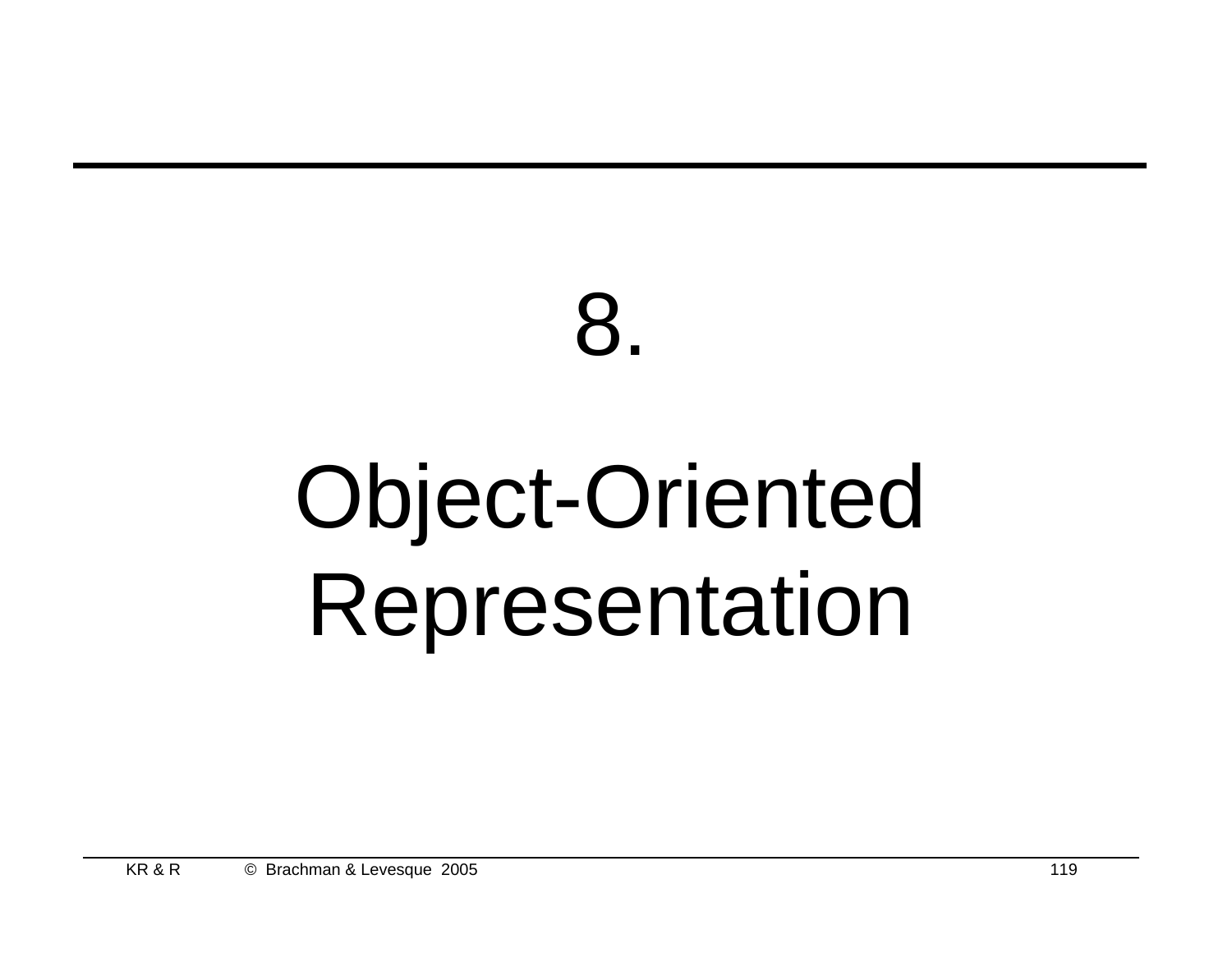With the move to put control of inference into the user's hands, we're focusing on more procedural representations

knowing facts by executing code

Even production systems are essentially programming languages.

Note also that everything so far is flat, i.e., sentence-like representations

- information about an object is scattered in axioms
- procedure fragments and rules have a similar problem

With enough procedures / sentences in a KB, it could be critical to organize them

- production systems might have rule sets, organized by context of application
- but this is not a natural, representational motivation for grouping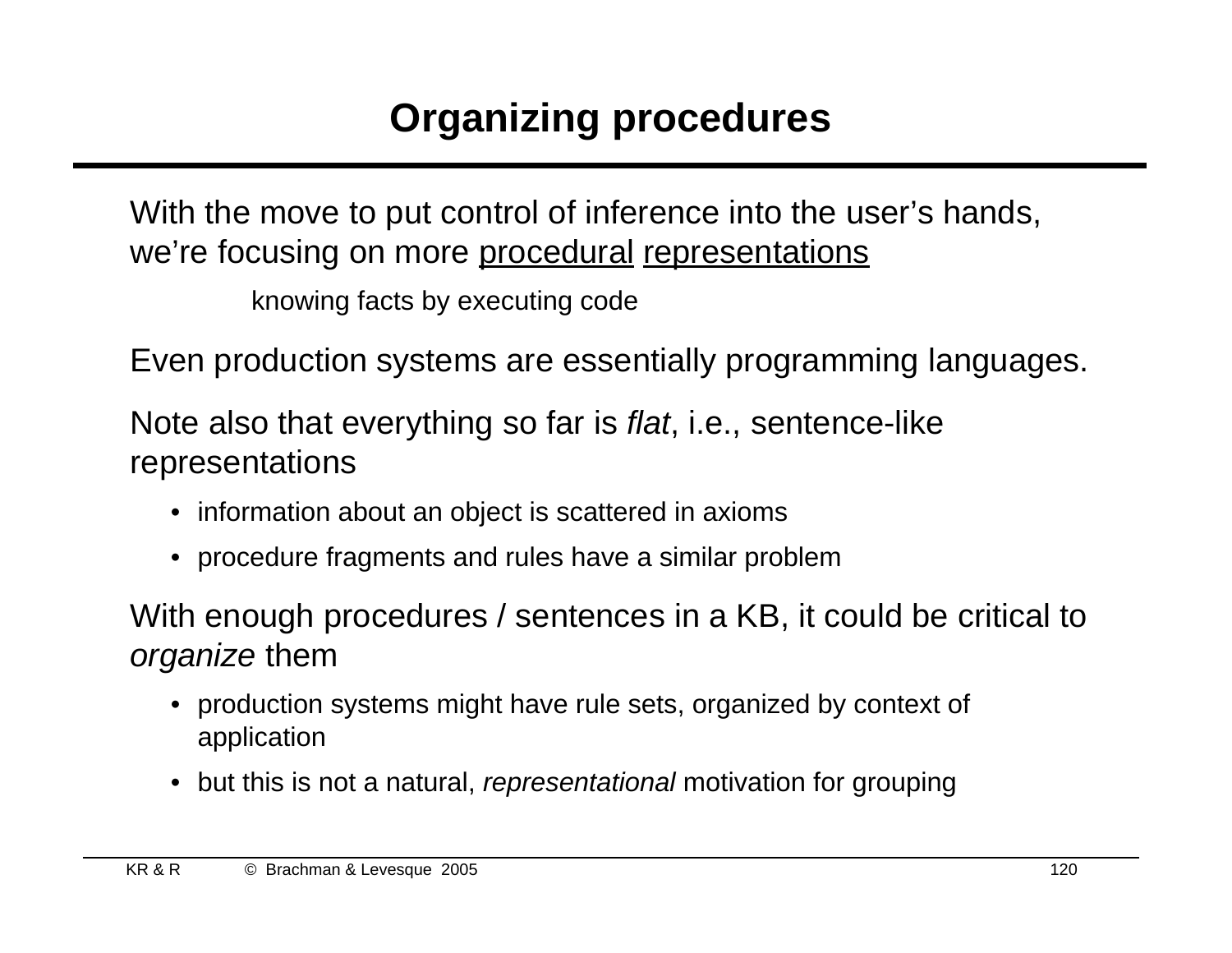# **Object-centered representation**

Most obvious organizational technique depends on our ability to see the world in terms of objects

- physical objects:
	- a desk has a surface-material, # of drawers, width, length, height, color, procedure for unlocking, etc.
	- some variations: no drawers, multi-level surface, built-in walls (carrel)
- also, *situations* can be object-like:
	- a class: room, participants, teacher, day, time, seating arrangement, lighting, procedures for registering, grading, etc.
	- leg of a trip: destination, origin, conveyance, procedures for buying ticket, getting through customs, reserving hotel room, locating a car rental etc.

Suggests clustering procedures for determining properties, identifying parts, interacting with parts, as well as constraints between parts, all of objects

• legs of desk connect to and support surface • beginning of a travel leg and destination of prior one object-centered constraints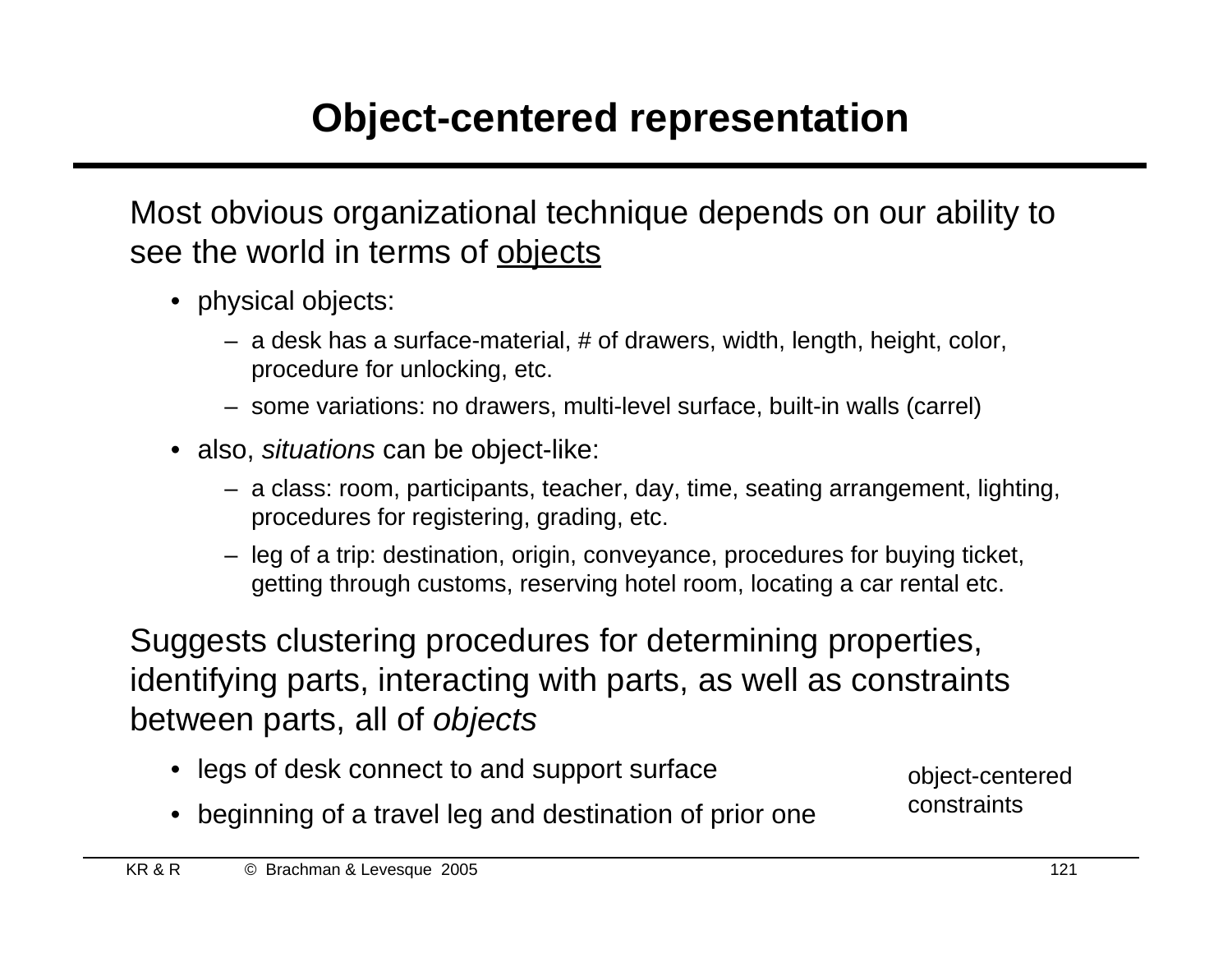# **Situation recognition**

Focus on objects as an organizational / chunking mechanism to make some things easier to find

Suggests a different kind of reasoning than that covered so far

basic idea originally proposed by Marvin Minsky

- recognize (guess) situation; activate relevant object representations
- use those object representations to set up expectations some for verification; some make it easier to interpret new details
- flesh out situation once you've recognized

Wide applicability, but typical applications include

- relationship recognition e.g., story understanding
- data monitoring
- propagation and enforcement of constraints for planning tasks this latter is most doable and understandable, so we will concentrate on it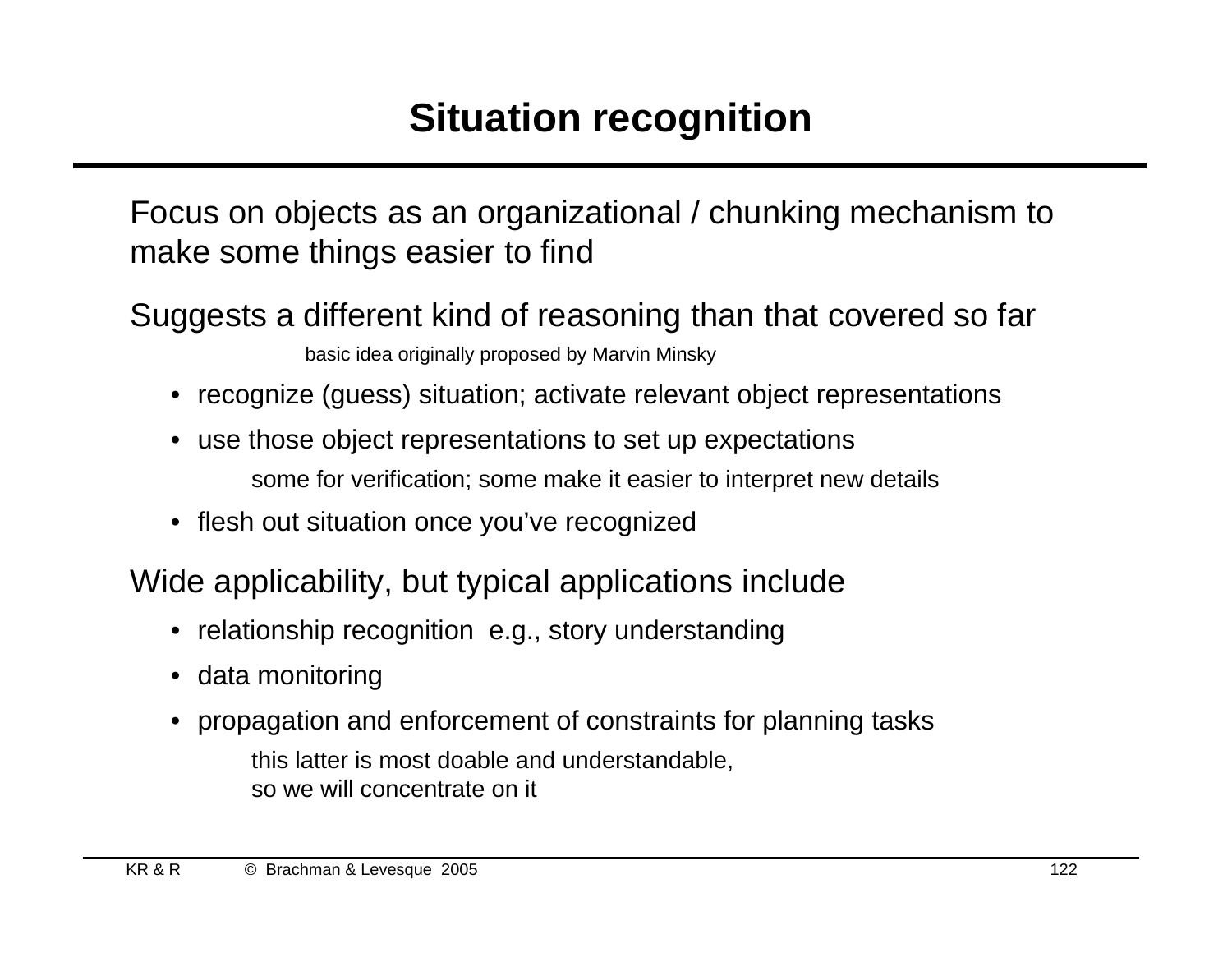Let's call our object structures frames

note wide variety of interpretations in literature

Two types:

• individual frames

represent a single object like a person, part of a trip

• generic frames

represent categories of objects, like students

An individual frame is a named list of buckets called slots. What goes in the bucket is called a <u>filler</u> of the slot. It looks like this:

| (frame-name                    | where frame names and slot names are atomic,   |
|--------------------------------|------------------------------------------------|
| $\le$ slot-namel filler1>      | and fillers are either numbers, strings or the |
| $\langle$ slot-name2 filler2 > | names of other individual frames.              |
| Notation: individual frames:   | toronto                                        |
| slot names:                    | : Population (note ":" at start)               |
| generic frames:                | CanadianCity                                   |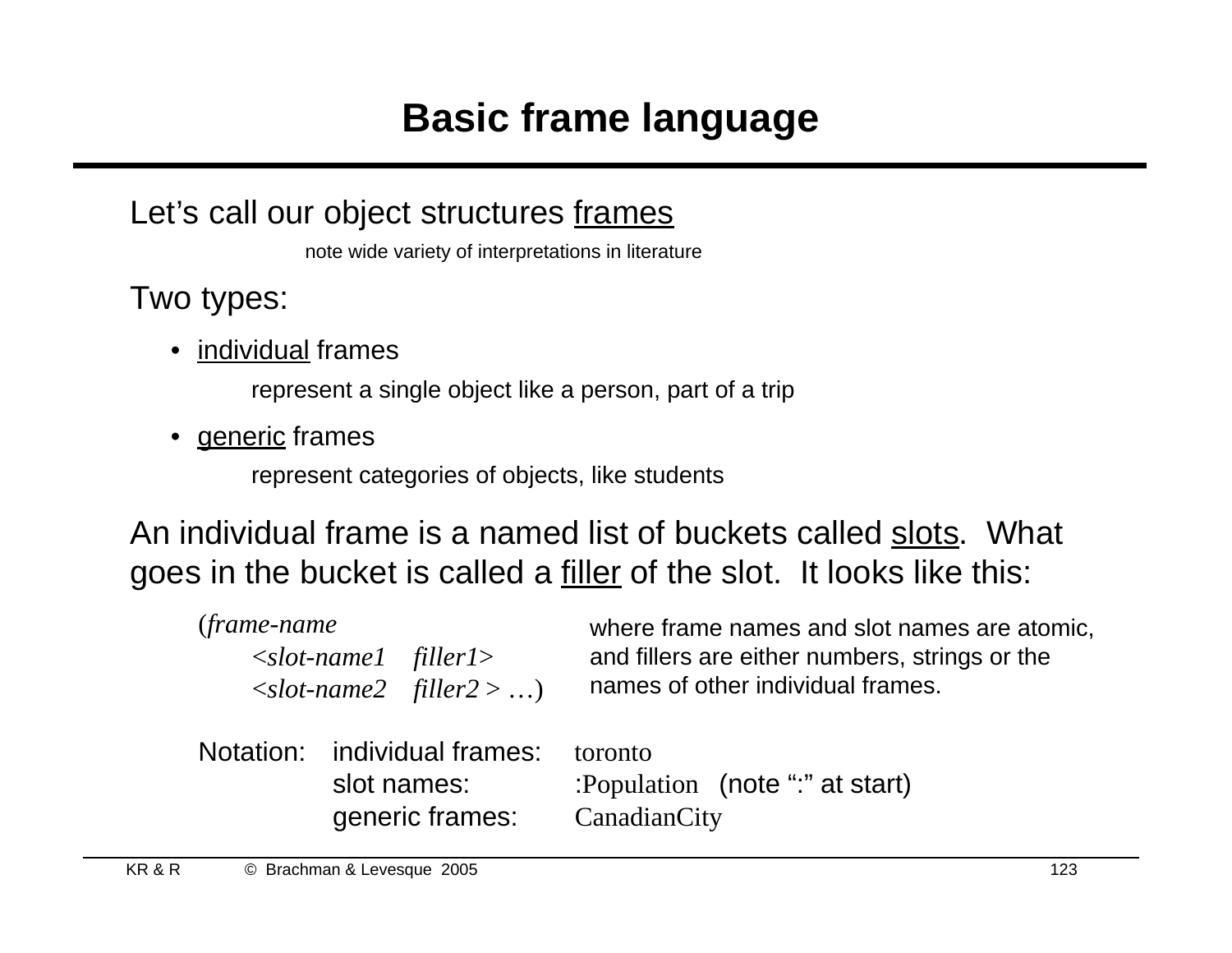Individual frames have a special slot called :INSTANCE-OF whose filler is the name of a generic frame:

```
(toronto
    <:INSTANCE-OF CanadianCity>
    <:Province ontario>
    <:Population 4.5M>…)
(tripLeg123-1
    <:INSTANCE-OF TripLeg>
    <:Destination toronto>…)
```
Generic frames have a syntax that is similar to that of individual frames, except that they have a slot called : IS-A whose filler is the name of another generic frame

(CanadianCity <:**IS-A** City> <:Province CanadianProvince> <:Country canada>…)

We say that the frame toronto is an instance of the frame CanadianCity and that the frame CanadianCity is a specialization of the frame City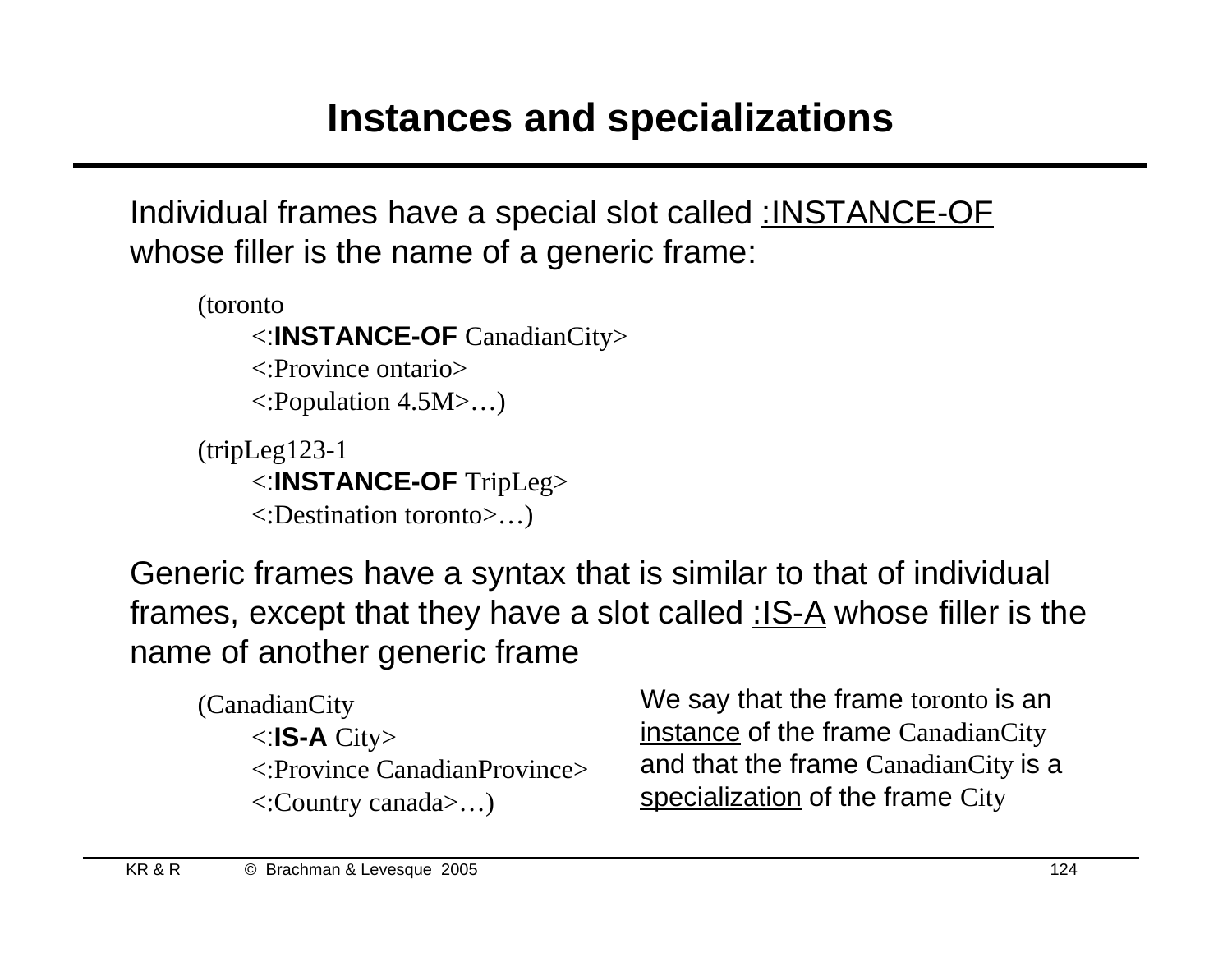#### Slots in generic frames can have associated procedures

1. computing a filler (when no slot filler is given)

(Table

<:Clearance [**IF-NEEDED** computeClearanceFromLegs]> …)

2. propagating constraints (when a slot filler is given)

(Lecture

<:DayOfWeek WeekDay>

<:Date [**IF-ADDED** computeDayOfWeek]> …)

If we create an instance of Table, the :Clearance will be calculated as needed. Similarly, the filler for :DayOfWeek will be calculated when :Date is filled.

For instances of CanadianCity, the :Country slot will be filled automatically. But we can also have

```
(city135
  <:INSTANCE-OF CanadianCity>
  <:Country holland>)
```
The filler canada in CanadianCity is considered a default value.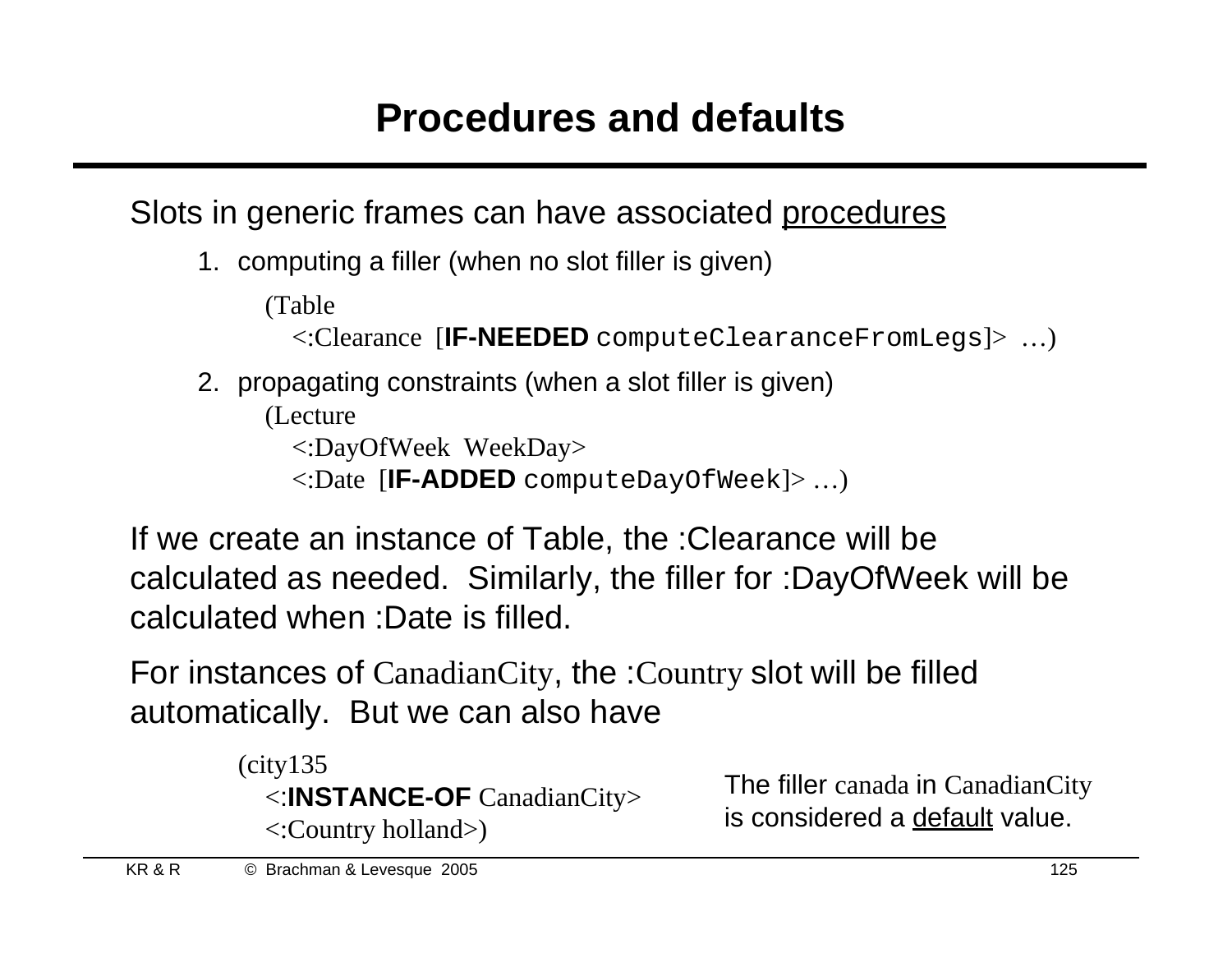### **IS-A and inheritance**

Specialization relationships imply that procedures and fillers of more general frame are applicable to more specific frame: inheritance.

For example, instances of MahoganyCoffeeTable will inherit the procedure from Table (via CoffeeTable)

(CoffeeTable <:**IS-A** Table> ...)

(MahoganyCoffeeTable <:**IS-A** CoffeeTable> ...)

Similarly, default values are inheritable, so that Clyde inherits a colour from RoyalElephant, not Elephant

(Elephant <:**IS-A** Mammal> <:Colourgray> ...)

(RoyalElephant <:**IS-A** Elephant> <:Colour white>)

(clyde

<:**INSTANCE-OF** RoyalElephant>)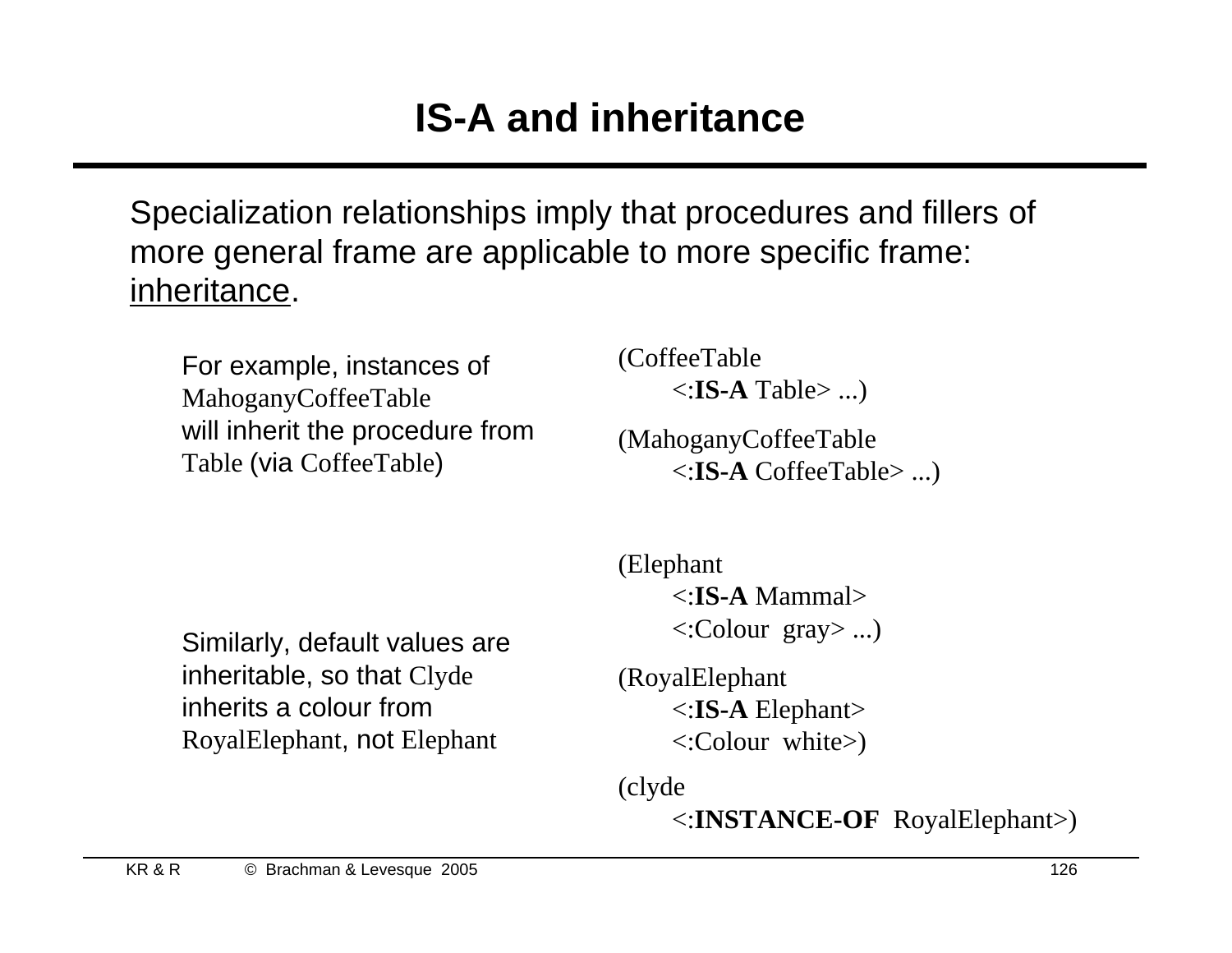Basic (local) reasoning goes like this:

- 1. user instantiates a frame, i.e., declares that an object or situation exists
- 2. slot fillers are inherited where possible
- 3. inherited **IF-ADDED** procedures are run, causing more frames to be instantiated and slots to be filled.

If the user or any procedure requires the filler of a slot then:

- 1. if there is a filler, it is used
- 2. otherwise, an inherited **IF-NEEDED** procedure is run, potentially causing additional actions

Globally:

- make frames be major situations or object-types you need to flesh out
- express constraints between slots as **IF-NEEDED** and **IF-ADDED** procedures
- fill in default values when known
	- $\Rightarrow$  like a fancy, semi-symbolic spreadsheet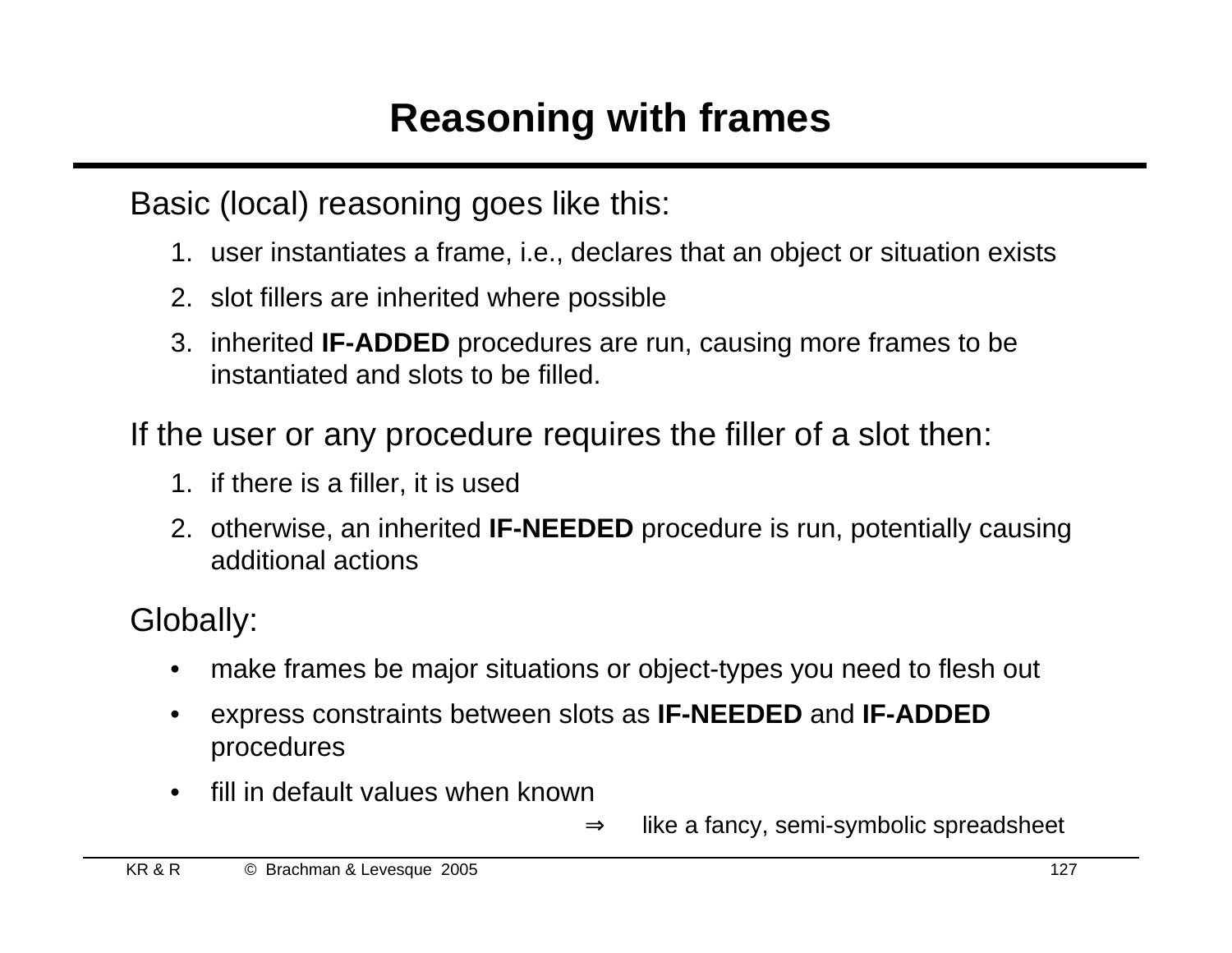A simple example: a frame system to assist in travel planning (and possibly documentation – automatically generate forms)

Basic structure (main frame types):

• a Trip will be a sequence of TravelSteps

these will be linked together by slots

- a TravelStep will usually terminate in a LodgingStay (except the last, or one with two travels on one day)
	- a LodgingStay will point to its arriving TravelStep and departing TravelStep



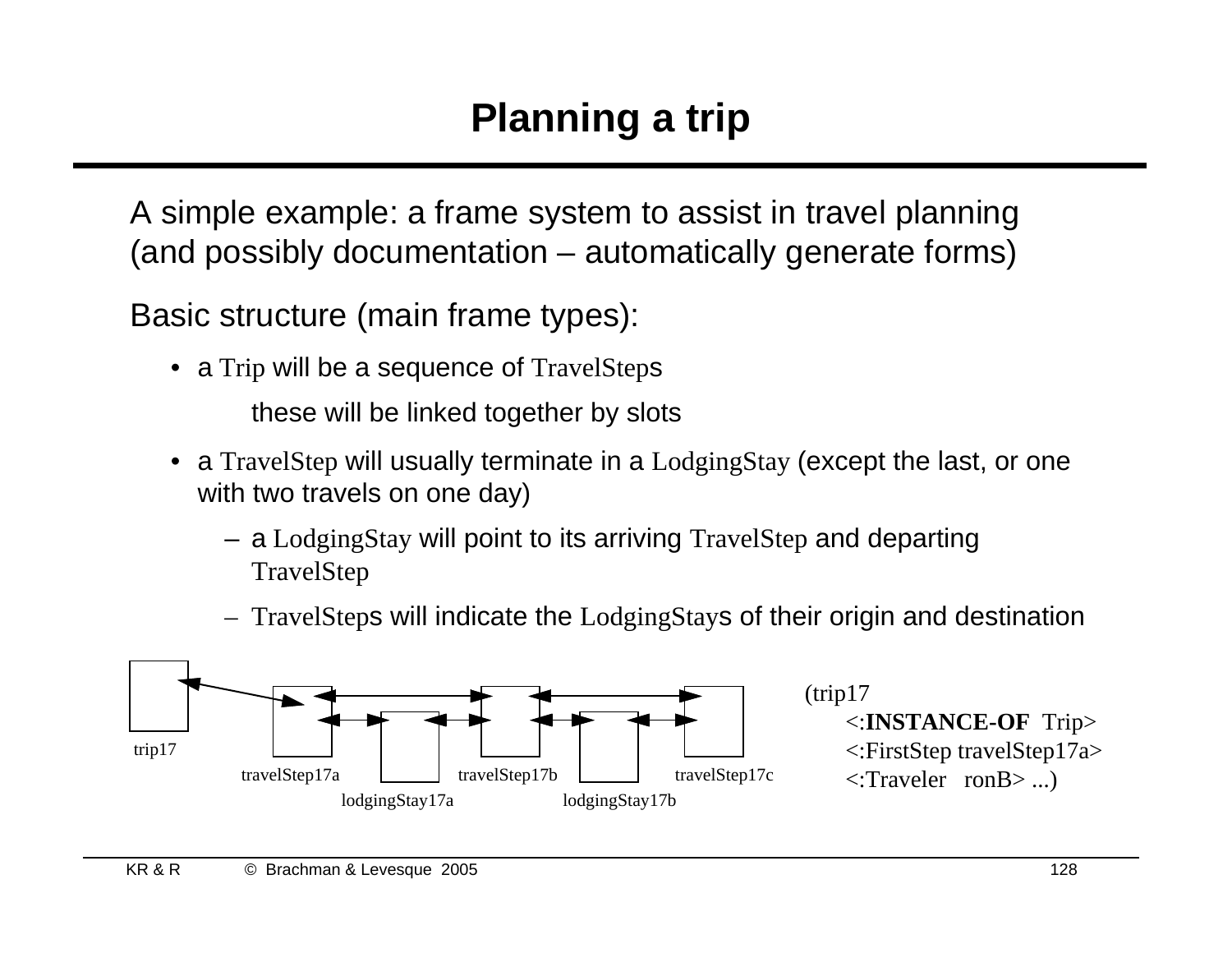TravelSteps and LodgingStays share some properties (e.g., :BeginDate, :EndDate, :Cost, :PaymentMethod), so we might create a more general category as the parent frame for both of them:

(Trip

<:FirstStep TravelStep> <:Traveler Person> <:BeginDate Date> <:TotalCost Price> ...)

(TravelStep <:**IS-A** TripPart> <:Means> <:Origin> <:Destination> <:NextStep> <:PreviousStep> <:DepartureTime> <:ArrivalTime> <:OriginLodgingStay> <:DestinationLodgingStay> …)

(TripPart

<:BeginDate> <:EndDate> <:Cost> <:PaymentMethod> …)

(LodgingStay <:**IS-A** TripPart> <:ArrivingTravelStep> <:DepartingTravelStep>  $\langle$ :City $\rangle$ <:LodgingPlace> …)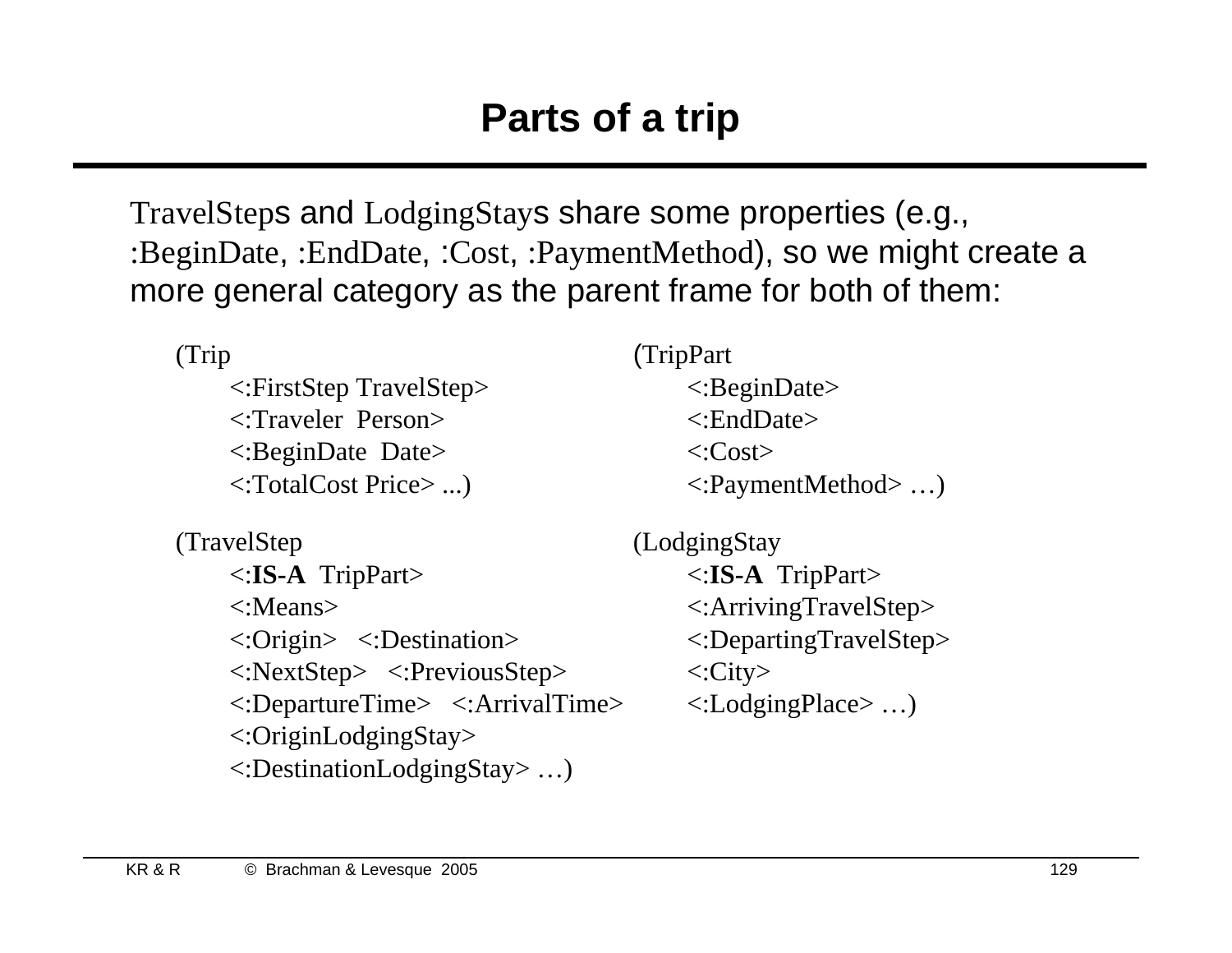# **Travel defaults and procedures**

#### Embellish frames with defaults and procedures

```
(TravelStep 
    <:Means airplane> ...)
(TripPart
    <:PaymentMethod visaCard> ...)
(TravelStep 
    <:Origin [IF-NEEDED {if no SELF:PreviousStep then newark}]>)
(Trip 
    <:TotalCost 
        [IF-NEEDED
         { x←SELF:FirstStep;
           result←0;
           repeat
            { if exists x:NextStep
             then
                  \{ result \leftarrow result + x:Cost + x:DestinationLodgingStay:Cost;
                     x←x:NextStep }
               else return result+x:Cost }}]>)
                                      Program notation (for an imaginary language):
                                          • SELF is the current frame being processed
                                          • if x refers to an individual frame, and y to a slot, 
                                             then xy refers to the filler of the slot
                                                                     assume this
                                                                     is 0 if there is
                                                                     no LodgingStay
```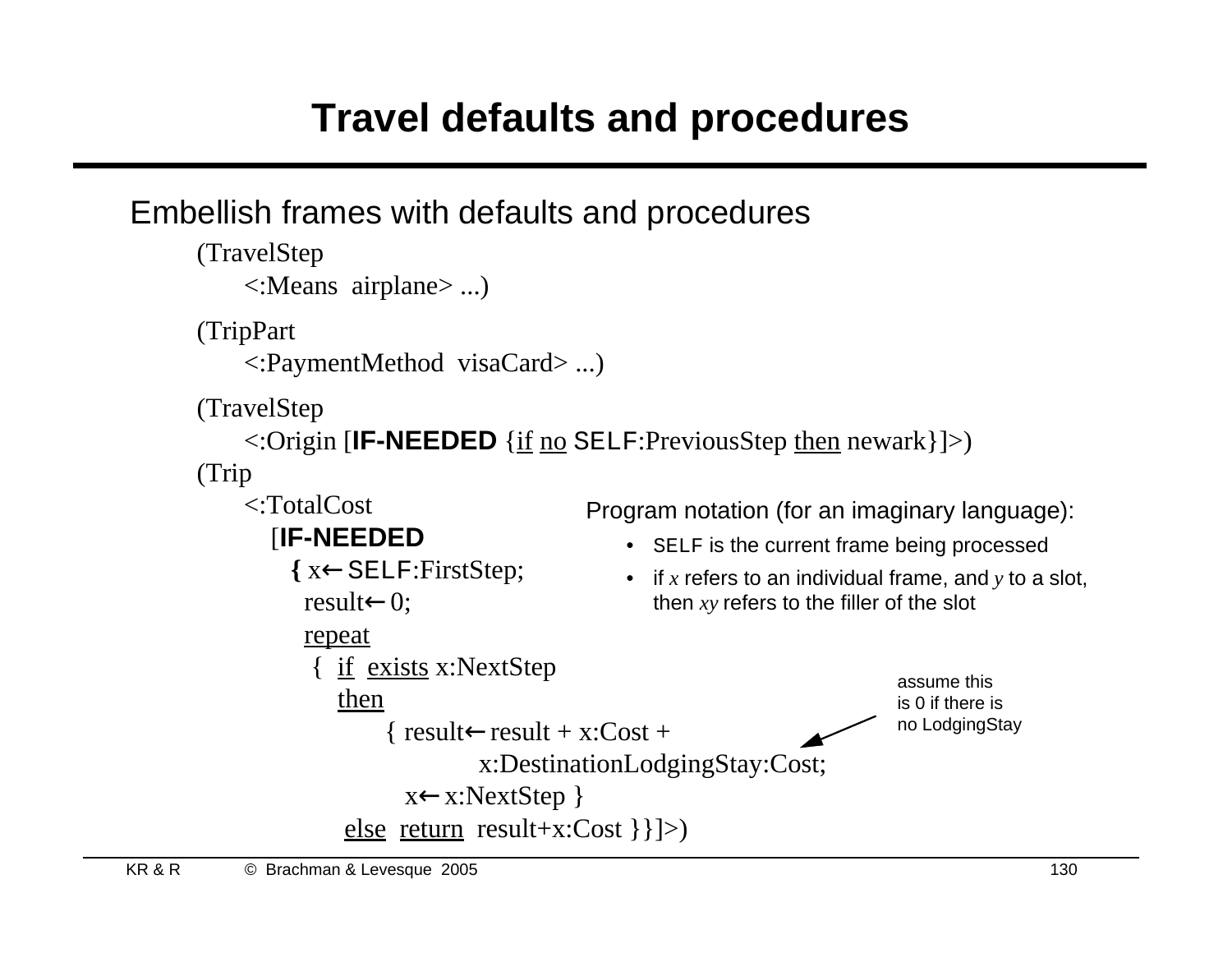# **More attached procedures**

```
(TravelStep
    <:NextStep
        [IF-ADDED
         \{if \text{SELF:EndDate} \neq \text{SELF:NextStep:BeginDate} then
               SELF:DestinationLodgingStay ←
                    SELF:NextStep:OriginLodgingStay ←
                        create new LodgingStay
                            with : BeginDate = SELF:EndDate and with :EndDate = SELF:NextStep:BeginDate 
                            and with : Arriving Travel Step = SELF and with :DepartingTravelStep = SELF:NextStep
                 …}]>
  …)
```
Note: default :City of LodgingStay, etc. can also be calculated:

(LodgingStay <:City [**IF-NEEDED** {SELF:ArrivingTravelStep:Destination}]…> ...)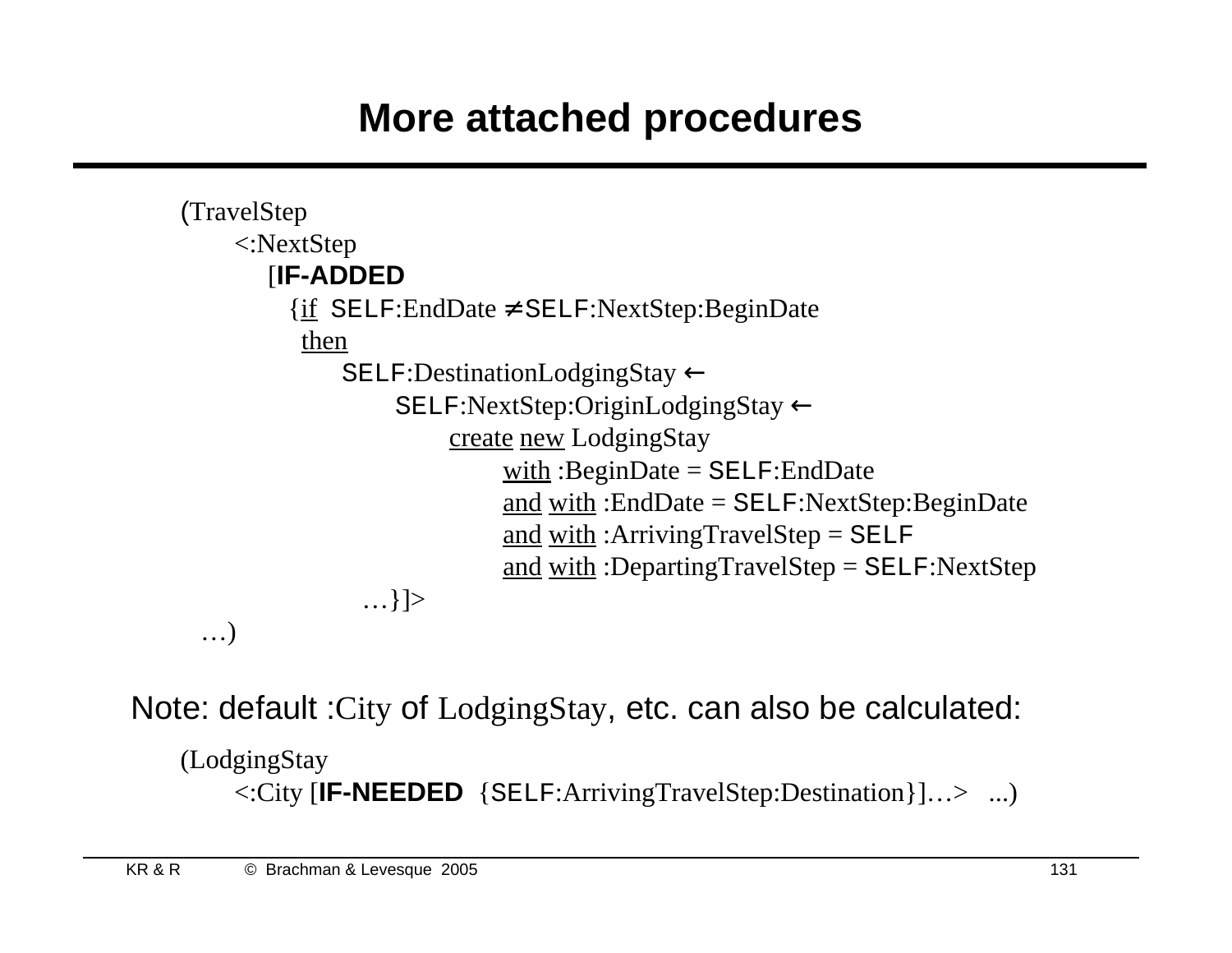#### Propose a trip to Toronto on Dec. 21, returning Dec. 22

(trip18 <:**INSTANCE-OF** Trip> <:FirstStep travelStep18a>) (travelStep18a <:**INSTANCE-OF** TravelStep> <:BeginDate 12/21/98> <:EndDate 12/21/98> <:Means> <:Origin> <:Destination toronto> <:NextStep> <:PreviousStep> <:DepartureTime> <:ArrivalTime>)

the next thing to do is to create the second step and link it to the first by changing the :NextStep

the first thing to do is to create the trip and the first step

> (travelStep18b <:**INSTANCE-OF** TravelStep> <:BeginDate 12/22/98> <:EndDate 12/22/98> <:Means> <:Origin toronto> <:Destination> <:NextStep> <:PreviousStep travelStep18a> <:DepartureTime> <:ArrivalTime>)

*(*travelStep18a *<*:NextStep travelStep18b*>)*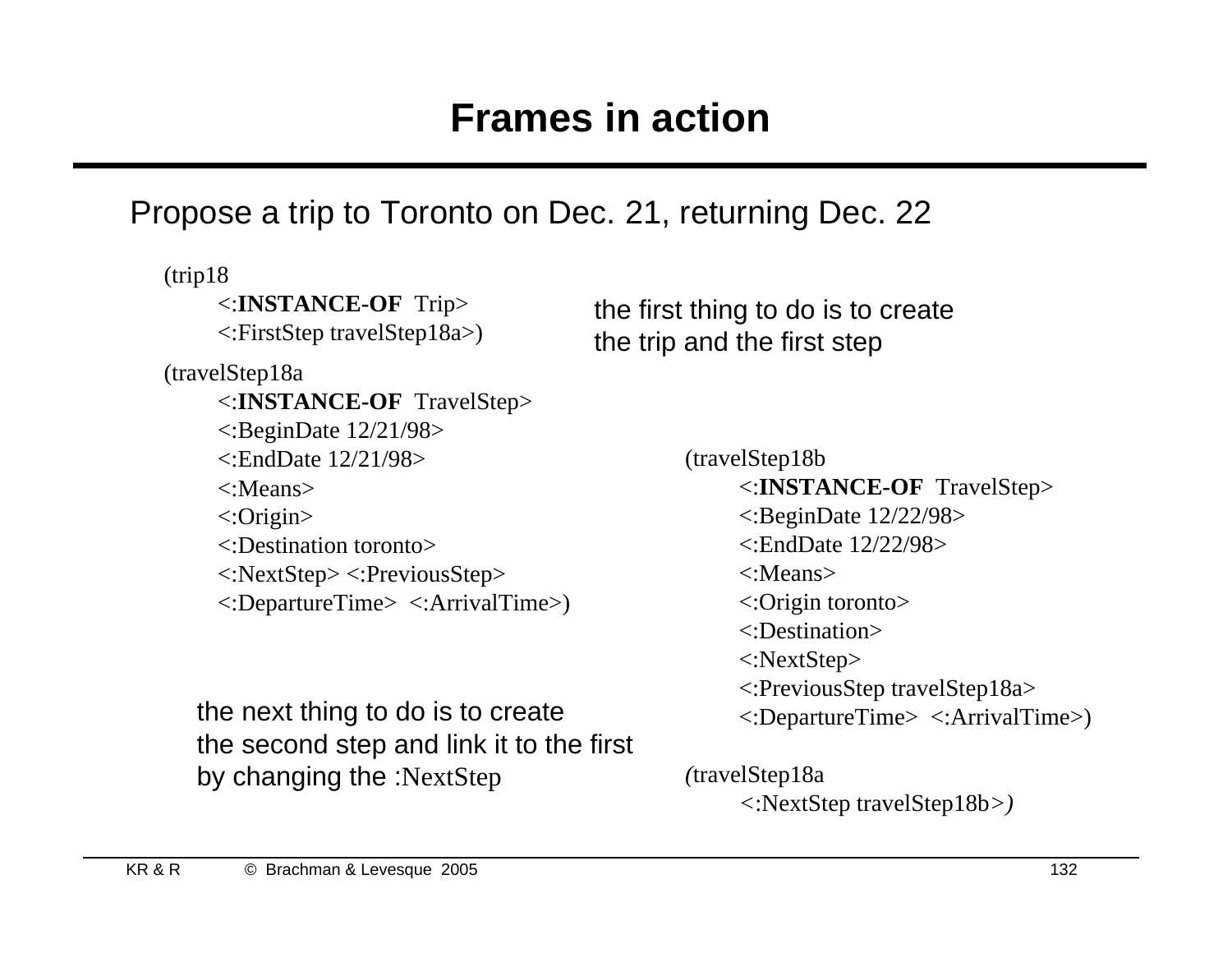# **Triggering procedures**

**IF-ADDED** on :NextStep then creates a LodgingStay:



If requested, **IF-NEEDED** can provide :City for lodgingStay18a (toronto)

which could then be overridden by hand, if necessary (e.g. usually stay in North York, not Toronto)

Similarly, apply default for :Means and default calc for :Origin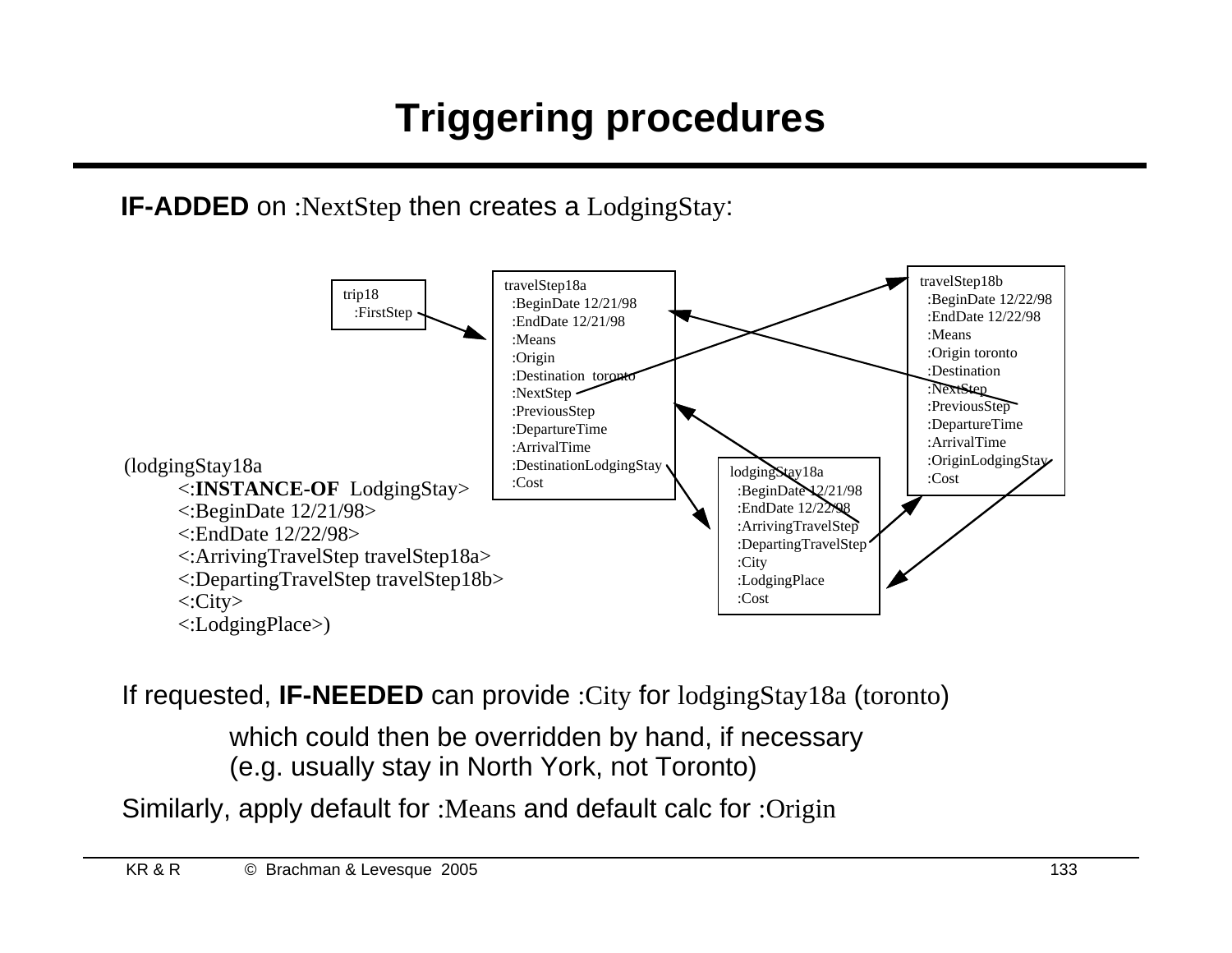# **Finding the cost of the trip**



Finally, we can use :TotalCost **IF-NEEDED** procedure (see above) to calculate the total cost of the trip:

- result← 0, x←travelStep18a, x:NextStep=travelStep18b
- result←0+\$321.00+\$124.75; x← travelStep18b, x:NextStep=NIL
- return: result= $$445.75+$321.00 = $766.75$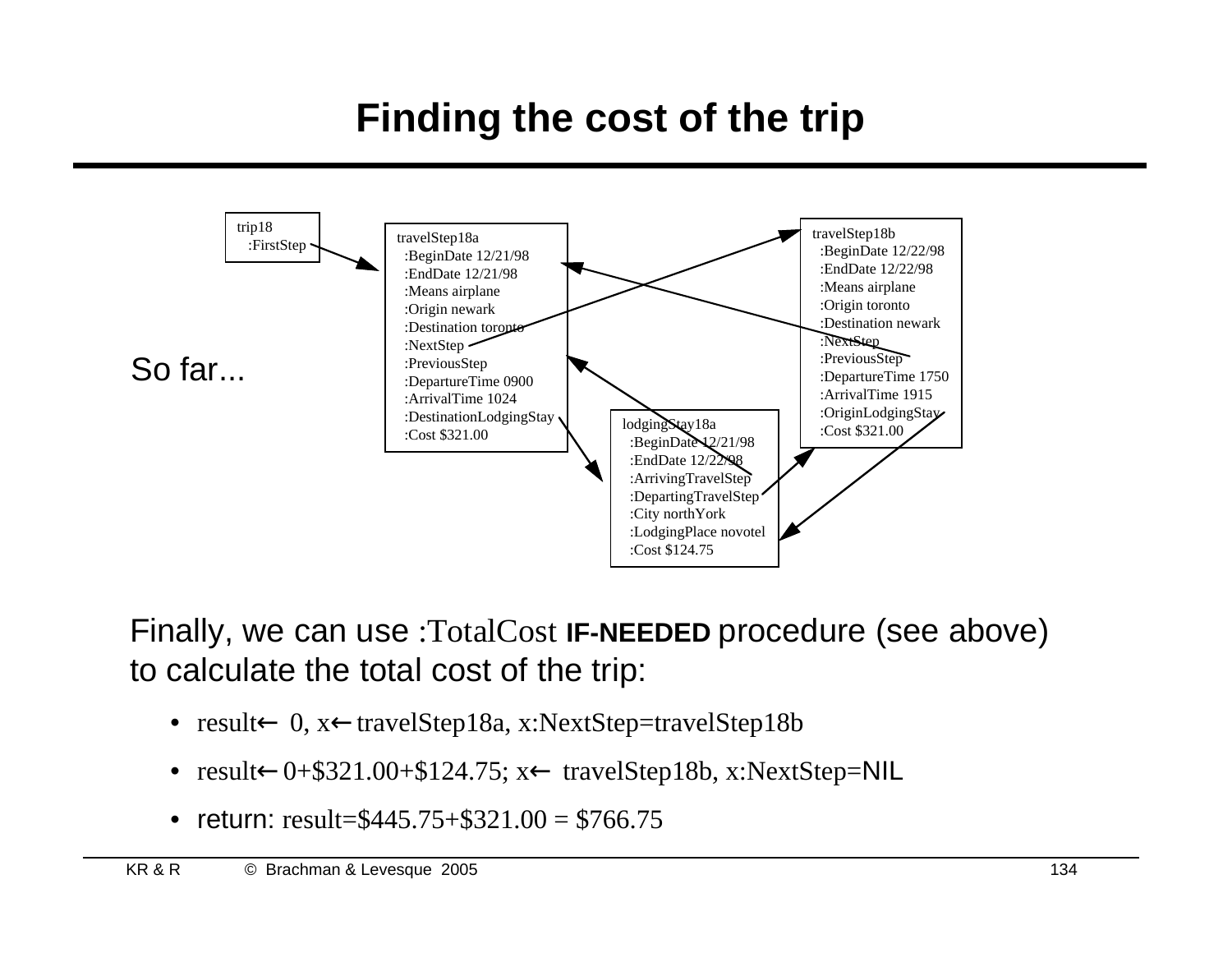Main purpose of the above: embellish a sketchy description with defaults, implied values

- maintain consistency
- use computed values to
	- 1. allow derived properties to look explicit
	- 2. avoid up front, potentially unneeded computation

#### **Monitoring**

- hook to a DB, watch for changes in values
- like an ES somewhat, but monitors are more object-centered, inherited

#### Scripts for story understanding

generate expectations (e.g., restaurant)

#### Real, Minsky-like commonsense reasoning

- local cues  $\Rightarrow$  potentially relevant frames  $\Rightarrow$  further expectations
- look to match expectations ; mismatch ⇒ "differential diagnosis"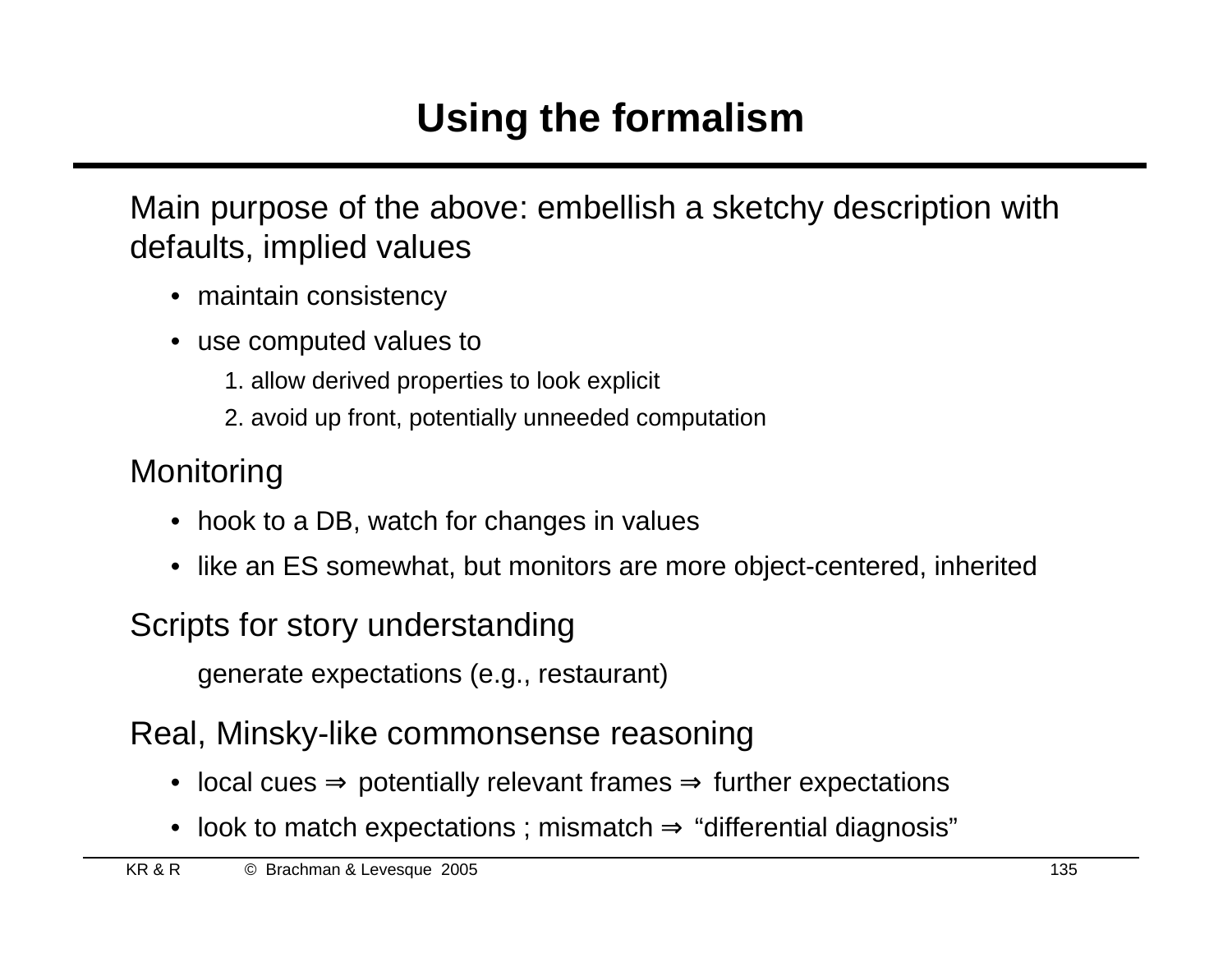- 1. Types of procedures
	- **IF-REMOVED**
		- e.g., remove TravelStep ⇒ remove LodgingStay
	- "servants" and "demons"
		- flexible "pushing" and "pulling" of data
- 2. Slots
	- multiple fillers
	- "facets" more than just defaults and fillers
		- [**REQUIRE** <class>] (or procedure)
		- **PREFER** useful if conflicting fillers

#### 3. Metaframes

(CanadianCity <:**INSTANCE-OF** GeographicalCityType> …)

(GeographicalCityType <:**IS-A** CityType> <:AveragePopulation NonNegativeNumber> …)

#### 4. Frames as actions ("scripts")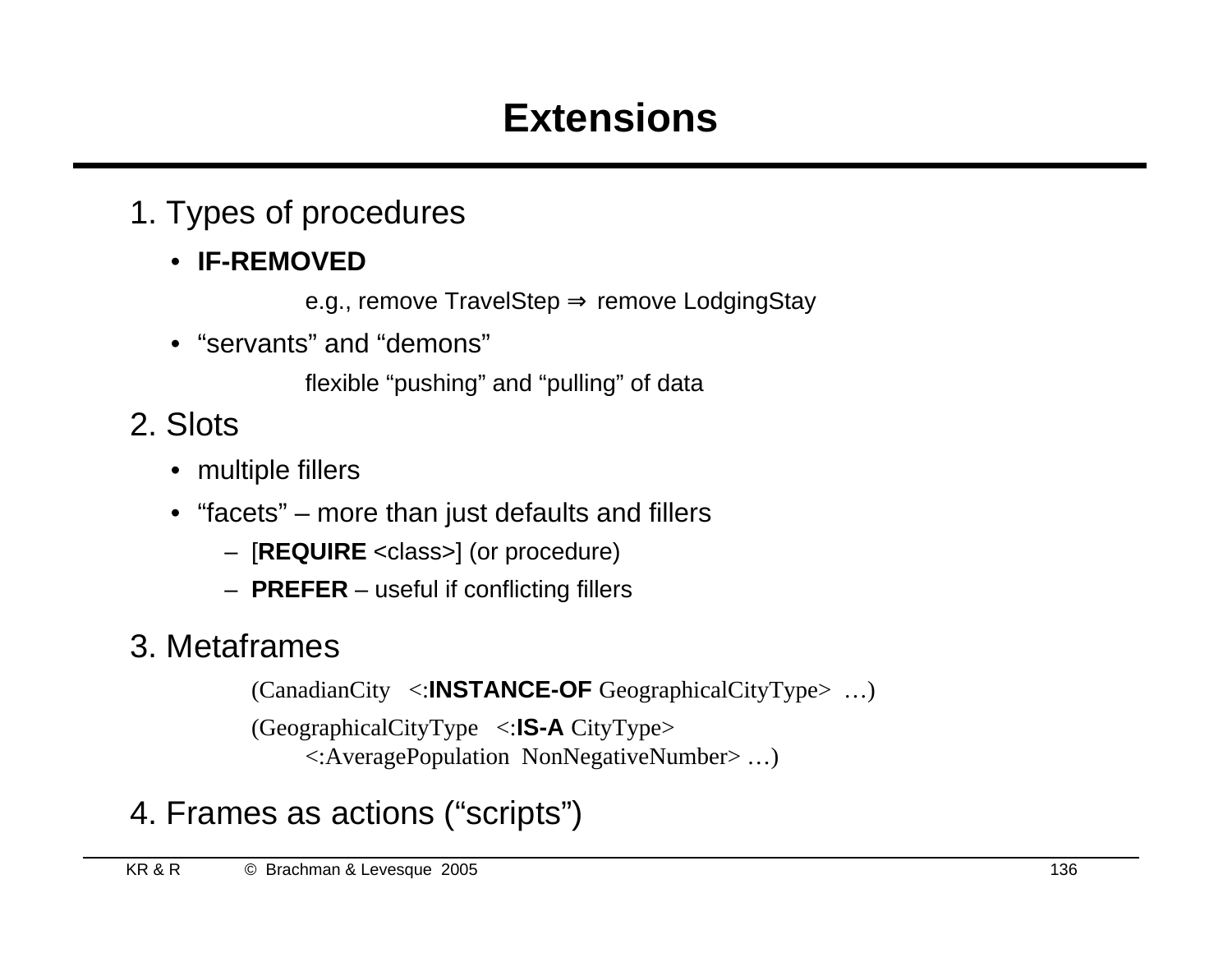# **Object-oriented programming**

Somewhat in the manner of production systems, specifying problems with frames can easily slide into a style of *programming*, rather than a declarative object-oriented modeling of the world

• note that direction of procedures (pushing/pulling) is explicitly specified not declarative

This drifts close to conventional object-oriented programming (developed concurrently).

- same advantages:
	- definition by specialization
	- localization of control
	- encapsulation
	- $-$  etc.
- main difference:
	- frames: centralized, conventional control regime (instantiate/ inherit/trigger)
	- object-oriented programming: objects acting as small, independent agents sending each other messages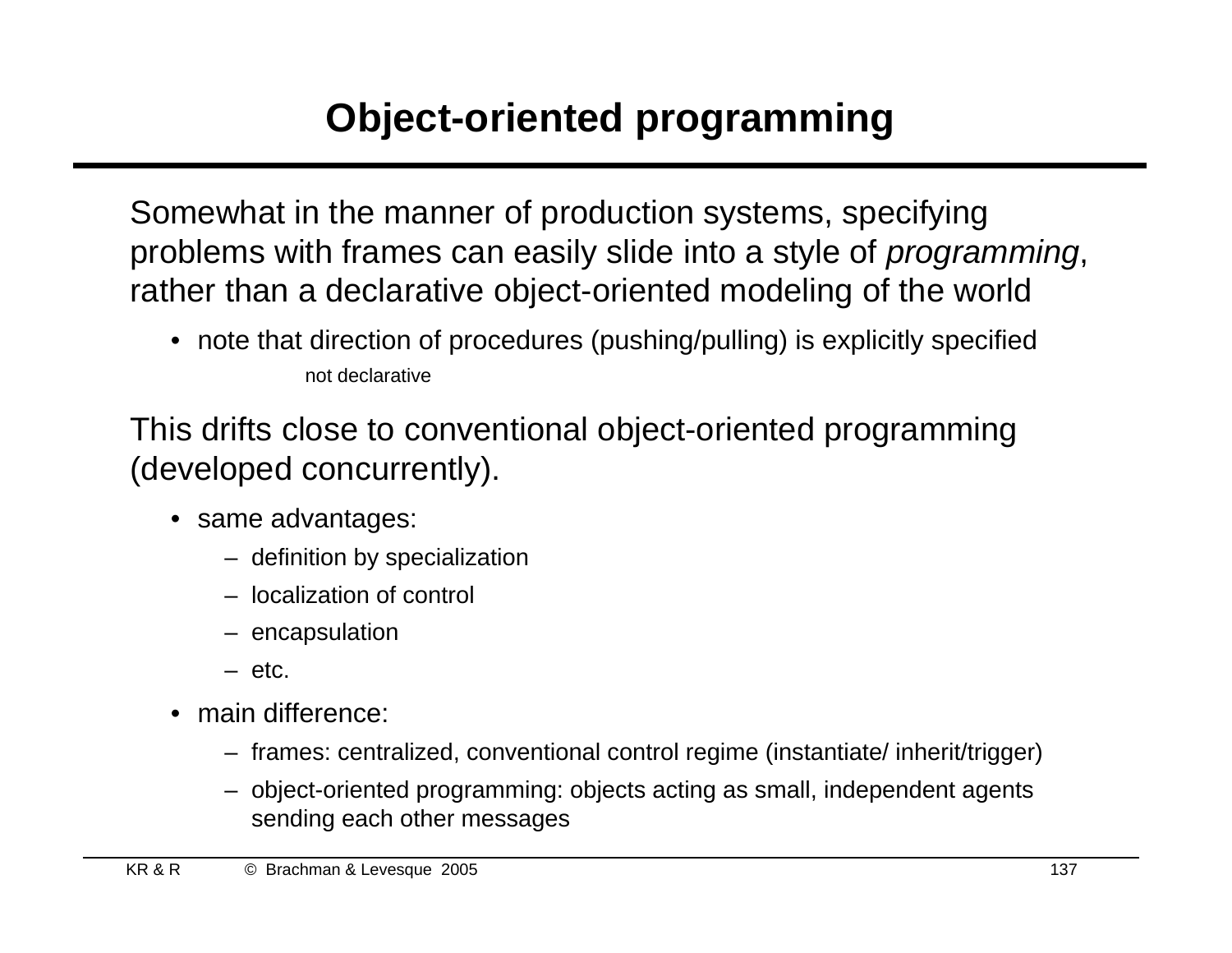# Structured Descriptions

9.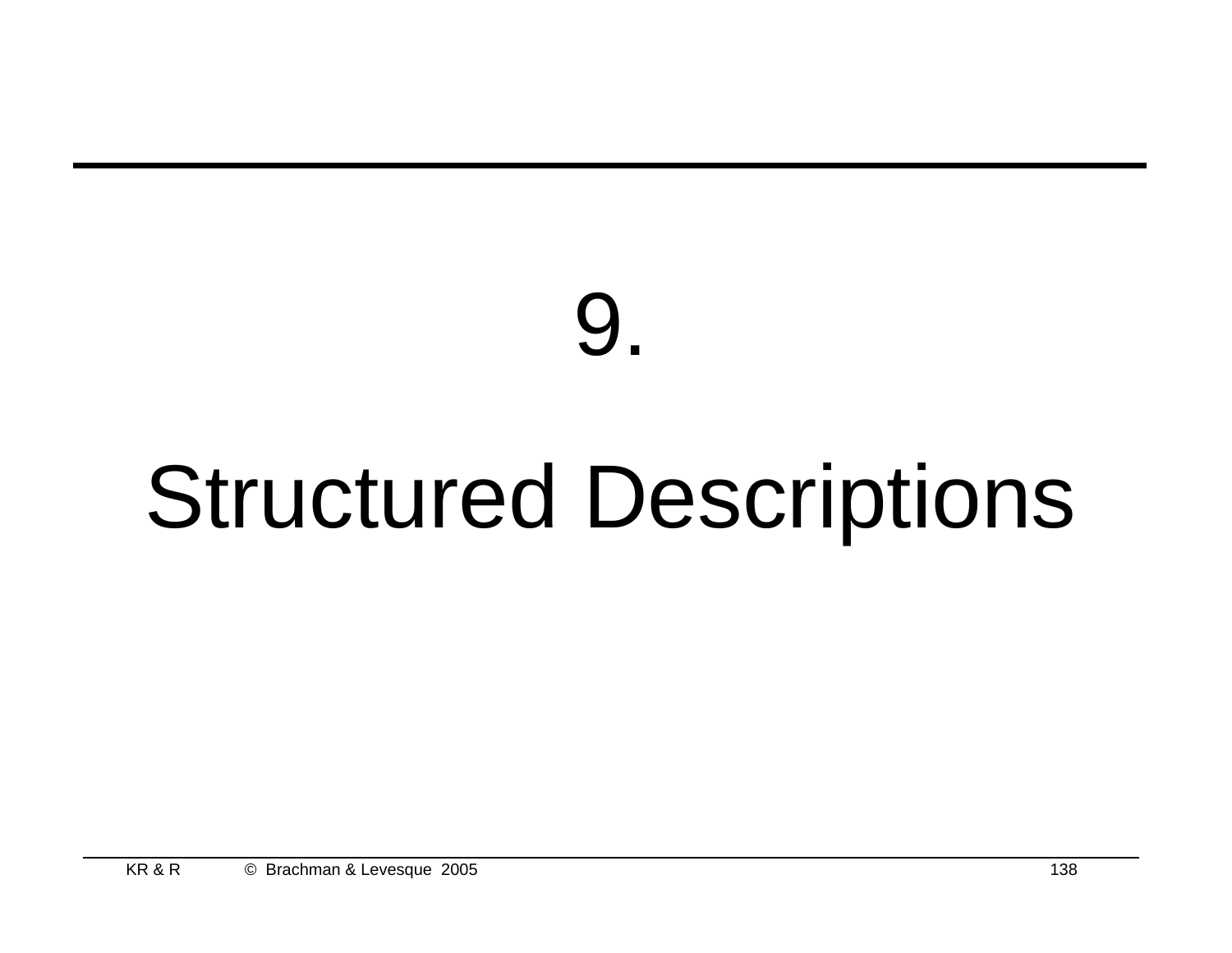As we saw with frames, it useful to shift the focus away from the true sentences of an application towards the categories of objects in the application and their properties.

In frame systems, this was done *procedurally*, and we concentrated on hierarchies of frames as a way of organizing collections of procedures.

In this section, we look at the categories of objects themselves:

• objects are members of multiple categories

e.g. a doctor, a wife, a mother of two

- categories of objects can be more or less specific than others e.g. a doctor, a professional, a surgeon
- categories of objects can have parts, sometimes in multiples e.g. books have titles, tables have legs
- the relation among the parts of an object can be critical in its being a member of a category

e.g. a stack vs. a pile of bricks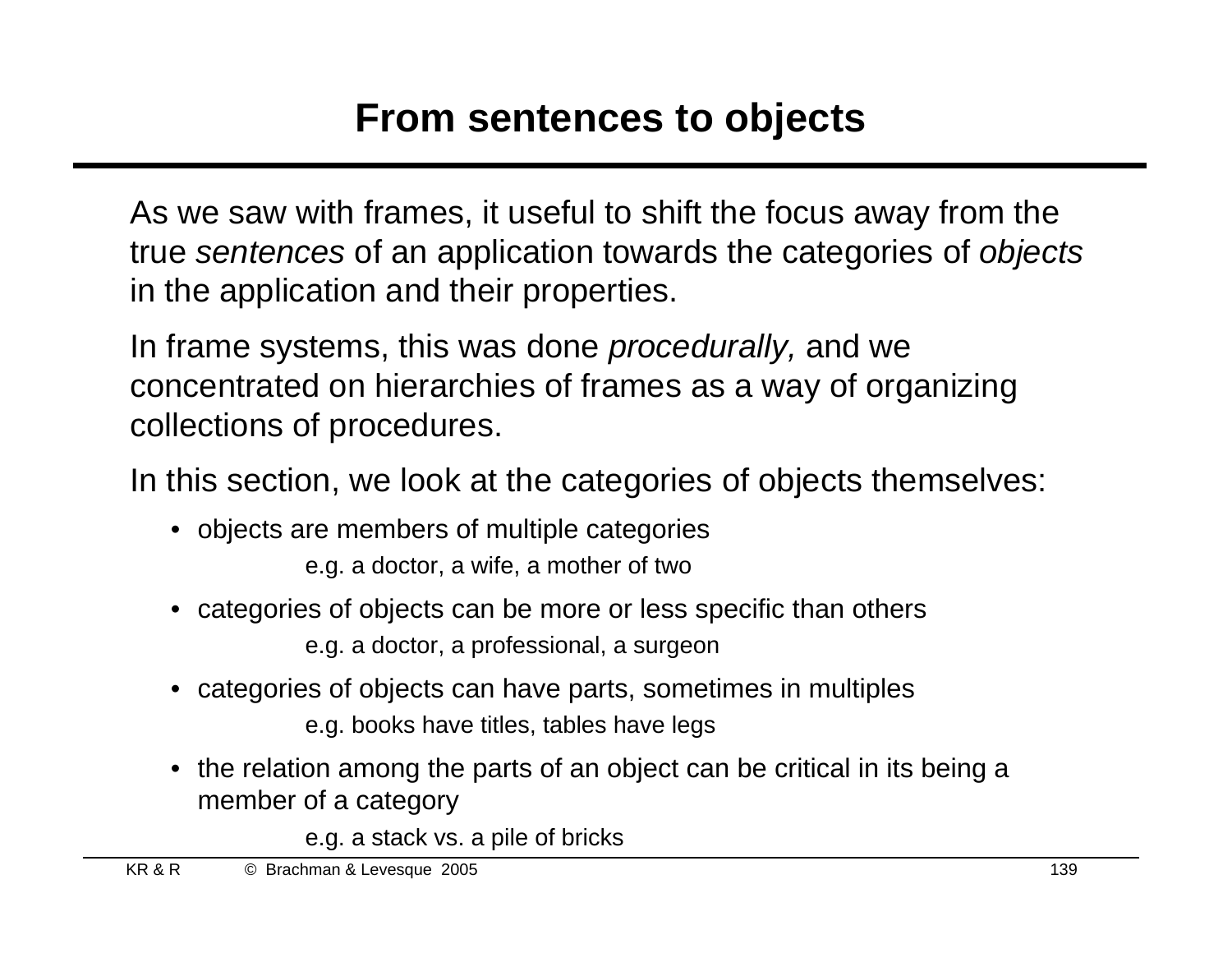In FOL, all categories and properties of objects are represented by atomic predicates.

- In some cases, these correspond to simple *nouns* in English such as Person or City.
- In other cases, the predicates seem to be more like *noun phrases* such as MarriedPerson or CanadianCity or AnimalWithFourLegs.

Intuitively, these predicates have an internal structure and connections to other predicates.

e.g. A married person must be a person.

These connections hold by *definition* (by virtue of what the predicates themselves mean), not by virtue of the facts we believe about the world.

In FOL, there is no way to break apart a predicate to see how it is formed from other predicates.

Here we will examine a logic that allows us to have both atomic and non-atomic predicates: a description logic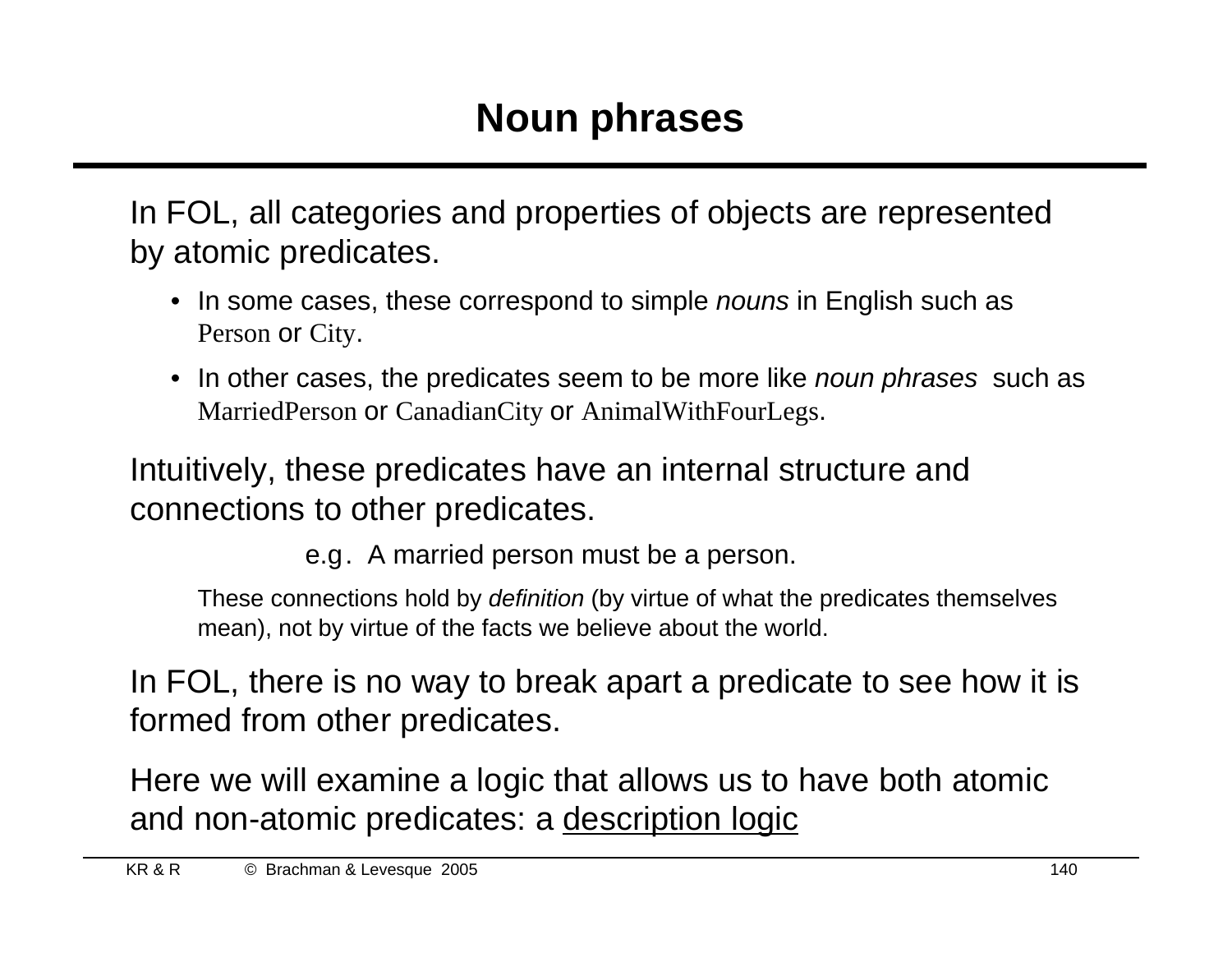In a description logic, there are sentences that will be true or false (as in FOL).

In addition, there are three sorts of expressions that act like nouns and noun phrases in English:

- concepts are like category nouns Dog, Teenager, GraduateStudent
- roles are like relational nouns : Age, :Parent, :AreaOfStudy

• constants are like proper nouns johnSmith, chair128

These correspond to unary predicates, binary predicates and constants (respectively) in FOL.

> See also: generic frames, slots, and individual frames. However: roles can have multiple fillers.

However, unlike in FOL, concepts need not be atomic and can have semantic relationships to each other.

roles will remain atomic (for now)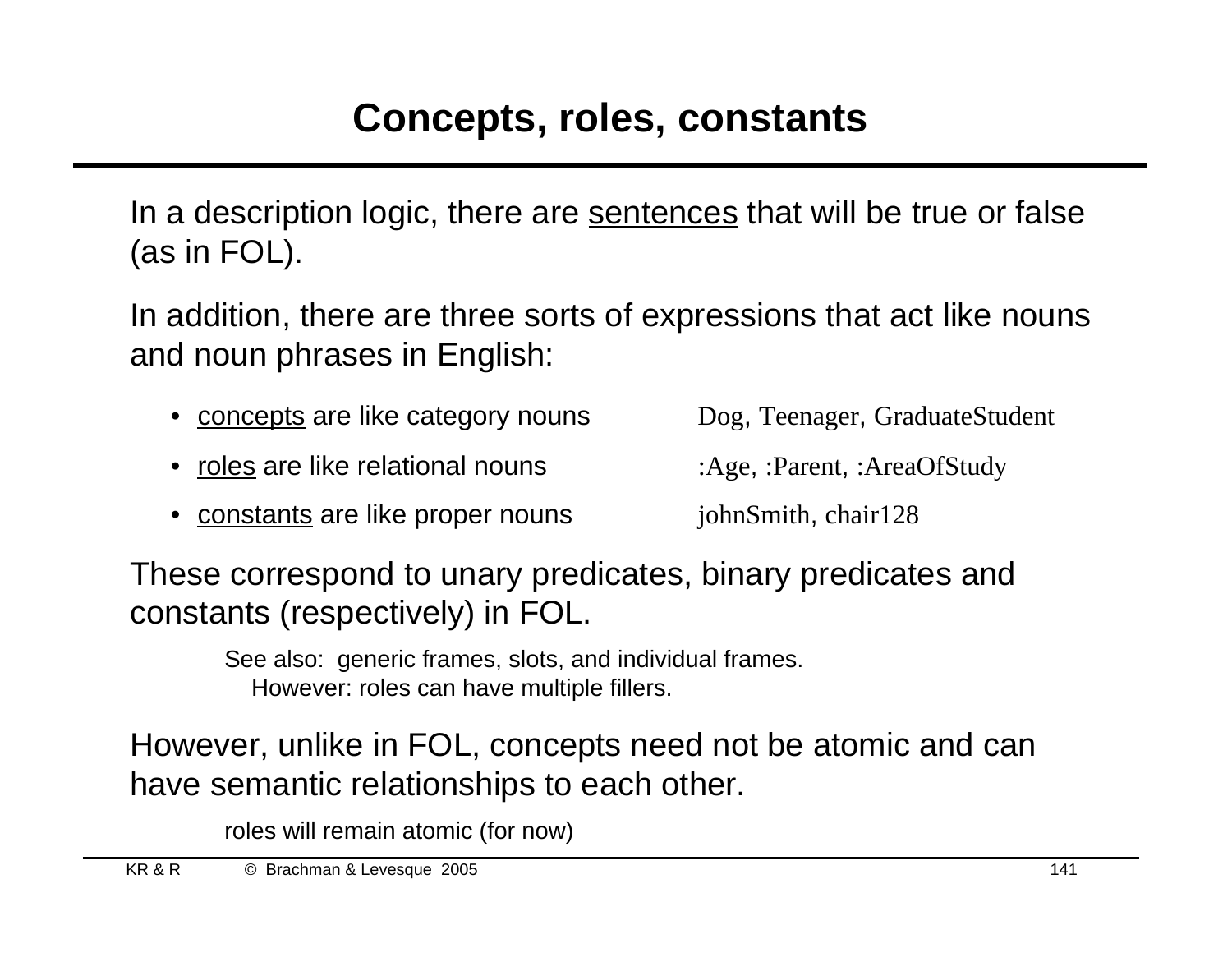# **The symbols of DL**

Three types of non-logical symbols:

• atomic concepts:

Dog, Teenager, GraduateStudent

We include a distinguished concept: Thing

• roles: (all are atomic)

:Age, :Parent, :AreaOfStudy

• constants:

johnSmith, chair128

Four types of logical symbols:

- punctuation:  $[, ], (,)$
- positive integers: 1, 2, 3, ...
- concept-forming operators: ALL, EXISTS, FILLS, AND
- connectives:  $\Xi$ ,  $\stackrel{\bullet}{=}$ , and  $\rightarrow$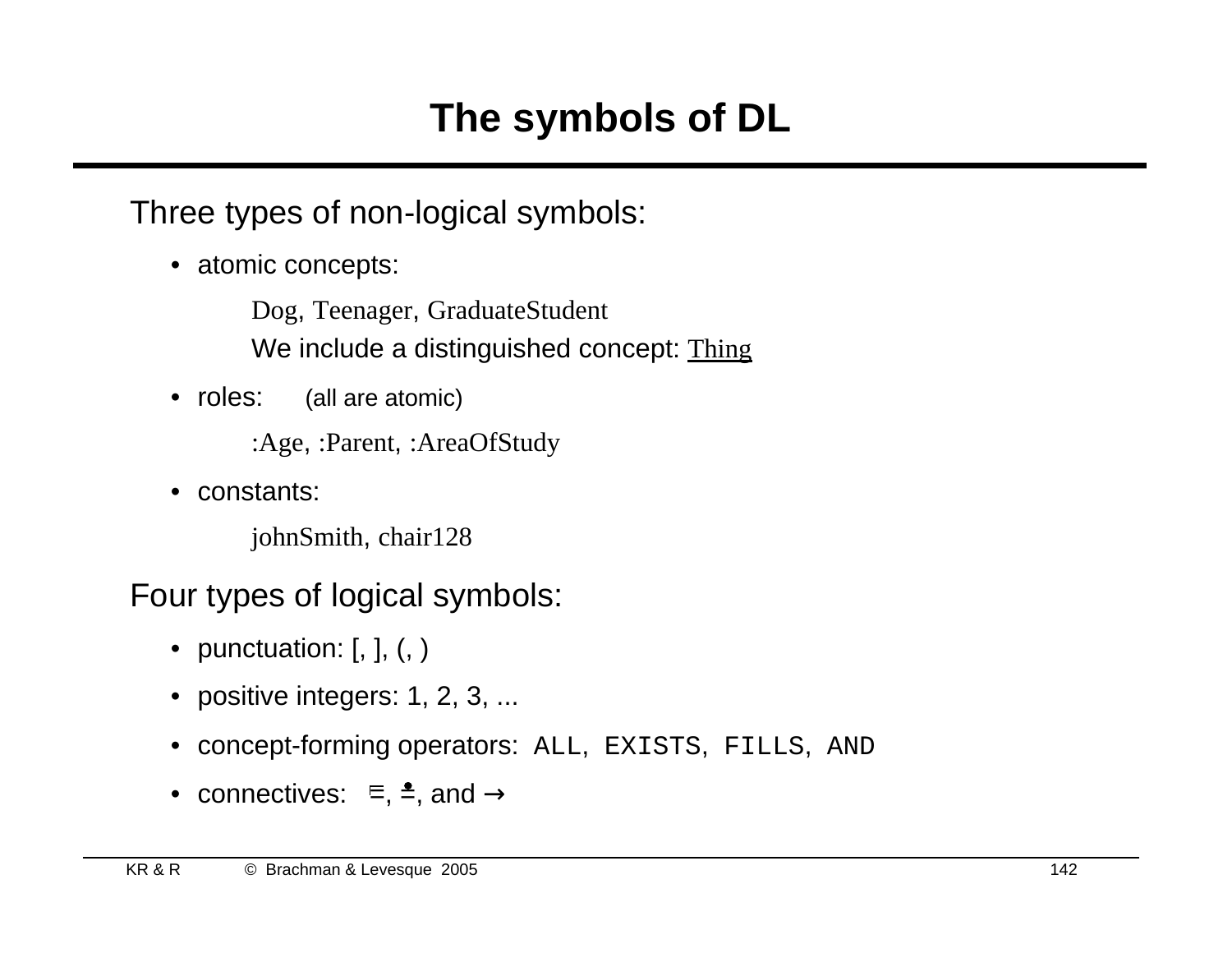The set of concepts is the least set satisfying:

- Every atomic concept is a concept.
- If *r* is a role and *d* is a concept, then [ALL *r d*] is a concept.
- If *r* is a role and *n* is an integer, then [EXISTS *n r*] is a concept.
- If *r* is a role and *c* is a constant, then [FILLS *r c*] is a concept.
- If  $d_1$ , ...,  $d_k$  are concepts, then so is [AND  $d_1$ , ...,  $d_k$ ].

Three types of sentences in DL:

- If *d* and *e* are concepts, then  $(d \n\equiv e)$  is a sentence.
- if *d* and *e* are concepts, then  $(d \triangleq e)$  is a sentence.
- If *d* is a concept and *c* is a constant, then  $(c \rightarrow d)$  is a sentence.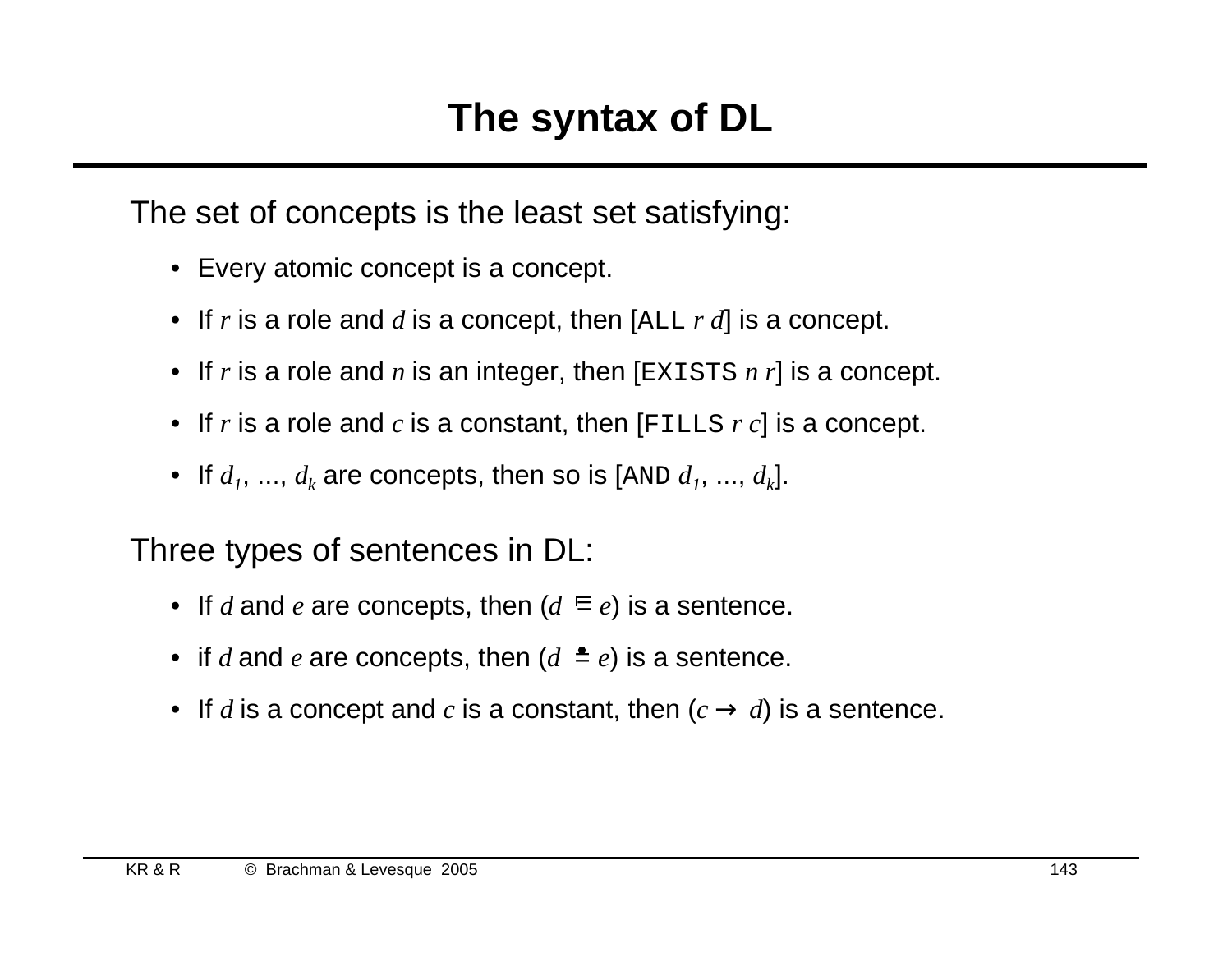# **The meaning of concepts**

Constants stand for individuals, concepts for sets of individuals, and roles for binary relations.

The meaning of a complex concept is derived from the meaning of its parts the same way a noun phrases is:

- [EXISTS *n r*] describes those individuals that stand in relation *r* to at least *n* other individuals
- [FILLS *r c*] describes those individuals that stand in the relation *r* to the individual denoted by *c*
- [ALL *r d*] describes those individuals that stand in relation *r* only to individuals that are described by *d*
- [AND  $d_1...d_k$ ] describes those individuals that are described by all of the  $d_i$ .

| For example:                                                                | [AND Company                      |
|-----------------------------------------------------------------------------|-----------------------------------|
|                                                                             | [EXISTS 7:Director]               |
| "a company with at least 7 directors,                                       | [ALL: Manager [AND Woman]         |
| whose managers are all women with<br>PhDs, and whose min salary is \$24/hr" | $[$ FILLS :Degree phD]]]          |
|                                                                             | [FILLS : MinSalary \$24.00/hour]] |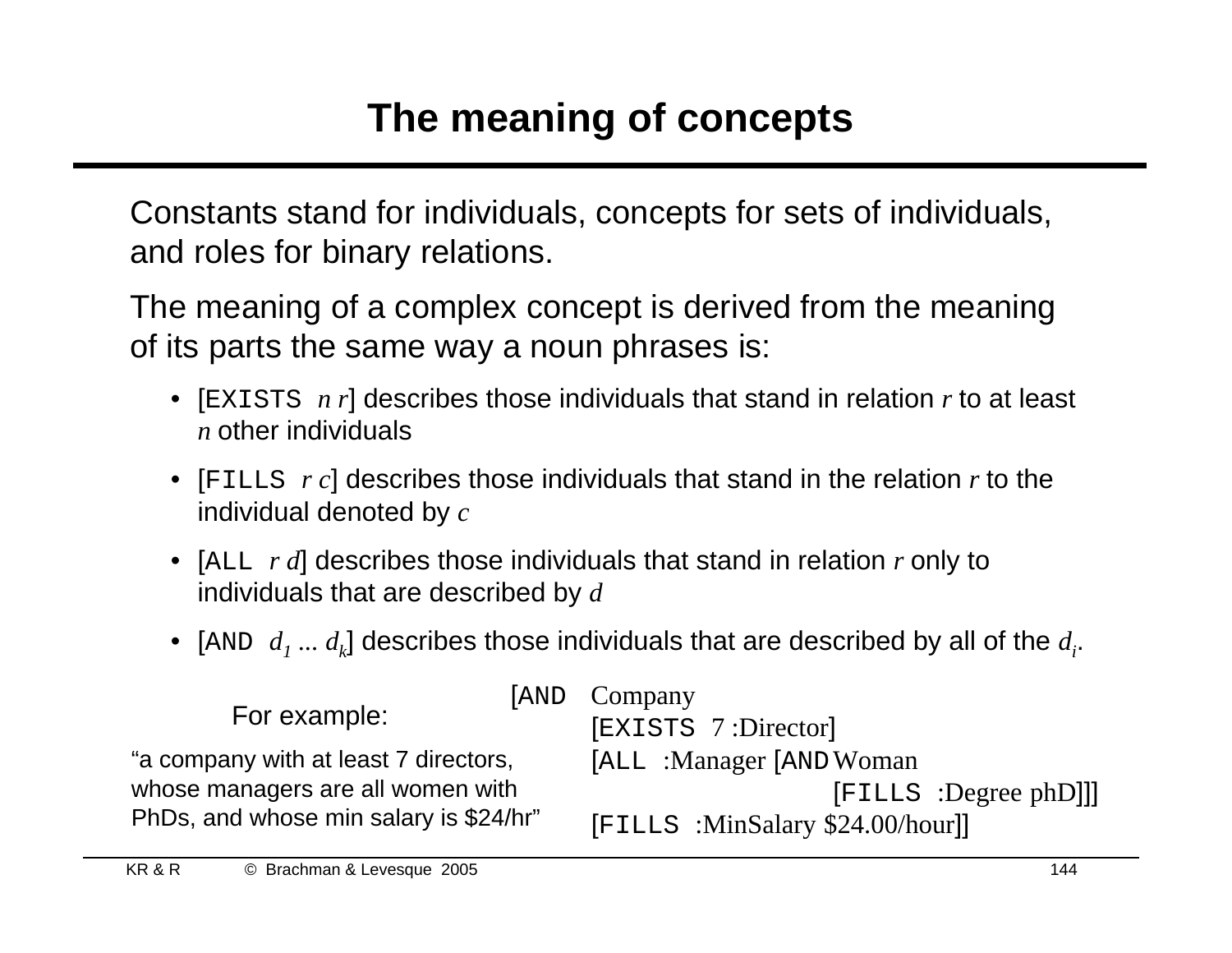# **A DL knowledge base**

#### A DL knowledge base is a set of DL sentences serving mainly to

• give names to definitions

e.g. (FatherOfDaughters  $\triangleq$ [AND Male [EXISTS 1 :Child] [ALL :Child Female]] )

"A FatherOfDaughters is precisely a male with at least one child and all of whose children are female"

"A dog is among other things a

• give names to partial definitions

e.g. ( $\text{Doq} \subseteq \text{[AND Mammal Pet]}$  CarnivorousAnimal [FILLS :VoiceCall barking]])

mammal that is a pet and a carnivorous animal whose voice call includes barking"

gives necessary but not sufficient conditions

• assert properties of individuals

e.g. (joe  $\rightarrow$ [AND FatherOfDaughters Surgeon]]) "Joe is a FatherOfDaughters and a Surgeon"

#### Other types of DL sentences are typically not used in a KB.

e.g. ([AND Rational Animal]  $\triangleq$  [AND Featherless Biped])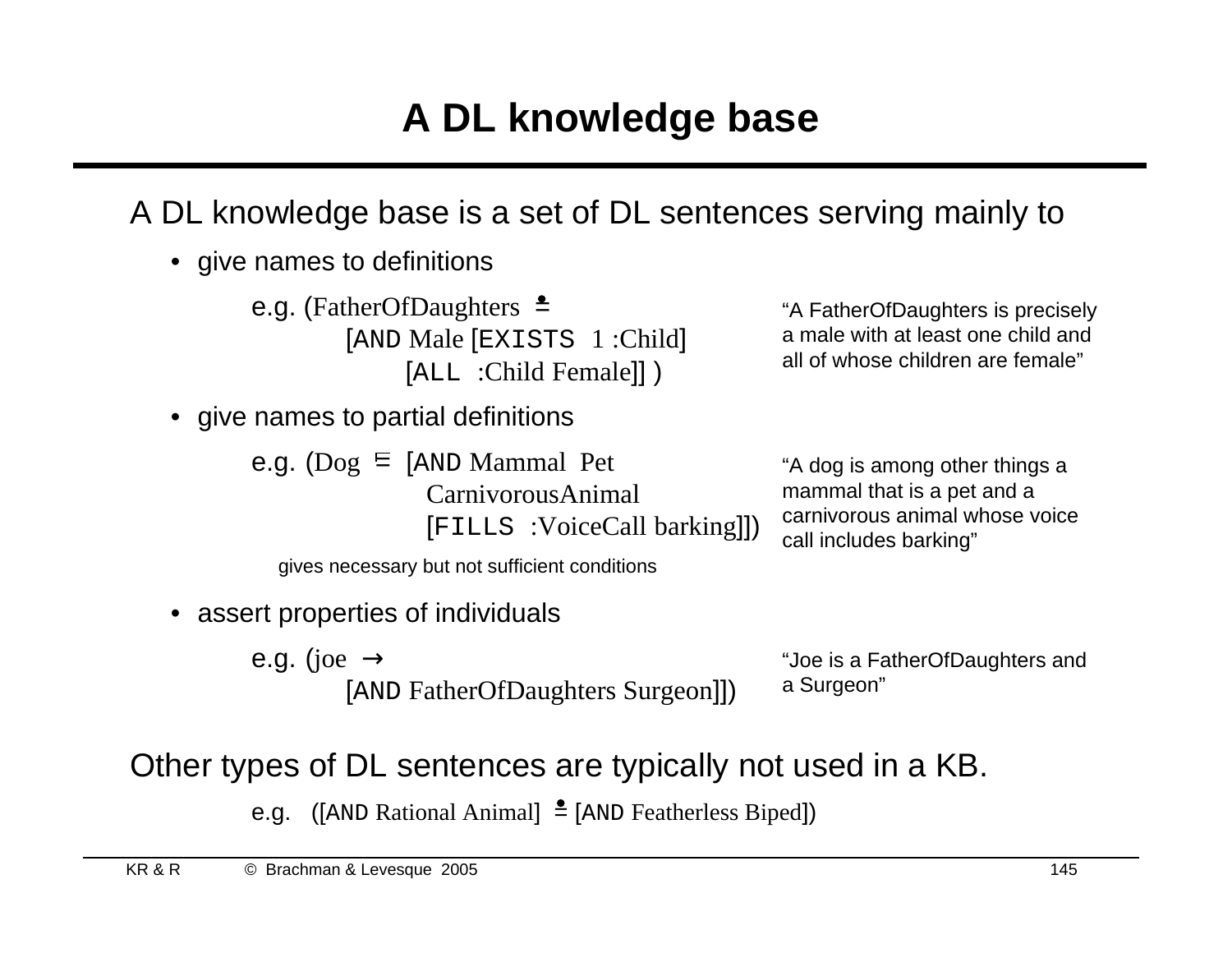### **Formal semantics**

Interpretation  $\mathcal{I} = \langle D, I \rangle$  as in FOL, where

- for every constant  $c, I[c] \in D$
- for every atomic concept *a*,  $I[a] \subseteq D$
- for every role *r*,  $I[r] \subseteq D \times D$

We then extend the interpretation to all concepts as subsets of the domain as follows:

- I[Thing] =  $D$
- I[[ALL  $r d$ ]] = { $x \in D$  | for any  $y$ , if  $\langle x, y \rangle \in I[r]$  then  $y \in I[d]$ }
- I[[EXISTS  $n r$ ]] = { $x \in D$  | there are at least  $n y$  such that  $\langle x, y \rangle \in I[r]$ }
- I[[FILLS  $r c$ ]] = { $x \in D$  |  $\langle x, I[c] \rangle \in I[r]$ }
- I[[AND  $d_1 ... d_k$ ]] = I[ $d_1$ ]  $\cap ... \cap$  I[ $d_k$ ]

A sentence of DL will then be true or false as follows:

- $\mathcal{I} = \{d \in e\}$  iff  $I[d] \subseteq I[e]$
- $\mathcal{I} = (d \triangleq e)$  iff  $I[d] = I[e]$
- $\mathcal{I} = (c \rightarrow e)$  iff  $I[c] \in I[e]$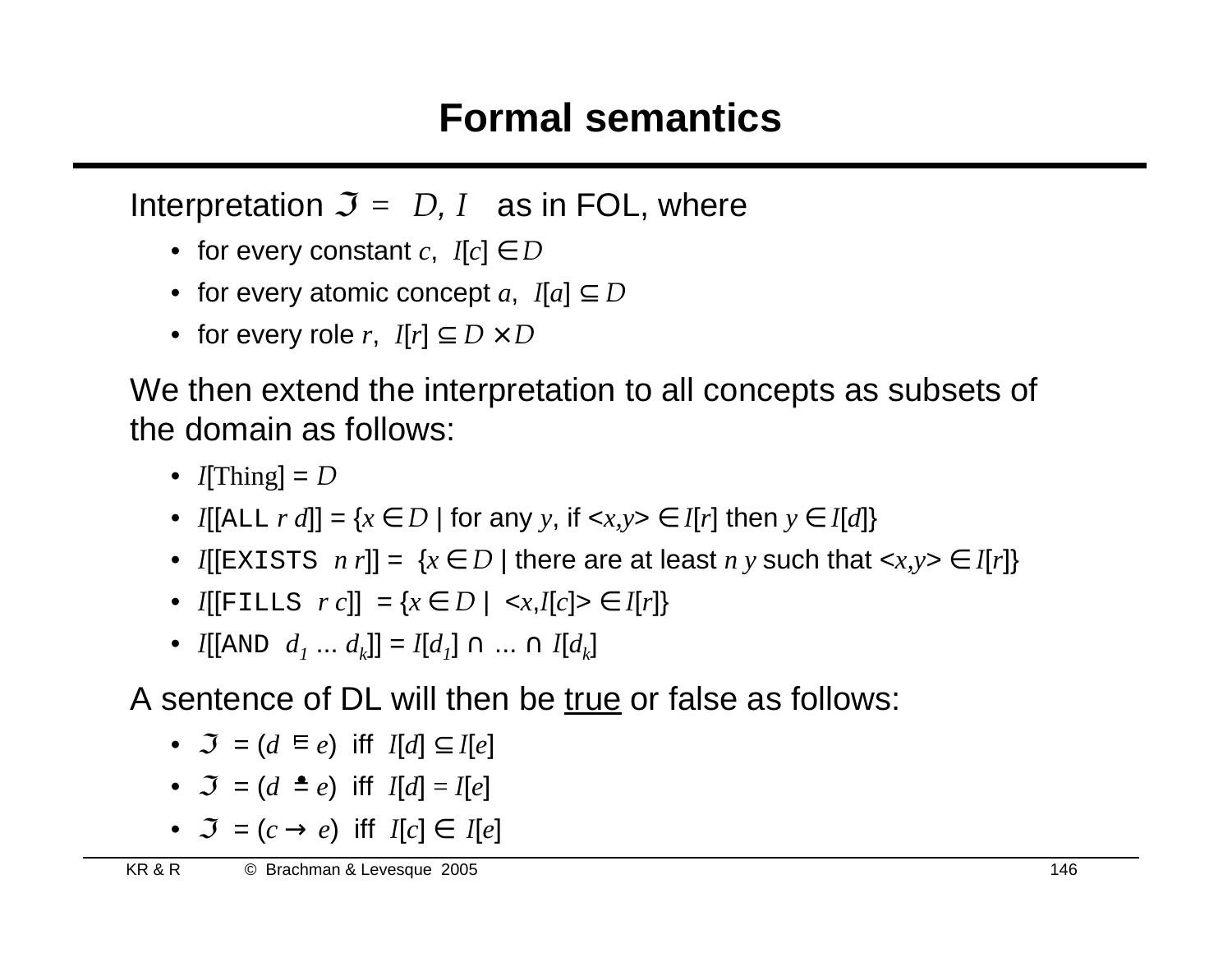## **Entailment and reasoning**

Entailment in DL is defined as in FOL:

A set of DL sentences S entails a sentence  $\alpha$  (which we write  $S \models \alpha$ ) iff for every  $\mathcal{I}$ , if  $\mathcal{I} = S$  then  $\mathcal{I} = \alpha$ 

A sentence is valid iff it is entailed by the empty set.

Given a KB consisting of DL sentences, there are two basic sorts of reasoning we consider:

1. determining if KB  $= (c \rightarrow e)$ 

whether a named individual satisfies a certain description

2. determining if KB  $= (d \sqsubseteq e)$ 

whether one description is subsumed by another

```
the other case, KB \models (d \triangleq e) reduces to
      KB \models (d \sqsubseteq e) and KB \models (d \sqsubseteq e)
```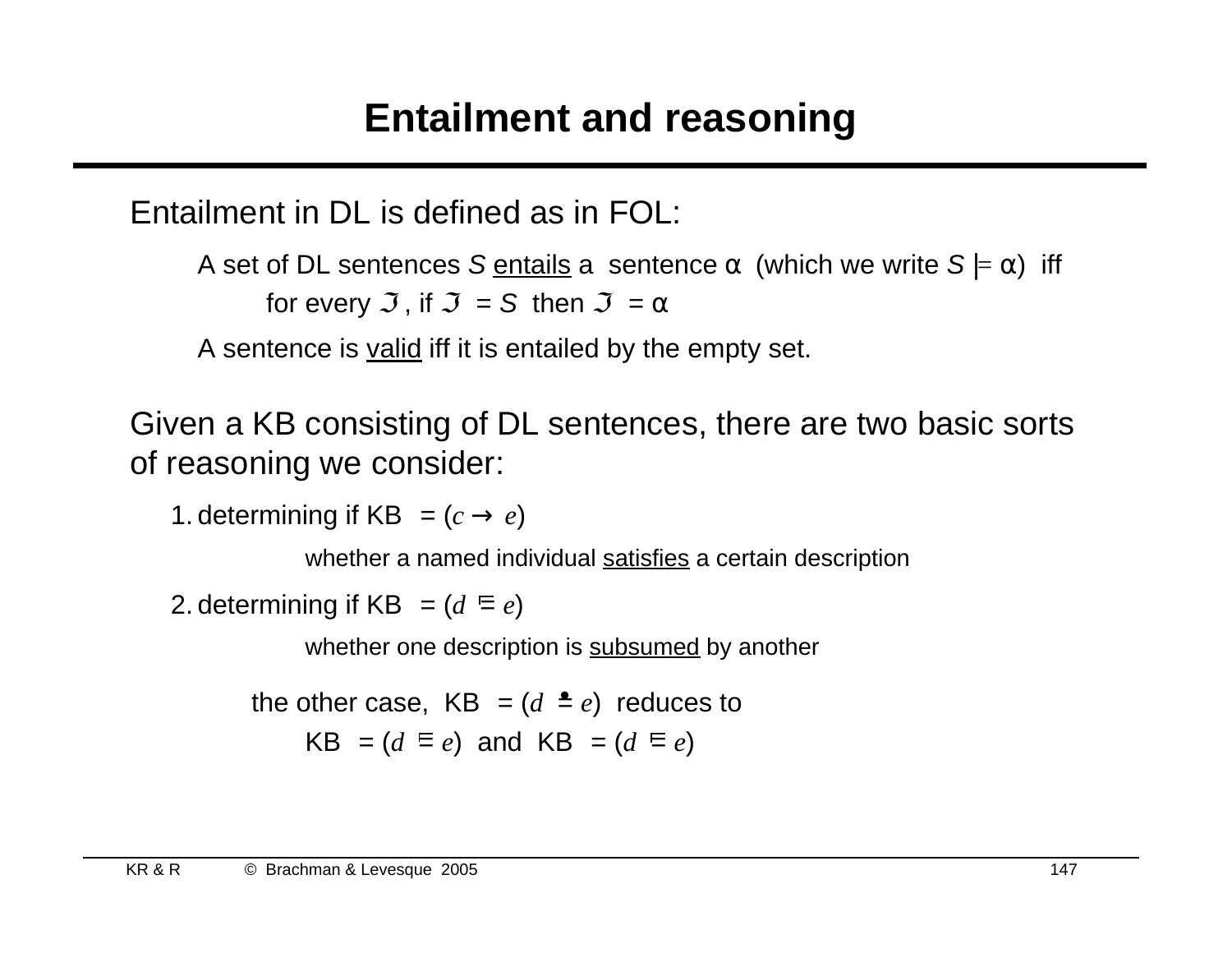In some cases, an entailment will hold because the sentence in question is valid.

- ( $[AND Doctor Female] \equiv Doctor$ )
- ( $[$ FILLS :Child sue]  $\subseteq$   $[$ EXISTS 1 :Child])
- (john  $\rightarrow$  [ALL : Hobby Thing])

But in most other cases, the entailment depends on the sentences in the KB.

For example,

```
([AND\;S(urgeon Female) <math>\subseteq Doctor)
```
is not valid.

But it is entailed by a KB that contains

```
(Surgeon = [AND Specialist [FILLS :Specialty surgery]])
(Specialist \equiv Doctor)
```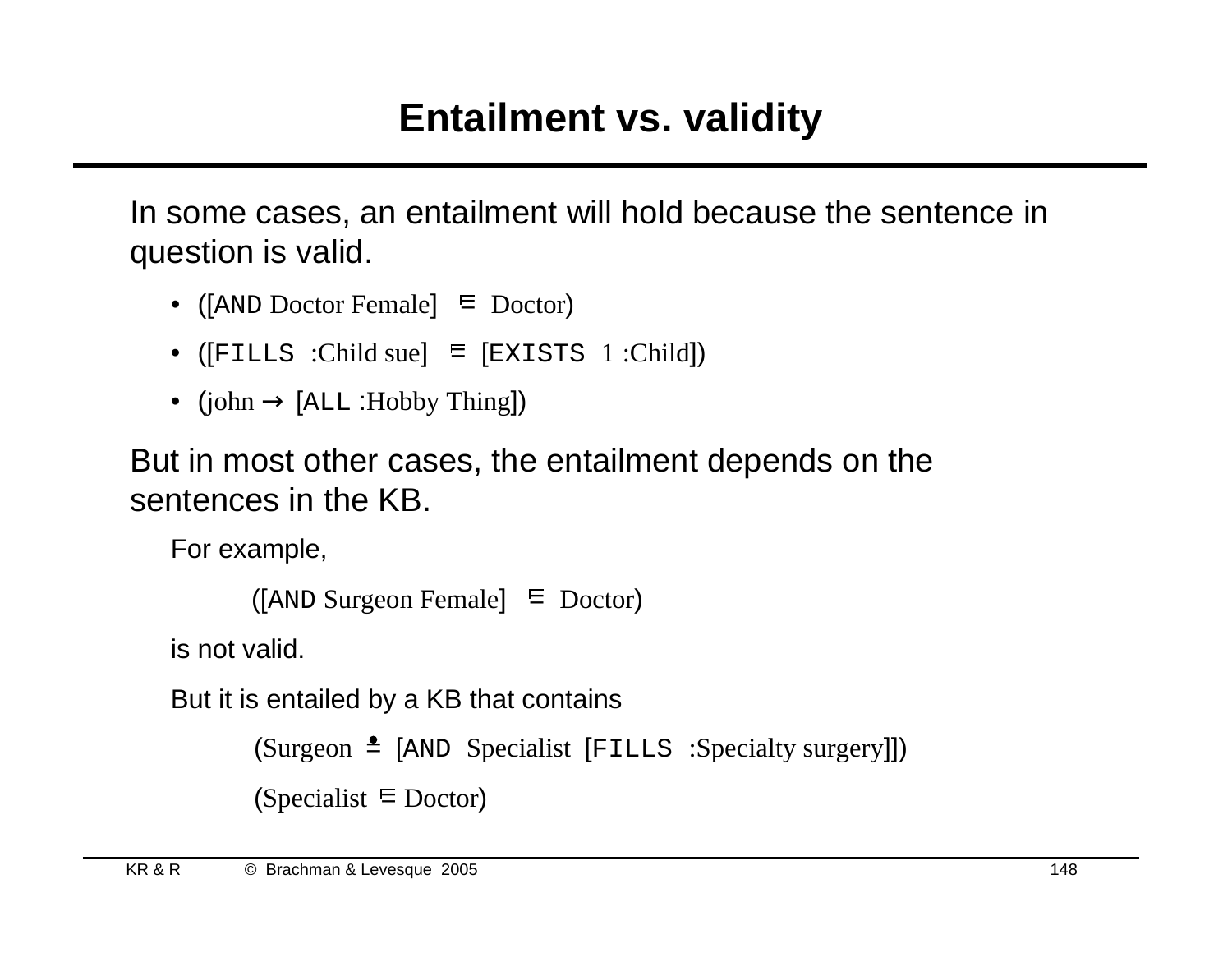# **Computing subsumption**

We begin with computing subsumption, that is, determining whether or not KB  $= (d \equiv e)$ . and therefore whether  $d \triangleq e$ 

Some simplifications to the KB:

- we can remove the  $(c \rightarrow d)$  assertions from the KB
- we can replace  $(d \subseteq e)$  in KB by  $(d \subseteq \text{[AND } e \text{ a}])$ , where a is a new atomic concept
- we assume that in the KB for each  $(d \triangleq e)$ , the *d* is atomic and appears only once on the LHS

• we assume that the definitions in the KB are acyclic vs. cyclic (*d* = [AND *e f*]), (*e* = [AND *d g*])

Under these assumptions, it is sufficient to do the following:

- normalization: using the definitions in the KB, put *d* and *e* into a special normal form, *d*′ and *e* ′
- structure matching: determine if each part of *e* ′ is matched by a part of *d*′.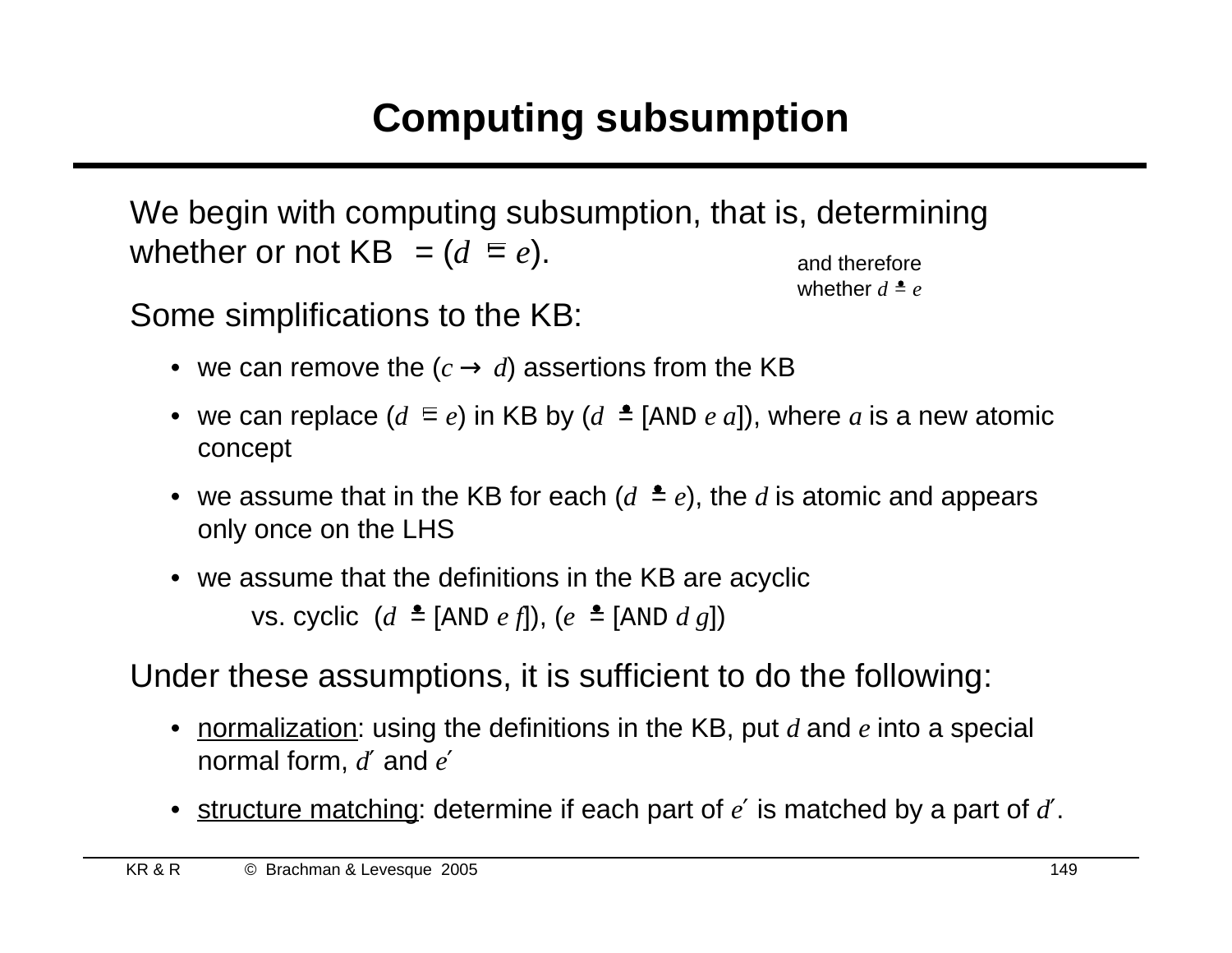Repeatedly apply the following operations to the two concepts:

- expand a definition: replace an atomic concept by its KB definition
- flatten an AND concept:

 $[AND \dots [AND \ de \ f] \dots] \Rightarrow [AND \dots \ de \ f \dots]$ 

• combine the ALL operations with the same role:

[AND ... [ALL *r d*] ... [ALL *r e*] ...] ⇒ [AND ... [ALL *r* [AND *d e*]] ...]

• combine the **EXISTS** operations with the same role:

 $[RAND \dots [EXISTS \ n_I r] \dots [EXISTS \ n_2 r] \dots] \Rightarrow$  $[AND ... [EXISTS *n r*] ...]$  (where  $n = Max(n_1, n_2)$ )

• remove a vacuous concept: Thing, [ALL *r* Thing], [AND]

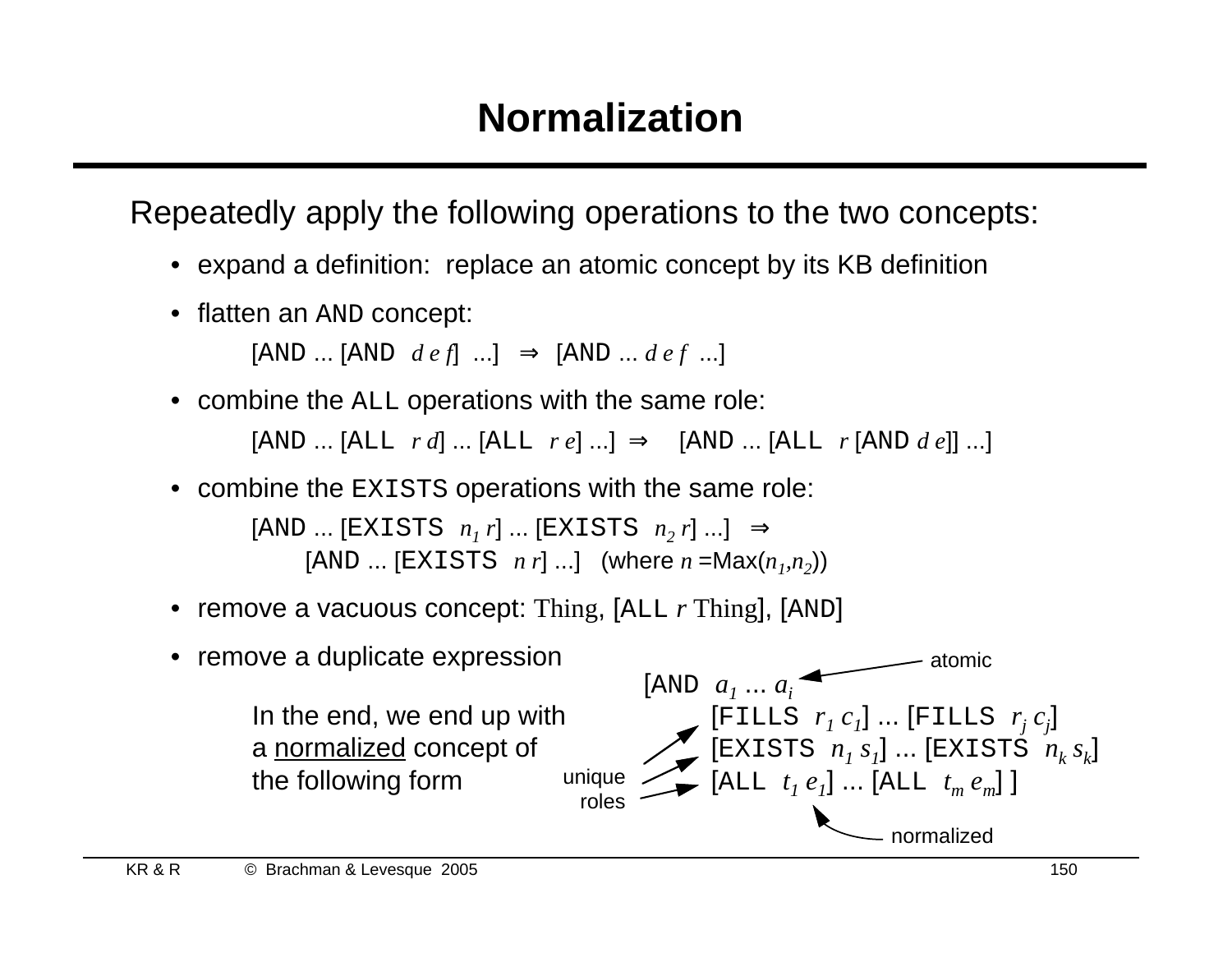# **Normalization example**

```
[AND Person
        [ALL :Friend Doctor]
        [EXISTS 1 :Accountant]
        [ALL :Accountant [EXISTS 1 :Degree]]
        [ALL :Friend Rich] 
        [ALL :Accountant [AND Lawyer [EXISTS 2 :Degree]]]] 
[AND Person
        [EXISTS 1 :Accountant]
        [ALL :Friend [AND Rich Doctor]] 
        [ALL :Accountant [AND Lawyer [EXISTS 1 :Degree] [EXISTS 2 :Degree]]]] 
[AND Person
        [EXISTS 1 :Accountant]
        [ALL :Friend [AND Rich Doctor]] 
        [ALL :Accountant [AND Lawyer [EXISTS 2 :Degree]]]]
```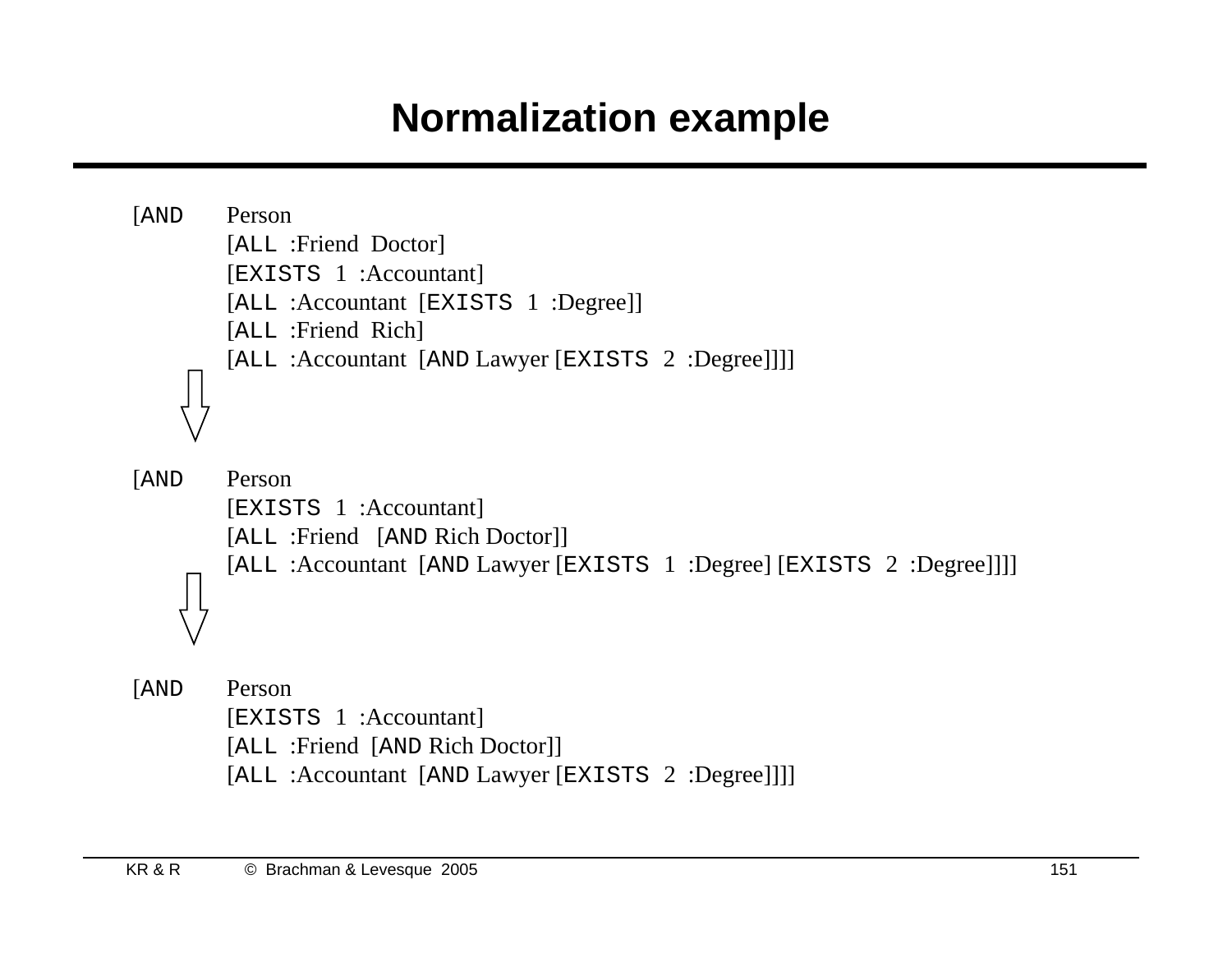Once we have replaced atomic concepts by their definitions, we no longer need to use the KB.

To see if a normalized concept [AND *e<sup>1</sup>* .... *e<sup>m</sup>* ] subsumes a normalized concept  $[\textsc{and}\; d_1\; ... \; d_n]$ , we do the following:

For each component  $e_j$ , check that there is a <u>matching</u> component  $d_i$ , where

- $-$  if  $e_j$  is atomic or [FILLS  $r\,c$ ], then  $d_i$  must be identical to it;
- $-$  if  $e_j$  = [EXISTS 1  $r$ ], then  $d_i$  must be [EXISTS  $n$   $r$ ] or [FILLS  $r$   $c$ ];
- $-$  if  $e_j$  = [EXISTS  $n$   $r$ ] where  $n$  >1, then  $d_i$  must be of the form  $\lceil$ EXISTS *m r* $\rfloor$  where *m*  $\geq$  *n*;
- $-$  if  $e_j$  = [ALL  $r$   $e^\prime$ ], then  $d_i$  must be [ALL  $r$   $d^\prime$ ], where recursively *e* ′ subsumes *d*′.

In other words, for every part of the more general concept, there must be a corresponding part in the more specific one.

It can be shown that this procedure is sound and complete: it returns YES iff  $KB \models (d \equiv e)$ .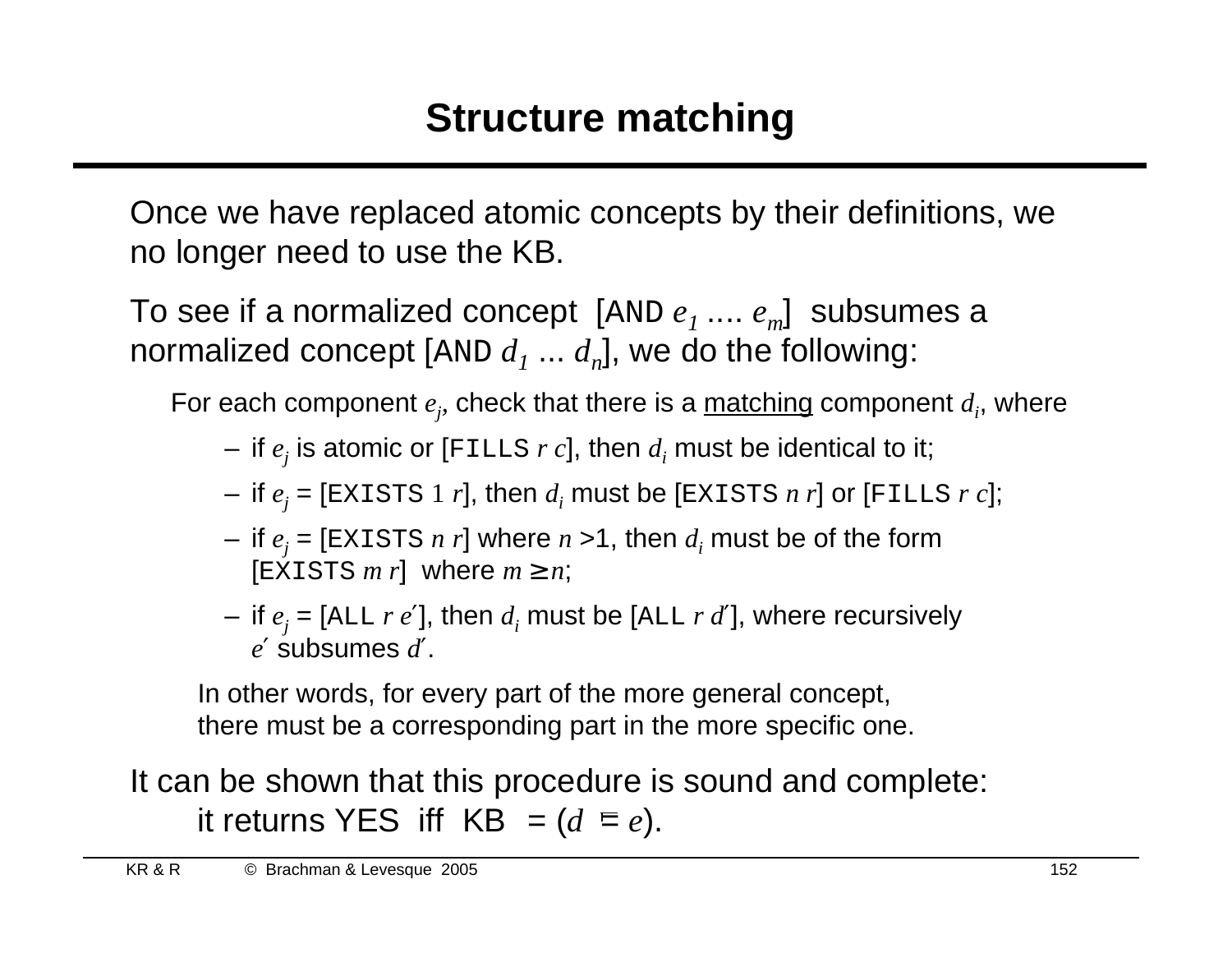## **Structure matching example**

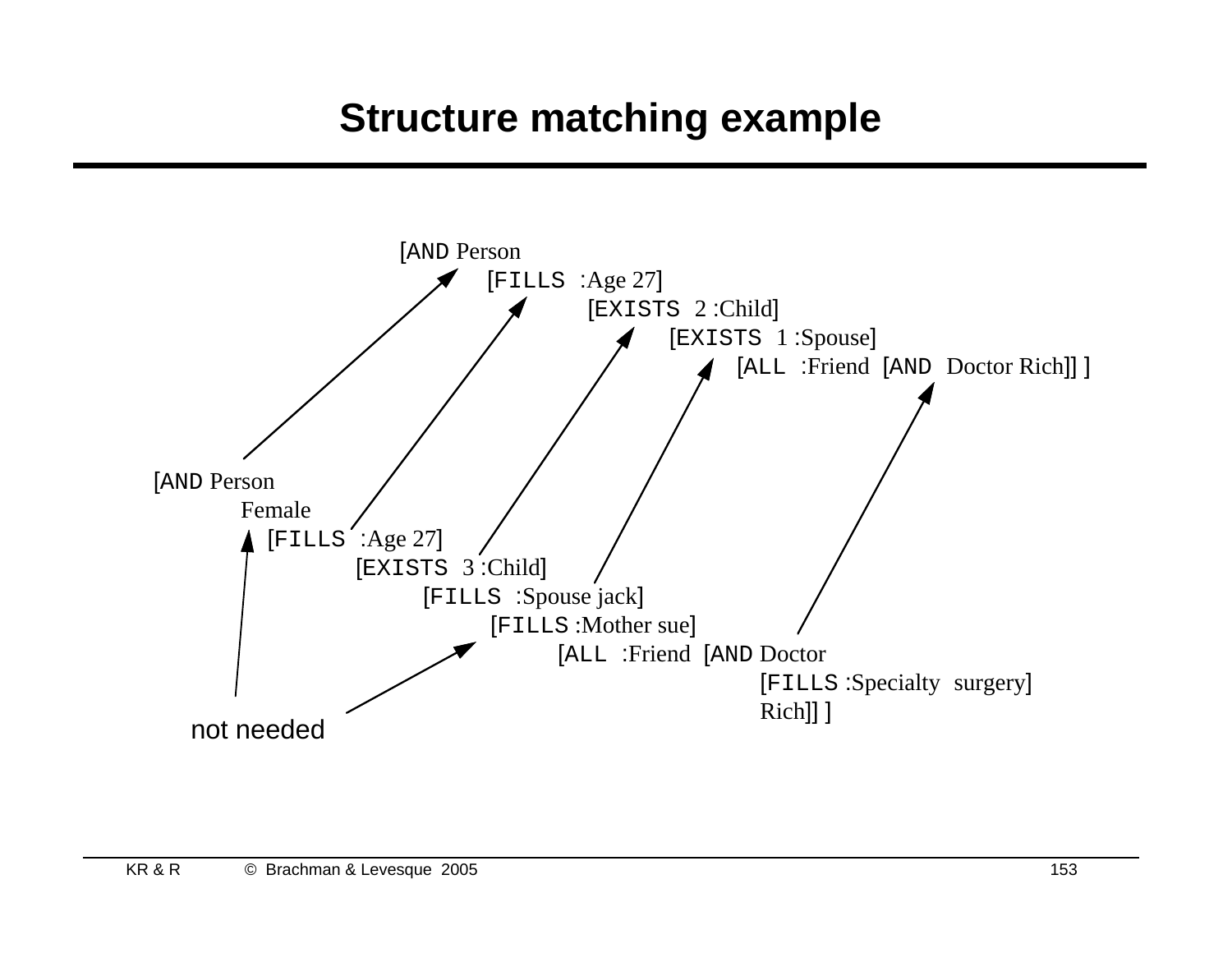To determine if KB  $\vert = (c \rightarrow e)$ , we use the following procedure:

1. find the most specific concept *d* such that KB  $\vert = (c \rightarrow d) \vert$ 

2. determine whether or not  $KB \models (d \sqsubseteq e)$ , as before.

To a first approximation, the *d* we need is the AND of every *d<sup>i</sup>* such that  $(c \rightarrow d_i) \in \mathsf{KB}$ .

Suppose the KB contains

```
(ioe \rightarrow Person)(canCorp \rightarrow \text{[AND}\ \text{Company})[ALL :Manager Canadian]
                                                         [FILLS :Manager joe]]
                                   then the KB = (joe \rightarrow Canadian).
However, this can 
miss some inferences!
```
To find the *d*, a more complex procedure is used that propagates constraints from one individual (canCorp) to another (joe).

The individuals we need to consider need not be named by constants; they can be individuals that arise from EXISTS (like Skolem constants).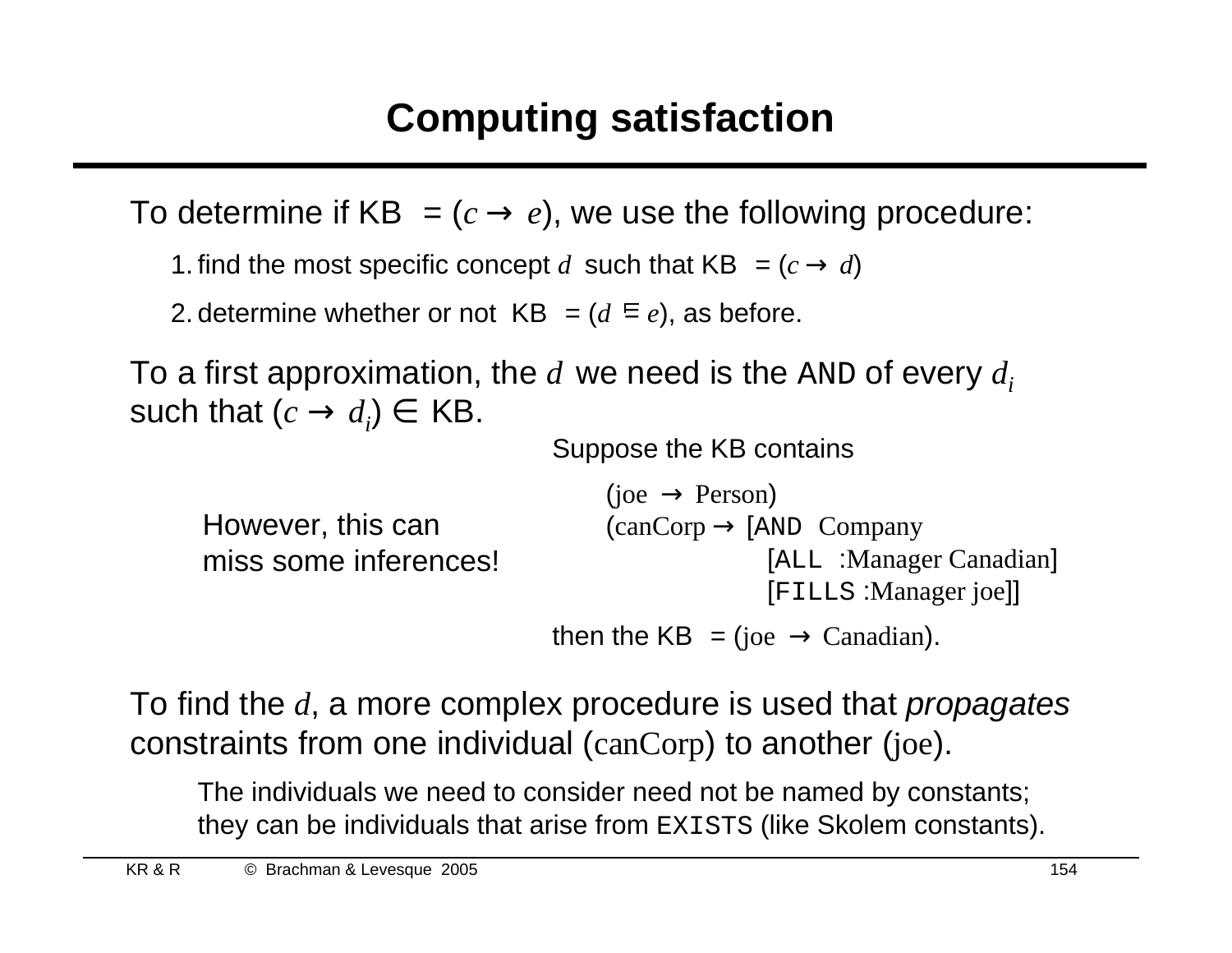Two common sorts of queries in a DL system:

• given a query concept q, find all constants c such that KB  $= (c \rightarrow q)$ 

e.g. *q* is [AND Stock FallingPrice MyHolding] might want to trigger a procedure for each such *c*

• given a query constant *c*, find all atomic concepts *a* such that KB  $\vert = (c \rightarrow a) \vert$ 

We can exploit the fact that concepts tend to be structured hierarchically to answer queries like these more efficiently.

Taxonomies arise naturally out of a DL KB:

- the nodes are the atomic concepts that appear on the LHS of a sentence  $(a \equiv d)$  or  $(a \equiv d)$  in the KB
- $\bullet$  there is an <u>edge</u> from  $a_i$  to  $a_j$  if ( $a_i \, \equiv a_j)$  is entailed and there is no distinct  $a_k$ such that  $(a_i \subseteq a_k)$  and  $(a_k \subseteq a_j)$ .

can link every constant *c* to the most specific atomic concepts *a* in the taxonomy such that KB  $\vert = (c \rightarrow a) \vert$ 

#### Positioning a new atom in a taxonomy is called classification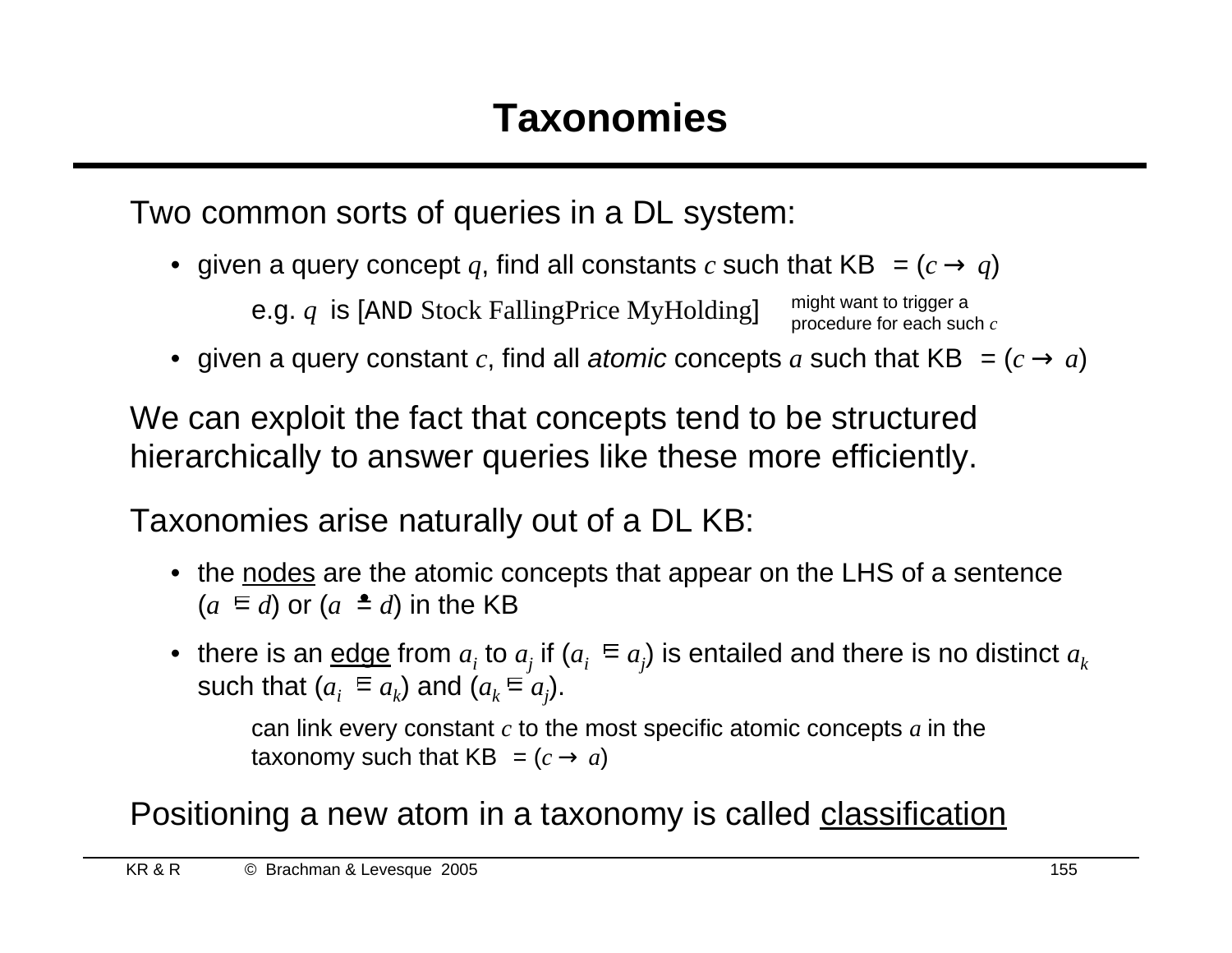# **Computing classification**

Consider adding  $(a_{new} \triangleq d)$  to the KB.

- find *S*, the most specific subsumers of *d*: the atoms *a* such that  $KB \models (d \sqsubseteq a)$ , but nothing below *a*
- see below
- find *G*, the most general subsumees of *d*: the atoms *a* such that  $KB \models (a \subseteq d)$ , but nothing above *a*

if *S* ∩ *G* is not empty, then  $a_{new}$  is not new

- remove any links from atoms in *G* to atoms in *S*
- add links from all the atoms in *G* to *anew* and from *anew* to all the atoms in *S*
- reorganize the constants:

for each constant *c* such that KB  $\vert = (c \rightarrow a)$  for all  $a \in S$ , but KB  $\vert \equiv (c \rightarrow a)$  for no  $a \in G$ , and where KB  $\vert \equiv (c \rightarrow d)$ , remove links from *c* to *S* and put a single link from *c* to *anew*.

Adding  $(a_{new} \equiv d)$  is similar, but with no subsumees.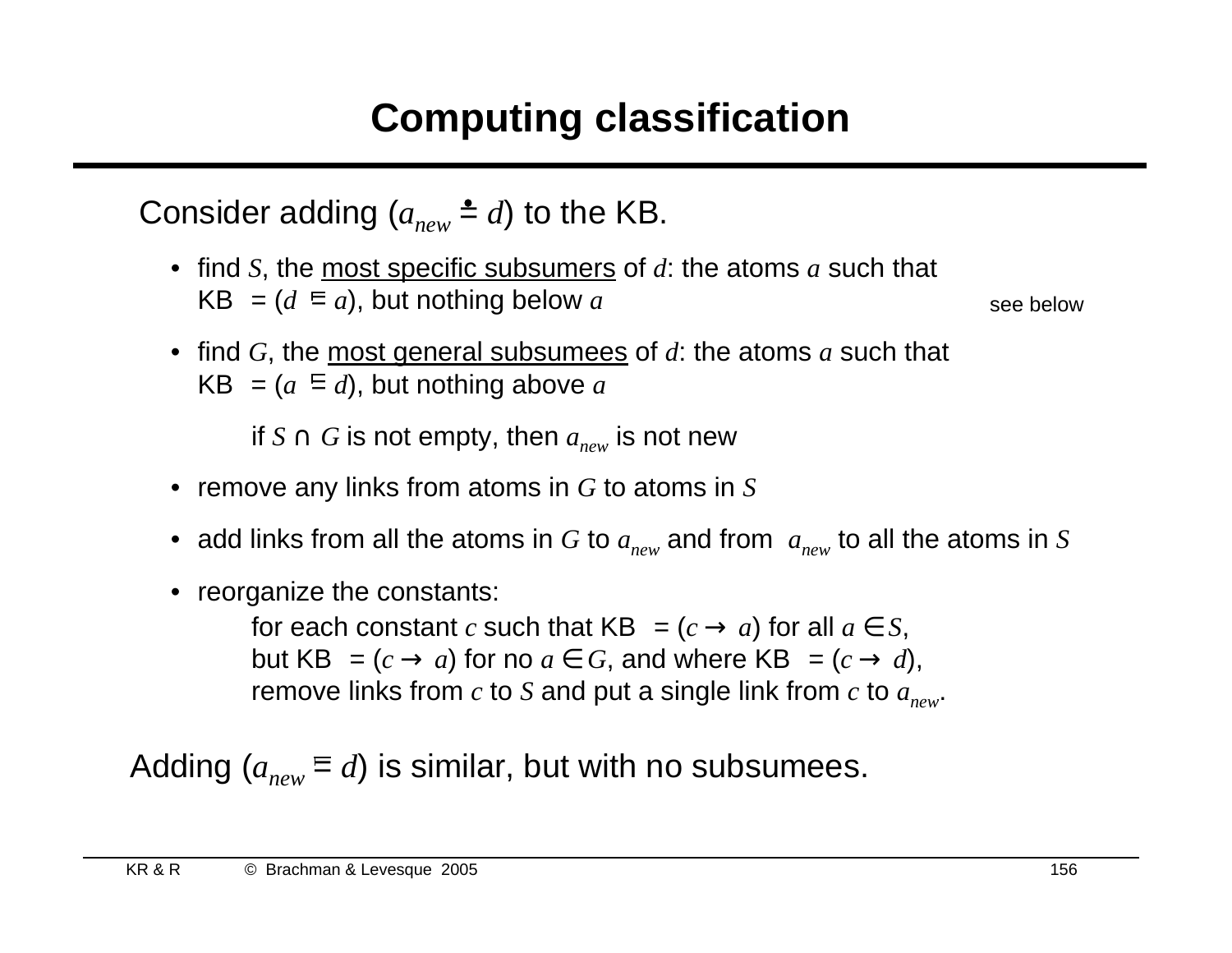Calculating the most specific subsumers of a concept *d*:

- Start with  $S = \{Think\}$ .
- Repeatedly do the following:
	- Suppose that some *a* ∈ *S* has at least one child *a* ′ just below it in the taxonomy such that KB  $= (d \equiv a')$ .
	- Then remove *a* from *S* and replace it by all such children *a* ′.

Calculating the most general subsumees of a concept *d*:

- Start with  $G =$  the most specific subsumers.
- Repeatedly do the following:
	- Suppose that for some *a* ∈ *G*, KB  $\not\models$  (*a*  $\equiv$  *d*).
	- Then remove *a* from *G* and replace it by all of its children (or delete it, if there are none).
- Repeatedly delete any element of *G* that has a parent subsumed by *d*.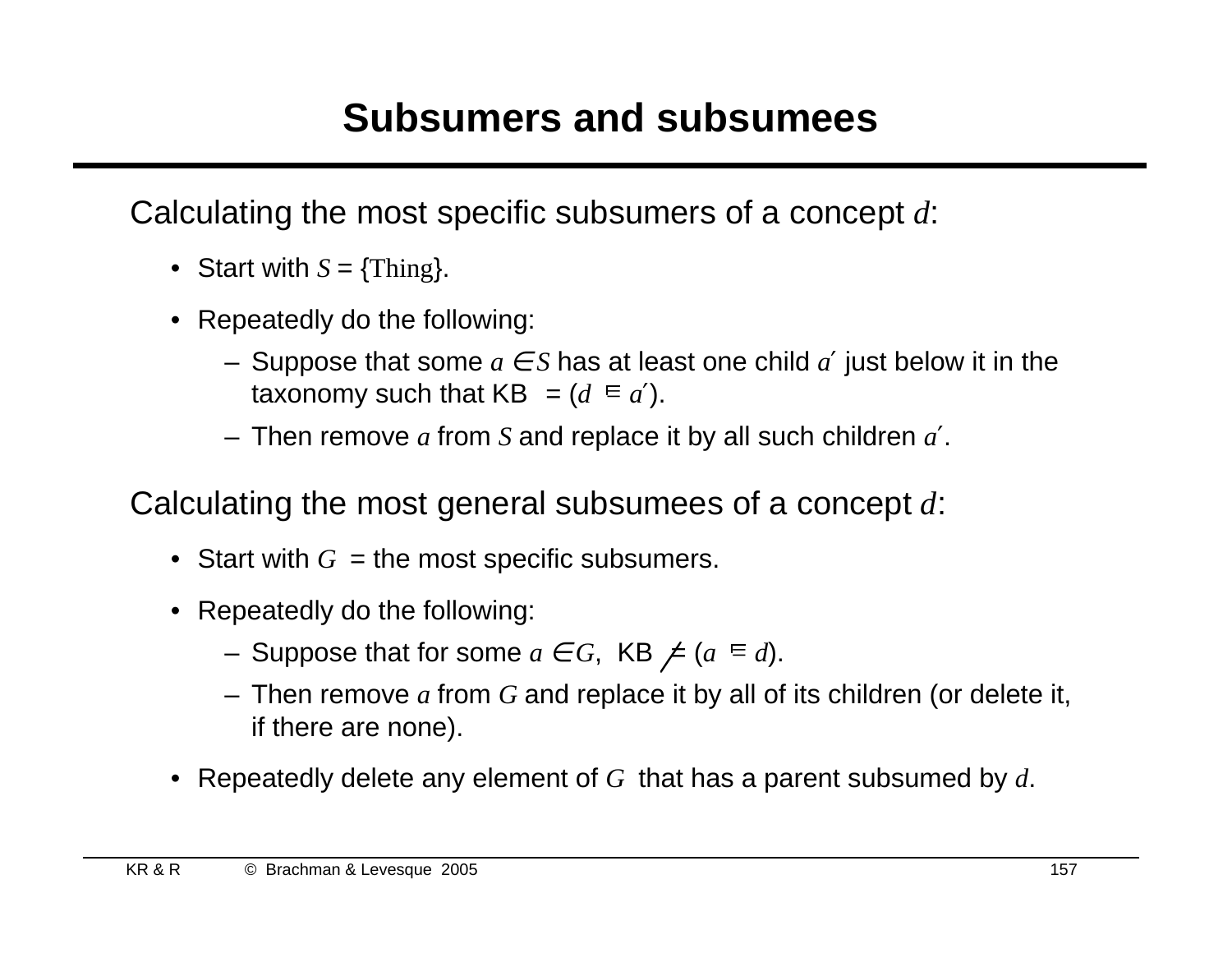## **An example of classification**

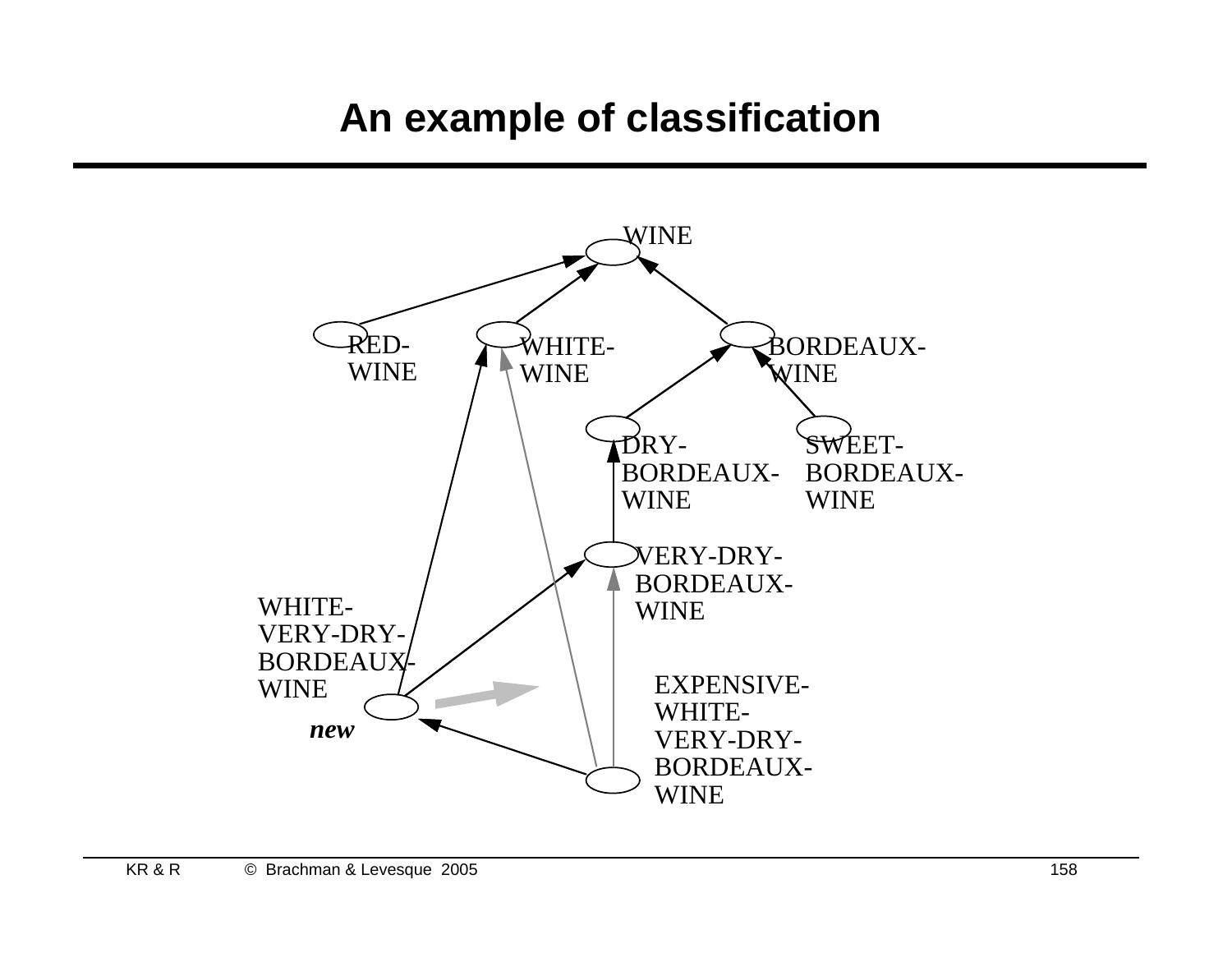Note that classification uses the structure of the taxonomy:

If there is an  $a'$  just below  $a$  in the taxonomy such that KB  $\not\models (d \equiv a')$ , we never look below this *a* ′. If this concept is sufficiently high in the taxonomy (e.g. just below Thing), an entire subtree will be ignored.

Queries can also exploit the structure:

For example, to find the constants described by a concept *q*, we simply classify *q* and then look for constants in the part of the taxonomy subtended by *q*. The rest of the taxonomy not below *q* is ignored.

This natural structure allows us to build and use very large knowledge bases.

- the time taken will grow linearly with the *depth* of the taxonomy
- we would expect the depth of the taxonomy to grow *logarithmically* with the size of the KB
- under these assumptions, we can handle a KB with thousands or even millions of concepts and constants.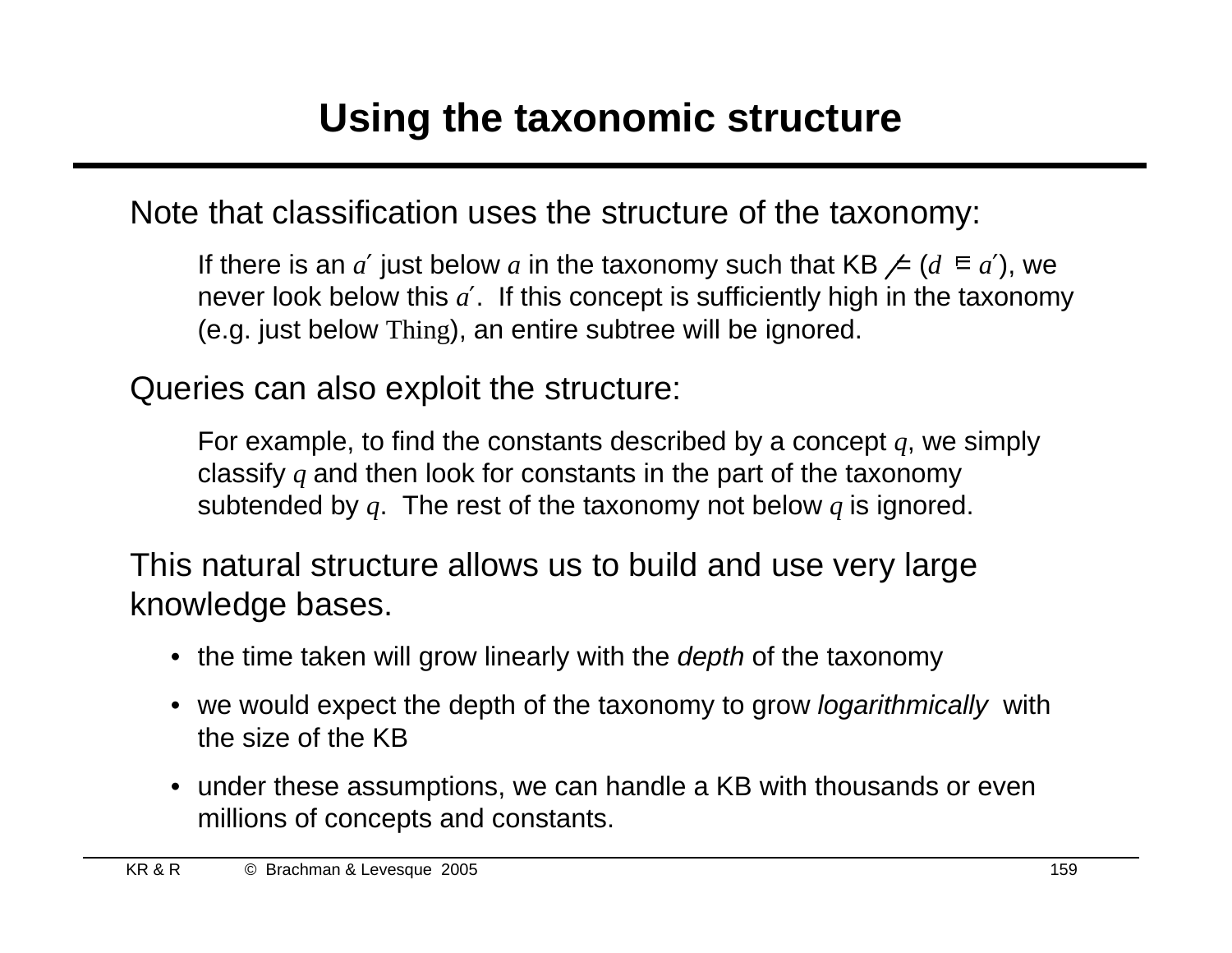The taxonomies in DL look like the **IS-A** hierarchies with frames.

There is a big difference, however:

- in frame systems, the KB designer gets to decide what the fillers of the :IS-A slot will be; the :IS-A hierarchy is constructed manually
- in DL, the taxonomy is completely determined by the meaning of the concepts and the subsumption relation over concepts

For example, a concept such as

```
[AND Fish [FILLS :Size large]]
```
must appear in the taxonomy below Fish even if it was first constructed to be given the name Whale. It cannot simply be positioned below Mammal.

To correct our mistake, we need to associate the name with a different concept:

```
[AND Mammal [FILLS :Size large] ...]
```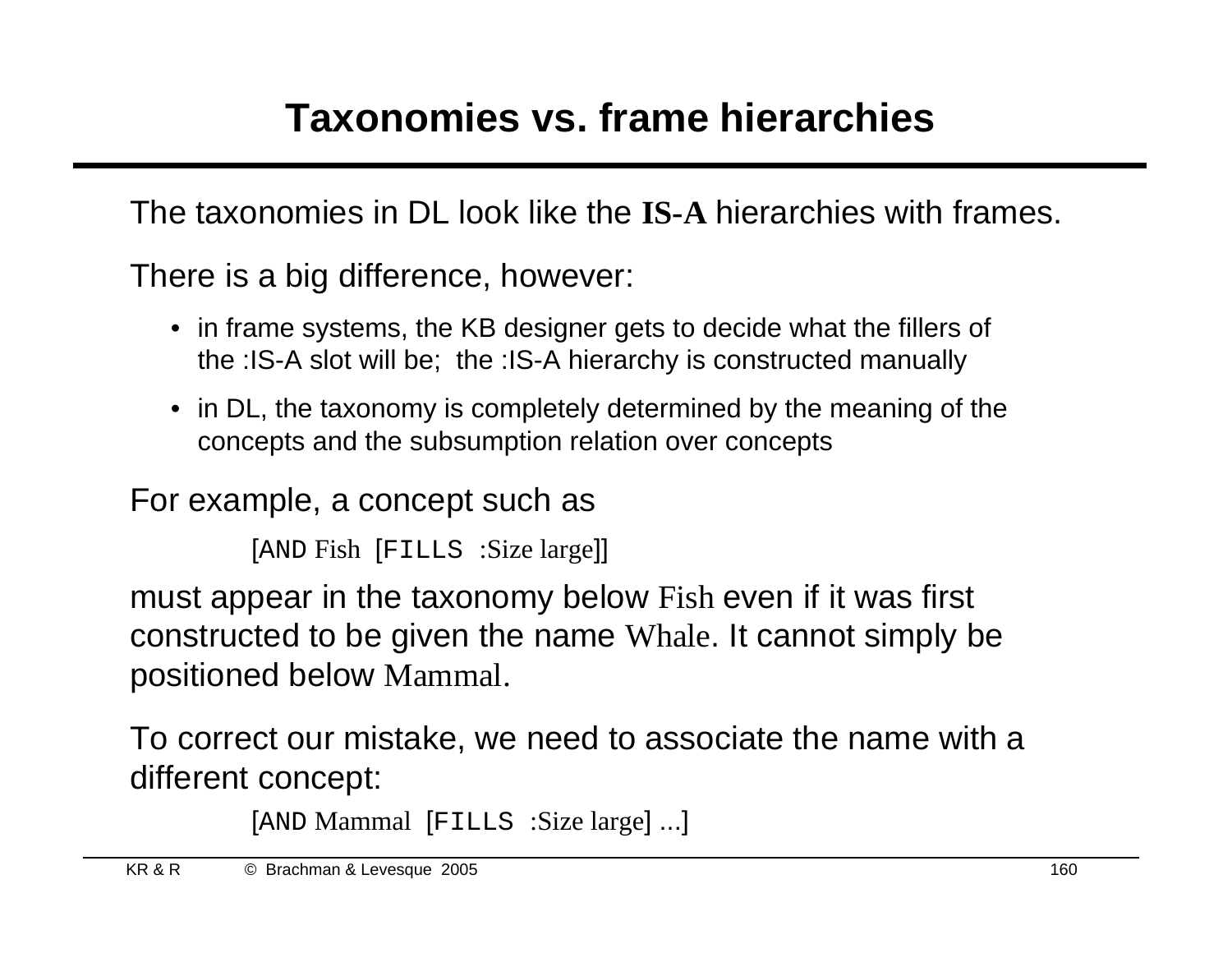## **Inheritance and propagation**

As in frame hierarchies, atomic concepts in DL inherit properties from concepts higher up in the taxonomy.

For example, if a Doctor has a medical degree, and Surgeon is below Doctor, then a Surgeon must have a medical degree.

This follows from the logic of concepts:

If  $KB \models (Doctor \sqsubseteq [EXISTS 1 : MedicalDegree])$ and  $KB \models$  (Surgeon  $\equiv$  Doctor) then  $KB \models$  (Surgeon  $\subseteq$  [EXISTS 1 :MedicalDegree])

This is a simple form of *strict* inheritance (*cf.* next chapter)

Also, as noted in computing satisfaction (e.g. with joe and canCorp), adding an assertion like  $(c \rightarrow e)$  to a KB can cause other assertions  $(c' \rightarrow e')$  to be entailed for other individuals.

This type of propagation is most interesting in applications where membership in classes is monitored and changes are significant.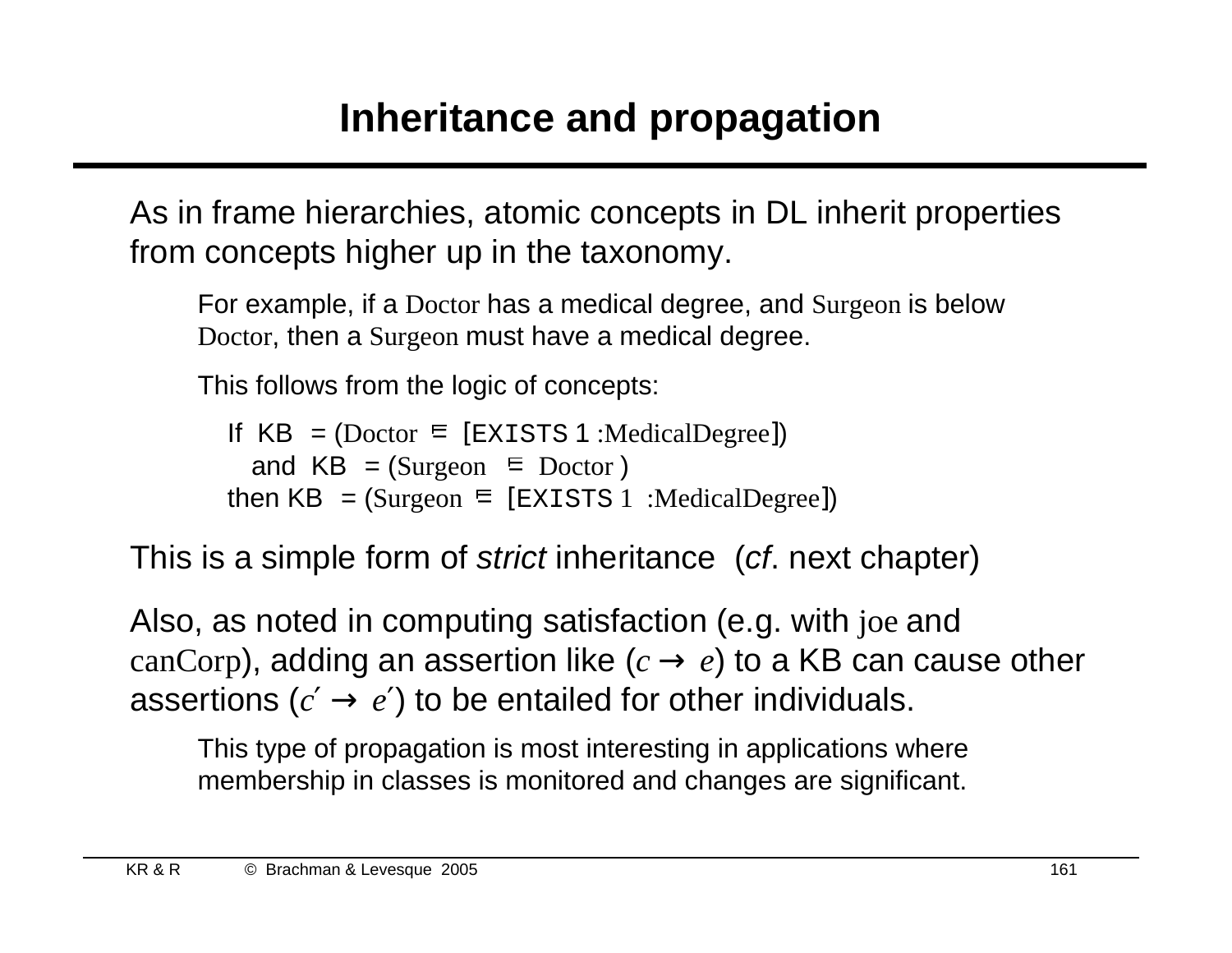## **Extensions to the language**

A number of extensions to the DL language have been considered in the literature:

• upper bounds on the number of fillers

[AND [EXISTS 2 :Child] [AT-MOST 3 :Child]]

opens the possibility of inconsistent concepts

- sets of individuals: [ALL :Child [ONE-OF wally theodore]]
- relating the role fillers: [SAME-AS : President : CEO]
- qualified number restriction: [EXISTS 2 : Child Female] vs. [AND [EXISTS 2 :Child] [ALL :Child Female]]
- complex (non-atomic) roles: [EXISTS 2 [RESTR : Child Female]]

[ALL [RESTR :Child Female] Married] vs. [ALL :Child [AND Female Married]]

Each of these extensions adds extra complexity to the problem of calculating subsumption.

This topic will be explored for RESTR in Chapter 16.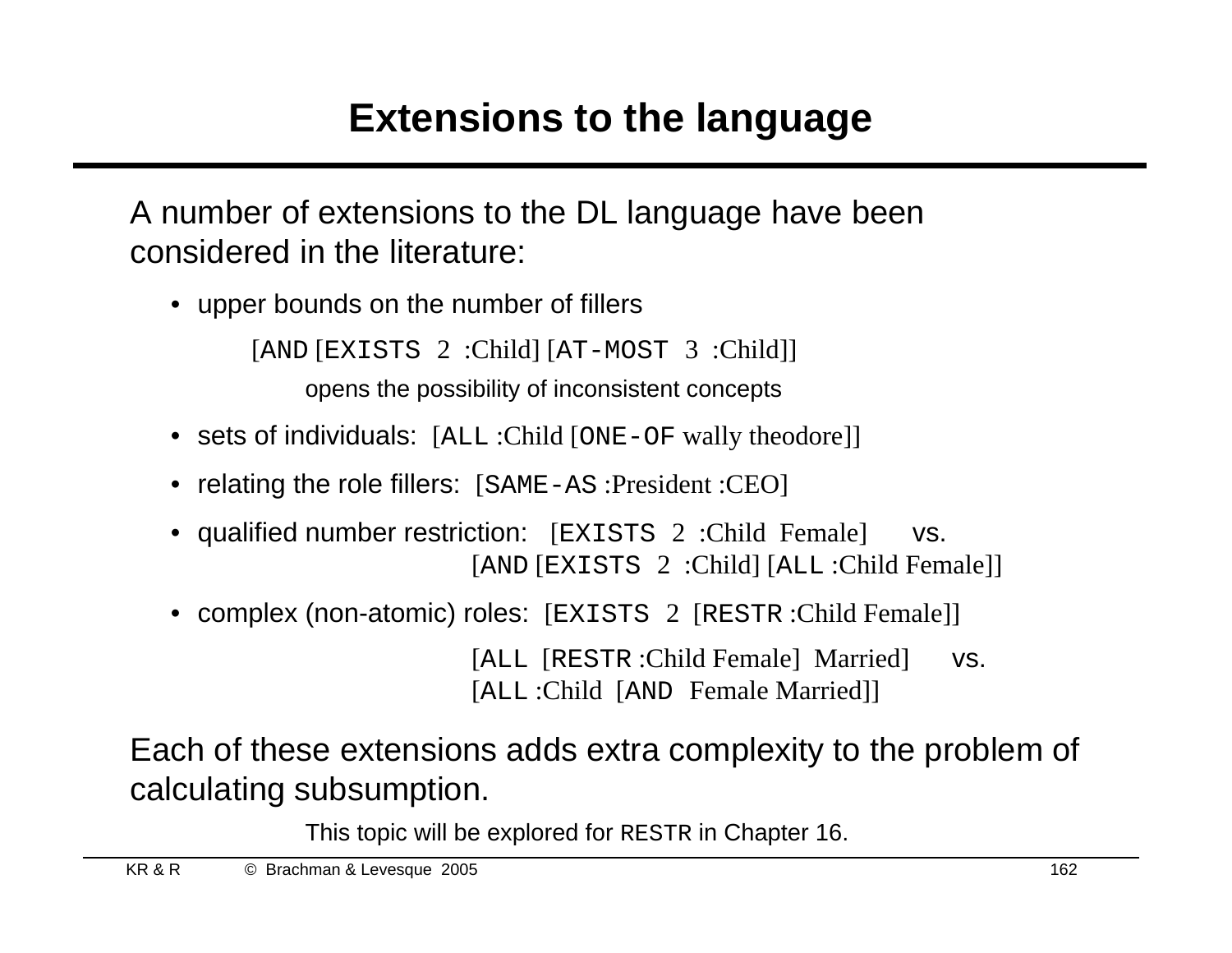Like production systems, description logics have been used in a number of sorts of applications:

• interface to a DB

relational DB, but DL can provide a nice higher level view of the data based on objects

• working memory for a production system

instead of a having rules to reason about a taxonomy and inheritance of properties, this part of the reasoning can come from a DL system

• assertion and classification for monitoring

incremental change to KB can be monitored with certain atomic concepts declared "critical"

• contradiction detection in configuration

for a DL that allows contradictory concepts, can alert the user when these are detected. This works well for incremental construction of a concept representing e.g. a configuration of a computer.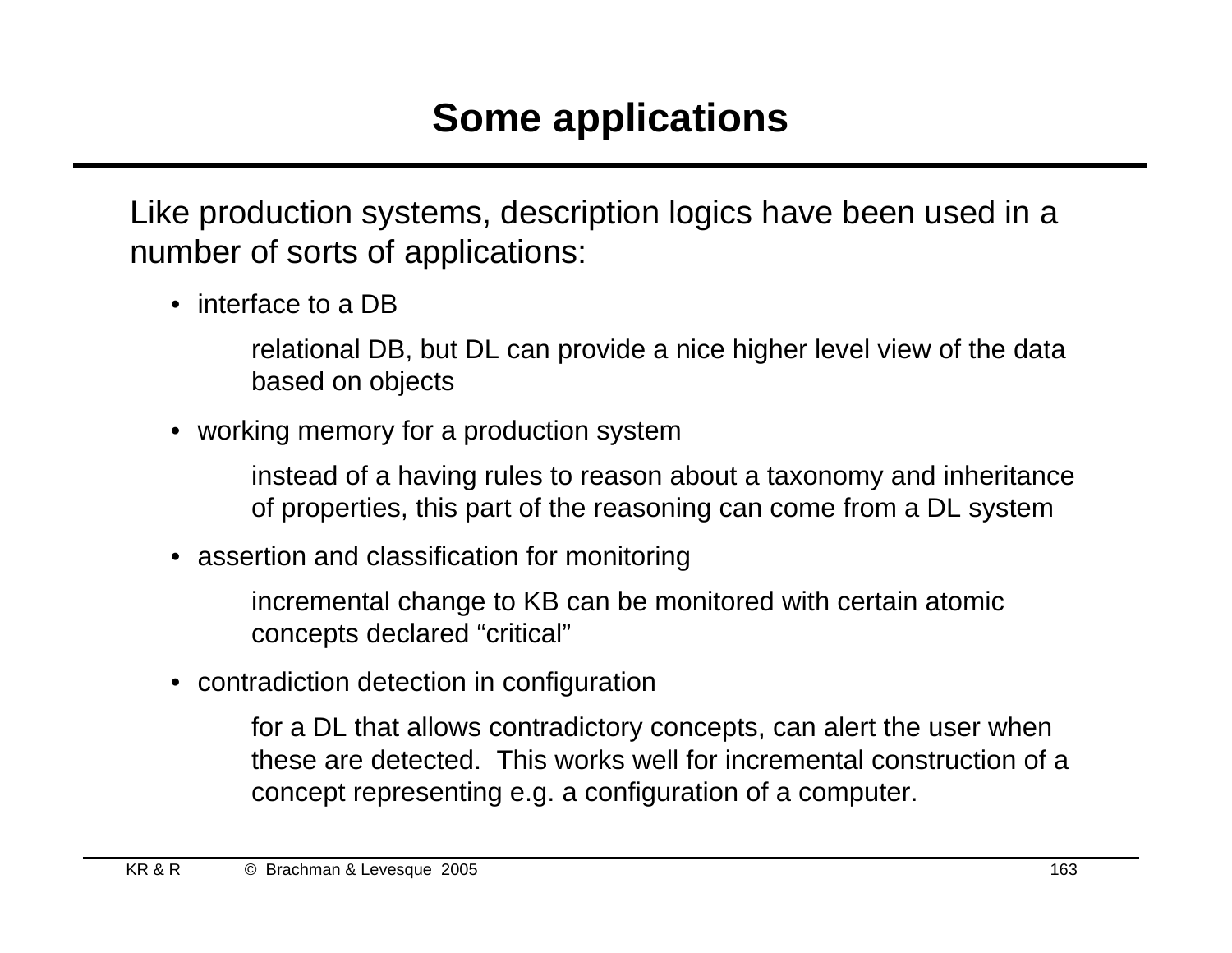# 10. Inheritance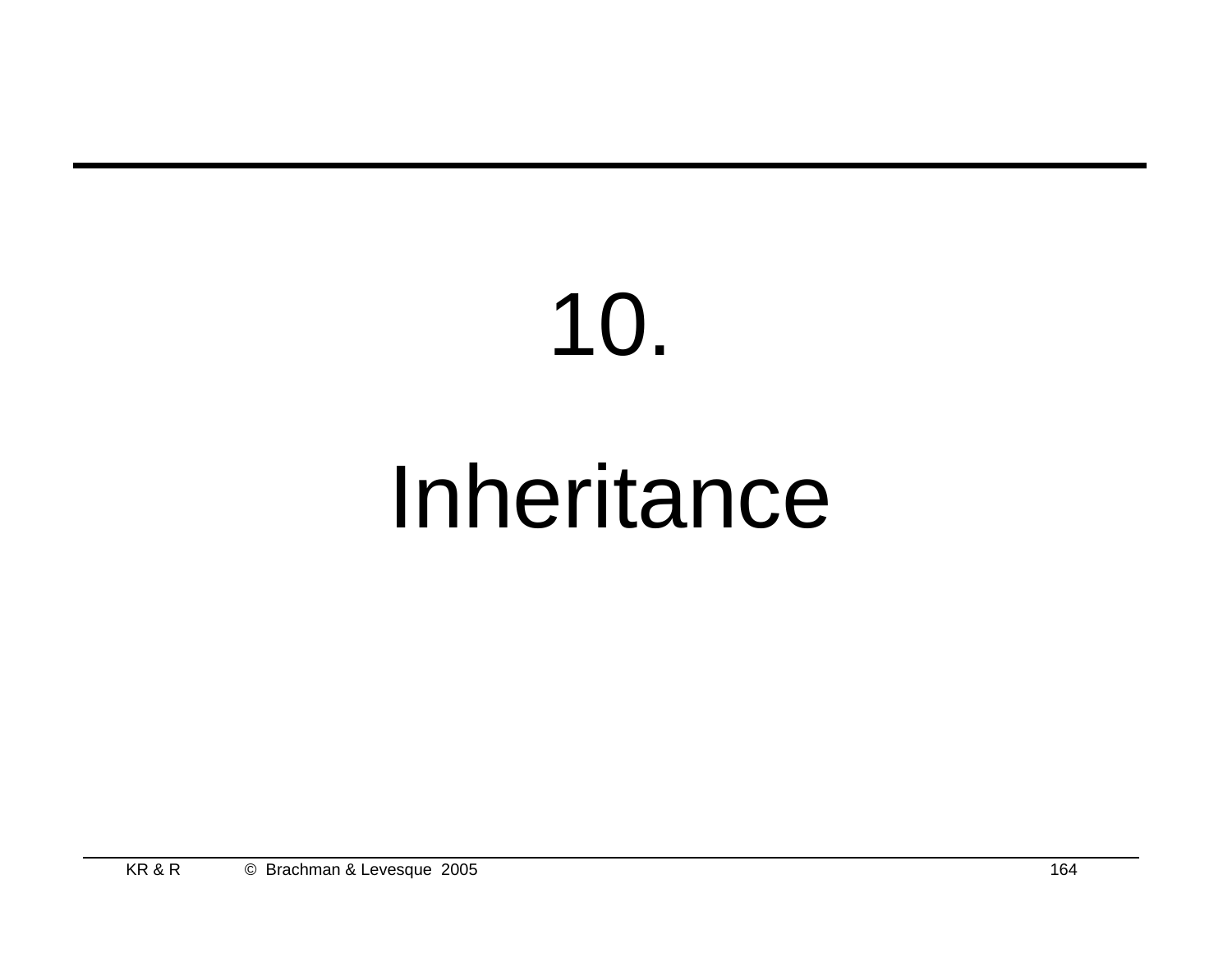# **Hierarchy and inheritance**

As we noticed with both frames and description logics, hierarchy or taxonomy is a natural way to view the world

importance of abstraction in remembering and reasoning

- groups of things share properties in the world
- do not have to repeat representations
	- e.g. sufficient to say that "elephants are mammals" to know a lot about them

Inheritance is the result of transitivity reasoning over paths in a network

- for strict networks, *modus ponens* (if-then reasoning) in graphical form
- "does *a* inherit from *b*?" is the same as "is *b* in the transitive closure of :**IS-A** (or subsumption) from *a*?" *b*



graphically, is there a path of :**IS-A** connections from *a* to *b*?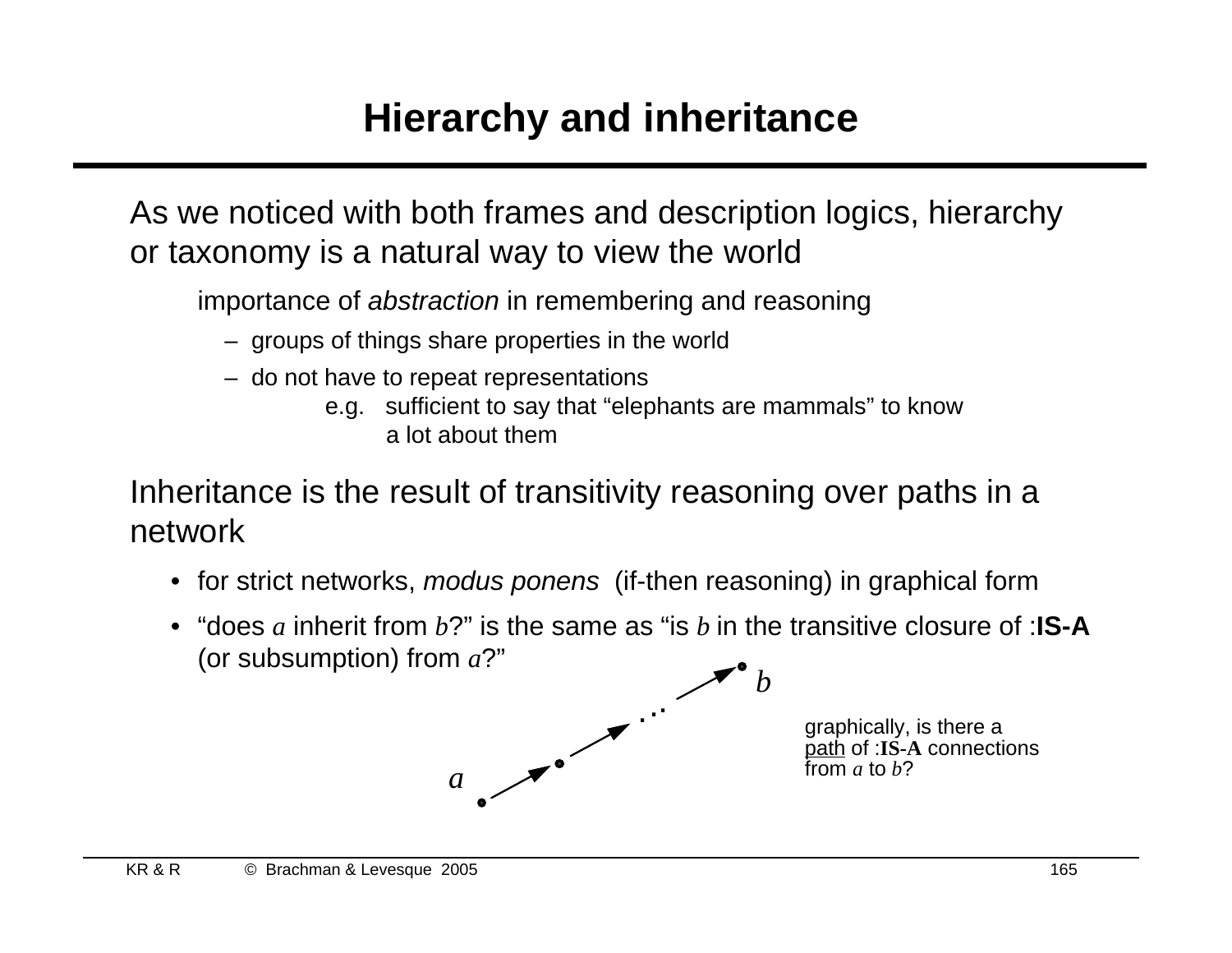#### Focus just on inheritance and transitivity

- many interesting considerations in looking just at where information comes from in a network representation
- abstract frames/descriptions, and properties into nodes in graphs, and just look at reasoning with paths and the conclusions they lead us to



- edges in the network: Clyde⋅Elephant, Elephant⋅Gray
- paths included in this network: edges plus {Clyde⋅Elephant⋅Gray} in general, a path is a sequence of 1 or more edges
- conclusions supported by the paths:

 $Clyde \rightarrow Elephan$ ; Elephant  $\rightarrow Gray$ ;  $Clyde \rightarrow Gray$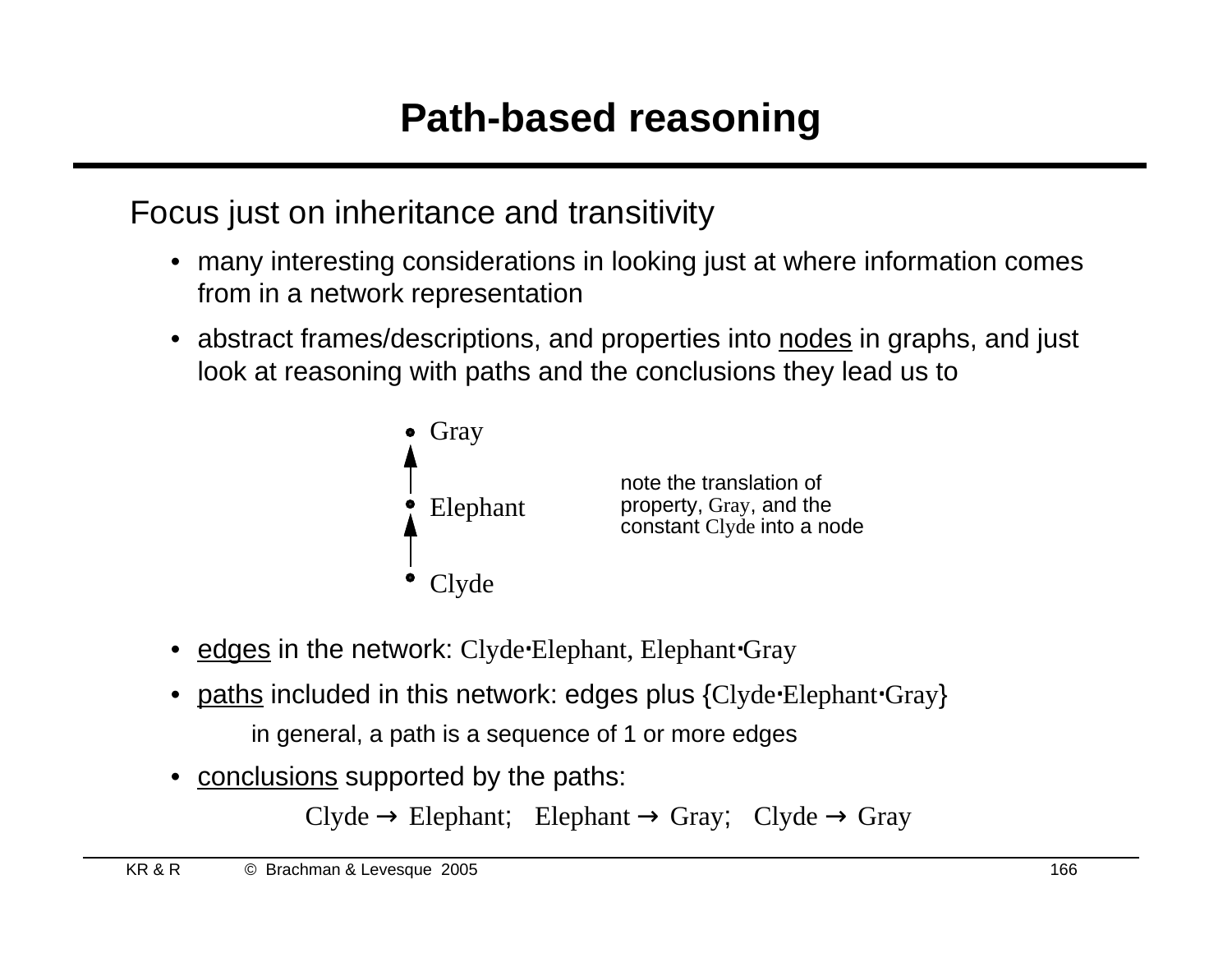# **Inheritance networks**

- (1) Strict inheritance in trees
	- as in description logics
	- conclusions produced by complete transitive closure on all paths (any traversal procedure will do); all reachable nodes are implied
- (2) Strict inheritance in DAGs



• same as above: all conclusions you can reach by any paths are supported



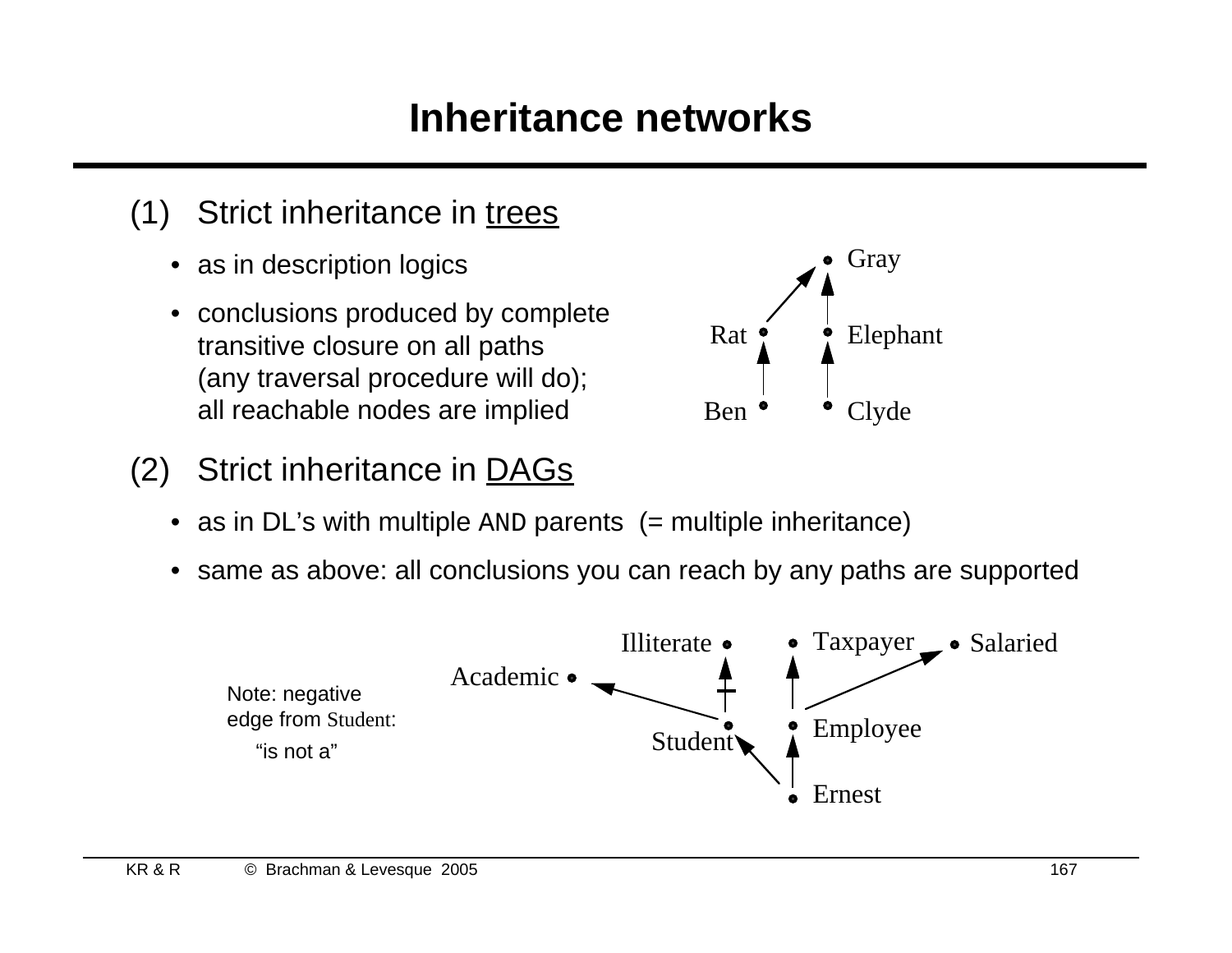## **Inheritance with defeasibility**

- (3) Defeasible inheritance
	- as in frame systems
	- inherited properties do not always hold, and can be overridden (defeated)
	- conclusions determined by searching upward from "focus node" and selecting first version of property you want
- A key problem: ambiguity
	- credulous accounts choose arbitrarily
	- *skeptical* accounts are more conservative



Elephant

Clyde

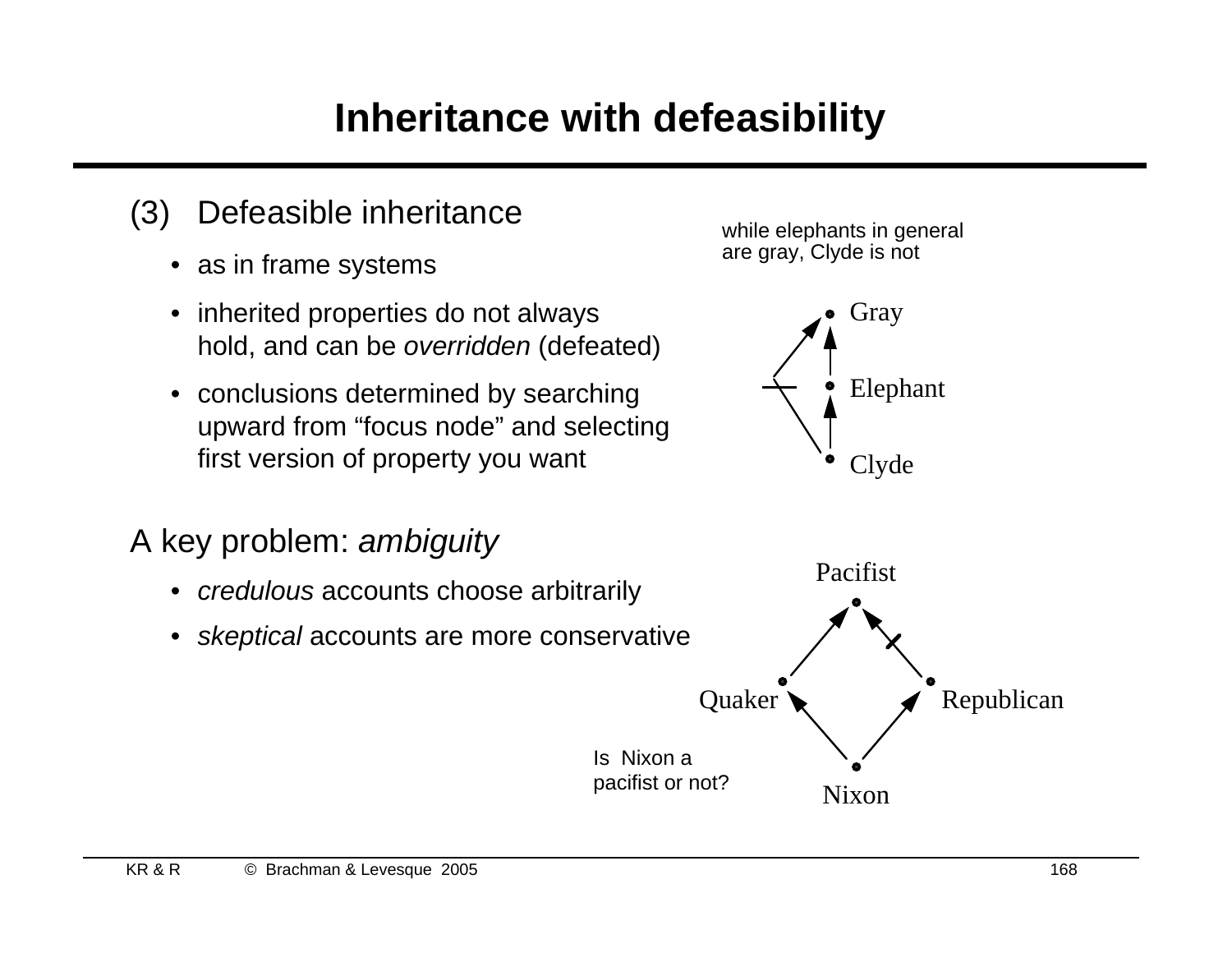# **Shortest path heuristic**

#### Defeasible inheritance in DAGs

- links have *polarity* (positive or negative)
- use shortest path heuristic to determine which polarity counts • as a result, not all paths count in generating conclusions – some are "preempted" Intuition: inherit from the most specific subsuming class Fat royal elephant Gray Elephant Royal elephant Clyde Mammal Whale White whale Baby Beluga Aquatic creature
	- but some are "admissible"

think of paths as arguments in support of conclusions

 $\Rightarrow$  the inheritance problem = what are the admissible conclusions?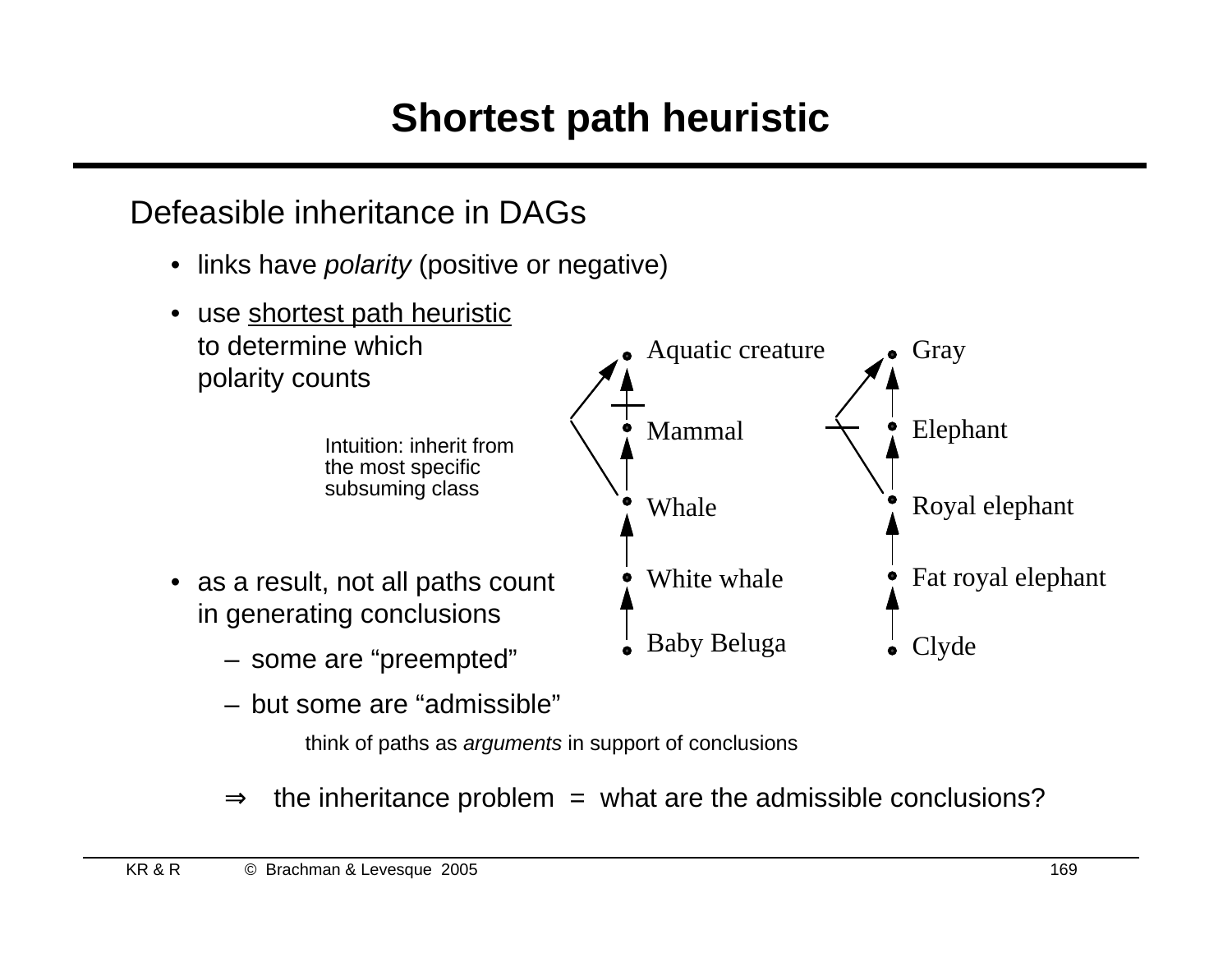# **Problems with shortest path**

1. Shortest path heuristic produces incorrect answers in the presence of redundant edges (which are already implied!)

> the redundant edge *q,* expressing that Clyde is an Elephant changes polarity of conclusion about color



#### 2. Anomalous behavior with ambiguity

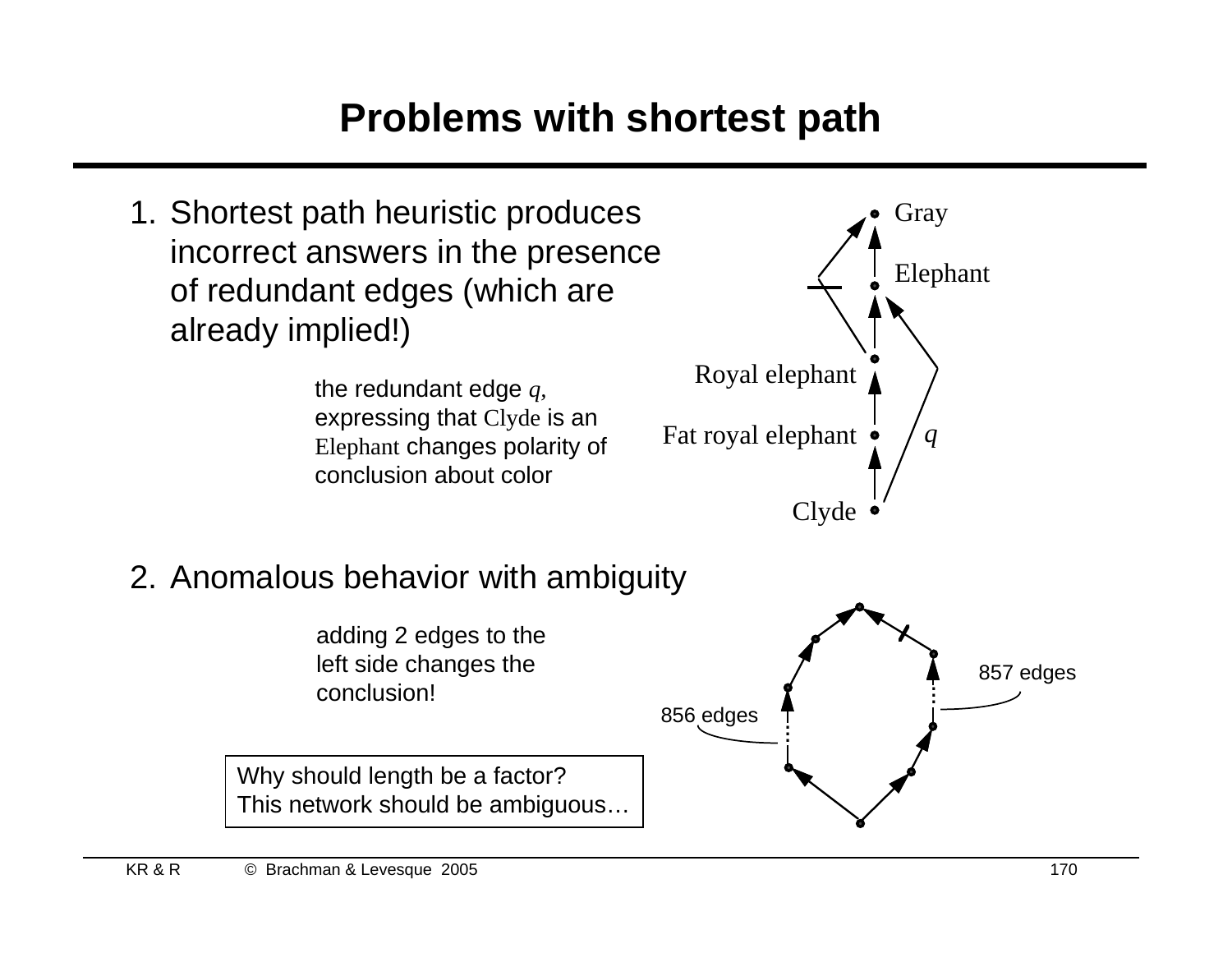# **Specificity criteria**

Shortest path is a specificity criterion (sometimes called a preemption strategy) which allows us to make admissibility choices among competing paths

- It's not the only possible one
- Consider "inferential distance": not linear distance, but topologically based
	- a node *a* is nearer to node *b* than to node *c* if there is a path from *a* to *c* through *b*
	- idea: conclusions from *b* preempt those from c

This handles Clyde  $\rightarrow \neg Gray$  just fine, as well as redundant links

• But what if path from *b* to *c* has some of its edges preempted? what if some are redundant?

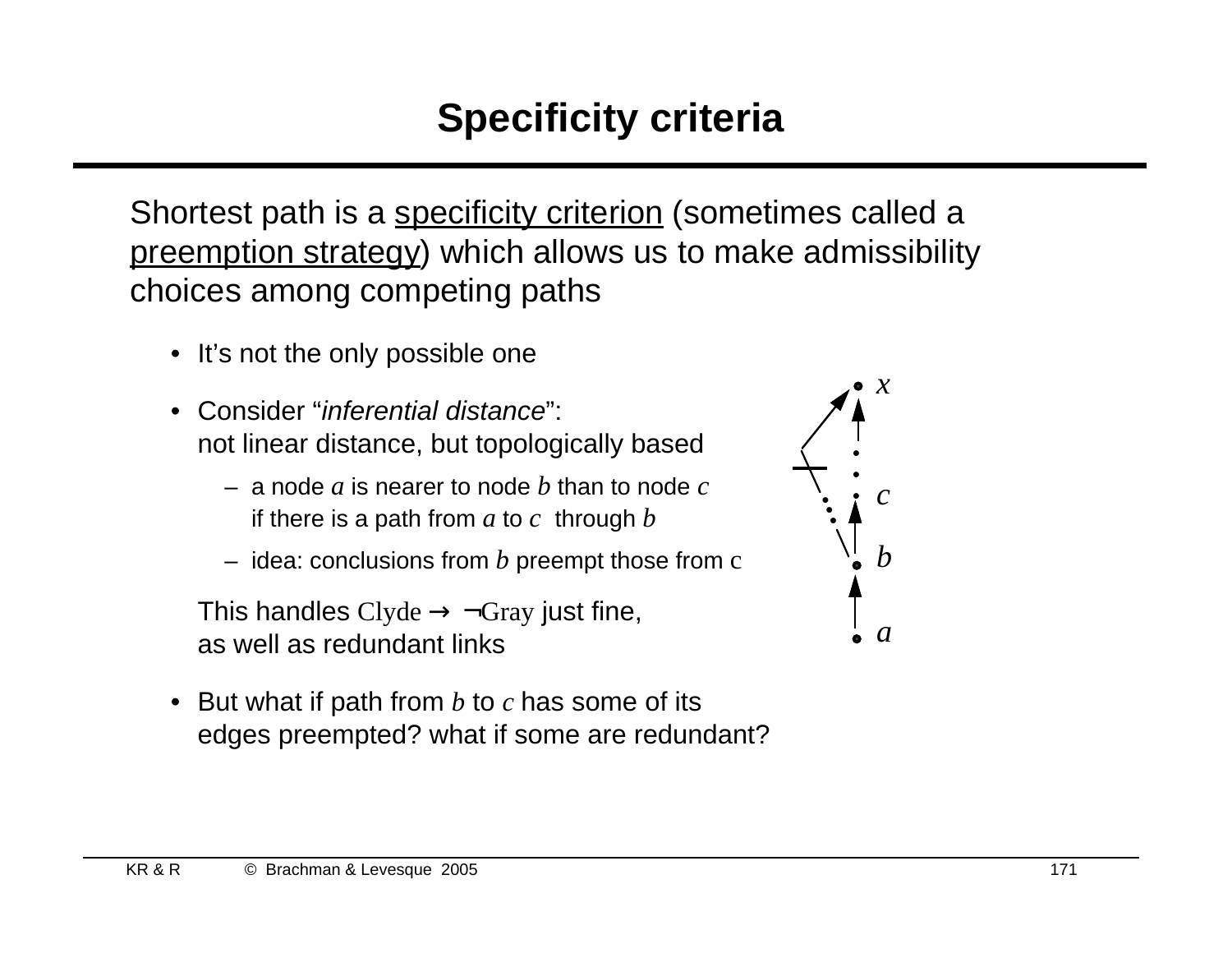# **A formalization (Stein)**

An inheritance hierarchy Γ = <*V,E*> is a directed, acyclic graph (DAG) with positive and negative edges, intended to denote "(normally) is-a" and "(normally) is-not-a", respectively.

- positive edges are written *a*⋅ *x*
- negative edges are written *a*⋅ ¬*x*

A sequence of edges is a path:

- a positive path is a sequence of one or more positive edges *a* ⋅*…*⋅ *x*
- a negative path is a sequence of positive edges followed by a single negative edge *a* ⋅*…*⋅ *v* ⋅ ¬*x*

Note: there are no paths with more than 1 negative edge.

Also: there might be 0 positive edges.

#### A path (or argument) supports a conclusion:

- *− a*  $\ldots$  *x* supports the conclusion  $a \rightarrow x$  (a is an *x*)
- *− a*  $\cdot$ *…*  $\neg$ *x* supports *a*  $\leftrightarrow$ *x* (*a* is not an *x*)

Note: a conclusion may be supported by many arguments

#### However: not all arguments are equally believable...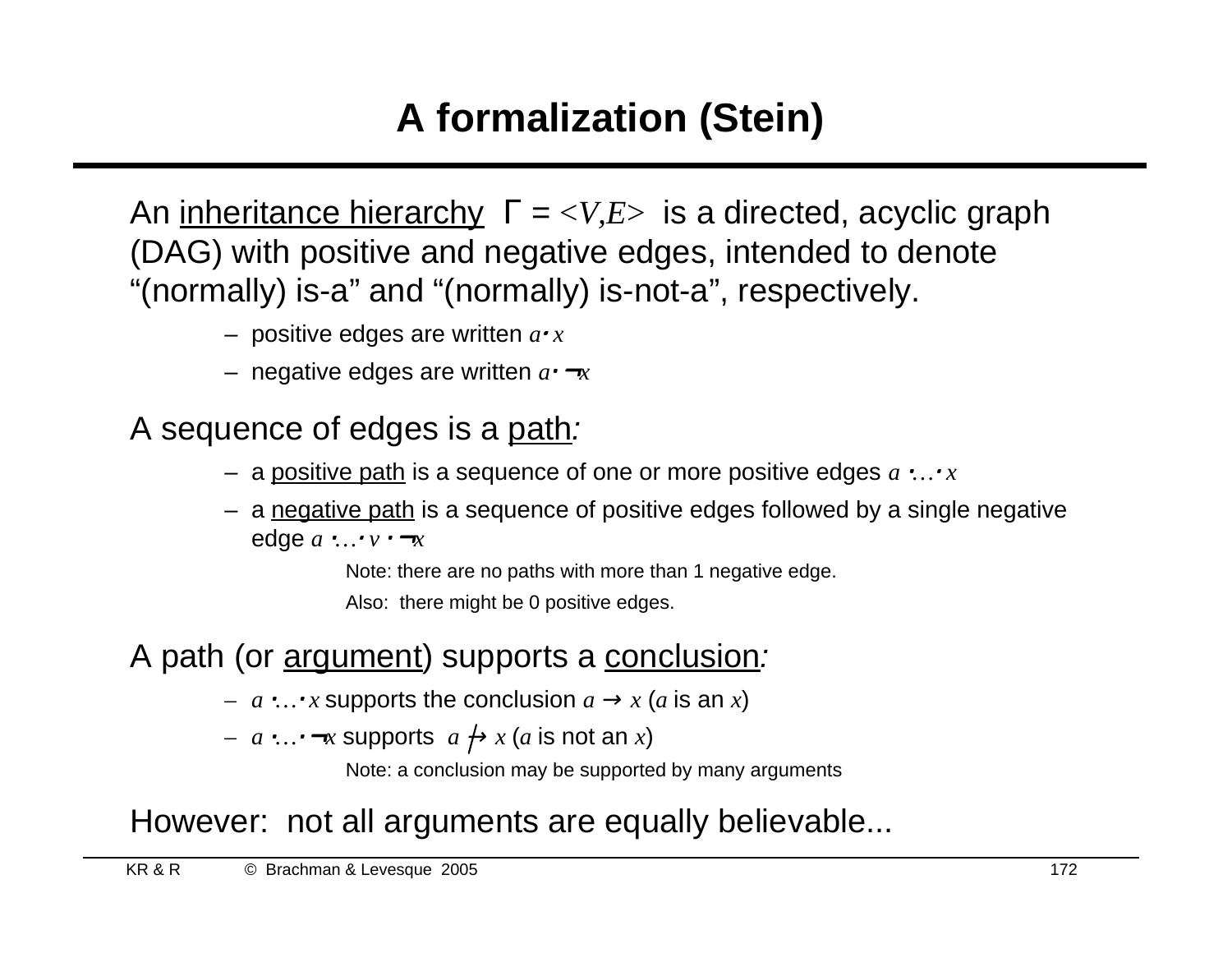Γ supports a path *a*⋅ *s<sup>1</sup> …*⋅*s*<sub>*n*</sub>⋅(¬)*x* if the corresponding set of edges  $\{a \cdot s_1, \ldots, s_n \cdot (\neg)x\}$  is in E, and the path is <u>admissible</u> according to specificity (see below).

the hierarchy supports a conclusion  $a \rightarrow x$  (or  $a \nrightarrow x$ ) if it supports some corresponding path

A path is admissible if every edge in it is admissible.



3. no intermediate node  $a, s_1, \ldots, s_n$  is a preemptor of  $v \cdot x$  wrt  $a$  (see below).

A negative edge *v* ⋅ ¬*x* is handled analogously.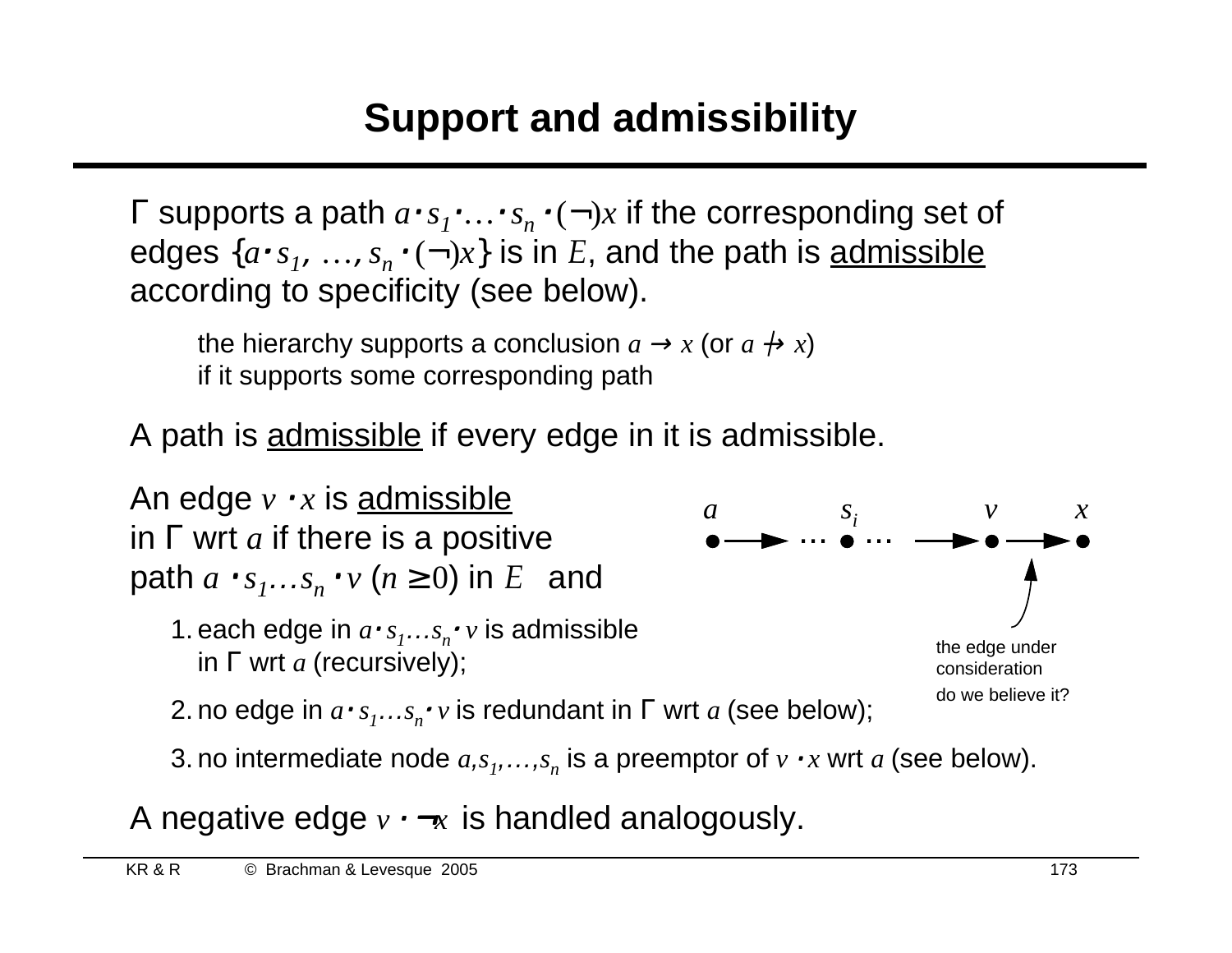

A positive edge *b* ⋅ *w* is redundant in Γ wrt node *a* if there is some positive path  $b \cdot t_1 ... t_m \cdot w \in E$  ( $m \ge 1$ ), for which

- 1. each edge in  $b \cdot t_1 \ldots t_m$  is admissible in  $\Gamma$  wrt  $a$ ;
- 2. there are no  $c$  and  $i$  such that  $c\cdot \neg t_i$  is admissible in  $\Gamma$  wrt  $a;$
- 3. there is no *c* such that *c* ⋅ ¬*w* is admissible in Γ wrt *a*.

The edge labelled  $q$  above is redundant

The definition for a negative edge *b* ⋅ ¬*w* is analogous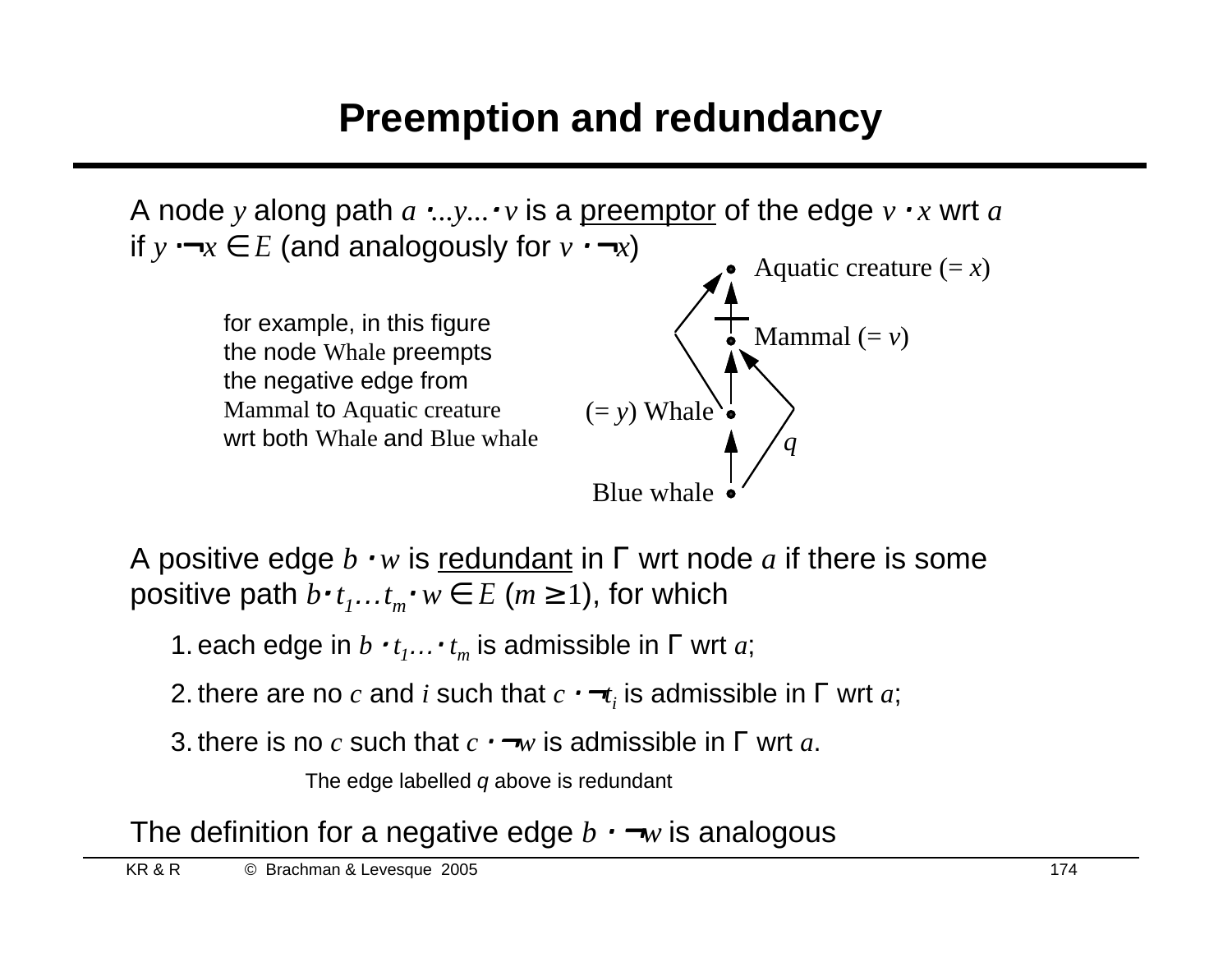### **Credulous extensions**

Γ is *a*-connected iff for every node *x* in Γ, there is a path from *a* to *x*, and for every edge  $v \cdot (\neg x)$  in  $\Gamma$ , there is a *positive* path from *a* to *v*.

In other words, every node and edge is reachable from a

Γ is (potentially) ambiguous wrt a node *a* if there is some node *x* ∈ V such that both  $a \cdot s_1...s_n \cdot x$  and  $a \cdot t_1...t_m \cdot \neg x$  are paths in  $\Gamma$ 

A credulous extension of Γ wrt node *a* is a maximal unambiguous *a*-connected subhierarchy of Γ wrt a

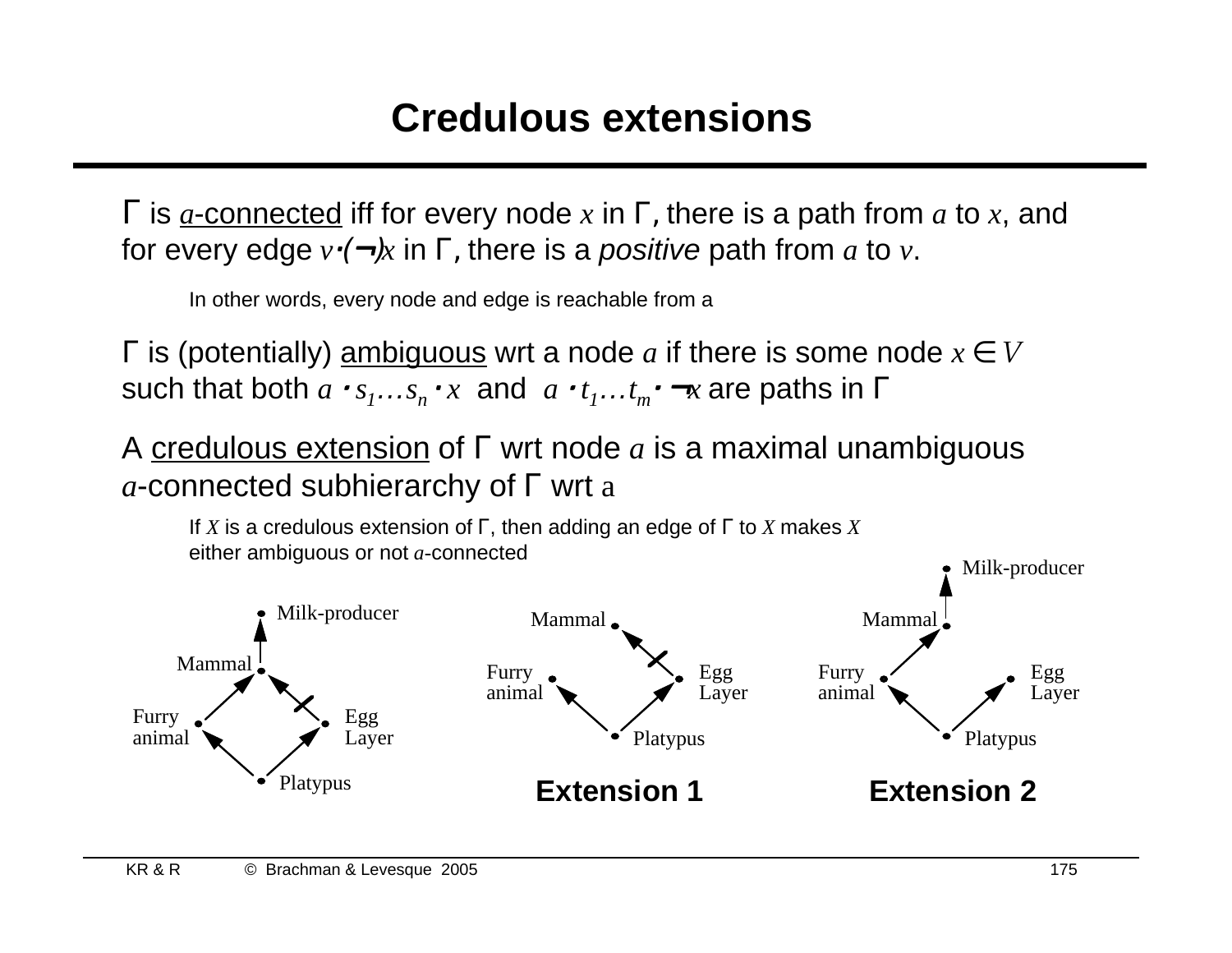## **Preferred extensions**



a preferred extension if there is no other extension that is preferred to it.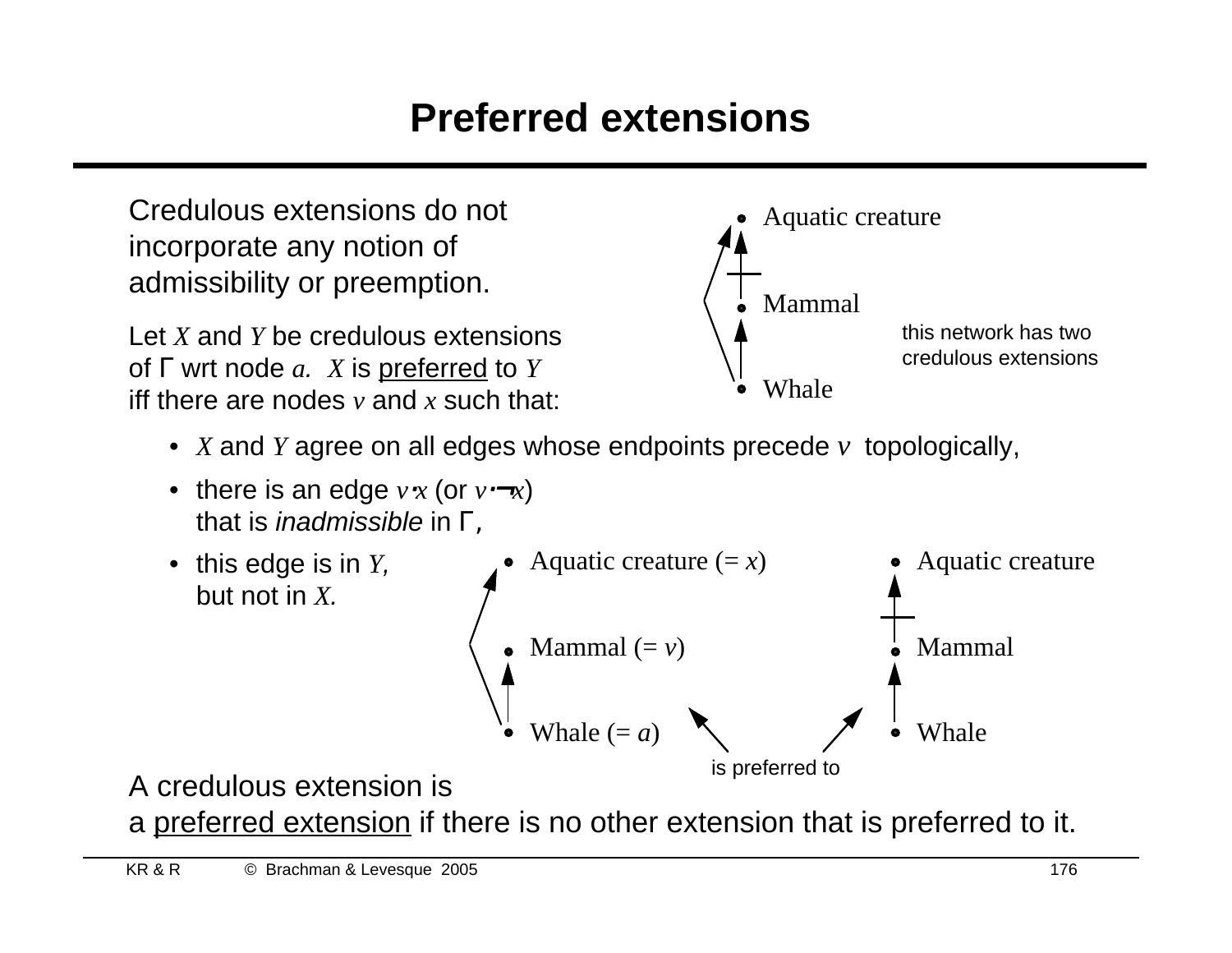# **Subtleties**

#### What to believe?

- "credulous" reasoning: choose a preferred extension and believe all the conclusions supported
- "skeptical" reasoning: believe the conclusions from any path that is supported by all preferred extensions
- "ideally skeptical" reasoning: believe the conclusions that are supported by all preferred extensions

note: ideally skeptical reasoning cannot be computed in a path-based way (conclusions may be supported by different paths in each extension)

#### We've been doing "upwards" reasoning

- start at a node and see what can be inherited from its ancestor nodes
- there are many variations on this definition; none has emerged as the agreed upon, or "correct" one
- an alternative looks from the top and sees what propagates down upwards is more efficient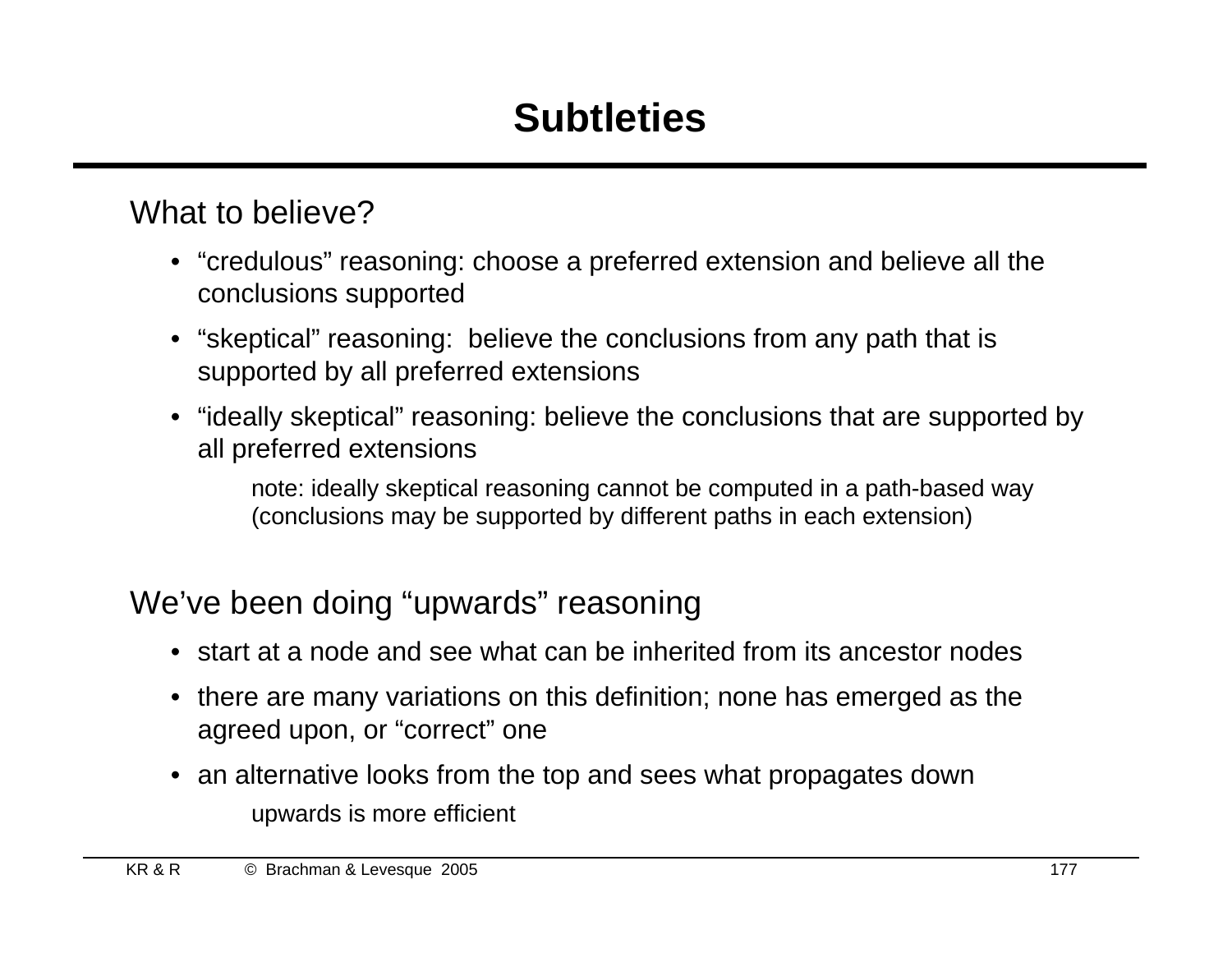# 11. **Defaults**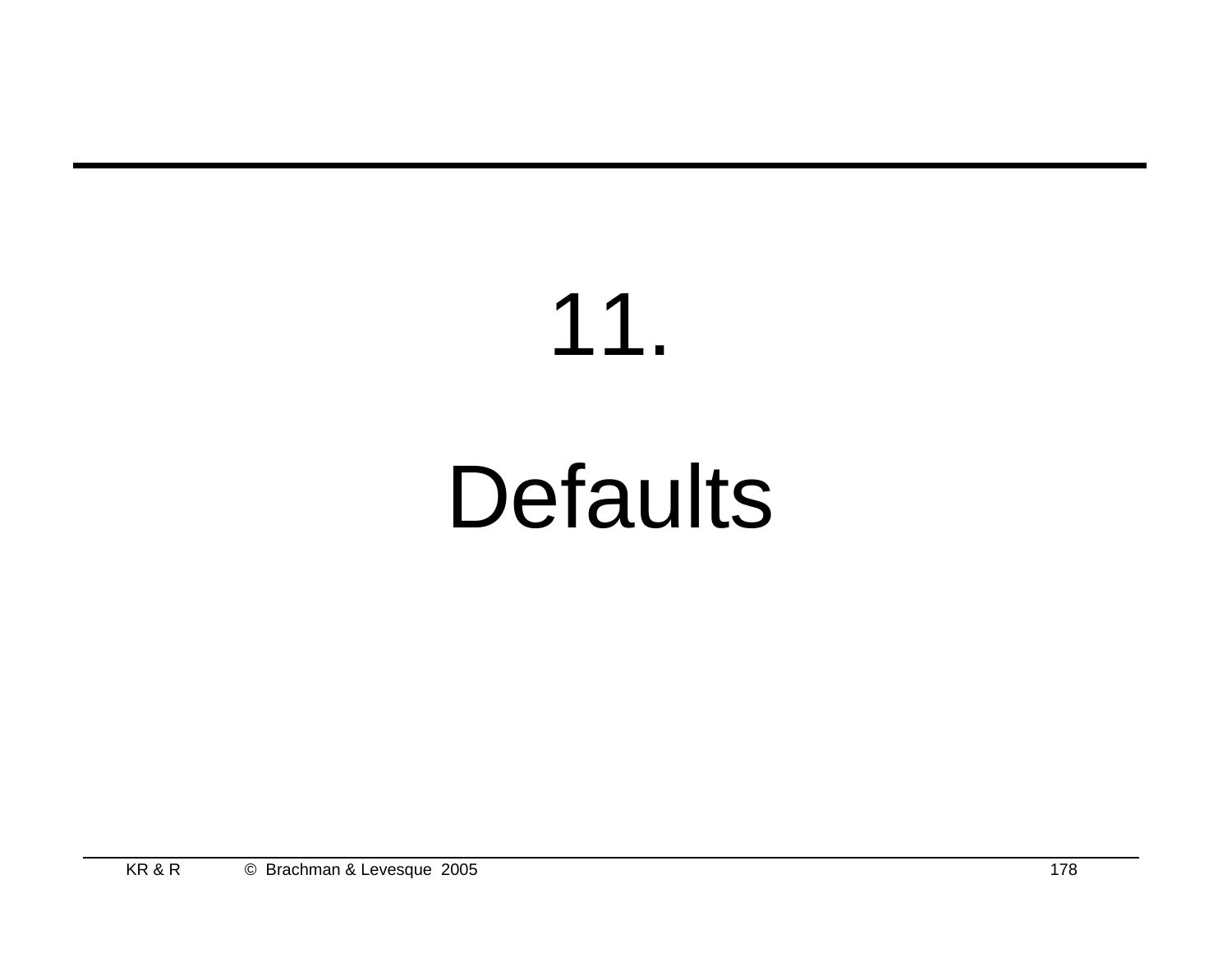## **Strictness of FOL**

To reason from *P(a)* to *Q(a)*, need either

- facts about *a* itself
- universals, e.g. ∀*x(P(x)* ⊃ *Q(x))*
	- something that applies to all instances
	- all or nothing!

But most of what we learn about the world is in terms of generics

e.g., encyclopedia entries for ferris wheels, violins, turtles, wildflowers

Properties are not strict for all instances, because

- genetic / manufacturing varieties borderline cases
	- early ferris wheels  $-$  toy violins
- cases in exceptional circumstances imagined cases
	- dried wildflowers flying turtles
- -
- -

etc.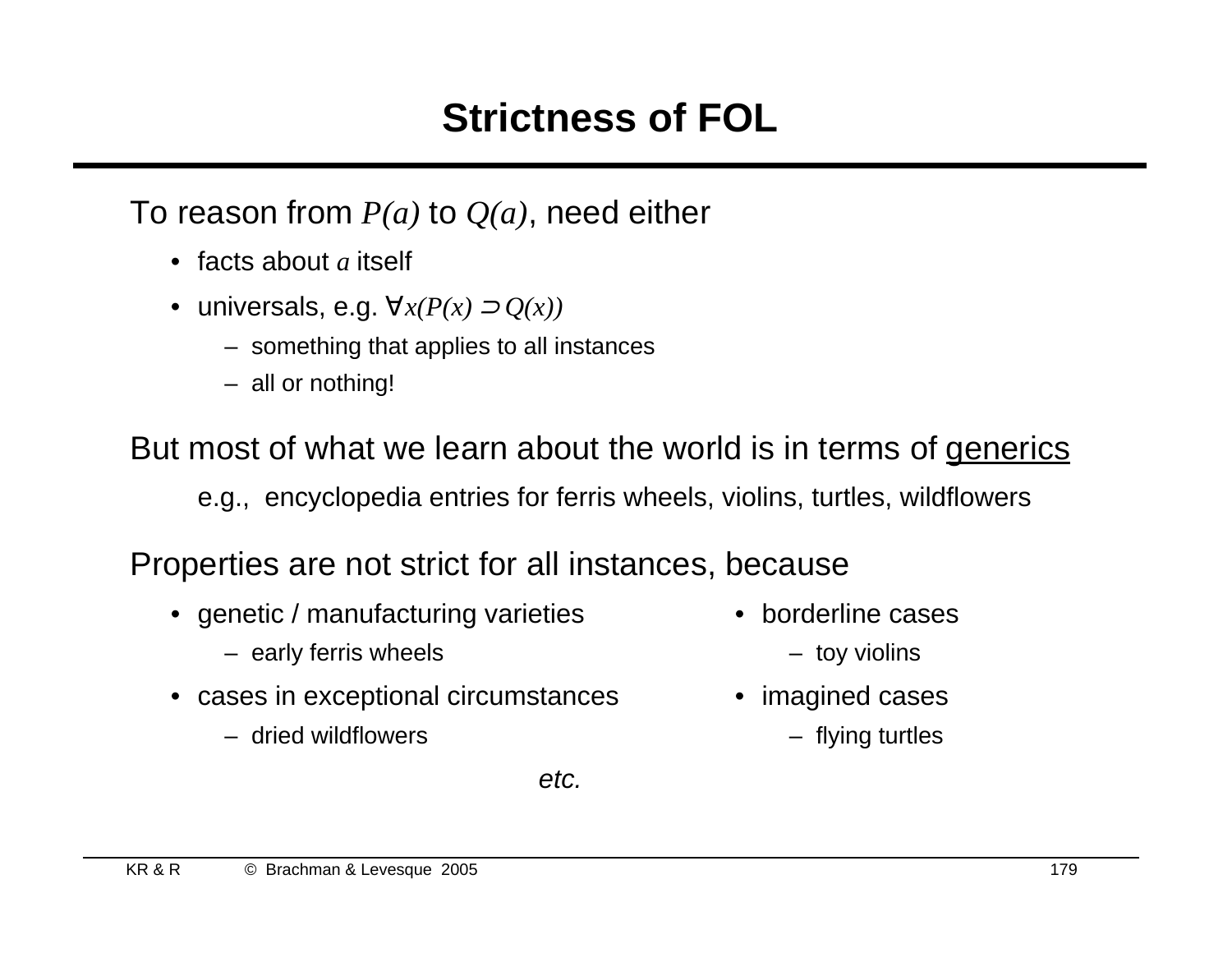## **Generics vs. universals**

Violins have four strings.

vs.

 $\times$  All violins have four strings.

vs.

? All violins that are not  $E_1$  or  $E_2$  or ... have four strings. (exceptions usually cannot be enumerated)

Similarly, for general properties of individuals

- Alexander the great: ruthlessness
- Ecuador: exports
- pneumonia: treatment

Goal: be able to say a *P* is a *Q* in general, but not necessarily

It is reasonable to conclude  $Q(a)$  given  $P(a)$ , unless there is a good reason not to

#### Here: qualitative version (no numbers)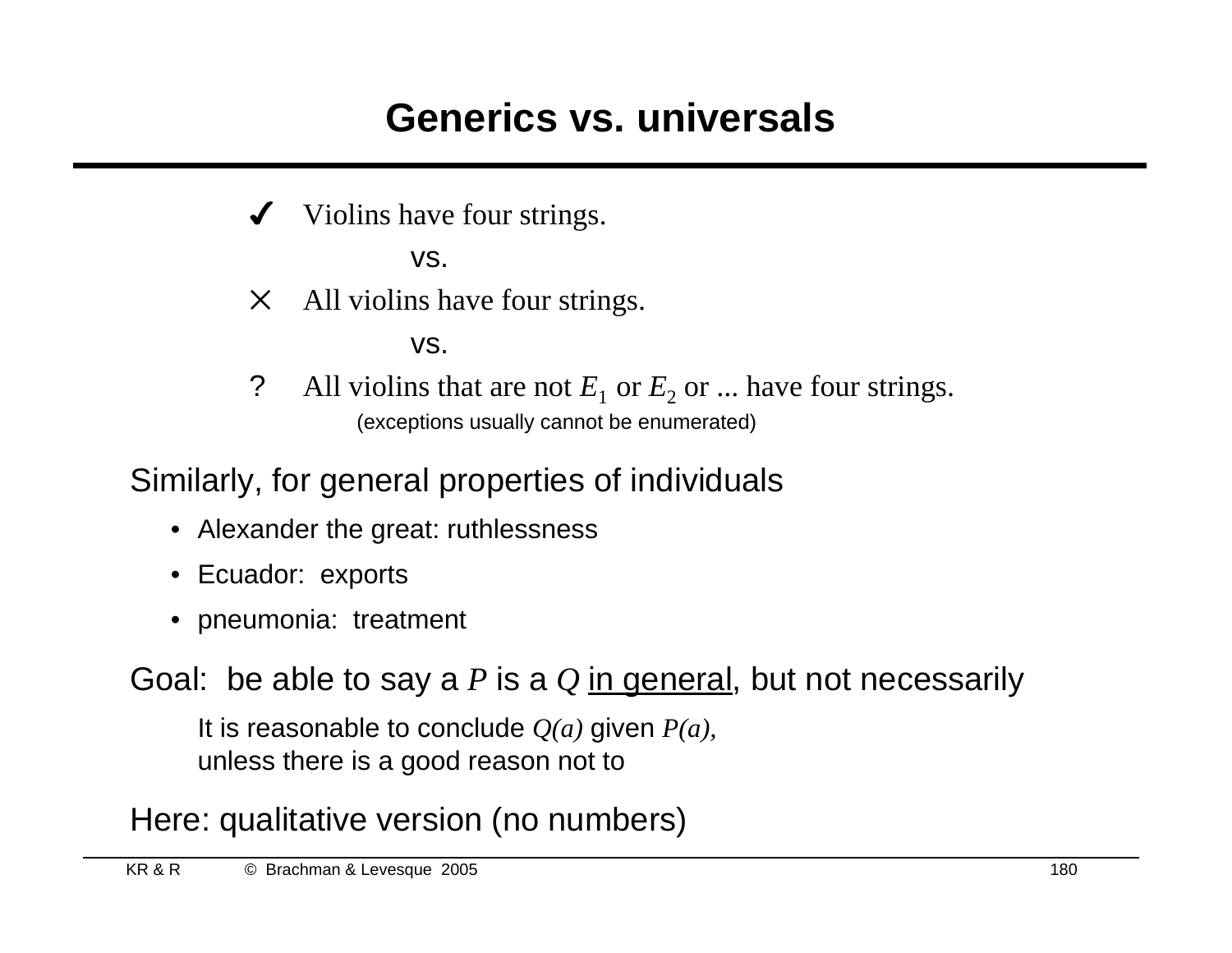# **Varieties of defaults (I)**

## General statements

• prototypical: The prototypical *P* is a *Q*.

Owls hunt at night.

- normal: Under typical circumstances, *P*'s are *Q*'s. People work close to where they live.
- statistical: Most *P*'s are *Q*'s.

The people in the waiting room are growing impatient.

## Lack of information to the contrary

• group confidence: All known *P*'s are *Q*'s.

Natural languages are easy for children to learn.

- familiarity: If a *P* was not a *Q*, you would know it.
	- an older brother
	- very unusual individual, situation or event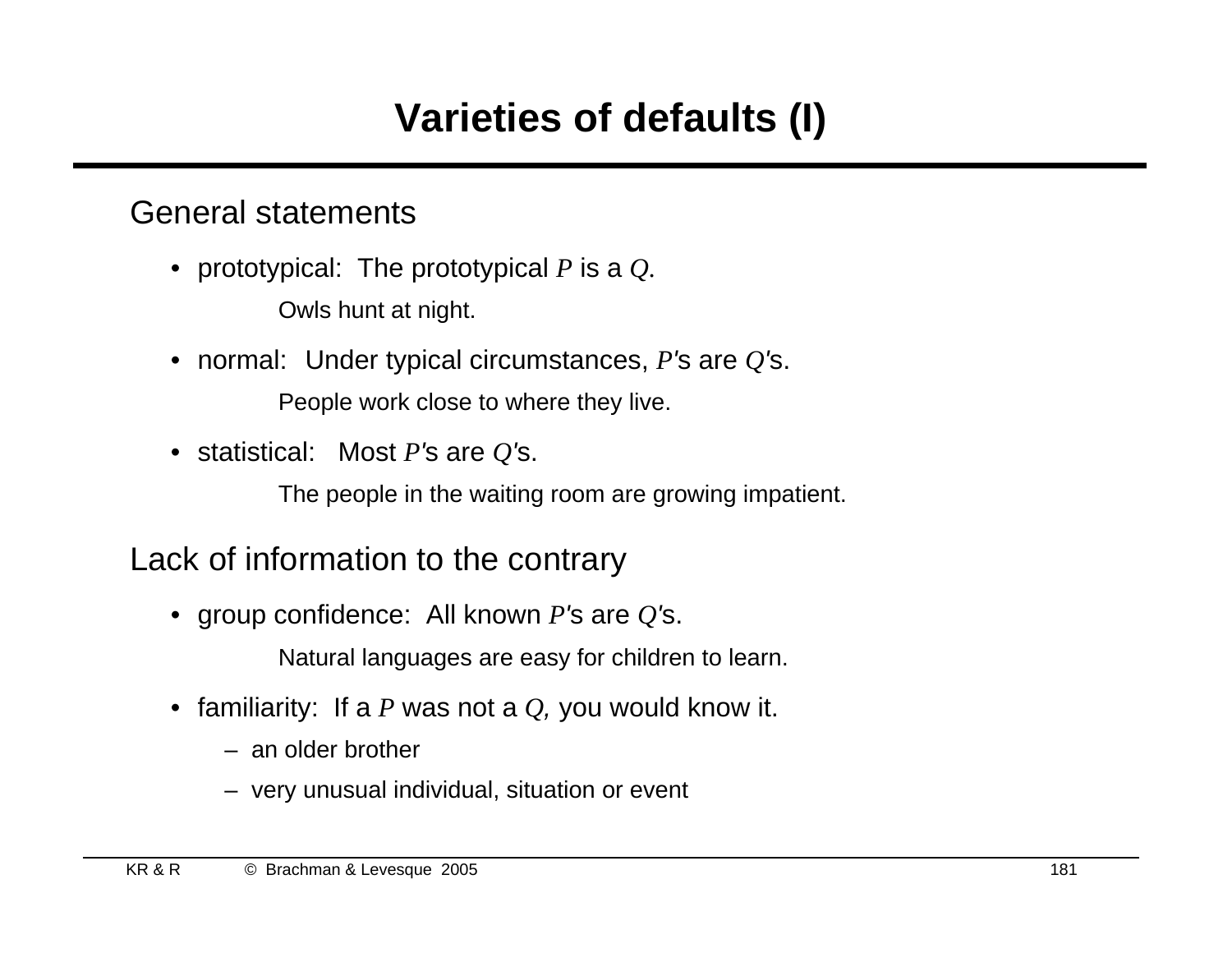# **Varieties of defaults (II)**

## **Conventional**

• conversational: Unless I tell you otherwise, a *P* is a *Q*

"There is a gas station two blocks east." the default: the gas station is open.

• representational: Unless otherwise indicated, a *P* is a *Q* the speed limit in a city

### **Persistence**

- inertia: A *P* is a *Q* if it used to be a *Q*.
	- colours of objects
	- locations of parked cars (for a while!)

Here: we will use "Birds fly" as a typical default.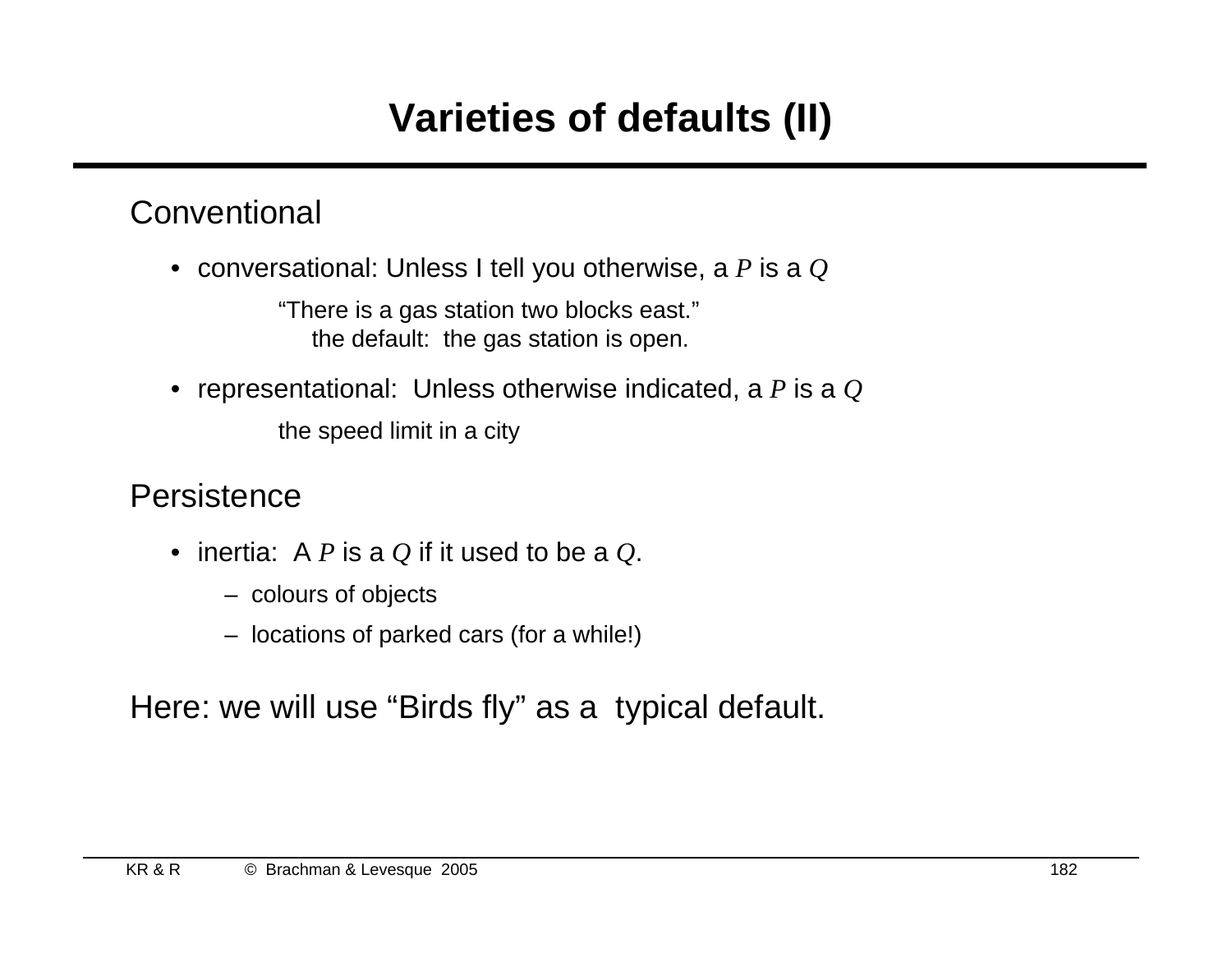# **Closed-world assumption**

Reiter's observation:

There are usually many more -ve facts than +ve facts!

Example: airline flight guide provides

DirectConnect(cleveland,toronto) DirectConnect(toronto,northBay) DirectConnect(toronto,winnipeg) ...

but not: ¬DirectConnect(cleveland,northBay)

Conversational default, called CWA:

only +ve facts will be given, relative to some vocabulary

But note:  $KB \neq -ve$  facts (would have to answer: "I don't know")

Proposal: a new version of entailment: KB  $\models_c\alpha$   $\,$  iff  $\,$  KB  $\cup$  *Negs*  $\, \models \alpha$ 

where  $Negs = \{\neg p \mid p \text{ atomic and KB} \neq p\}$ 

Note: relation to negation as failure

a common pattern: KB´ = KB  $\cup$   $\Delta$ 

Gives:  $\mathsf{KB} \models_c \mathsf{+ve}$  facts and -ve facts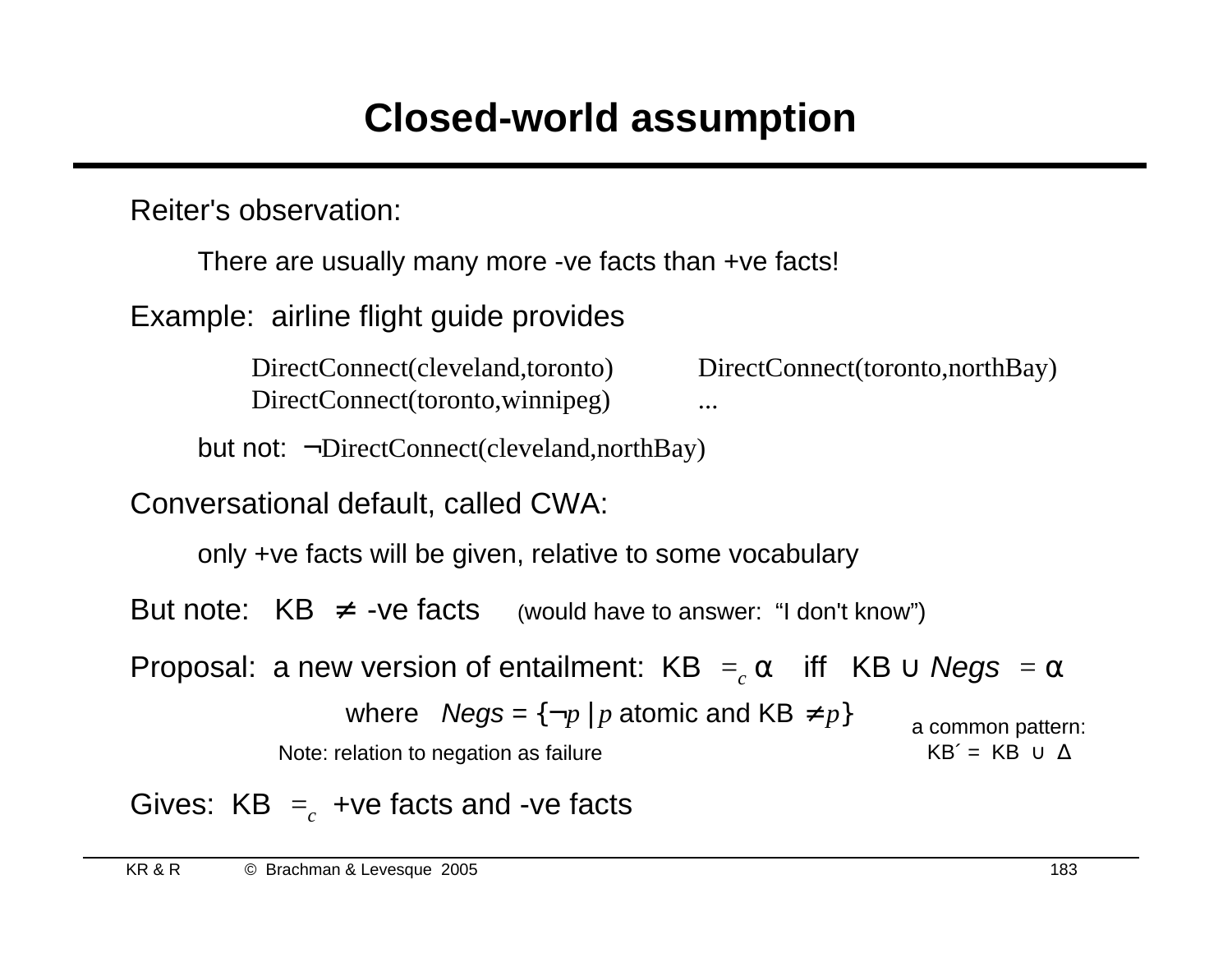For every  $\alpha$  (without quantifiers), KB  $\models_c \alpha$  or KB  $\models_c \neg \alpha$ 

Why? Inductive argument:

- immediately true for atomic sentences
- push in, e.g. KB  $\vert = \neg \neg \alpha$  iff KB  $\vert = \alpha$
- KB  $= (\alpha \wedge \beta)$  iff KB  $= \alpha$  and KB  $= \beta$
- Say KB  $\models_c (α ∨ β)$ . Then KB  $\models_c α$  and KB  $\models_c β$ . So by induction, KB  $\models_c \neg \alpha$  and KB  $\models_c \neg \beta$ . Thus, KB  $\models_c \neg (\alpha \vee \beta)$ .

CWA is an assumption about complete knowledge

never any unknowns, relative to vocabulary

In general, a KB has incomplete knowledge,

e.g. Let KB be  $(p \lor q)$ . Then KB  $\models (p \lor q)$ , but KB $\not\models p$ , KB $\not\models \neg p$ , KB $\not\models q$ , KB $\not\models \neg q$ 

With CWA, have: If KB  $\models_c (\alpha \vee \beta)$ , then KB  $\models_c \alpha$  or KB  $\models_c \beta$ . similar argument to above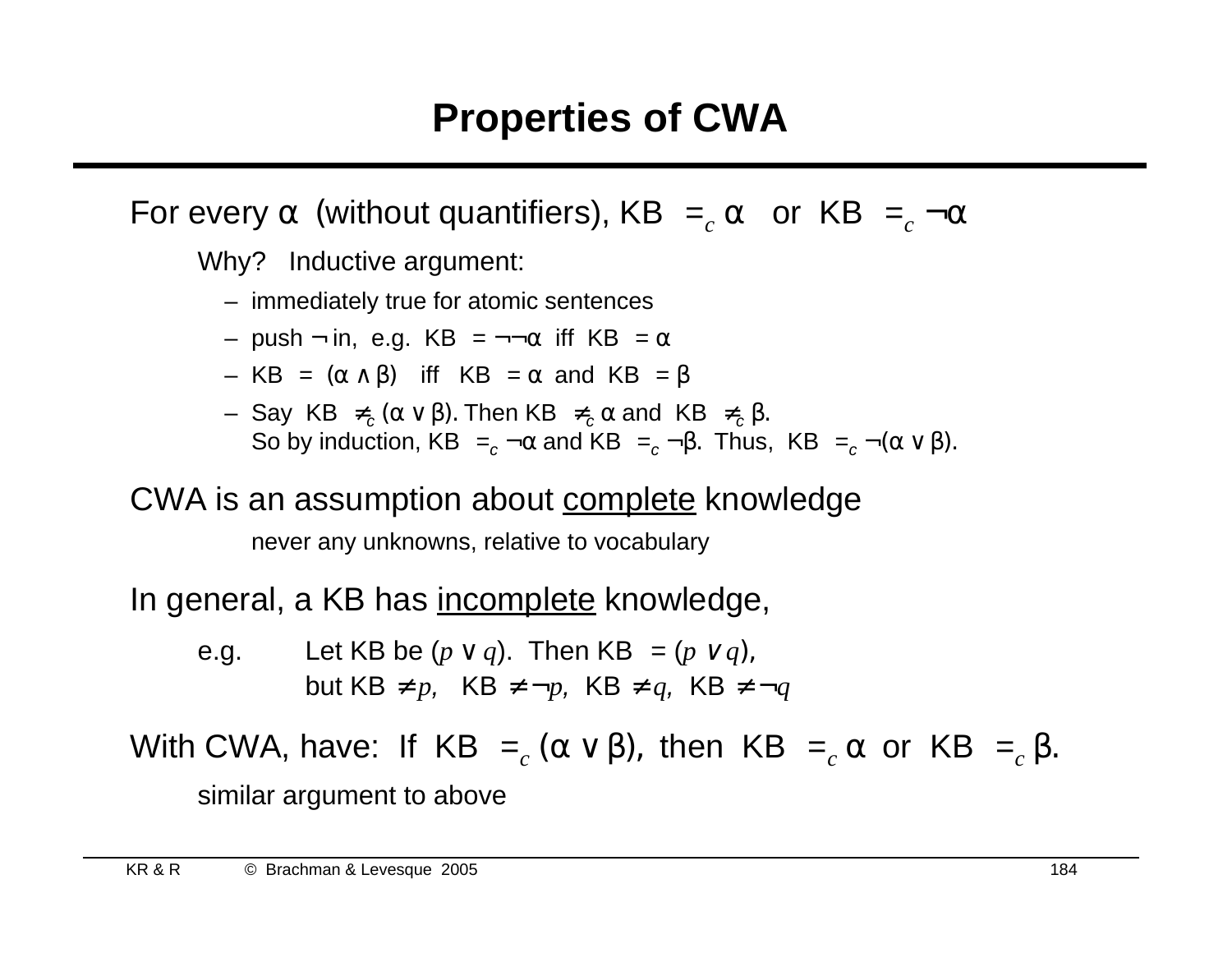With CWA can reduce queries (without quantifiers) to the atomic case:

KB 
$$
\models_c (\alpha \land \beta)
$$
 iff KB  $\models_c \alpha$  and KB  $\models_c \beta$   
\nKB  $\models_c (\alpha \lor \beta)$  iff KB  $\models_c \alpha$  or KB  $\models_c \beta$   
\nKB  $\models_c \neg(\alpha \land \beta)$  iff KB  $\models_c \neg\alpha$  or KB  $\models_c \neg\beta$   
\nKB  $\models_c \neg(\alpha \lor \beta)$  iff KB  $\models_c \neg\alpha$  and KB  $\models_c \neg\beta$   
\nKB  $\models_c \neg\neg\alpha$  iff KB  $\models_c \alpha$   
\nreduces to: KB  $\models_c \rho$ , where  $\rho$  is a literal

If KB  $\cup$  *Negs* is consistent, get KB  $\models_c \neg \alpha$  iff KB  $\not\models_c \alpha$ reduces to:  $\mathsf{KB} \models_c p, \mathsf{where} \ p \mathsf{ is atomic}$ 

If atoms stored as a table, deciding if KB  $\models_c \alpha$  is like DB-retrieval:

- reduce query to set of atomic queries
- solve atomic queries by table lookup

Different from ordinary logic reasoning (e.g. no reasoning by cases)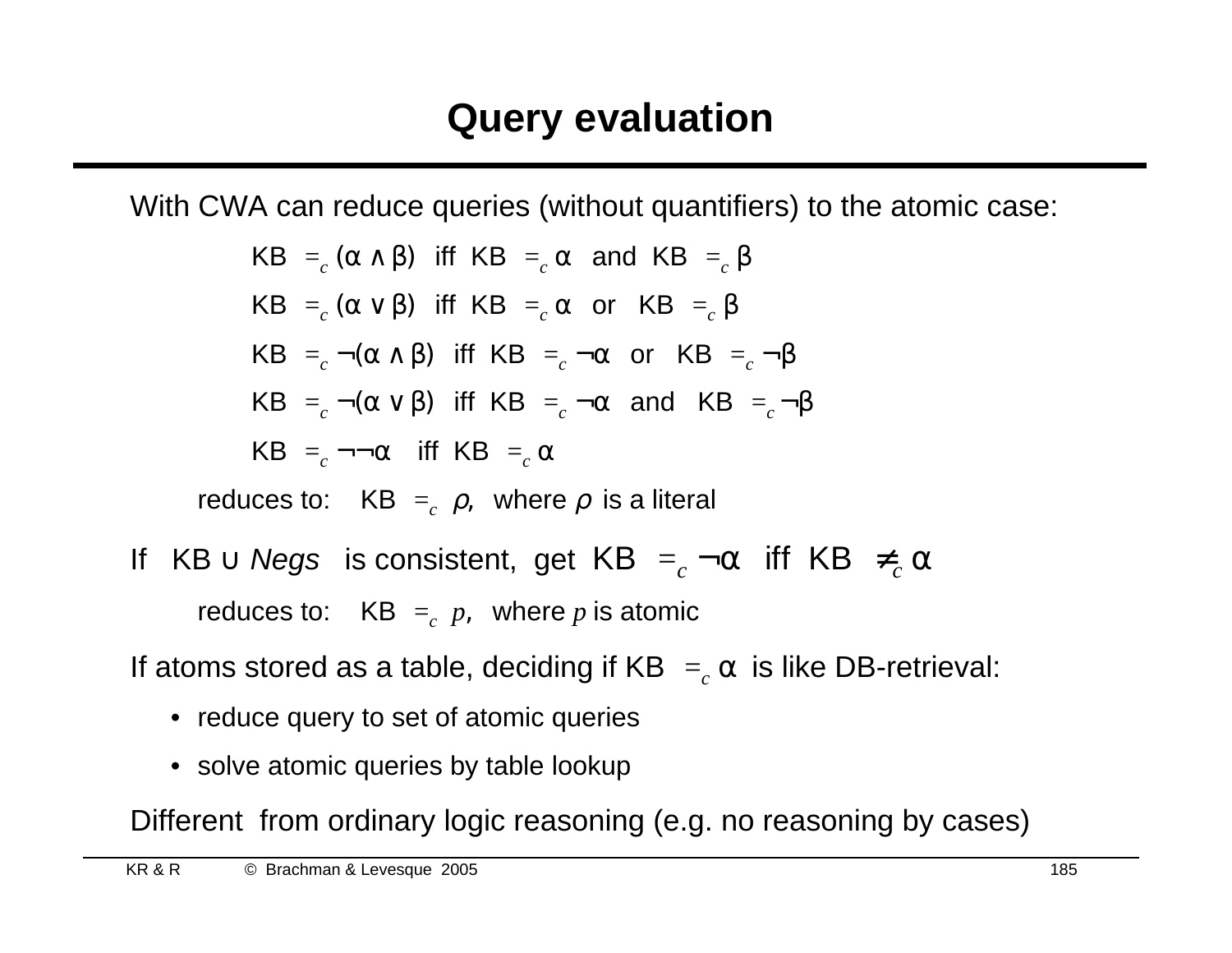If KB is a set of atoms, then KB  $\cup$  Negs is always consistent

Also works if KB has conjunctions and if KB has only negative disjunctions

If KB contains (¬*p* ∨ ¬*q*). Add both ¬*p*, ¬*q*.

Problem when KB  $=(\alpha \vee \beta)$ , but KB  $\neq \alpha$  and KB  $\not\models \beta$ 

e.g.  $KB = (p \lor q)$   $Negs = \{\neg p, \neg q\}$ 

KB  $\cup$  Negs is inconsistent and so for every  $\alpha$ , KB  $\models_c \alpha$ !

Solution: only apply CWA to atoms that are "uncontroversial"

One approach: GCWA

 $Negs = \{\neg p \mid \text{If } KB = (p \lor q_1 \lor ... \lor q_n) \text{ then } KB = (q_1 \lor ... \lor q_n) \}$ 

When KB is consistent, get:

- KB ∪ Negs consistent
- everything derivable is also derivable by CWA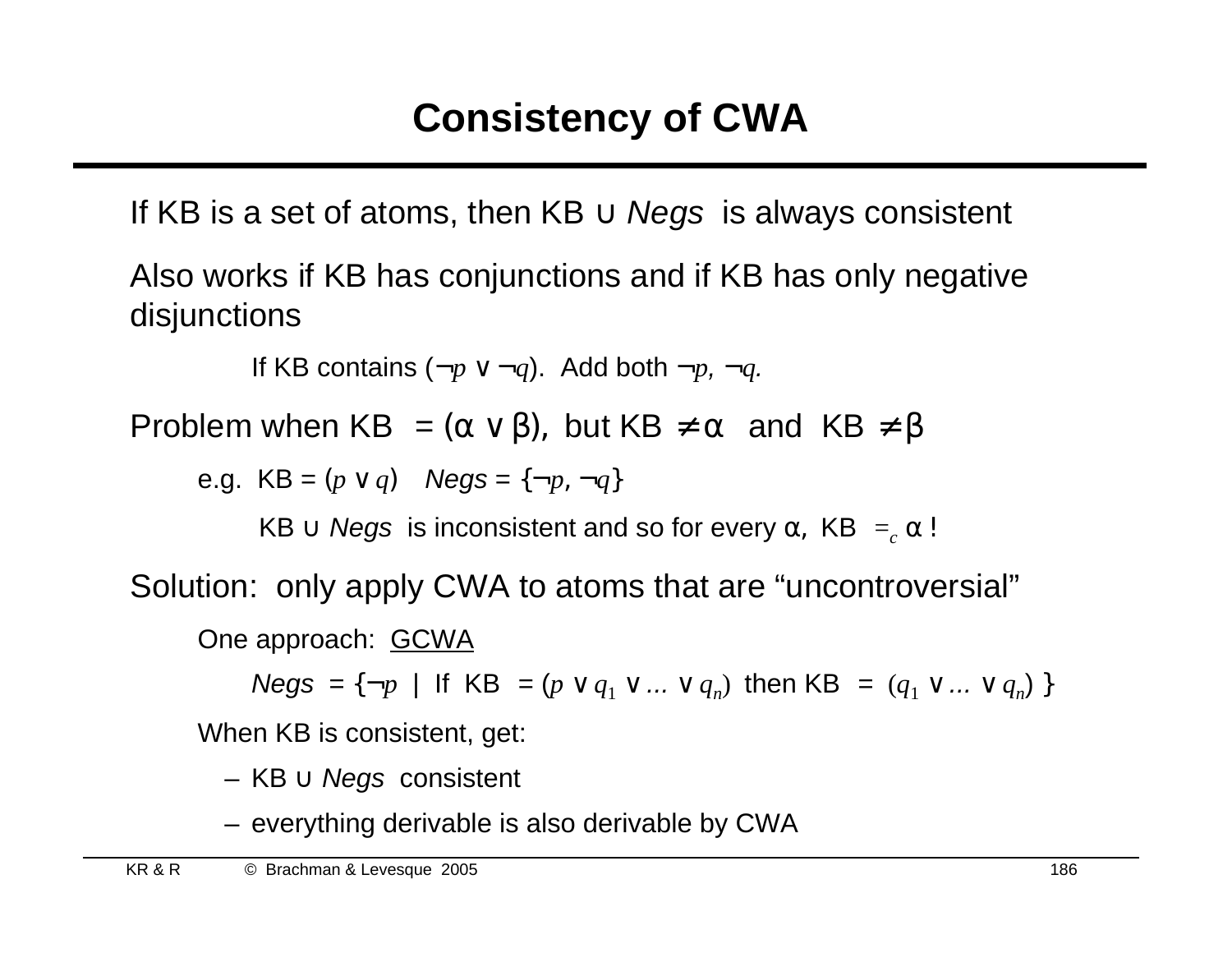So far, results do not extend to wffs with quantifiers

can have KB  $\neq_c \forall x.\alpha$  and KB  $\not\models_c \neg \forall x.\alpha$ 

e.g. just because for every  $t$ , we have KB  $\models_c \neg {\rm DirectConnect(myHome, } t)$ does not mean that KB  $\models_c \forall x [\neg \text{DirectConnect}(myHome, x)]$ 

But may want to treat KB as providing complete information about what individuals exist

Define: KB  $\models_{cd} \alpha$  iff KB  $\cup$  Negs  $\cup$  Dc  $\models \alpha$ where Dc is <u>domain closure</u>:  $\forall x[x=c_1 \lor ... \lor x=c_n],$ where the  $c_i$  are all the constants appearing in KB (assumed finite)

Get: KB  $\models_{cd} \exists x.\alpha$  iff KB  $\models_{cd} \alpha[x/c]$ , for some *c* appearing in the KB  $KB \models_{cd} \forall x \alpha$  iff  $KB \models_{cd} \alpha[x/c]$ , for all *c* appearing in the KB

Then add: Un is <u>unique names</u>:  $(c_i \neq c_j)$ , for  $i \neq j$ 

Get: KB  $\vert_{cdu}$  ( $c = d$ ) iff  $c$  and  $d$  are the same constant

full recursive query evaluation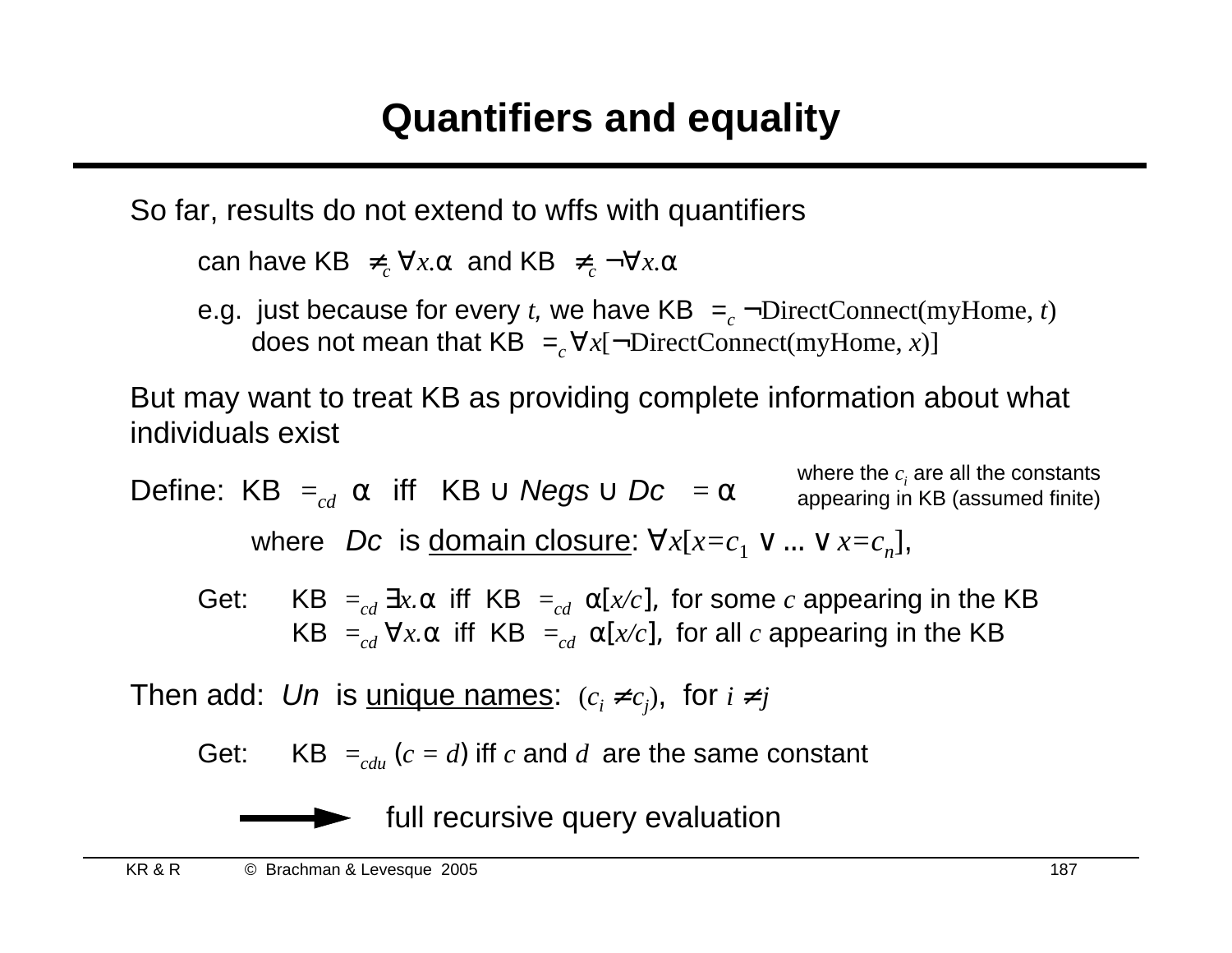Ordinary entailment is monotonic

If KB  $= \alpha$ , then KB<sup>\*</sup>  $= \alpha$ , for any KB  $\subseteq$  KB<sup>\*</sup>

But CWA entailment is not monotonic

Can have KB  $\models_c \alpha$ , KB  $\subseteq$  KB', but KB'  $\not\models_c \alpha$ e.g.  $\{p\} \models_c \neg q$ , but  $\{p, q\} \not\models_c \neg q$ 

## Suggests study of non-monotonic reasoning

- start with explicit beliefs
- generate implicit beliefs non-monotonically, taking defaults into account
- implicit beliefs may not be uniquely determined (vs. monotonic case)

Will consider three approaches:

- minimal entailment: interpretations that minimize abnormality
- default logic: KB as facts + default rules of inference
- autoepistemic logic: facts that refer to what is / is not believed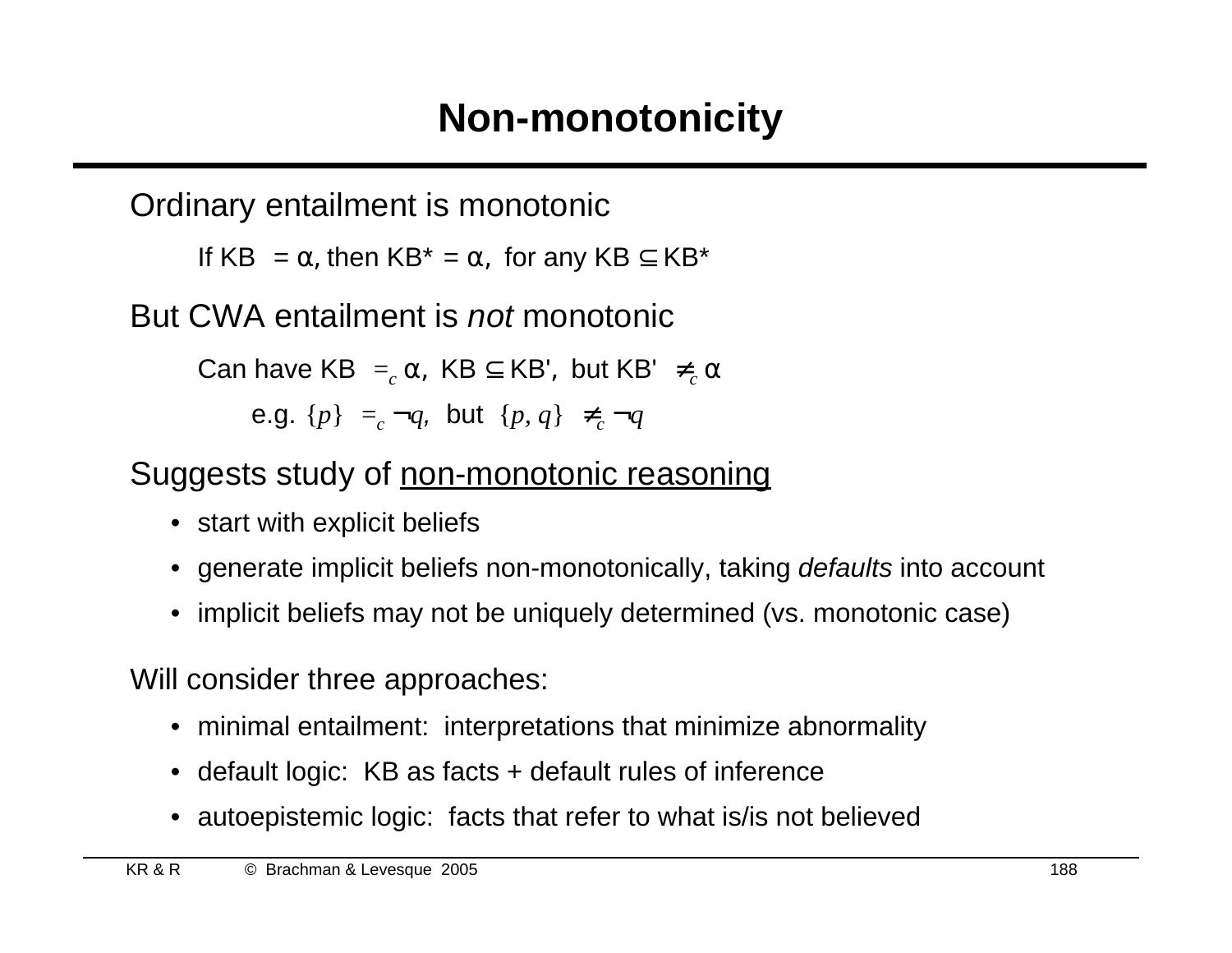# **Minimizing abnormality**

CWA makes the extension of all predicates as small as possible by adding negated literals

Generalize: do this only for selected predicates

Ab predicates used to talk about typical cases

Example KB: Bird(chilly),  $\neg$ Flies(chilly), Bird(tweety), (chilly  $\neq$  tweety),  $\forall x$ [Bird(*x*) ∧ ¬Ab(*x*) ⊃ Flies(*x*)] All birds that are normal fly

Would like to conclude by default Flies(tweety), but  $KB \not\models \text{Flies}(\text{tweety})$ 

because there is an interpretation  $\mathcal I$  where I[tweety]  $\in I$  [Ab]

Solution: consider only interpretations where I[Ab] is as small as possible, relative to KB

for example: KB requires that  $I$ [chilly]  $\in$   $I$ [Ab]

Generalizes to many Ab, predicates

this is sometimes called "circumscription" since we circumscribe the Ab predicate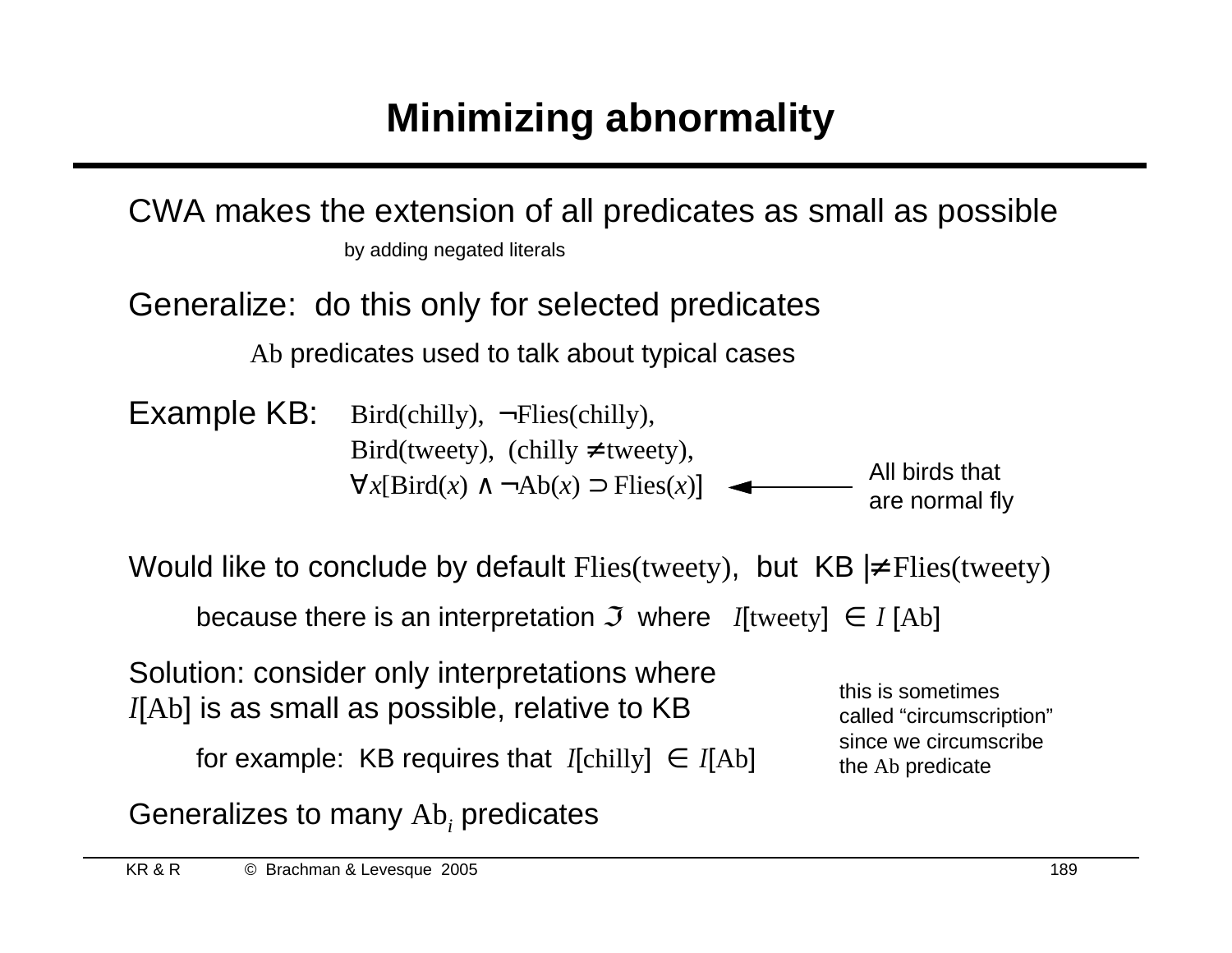Given two interps over the same domain,  $\mathfrak{I}_{\textrm{1}}$  and  $\mathfrak{I}_{\textrm{2}}$ 

 $\mathcal{S}_1 \leq \mathcal{S}_2$  iff  $I_1[\text{Ab}] \subseteq I_2[\text{Ab}]$  for every Ab predicate

 $\mathfrak{I}_1 < \mathfrak{I}_2$  iff  $\mathfrak{I}_1 \leq \mathfrak{I}_2$  but not  $\mathfrak{I}_2 \leq \mathfrak{I}_1$  read:  $\mathfrak{I}_1$  is more normal than  $\mathfrak{I}_2$ 

Define a new version of entailment,  $\mid =_{\le}$  by

$$
KB \models_{\leq} \alpha \quad \text{iff} \quad \text{for every} \ \mathcal{J}, \quad \text{if} \quad \mathcal{J} \models KB \quad \text{and} \quad \text{no} \ \mathcal{J}^* < \mathcal{J} \text{ s.t. } \mathcal{J}^* \models KB \quad \text{then} \quad \mathcal{J} \models \alpha.
$$

So  $\alpha$  must be true in all interps satisfying KB that are *minimal* in abnormalities

Get:  $KB \models_{\le} \text{Flies}( \text{tweety})$ 

because if interp satisfies KB and is minimal, only *I*[*chilly]* will be in *I[Ab]*

#### Minimization need not produce a *unique* interpretation:

Bird(a), Bird(b),  $[\neg \text{Flies}(a) \lor \neg \text{Flies}(b)]$  yields two minimal interpretations

KB  $\neq_{\leq}$  Flies(a), KB  $\neq_{\leq}$  Flies(b), KB  $\mid =_{\leq}$  Flies(a)  $\vee$  Flies(b)

Different from the CWA: no inconsistency! But stronger than GCWA: conclude a or b flies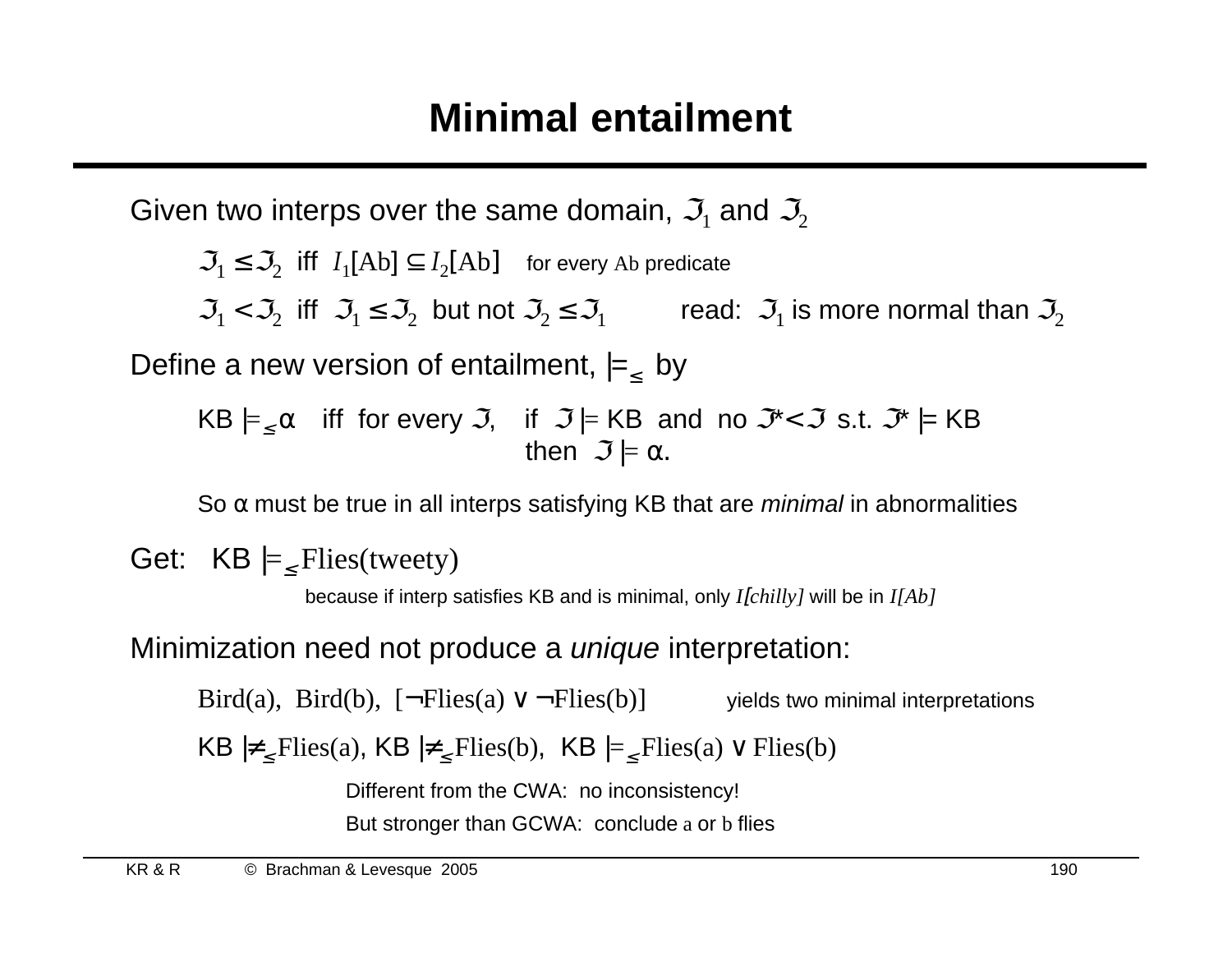Imagine KB as before + ∀*x*[Penguin(*x*) ⊃ Bird(*x*) ∧ ¬Flies(*x*)]

Get:  $KB \models \forall x$ [Penguin(*x*)  $\supset$  Ab(*x*)]

So minimizing Ab also minimizes penguins:  $KB \models < \forall x \neg Penguin(x)$ 

McCarthy's definition: Let **P** and **Q** be sets of predicates

 $\mathfrak{S}_1 \leq \mathfrak{S}_2$  iff same domain and

- 1.  $I_1[P] \subseteq I_2[P]$ , for every  $P \in \mathbf{P}$  Ab predicates
- 2.  $I_1[Q] = I_2[Q]$ , for every  $Q \notin \mathbf{Q}$  fixed predicates

so only predicates in **Q** are allowed to vary

Get definition of  $\mid =_{\le}$  that is parameterized by what is minimized and what is allowed to vary

Previous example: minimize Ab, but allow only Flies to vary.

Problems: • need to decide what to allow to vary

• cannot conclude  $\neg$ Penguin(tweety) by default!

only get default (¬Penguin(tweety) ⊃ Flies(tweety))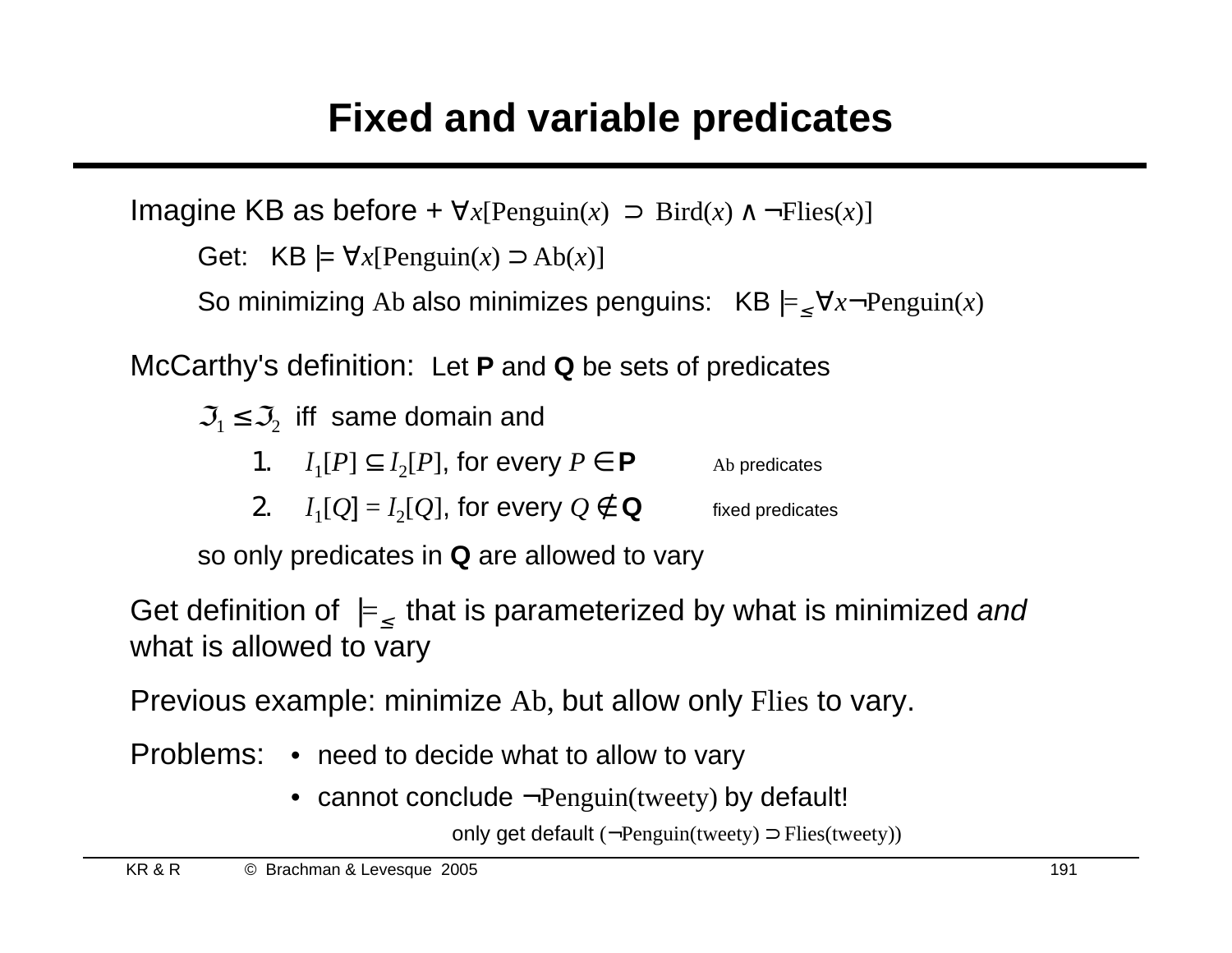# **Default logic**

Beliefs as deductive theory explicit beliefs = axioms implicit beliefs  $=$  theorems  $=$  least set closed under inference rules e.g. If we can prove  $\alpha$  and  $(\alpha \supset \beta)$ , then infer  $\beta$ 

Would like to generalize to default rules:

```
If can prove Bird(x), but cannot prove \neg Flies(x), then infer Flies(x).
```
Problem: how to characterize theorems

cannot write a derivation, since do not know when to apply default rules

no guarantee of unique set of theorems

```
If cannot infer p, infer q + If cannot infer q, infer p ??
```
Solution: default logic

no notion of theorem

instead, have extensions: sets of sentences that are "reasonable" beliefs, given explicit facts and default rules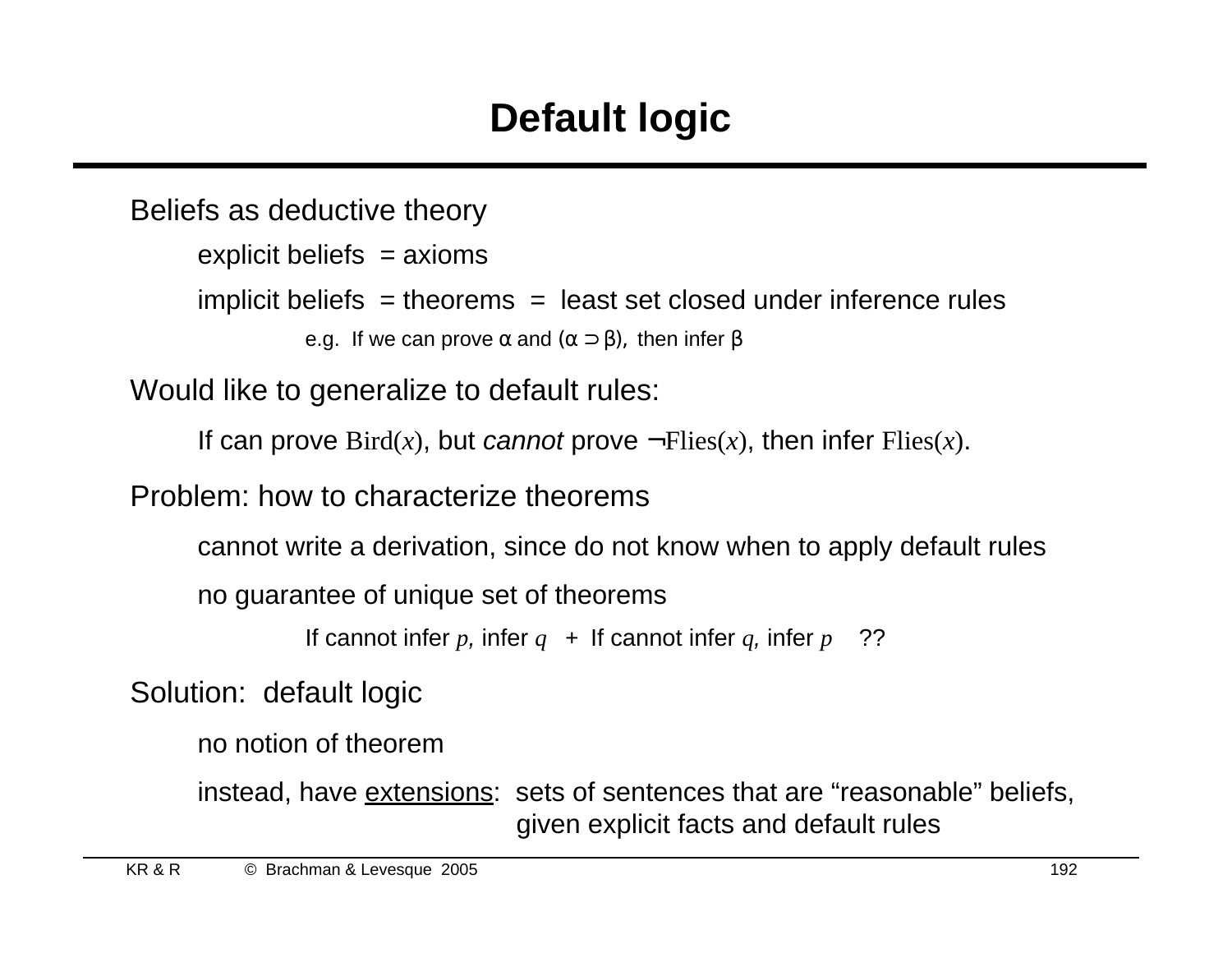Default logic KB uses two components: KB = ‹*F,D*›

- *F* is a set of sentences (facts)
- *D* is a set of <u>default rules</u>: triples  $\langle \alpha : \beta / \gamma \rangle$  read as

If you can infer  $\alpha$ , and  $\beta$  is *consistent*, then infer γ

α: the prerequisite, β: the justification, γ: the conclusion

e.g. ‹Bird(tweety) : Flies(tweety) **/** Flies(tweety)›

treat  $\langle$ Bird $(x)$ : Flies $(x)$  / Flies $(x)$  as set of rules

Default rules where  $\beta = \gamma$  are called normal and write as  $\langle \alpha \Rightarrow \beta \rangle$ 

will see later a reason for wanting non-normal ones

A set of sentences *E* is an <u>extension</u> of  $\langle F,D \rangle$  iff for every sentence  $\pi$ , *E* satisfies the following:

 $\pi \in E$  iff  $F \cup \Delta \models \pi$ , where  $\Delta = {\gamma \mid \langle \alpha : \beta \mid \gamma \rangle \in D}$ ,  $\alpha \in E$ ,  $\neg \beta \notin E$ 

So, an extension *E* is the set of entailments of  $F \cup \{\gamma\}$ , where the  $\gamma$  are assumptions from *D*.

to check if E is an extension, guess at  $\Delta$  and show that it satisfies the above constraint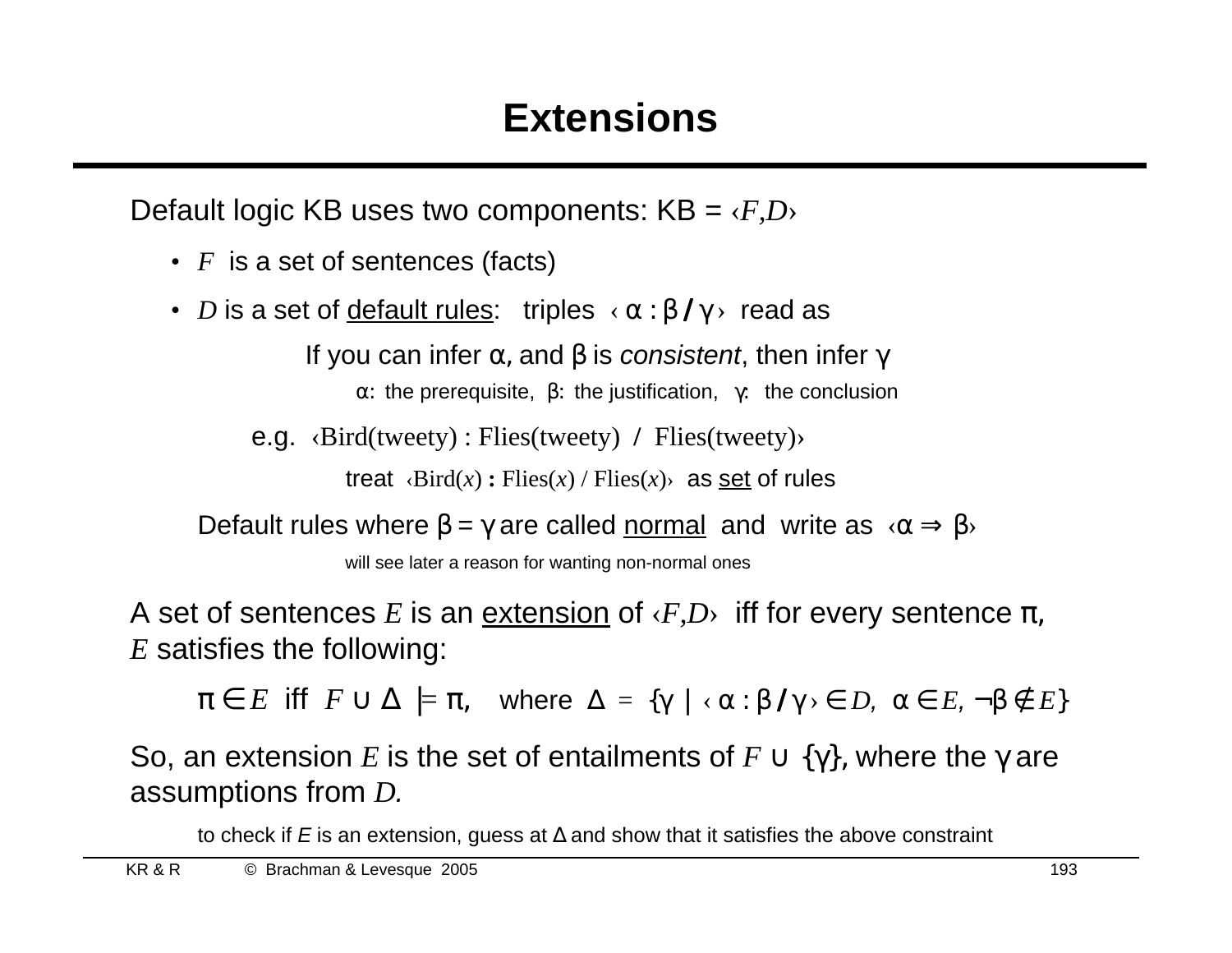Suppose KB has

 $F = Bird(chilly)$ ,  $\lnot$ Flies(chilly), Bird(tweety)

 $D = \langle$ Bird $(x) \Rightarrow$ Flies $(x)$ 

then there is a unique extension, where  $\Delta =$  Flies(tweety)

- This is an extension since tweety is the only *t* for this ∆ such that Bird(*t*) ∈ *E* and ¬Flies(*t*) ∉ *E.*
- No other extension, since this applies no matter what Flies(*t*) assumptions are in ∆.

But in general can have multiple extensions:

 $F = \{$ Republican(dick), Quaker(dick) $\}$   $D = \{$   $\langle$ Republican(*x*)  $\Rightarrow$   $\neg$ Pacifist(*x*) $\rangle$ ,  $\langle$ Ouaker(*x*)  $\Rightarrow$  Pacifist(*x*) }

Two extensions:  $E_1$  has  $\Delta = \neg \text{Pacifist(dick)}$ ;  $E_2$  has  $\Delta = \text{Pacifist(dick)}$ 

Which to believe?

credulous: choose an extension arbitrarily

skeptical: believe what is common to all extensions

Can sometimes use non-normal defaults to avoid conflicts in defaults

‹ Quaker(*x*) : Pacifist(*x*) ∧¬Republican(*x*) **/** Pacifist(*x*) ›

but then need to consider all possible interactions in defaults!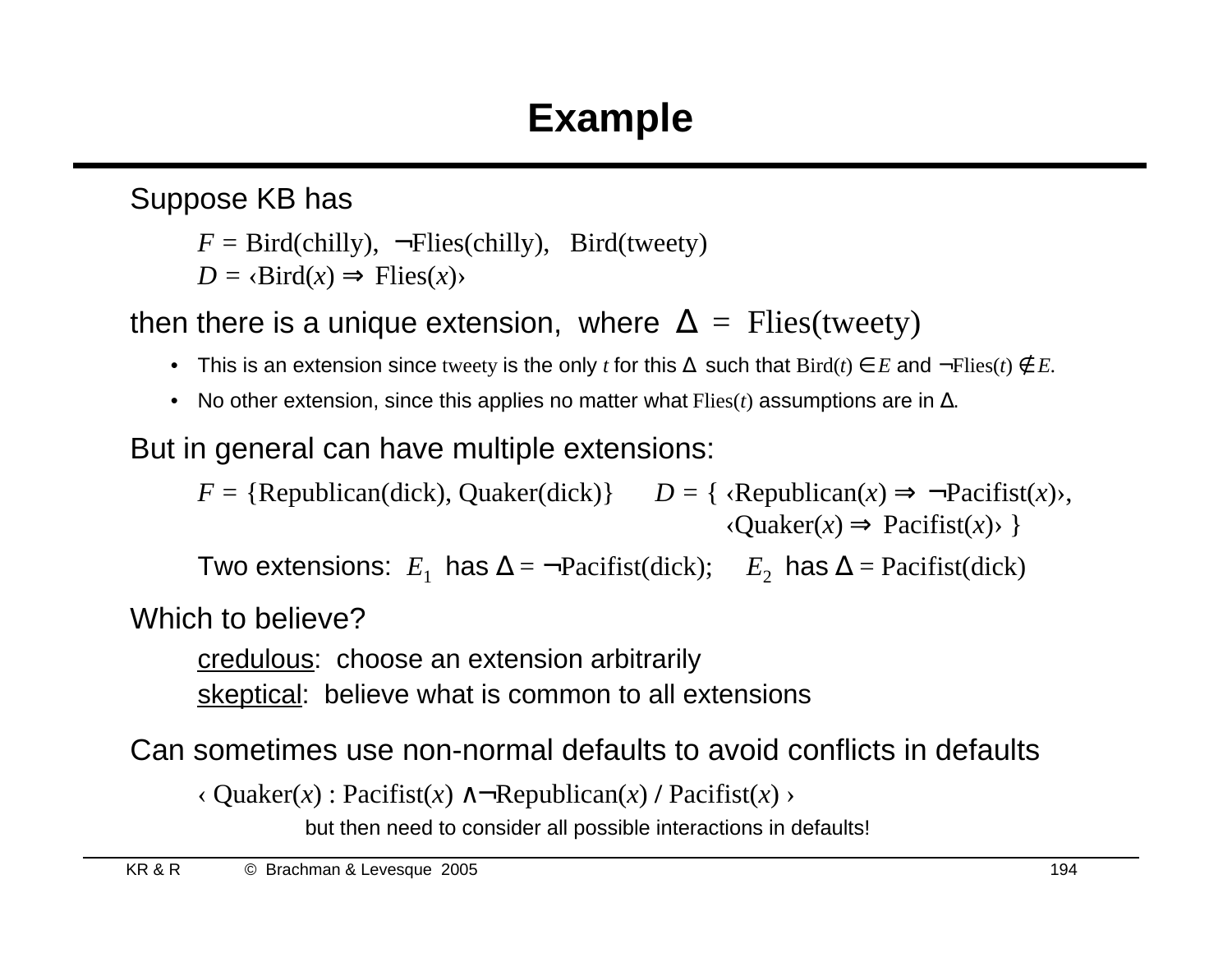Extension tries to eliminate facts that do not result from either *F* or *D*.

e.g., we do not want Yellow(tweety) and its entailments in the extension

But the definition has a problem:

Suppose  $F = \{\}$  and  $D = \langle p : \text{True} \mid p \rangle$ .

Then  $E =$  entailments of  $\{p\}$  is an extension

since  $p \in E$  and  $\neg True \notin E$ , for above default

However, no good reason to believe *p*!

Only support for *p* is default rule, which requires *p* itself as a prerequisite So default should have no effect. Want one extension:  $E =$  entailments of  $\{\}$ 

Reiter's definition:

For any set *S*, let Γ(*S*) be the least set containing *F*, closed under entailment, and satisfying

if 
$$
\langle \alpha : \beta / \gamma \rangle \in D
$$
,  $\alpha \in \Gamma(S)$ , and  $-\beta \notin S$ , then  $\gamma \in \Gamma(S)$ .

A set *E* is an <u>extension</u> of  $\langle F, D \rangle$  iff  $E = \Gamma(E)$ .  $-$  note: not  $\Gamma(S)$ 

called a fixed point of the Γ operator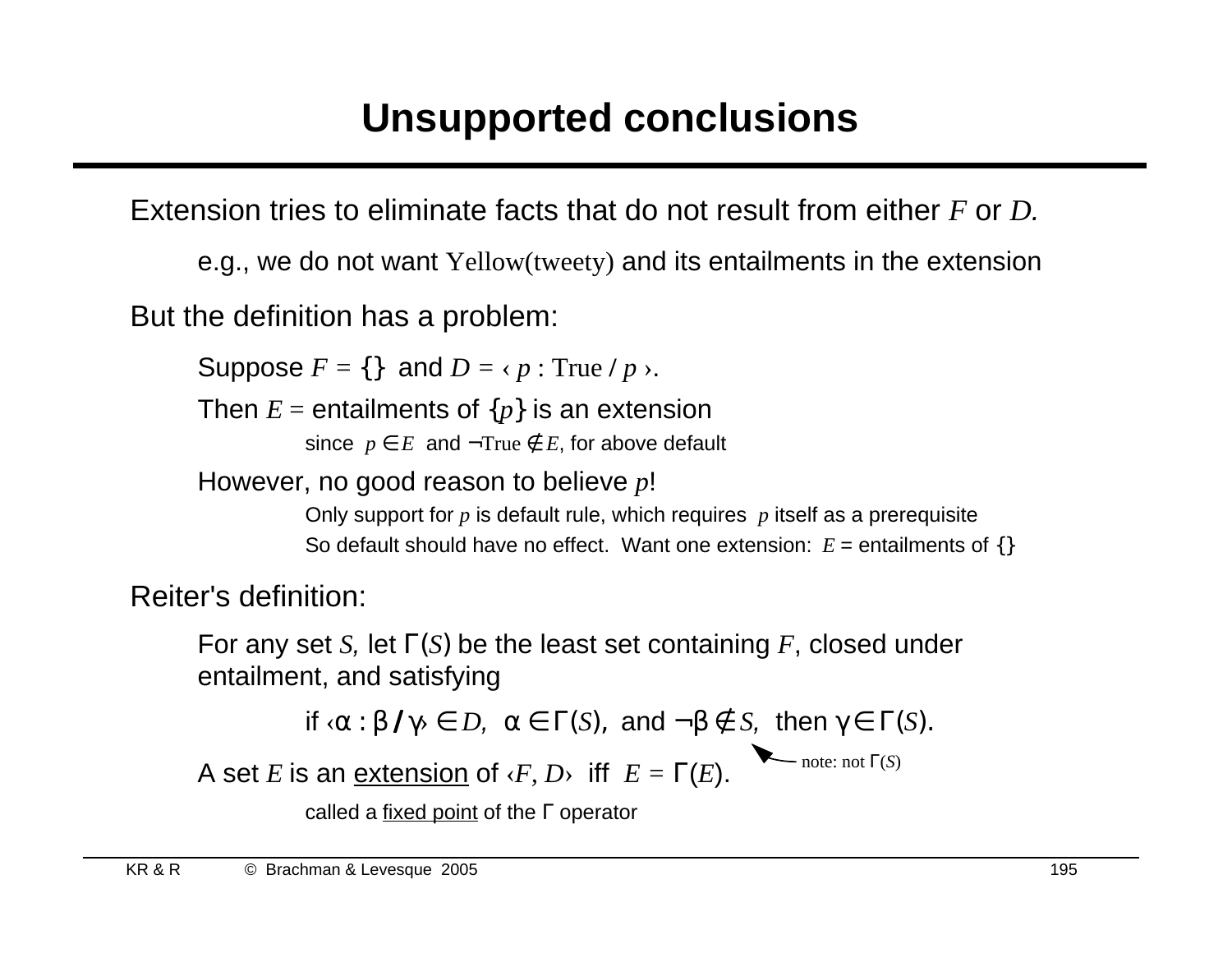One disadvantage of default logic is that rules cannot be combined or reasoned about

 $\langle \alpha : \beta / \gamma \rangle$   $\Rightarrow$   $\langle \alpha : \beta / (\gamma \vee \delta) \rangle$ 

Solution: express defaults as sentences in an extended language that talks about belief explicitly

for any sentence α, we have another sentence **B**α

**B** $\alpha$  says "I believe  $\alpha$ ": autoepistemic logic

e.g. ∀*x*[Bird(*x*) ∧ ¬**B**¬Flies(*x*) ⊃ Flies(*x*)]

All birds fly except those that I believe to not fly  $=$ 

Any bird not believed to be flightless flies.

No longer expressing defaults using formulas of FOL.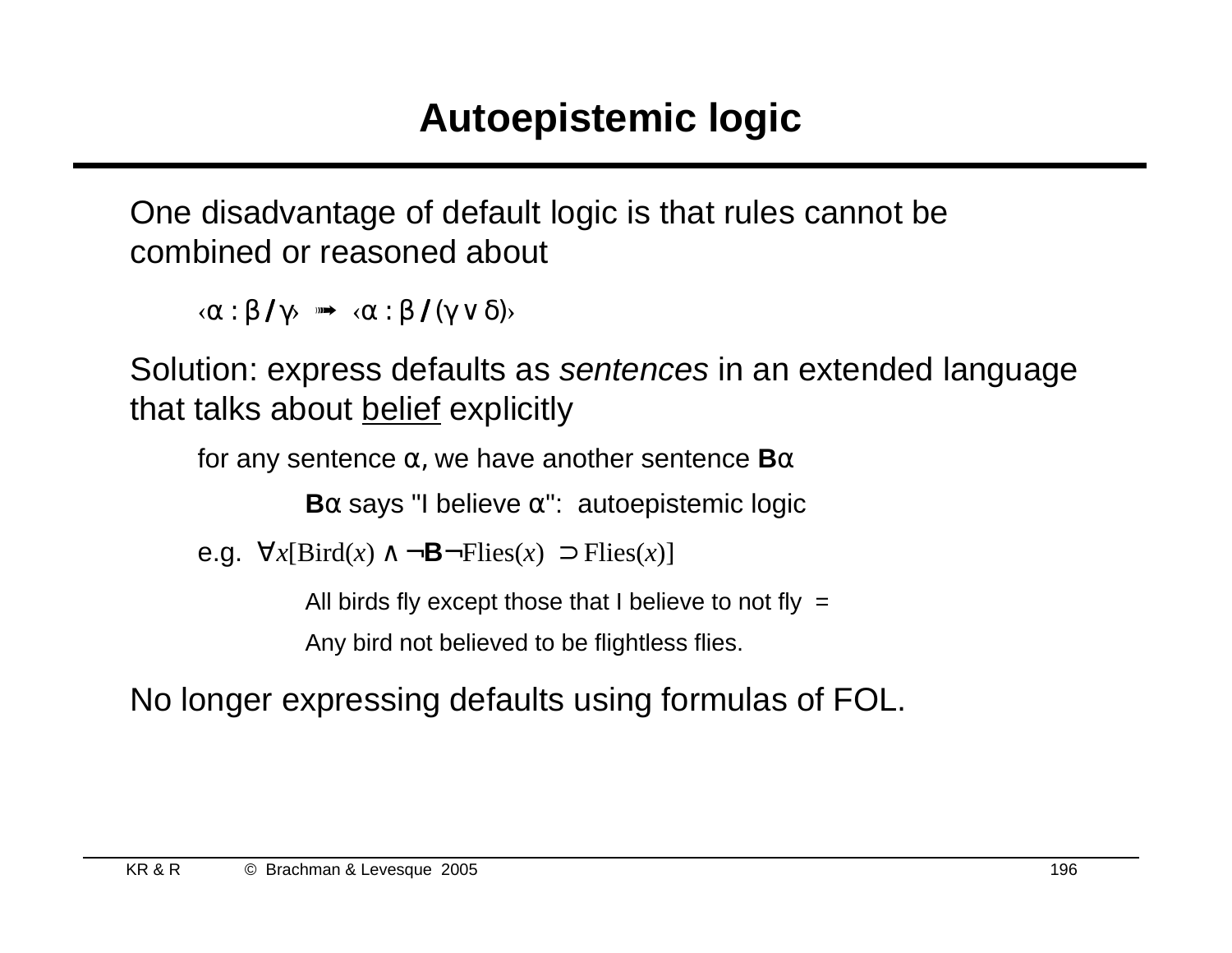These are not sentences of FOL, so what semantics and entailment?

- modal logic of belief provide semantics
- for here: treat **B**α as if it were an new atomic wff
- still get entailment:  $\forall x$ [Bird(*x*) ∧ ¬**B**¬Flies(*x*) ⊃ Flies(*x*) ∨ Run(*x*)]

Main property for set of implicit beliefs, *E*:

|  | 1. If $E \models \alpha$ then $\alpha \in E$ . | (closed under entailment) |
|--|------------------------------------------------|---------------------------|
|--|------------------------------------------------|---------------------------|

- 2. If  $\alpha \in E$  then  $\mathbf{B}\alpha \in E$ . (positive introspection)
- 3. If  $\alpha \notin E$  then  $\neg \mathbf{B} \alpha \in E$ . (negative introspection)

Any such set of sentences is called stable

Note: if *E* contains *p* but does not contain *q*, it will contain **B***p*, **BB***Bp*,  $\neg$ **B***q*, **B** $\neg$ **B***g*, **B** $(Bp \land \neg Bq)$ , *etc.*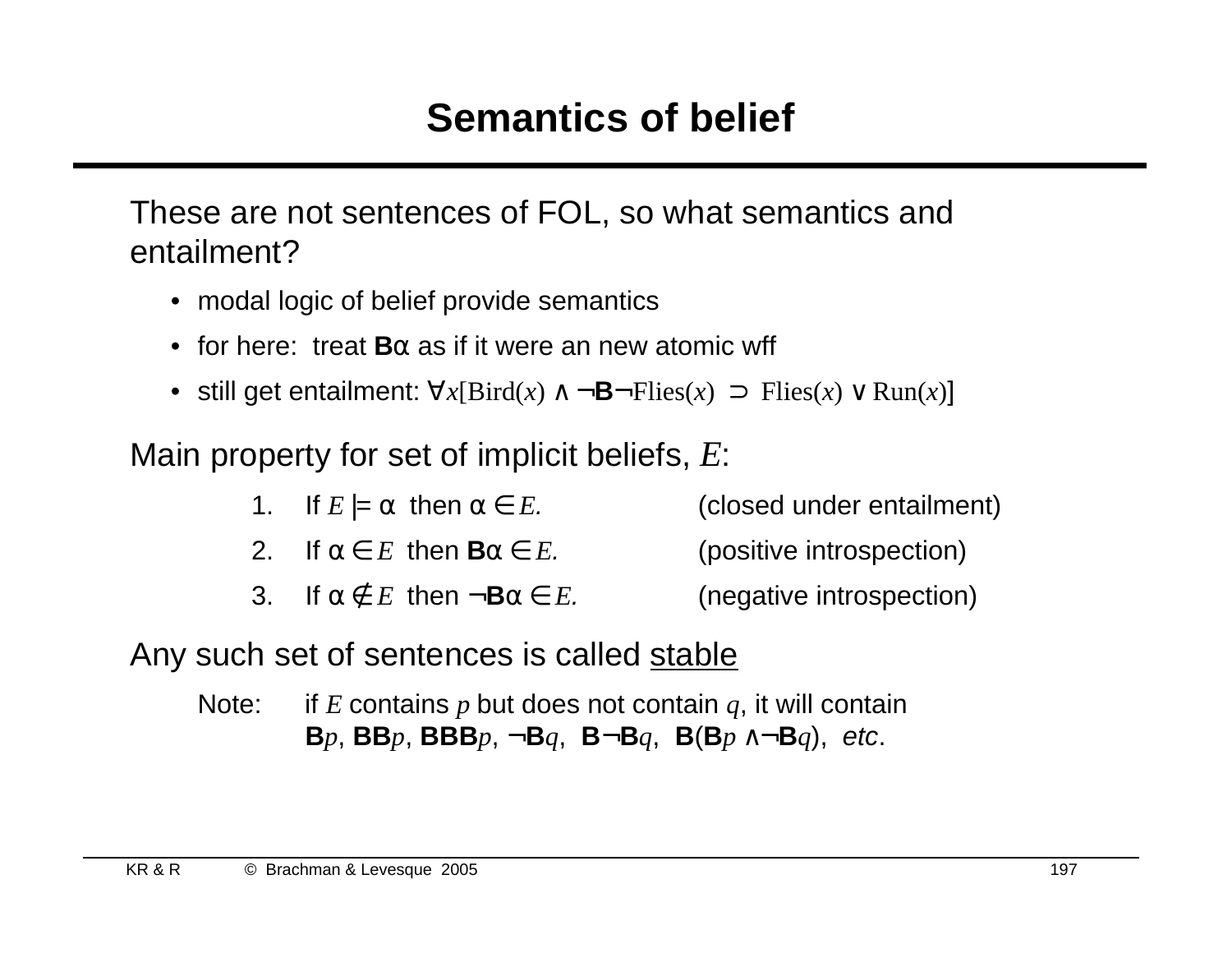Given KB, possibly containing **B** operators, our implicit beliefs should be a stable set that is minimal.

Moore's definition: A set of sentences *E* is called a stable expansion of KB iff it satisfies the following:

 $\pi \in E$  iff  $KB \cup \Delta \models \pi$ , where  $\Delta = \{Ba \mid \alpha \in E\} \cup \{\neg Ba \mid \alpha \notin E\}$ 

fixed point of another operator

analogous to the extensions of default logic

```
Example: for KB = \{ Bird(chilly), \neg Flies(chilly), \text{ Bird}(tweety), \} ∀x[Bird(x) ∧ ¬B¬Flies(x) ⊃ Flies(x)] }
```
get a unique stable expansion containing Flies(tweety)

As in default logic, stable expansions are not uniquely determined

 $KB = {(\neg Bp \supset q), (\neg Bq \supset p)}$   $KB = {(\neg Bp \supset p)}$  (self-defeating default) 2 stable expansions here is no stable expansions! (one with  $p$ , one with  $q$ ) so what to believe?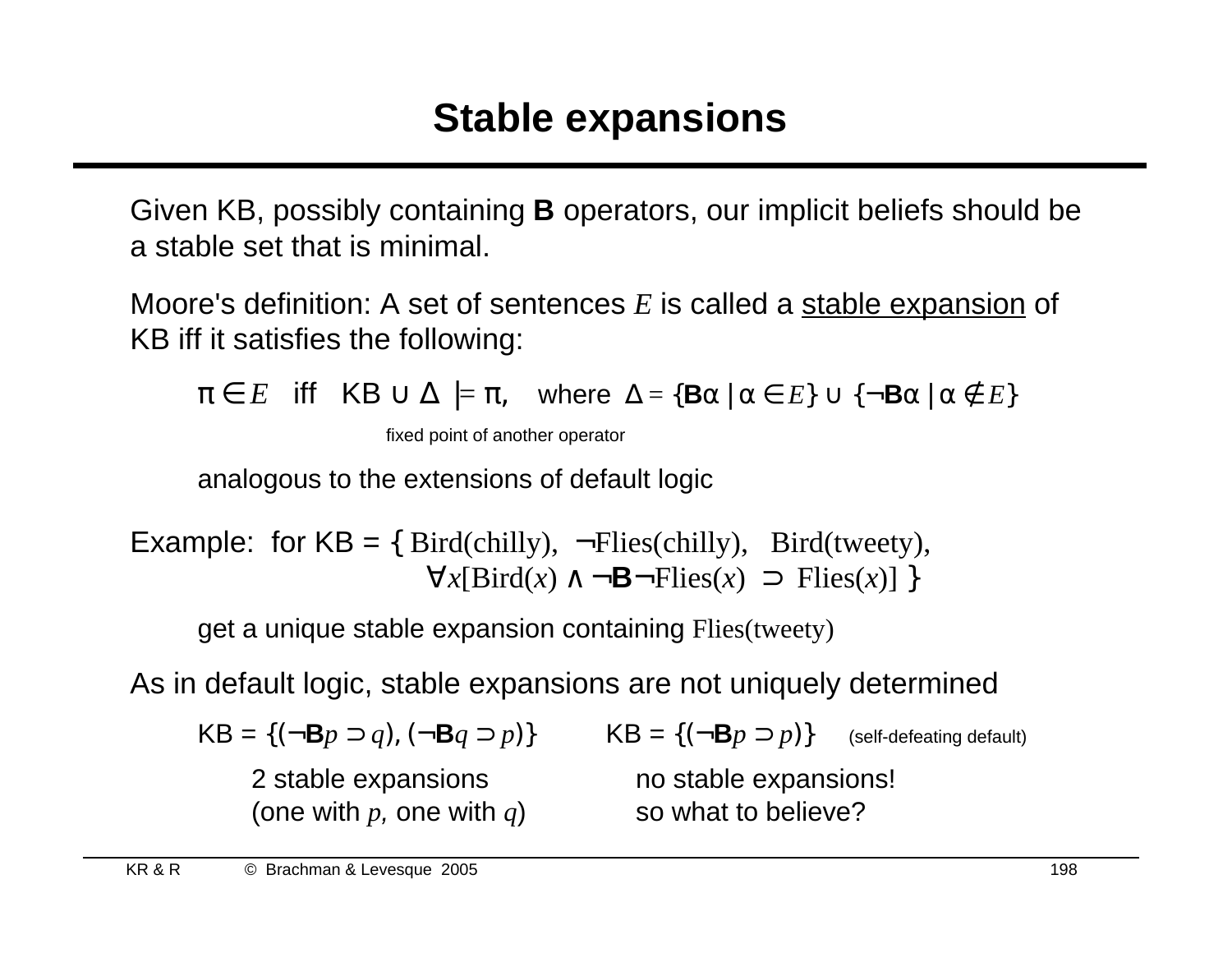Define: A wff is objective if it has no **B** operators

When a KB is propositional, and **B** operators only dominate objective wffs, we can enumerate all stable expansions using the following:

- 1. Suppose  $\mathbf{B}\alpha_1$ ,  $\mathbf{B}\alpha_2$ , ...  $\mathbf{B}\alpha_n$  are all the **B** wffs in KB.
- 2. Replace some of these by True and the rest by  $\neg$ True in KB and simplify. Call the result KB° (it's objective).

at most  $2^n$  possible replacements

3. Check that for each  $\alpha_i$ ,

- $-$  if  $\textbf{B}\alpha_{i}$  was replaced by True, then KB° |=  $\alpha_{i}$
- $-$  if  $\mathbf{B}\alpha_{i}$  was replaced by  $\neg \text{True},$  then KB° |≠  $\alpha_{i}$

4. If yes, then KB° determines a stable expansion.

entailments of KB° are the objective part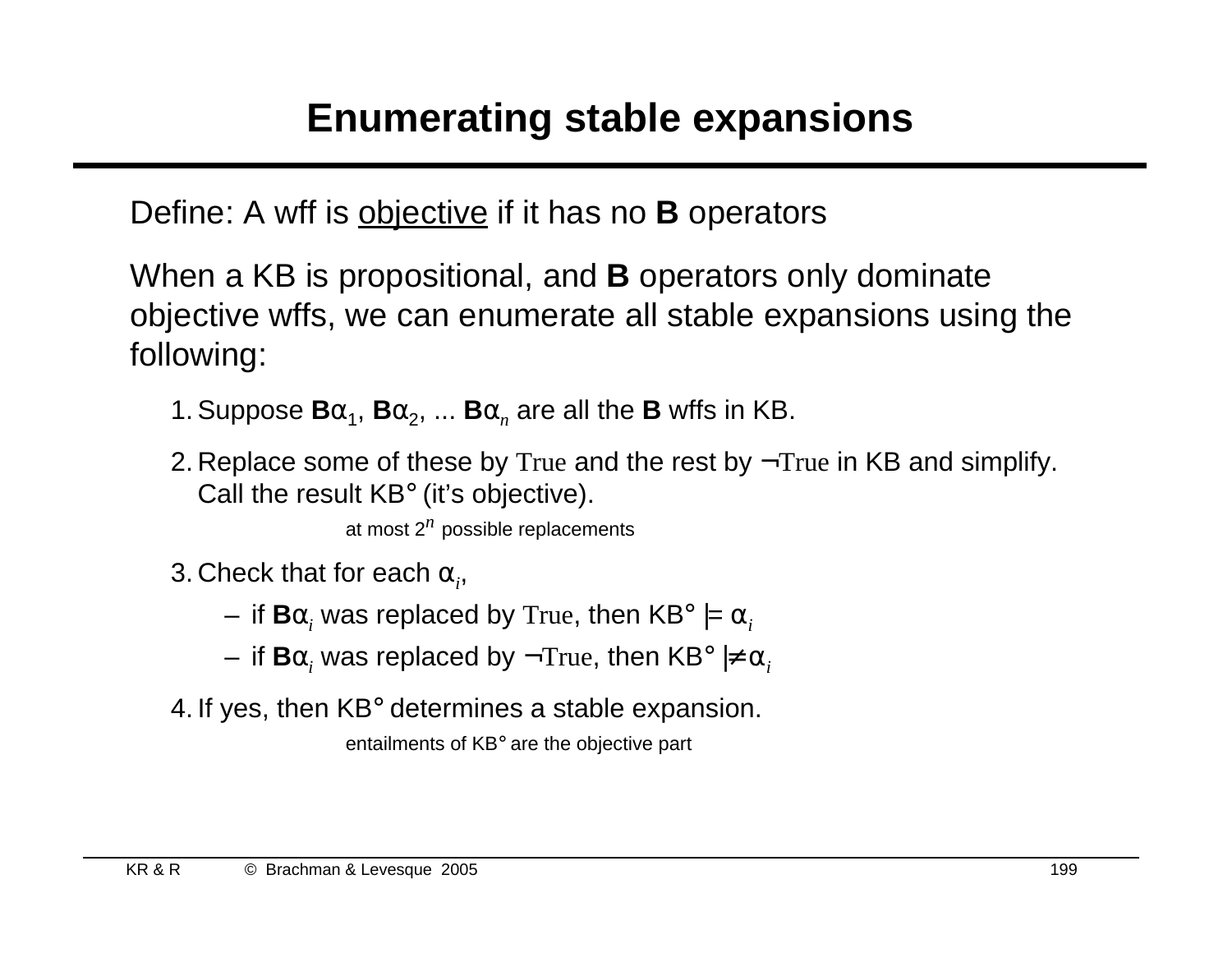# **Example enumeration**

```
For KB = \{ Bird(chilly), \neg Flies(chilly), Bird(tweety),\}[\text{Bird}(tweety) \wedge \neg \mathbf{B} \neg \text{Flies}(tweety)],
                [\text{Bird}(\text{chilly}) \wedge \neg \mathbf{B} \neg \text{Flies}(\text{chilly})]
```
Two **B** wffs: **B**¬Flies(tweety) and **B**¬Flies(chilly), so four replacements to try.

```
Only one satisfies the required constraint:
```

```
B\negFlies(tweety) \rightarrow \negTrue,
```

```
\mathbf{B}-Flies(chilly) \rightarrow True
```

```
Resulting KB° has
```

```
(Bird(tweety) \supset Flies(tweety))
```
and so entails

```
Flies(tweety)
```
as desired.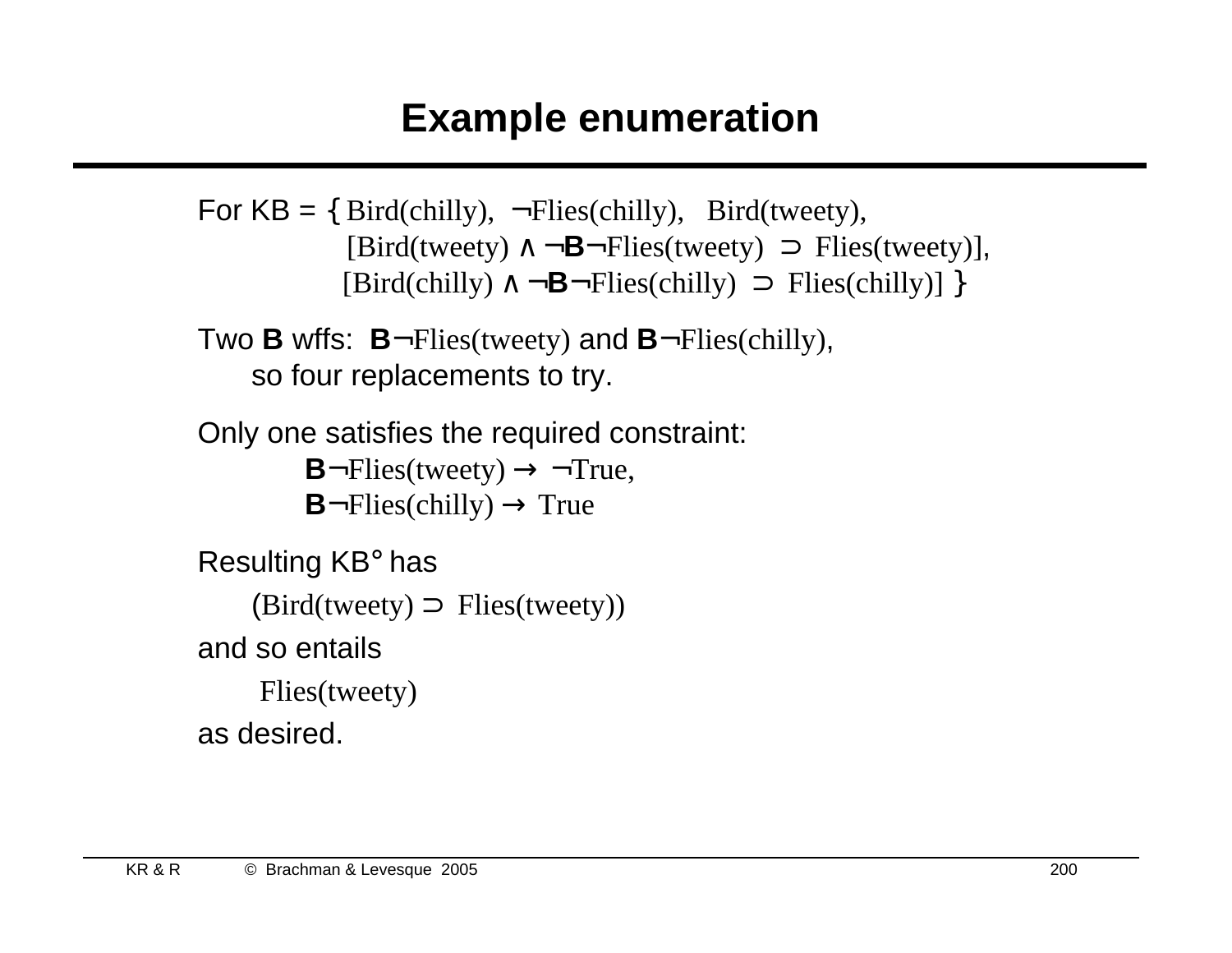Definition of stable expansion may not be strong enough

 $KB = \{(\mathbf{B}p \supset p)\}\$  has 2 stable expansions:

 $-$  one without *p* and with  $\neg$ **B***p* 

corresponds to  $KB^\circ = \{\}$ 

 $-$  one with  $p$  and  $\mathbf{B}p$ .

corresponds to  $KB^\circ = \{p\}$ 

But why should *p* be believed?

only justification for having *p* is having **B***p*!

similar to problem with default logic extension

Konolige's definition:

A grounded stable expansion is a stable expansion that is minimal wrt to the set of sentences without **B** operators.

rules out second stable expansion

Other examples suggest that an even stronger definition is required!

can get an equivalence with Reiter's definition of extension in default logic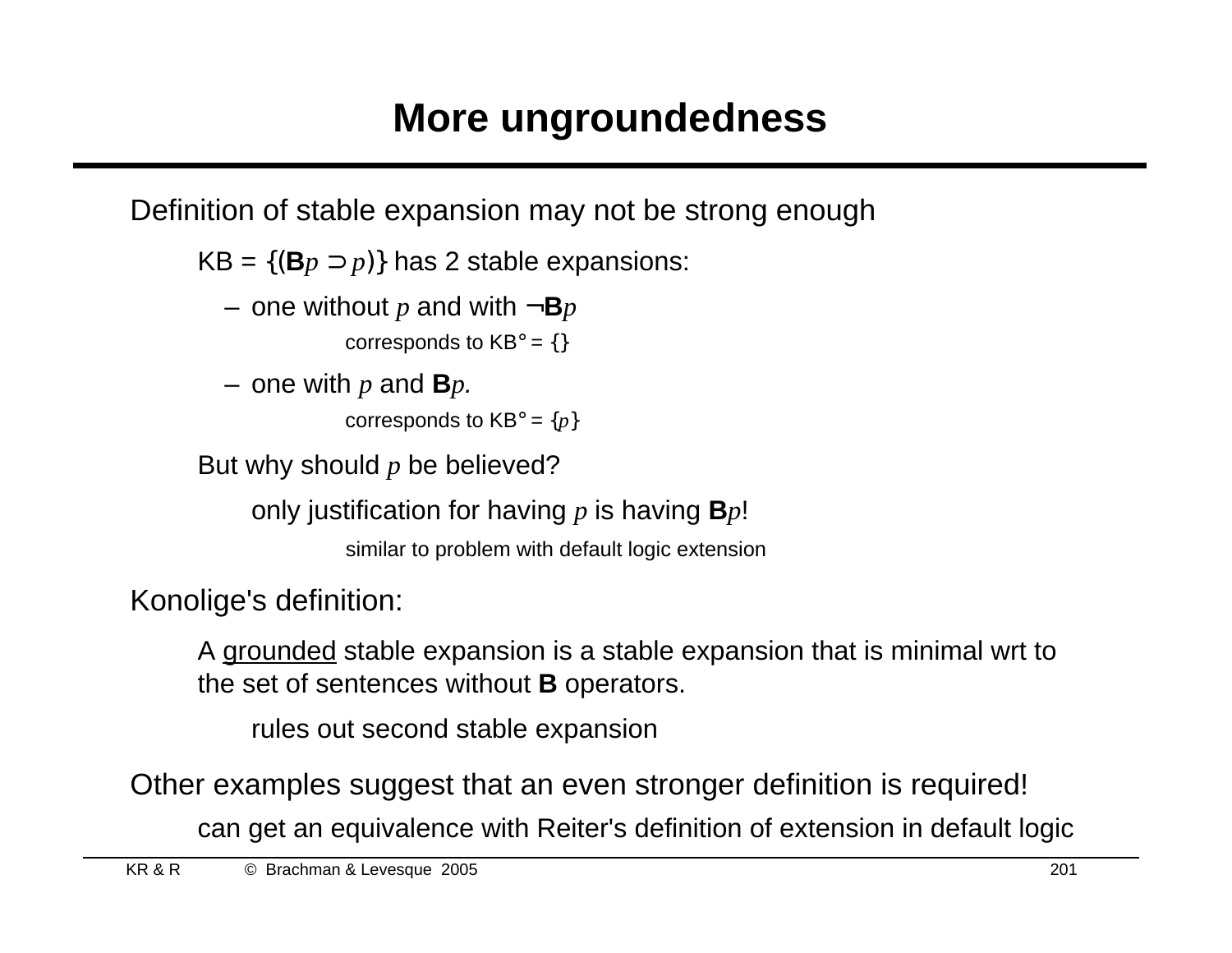# 12.

# Vagueness, Uncertainty and Degrees of Belief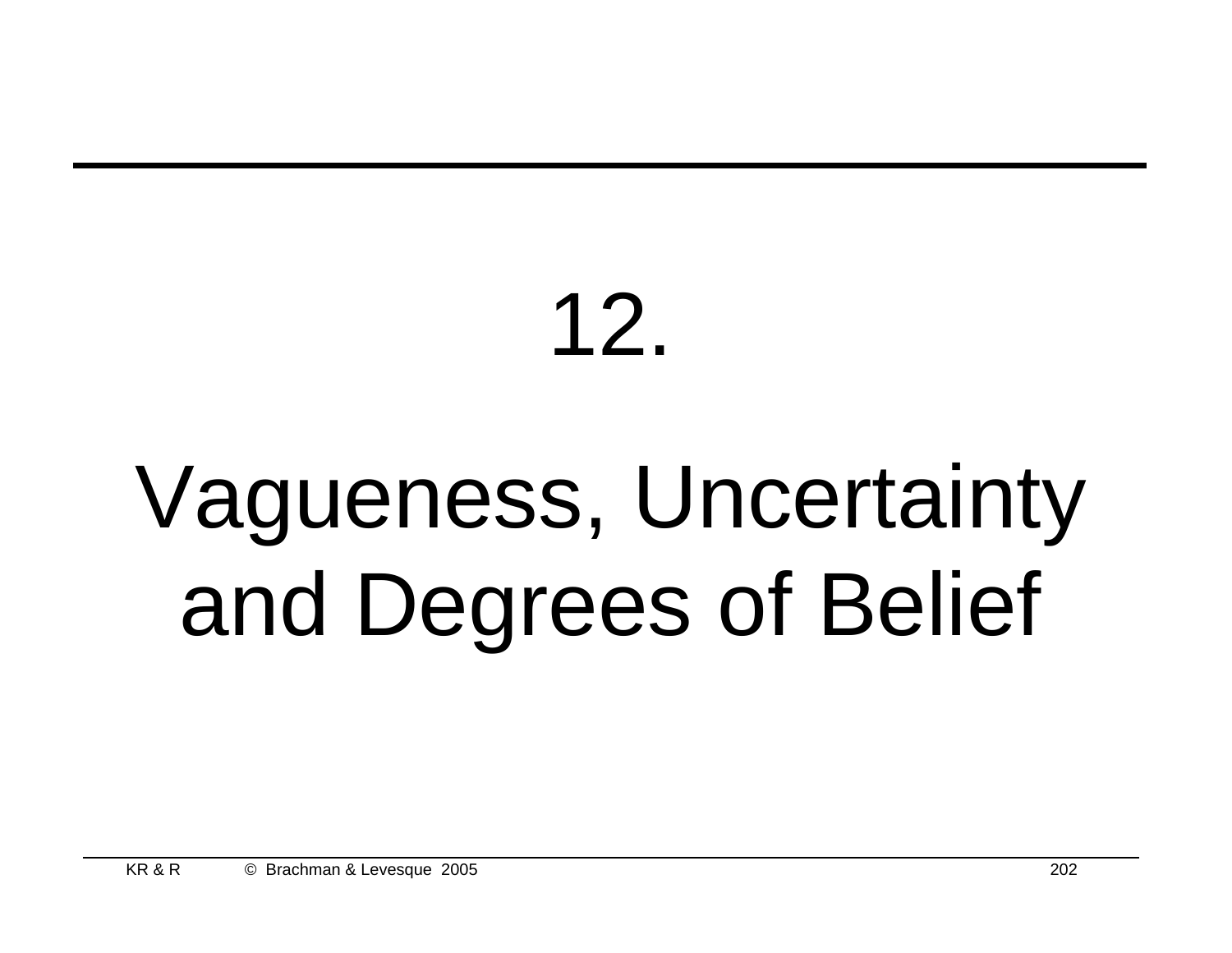Ordinary commonsense knowledge quickly moves away from categorical statements like "a *P* is always (unequivocably) a *Q*"

There are many ways in which we can come to less than categorical information

- things are usually (almost never, occasionally, seldomly, rarely, almost always) a certain way
- judgments about how good an example something is e.g., barely rich, a poor example of a chair, not very tall
- imprecision of sensors

e.g., the best you can do is to get within +/-10%

• reliability of sources of information

e.g., "most of the time he's right on the money"

• strength/confidence/trust in generic information or deductive rules

Conclusions will not "follow" in the usual sense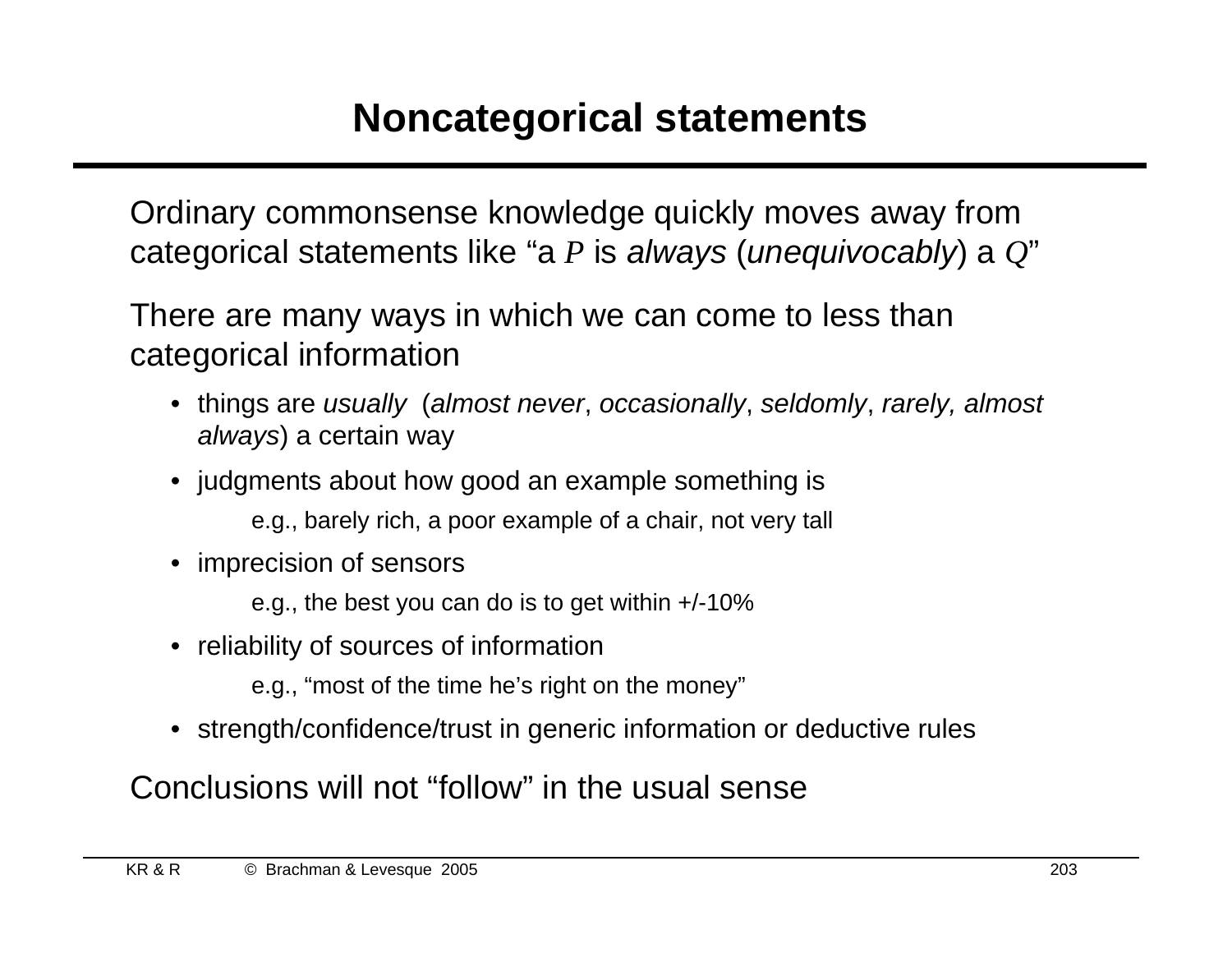There are at least 3 ways a universal like ∀*x P(x)* can be made ro be less categorical:

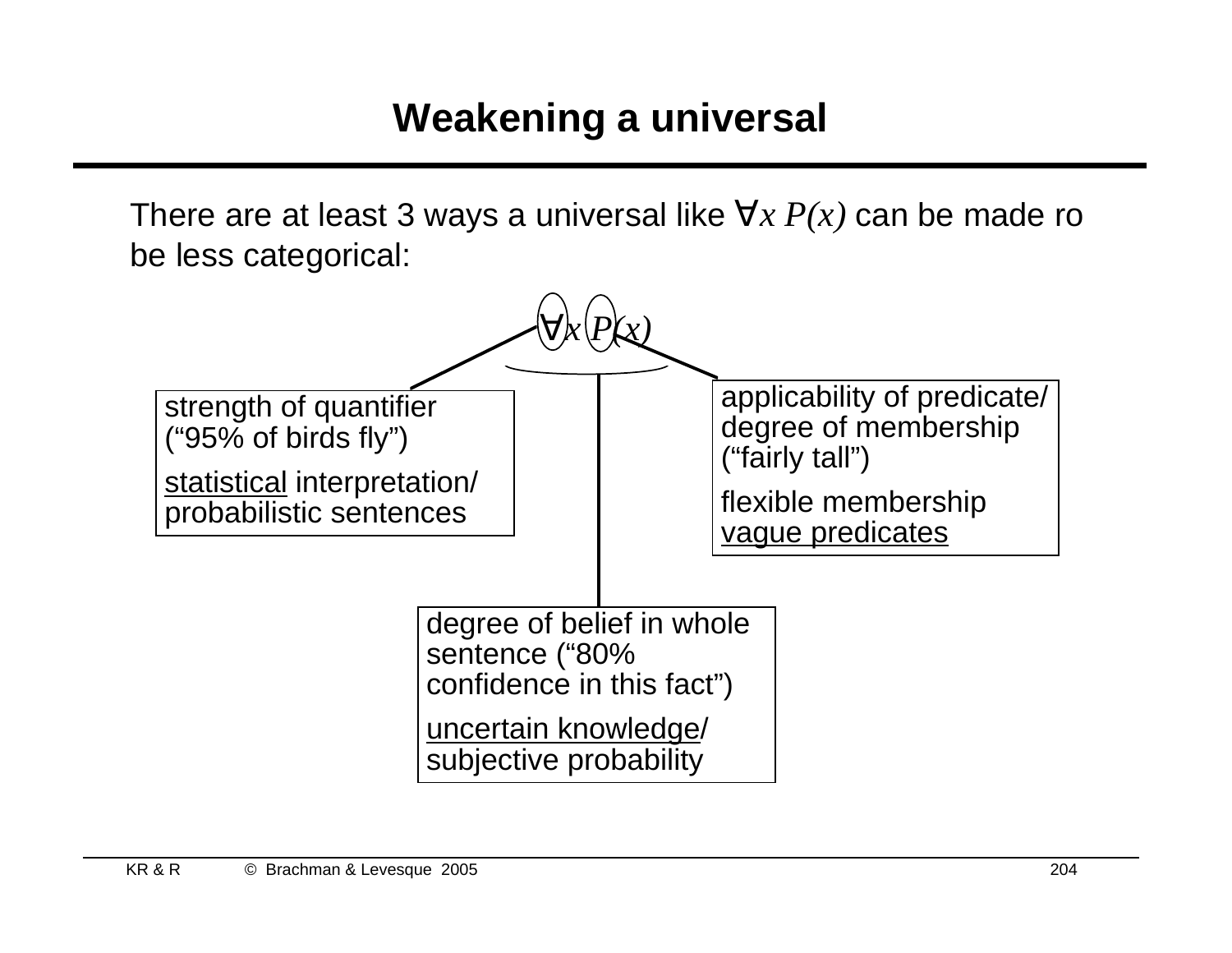## Statistical (frequency) view of sentences

objective: does not depend on who is assessing the probability

Always applied to collections

can not assign probabilities to (random) events that are not members of any obvious repeatable sequence:

- ok for "the probability that I will pick a red face card from the deck"
- not ok for "the probability that the Blue Jays will win the World Series this Fall"
- "the probability that Tweety flies is between .9 and .95" is always false (either Tweety flies or not)

Can use probabilities to correspond to English words like "rarely," "likely," "usually"

generalized quantifiers: "most," "many," "few"

For most  $x$ ,  $Q(x)$  vs. For all  $x$ ,  $Q(x)$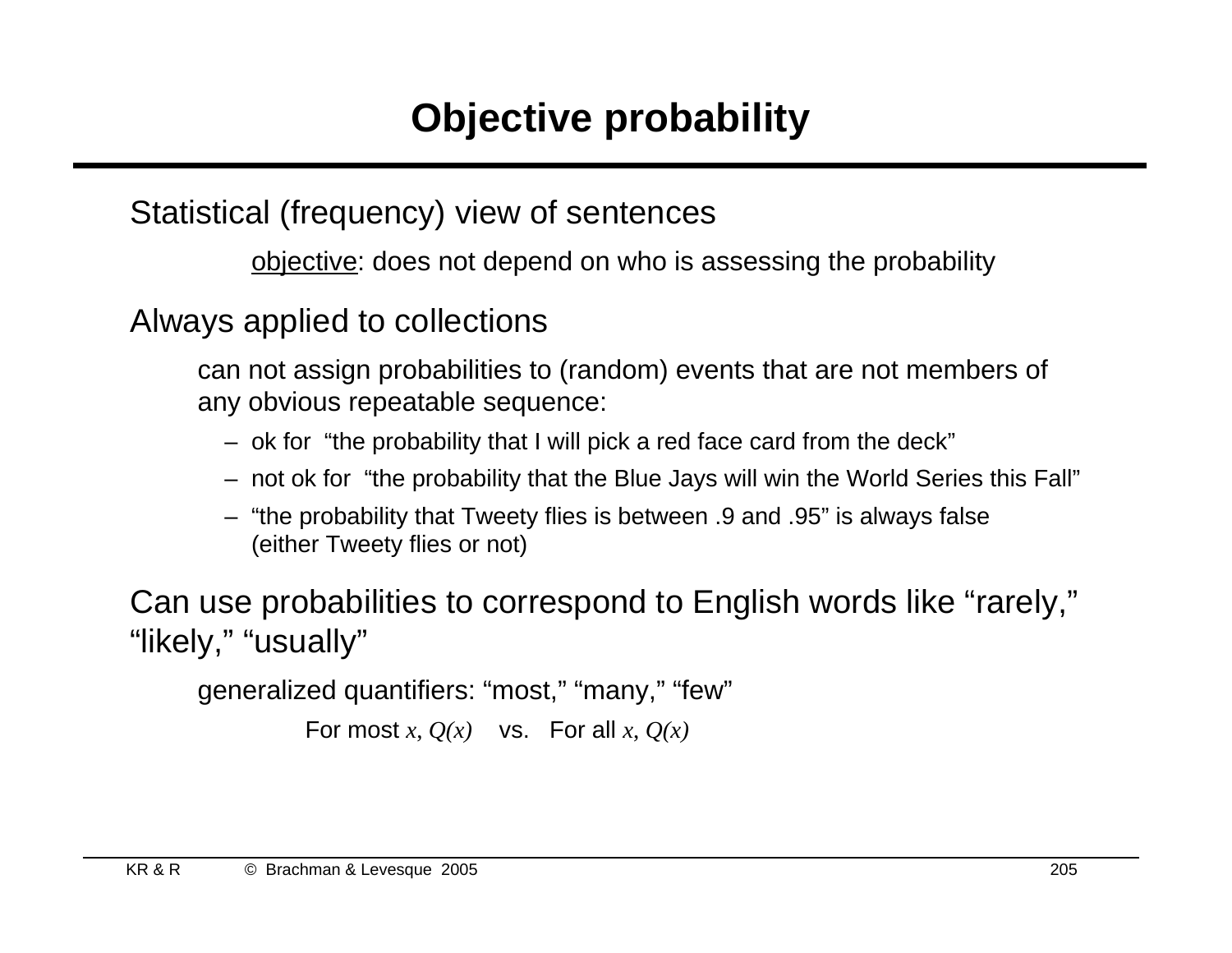Numbers between 0 and 1 representing frequency of an event in a (large enough) random sample

extremes:  $0 =$  never happens;  $1 =$  always happens

Start with set *U* of all possible occurrences. An event *a* is any subset of *U*. A probability measure is any function *Pr* from events to [0,1] satisfying:

•  $Pr(U) = 1$ .

• If  $a_1, ..., a_n$  are disjoint events, then  $\textbf{Pr}(\cup a_i) = \sum \textbf{Pr}(a_i)$ 

Conditioning: the probability of one event may depend on its interaction with others

*Pr*(*a*|*b*) = probability of *a*, given  $b = Pr(a \cap b) / Pr(b)$ 

Conditional independence:

event *a* is judged independent of event *b* conditional on background knowledge *s* if knowing that *b* happened does not affect the probability of *a*

 $Pr(a|s) = Pr(a|b,s)$  (note: CI is symmetric)

Note: without independence, *Pr(a|s)* and *Pr(a|b,s)* can be very different.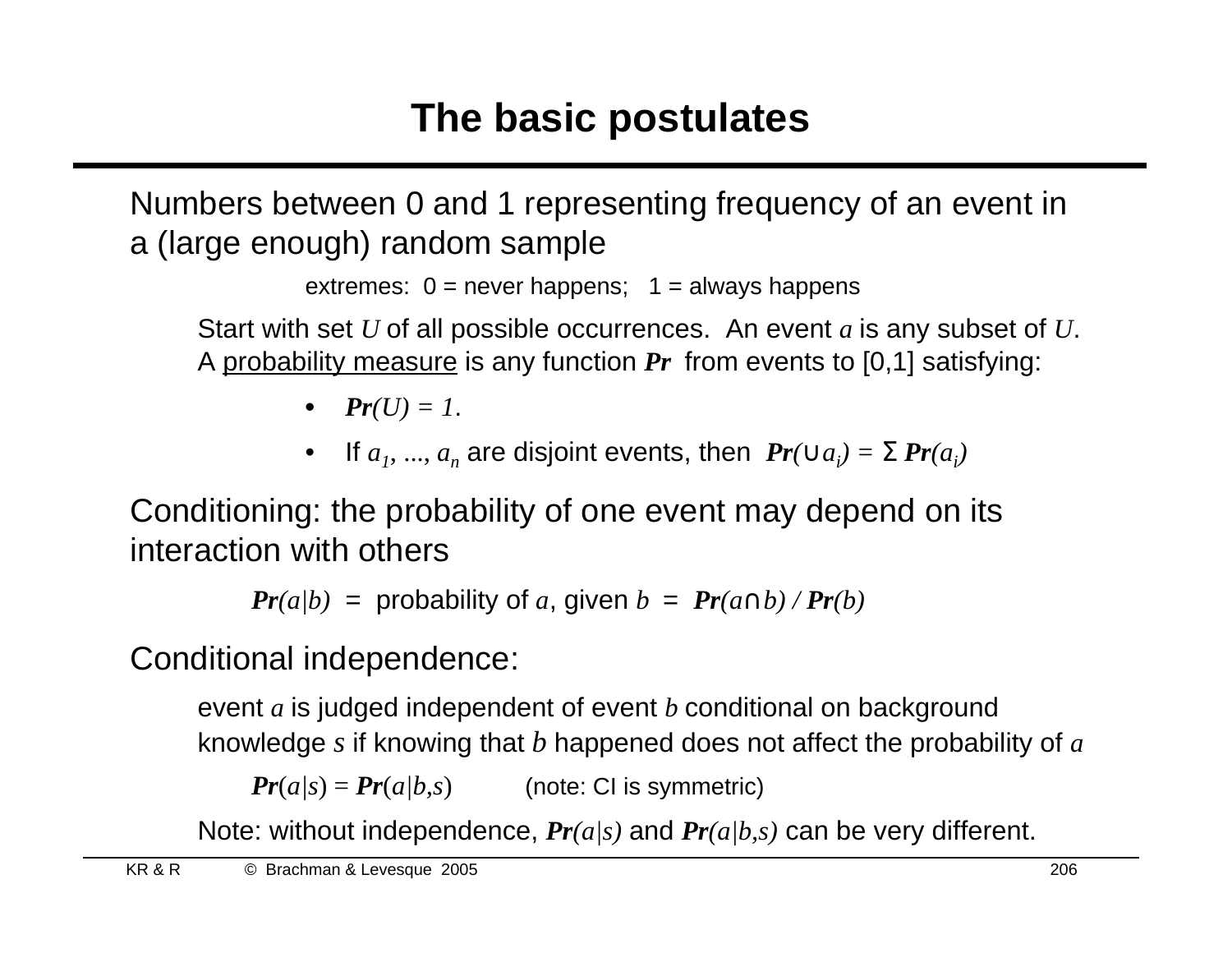Conjunction:

 $Pr(ab) = Pr(a/b) \cdot Pr(b)$ 

conditionally independent:  $Pr(ab) = Pr(a) \cdot Pr(b)$ 

Negation:

 $Pr(\neg s) = 1 - Pr(s)$  $Pr(\neg s/d) = 1 - Pr(s/d)$ 

If  $b_1$ ,  $b_2$ , ...,  $b_n$  are pairwise disjoint and exhaust all possibilities, then

$$
Pr(a) = \sum Pr(ab_i) = \sum Pr(a | b_i) \cdot Pr(b_i)
$$
  

$$
Pr(a | c) = \sum Pr(ab_i | c)
$$

Bayes' rule:

$$
Pr(a|b) = Pr(a) \cdot Pr(b|a) / Pr(b)
$$

if *a* is a disease and *b* is a symptom, it is usually easier to estimate numbers on RHS of equation (see below, for subjective probabilities)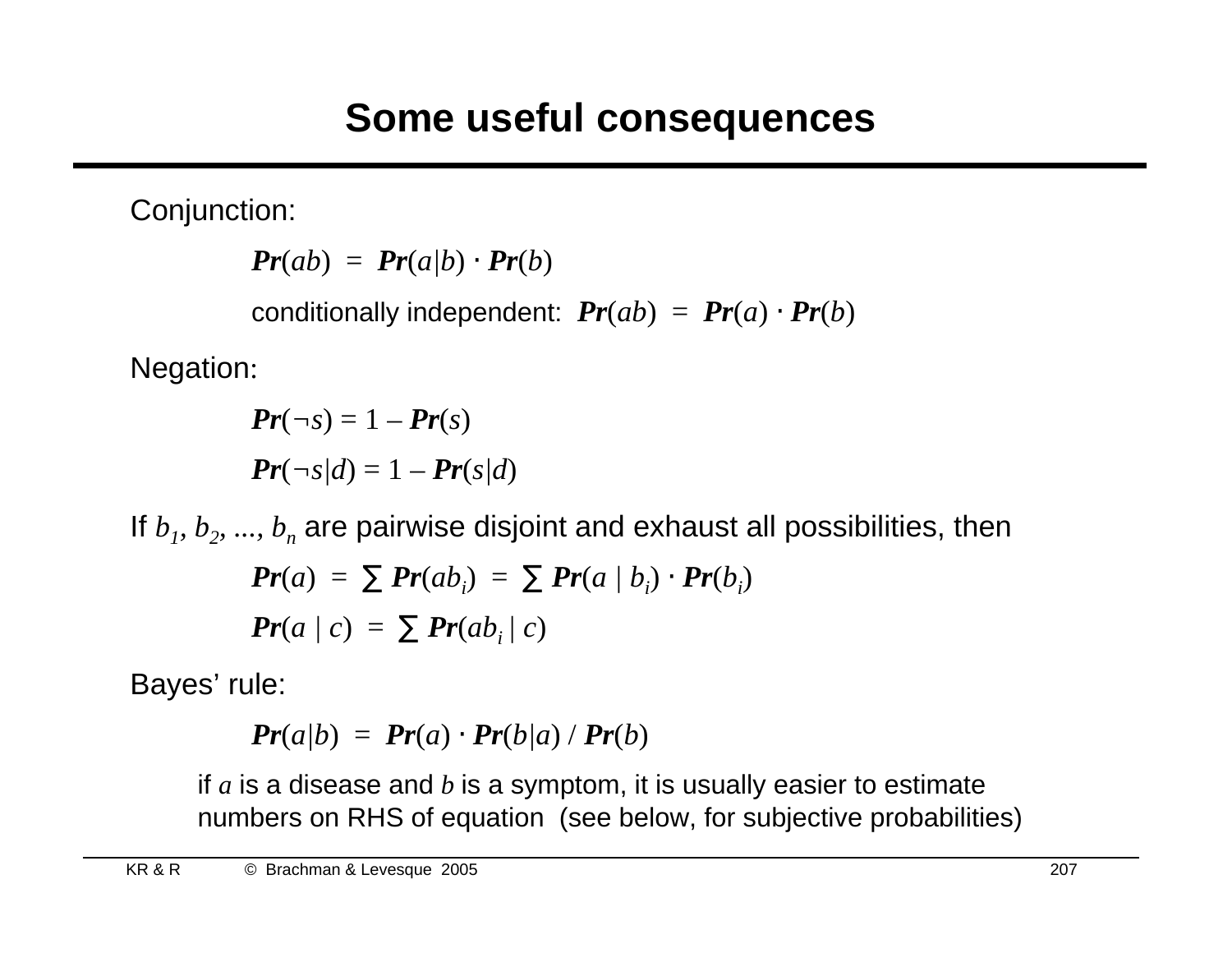It is reasonable to have non-categorical beliefs even in categorical sentences

- confidence/certainty in a sentence
- "your" probability = subjective

Similar to defaults

- move from statistical/group observations to belief about individuals
- but not categorical: how certain am I that Tweety flies?

"Prior probability"  $Pr(x|s)$  ( $s =$  prior state of information or background knowledge)

"Posterior probability"  $Pr(x|E,s)$   $(E = new evidence)$ 

Need to combine evidence from various sources

how to derive new beliefs from prior beliefs and new evidence? want explanations; probability is just a summary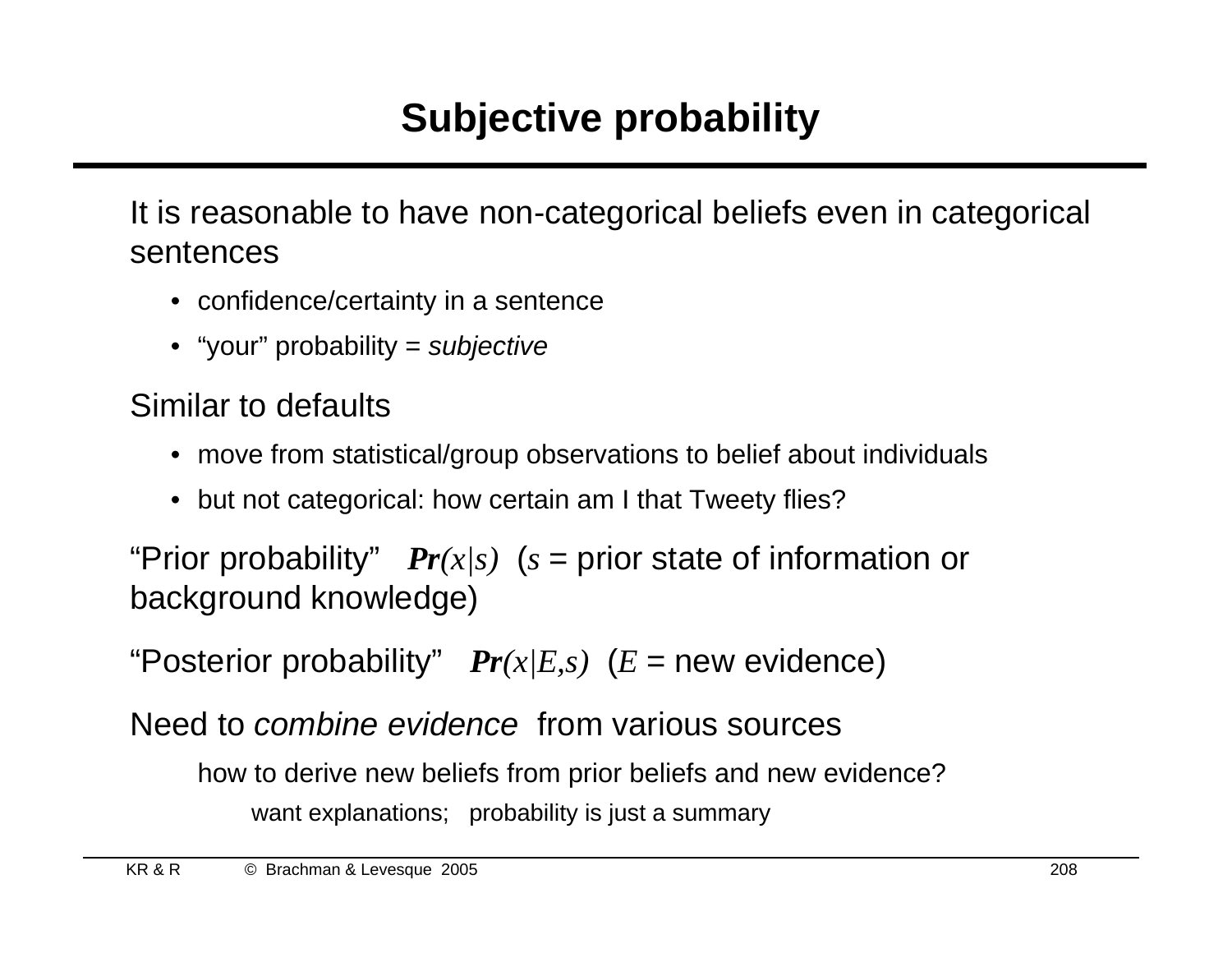# **From statistics to belief**

Would like to go from statistical information (e.g., the probability that a bird chosen at random will fly) to a degree of belief (e.g., how certain are we that this particular bird, Tweety, flies)

Traditional approach is to find a reference class for which we have statistical information and use the statistics for that class to compute an appropriate degree of belief for an individual

Imagine trying to assign a degree of belief to the proposition "Eric (an American male) is tall" given facts like these

A) 20% of American males are tall B) 25% of Californian males are tall C) Eric is from California

This is called direct inference

Problem: individuals belong to many classes

- with just  $A \rightarrow .2$
- A, B, C prefer more specific  $\rightarrow$  .25
- A,C no statistics for more specific class  $\rightarrow$  .2?
- B are Californians a representative sample?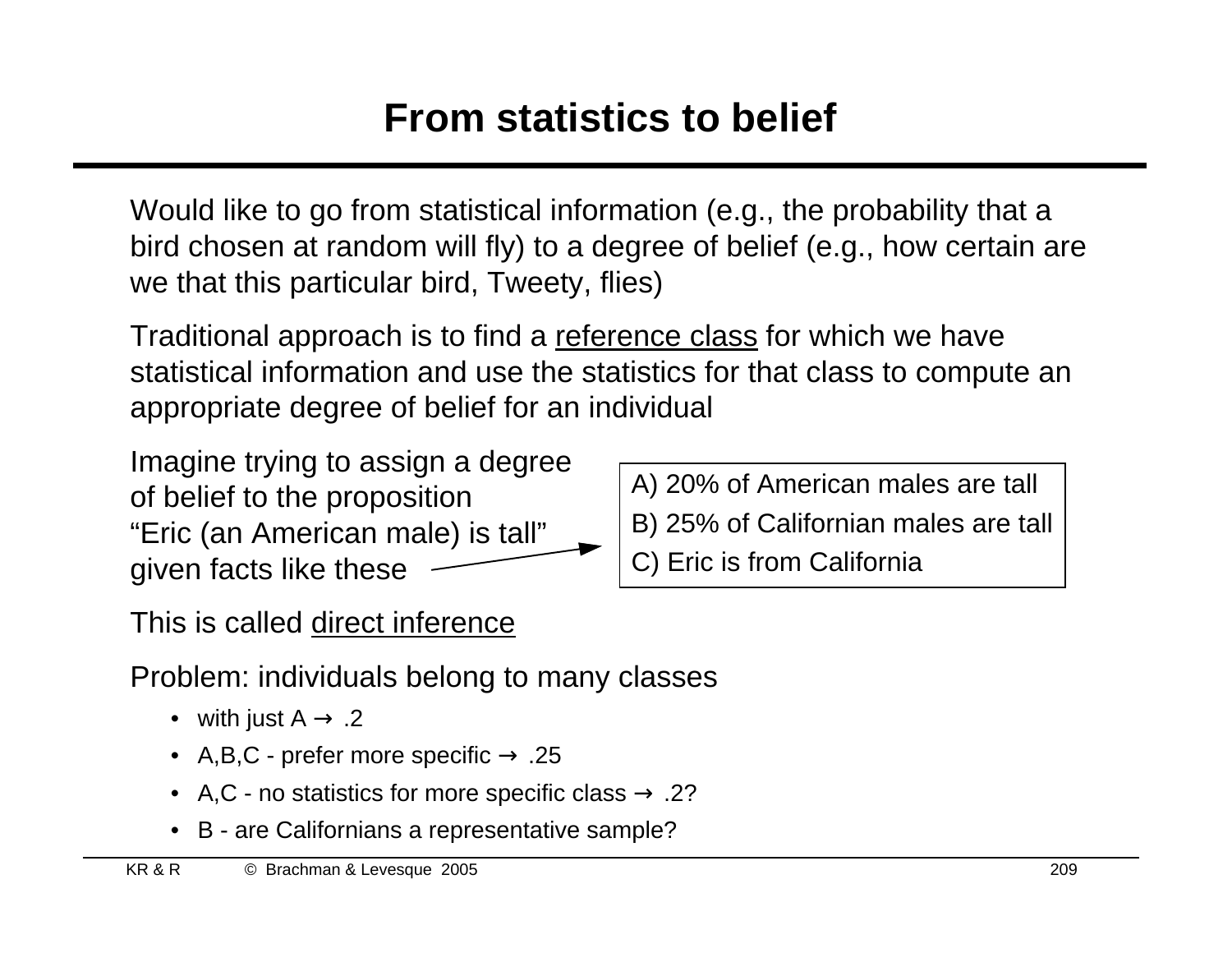Would like a more principled way of calculating subjective probabilities

Assume we have *n* atomic propositions  $p_1$ ,...,  $p_n$  we care about. A logical interpretation I can be thought of as a specification of which  $\overline{p}_i$  are true and which are false.

Notation: for  $n=4$ , we use  $\langle \neg p_1, p_2, p_3, \neg p_4 \rangle$  to mean the interpretation where only  $p_2$  and  $p_3$  are true.

A joint probability distribution *J*, is a function from interpretations to [0,1] satisfying  $\Sigma J(I) = 1$  (where  $J(I)$  is the degree of belief in the world being as per I*)*.

The <u>degree of belief</u> in any sentence  $\alpha$ :  $Pr(\alpha) = \sum J(I)$ Example:  $Pr(p_2 \land \neg p_4) = J(\langle \neg p_1, p_2, p_3, \neg p_4 \rangle) +$  $I \models \alpha$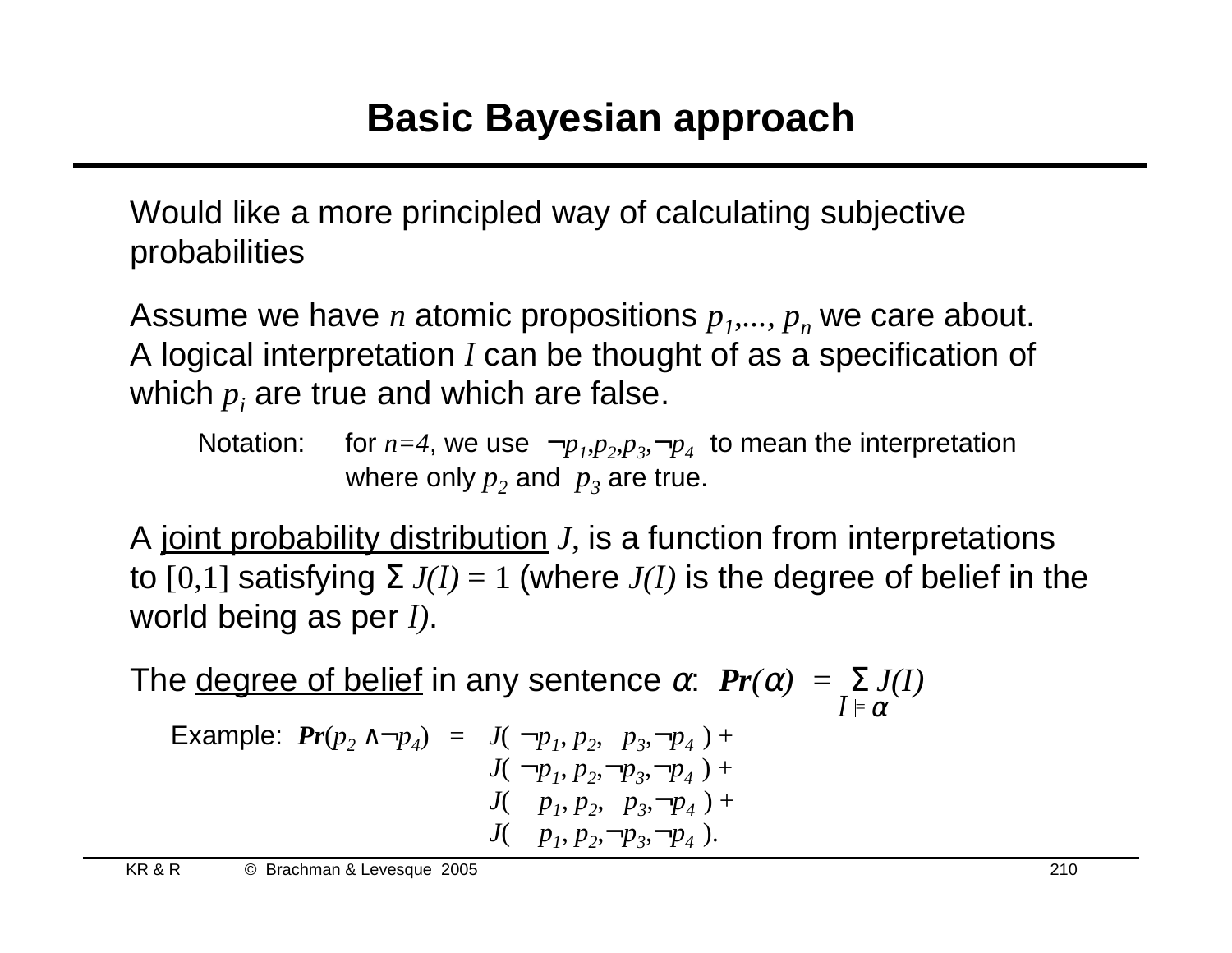To calculate the probabilities of arbitrary sentences involving the  $\boldsymbol{p}_i$ , we would need to know the full joint distribution function.

For *n* atomic sentences, this requires knowing  $2^n$  numbers

impractical for all but very small problems

Would like to make plausible assumptions to cut down on what needs to be known.

In the simplest case, all the atomic sentences are independent. This gives us that

 $J(\langle{P}_1,...,{P}_n\rangle)=\> \> \bm{Pr}( {P}_1 \wedge ...\wedge {P}_n)=\prod \bm{Pr}( {P}_i) \>$  (where  ${P}_i$  is either  ${p}_i$  or  $\neg {p}_i)$ 

and so only *n* numbers are needed.

Bu this assumption is too strong. A better assumption:

the probability of each  $P_i$  only depends on a small number of  $P_j$ , and the dependence is acyclic.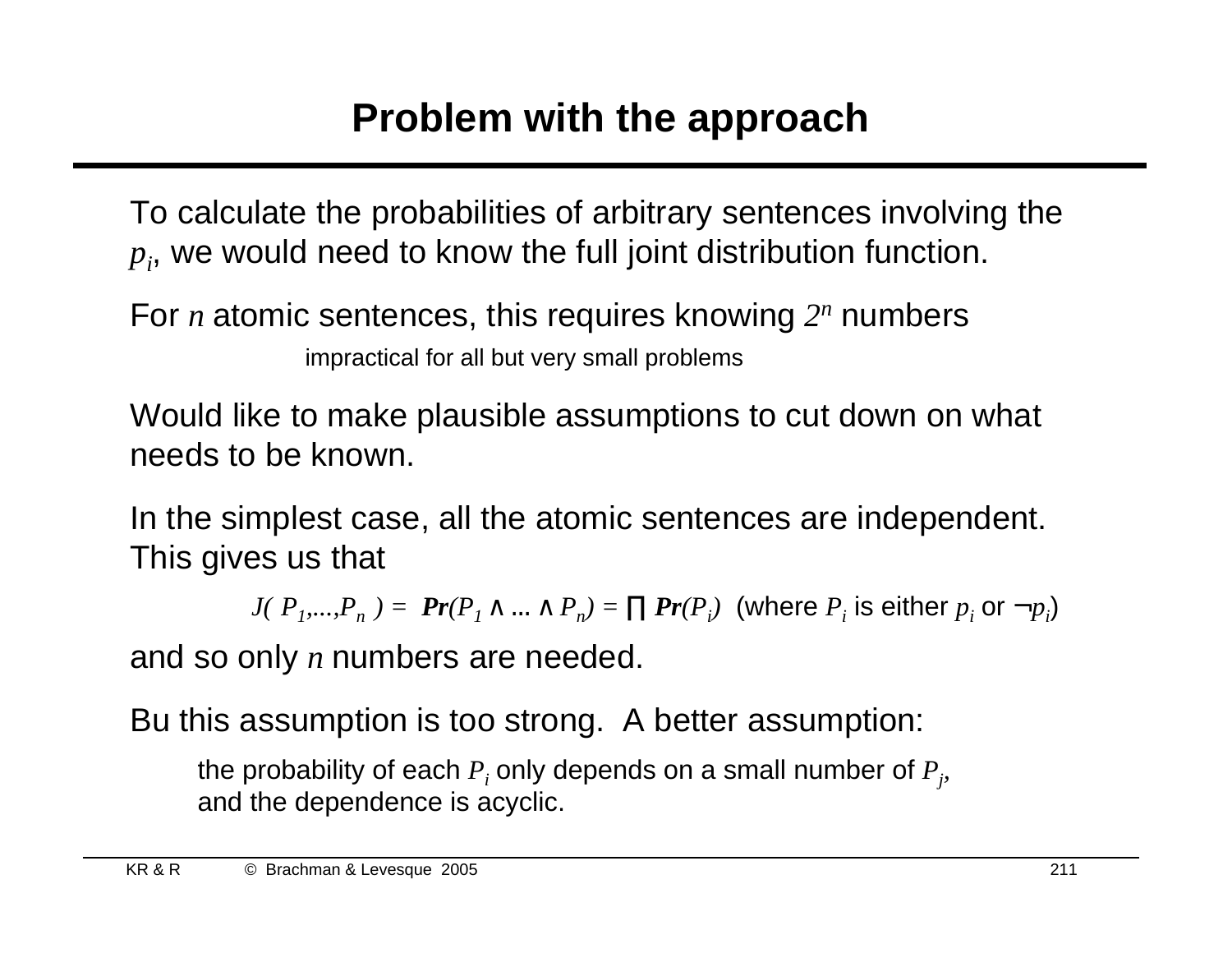Represent all the atoms in a belief network (or Bayes' network).

Assume: 
$$
J(\langle P_1,...,P_n \rangle) = \prod_{\text{where}} Pr(P_i | c(P_i))
$$
  
\nExample:  
\n $P_1$   
\n $\left\{\n\begin{array}{ccc}\n & \mathcal{O} & P_2 \\
\hline\n & \mathcal{O} & \mathcal{O} & P_4\n\end{array}\n\right.\n\left.\n\begin{array}{ccc}\n & J(\langle P_1, P_2, P_3, P_4 \rangle) = \\
 & \mathcal{P} & \mathcal{P} & \mathcal{P} \\
 & \mathcal{P} & \mathcal{P} & \mathcal{P} \\
 & \mathcal{P} & \mathcal{P} & \mathcal{P} \\
 & \mathcal{P} & \mathcal{P} & \mathcal{P} \\
 & \mathcal{P} & \mathcal{P} & \mathcal{P} \\
 & \mathcal{P} & \mathcal{P} & \mathcal{P} \\
 & \mathcal{P} & \mathcal{P} & \mathcal{P} \\
 & \mathcal{P} & \mathcal{P} & \mathcal{P} \\
 & \mathcal{P} & \mathcal{P} & \mathcal{P} \\
 & \mathcal{P} & \mathcal{P} & \mathcal{P} \\
 & \mathcal{P} & \mathcal{P} & \mathcal{P} \\
 & \mathcal{P} & \mathcal{P} & \mathcal{P} & \mathcal{P} \\
 & \mathcal{P} & \mathcal{P} & \mathcal{P} & \mathcal{P} \\
 & \mathcal{P} & \mathcal{P} & \mathcal{P} & \mathcal{P} \\
 & \mathcal{P} & \mathcal{P} & \mathcal{P} & \mathcal{P} \\
 & \mathcal{P} & \mathcal{P} & \mathcal{P} & \mathcal{P} & \mathcal{P} \\
 & \mathcal{P} & \mathcal{P} & \mathcal{P} & \mathcal{P} & \mathcal{P} & \mathcal{P} \\
 & \mathcal{P} & \mathcal{P} & \mathcal{P} & \mathcal{P} & \mathcal{P} & \mathcal{P} & \mathcal{P} \\
 & \mathcal{P} & \mathcal{P} & \mathcal{P} & \mathcal{P} & \mathcal{P} & \mathcal{P} & \mathcal{P} \\
 & \mathcal{P} & \mathcal{P} & \mathcal{P} & \mathcal{P} & \mathcal{P} & \mathcal{P} & \mathcal{P} \\
 & \mathcal{P} & \mathcal{P} & \mathcal{P} & \mathcal$ 

$$
= \mathbf{Pr}(p_1) \cdot [1 - \mathbf{Pr}(p_2 | p_1)] \cdot \mathbf{Pr}(p_3 | p_1) \cdot [1 - \mathbf{Pr}(p_4 | \overline{p_2}, p_3)]
$$

To fully specify the joint distribution (and therefore probabilities over any subset of the variables), we only need  $Pr(P | c(P))$  for every node P.

If node P has parents  $Q_1, ..., Q_m$ , then we need to know the values of  $Pr(p | q_1, q_2, \ldots q_m)$ ,  $Pr(p | \overline{q}_1, q_2 \ldots q_m)$ ,  $Pr(p | q_1, \overline{q}_2, \ldots q_m)$ , ...,  $Pr(p | \overline{q}_1, \overline{q}_2, \ldots \overline{q}_m)$ .

 $n \cdot 2^m$  numbers  $\prec$  2<sup>n</sup> numbers !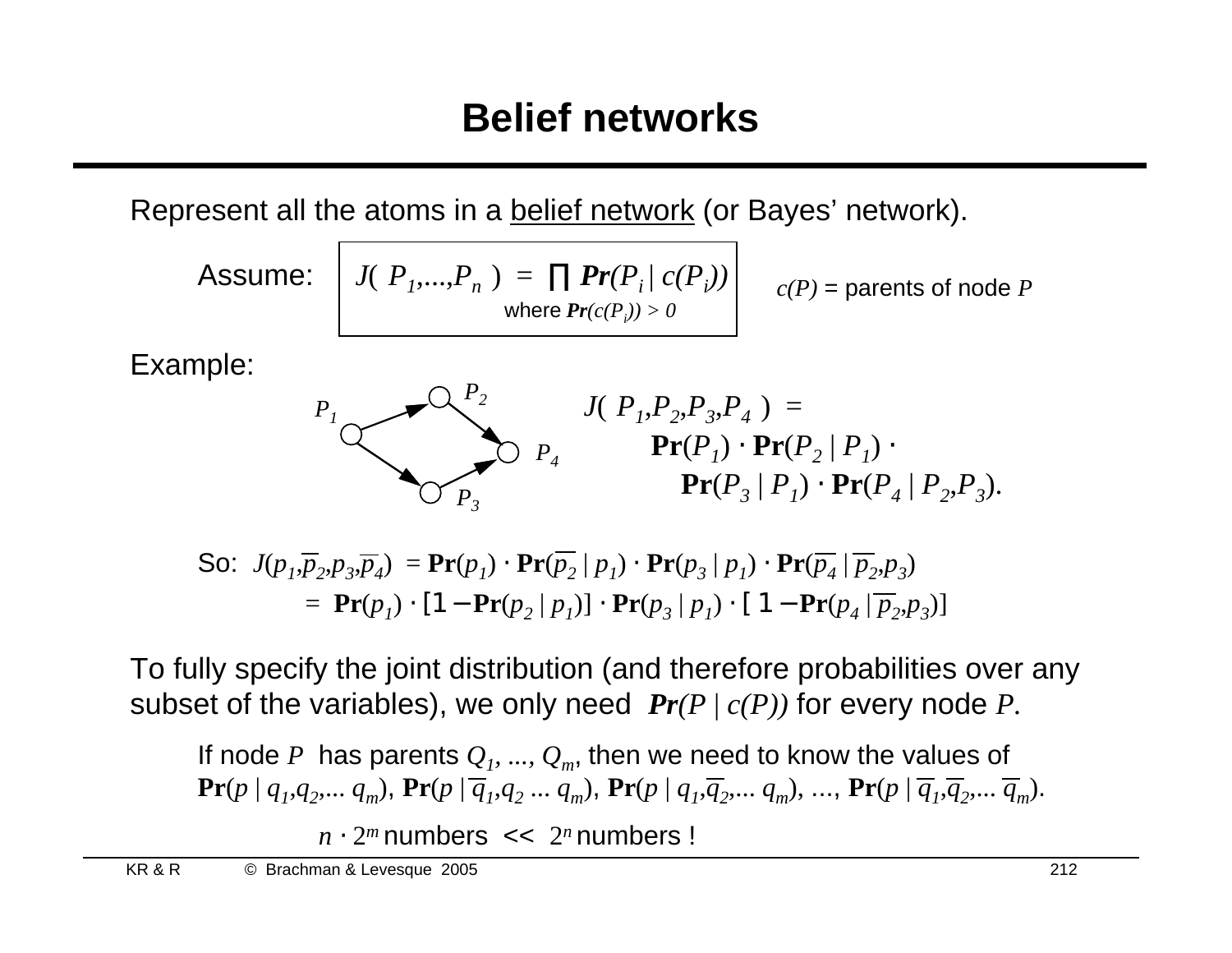Assign a node to each variable in the domain and draw arrows toward each node *P* from a select set *c(P)* of nodes perceived to be "direct causes" of *P*.



From the DAG, we get that

 $J(\langle$ FO, LO, BP, DO, HB $\rangle$ ) =  $Pr(\text{FO}) \times Pr(\text{LO} | \text{FO}) \times Pr(\text{BP}) \times Pr(\text{DO} | \text{FO}, \text{BP}) \times Pr(\text{HB} | \text{DO})$ 

Using this formula and the 10 numbers above, we can calculate the full joint distribution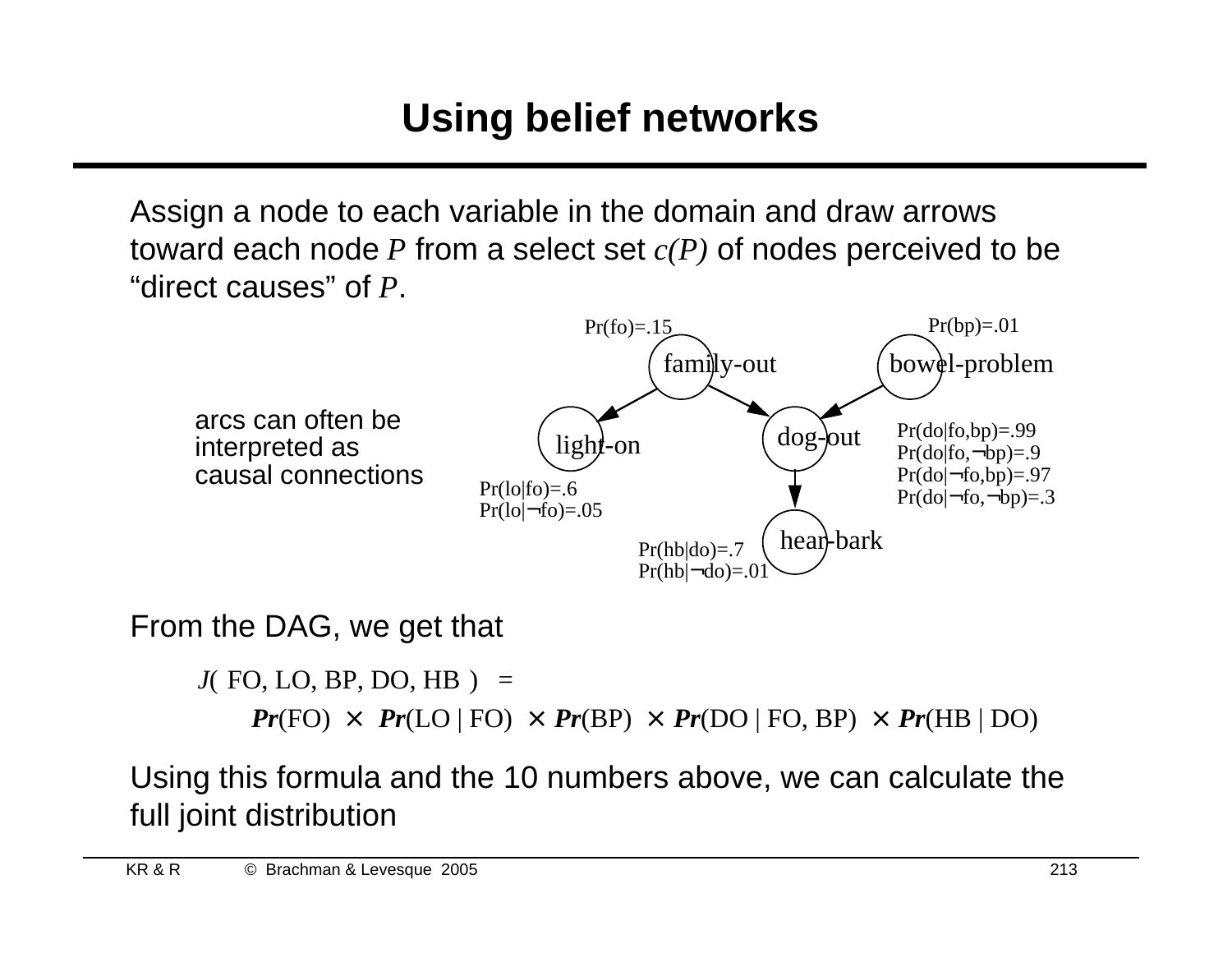Suppose we want to calculate *Pr*(fo | lo, ¬hb)

$$
Pr(\text{fo} | \text{lo}, -\text{hb}) = Pr(\text{fo}, \text{lo}, -\text{hb}) / Pr(\text{lo}, -\text{hb}) \text{ where}
$$
\n
$$
Pr(\text{fo}, \text{lo}, -\text{hb}) = \sum J(\langle \text{fo}, \text{lo}, BP, DO, -\text{hb} \rangle) \text{ first 4 values below}
$$
\n
$$
Pr(\text{lo}, -\text{hb}) = \sum J(\langle \text{FO}, \text{lo}, BP, DO, -\text{hb} \rangle) \text{ all 8 values below}
$$
\n
$$
J(\langle \text{fo}, \text{lo}, \text{bp}, \text{do}, -\text{hb} \rangle) = .15 \cdot .6 \cdot .01 \cdot .99 \cdot .3 = .0002673 +
$$
\n
$$
J(\langle \text{fo}, \text{lo}, \text{bp}, -\text{do}, -\text{hb} \rangle) = .15 \cdot .6 \cdot .01 \cdot .01 \cdot .99 = .00000891 +
$$
\n
$$
J(\langle \text{fo}, \text{lo}, -\text{bp}, \text{do}, -\text{hb} \rangle) = .15 \cdot .6 \cdot .99 \cdot .3 = .024057 +
$$
\n
$$
J(\langle \text{fo}, \text{lo}, -\text{bp}, -\text{do}, -\text{hb} \rangle) = .15 \cdot .6 \cdot .99 \cdot .1 \cdot .99 = .0088209 +
$$
\n
$$
J(\langle -\text{fo}, \text{lo}, \text{bp}, \text{do}, -\text{hb} \rangle) = .85 \cdot .05 \cdot .01 \cdot .97 \cdot .3 = .000123675
$$
\n
$$
J(\langle -\text{fo}, \text{lo}, \text{bp}, -\text{do}, -\text{hb} \rangle) = .85 \cdot .05 \cdot .01 \cdot .03 \cdot .99 = .0000126225 +
$$
\n
$$
J(\langle -\text{fo}, \text{lo}, \text{bp}, -\text{do}, -\text{hb} \rangle) = .85 \cdot .05 \cdot .99 \cdot .3 \cdot .3 = .00378675
$$

 $J(\langle \neg$ fo,lo, $\neg$ bp, $\neg$ do, $\neg$ hb $\rangle$ ) = .85  $\cdot$  .05  $\cdot$  .99  $\cdot$  .7  $\cdot$  .99 = .029157975

*Pr*(fo | lo,  $\neg$ hb) = .03316 / .06624 = .5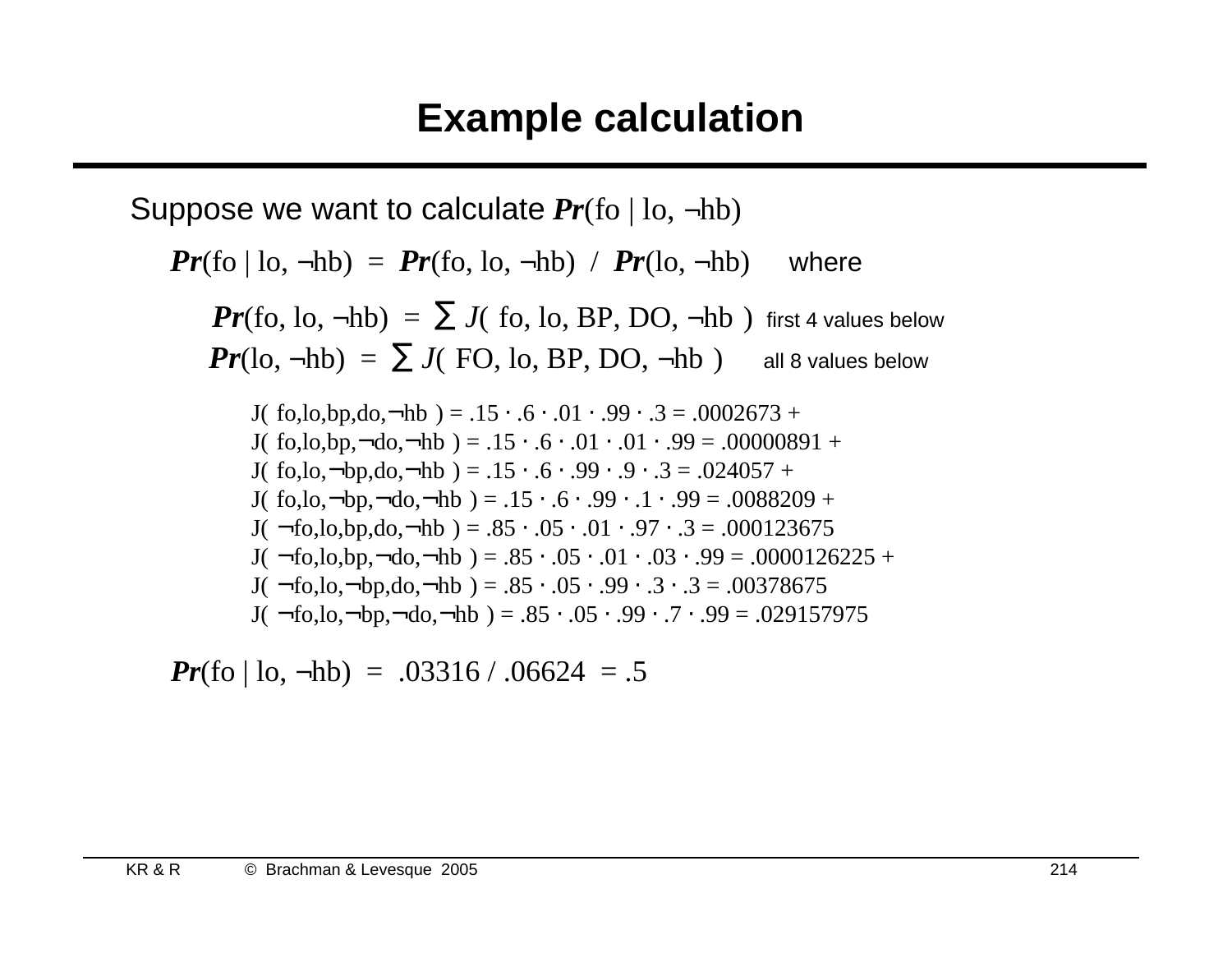Often it is possible to calculate some probability values without first calculating the full joint distribution

```
Example: what is Pr(f_0 | I_0)?
     by Bayes rule: Pr(f_0 | lo) = Pr(lo | fo) \cdot Pr(f_0) / Pr(lo)but: Pr(\text{lo}) = Pr(\text{lo} | \text{fo}) \cdot Pr(\text{fo}) + Pr(\text{lo} | \text{fo}) \cdot Pr(\text{fo})✔ ✔ ?
                            ✔ ✔ ✔ ✔
```
But in general, the problem is NP-hard

- the problem is even hard to approximate in general
- much of the attention on belief networks involves special-purpose procedures that work well for restricted topologies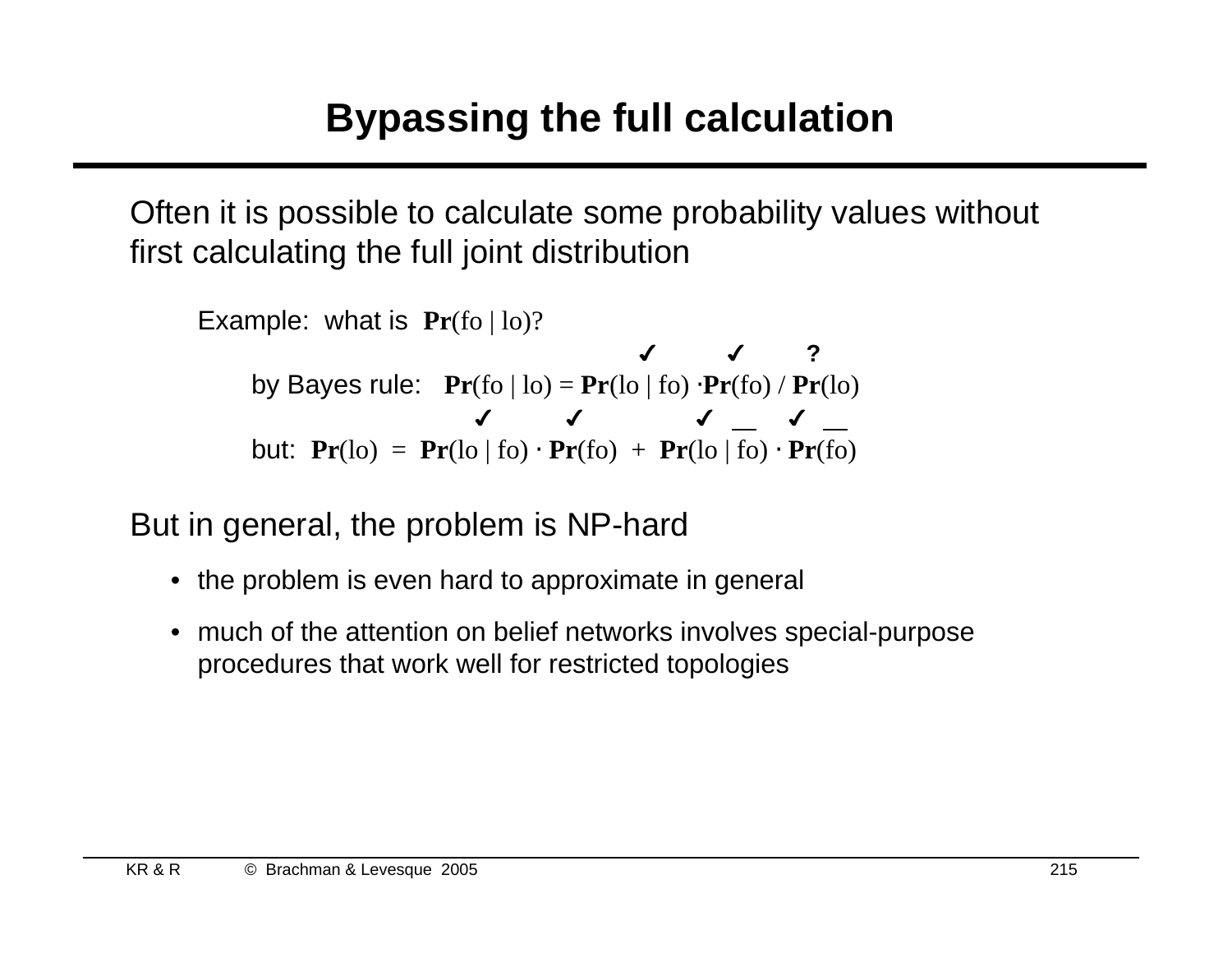### Graphical knowledge representation for decision problems

- nodes represent propositions or quantities of interest, including decision variables, states of the world, and preference values
- arcs represent influence or relevance (probabilistic or deterministic relationships between the variables)

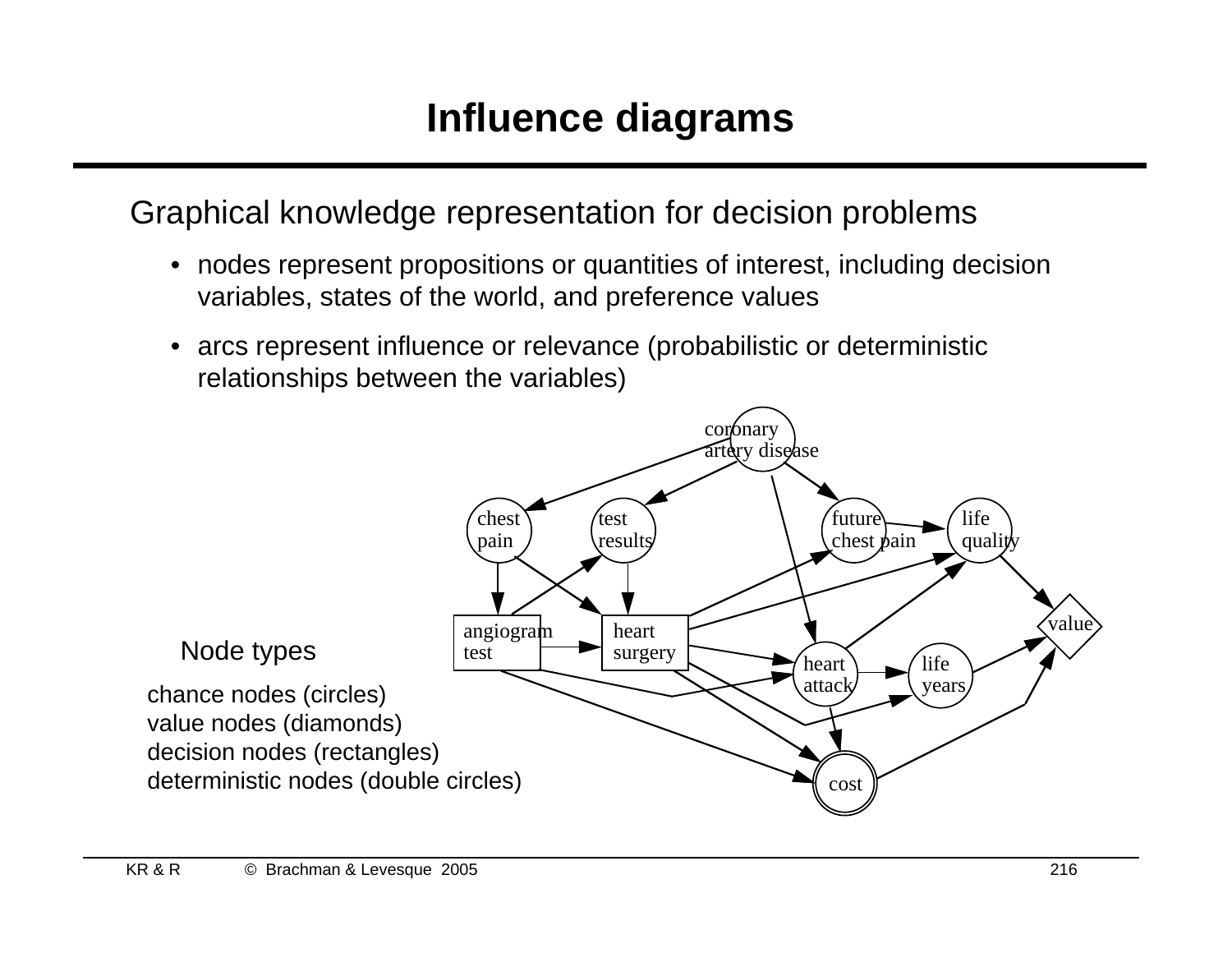Another attempt at evidence-pooling

for cases where there is uncertainty about probability

#### Uses two-part measure: belief and plausibility

these are lower and upper bounds on probabilities of a proposition



Set membership questions like  $Age(x) \in Q$  cease to be applicable; more natural to ask about the possibility of *Q* given the table above of Age(*x*)

if  $Q=[20,25]$ , it is possible that  $Age(a) \in Q$ , not possible that  $Age(c) \in Q$ , certain that *Age(d)*∈*Q*

What is the probability that the age of someone is in the range [20,25]?

belief=2/5; plausibility=3/5. So answer is [.4,.6].

DS combination rule  $\rightarrow$  multiple sources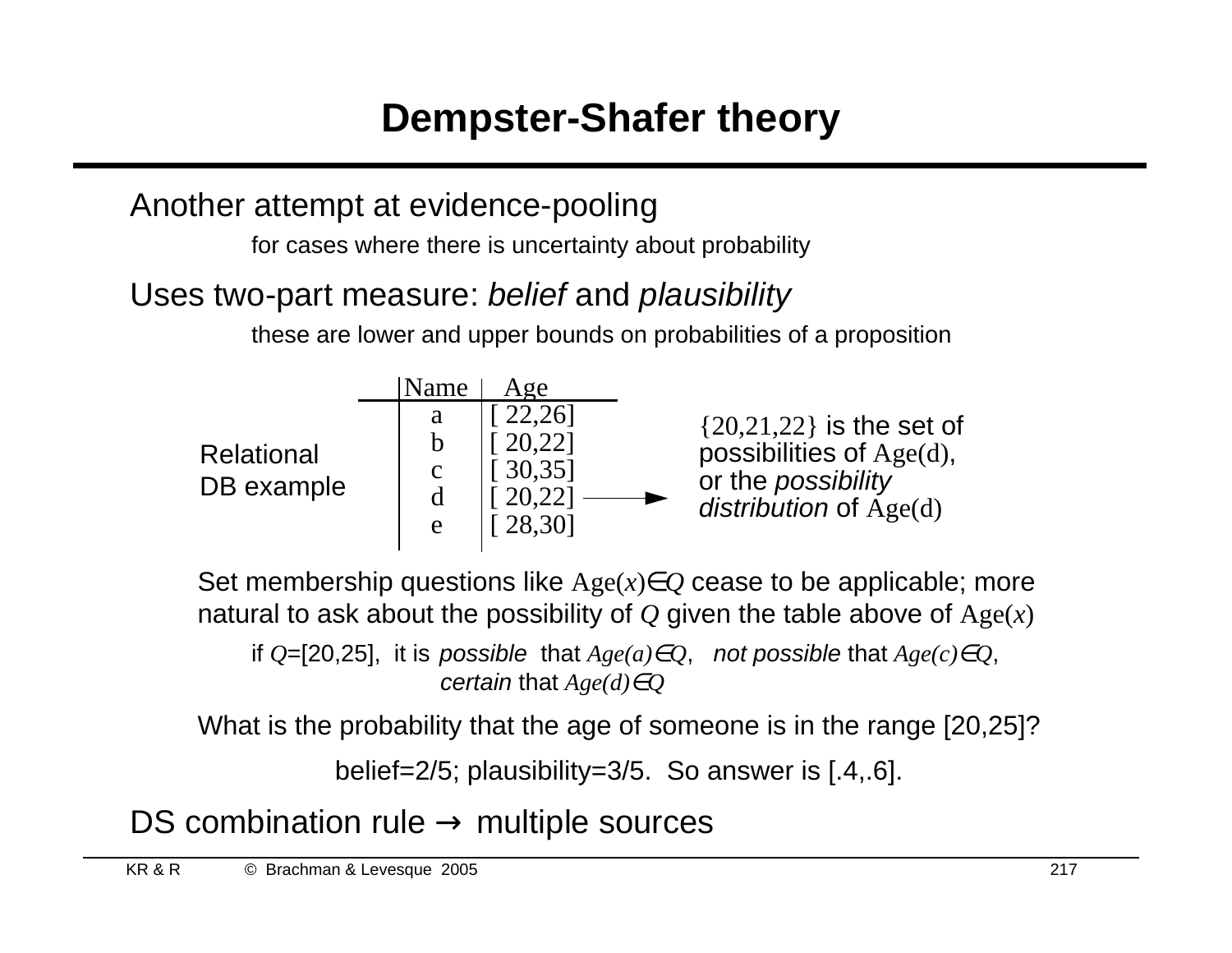Not every predicate fits every object exactly (nor fails completely)

- Categories with degrees of membership e.g., fast, old, distant
- Problem: reference sets
	- big fly vs. big elephant

We call predicates that are thought of a holding to a degree vague predicates (or fuzzy predicates).

For each vague predicate, there is a precise base function in terms of which it is understood.

- tall: height
- rich: net worth
- bald: percent hair cover

A degree curve maps the base function to [0,1].

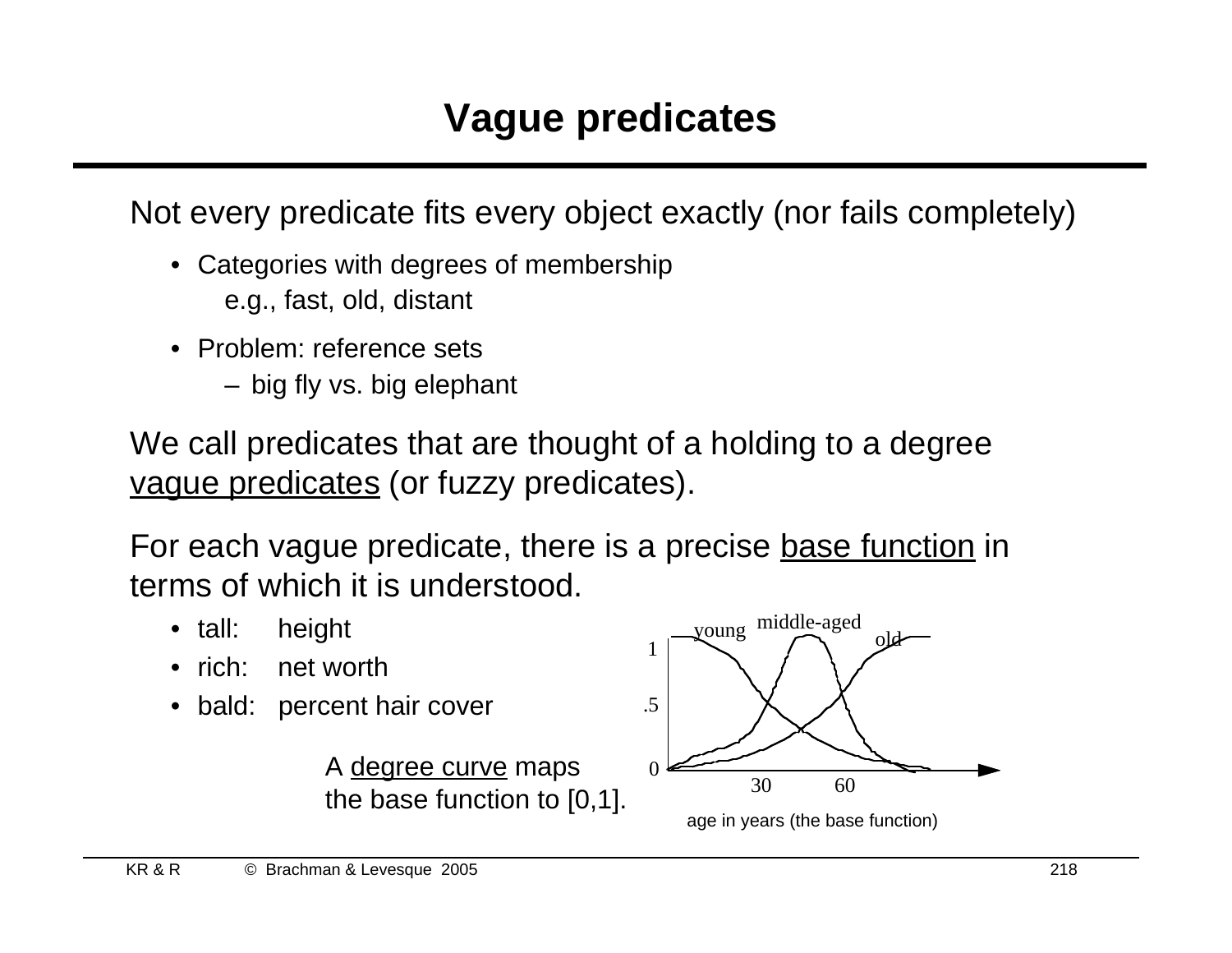As with probabilities, we need boolean combinations of properties

Negation is as with probability:

```
degree of membership in \neg P = 1 - degree of membership in P
```
But handle conjunction with MIN and disjunction with MAX!

Example:

Suppose an individual has very high (.95) degree of membership in predicates Tall*,* Coordinated*,* Strong*, ...* for 20 predicates.

Then want to say very high (.95) degree of membership in (Tall  $\land$  Coordinated  $\land$  Strong  $\land$  ...)

as opposed to

Suppose there is a very high (.95) probability of being Tall*,* of being Coordinated*,* of being Strong*, ...* for 20 predicates.

The probability of being all of them at the same time (Tall  $\land$  Coordinated  $\land$  Strong  $\land$  ...) can be low.

Other operators: "very" = square; "somewhat" = square root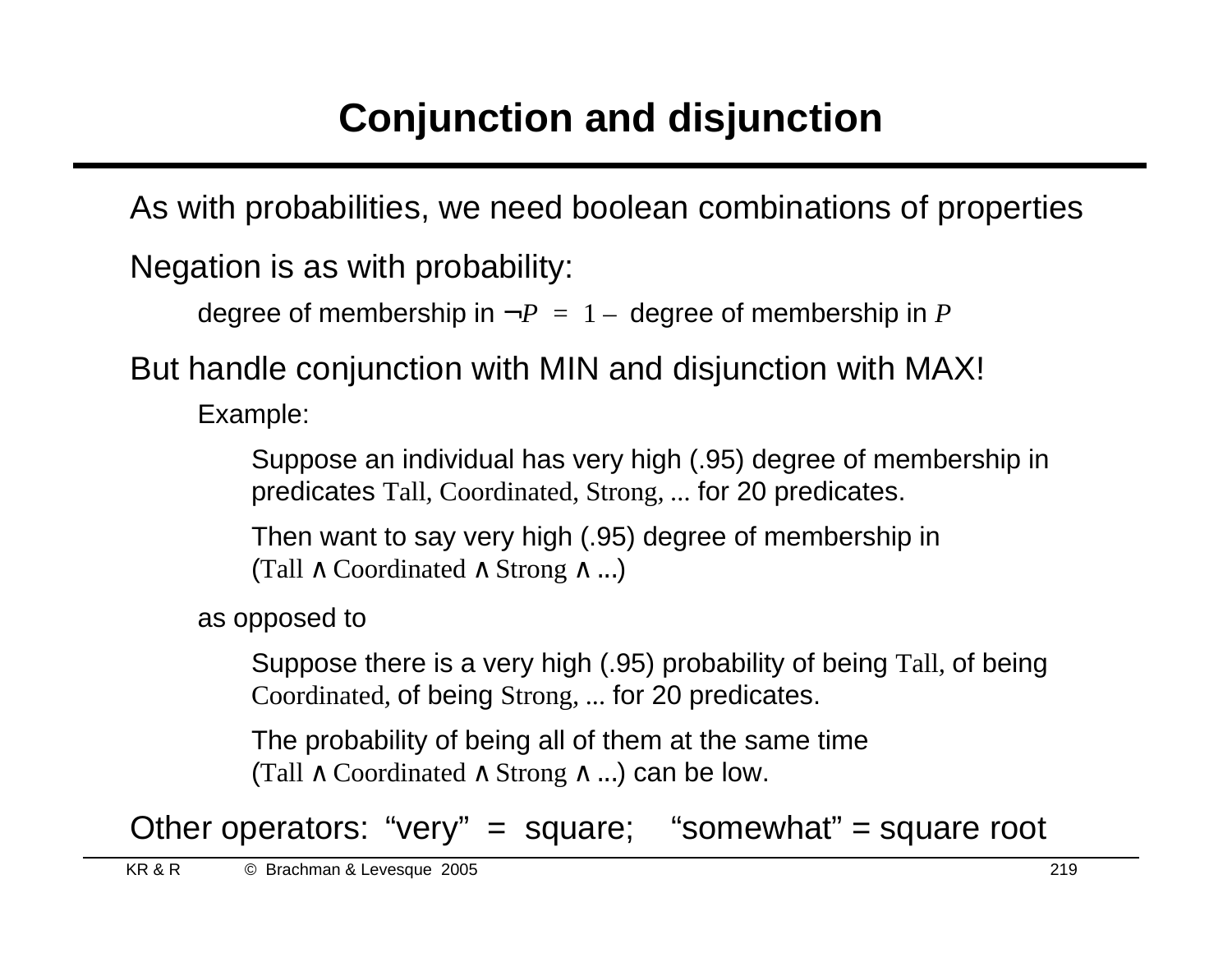Imagine degrees of fraud  $=$  {high, somewhat high, medium, somewhat low, low}, based on a numeric universe of discourse (to some maximum amount)

Construct a set of rules that indicate degrees of fraud based on authorizations and difference in amount of recorded accountability and actual stock:

- 1) If number of authorizations is often then fraud is somewhat high
- 2) If amount is larger than usual then high fraud

Want to estimate the amount of fraud given inputs

10 authorizations, amount of \$60K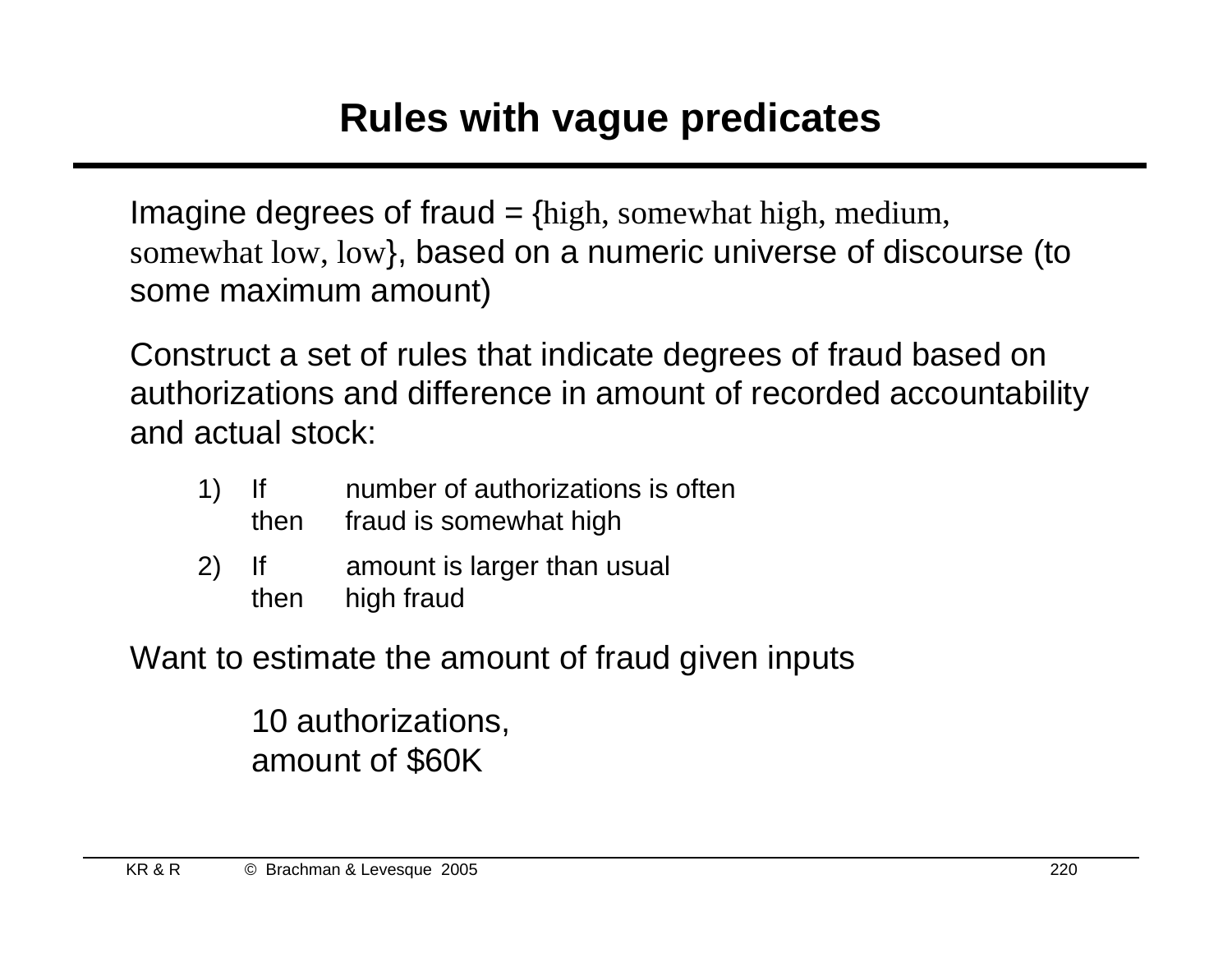Use degree curves for "somewhat high", "larger than usual" etc.

Can combine with rules in a way that allows conclusion of rule to apply to the degree that the condition of the rule applied.

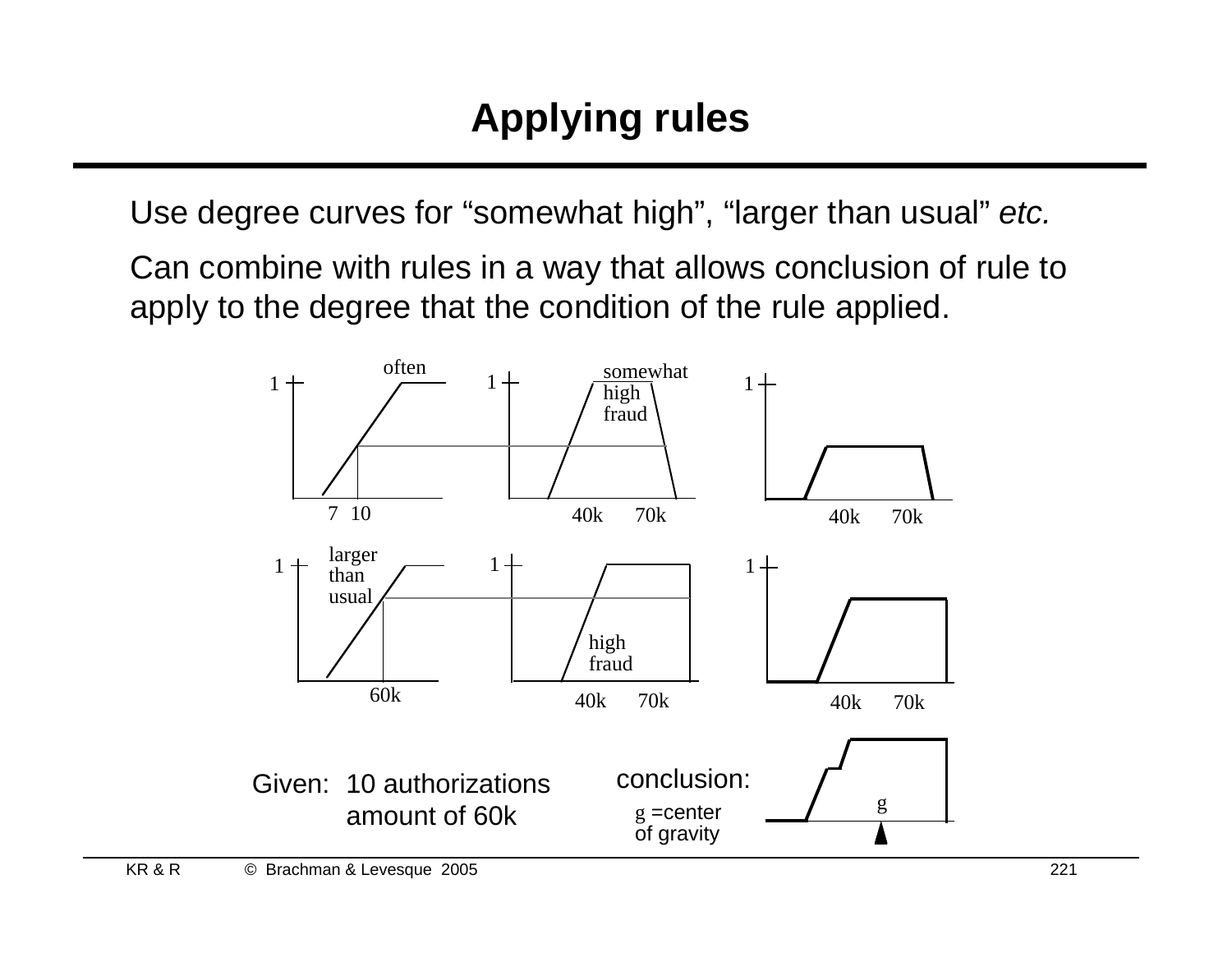# 13. Explanation and Diagnosis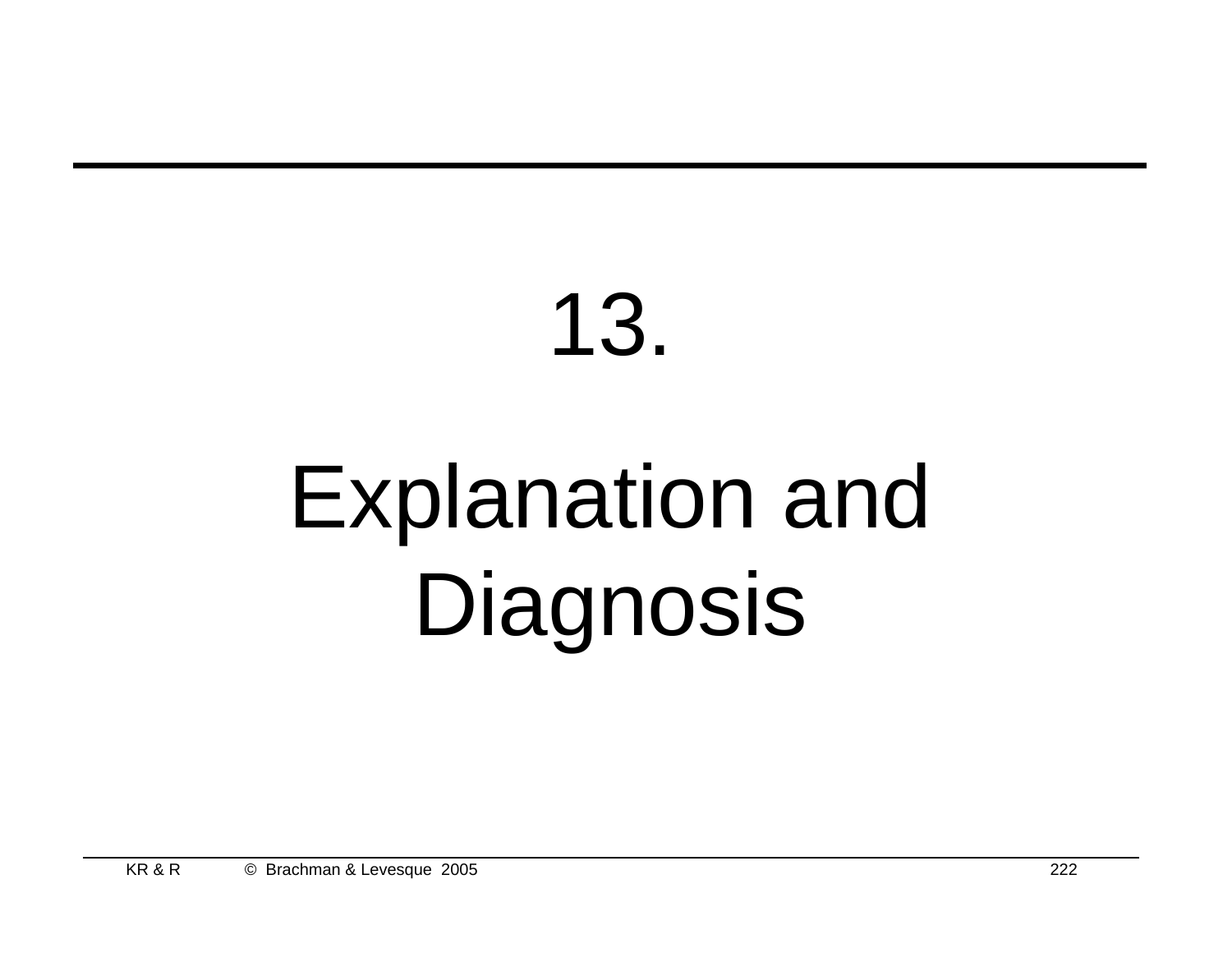So far: reasoning has been primarily deductive:

- given KB, is  $\alpha$  an implicit belief?
- given KB, for what x is  $\alpha[x]$  an implicit belief?

Even default / probabilistic reasoning has a similar form

Now consider a new type of question:

Given KB, and an  $\alpha$  that I do *not* believe,

what would be sufficient to make me believe that  $\alpha$  was true?

- or what else would I have to believe for  $\alpha$  to become an implicit belief?
- or what would explain  $\alpha$  being true?

Deduction: given  $(p \supset q)$ , from p, deduce q Abduction: given  $(p \supset q)$ , from q, abduce p

*p* is sufficient for *q* or one way for *q* to be true is for *p* to be true

Also induction: given  $p(t_1)$ ,  $q(t_1)$ , ...,  $p(t_n)$ ,  $q(t_n)$ , induce  $\forall x (p(x) \supset q(x))$ 

Can be used for causal reasoning: (cause  $\Rightarrow$  effect)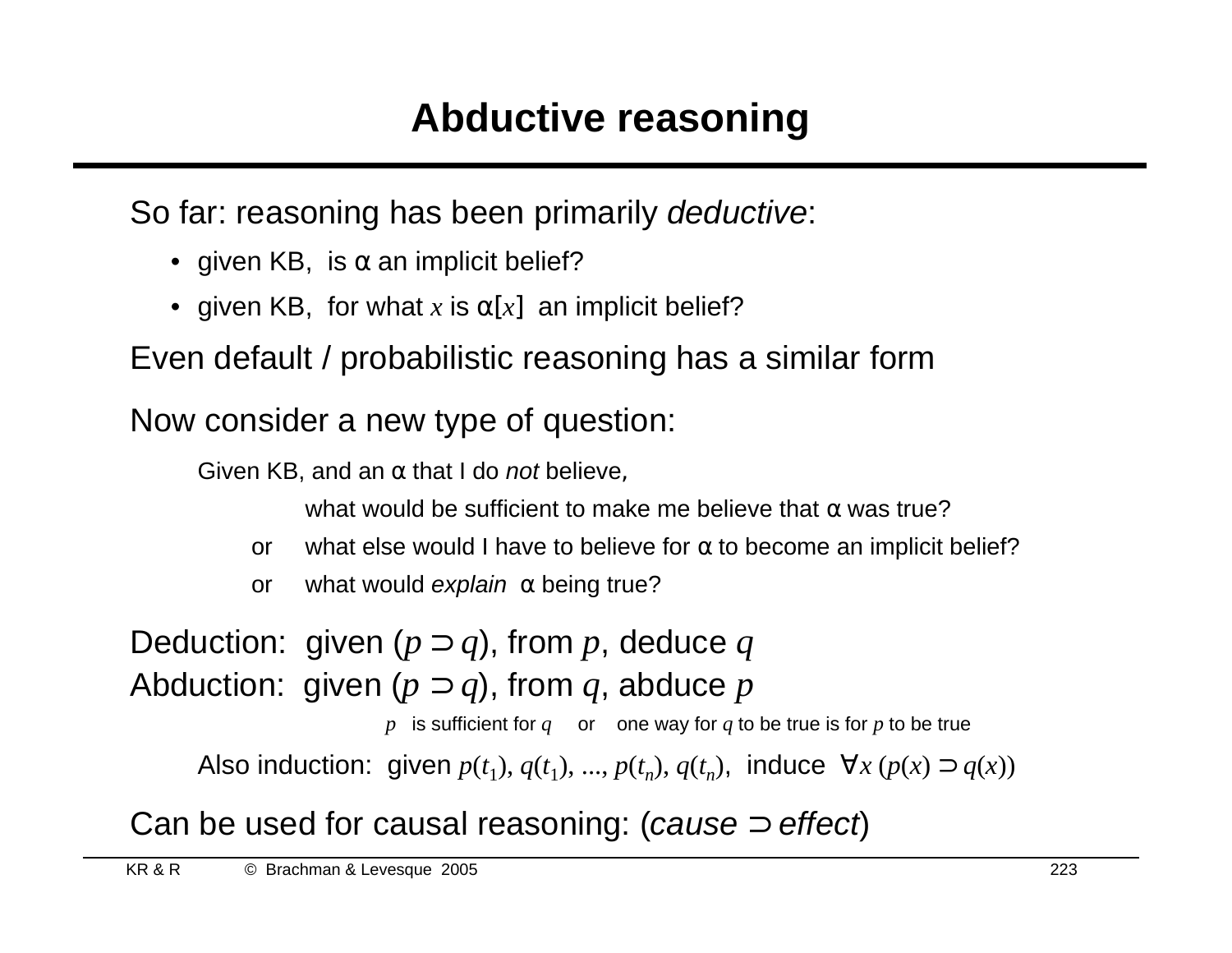One simple version of diagnosis uses abductive reasoning

KB has facts about symptoms and diseases

including: (Disease ∧ Hedges  $\supset$  Symptoms)

Goal: find disease(s) that best explain observed symptoms

Observe: we typically do not have knowledge of the form

(Symptom ∧ ... ⊃ Disease)

so reasoning is not deductive

Example:

(tennis-elbow ⊃ sore-elbow) (tennis-elbow ⊃ tennis-player) (arthritis ∧ untreated ⊃ sore-joints) (sore-joints ⊃ sore-elbow ∧ sore-hip) Explain: sore-elbow

Want: tennis-elbow, (arthritis ∧ untreated), ...

Non-uniqueness: multiple equally good explanations

+ logical equivalences: (untreated  $\land \neg \neg$ arthritis)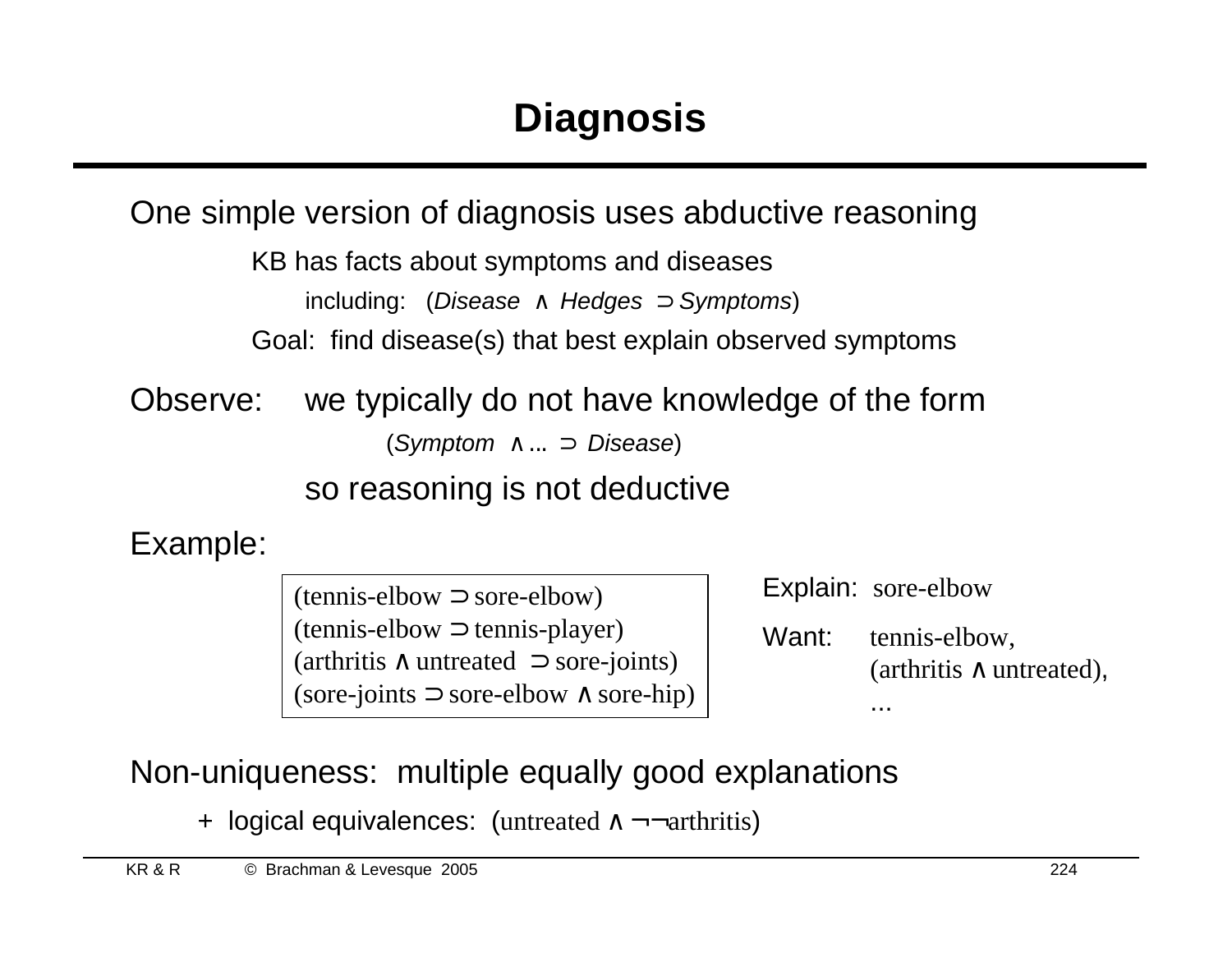Given KB, and  $\beta$  to be explained, we want an  $\alpha$  such that

1.  $\alpha$  is sufficient to account for β

 $KB \cup \{\alpha\} \models \beta$  or  $KB \models (\alpha \supset \beta)$ 

2.  $\alpha$  is not ruled out by KB

 $KB \cup \{\alpha\}$  is consistent or KB  $\neq \neg \alpha$ 

3.  $\alpha$  is as simple as possible

parsimonious: as few terms as possible explanations should not unnecessarily strong or unnecessarily weak

#### 4.  $\alpha$  is in the appropriate vocabulary

atomic sentences of  $\alpha$  should be drawn from **H,** possible hypotheses in terms of which explanations are to be phrased

e.g. diseases, original causes

#### Call such  $\alpha$  an explanation of  $\beta$  wrt KB

otherwise  $(p \land \neg p)$  would count as an explanation

e.g. KB = {
$$
(p \supset q)
$$
,  $\neg r$ } and  $\beta = q$   
 $\alpha = (p \land s \land \neg t)$  is too strong  
 $\alpha = (p \lor r)$  is too weak

e.g. sore-elbow explains sore-elbow trivial explanation

> sore-joints explains sore-elbow may or may not be suitable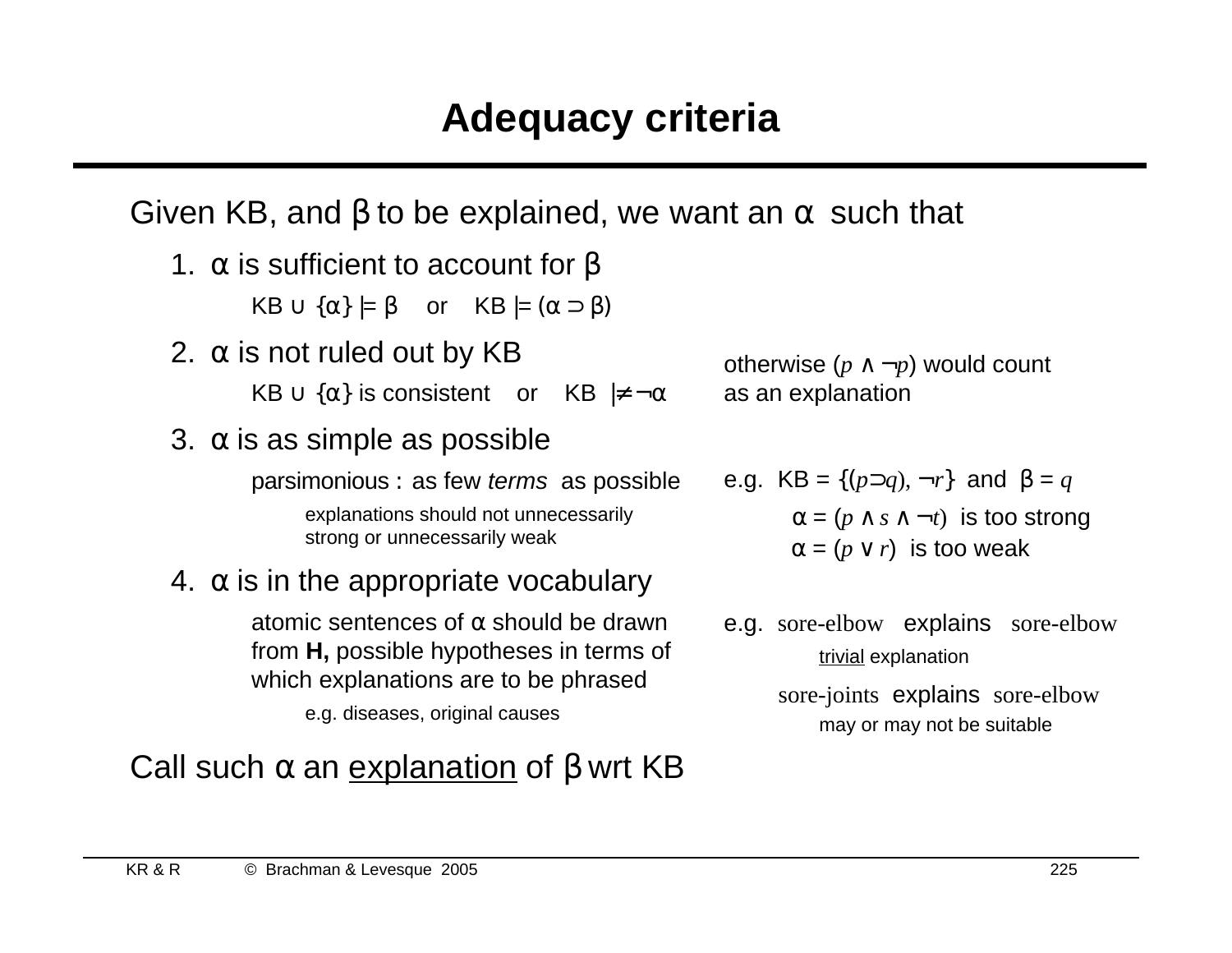From criteria of previous slide, we can simplify explanations in the propositional case, as follows:

• To explain an arbitrary wff β, it is sufficient to choose a new letter *p*, add  $(p \equiv \beta)$  to KB, and then explain *p*.

KB  $\vert = (E \supset \beta)$  iff KB  $\cup \{ (p \equiv \beta) \} \vert = (E \supset p)$ 

• Any explanation will be (equivalent to) a conjunction of literals (that is, the negation of a clause)

> Why? If  $\alpha$  is a purported explanation, and  $\textsf{DNF}[\alpha] = (d_1 \vee d_2 \vee ... \vee d_n)$ then each  $d_i$  is also an explanation that is no less simple than  $\alpha$

A simplest explanation is then the negation of a clause with a minimal set of literals

So: to explain a literal  $\rho$ , it will be sufficient to find the minimal clauses *C* (in the desired vocabulary) such that

1. KB |= 
$$
(\neg C \supset \rho)
$$
 or KB |=  $(C \cup \{\rho\})$  sufficient

2. KB 
$$
\not\vdash C
$$
 consistent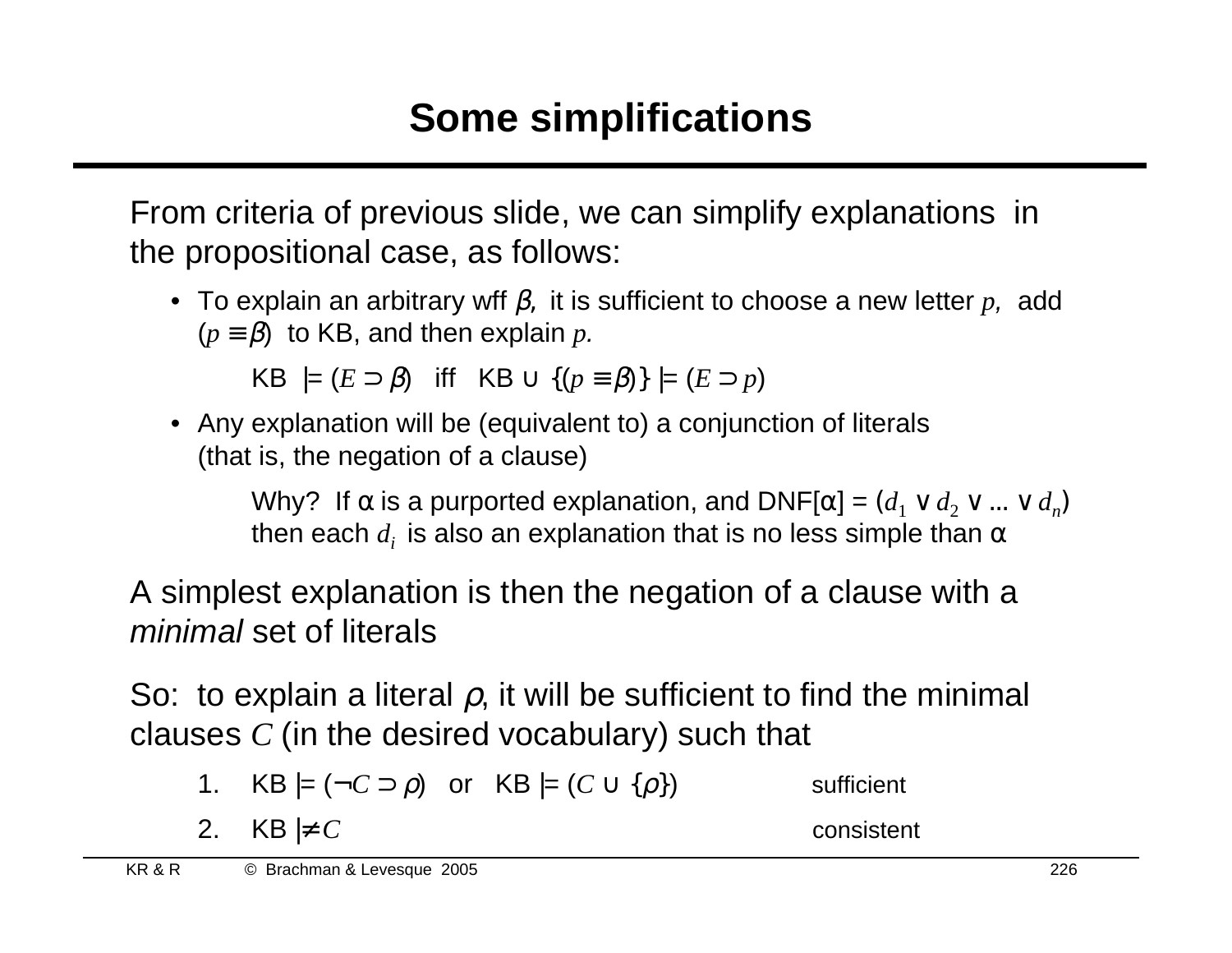A clause *C* is a prime implicate of a KB iff

- 1.  $KB \models C$
- 2. For no  $C^* \subset C$ , KB  $\mid = C^*$

Note: For any clause *C*, if KB |= *C*, then some subset of *C* is a prime implicate

Example: KB = { $(p \land q \land r \supset g)$ ,  $(\neg p \land q \supset g)$ ,  $(\neg q \land r \supset g)$ }

Prime implicates:

$$
(p \lor \neg q \lor g),
$$
  
\n
$$
(\neg r \lor g),
$$
 and  
\n
$$
(p \lor \neg p), (g \lor \neg g), ...
$$
  
\n
$$
(p \lor \neg p), (g \lor \neg g), ...
$$
  
\n
$$
(p \lor \neg p), (g \lor \neg g), ...
$$
  
\n
$$
(p \lor \neg p), (g \lor \neg g), ...
$$

For explanations:

- want minimal *C* such that KB  $\mid = (C \cup \{\rho\})$  and KB  $\mid \neq C$
- so: find prime implicates *C* such that  $\rho \in C$ ; then  $\neg(C - \rho)$  must be an explanation for  $\rho$

#### Example: explanations for *g* in example above

• 3 prime implicates contain *g*, so get 3 explanations: (¬*p*∧*q*), *r,* and *g*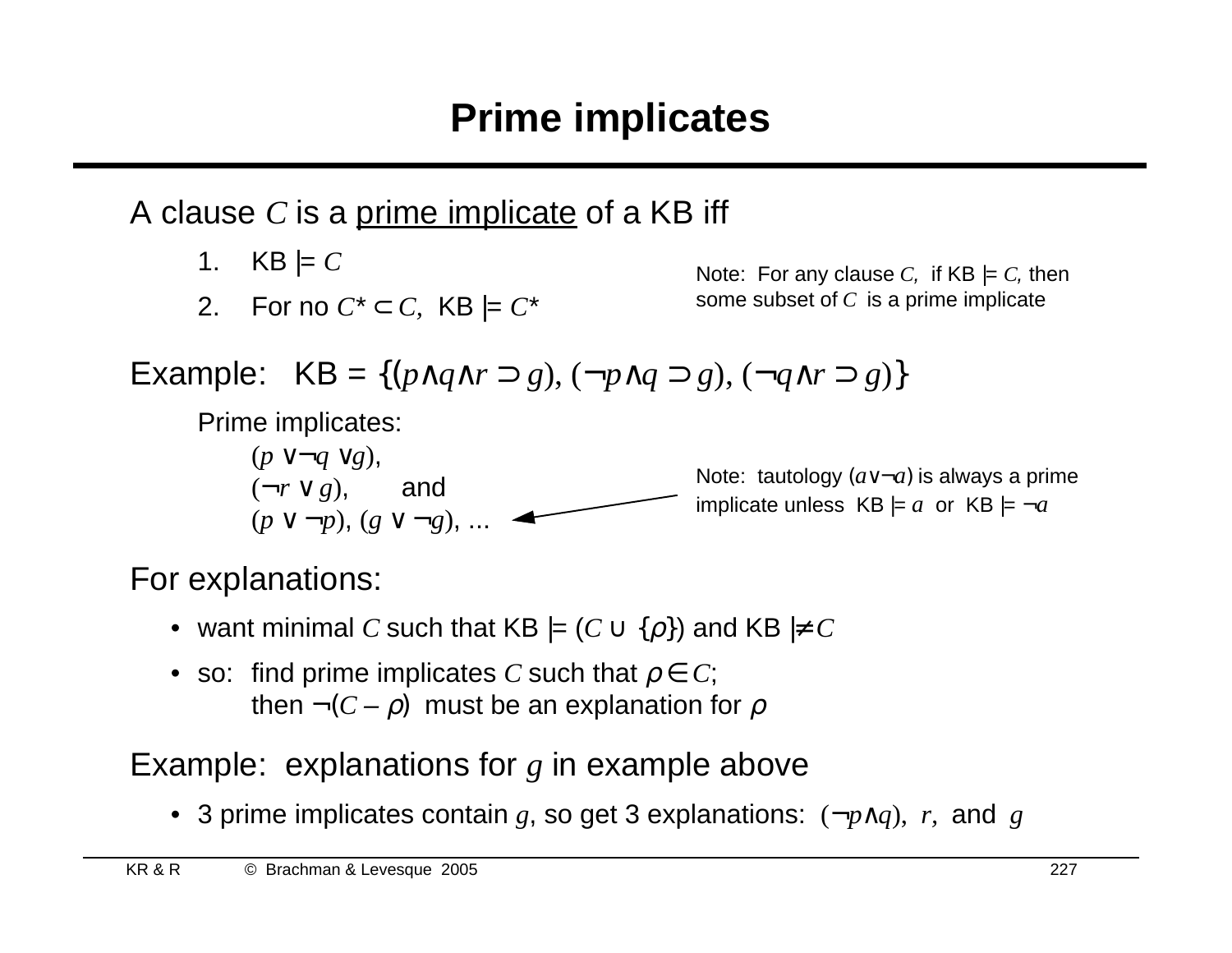Given KB, to compute explanations of literal ρ in vocabulary **H**:

calculate the set  $\{\neg(C - \rho) \mid C$  is a prime implicate and  $\rho \in C\}$ prime implicates containing  $\rho$ 

But how to compute prime implicates?

Can prove: Resolution is complete for non-tautologous prime implicates

 $KB \models C$  iff  $KB \rightarrow C$  completeness for  $\lceil \rceil$  is a special case!

So: assuming KB is in CNF, generate all resolvents in language **H**, and retain those containing  $\rho$  that are minimal

Could pre-compute all prime implicates, but there may be exponentially many, even for a Horn KB

Example: atoms:  $p_i$ ,  $q_i$ ,  $E_i$ ,  $O_i$ ,  $0 \le i < n + E_n$ ,  $O_n$  $E_i \wedge p_i \supset O_{i+1}, \ E_i \wedge q_i \supset E_{i+1},$  $O_i \wedge p_i \supset E_{i+1}, \ O_i \wedge q_i \supset O_{i+1},$  $E_0$ ,  $\neg O_0$ 

explain: *E<sup>n</sup>*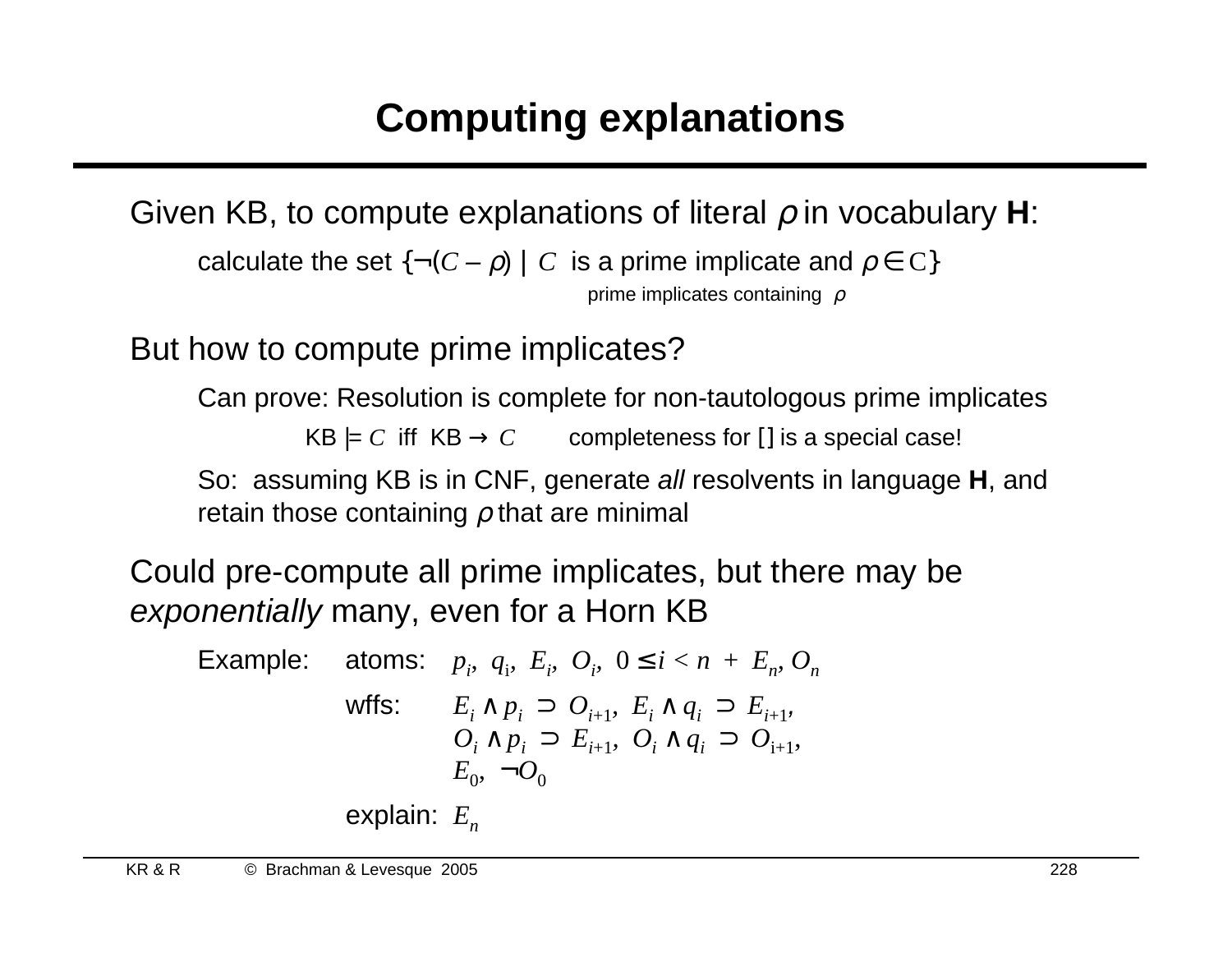#### **Circuit example**

#### **Components**

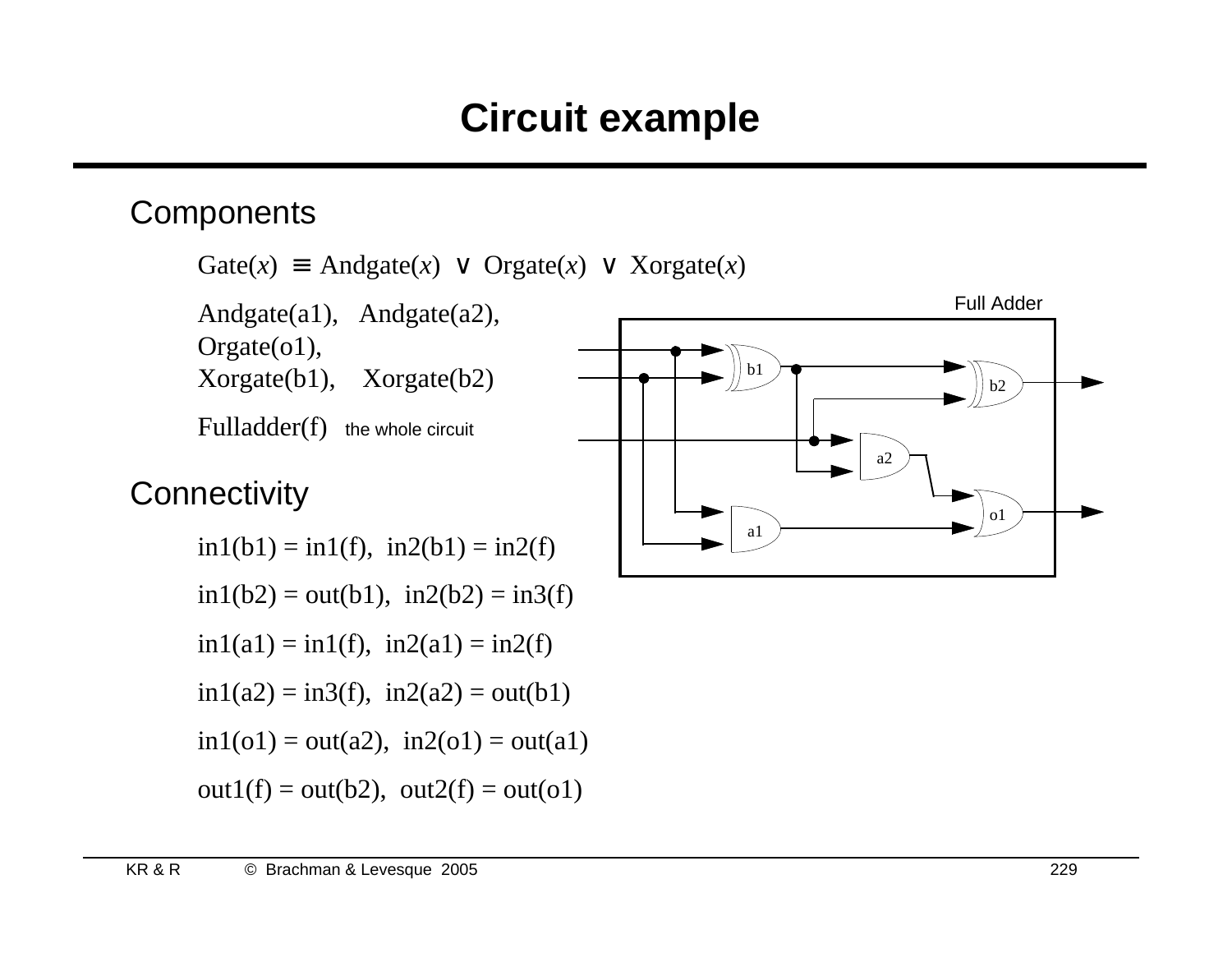Truth tables for logical gates

and(0,0) = 0, and(0,1) = 0, ...  $\text{or}(0,0) = 0$ ,  $\text{or}(0,1) = 1$ , ...  $\text{xor}(0,0) = 0$ ,  $\text{xor}(0,1) = 1$ , ...

#### Normal behaviour

Andgate(*x*)  $\land \neg Ab(x) \supset out(x) = and(in1(x), in2(x))$ Orgate $(x) \land \neg Ab(x) \supset out(x) = or(in1(x), in2(x))$  $X$ orgate $(x) \land \neg Ab(x) \supset out(x) = x$ or $(in1(x), in2(x))$ 

Abnormal behaviour: fault models

Examples

 $[Orgate(x) \vee Xorgate(x)] \wedge Ab(x) \supset out(x) = in2(x)$  (short circuit)

Other possibilities ...

- some abnormal behaviours may be inexplicable
- some may be compatible with normal behaviour on certain inputs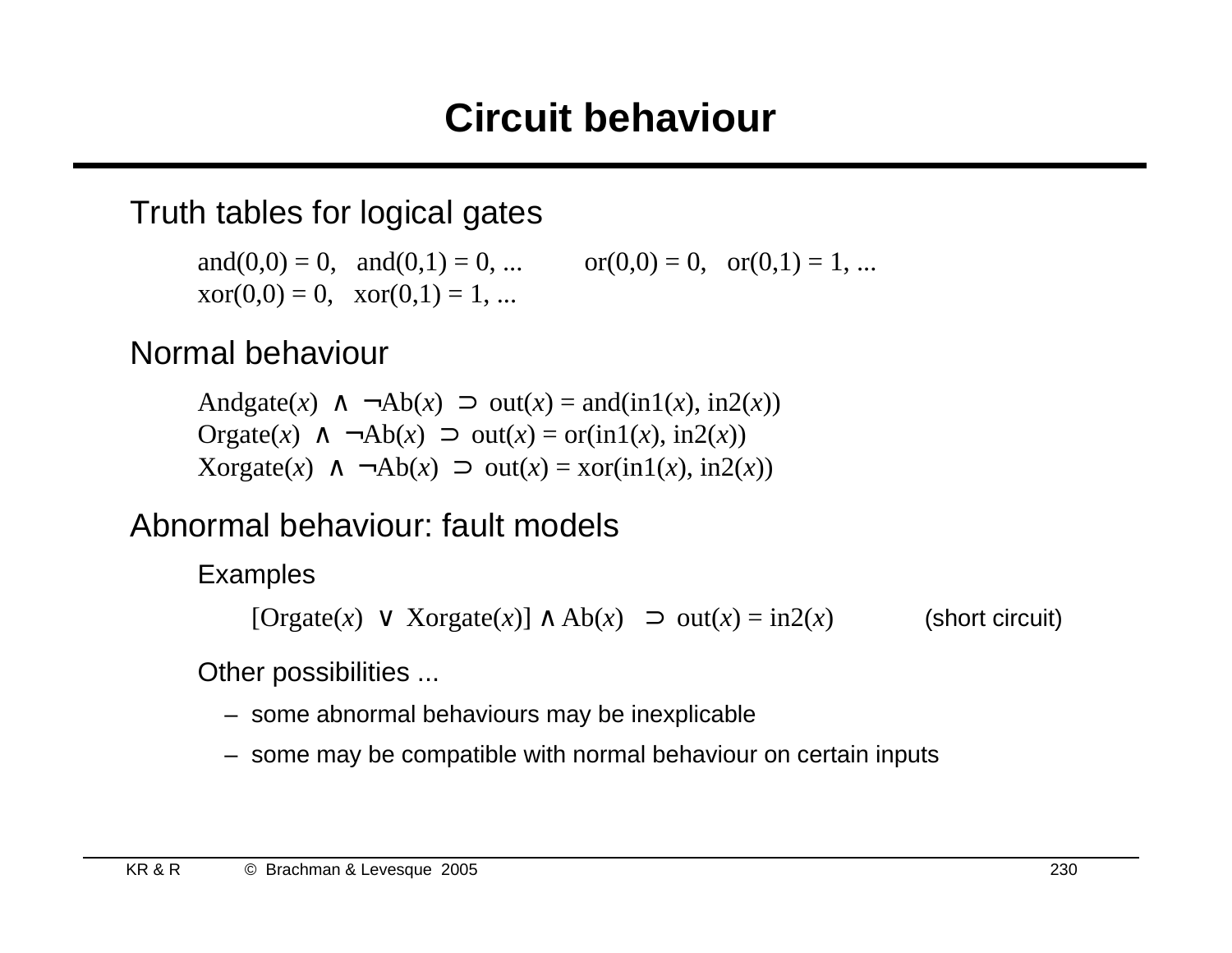#### **Abductive diagnosis**

Given KB as above + input settings e.g. KB ∪  $\{in1(f) = 1, in2(f) = 0, in3(f) = 1\}$ 

we want to explain observations at outputs

e.g.  $(out1(f) = 1 \land out2(f) = 0)$ 

in the language of Ab

We want conjunction of Ab literals  $\alpha$  such that

KB  $\cup$  Settings  $\cup$  { $\alpha$ }  $\models$  Observations

Compute by "propositionalizing":

For the above, *x* ranges over 5 components and *u*, *v* range over 0 and 1.

Easiest to do by preparing a table ranging over all Ab literals, and seeing which conjunctions entail the observations.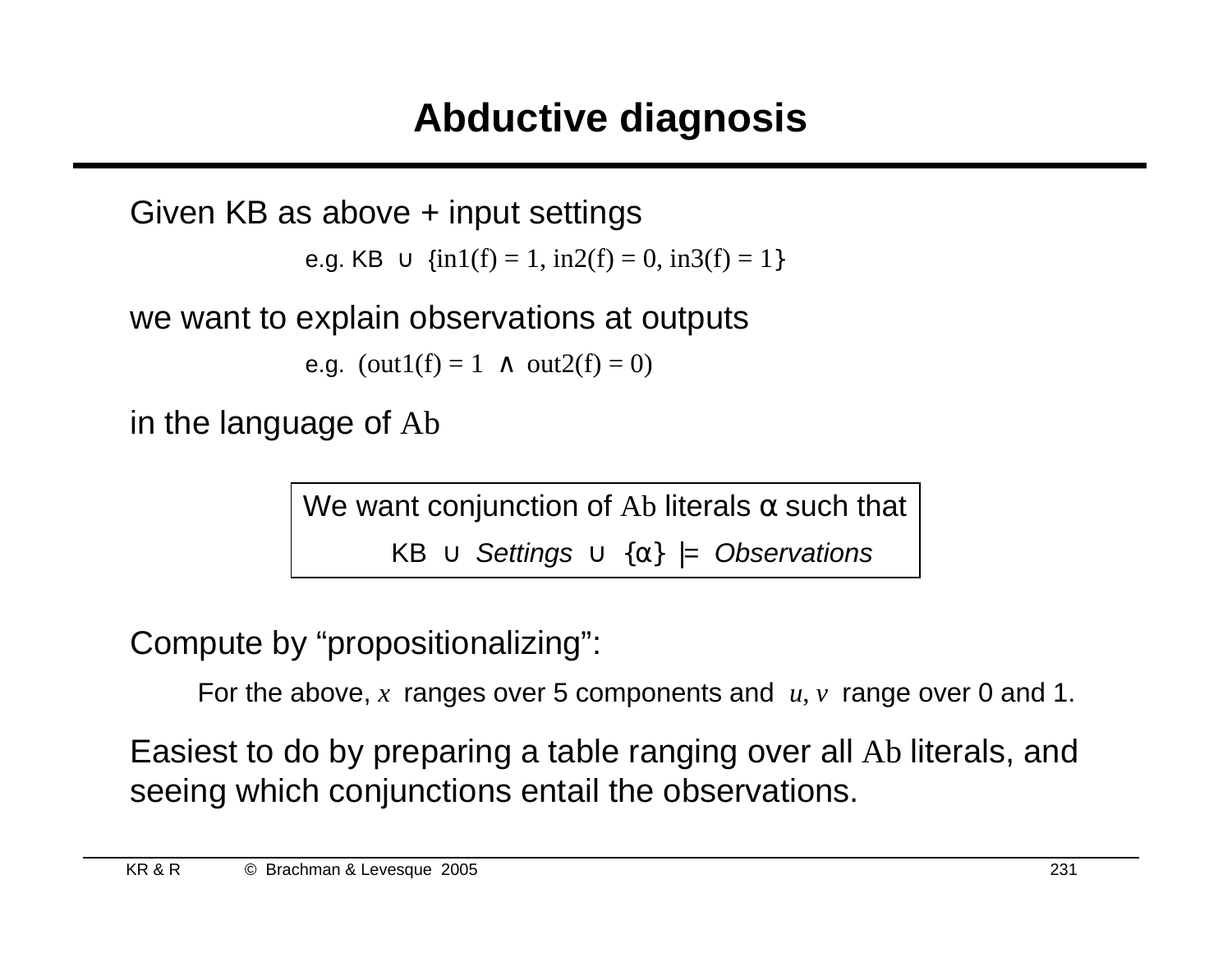|                | Ab(b1) | Ab(b2) | Ab(a1) | Ab(a2) | Ab(01) | <b>Entails observation?</b> |
|----------------|--------|--------|--------|--------|--------|-----------------------------|
| 1 <sub>1</sub> | Y      | Y      | Y      | Y      | Y      | N                           |
| 2.             | Y      | Y      | Y      | Y      | N      | N                           |
| 3.             | Y      | Y      | Y      | N      | Y      | N                           |
| 4.             | Y      | Y      | Y      | N      | N      | N                           |
| 5.             | Y      | Y      | N      | Y      | Y      | Y                           |
| 6.             | Y      | Y      | N      | Y      | N      | N                           |
| 7.             | Y      | Y      | N      | N      | Y      | Y                           |
| 8.             | Y      | Y      | N      | N      | N      | Y                           |
| 9.             | Y      | N      | Y      | Y      | Y      | N                           |
| 10.            | Y      | N      | Y      | Y      | N      | N                           |
| 11.            | Y      | N      | Y      | N      | Y      | N                           |
| 12.            | Y      | N      | Y      | N      | N      | N                           |
| 13.            | Y      | N      | N      | Y      | Y      | Y                           |
| 14.            | Y      | N      | N      | Y      | N      | N                           |
| 15.            | Y      | N      | N      | N      | Y      | Y                           |
|                | .      |        |        |        |        |                             |
| 32.            | N      | N      | N      | N      | N      | N                           |

#### **Table for abductive diagnosis**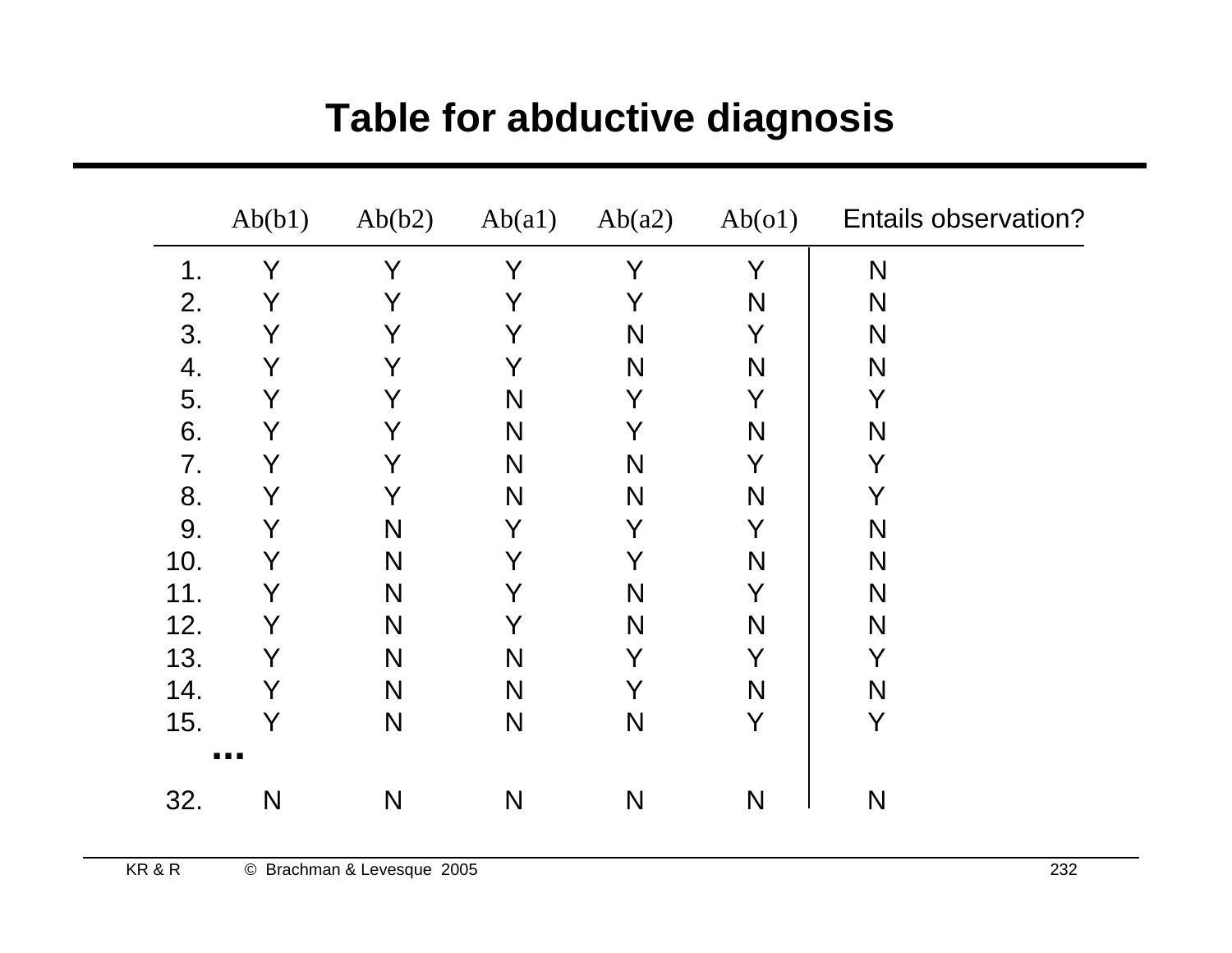Using the table, we look for minimal sets of literals.

```
For example, from line (5), we have that
```
Ab(b1)  $\land$  Ab(b2)  $\land$  ¬Ab(a1)  $\land$  Ab(a2)  $\land$  Ab(o1)

entails the observations. However, lines (5), (7), (13) and (15) together lead us to a smaller set of literals (the first explanation below).

The explanations are

- 1. Ab(b1)  $\land \neg Ab$ (a1)  $\land$  Ab(o1)
- 2. Ab(b1)  $\land \neg Ab(a1) \land \neg Ab(a2)$
- 3. Ab(b2)  $\land \neg Ab(a1) \land Ab(o1)$

Note: not all components are mentioned since for these settings, get the same observations whether or not they are working

but for this fault model only

Can narrow down diagnosis by looking at a number of different settings differential diagnosis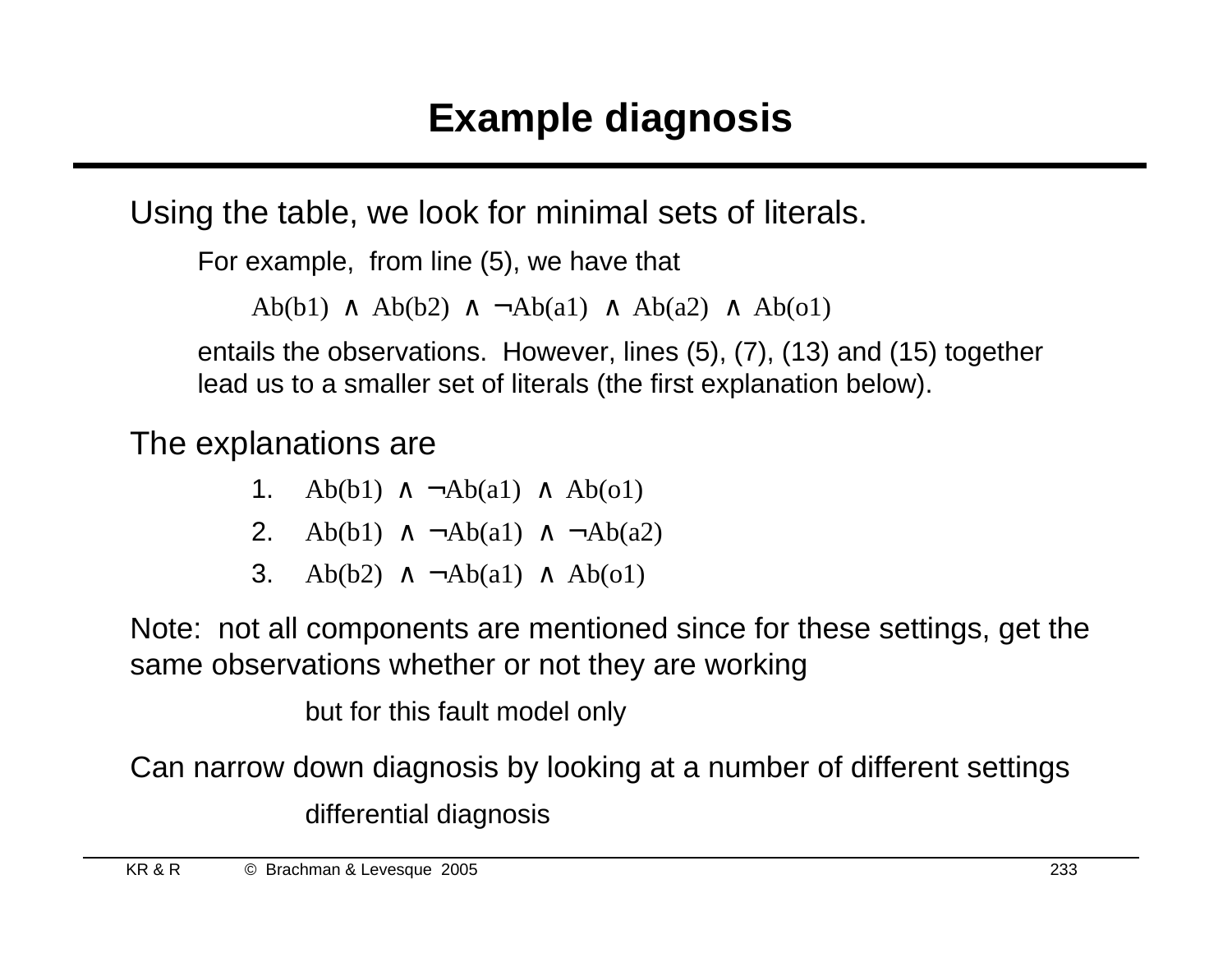Abductive definition has limitations

- often only care about what is not working
- may not be able to characterize all possible failure modes
- want to prefer diagnoses that claim as few broken components as possible

#### Consistency-based diagnosis:

Assume KB uses the predicate Ab as before, but perhaps only characterizes the normal behaviour

e.g. Andgate(*x*) ∧  $\neg Ab(x)$  ⊃ out(*x*) = and(in1(*x*), in2(*x*))

Want a minimal set of components *D*, such that

 $\{Ab(c) \mid c \in D\} \cup \{\neg Ab(c) \mid c \notin D\}$ 

can use table as before with last column changed to "consistency"

is consistent with KB  $\cup$  Settings  $\cup$  Observations

In previous example, get 3 diagnoses:  $\{b1\}$ ,  $\{b2, a2\}$  and  $\{b2, o1\}$ 

Note: more complex to handle non-minimal diagnoses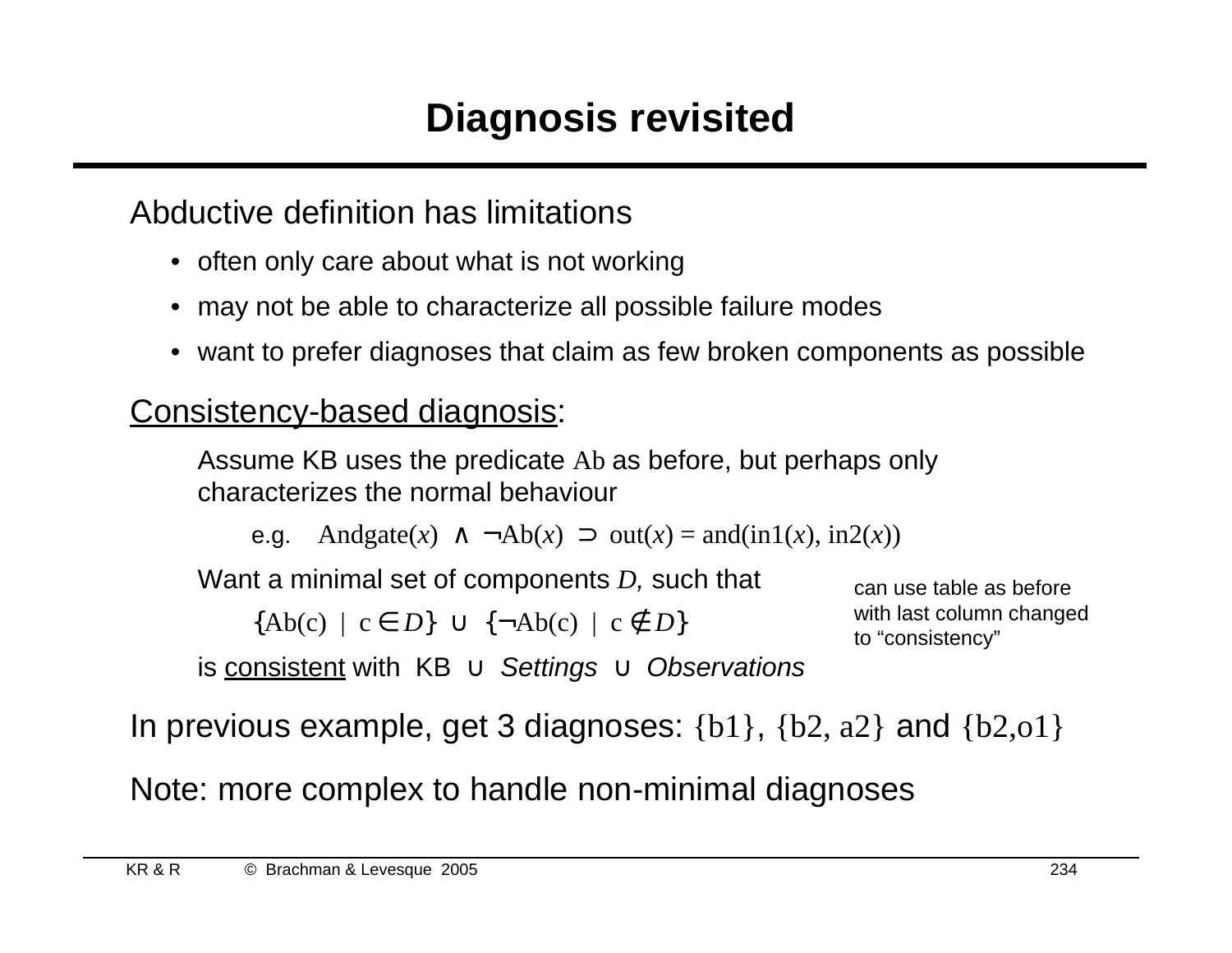# **Some complications**

- 1. negative evidence
	- allow for missing observations

e.g. ensure that  $KB \cup \{\alpha\} \neq \text{fever}$ 

- 2. variables and quantification
	- same definition, modulo "simplicity", (but how to use Resolution?)
	- useful to handle open wffs also

KB ∪  ${x = 3}$   $\vert$  =  $P(x)$  handles WH-questions

- 3. probabilities
	- not all simplest explanations are equally likely
	- also: replace (Disease  $\wedge \dots \supset$  Symptom) by a probabilistic version
- 4. defaults
	- instead of requiring KB  $\cup$  { $\alpha$ }  $\models \beta$ , would prefer that given  $\alpha$ , it is reasonable to believe  $β$

e.g. being a bird explains being able to fly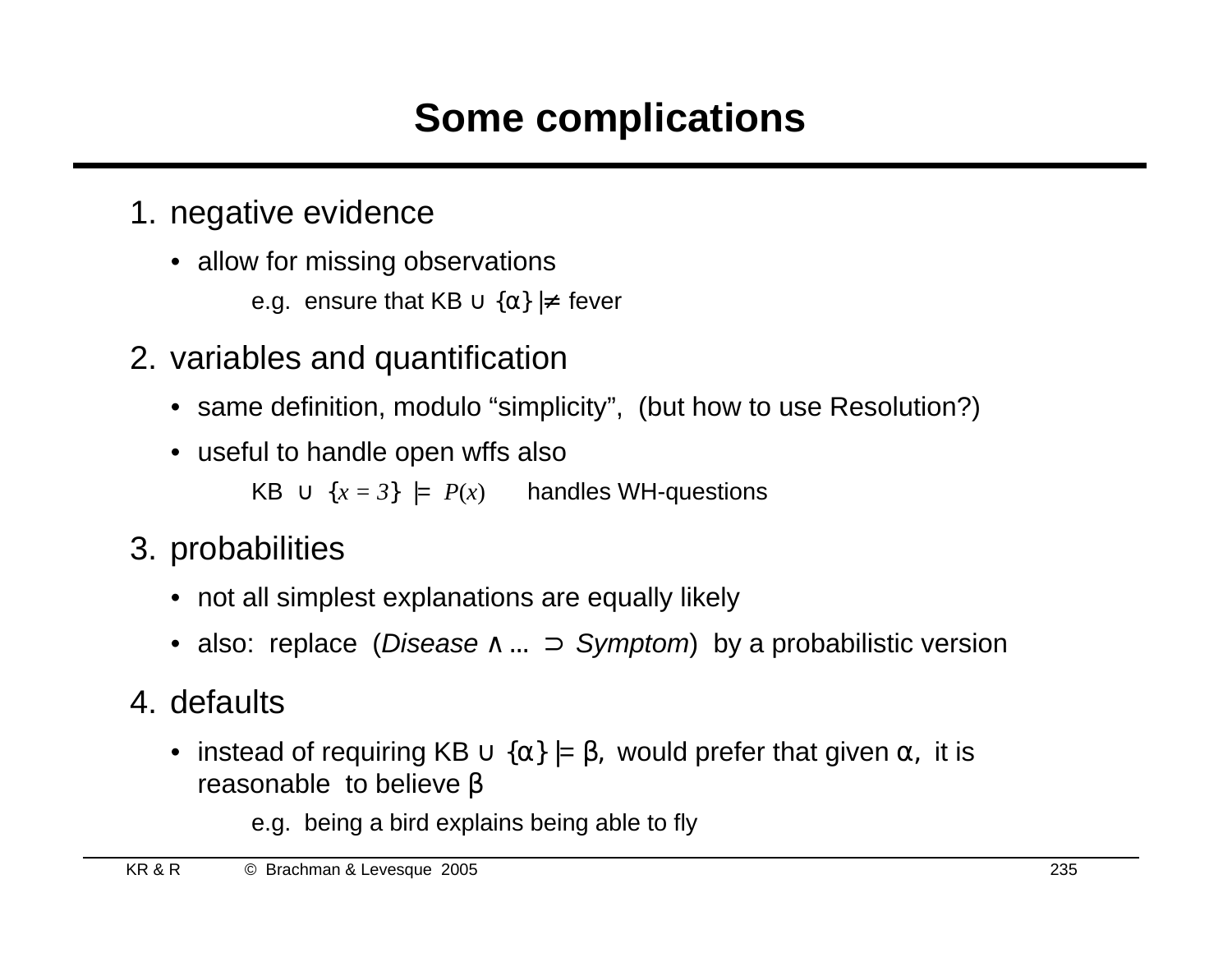# **Other applications**

1. object recognition

what scene would account for image elements observed? what objects would account for collection of properties discovered?

2. plan recognition

what high-level goals of an agent would account for the actions observed?

3. hypothetical reasoning

instead of asking: what would I have to be told to believe  $β$ ? ask instead: what would I learn if I was told that  $\alpha$ ?

Dual of explanation: want  $β$  such that

```
KB \cup {\alpha} |= \betaKB \not\models \betasimplicity, parsimony
using correct vocabulary
```
Solution: you learn  $\beta$  on being told  $\alpha$ iff  $\neg \beta$  is an explanation for  $\neg \alpha$ 

can use the abduction procedure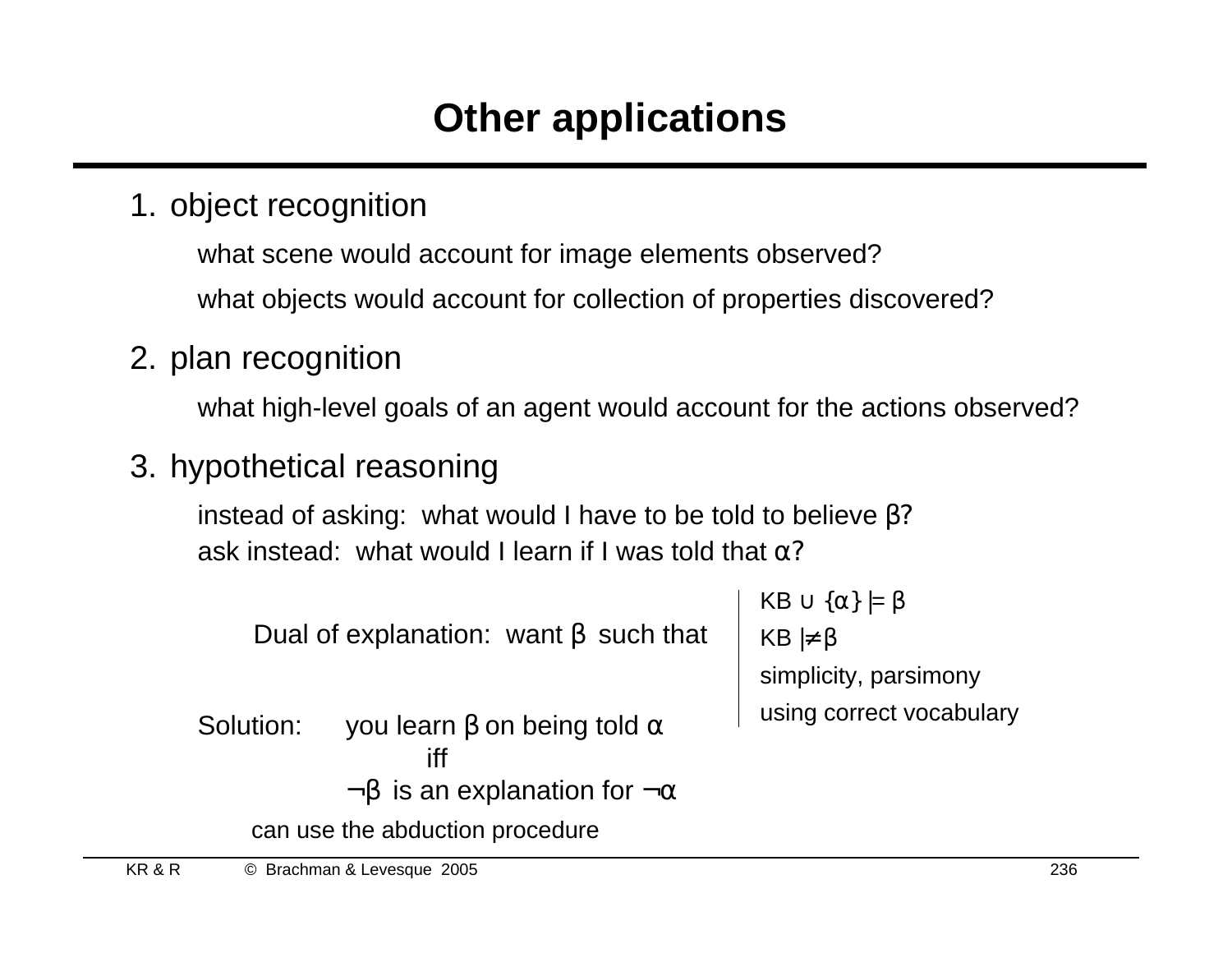# 14.

# Actions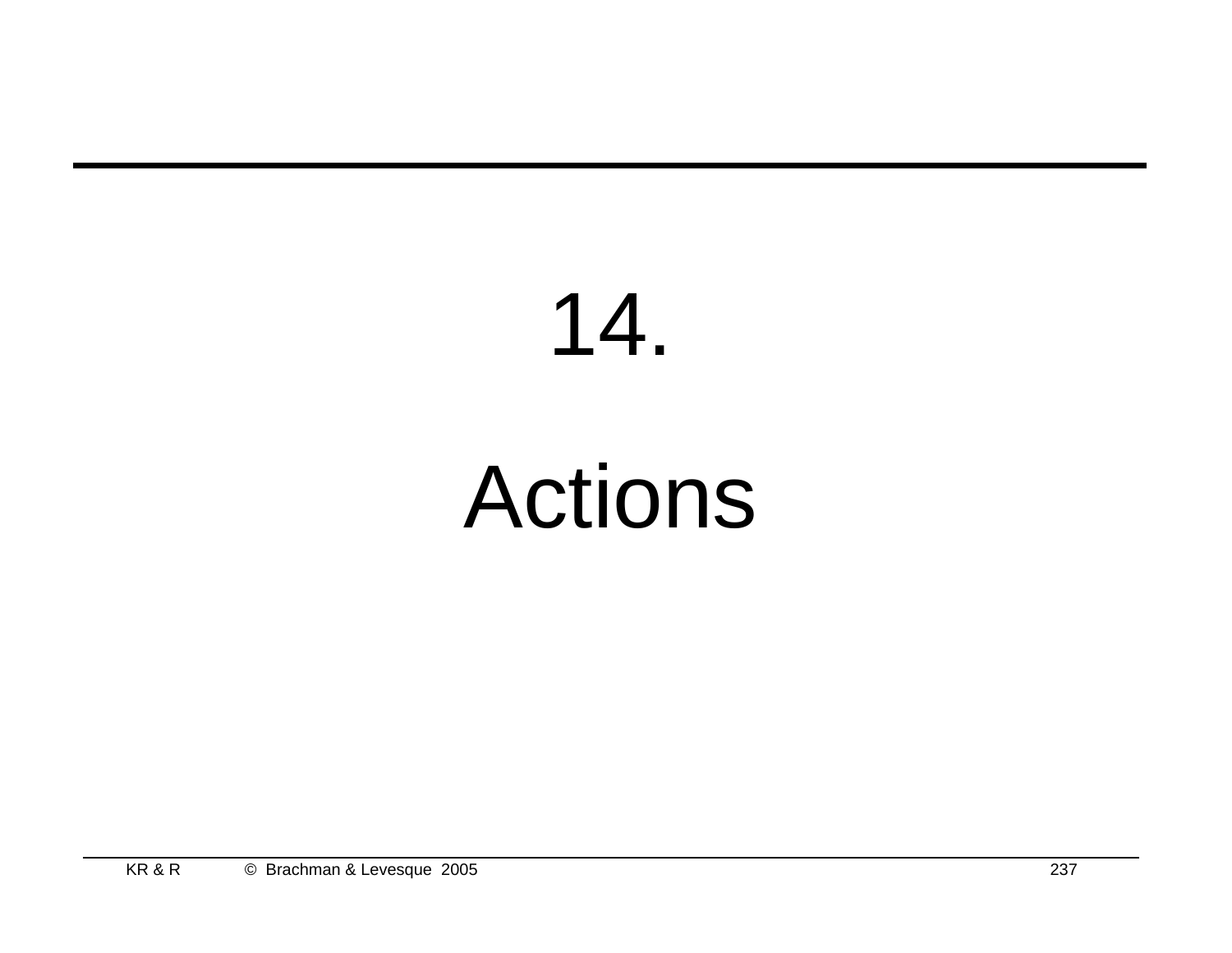The situation calculus is a dialect of FOL for representing dynamically changing worlds in which all changes are the result of named actions.

There are two distinguished sorts of terms:

- actions, such as
	- put*(x,y)* put object *x* on top of object *y*
	- walk*(loc)* walk to location *loc*
	- pickup*(r,x)* robot *r* picks up object *x*
- situations, denoting possible world histories. A distinguished  $\mathop{\mathrm{constant}}\nolimits S_o$  and function symbol  $do$  are used
	- $S_{0}$   $\;$  the initial situation, before any actions have been performed
	- *do(a,s)* the situation that results from doing action *a* in situation s

for example:  $do(put(A,B),do(put(B,C),S_0))$ 

*))* the situation that results from putting A on B after putting B on C in the initial situation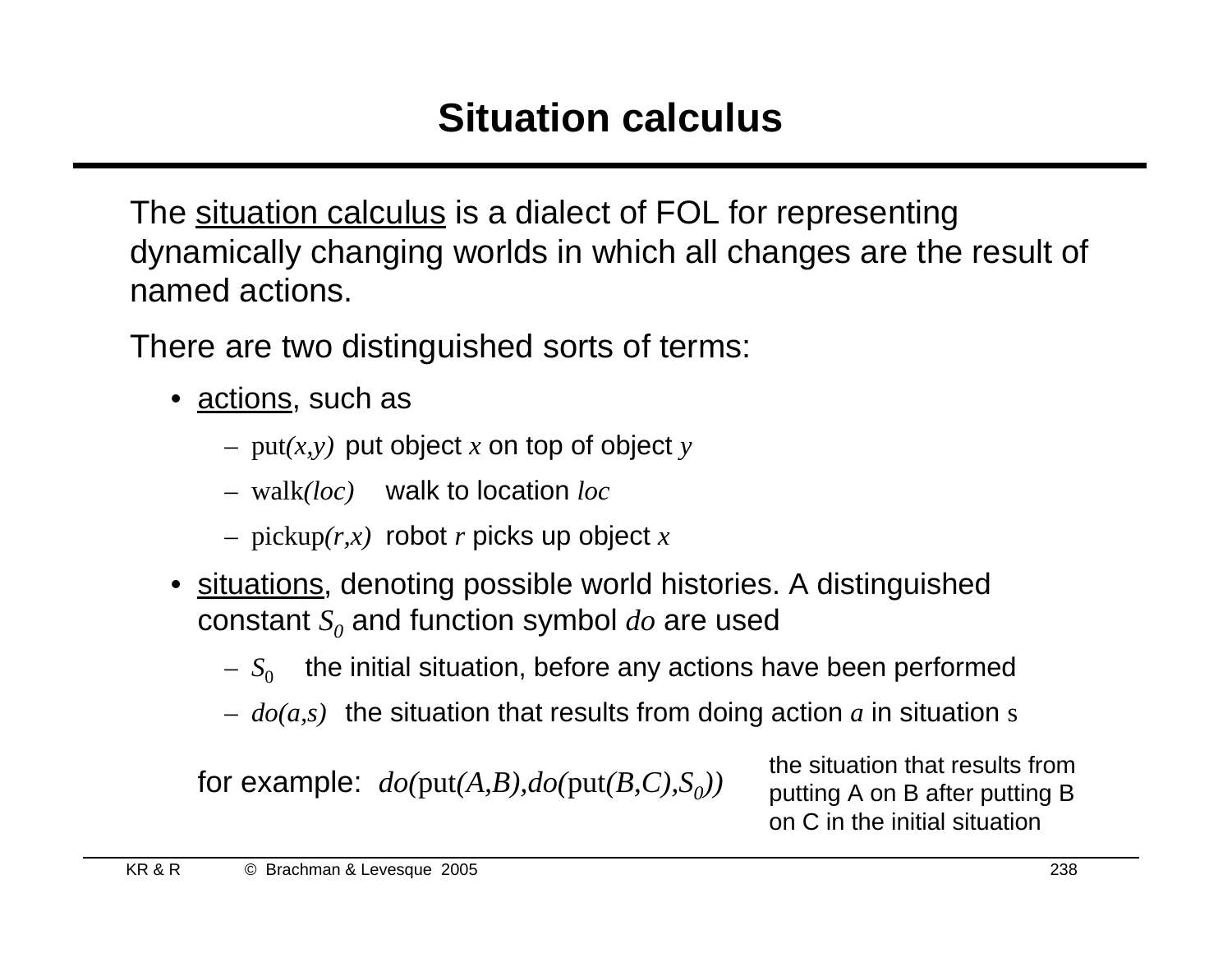Predicates or functions whose values may vary from situation to situation are called fluents.

These are written using predicate or function symbols whose last argument is a situation

for example: Holding*(r, x, s)*: robot *r* is holding object *x* in situation *s*

can have: ¬Holding*(r, x, s)* ∧ Holding*(r, x, do(*pickup*(r,x),s))*

the robot is not holding the object *x* in situation *s*, but is holding it in the situation that results from picking it up

**Note**: there is no distinguished "current" situation. A sentence can talk about many different situations, past, present, or future.

A distinguished predicate symbol *Poss(a,s)* is used to state that *a* may be performed in situation *s*

for example: *Poss(*pickup*(r,x), S<sup>0</sup> )*

it is possible for the robot *r* to pickup object *x* in the initial situation

This is the entire language.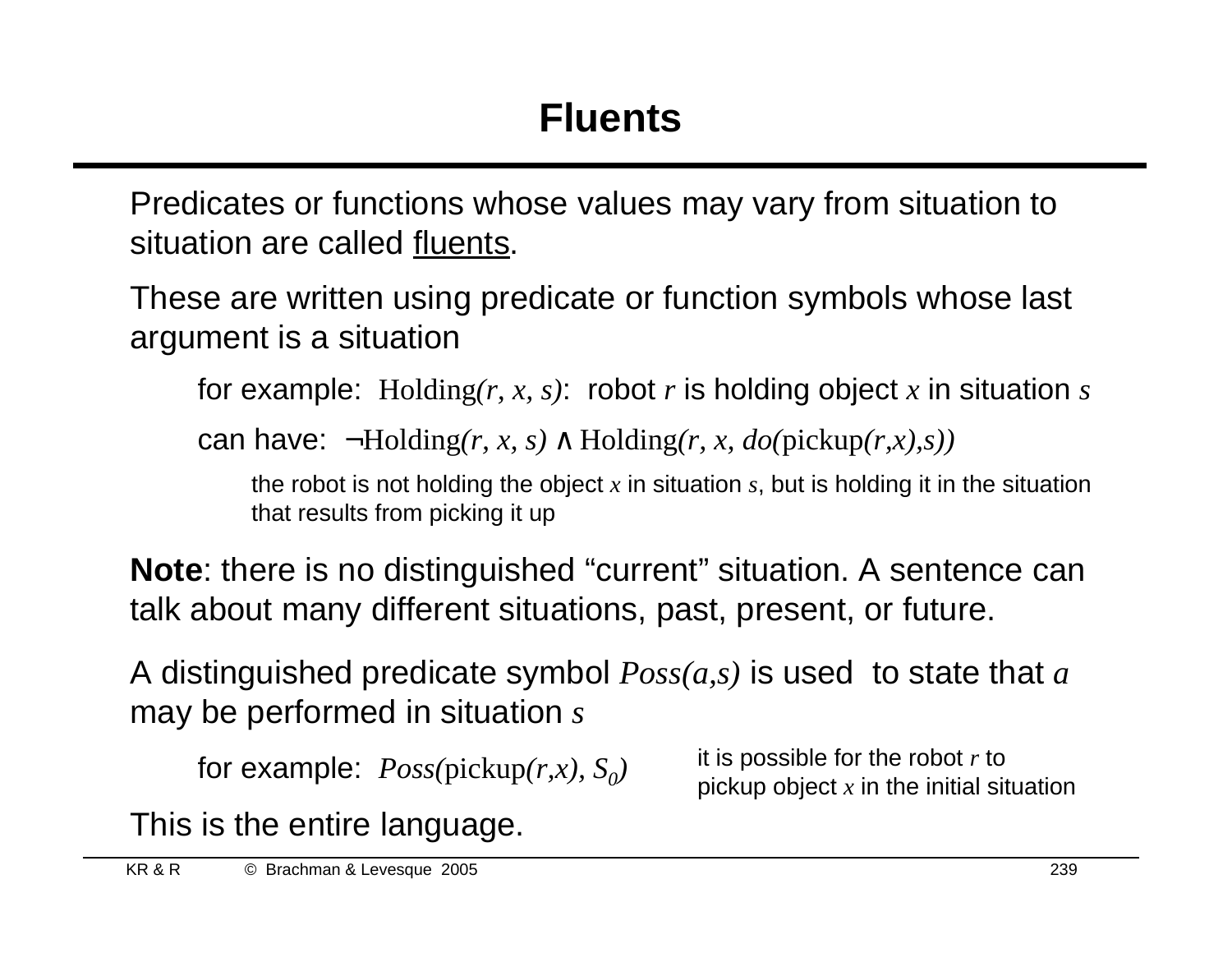# **Preconditions and effects**

It is necessary to include in a KB not only facts about the initial situation, but also about world dynamics: what the actions do.

Actions typically have preconditions: what needs to be true for the action to be performed

•  $Poss(pickup(r, x), s) \equiv \forall z$ .  $\neg Holding(r, z, s) \land \neg Heavy(x) \land NextTo(r, x, s)$ a robot can pickup an object iff it is not holding anything, the object is not too heavy, and the robot is next to the object

Note: free variables assumed to be universally quantified

•  $Poss(repair(r, x), s) \equiv HasGlue(r, s) \wedge Broken(x, s)$ 

it is possible to repair an object iff the object is broken and the robot has glue

Actions typically have effects: the fluents that change as the result of performing the action

• Fragile*(x)* ⊃ Broken*(x, do(*drop*(r,x),s))*

dropping a fragile object causes it to break

• ¬Broken*(x, do(*repair*(r,x),s))*

repairing an object causes it to be unbroken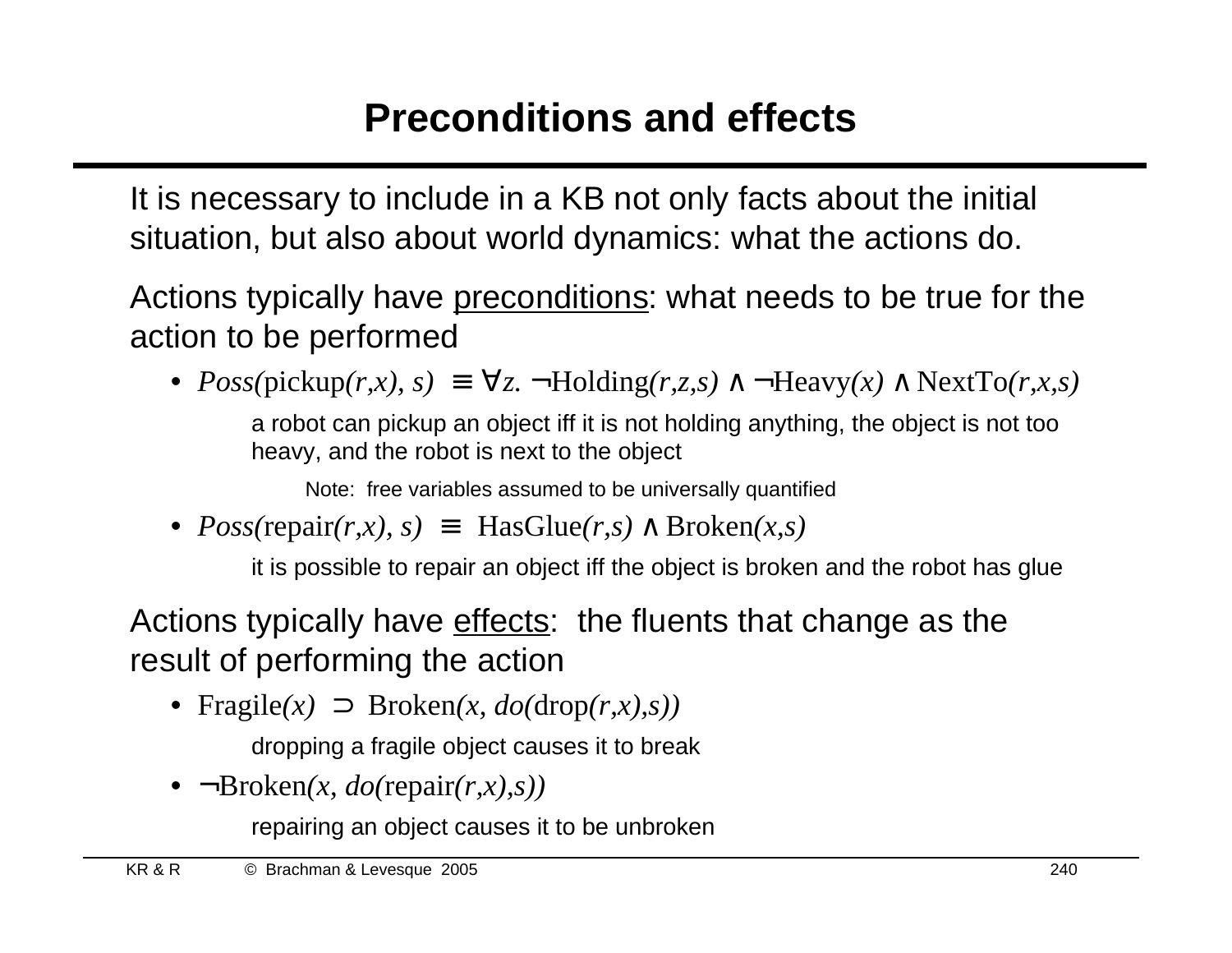## **The frame problem**

To really know how the world works, it is also necessary to know what fluents are unaffected by performing an action.

• Colour*(x,c,s)* ⊃ Colour*(x, c, do(*drop*(r,x),s))*

dropping an object does not change its colour

• ¬Broken*(x,s)* ∧ [ *x*≠*y* ∨ ¬Fragile*(x)* ] ⊃ ¬Broken*(x, do(*drop*(r,y),s)* not breaking things

These are sometimes called frame axioms.

**Problem**: need to know a vast number of such axioms. ( Few actions affect the value of a given fluent; most leave it invariant. )

an object's colour is unaffected by picking things up, opening a door, using the phone, turning on a light, electing a new Prime Minister of Canada, etc.

The frame problem:

- in building KB, need to think of these  $\sim 2 \times A \times F$  facts about what does not change
- the system needs to reason efficiently with them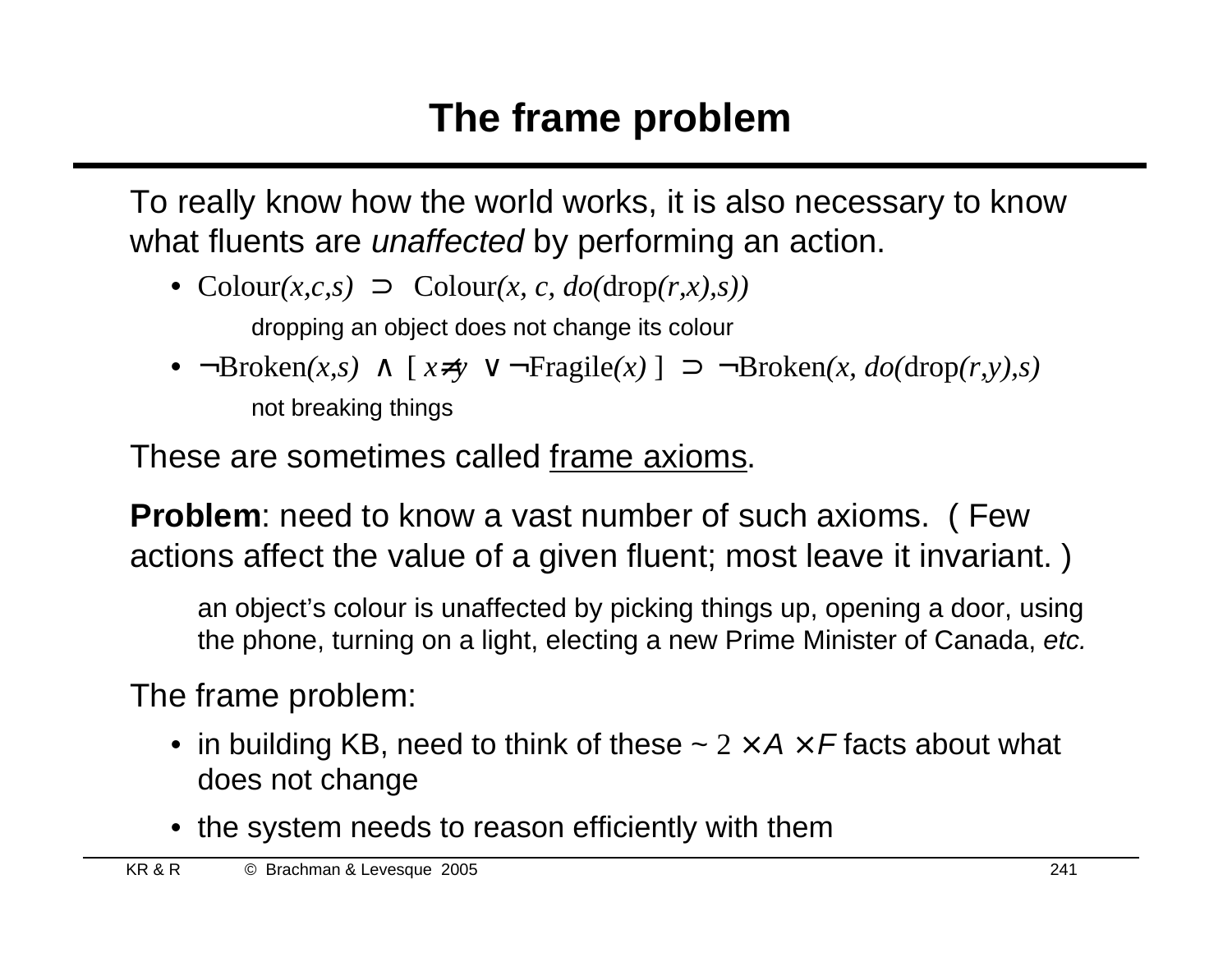### **What counts as a solution?**

• Suppose the person responsible for building a KB has written down all the effect axioms

for each fluent *F* and action *A* that can cause the truth value of *F* to change, an axiom of the form  $[R(s) \supset \pm F(do(A,s))]$ , where  $R(s)$  is some condition on *s*

- We want a systematic procedure for generating all the frame axioms from these effect axioms
- If possible, we also want a *parsimonious* representation for them (since in their simplest form, there are too many)

Why do we want such a solution?

- frame axioms are necessary to reason about actions and are not entailed by the other axioms
- convenience for the KB builder – modularity: only add effect axioms
- for theorizing about actions

– accuracy: no inadvertent omissions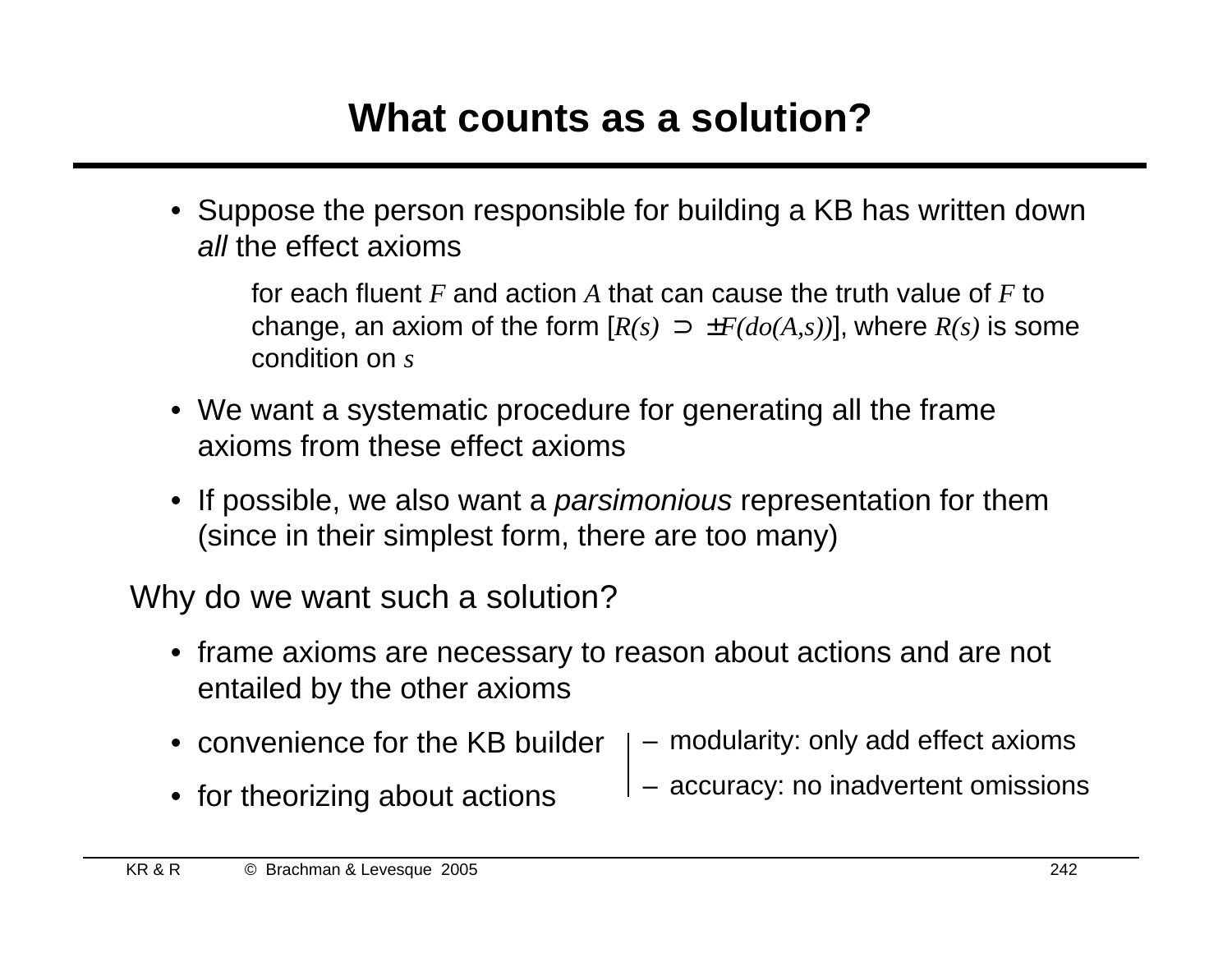What can we do with the situation calculus?

We will see later that it can be used for planning.

A simpler job we can handle directly is called the projection task.

Given a sequence of actions, determine what would be true in the situation that results from performing that sequence.

This can be formalized as follows:

Suppose that *R(s)* is a formula with a free situation variable *s*.

To find out if  $R(s)$  would be true after performing  $\langle a_1,...,a_n\rangle$  in the initial situation, we determine whether or not

 $KB \models R(do(a_n, do(a_{n-1},...,do(a_1, S_0)...)))$ 

For example, using the effect and frame axioms from before, it follows that ¬Broken*(*B*,s)* would hold after doing the sequence

 $\langle \text{pickup}(A), \text{pickup}(B), \text{drop}(B), \text{repair}(B), \text{drop}(A) \rangle$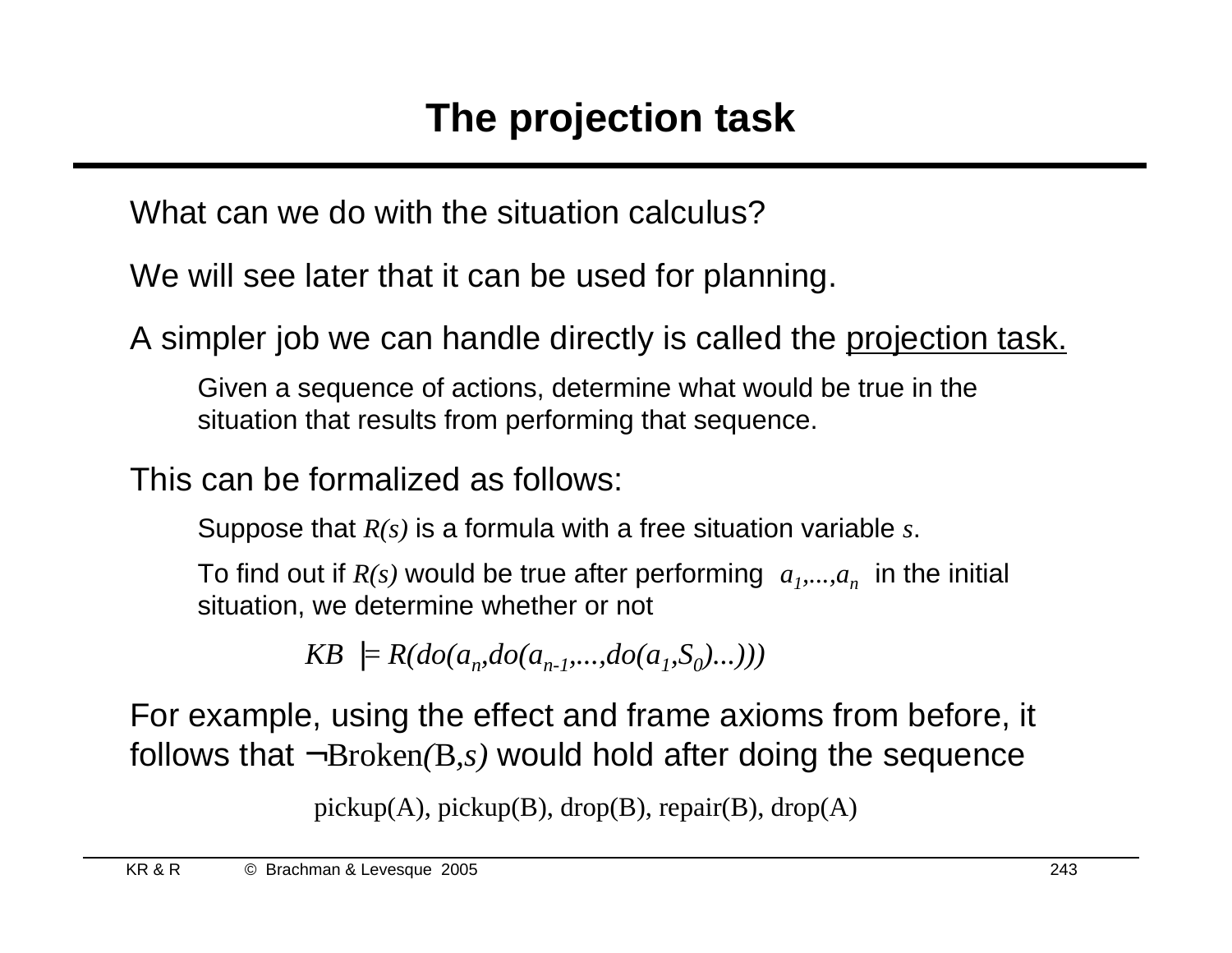The projection task above asks if a condition would hold after performing a sequence of actions, but not whether that sequence can in fact be properly executed.

We call a situation legal if it is the initial situation or the result of performing an action whose preconditions are satisfied starting in a legal situation.

The <u>legality task</u> is the task of determining whether a sequence of actions leads to a legal situation.

This can be formalized as follows:

To find out if the sequence  $\langle a_1,...,a_n \rangle$  can be legally performed in the initial situation, we determine whether or not

*KB*  $|= Poss(a_i, do(a_{i-1},...,do(a_i, S_0)...))$ 

for every *i* such that  $1 \le i \le n$ .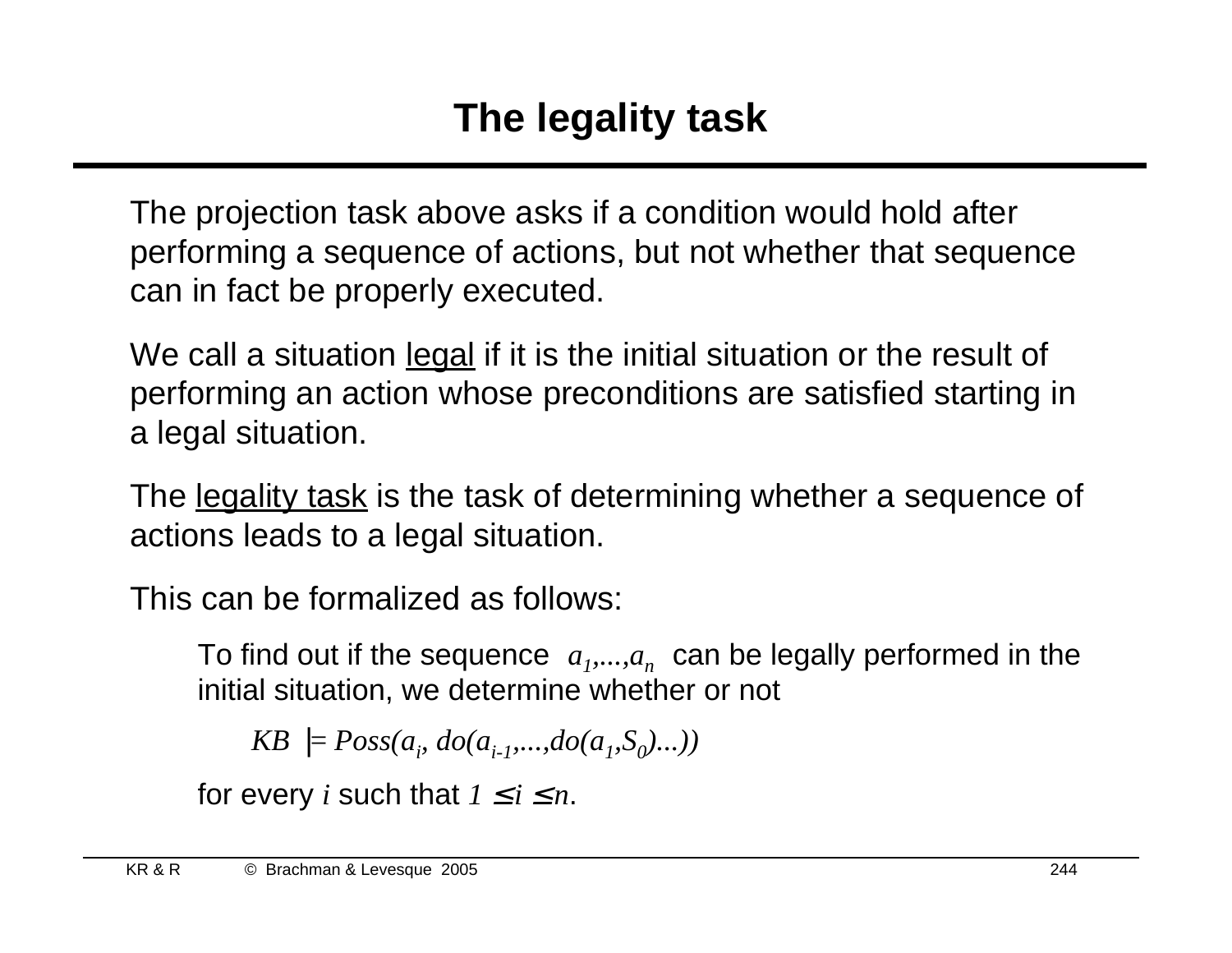# **Limitations of the situation calculus**

This version of the situation calculus has a number of limitations:

- no time: cannot talk about how long actions take, or when they occur
- only known actions: no hidden exogenous actions, no unnamed events
- no concurrency: cannot talk about doing two actions at once
- only discrete situations: no continuous actions, like pushing an object from A to B.
- only hypotheticals: cannot say that an action has occurred or will occur
- only primitive actions: no actions made up of other parts, like conditionals or iterations

We will deal with the last of these below.

First we consider a simple solution to the frame problem ...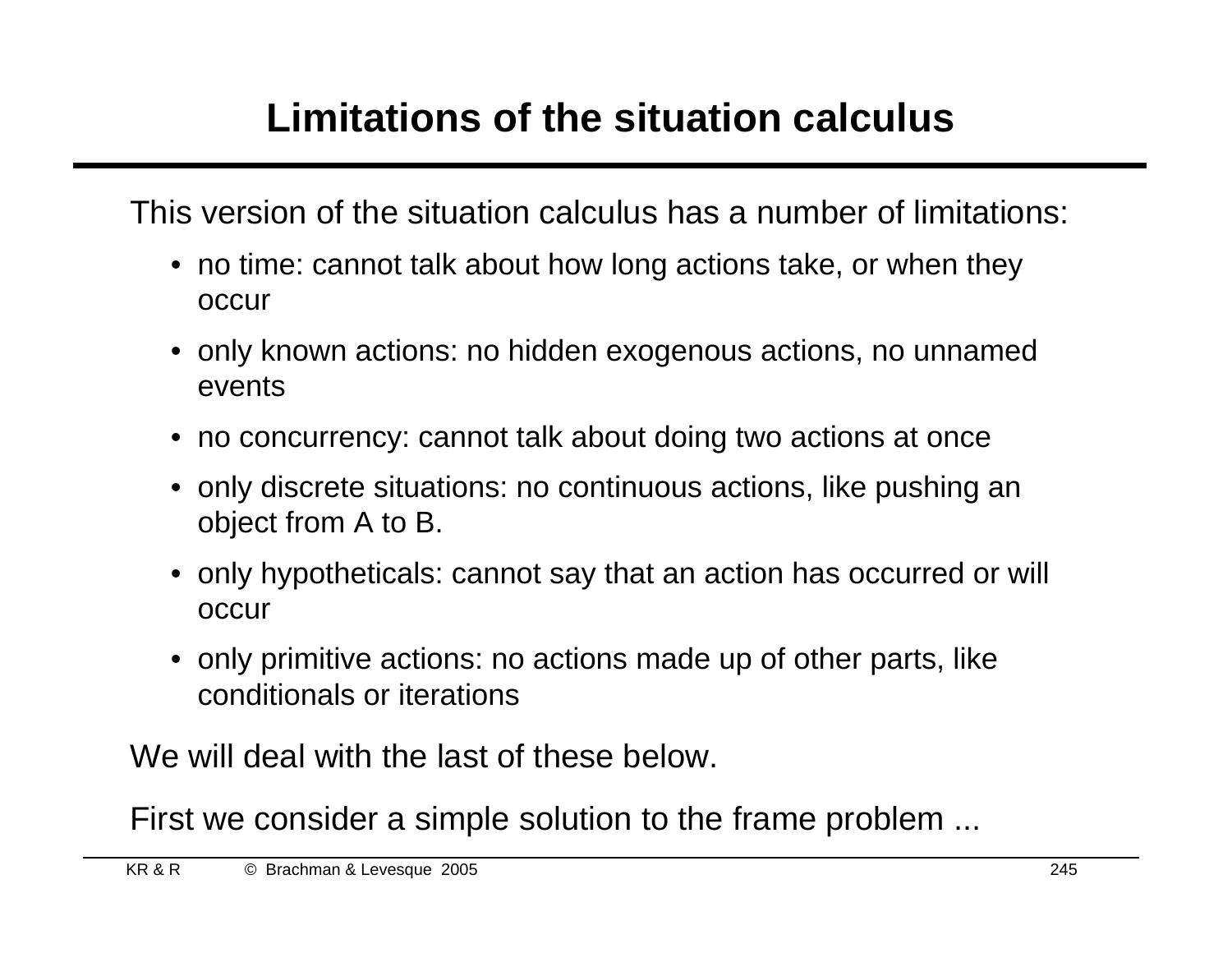# **Normal form for effect axioms**

Suppose there are two positive effect axioms for the fluent *Broken*:

 $\text{Fragile}(x) \supset \text{Broken}(x, do(\text{drop}(r,x),s))$ 

NextTo*(b,x,s)* ⊃Broken*(x,do(*explode*(b),s))*

These can be rewritten as

∃*r {a=*drop*(r,x)* ∧ Fragile*(x)}* ∨∃*b {a=* explode*(b)* ∧ NextTo*(b,x,s)}*  <sup>⊃</sup>Broken*(x,do(a,s))*

Similarly, consider the negative effect axiom:

¬Broken*(x,do(*repair*(r,x),s))*

which can be rewritten as

 $\exists r \{a = \text{repair}(r, x) \} \Rightarrow \neg \text{Broken}(x, do(a, s))$ 

In general, for any fluent *F*, we can rewrite all the effect axioms as as two formulas of the form

$$
P_F(x, a, s) \supset F(x, \text{do}(a, s)) \qquad (1)
$$

 $N_F(x, a, s) \supset \neg F(x, do(a, s))$  (2)

where  $P_F(x, a, s)$  and  $N_F(x, a, s)$ are formulas whose free variables are among the *x<sup>i</sup>* , *a*, and *s*.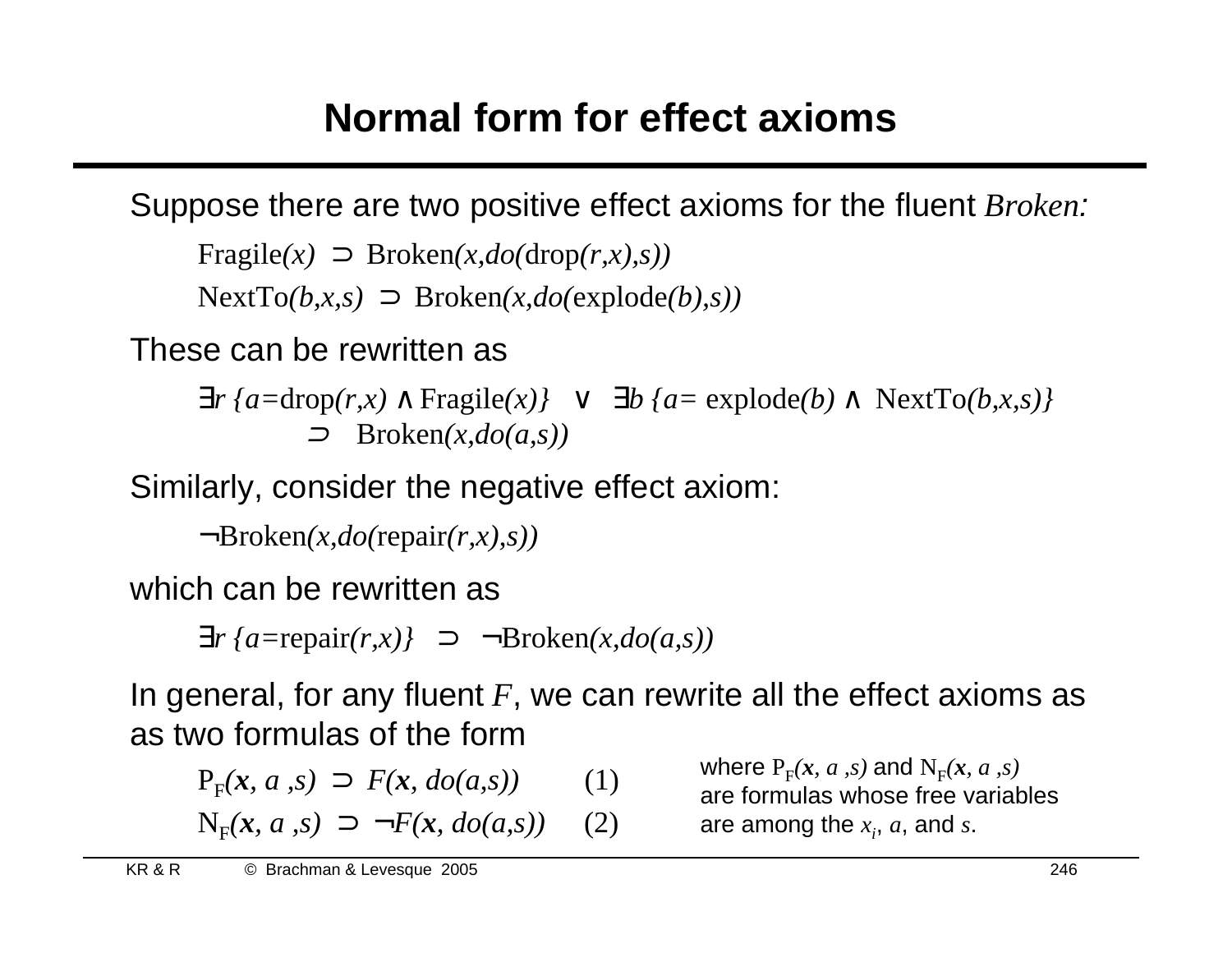Now make a completeness assumption regarding these effect axioms:

assume that (1) and (2) characterize all the conditions under which an action *a* changes the value of fluent *F*.

This can be formalized by explanation closure axioms:

 $\neg F(x, s) \wedge F(x, do(a, s)) \supset P_F(x, a, s)$ (3)

if *F* was false and was made true by doing action *a* then condition  $\mathrm{P_{F}}$  must have been true

 $F(x, s) \wedge \neg F(x, do(a, s)) \supset N_F(x, a, s)$  (4)

if *F* was true and was made false by doing action *a* then condition  $\rm N_F$  must have been true

These explanation closure axioms are in fact disguised versions of frame axioms!

> $\neg F(x, s) \land \neg P_F(x, a, s) \supset \neg F(x, do(a, s))$  $F(x, s) \wedge \neg N_F(x, a, s) \supset F(x, do(a, s))$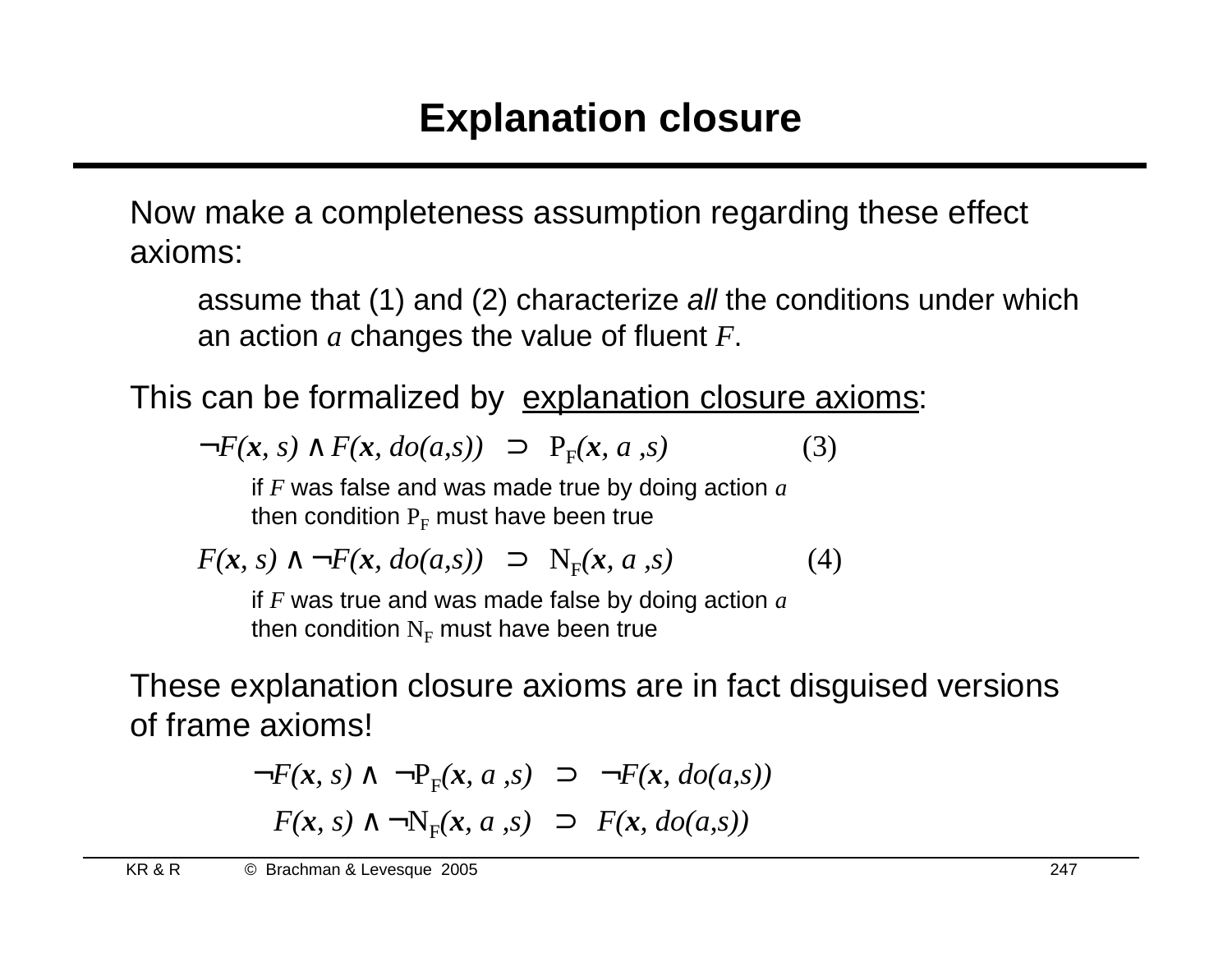Further assume that our KB entails the following

- integrity of the effect axioms: ¬∃ *x, a, s.*  $\mathrm{P_{F}}(x,\,a,\,s) \wedge \mathrm{N_{F}}(x,\,a,\,s)$
- unique names for actions:

$$
A(x_1,...,x_n) = A(y_1,...,y_n) \supset (x_1=y_1) \land ... \land (x_n=y_n)
$$

 $A(x_1,...,x_n) \neq B(y_1,...,y_m)$  where *A* and *B* are distinct

Then it can be shown that KB entails that (1), (2), (3), and (4) together are logically equivalent to

$$
F(\mathbf{x},\,do(a,s)) \equiv \mathbf{P}_{F}(\mathbf{x},\,a,\,s) \vee (F(\mathbf{x},\,s) \wedge \neg \mathbf{N}_{F}(\mathbf{x},\,a,s))
$$

This is called the successor state axiom for *F*.

For example, the successor state axiom for the *Broken* fluent is:

\n
$$
\text{Broken}(x, \, do(a, s)) = \exists r \, \{a = \text{drop}(r, x) \land \text{Fragile}(x)\} \quad \forall \, \exists b \, \{a = \text{explode}(b) \land \text{NextTo}(b, x, s)\} \quad \forall \, \text{Broken}(x, s) \land \neg \exists r \, \{a = \text{repair}(r, x)\}\n \end{aligned}
$$
\n

Note universal quantification: for *any* action  $a \ldots$  a is not the action of repairing it

An object *x* is broken after doing action *a* iff *a* is a dropping action and *x* is fragile, or *a* is a bomb exploding where *x* is next to the bomb, or *x* was already broken and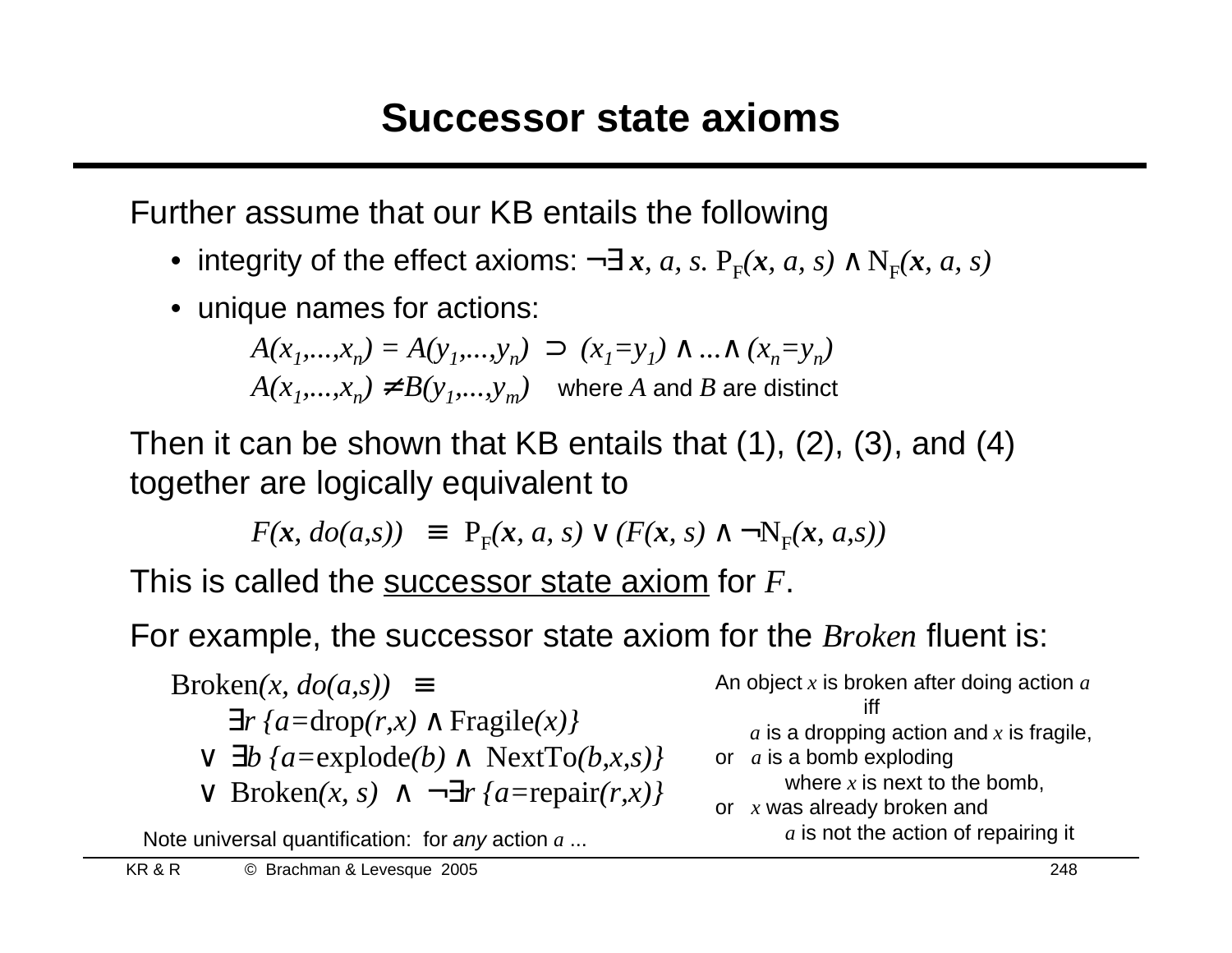# **A simple solution to the frame problem**

This simple solution to the frame problem (due to Ray Reiter) yields the following axioms:

- one successor state axiom per fluent
- one precondition axiom per action
- unique name axioms for actions

#### Moreover, we do not get fewer axioms at the expense of prohibitively long ones

the length of a successor state axioms is roughly proportional to the number of actions which affect the truth value of the fluent

The conciseness and perspicuity of the solution relies on

- quantification over actions
- the assumption that relatively few actions affect each fluent
- the completeness assumption (for effects)

Moreover, the solution depends on the fact that actions always have deterministic effects.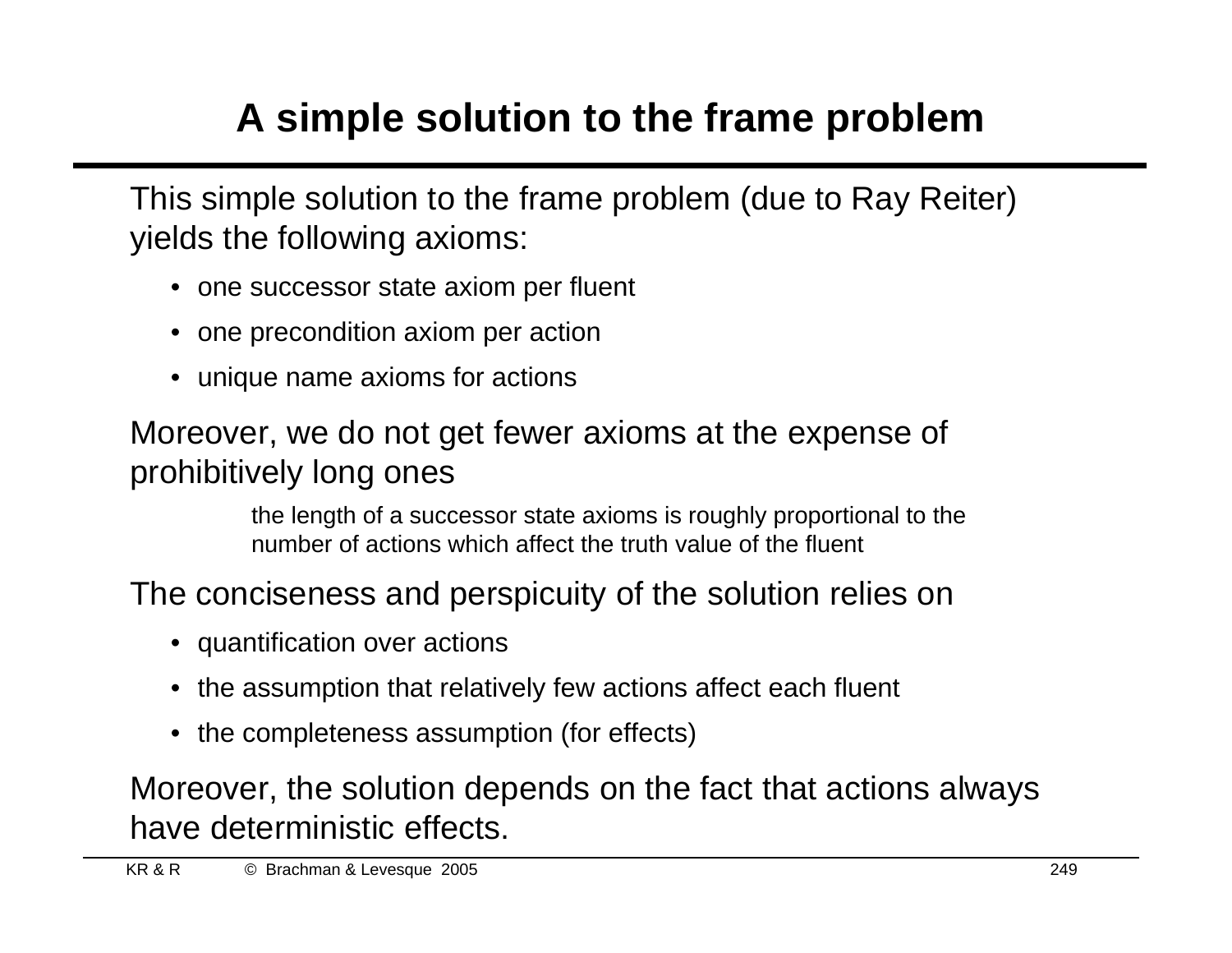# **Limitation: primitive actions**

As yet we have no way of handling in the situation calculus complex actions made up of other actions such as

- conditionals: If the car is in the driveway then drive else walk
- iterations: while there is a block on the table, remove one
- nondeterministic choice: pickup up some block and put it on the floor and others

Would like to *define* such actions in terms of the primitive actions, and inherit their solution to the frame problem

Need a compositional treatment of the frame problem for complex actions

Results in a novel programming language for discrete event simulation and high-level robot control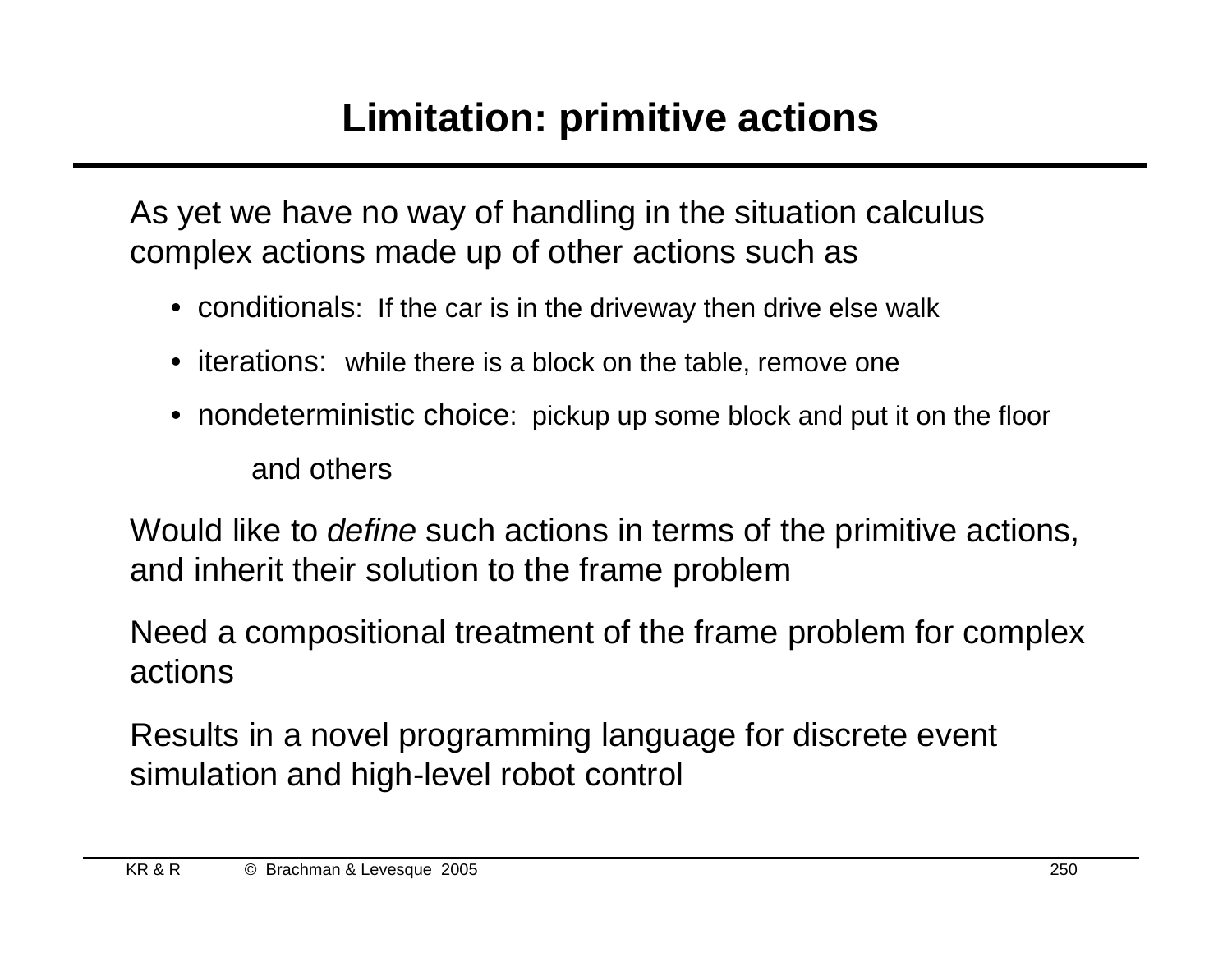For each complex action *A*, it is possible to define a formula of the situation calculus, *Do(A, s, s*′*)*, that says that action *A* when started in situation *s* may legally terminate in situation *s* ′.

Primitive actions:  $Do(A, s, s') = Poss(A, s) \wedge s' = do(A, s)$ 

Sequence:  $Do(IA;B], s, s') = \exists s''.\ Do(A, s, s'') \land Do(B, s'', s')$ 

Conditionals: *Do([if* φ *then A else B], s, s*′*) =*   $\phi(s) \wedge Do(A, s, s') \vee \neg \phi(s) \wedge Do(B, s, s')$ 

Nondeterministic branch:  $Do(A \mid B]$ , s, s') =  $Do(A, s, s') \vee Do(B, s, s')$ 

Nondeterministic choice:  $Do([πx, A], s, s') = \exists x. Do(A, s, s')$ 

etc.

**Note**: programming language constructs with a purely logical situation calculus interpretation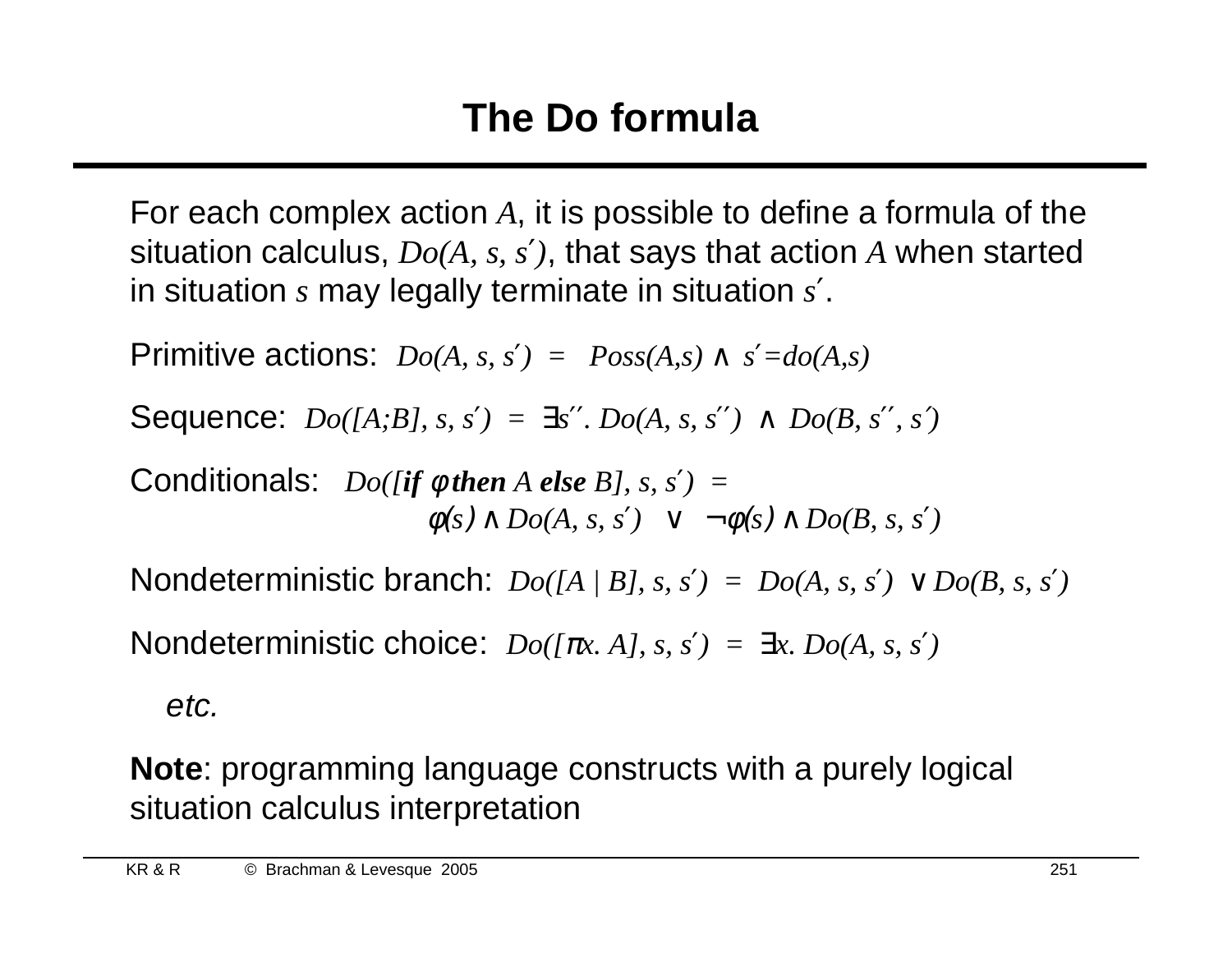GOLOG (Algol in logic) is a programming language that generalizes conventional imperative programming languages

- the usual imperative constructs + concurrency, nondeterminism, more...
- bottoms out *not* on operations on internal states (assignment statements, pointer updates) but on *primitive actions* in the world (e.g. pickup a block)
- what the primitive actions do is user-specified by precondition and successor state axioms

What does it mean to "execute" a GOLOG program?

- find a sequence of primitive actions such that performing them starting in some initial situation *s* would lead to a situation *s* ′ where the formula *Do(A, s, s*′*)* holds
- give the sequence of actions to a robot for actual execution in the world

**Note**: to find such a sequence, it will be necessary to reason about the primitive actions

 $A$ ; *if* Holding(x) *then B else* C

to decide between *B* and *C* we need to determine if the fluent *Holding* would be true after doing *A*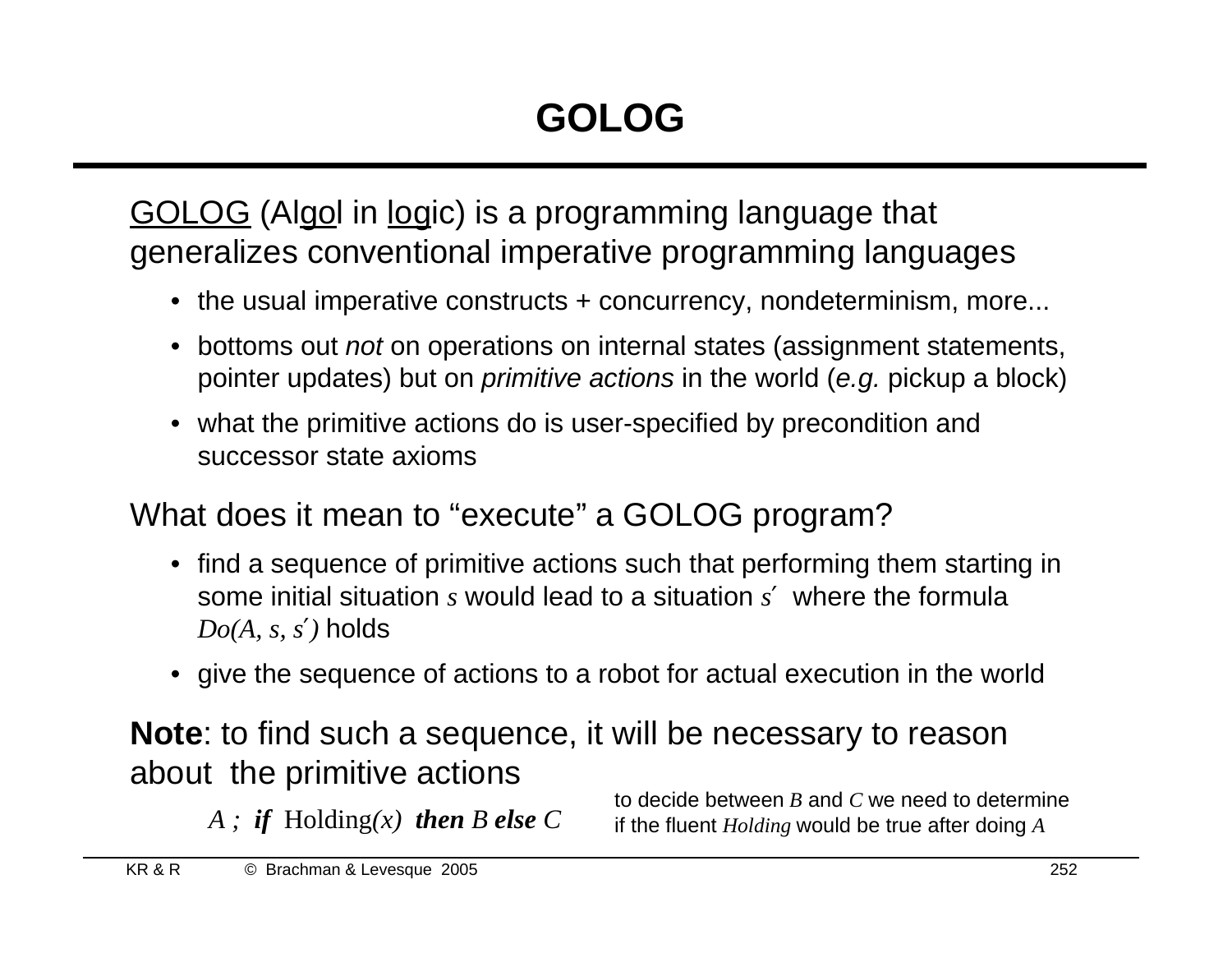## **GOLOG example**

Primitive actions: pickup*(x),* putonfloor*(x),* putontable*(x)* Fluents: Holding*(x,s),* OnTable*(x,s),* OnFloor*(x,s)*

```
Action preconditions: Poss(pickup(x), s) \equiv \forall z. \neg Holding(z, s)Poss(\text{putonfloor}(x), s) \equiv \text{Holding}(x, s)Poss(\text{putontable}(x), s) \equiv \text{Holding}(x, s)
```
Successor state axioms:

```
\text{Holding}(x, \text{do}(a, s)) \equiv a = \text{pickup}(x) \veeHolding(x, s) ∧ a≠putontable(x) ∧ a≠putonfloor(x)
    OnTable(x, do(a, s)) \equiv a = \text{putontable}(x) \lor \text{OnTable}(x, s) \land a \neq \text{pickup}(x)OnFloor(x, do(a,s)) = a=putonfloor(x) \vee OnFloor(x,s) \wedge a\neqpickup(x)
Initial situation:
                            \forall x. \negHolding(x, S<sub>0</sub>)
                              \text{OnTable}(x, S_0) \equiv x = A \vee x = B
```
Complex actions:

*proc* ClearTable : *while* ∃*b*.OnTable*(b) do* π*b [*OnTable*(b)?* ;RemoveBlock*(b)] proc* RemoveBlock $(x)$ : pickup $(x)$ ; putonfloor $(x)$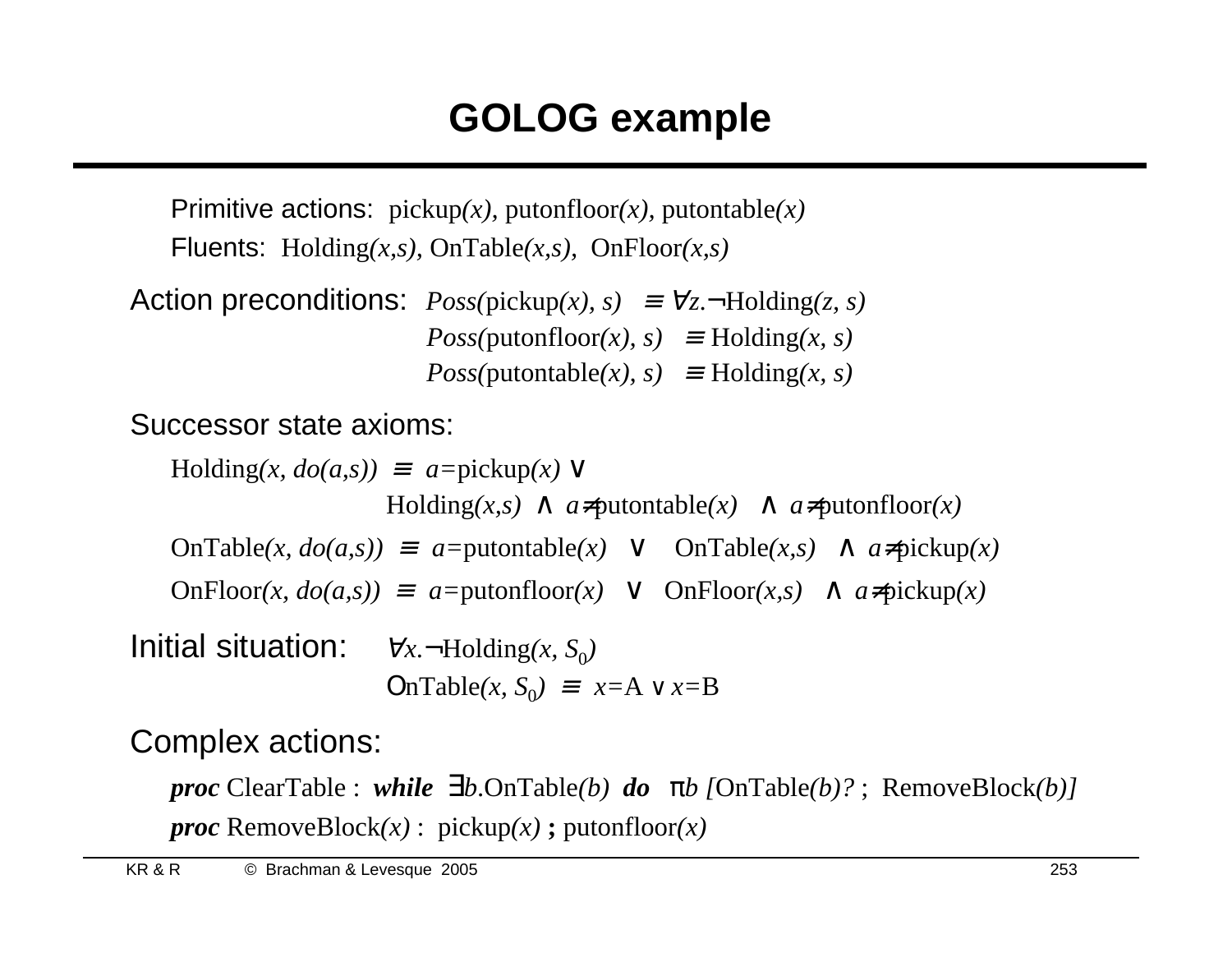To find a sequence of actions constituting a legal execution of a GOLOG program, we can use Resolution with answer extraction.

For the above example, we have

 $KB \models \exists s. Do(ClearTable, S_0, s)$ 

The result of this evaluation yields

*s = do(*putonfloor*(*B*), do(*pickup*(*B*), do(*putonfloor*(*A*), do(*pickup*(*A*),S*<sup>0</sup> *))))* and so a correct sequence is

 $\langle$  pickup(A), putonfloor(A), pickup(B), putonfloor(B) $\rangle$ 

When what is known about the actions and initial state can be expressed as Horn clauses, the evaluation can be done in Prolog.

The GOLOG interpreter in Prolog has clauses like

 $do(A, S1, do(A, S1))$  :- prim\_action(A), poss(A,S1).

 $do(seq(A, B), S1, S2) :- do(A, S1, S3), do(B, S3, S2).$ 

This provides a convenient way of controlling a robot at a high level.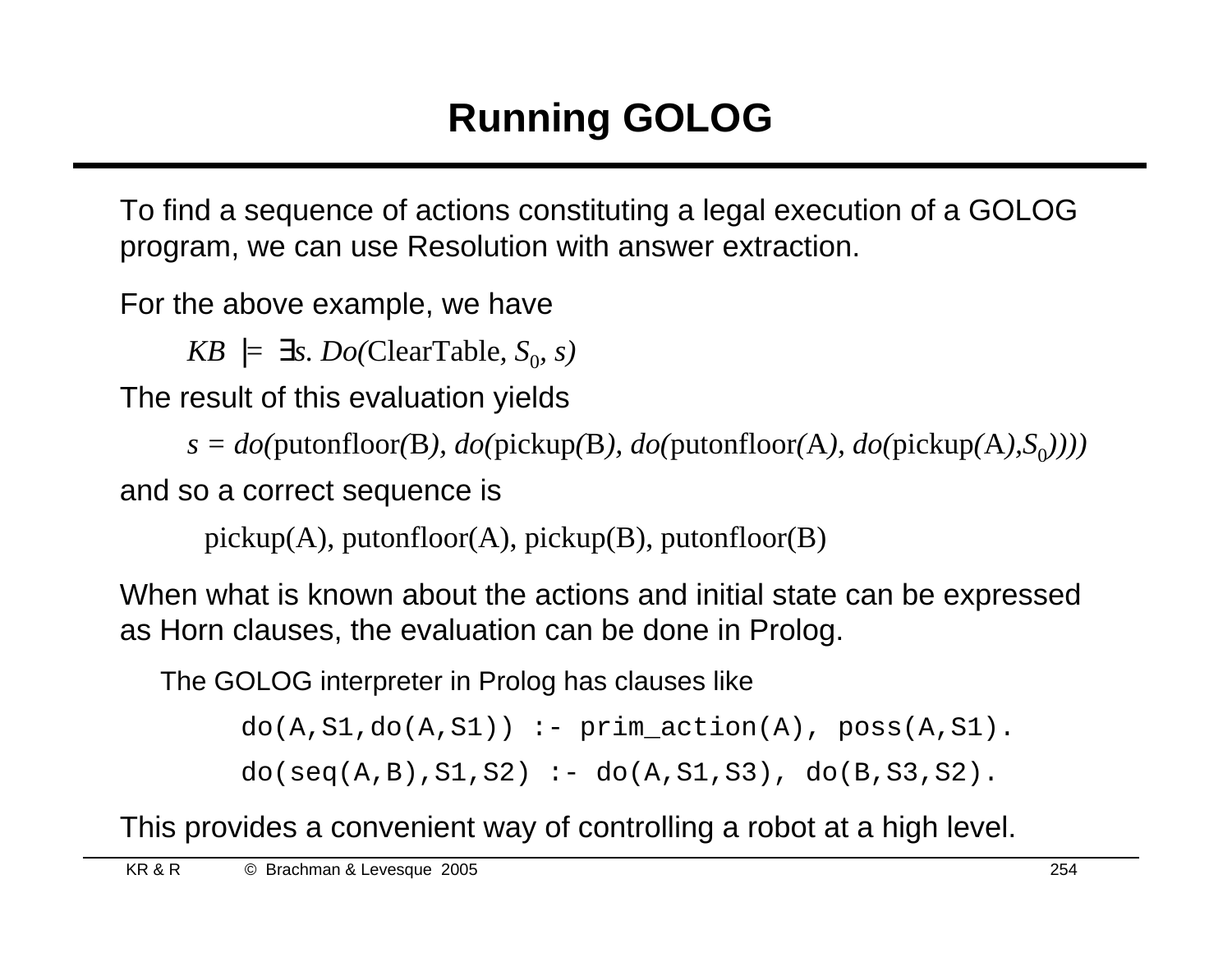# 15. Planning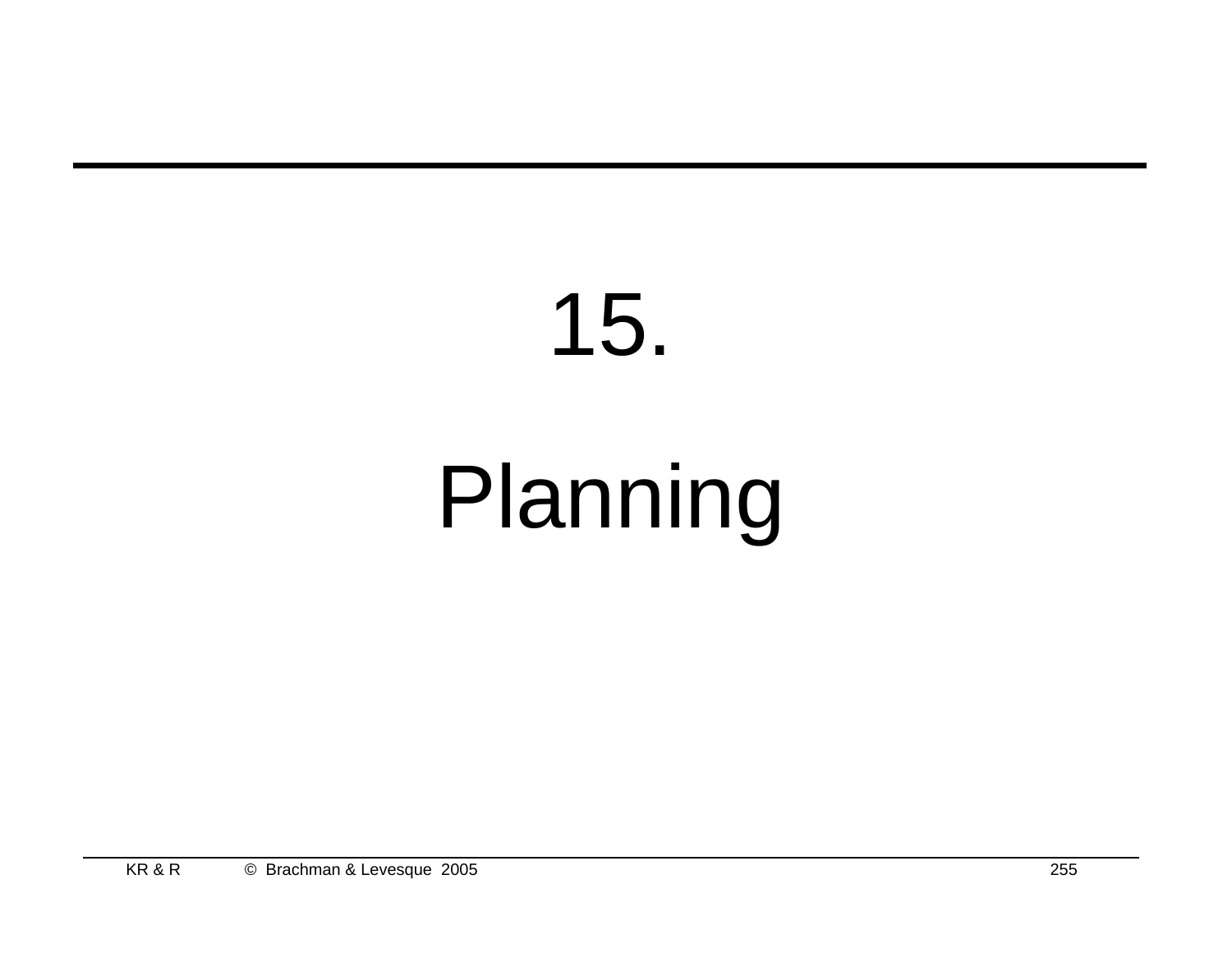So far, in looking at actions, we have considered how an agent could figure out what to do given a high-level program or complex action to execute.

Now, we consider a related but more general reasoning problem: figure out what to do to make an arbitrary condition true. This is called planning.

- the condition to be achieved is called the goal
- the sequence of actions that will make the goal true is called the plan

Plans can be at differing levels of detail, depending on how we formalize the actions involved

• "do errands" vs. "get in car at 1:32 PM, put key in ignition, turn key clockwise, change gears,…"

In practice, planning involves anticipating what the world will be like, but also observing the world and replanning as necessary...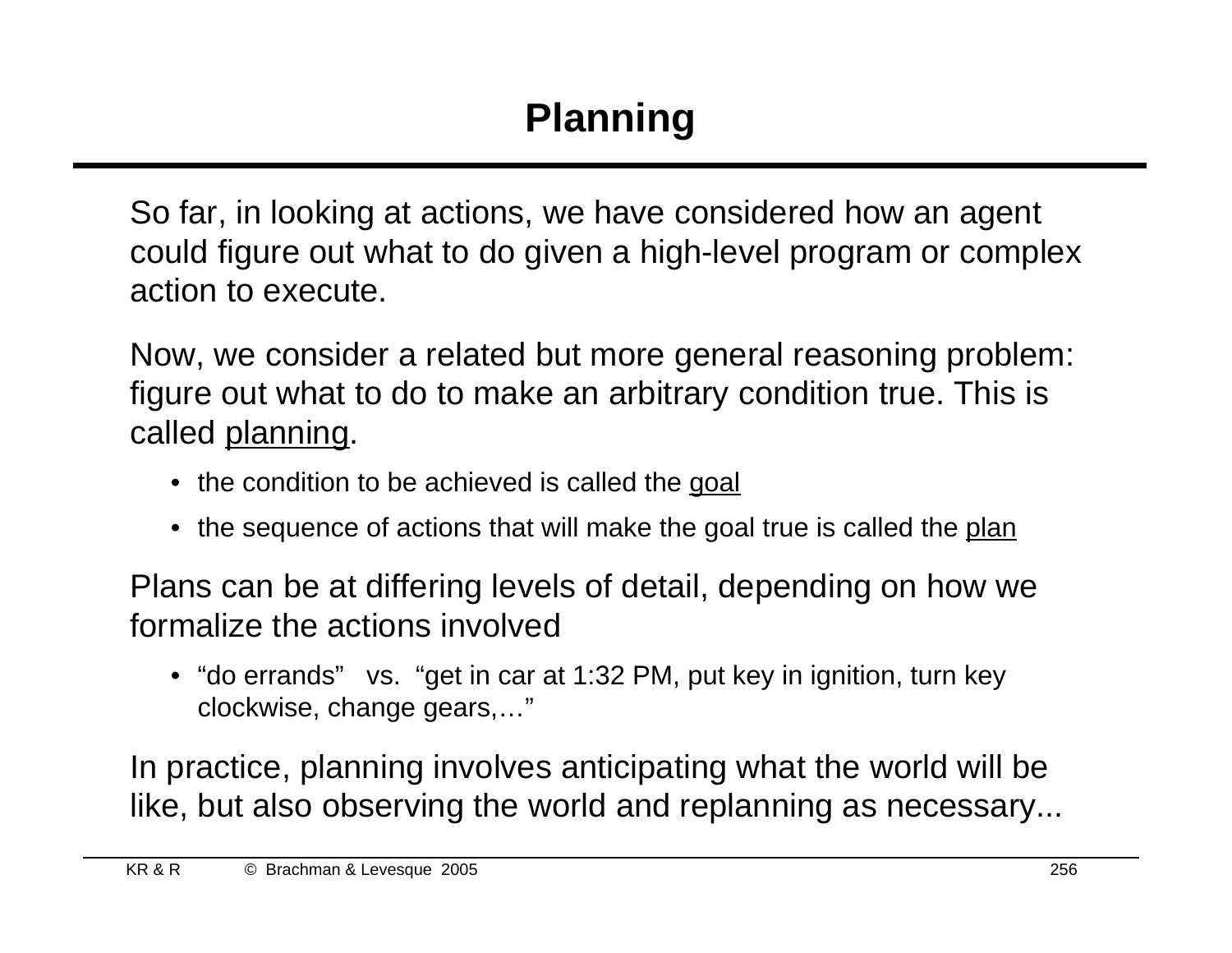## **Using the situation calculus**

The situation calculus can be used to represent what is known about the current state of the world and the available actions.

The planning problem can then be formulated as follows:

Given a formula *Goal(s)*, find a sequence of actions *a* such that  $KB \models \text{Goal}(do(a, S_0)) \land \text{legal}(do(a, S_0))$ where  $do(\langle a_1, \ldots, a_n \rangle, \ S_{0} )$  is an abbreviation for  $do(a_n, do(a_{n-1}, ..., do(a_2, do(a_1, S_0))...))$ and where  $Legal(\langle a_1, ..., a_n \rangle, \ S_0)$  is an abbreviation for  $Poss(a_1, S_0) \wedge Poss(a_2, do(a_1, S_0)) \wedge ... \wedge Poss(a_n, do(\langle a_1,...,a_{n-1} \rangle, S_0))$ 

So: given a goal formula, we want a sequence of actions such that

- the goal formula holds in the situation that results from executing the actions, and
- it is possible to execute each action in the appropriate situation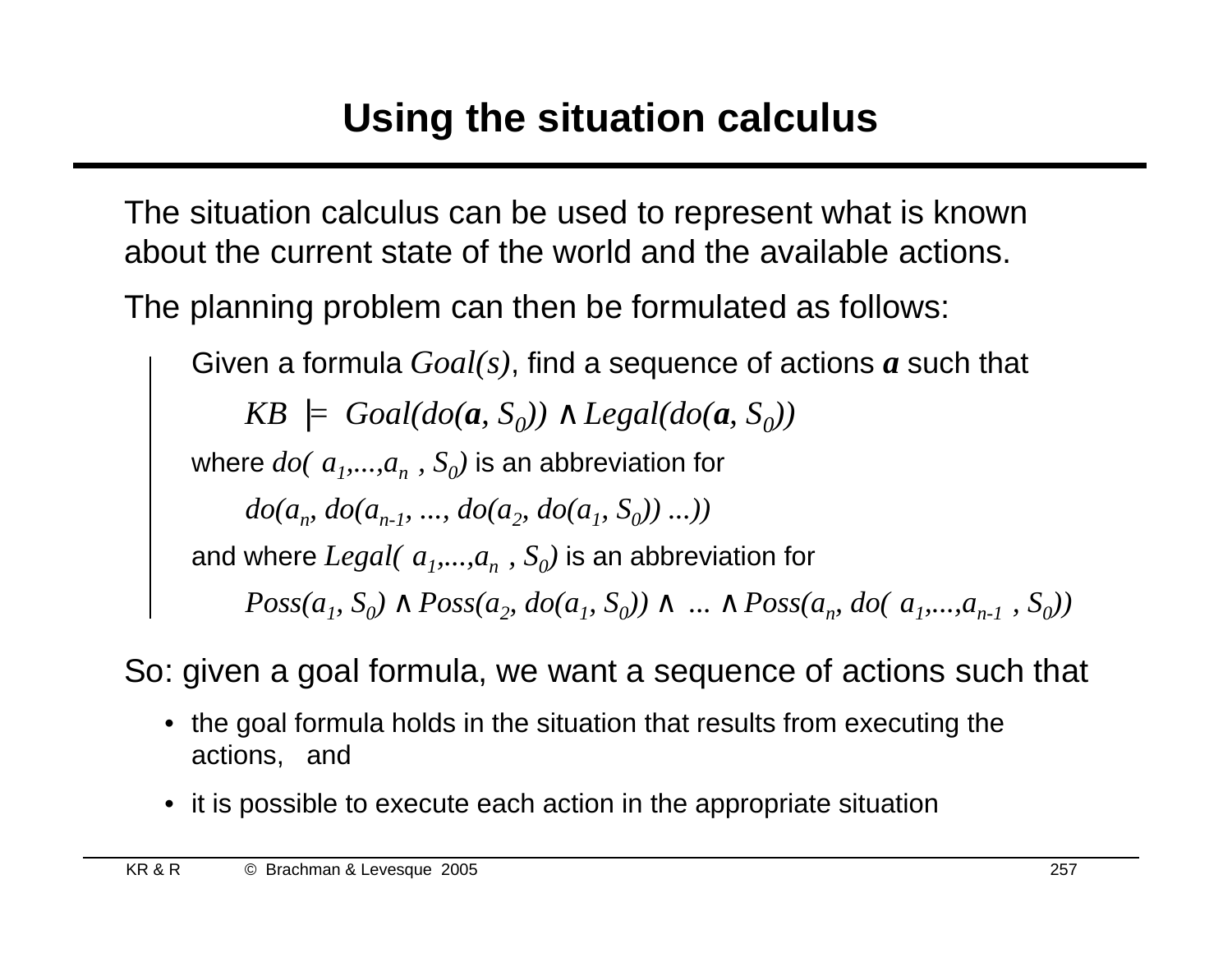Having formulated planning in this way, we can use Resolution with answer extraction to find a sequence of actions:

*KB*  $\models$  ∃*s. Goal(s)*  $\land$  *Legal(s)* 

We can see how this will work using a simplified version of a previous example:

An object is on the table that we would like to have on the floor. Dropping it will put it on the floor, and we can drop it, provided we are holding it. To hold it, we need to pick it up, and we can always do so.

- Effects: OnFloor*(x, do(*drop*(x),s))* Holding*(x, do(*pickup*(x),s))* Note: ignoring frame problem
- Preconds: Holding*(x, s)* ⊃ *Poss(*drop*(x), s) Poss(*pickup*(x), s)*

KB

- Initial state: OnTable(B,  $S_0$ )
- The goal: OnFloor*(*B*, s)*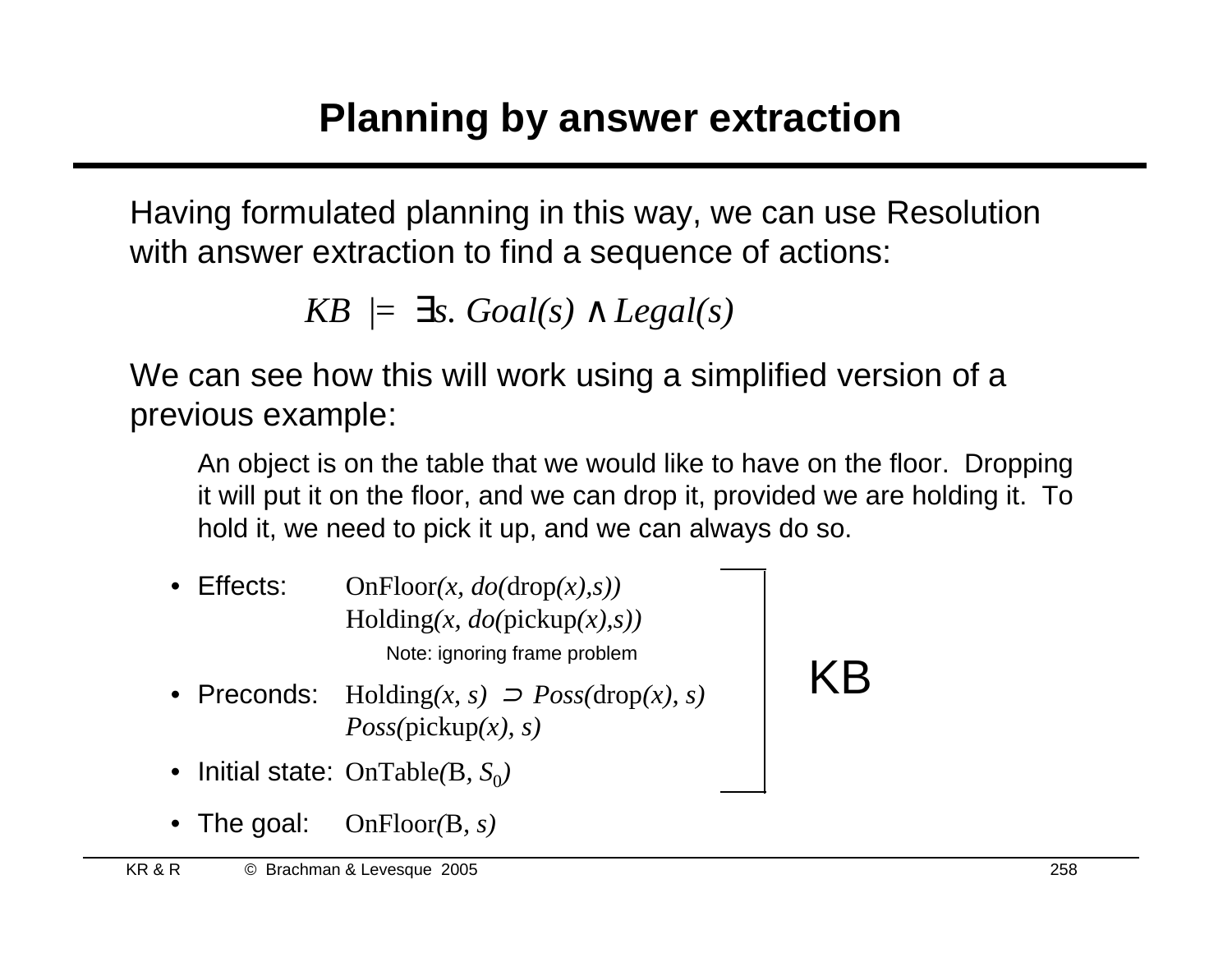## **Deriving a plan**

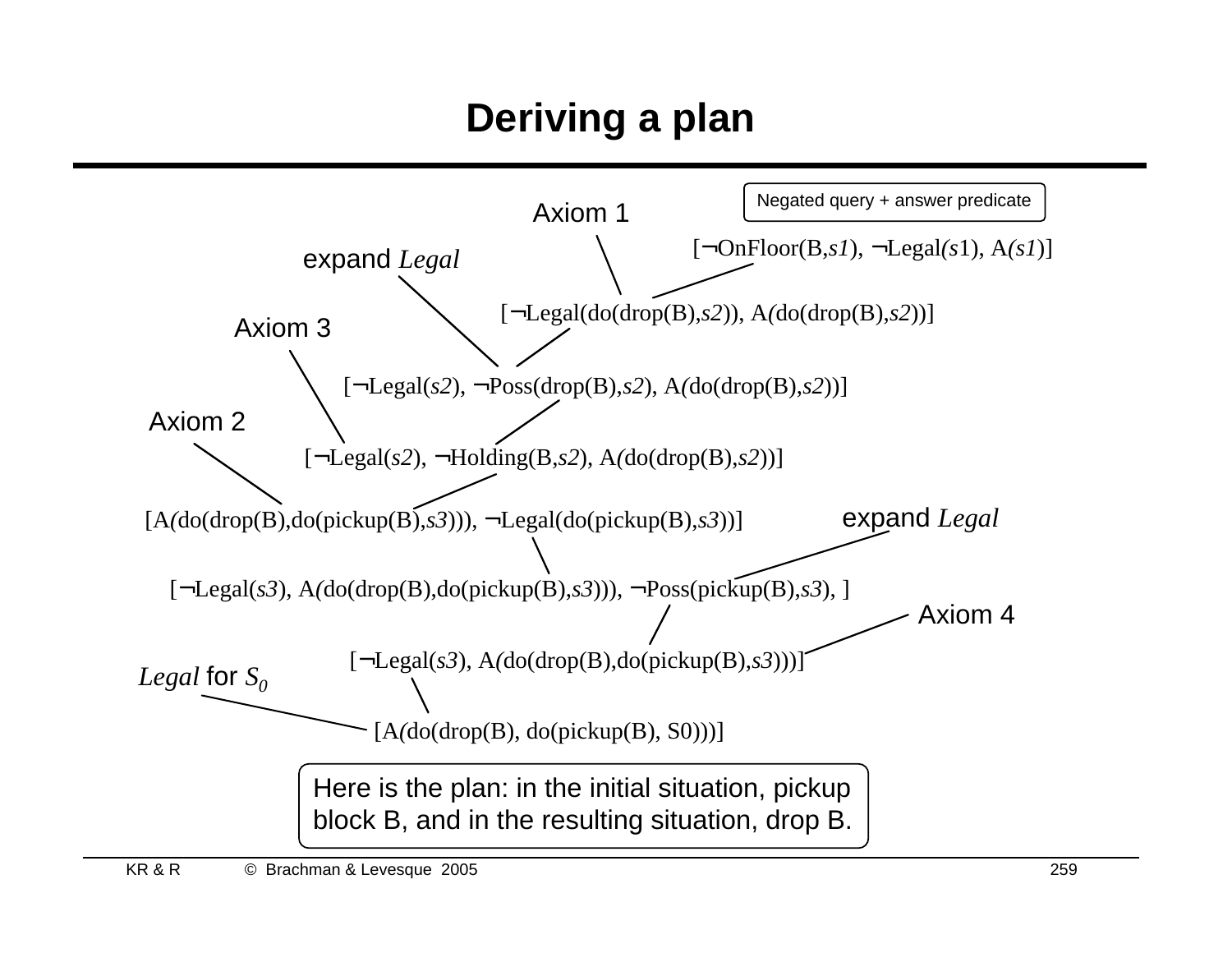Because all the required facts here can be expressed as Horn clauses, we can use Prolog directly to synthesize a plan:

```
onfloor(X,do(drop(X),S)).
    holding(X,do(pickup(X),S)).
    poss(drop(X),S) :- holding(X,S).poss(pickup(X),S).
    ontable(b,s0).
    legal(s0).
    legal(do(A, S)) :- poss(A, S), legal(S).With the Prolog goal ?- onfloor(b,S), legal(S).
```
we get the solution  $S = do(drop(b), do(pickup(b), s0))$ 

But planning problems are rarely this easy!

Full Resolution theorem-proving can be problematic for a complex set of axioms dealing with actions and situations explicitly...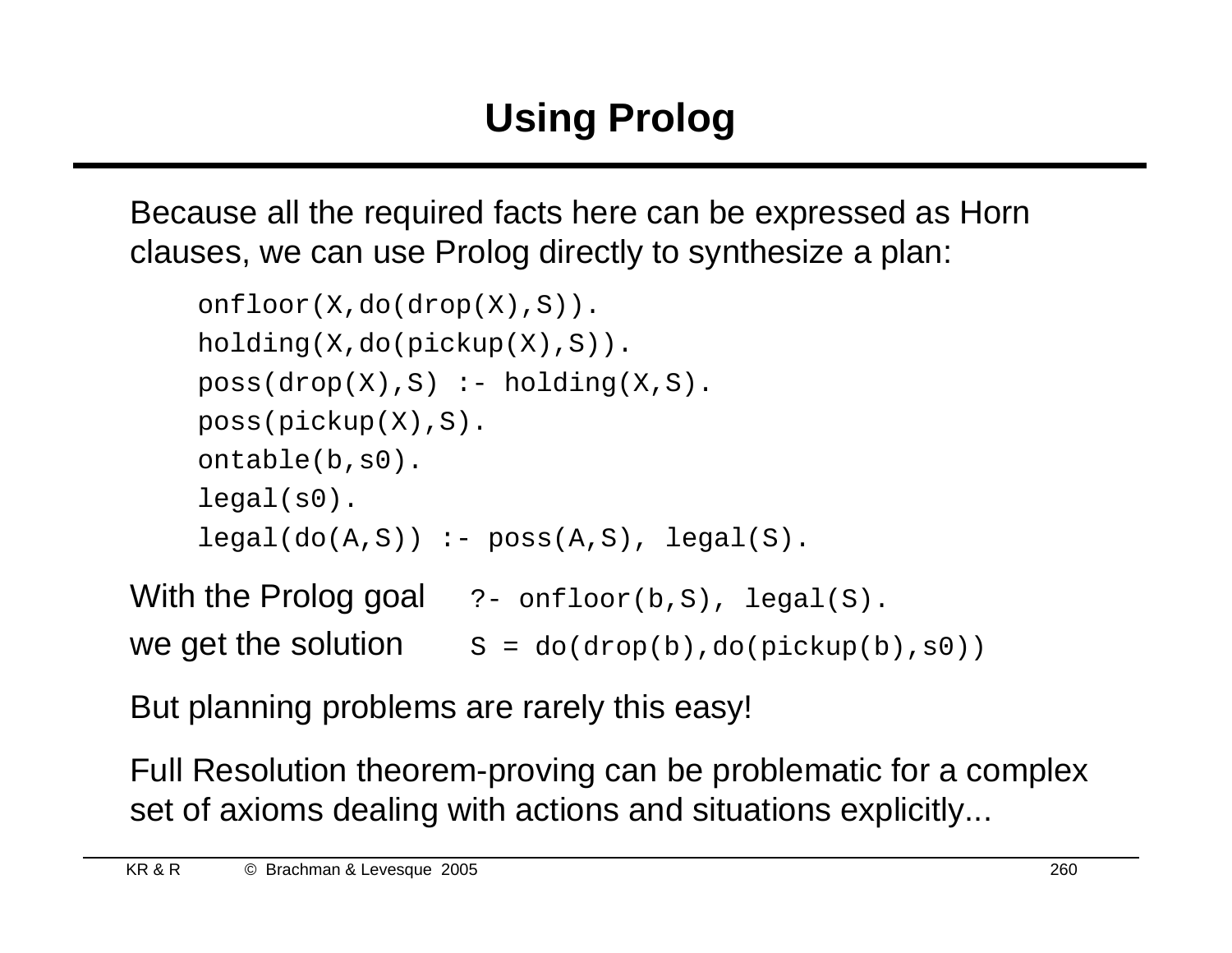## **The STRIPS representation**

STRIPS is an alternative representation to the pure situation calculus for planning.

from work on a robot called Shaky at SRI International in the 60's.

In STRIPS, we do not represent histories of the world, as in the situation calculus.

Instead, we deal with a single world state at a time, represented by a database of ground atomic wffs (e.g.,  $\text{In}(\text{robot},\text{room}_1)$ )

This is like the database of facts used in procedural representations and the working memory of production systems

Similarly, we do not represent actions as part of the world model (cannot reason about them directly), as in the situation calculus.

Instead, actions are represented by operators that syntactically transform world models

An operator takes a DB and transforms it to a new DB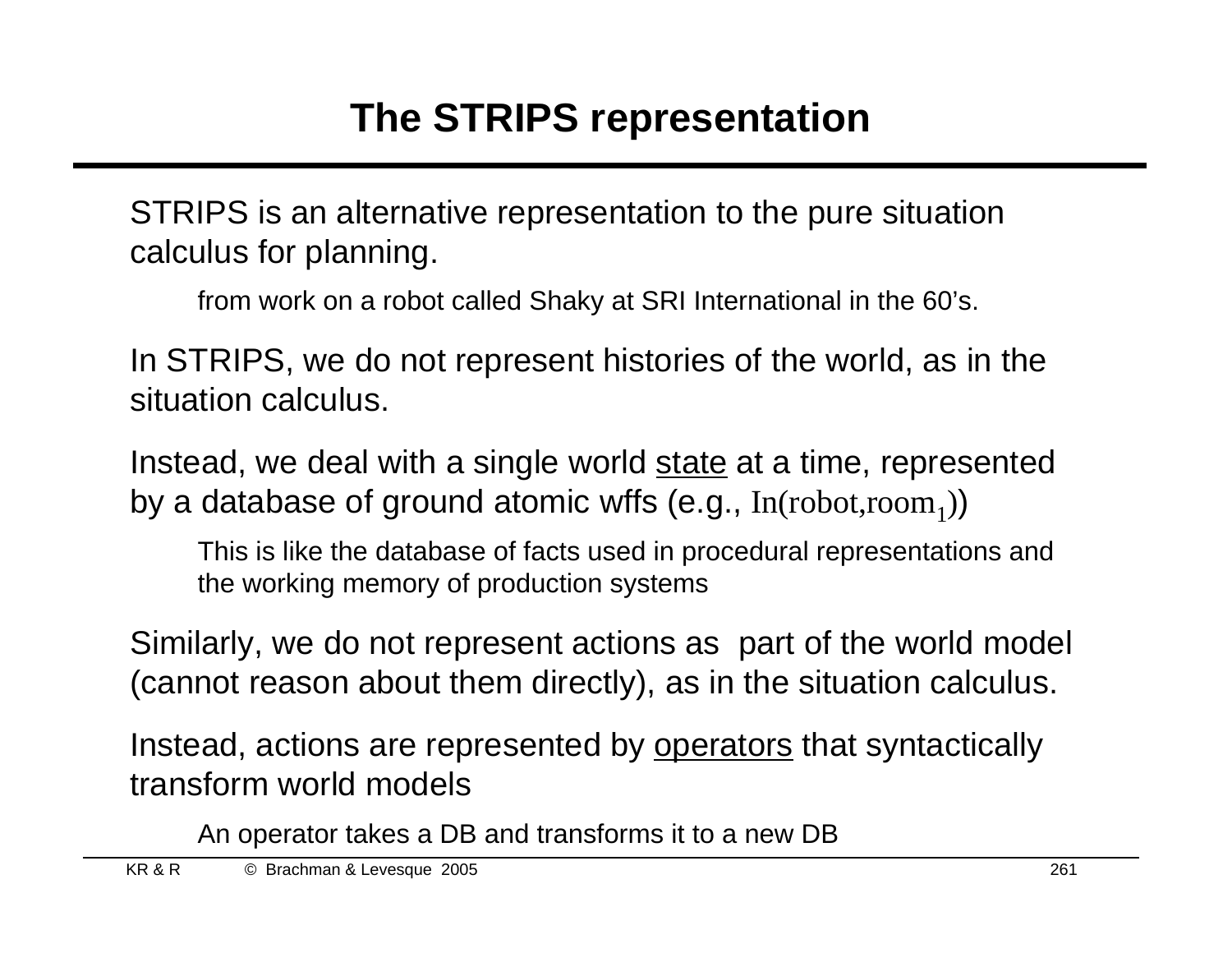Operators have pre- and post-conditions

- precondition  $=$  formulas that need to be true at start
- "delete list" = formulas to be removed from DB
- $\bullet$  "add list" = formulas to be added to DB

Example: PushThru(*o,d,r*<sub>1</sub>,*r*<sub>2</sub>)

"the robot pushes object  $o$  through door  $d$  from room  $r_1$ to room  $r_2$ "

- precondition: *)*, InRoom $(o, r_1)$ , Connects $(d, r_1, r_2)$
- delete list: InRoom(robot, $r_1$ ), InRoom( $o, r_1$ )
- add list: InRoom(robot, $r_2$ ), InRoom( $o, r_2$ )

initial world model,  $DB<sub>0</sub>$  (list of ground atoms) STRIPS problem space  $=$  set of operators (with preconds and effects) goal statement (list of atoms)

desired plan: sequence of ground operators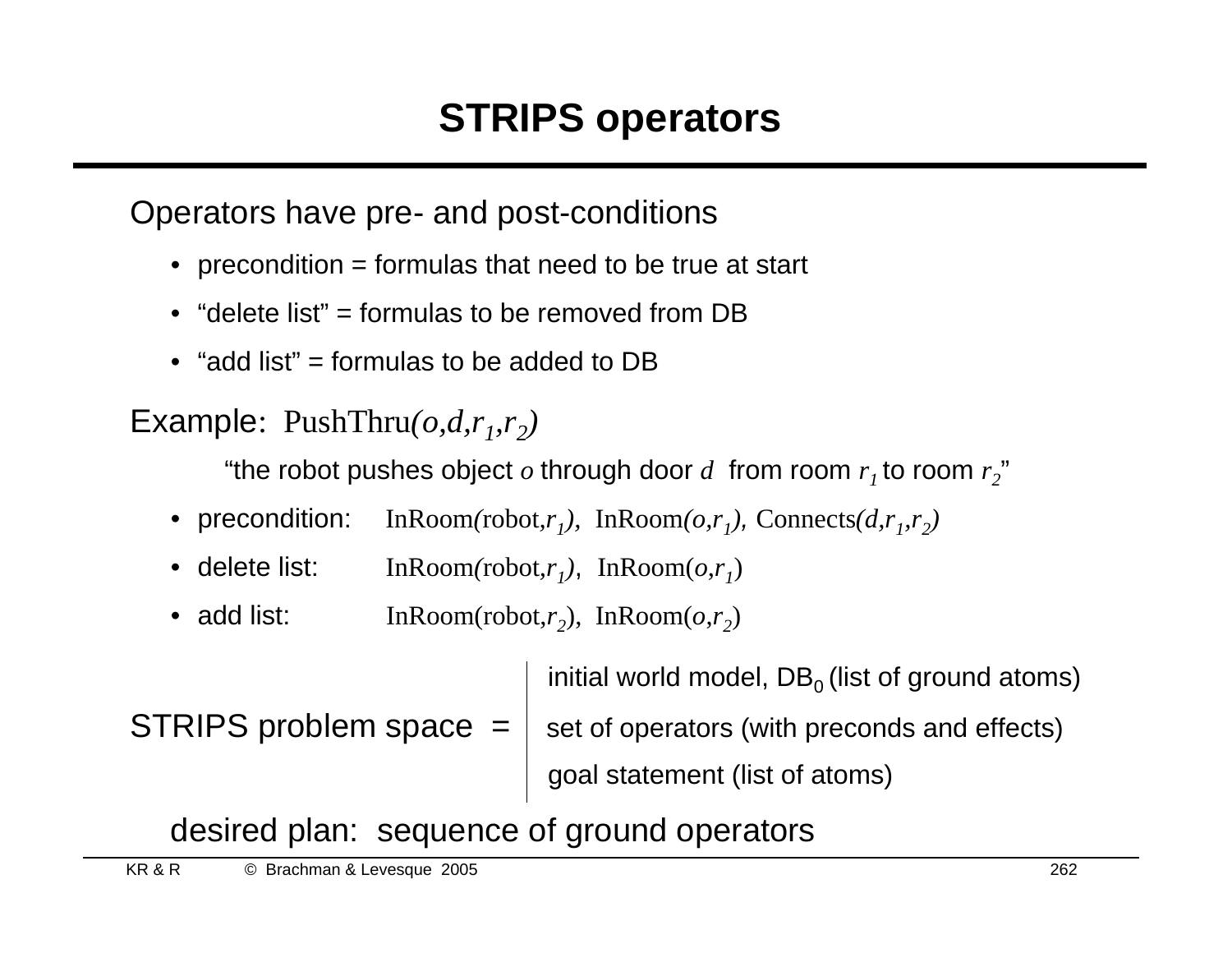## **STRIPS Example**

In addition to PushThru, consider

GoThru $(d, r_1, r_2)$ :

```
precondition: InRoom(robot,r_1), Connects(d, r_1, r_2)
```
delete list: InRoom(robot,*r<sup>1</sup>* )

```
add list: InRoom(robot,r2
)
```


#### $DB_0$ :

 $InRoom(robot,room_1)$   $InRoom(box_1,room_2)$  $Connects(door_1,room_1,room_2)$  $Connects(door<sub>2</sub>,room<sub>2</sub>,room<sub>3</sub>)$  ...

```
Goal: [Box(x) \wedge InRoom(x,room_1)]
```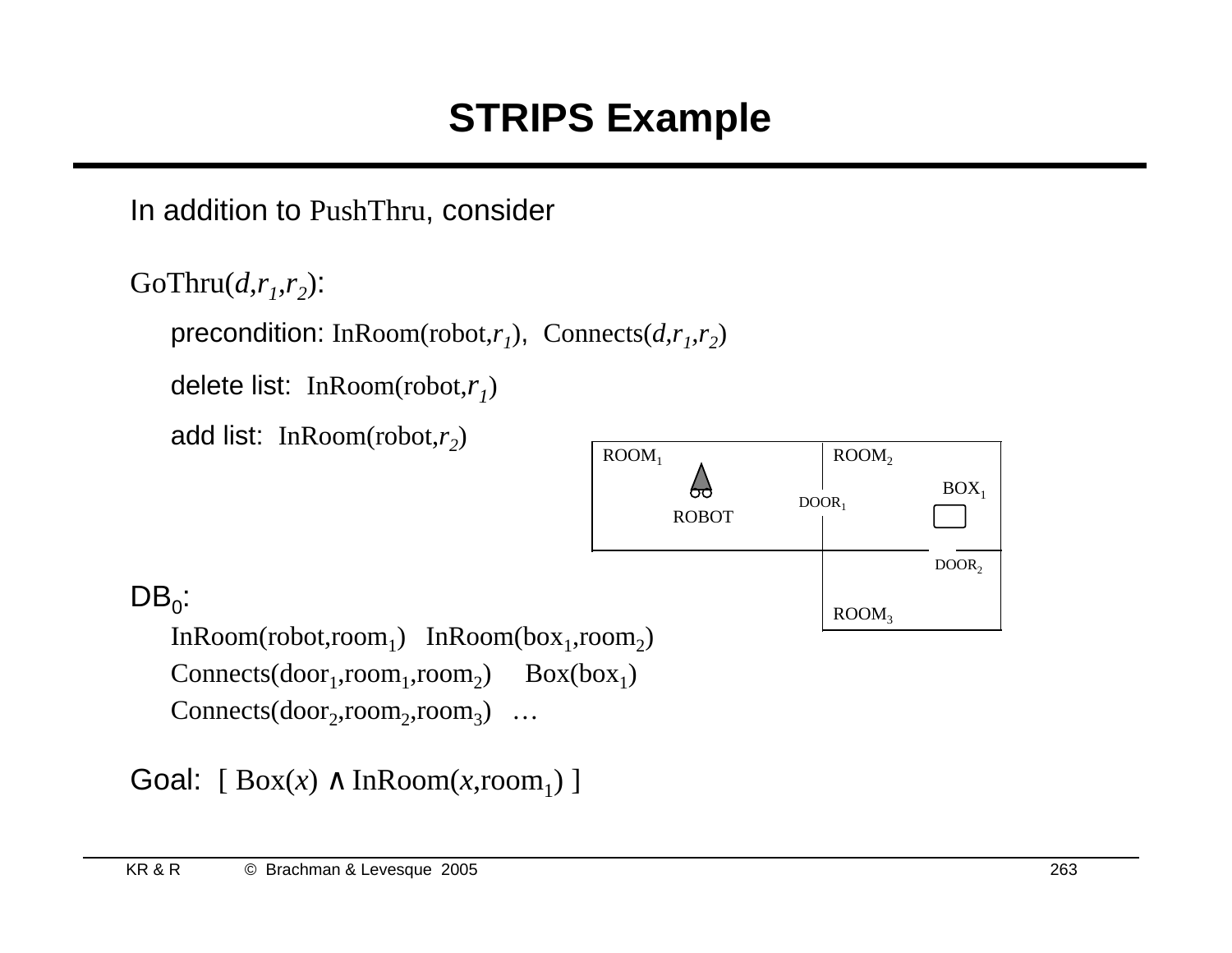Here is one procedure for planning with a STRIPS like representation:

```
Input : a world model and a goal
Output : a plan or fail.
ProgPlan[DB,Goal] =
    If Goal is satisfied in DB, then return empty plan
    For each operator o such that precond(o) is satisfied in the current DB:
         Let DB' = DB + addlist(o) - dellist(o)Let plan = ProgPlan[DB´,Goal]
         If plan \neq fail, then return [act(o); plan]
    End for
    Return fail
                                          (ignoring variables)
```
This depth-first planner searches forward from the given  $DB_0$  for a sequence of operators that eventually satisfies the goal

DB<sup> $\epsilon$ </sup> is the progressed world state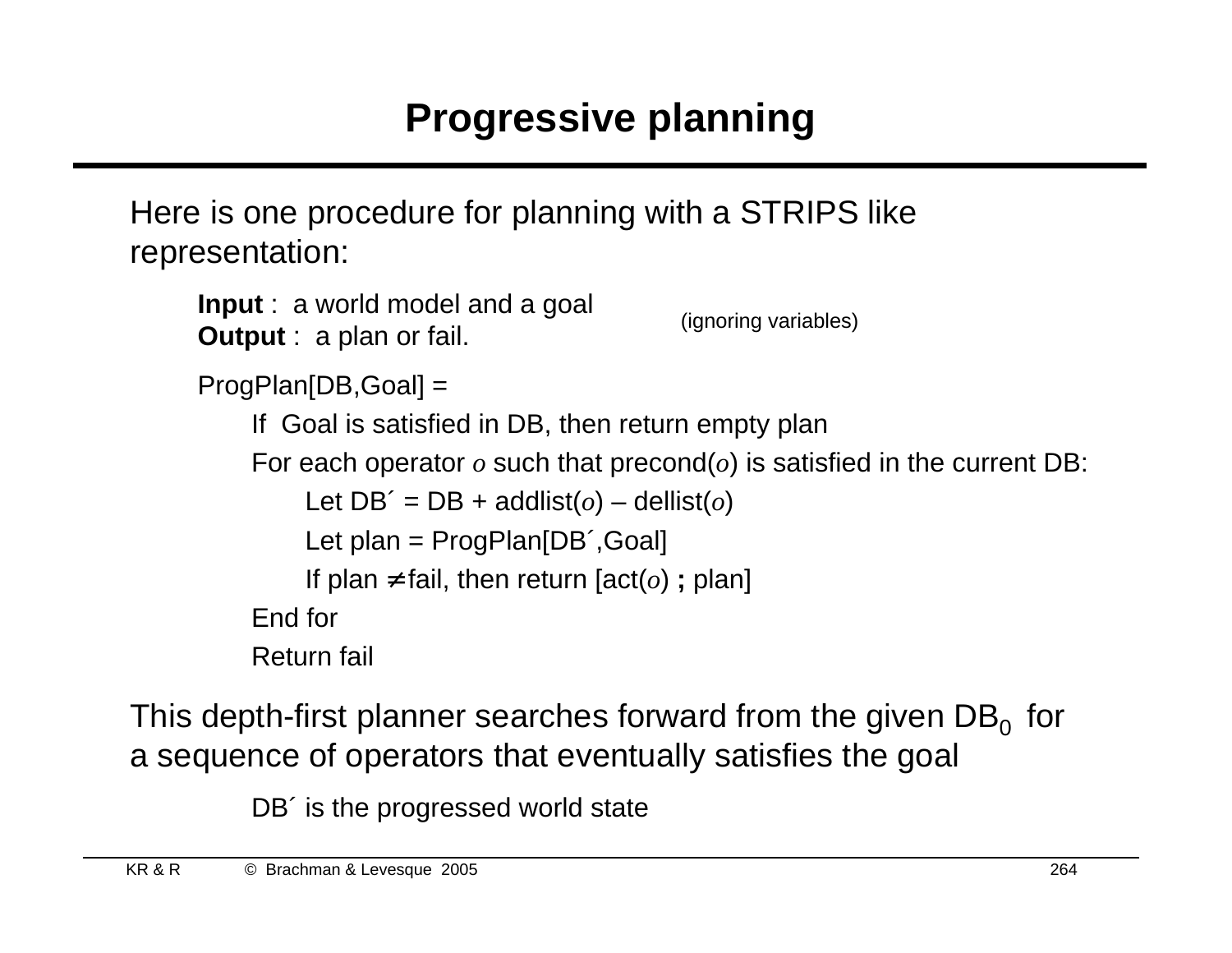Here is another procedure for planning with a STRIPS like representation:

```
Input : a world model and a goal
Output : a plan or fail.
RegrPlan[DB,Goal] =
    If Goal is satisfied in DB, then return empty plan
    For each operator o such that dellist(o) \cap Goal = { }:
         Let Goal´ = Goal + precond(o) – addlist(o)
         Let plan = RegrPlan[DB, Goal<sup>'</sup>]
         If plan ≠ fail, then return [plan ; act(o)] 
    End for
    Return fail
                                            (ignoring variables)
```
This depth-first planner searches backward for a sequence of operators that will reduce the goal to something satisfied in  $DB<sub>o</sub>$ 

Goal´ is the regressed goal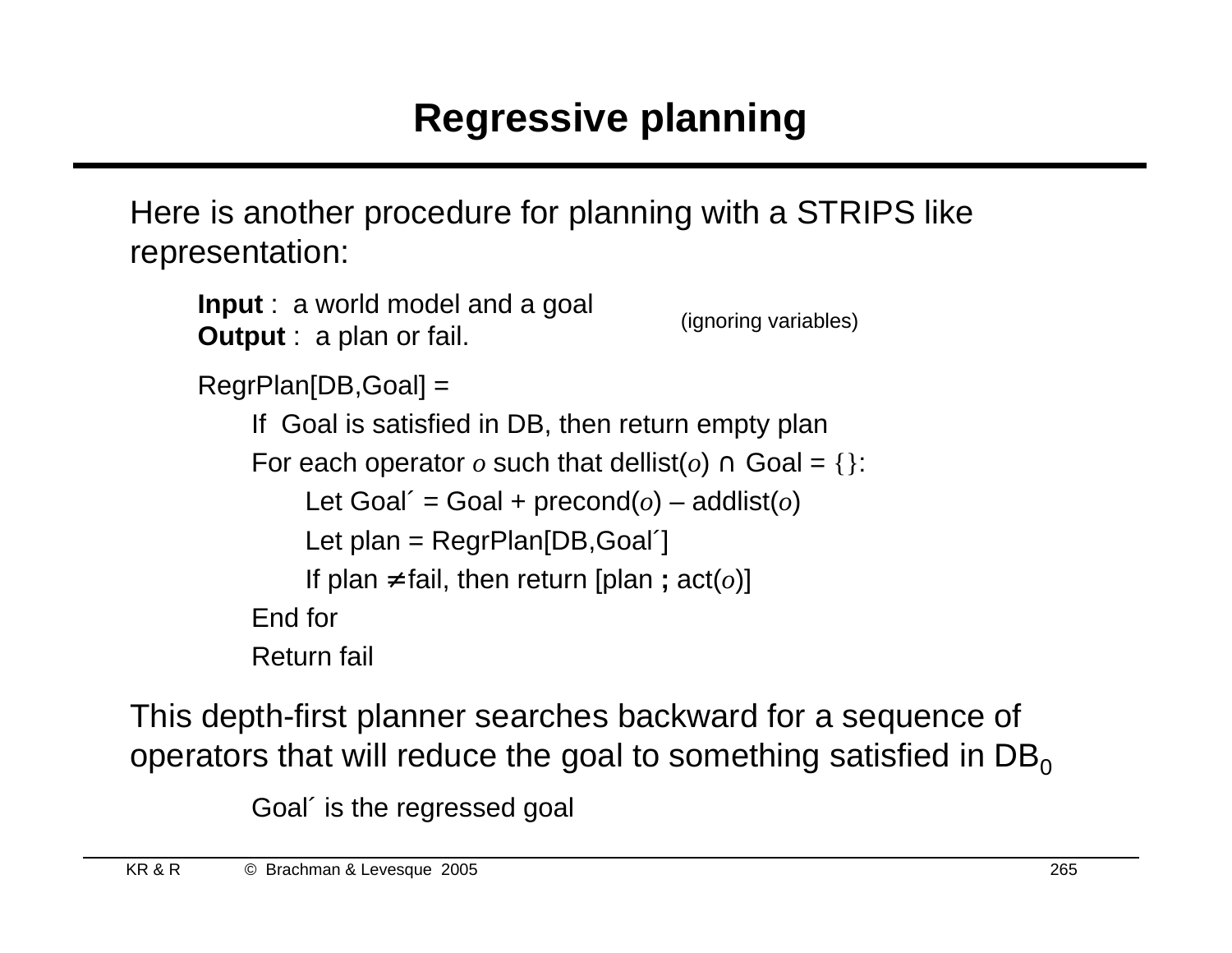Even without variables, STRIPS planning is NP-hard.

Many methods have been proposed to avoid redundant search

e.g. partial-order planners, macro operators

One approach: application dependent control

Consider this range of GOLOG programs:

< any deterministic program > *while* ¬*Goal do* <sup>π</sup>*a . a* fully specific about sequence any sequence such that *Goal* 

of actions required

easy to execute as hard as planning!

holds at end

In between, the two extremes we can give domain-dependent guidance to a planner:

*while*  $\neg$ *Goal do*  $\pi$ *a*. *[Acceptable(a)? ; a]* 

where Acceptable is formalized separately

This is called forward filtering.

pick an action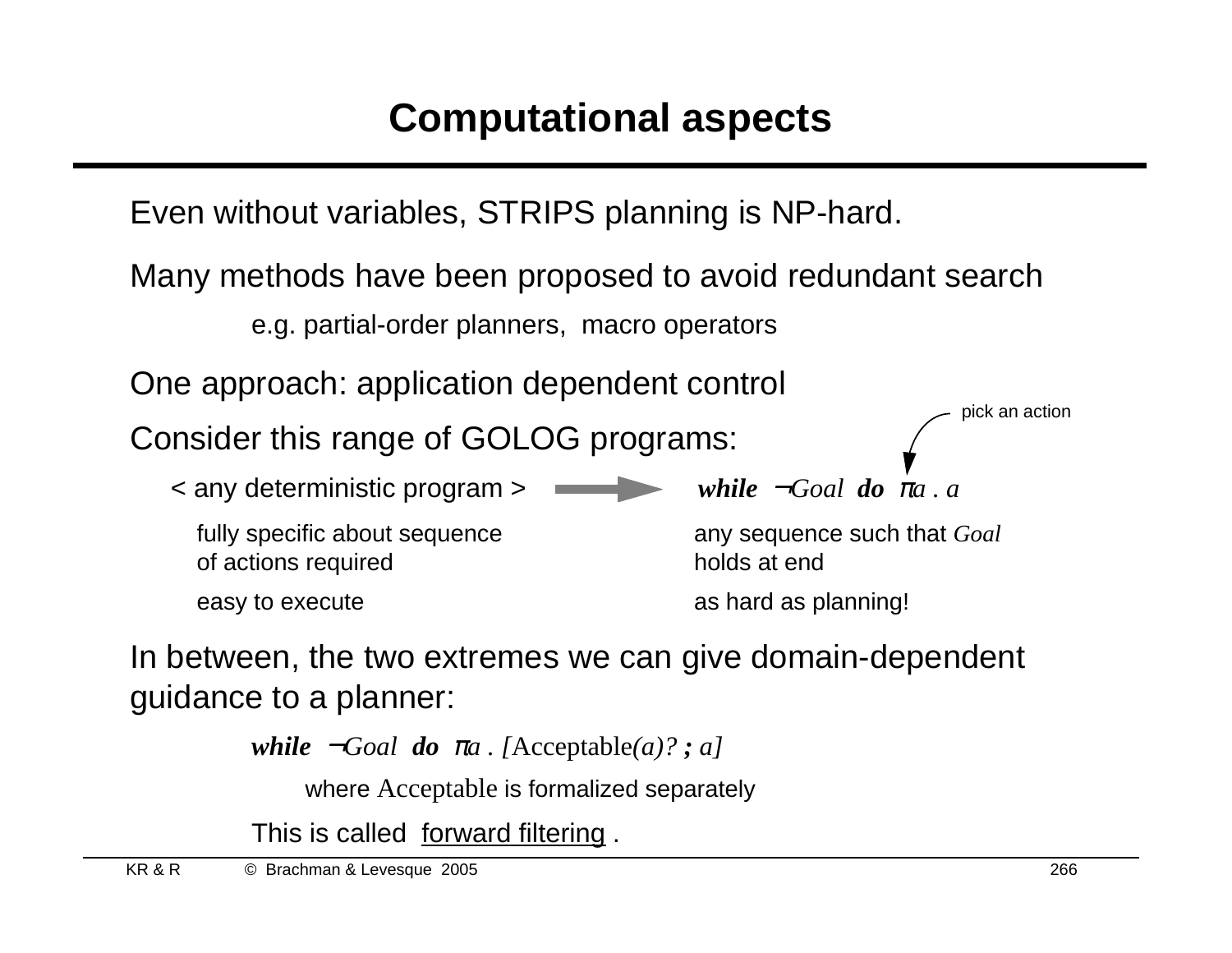## **Hierarchical planning**

The basic mechanisms of planning so far still preserve all detail needed to solve a problem

- attention to too much detail can derail a planner to the point of uselessness
- would be better to first search through an abstraction space, where unimportant details were suppressed
- when solution in abstraction space is found, account for remaining details

#### ABSTRIPS

precondition wffs in abstraction space will have fewer literals than those in ground space

- e.g., PushThru operator
	- high abstraction: applicable whenever an object is pushable and a door exists
	- lower: robot and obj in same room, connected by a door to target room
	- lower: door must be open
	- original rep: robot next to box, near door

predetermined partial order of predicates with "criticality" level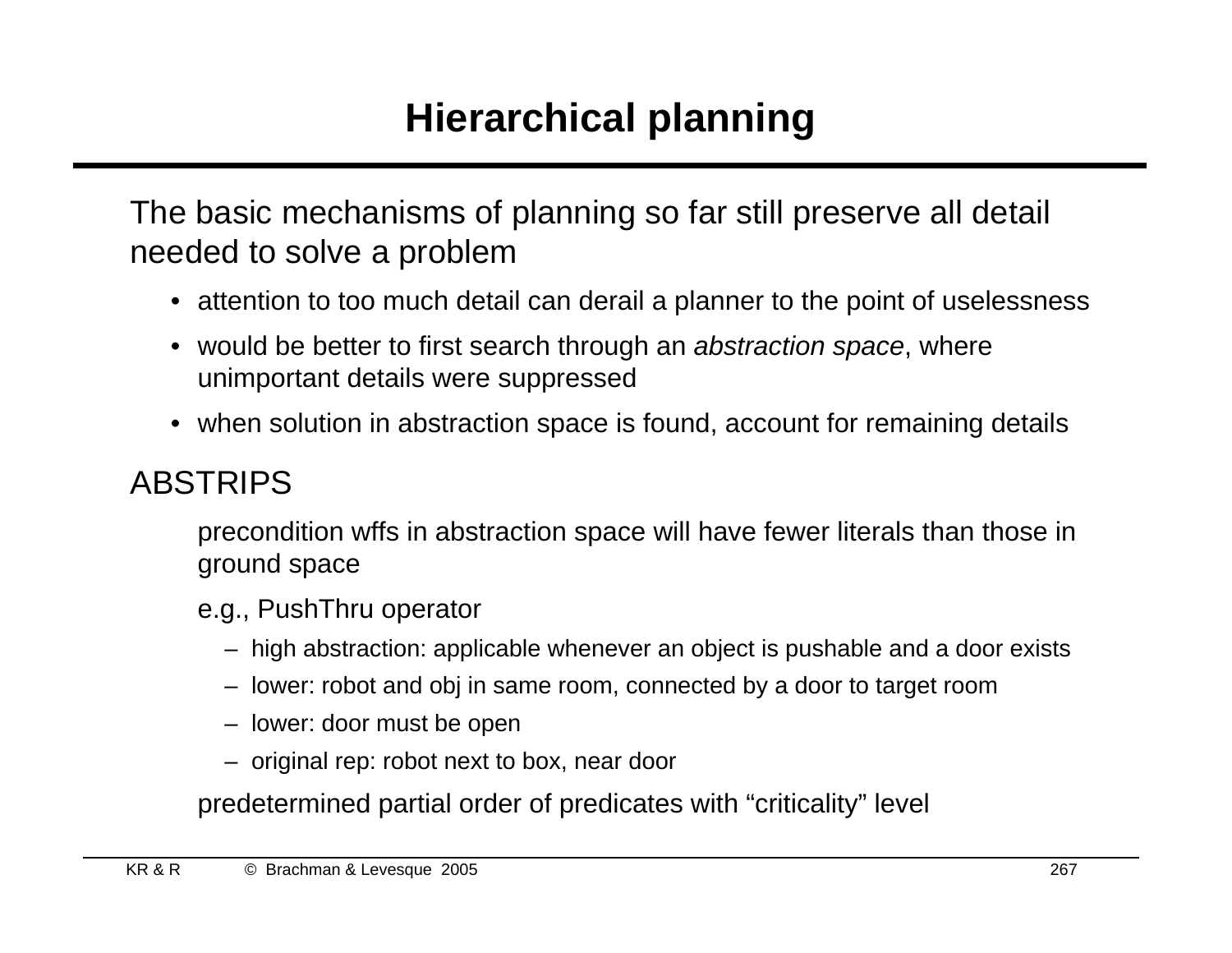Some suggest that explicit, symbolic production of formal plans is something to be avoided (especially considering computational complexity)

even propositional case is intractable; first-order case is undecidable

Just "react": observe conditions in the world and decide (or look up) what to do next

can be more robust in face of unexpected changes in the environment

 $\Rightarrow$  reactive systems

"Universal plans": large lookup table (or boolean circuit) that tells you exactly what to do based on current conditions in the world

Reactive systems have impressive performance on certain lowlevel problems (e.g. learning to walk), and can even look "intelligent"

but what are the limitations? ...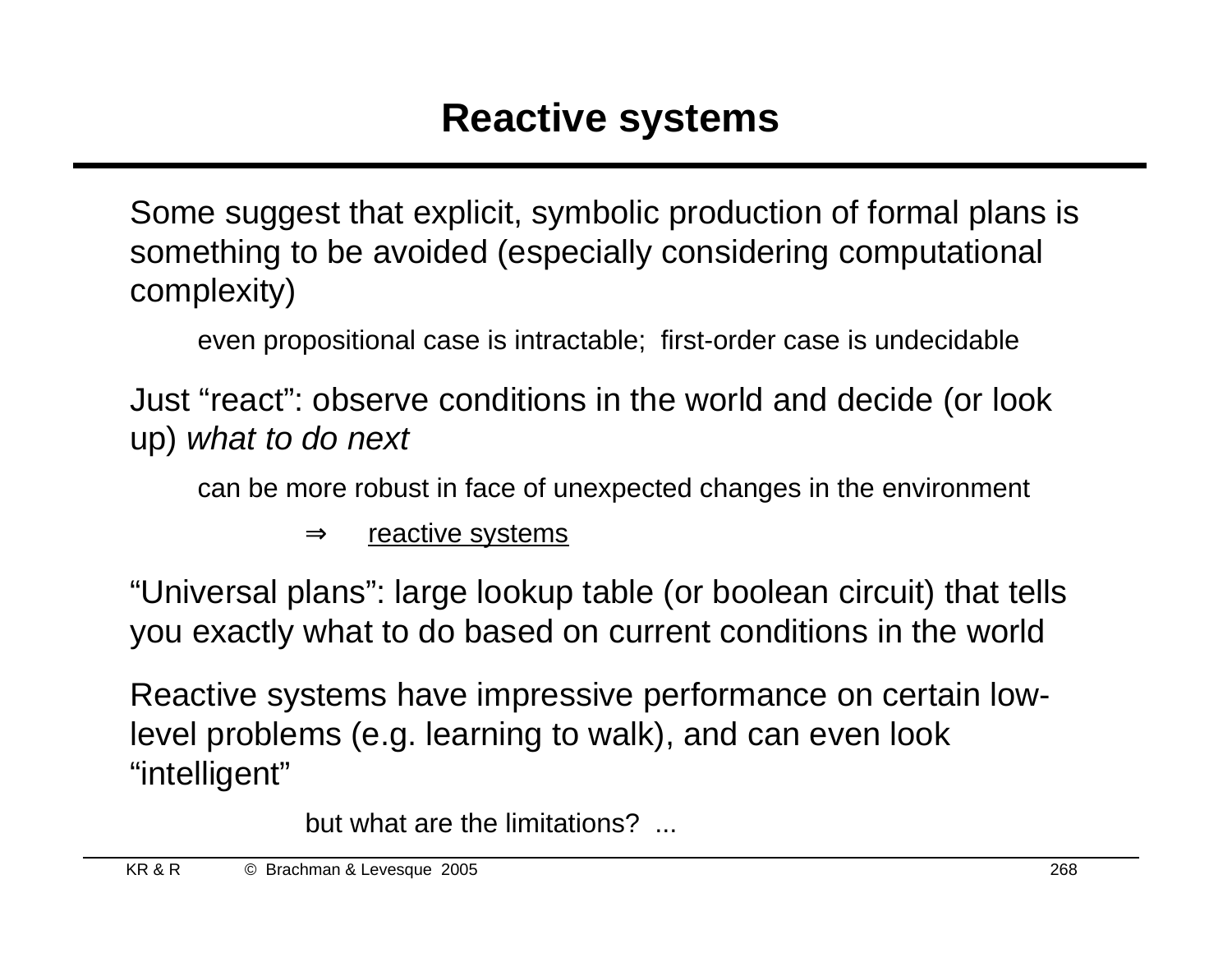## 16. The Tradeoff between Expressiveness and **Tractability**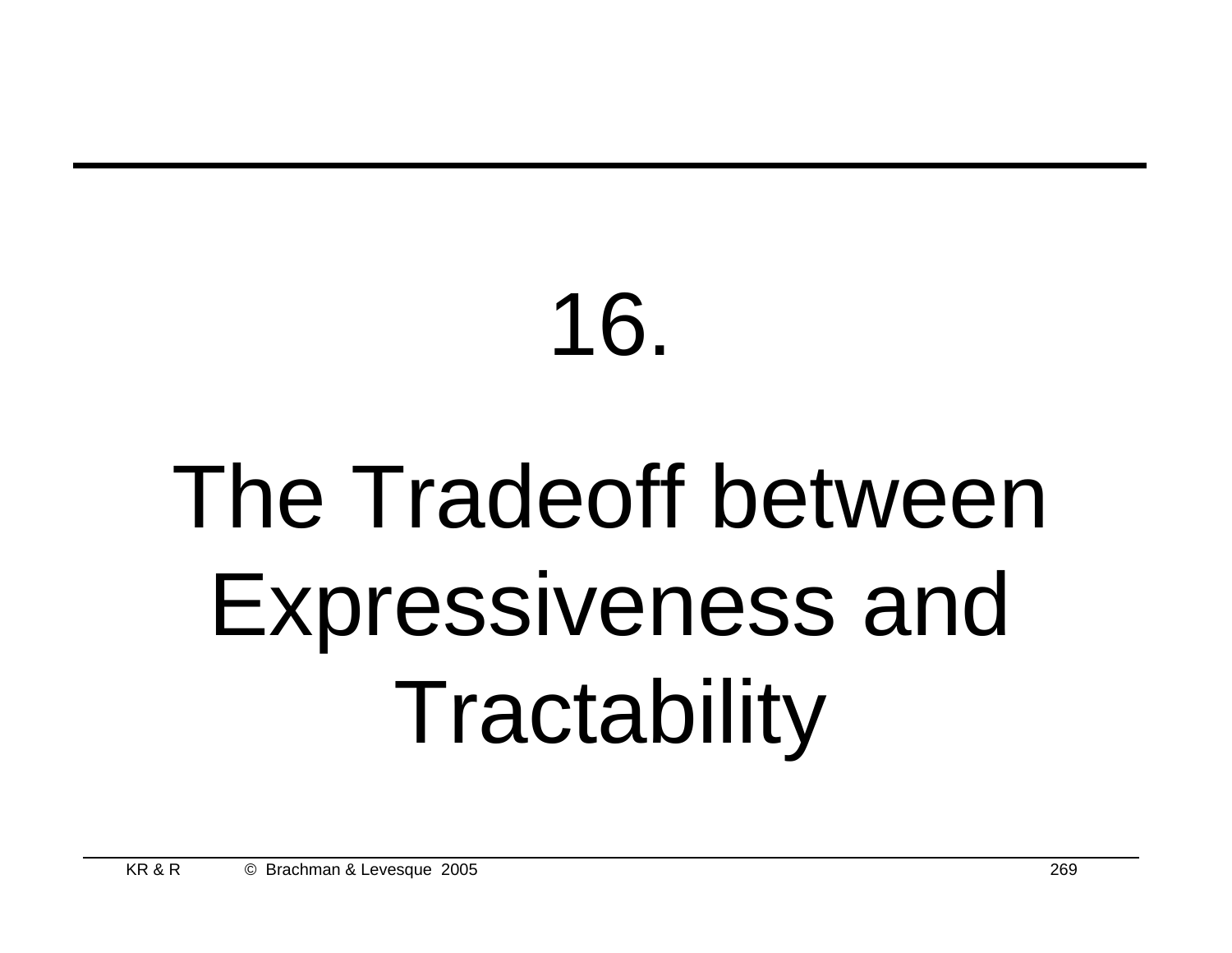## **Limit expressive power?**

Defaults, probabilities, etc. can all be thought of as extensions to FOL, with obvious applications

Why not strive for the *union* of all such extensions? all of English?

Problem: automated reasoning

Lesson here:

reasoning procedures required for more expressive languages may not work very well in practice

Tradeoff: expressiveness vs. tractability

- Overview: a Description Logic example
	- limited languages
	- the problem with cases
	- vivid reasoning as an extreme case
	- less vivid reasoning
	- hybrid reasoning systems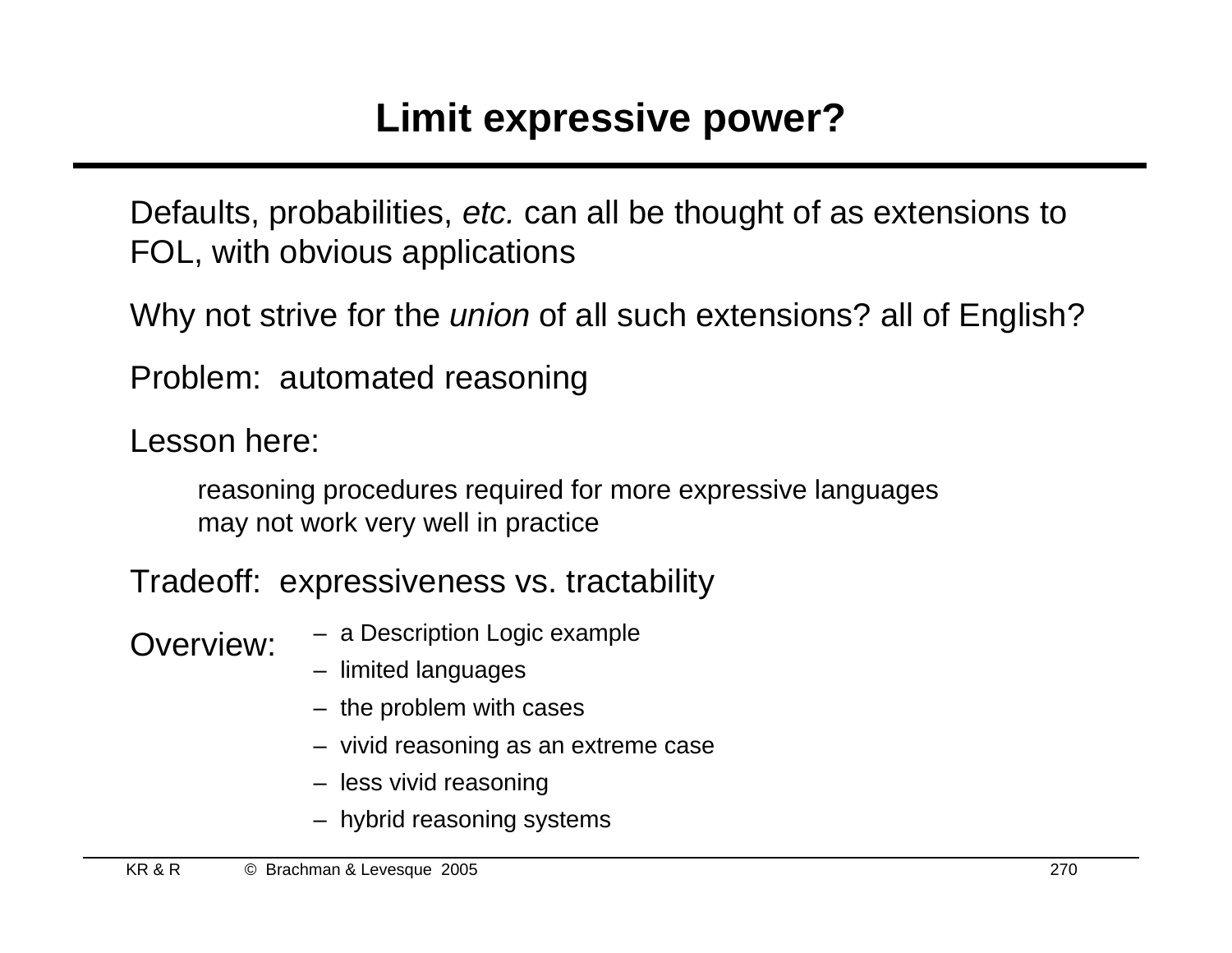```
Consider the language FL defined by:
```
<concept> ::= atom <concept> ::= atom | [AND <concept> ... <concept>] | [RESTR <role> <concept>] | [ALL <role> <concept>]  $\vert$   $[SOME < **role**]$  (=  $[EXISTS 1 < **role**]$ )

Example: [ALL :Child [AND Female Student]]

an individual whose children are female students

[ALL [RESTR :Child Female] Student]

an individual whose female children are students

there may or may not be male children and they may or may not be students

Interpretation  $\mathcal{I} = \langle D, I \rangle$  as before, but with

 $I[$ [RESTR *r c*]] = {  $(x,y) | (x,y) \in I[r]$  and  $y \in I[c]$  }

So [RESTR :Child Female] is the :Child relation restricted to females = :Daughter

Subsumption defined as usual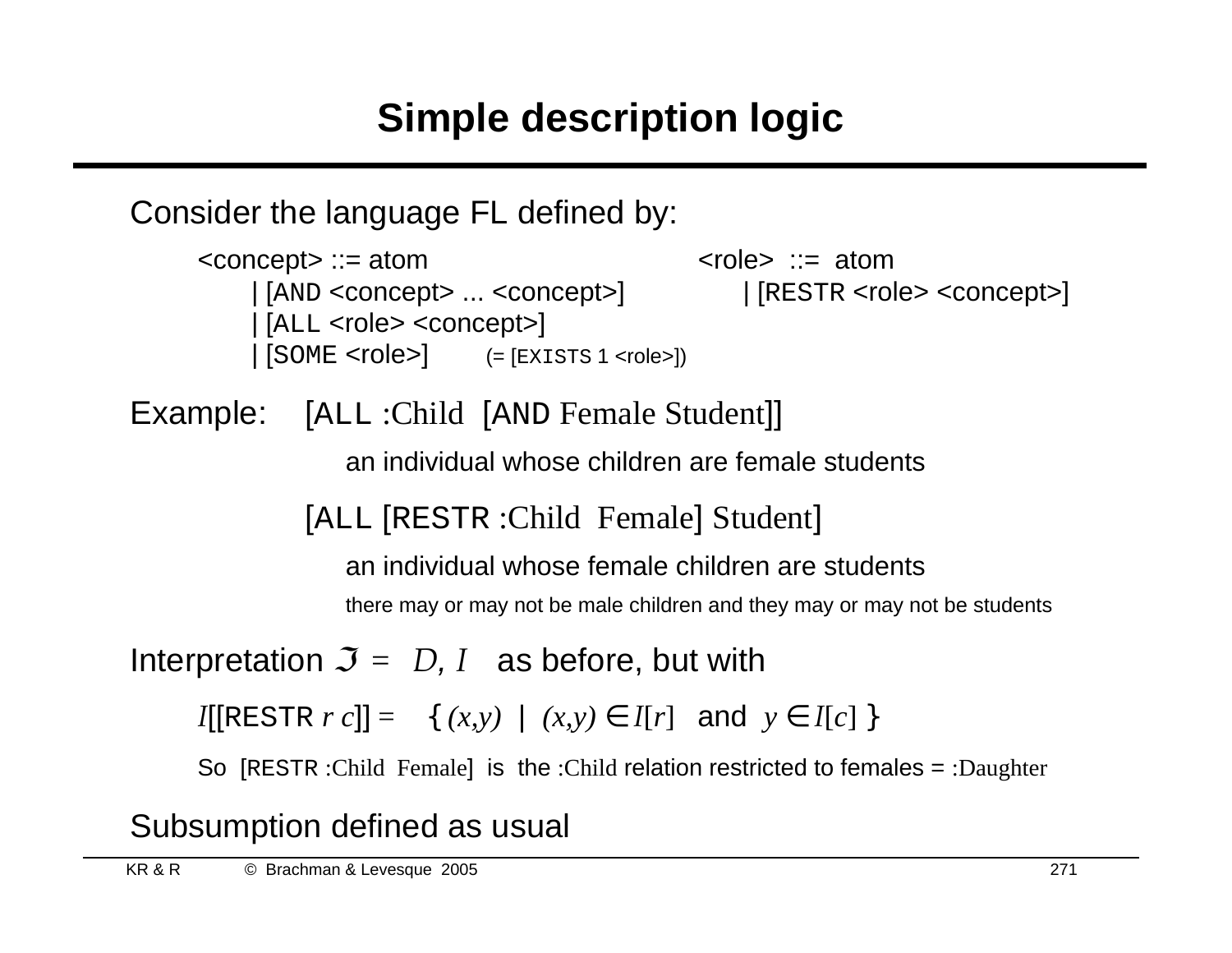## **Computing subsumption**

### First for FL**¯** = FL without the RESTR operator

- put the concepts into normalized form
- to see if *C* subsumes *D* make sure that

1. for every  $p \in C$ ,  $p \in D$ 

2. for every  $[\text{SOME } r] \in C$ ,  $[\text{SOME } r] \in D$ 

```
\left[\text{AND} \ p_{1} \ldots p_{k}\right][SOME r1
] ... [SOME rm
]
                  [\text{ALL } s_1 \ c_1] \dots [\text{ALL } s_n \ c_n]]
```
3. for every  $[\text{ALL } s c] \in C$ , find an  $[\text{ALL } s d] \in D$  such that *c* subsumes *d*.

Can prove that this method is sound and complete relative to definition based on interpretations

Running time:

- normalization is  $O(n^2)$
- structural matching: for each part of *C*, find a part of *D*. Again *O*(*n* 2 )

What about all of FL, including RESTR?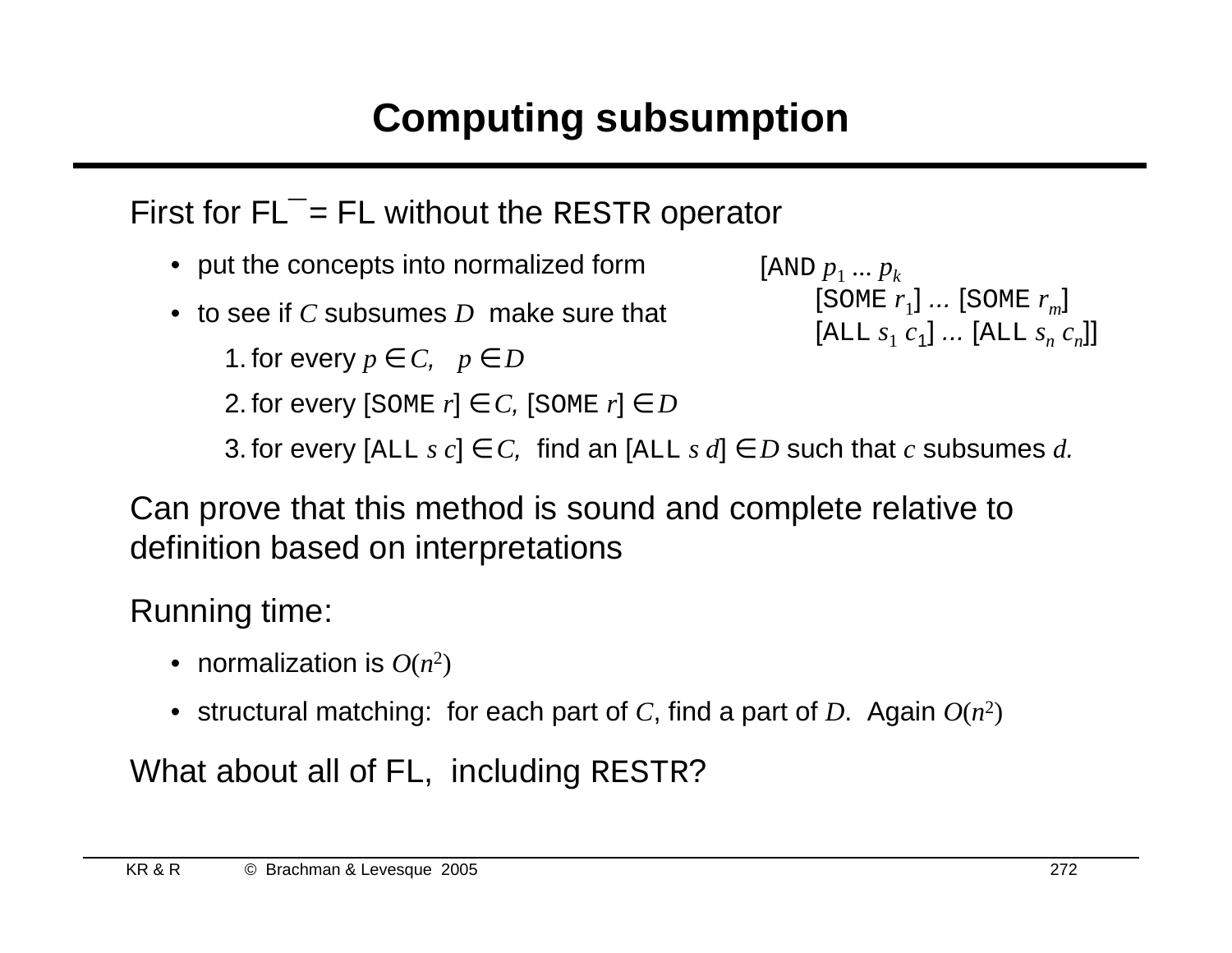## **Subsumption in FL**

• cannot settle for part-by-part matching

```
 [ALL [RESTR :Friend [AND Male Doctor]] [AND Tall Rich]]
subsumes
```
 [AND [ALL [RESTR :Friend Male] [AND Tall Bachelor]] [ALL [RESTR :Friend Doctor] [AND Rich Surgeon]]]

• complex interactions

```
 [SOME [RESTR r [AND a b]]]
```
subsumes

 [AND [SOME [RESTR *r* [AND *c d*]]] [ALL [RESTR *r c*] [AND *a e*]] [ALL [RESTR *r* [AND *d e*]] *b*]]

In general: FL is powerful enough to encode all of propositional logic.

There is a mapping  $\Omega$  from CNF wffs to FL where

 $|=(\alpha \supset \beta)$  iff  $\Omega(\alpha)$  is subsumed by  $\Omega(\beta)$ 

But  $| = (\alpha \supset (p \land \neg p))$  iff  $\alpha$  is unsatisfiable

Conclusion: there is no good algorithm for FL unless P=NP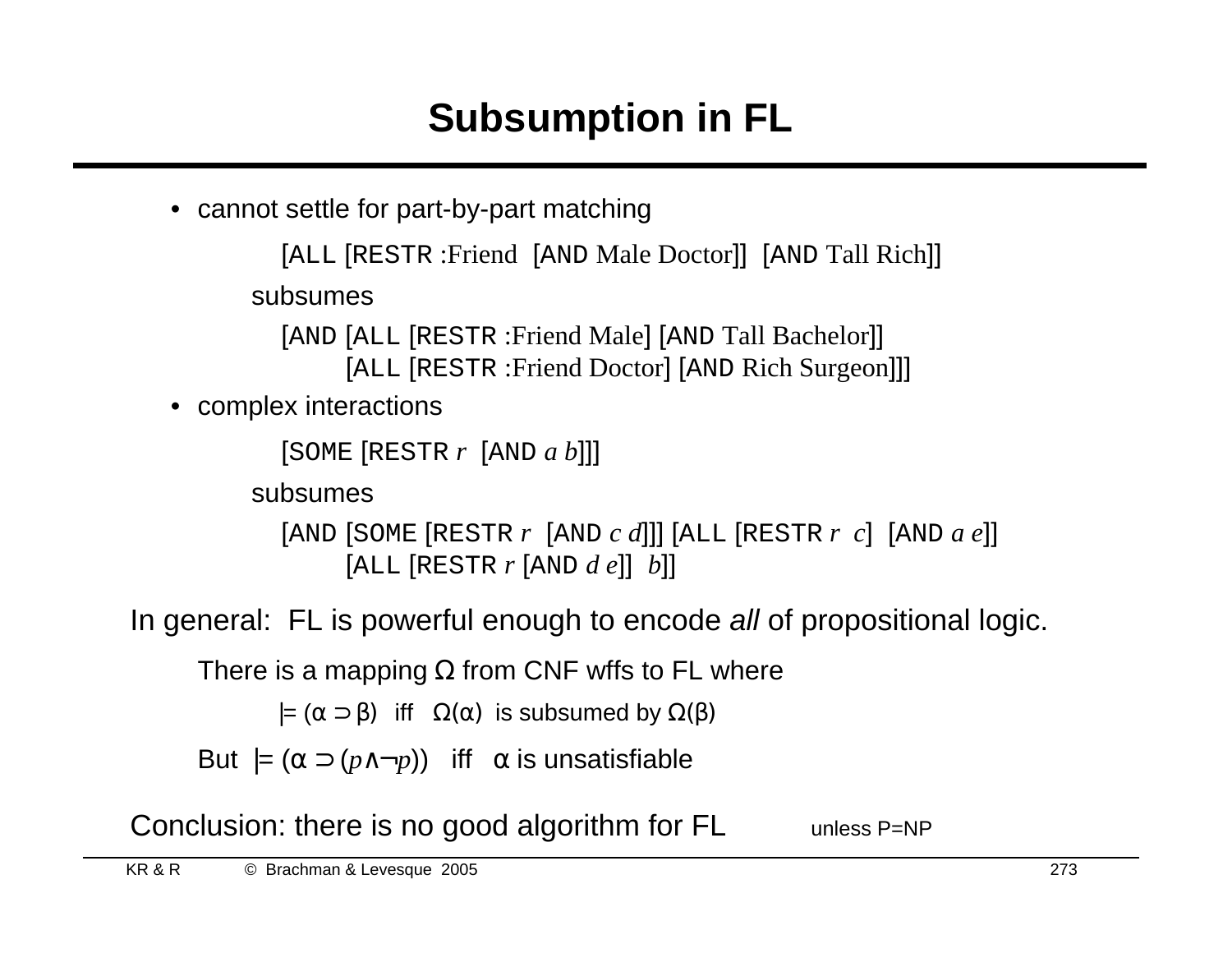Even small doses of expressive power can come at a significant computational price

Questions:

- what properties of a representation language control its difficulty?
- how far can expressiveness be pushed without losing good algorithms
- when is easy reasoning adequate for KR purposes?

These questions remain unanswered, but some progress:

- need for case analyses is a major factor
- tradeoff for DL languages is reasonably well understood
- best addressed (perhaps) by looking at working systems

Useful approach:

- find reasoning tasks that are tractable
- analyze difficulty in extending them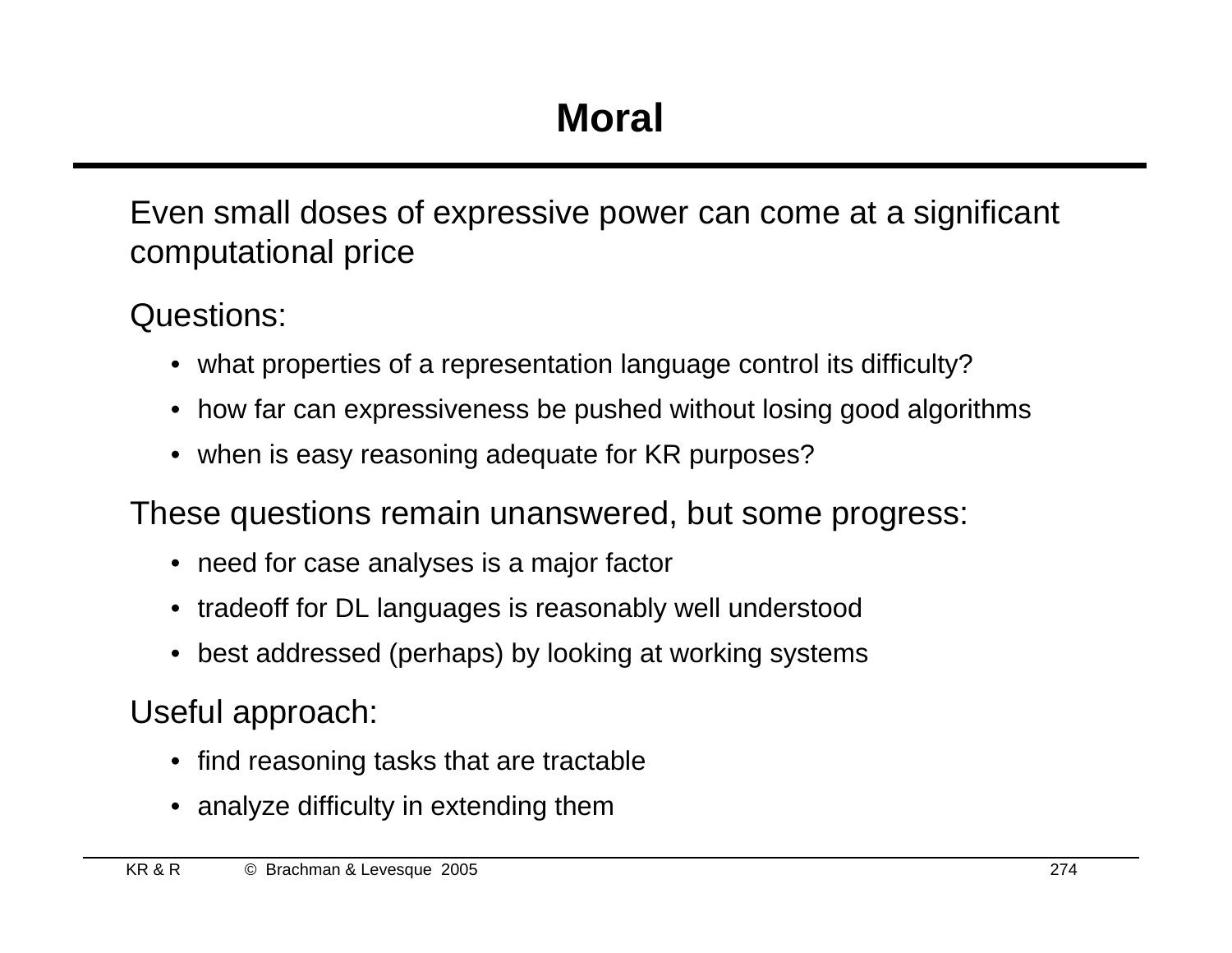Many reasoning problems that can be formulated in terms of FOL entailment (KB  $\equiv^2 \alpha$ ) admit very specialized methods because of the restricted form of either KB or  $\alpha$ 

although problem could be solved using full resolution, there is no need

#### Example 1: Horn clauses

- SLD resolution provides more focussed search
- in propositional case, a linear procedure is available

#### Example 2: Description logics

Can do DL subsumption using Resolution

Introduce predicate symbols for concepts, and "meaning postulates" like

∀*x*[*P*(*x*) ≡ ∀*y*(Friend(*x,y*) ⊃ Rich(*y*)) ∧ ∀*y*(Child(*x,y*) ⊃  $\forall z$ (Friend(*y,z*) ⊃ Happy(*z*)))] [AND [ALL :Friend Rich] [ALL :Child [ALL :Friend Happy]]]

Then ask if MP  $= \forall x [P(x) \supset Q(x)]$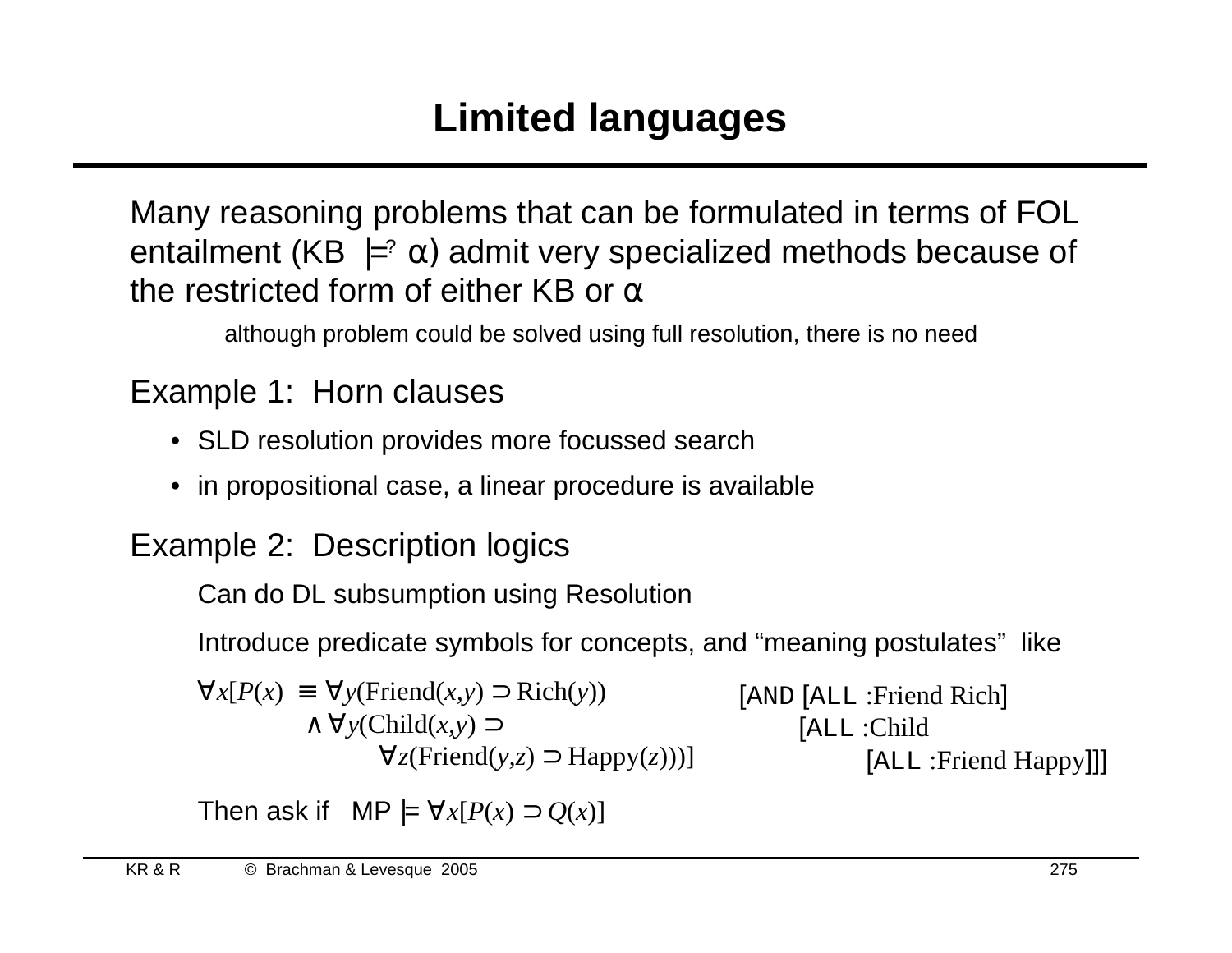#### Example 3: linear equations

Let *E* be the usual axioms for arithmetic:

 $\forall x \forall y(x+y=y+x), \forall x(x+0=x), ...$ Peano axioms

Then we get the following:

*E*  $|z(x+2y=4 \land x-y=1)$  ⊃  $(x=2 \land y=1)$ 

Can "solve" linear equations using Resolution!

| But there is a much better way:            | $ -$ subtract (2) from (1): $3y = 3$ |
|--------------------------------------------|--------------------------------------|
| Gauss-Jordan method with back substitution | $\vert$ – divide by 3: $v = 1$       |
|                                            | $\vert$ – substitute in (1): $x = 2$ |

In general, a set of linear equations can be solved in  $O(n^3)$  operations

This idea obviously generalizes!

always advantageous to use a specialized procedure when it is available, rather than a general method like Resolution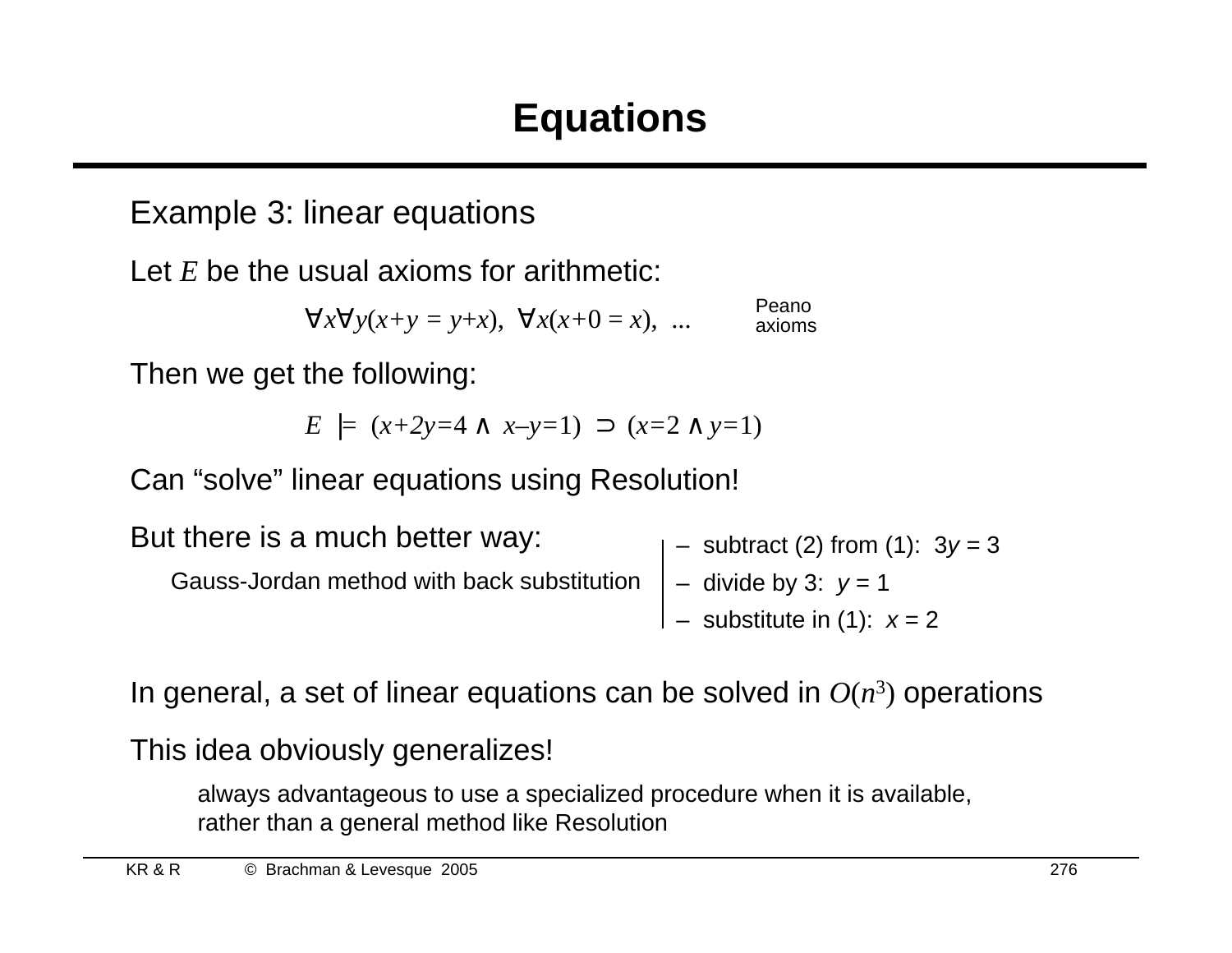Suppose that instead of linear equations, we have something like

(*x+*2*y=*4 ∨ 3*x–y=*7) ∧ *x–y=*1

Can still show using Resolution: *y* > 0

To use GJ method, we need to split cases:

 $x+2y=4 \land x-y=1$   $\implies y=1$  $3x-y=7 \land x-y=1$   $\implies y=2$  $\therefore$   $y > 0$ 

What if 2 disjunctions?  $\text{(eqnA}_1 \vee \text{eqnB}_1) \ \wedge \ \text{(eqnA}_2 \vee \text{eqnB}_2)$ 

there are four cases to consider with GJ method

What if *n* binary disjunctions?  $\text{(eqnA}_1 \vee \text{eqnB}_1) \wedge ... \wedge \text{(eqnA}_n \vee \text{eqnB}_n)$ 

there are 2*<sup>n</sup>* cases to consider with GJ method

with  $n=30$ , would need to solve  $10<sup>9</sup>$  systems of equations!

Conclusion: case analysis is still a big problem.

Question: can we avoid case analyses??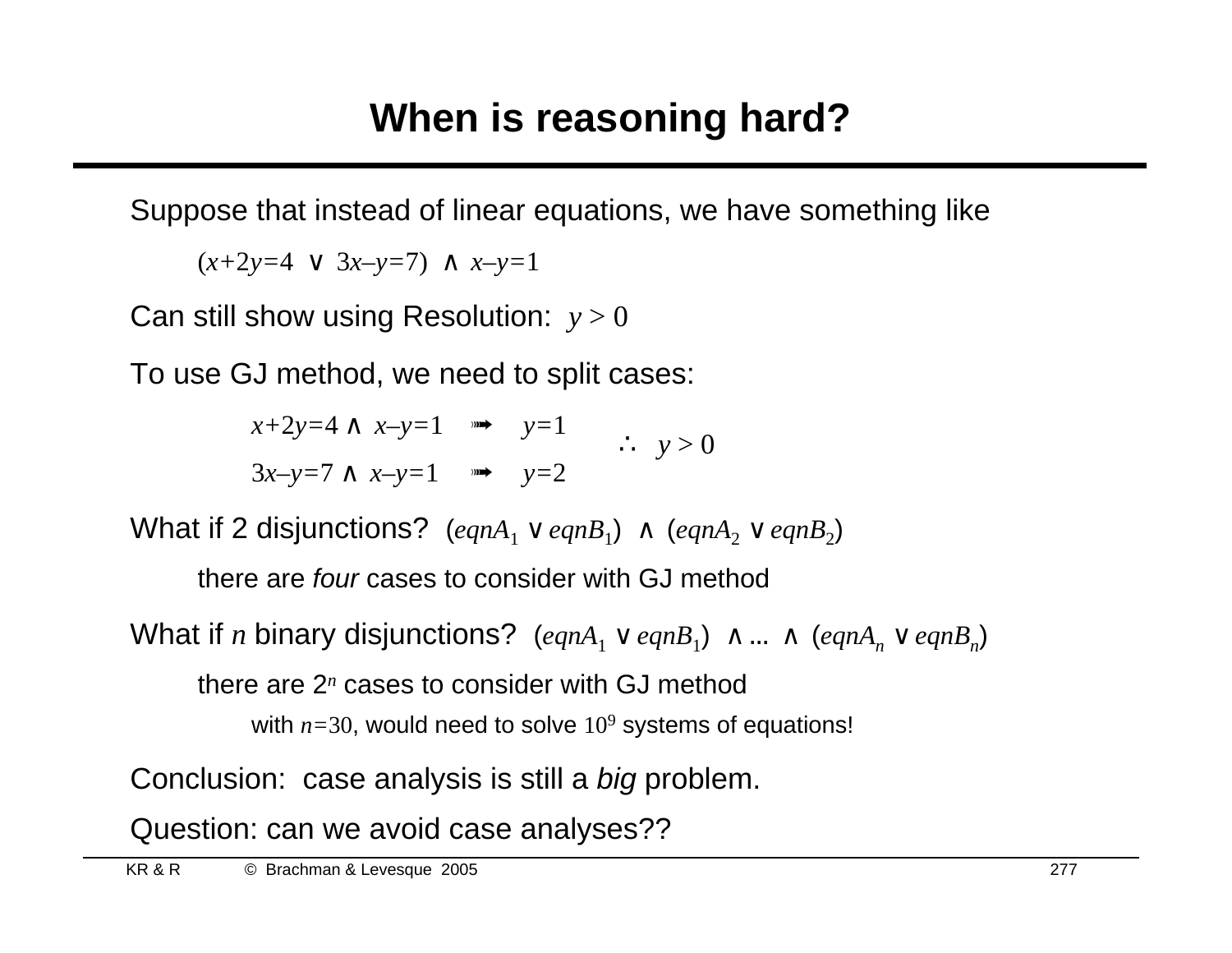## **Expressiveness of FOL**

#### Ability to represent incomplete knowledge

| $P(a) \vee P(b)$ | but which?                             |
|------------------|----------------------------------------|
| $\exists x P(x)$ | $P(a) \vee P(b) \vee P(c) \vee $       |
| and even         |                                        |
| $c \neq 3$       | $c=1$ $\vee$ $c=2$ $\vee$ $c=4$ $\vee$ |

Reasoning with facts like these requires somehow "covering" all the implicit cases

languages that admit efficient reasoning do not allow this type of knowledge to be represented

- Horn clauses,
- description logics,
- linear equations, ...

only limited forms of disjunction, quantification etc.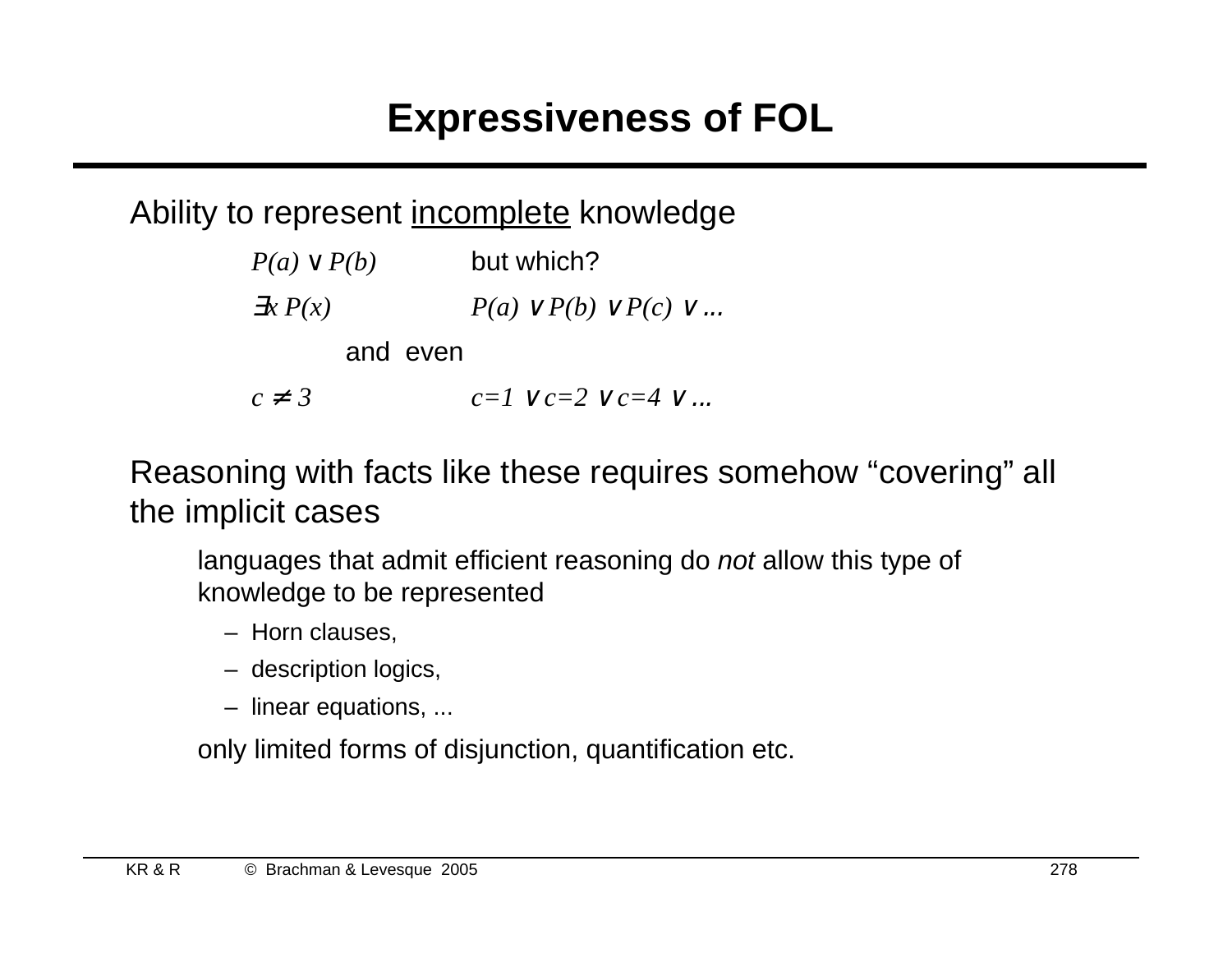One way to ensure tractability:

somehow restrict contents of KB so that reasoning by cases is not required

But is **complete** knowledge enough for tractability?

suppose KB  $|= \alpha$  or KB  $= -\alpha$ , as in the CWA

Get: queries reduce to  $KB \models \rho$ , literals But: it can still be hard to answer for literals

Example:  $KB = \{(p \lor q), (\neg p \lor q), (\neg p \lor \neg q)\}$ Have:  $KB \models \neg p \land q$  complete!

But to find literals may require case analysis

So complete knowledge is not enough to avoid case analyses if the knowledge is "hidden" in the KB.

Need a form of complete knowledge that is more explicit...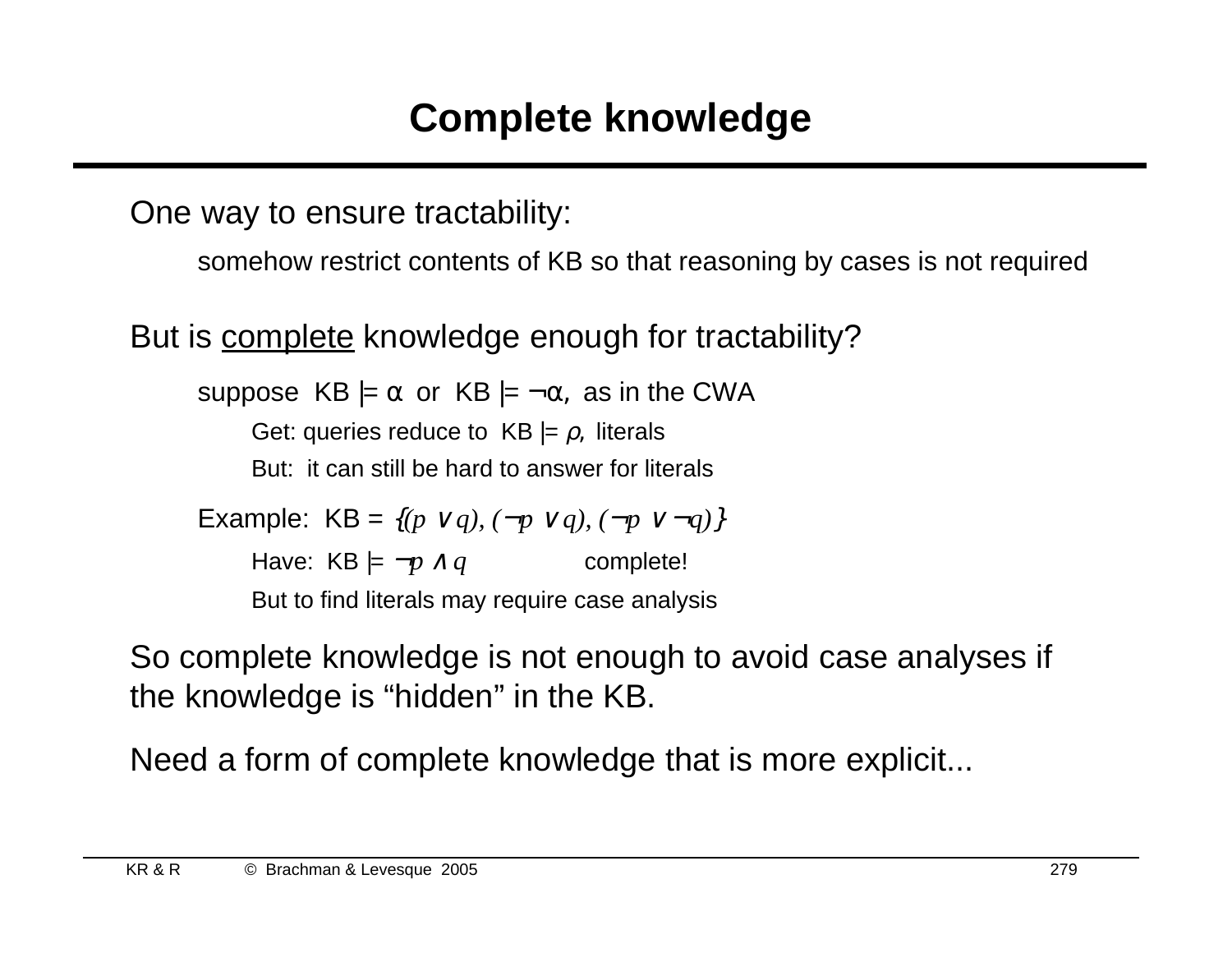Note: If KB is complete and consistent, then it is satisfied by a unique interpretation *I*

Why? define *I* by  $I \models p$  iff  $KB \models p$ ignoring

quantifiers for now

Then for any  $I^*$ , if  $I^*$   $=$  KB then  $I^*$  agrees with *I* on all atoms  $p$ 

```
Get: KB \models \alpha iff I \models \alpha
```
entailments of KB are sentences that are true at I

explains why queries reduce to atomic case

 $(\alpha \vee \beta)$  is true iff  $\alpha$  is true or  $\beta$  is true, etc.

if we have the *I* , we can easily determine what is or is not entailed

Problem: KB can be complete and consistent, but unique interpretation may be hard to find

Solution: a KB is vivid if it is a complete and consistent set of literals (for some language)

e.g.  $KB = \{\neg p, q\}$  specifies *I* directly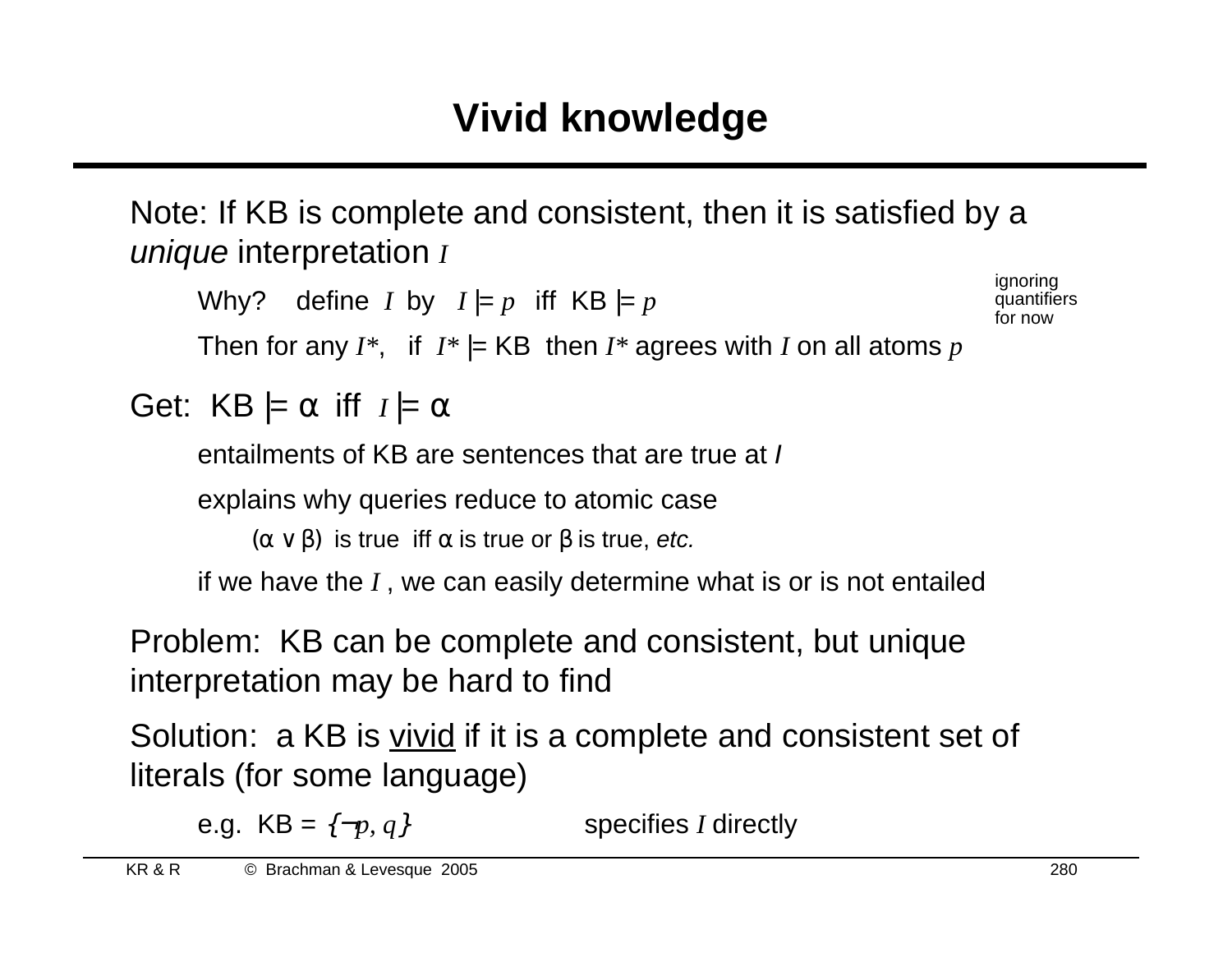As with the CWA, we can generalize the notion of vivid to accommodate queries with quantifiers

A first-order KB is vivid iff for some finite set of positive functionfree ground literals KB<sup>+</sup>, KB = KB<sup>+</sup>  $\cup$  Negs  $\cup$  Dc  $\cup$  Un.

Get a simple recursive algorithm for KB  $= \alpha$ .

 $KB \models \exists x \cdot \alpha$  if  $KB \models \alpha[x/c]$ , for some  $c \in KB^+$  $KB \models (\alpha \vee \beta)$  iff  $KB \models \alpha$  or  $KB \models \beta$  $KB \models \neg \alpha$  iff  $KB \not\models \alpha$  $KB \models (c = d)$  iff *c* and *d* are the same constant  $KB \models p$  iff  $p \in KB^+$ 

This is just database retrieval

- useful to store KB<sup>+</sup> as a collection of relations
- only KB<sup>+</sup> is needed to answer queries, but Negs, Dc, and Un are required to *justify* the correctness of the procedure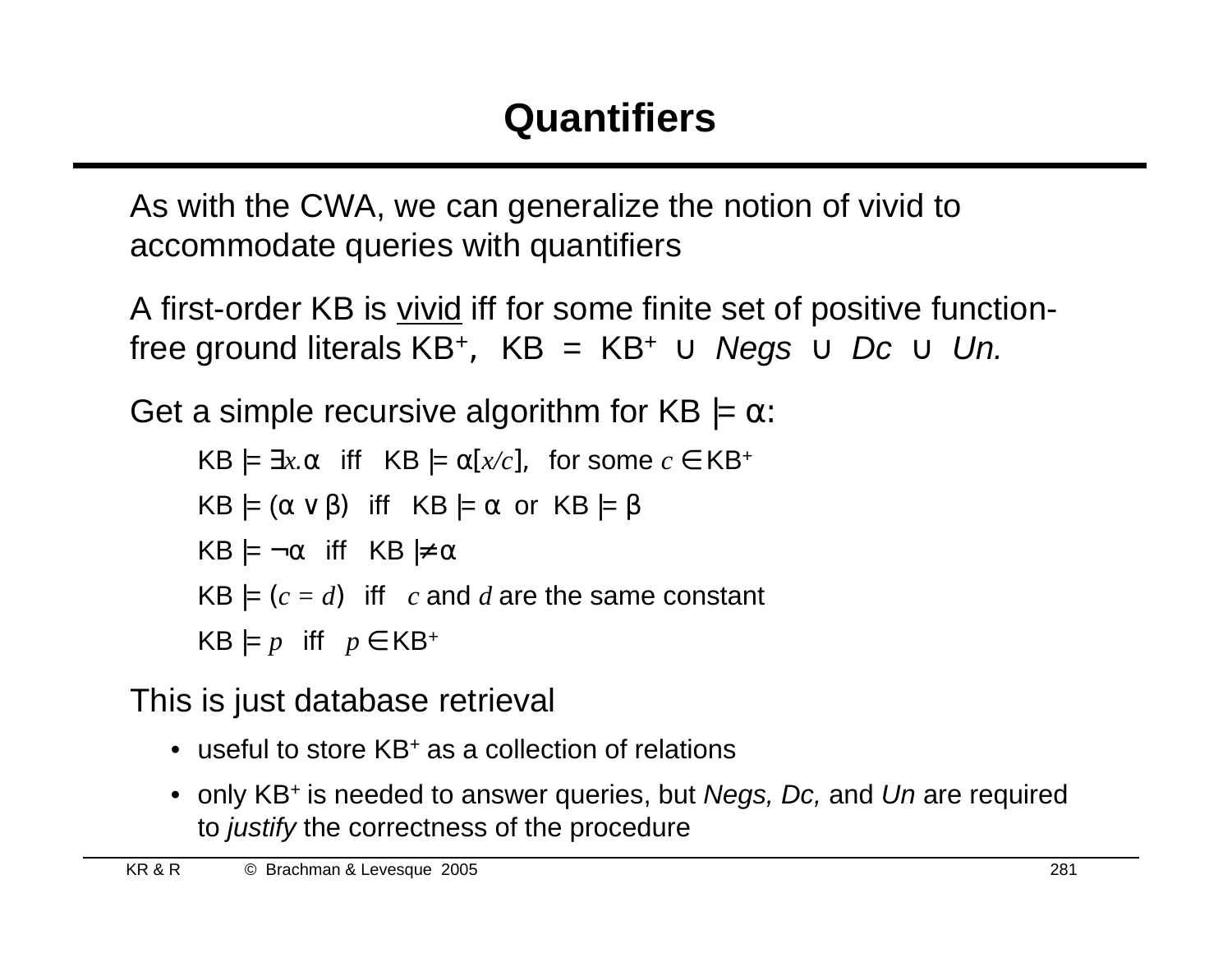#### Can think of a vivid KB as an analogue of the world

there is a 1-1 correspondence between

- $-$  objects in the world and constants in the KB<sup>+</sup>
- relationships in the world and syntactic relationships in the KB<sup>+</sup>

for example, if constants  $c_1$  and  $c_2$  stand for objects in the world  $o_1$  and  $o_2$ 

there is a relationship  $R$  holding between objects  $o_1$  and  $o_2$  in the world

iff

constants  $c_1$  and  $c_2$  appear as a tuple in the relation represented by  $R$ 

Not true in general

for example, if  $KB = {P(a)}$  then it only uses 1 constant, but could be talking about a world where there are 5 individuals of which 4 satisfy *P*

Result: certain reasoning operations are easy

- how many objects satisfy *P* (by counting)
- $-$  changes to the world (by changes to  $KB<sup>+</sup>$ )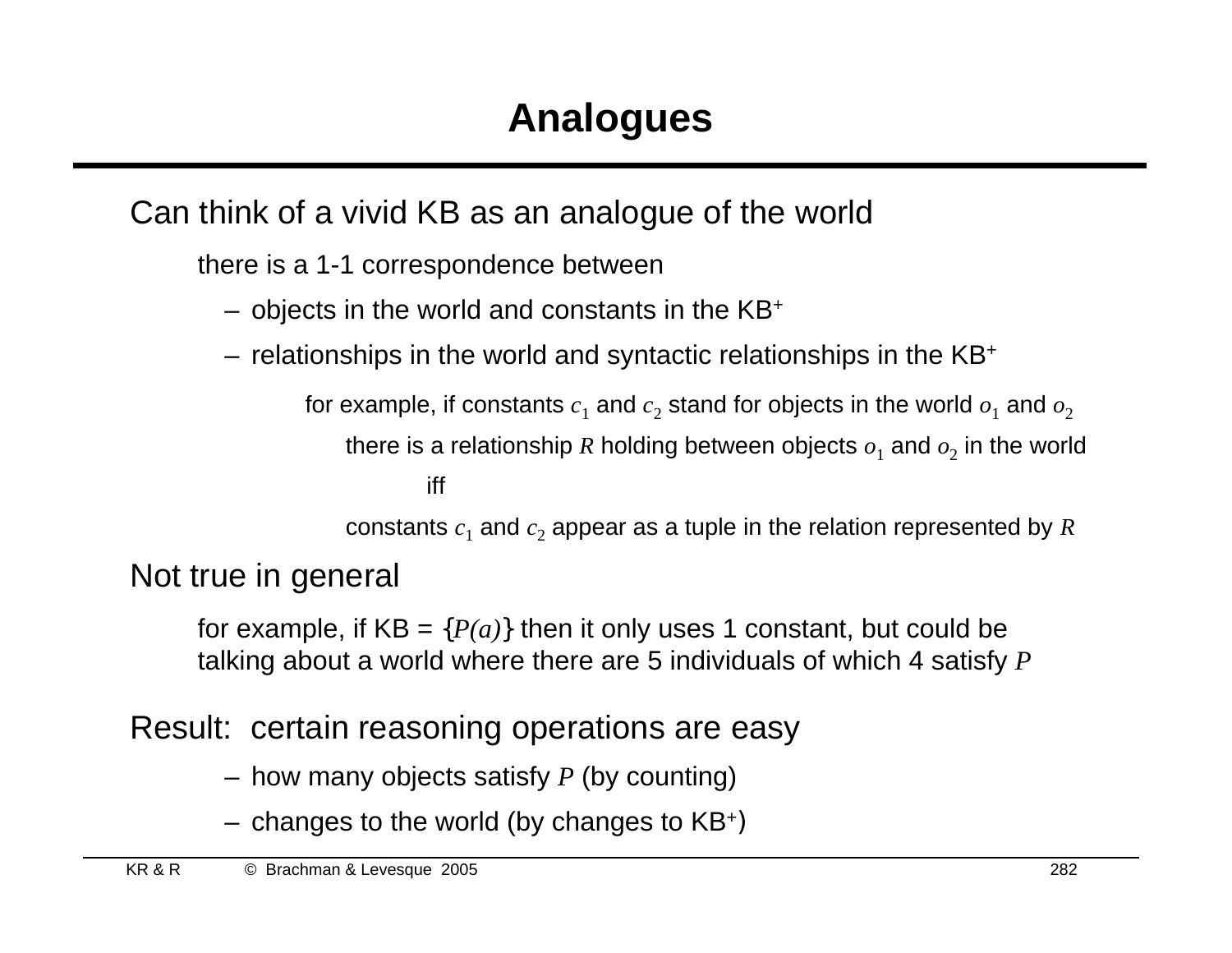Requirement of vividness is very strict.

Want weaker alternatives with good reasoning properties

#### **Extension 1**

ignoring quantifiers again

Suppose KB is a finite set of literals

- not necessarily a complete set (no CWA)
- assume consistent, else trivial

Cannot reduce  $KB \models \alpha$  to literal queries

if KB = {*p*} then KB |= *(p*∧*q* ∨ *p*∧¬*q)* but KB |≠ *p*∧*q* and KB |≠ *p*∧¬*q*

But: assume  $\alpha$  is small. Can put into CNF

 $\alpha \rightarrow (c_1 \wedge ... \wedge c_n)$ 

- KB  $\models \alpha$  iff KB  $\models c_i$ , for every clause in CNF of  $\alpha$
- KB  $\mid = c$  iff *c* has complimentary literals tautology or  $KB \cap c$  is not empty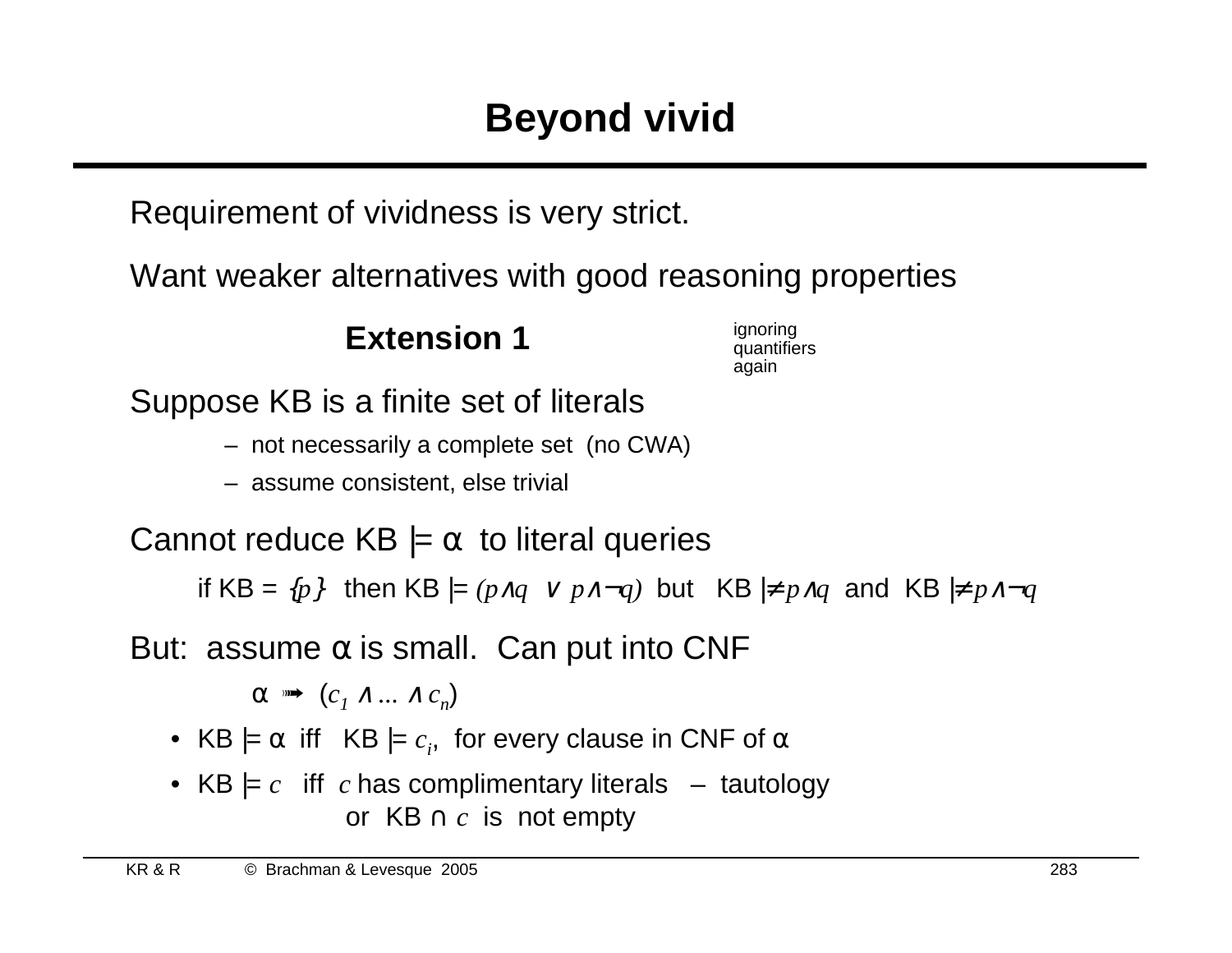Imagine KB vivid as before + new definitions:

 $\forall xyz/R(x,y,z) \equiv ...$  wff in vivid language ...]

Example: have vivid KB using predicate ParentOf

add: ∀*xy[*MotherOf*(x,y)* ≡ ParentOf*(x,y)* ∧ Female*(x)*]

To answer query containing  $R(t_1, t_2, t_3)$ , simply macro expand it with definition and continue

- can handle arbitrary logical operators in definition since they become part of query, not KB
- can generalize to handle predicates not only in vivid KB, provided that they bottom out to KB<sup>+</sup>

∀*xy[*AncestorOf*(x,y)* ≡ ParentOf*(x,y)* ∨ ∃*z* ParentOf*(x,z)* ∧ AncestorOf*(z,y)]*

• clear relation to Prolog

a version of logic programming based on inductive definitions, not Horn clauses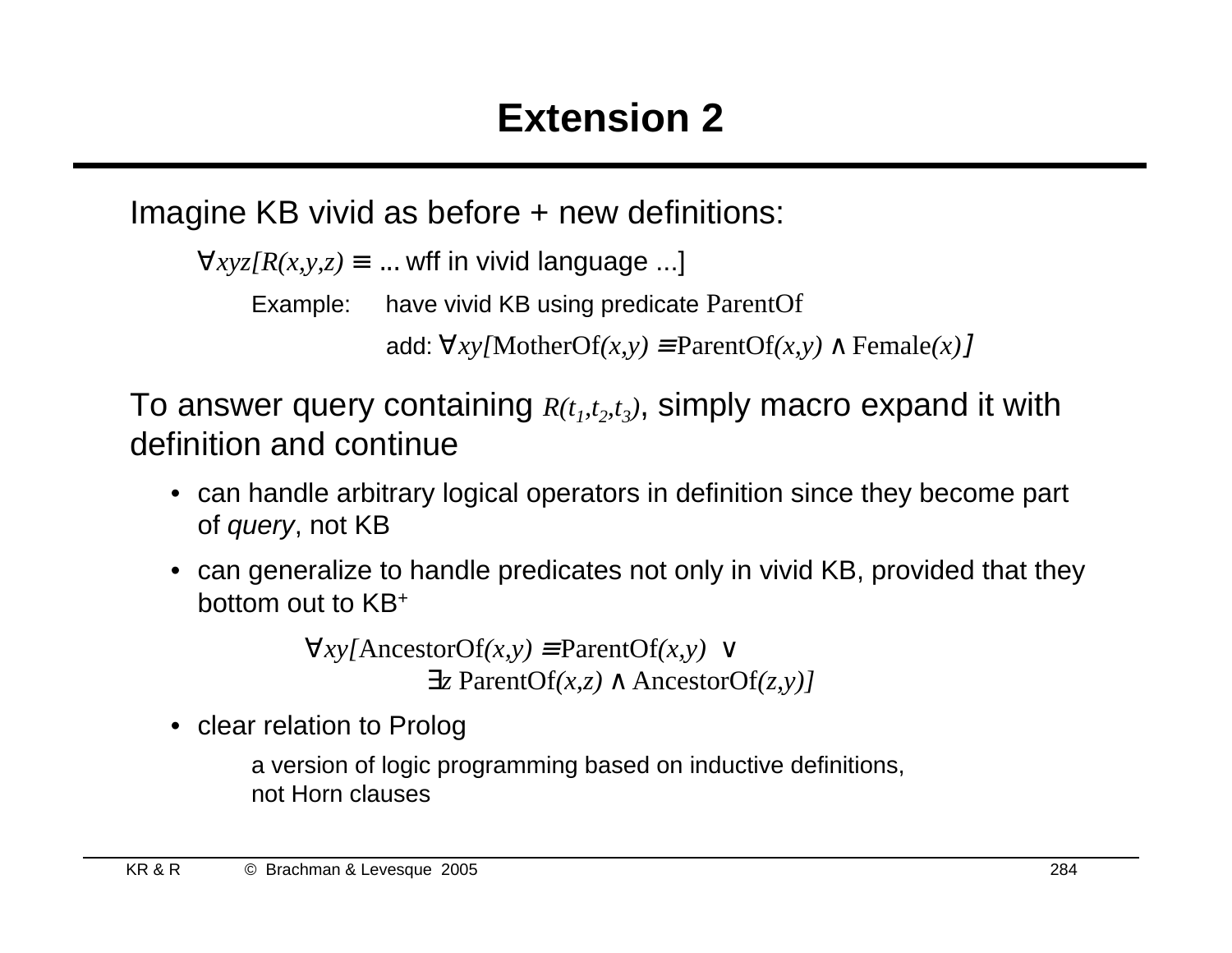Vivification: given non-vivid KB, attempt to make vivid e.g. by eliminating disjunctions etc.

for example,

– use taxonomies to choose between disjuncts

Flipper is a whale or a dolphin.

– use intervals to encompass disjuncts

The picnic will be on June 2, 3,or 4th.

– use defaults to choose between disjuncts

Serge works in Toronto or Montreal.

Problem: what to do with function symbols, when Herbrand universe is not finite?

partial Herbrand base?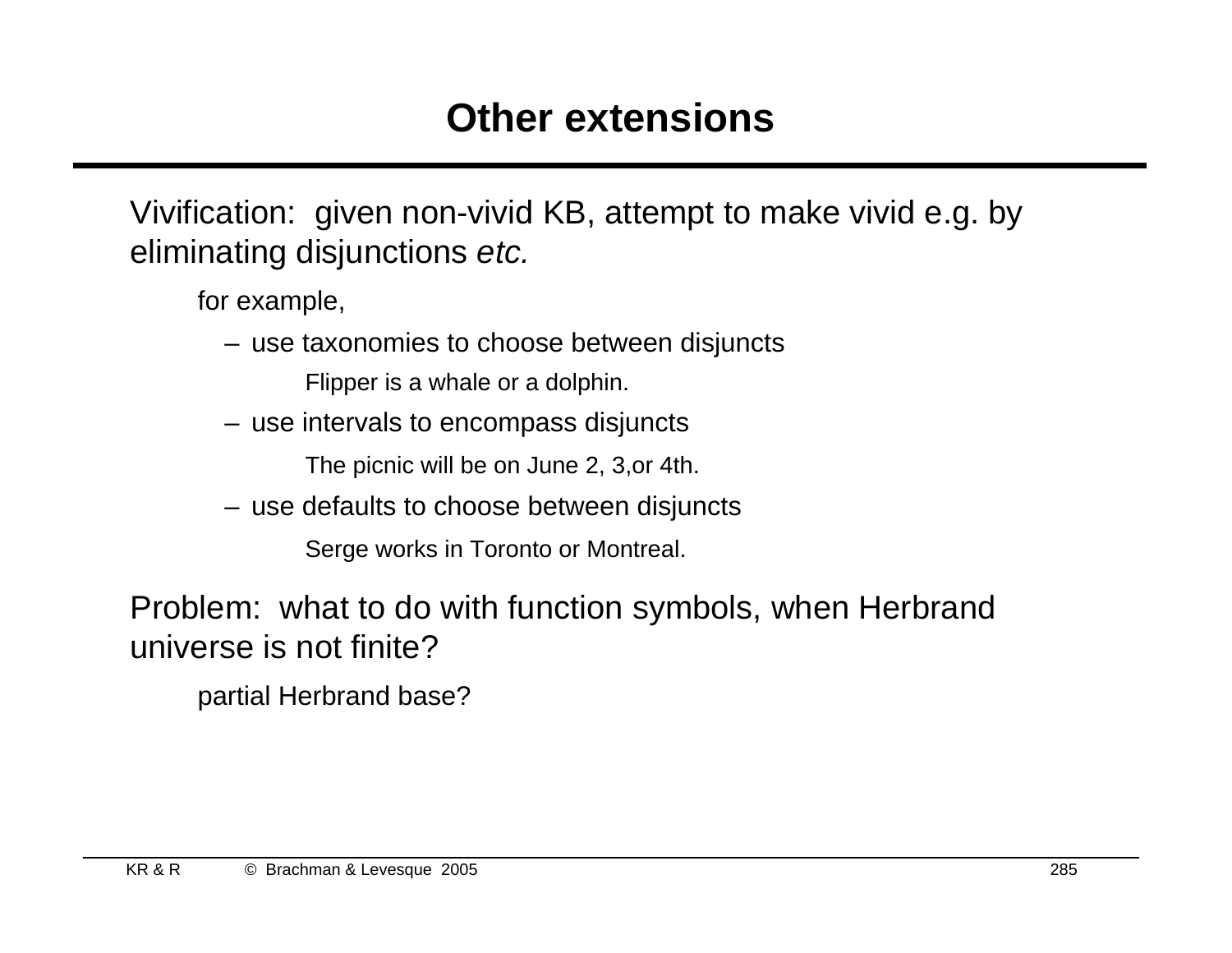Want to be able to incorporate a number of special-purpose efficient reasoners into a single scheme such as Resolution

Resolution will be the glue that holds the reasoners together

#### Simple form: semantic attachment

• attach procedures to functions and predicates

e.g. numbers: procedures on plus, LessThan, ...

- ground terms and atomic sentences can be evaluated prior to Resolution
	- *P(*factorial*(4),* times*(2,3))* ➟ *P(24, 6)*
	- $-$  LessThan(quotient(36,6), 5)  $\vee$  α  $\rightarrow \alpha$
- much better than reasoning directly with axioms

#### More complex form: theory resolution

- build theory into unification process (the way paramodulation builds in =)
- extended notion of complimentary literals

 $\{\alpha, \text{LessThan}(2, x)\}\$ and  $\{\text{LessThan}(x,1), \beta\}$  resolve to  $\{\alpha, \beta\}$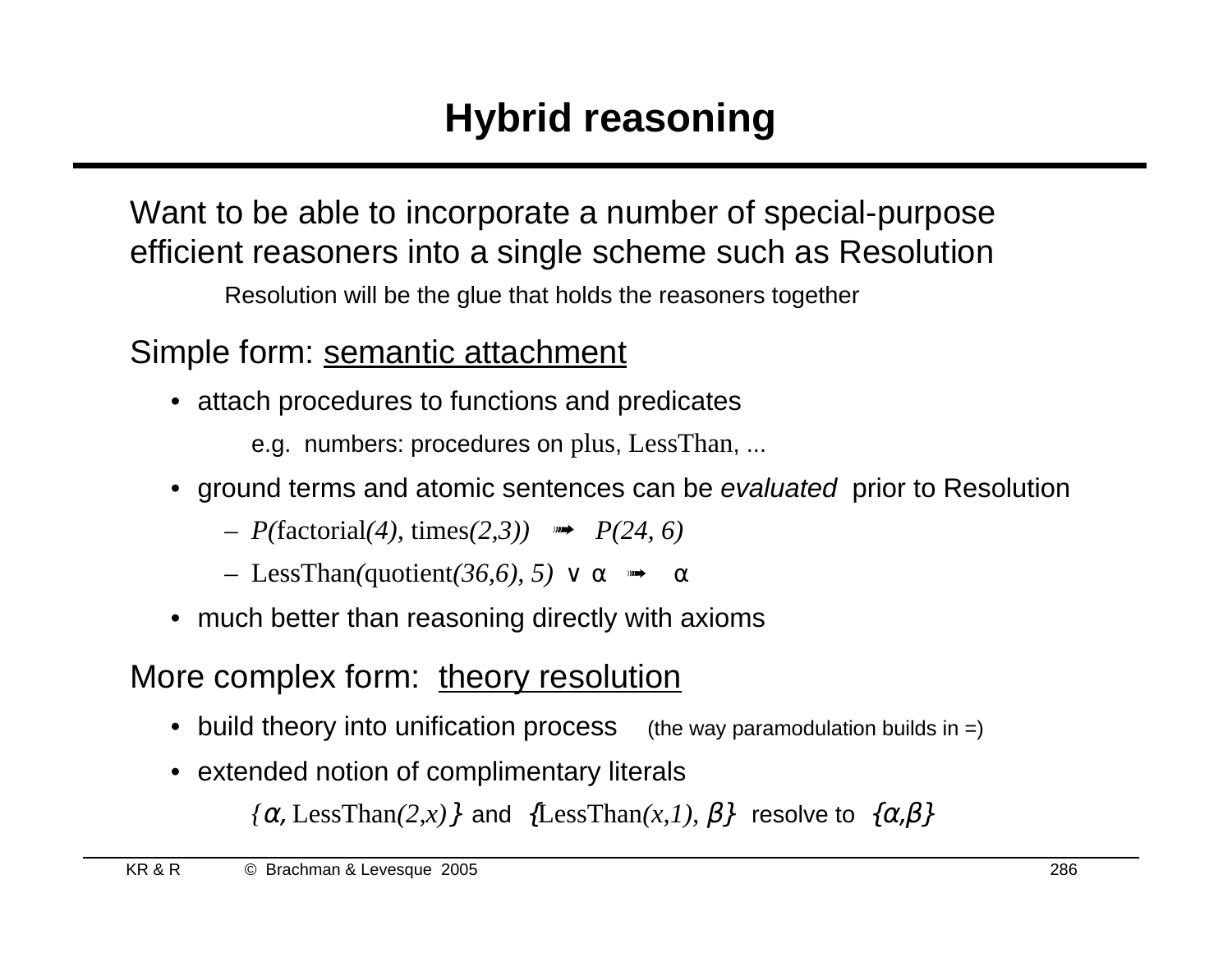Imagine that predicates are defined elsewhere as concepts in a description logic

```
Married \triangleq [AND ...] Bachelor \triangleq [AT-MOST ...]
```
then  $\{P(x), \text{Married}(x)\}$  and  $\{\text{Bachelor}(john), Q(y)\}$  resolve to  $\{P(john), Q(y)\}$ 

Can use description logic procedure to decide if two predicates are complimentary

instead of explicit meaning postulates

Residues: for "almost" complimentary literals

 ${P(x), \text{Male}(x)}$  and  ${\text{-}Backelor(iohn), Q(y)}$ 

resolve to

 ${P($ iohn),  $Q(y)$ , Married(john) $}$ 

since the two literals are contradictory unless John is married

Main issue: what resolvents are necessary to get the same conclusions as from meaning postulates?

residues are necessary for completeness